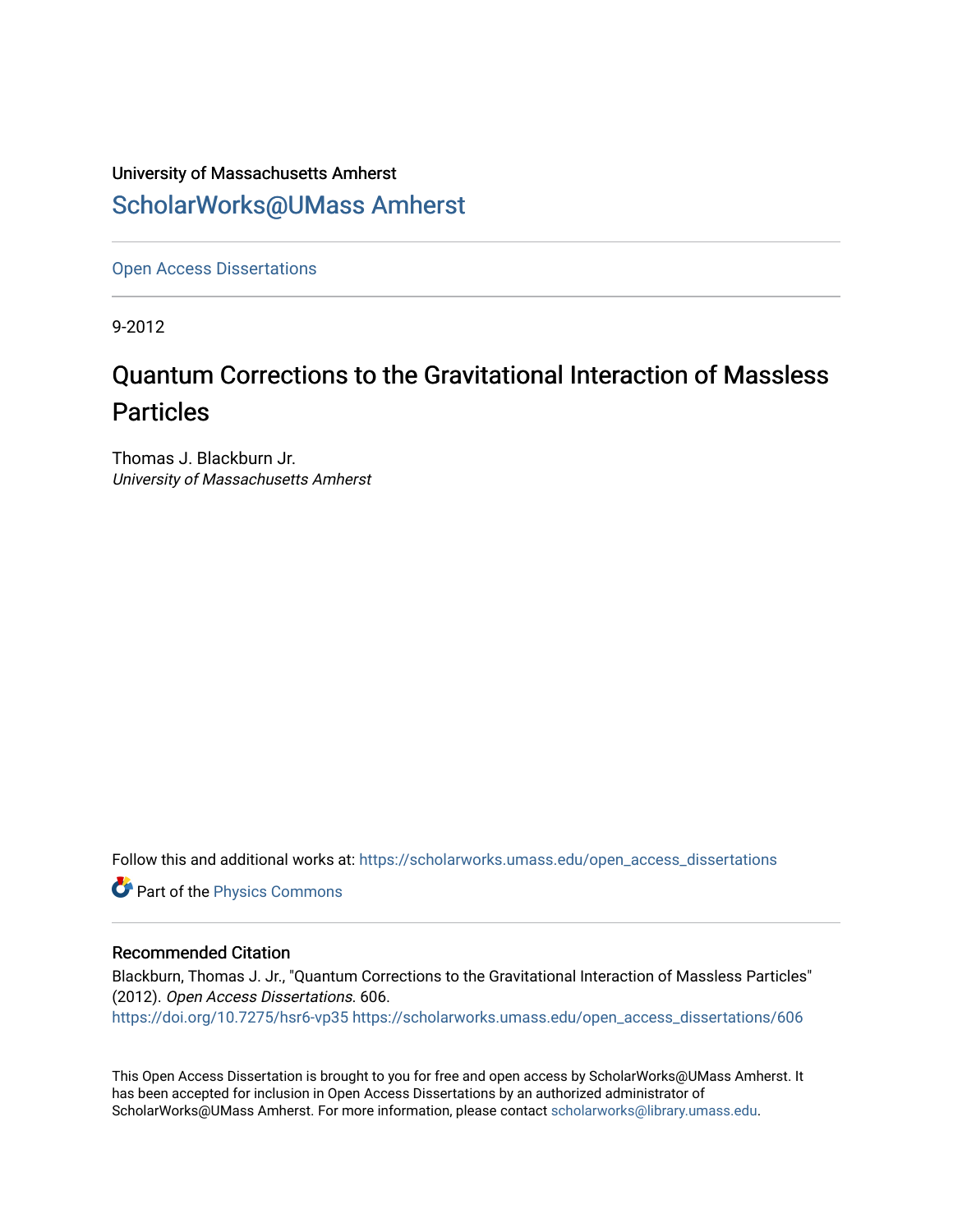## QUANTUM CORRECTIONS TO THE GRAVITATIONAL INTERACTION OF MASSLESS PARTICLES

A Dissertation Presented

by

THOMAS J. BLACKBURN JR.

Submitted to the Graduate School of the University of Massachusetts Amherst in partial fulfillment of the requirements for the degree of

DOCTOR OF PHILOSOPHY

September 2012

Physics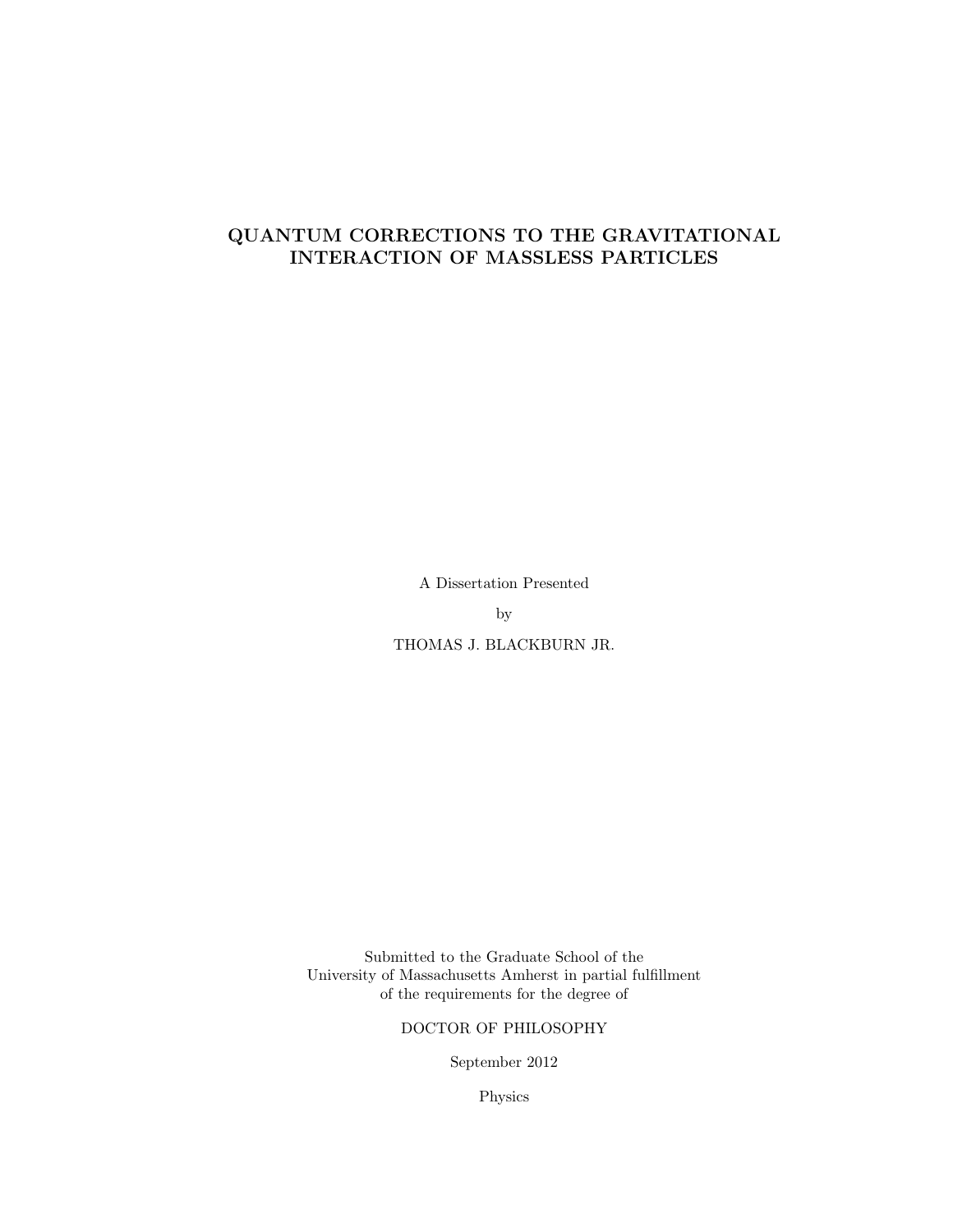$\copyright$  Copyright by Thomas J. Blackburn Jr. 2012 All Rights Reserved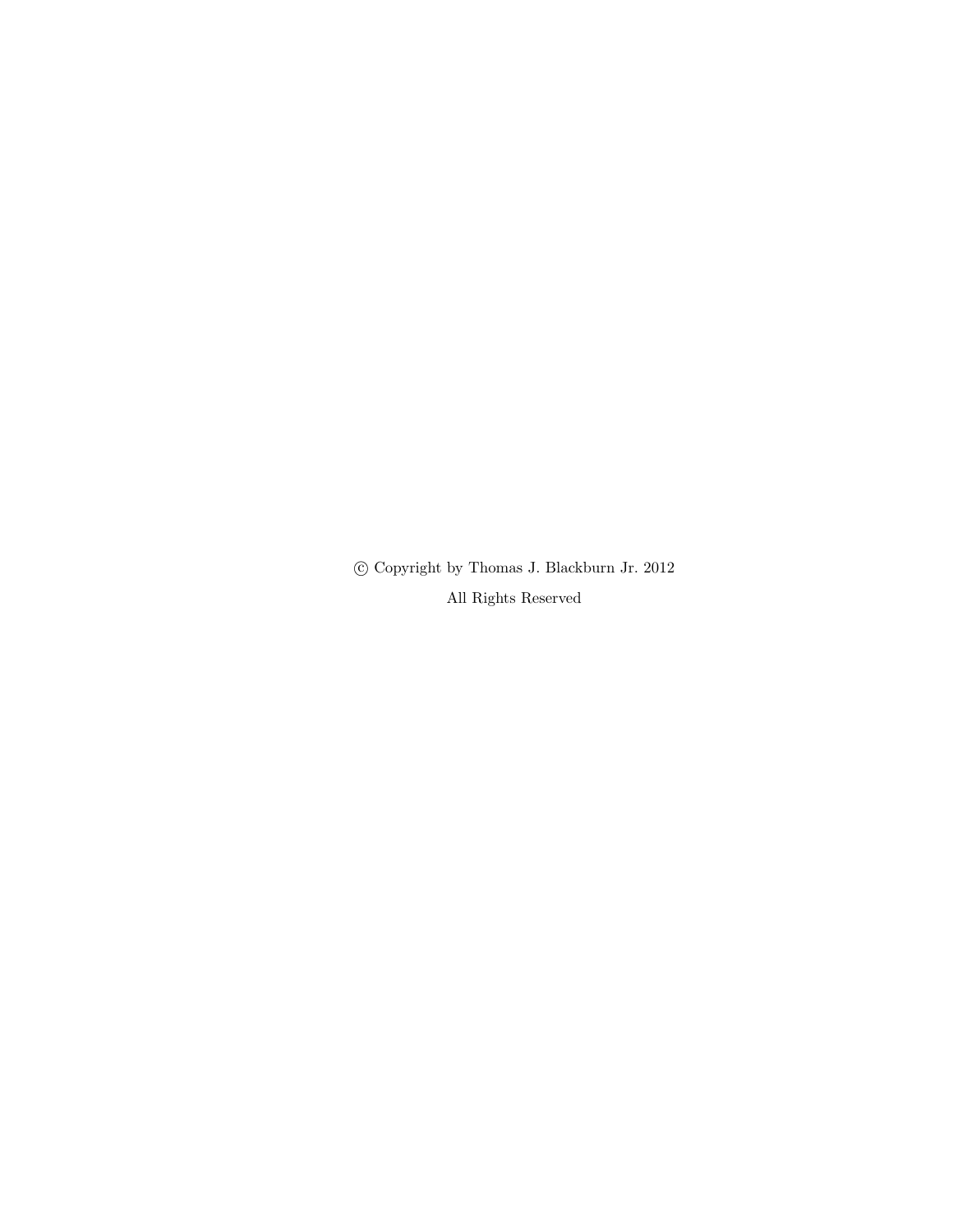## QUANTUM CORRECTIONS TO THE GRAVITATIONAL INTERACTION OF MASSLESS PARTICLES

A Dissertation Presented

by

THOMAS J. BLACKBURN JR.

Approved as to style and content by:

Barry Holstein, Chair

John Donoghue, Member

David Kastor, Member

Martin Weinberg, Member

Donald Candela, Department Chair Physics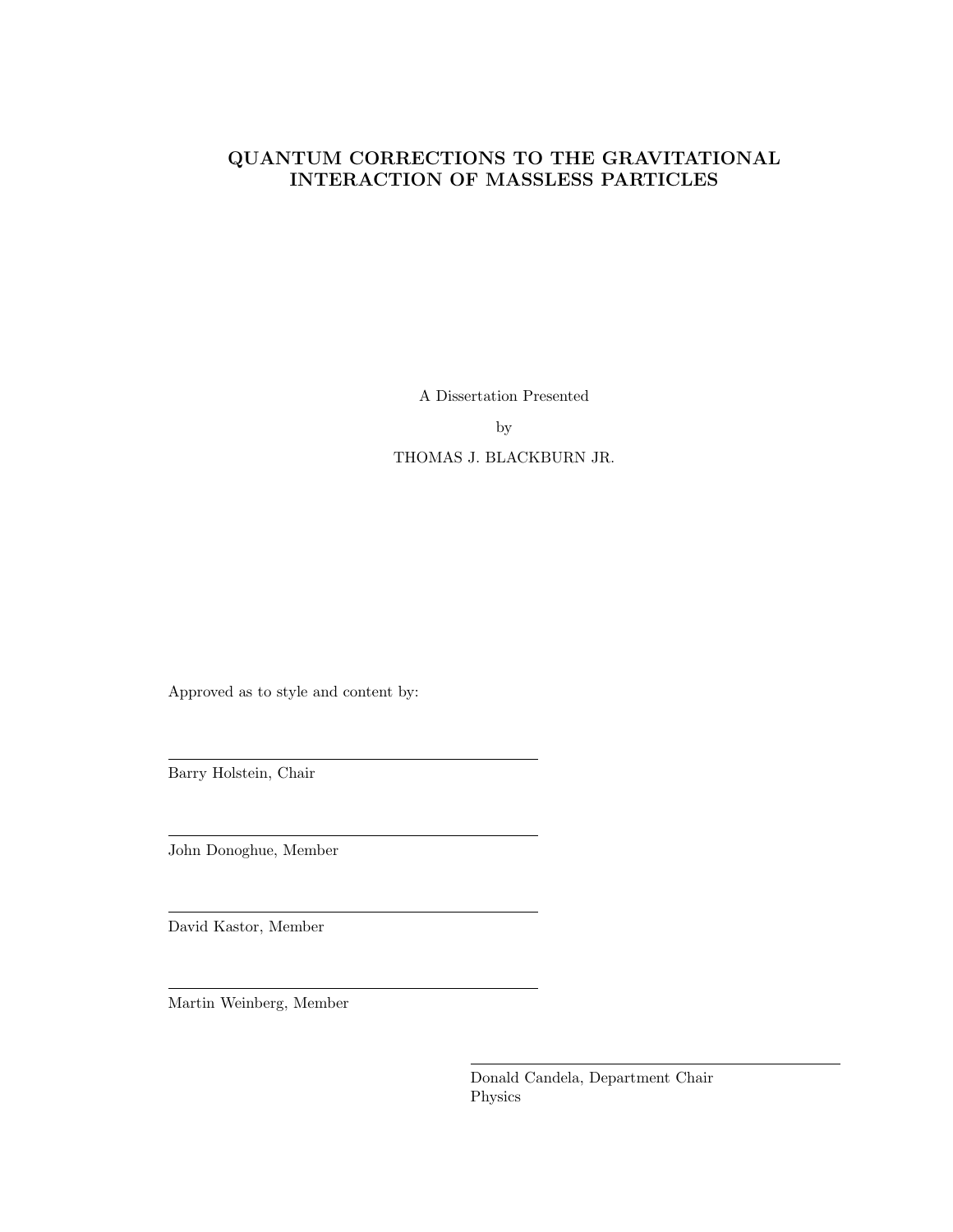## ACKNOWLEDGMENTS

Special thanks to Barry Holstein for being my advisor for this dissertation. Thanks also to John Donoghue for initiating the research upon which it is based and for useful conversations along the way, as well as to the other members of my committee, David Kastor and Martin Weinberg

Special thanks also to my parents for their support throughout this process, without which this dissertation would not have been possible.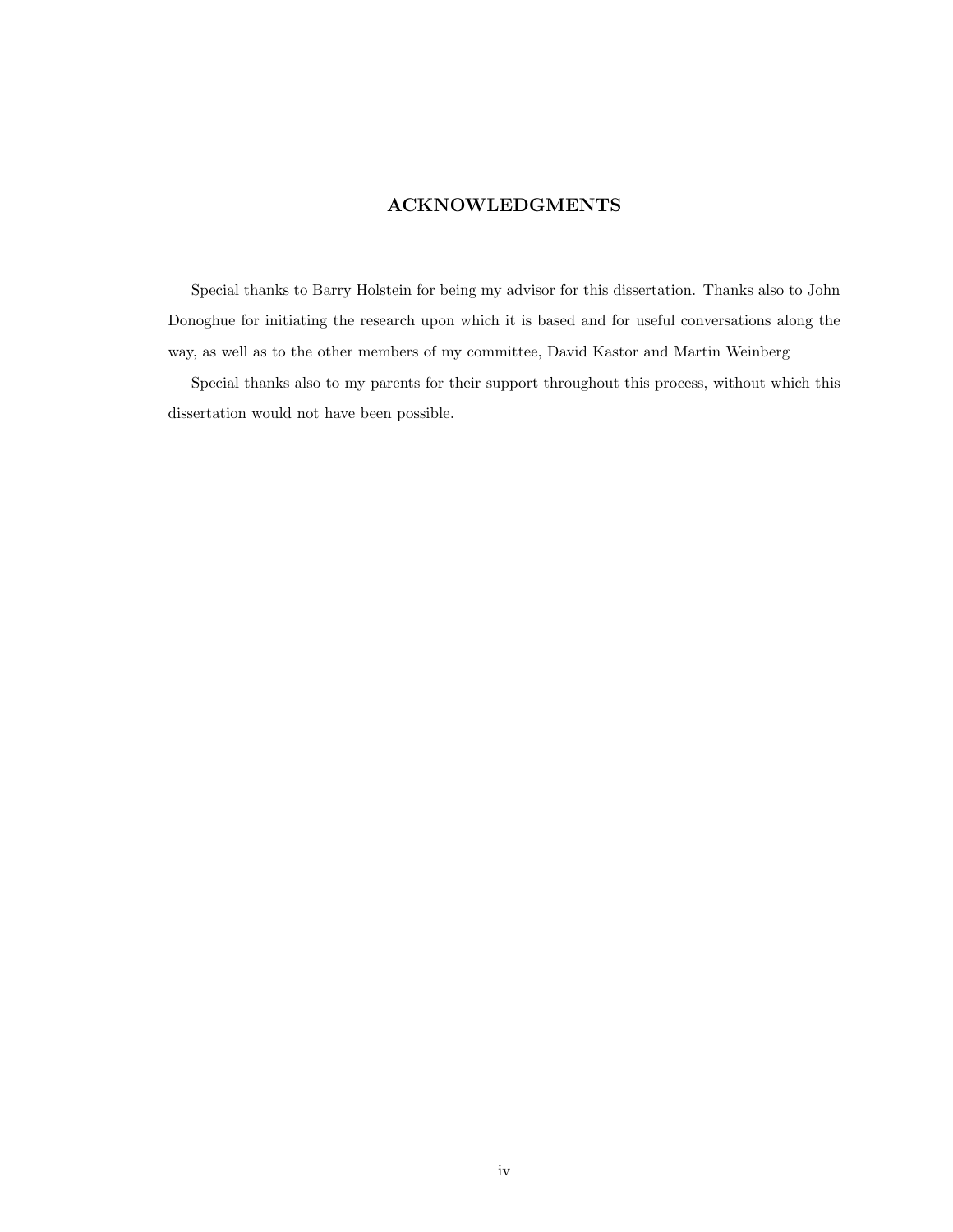### ABSTRACT

### QUANTUM CORRECTIONS TO THE GRAVITATIONAL INTERACTION OF MASSLESS PARTICLES

SEPTEMBER 2012

## THOMAS J. BLACKBURN JR. B.Sc., UNIVERSITY OF MASSACHUSETTS AMHERST Ph.D., UNIVERSITY OF MASSACHUSETTS AMHERST

Directed by: Professor Barry Holstein

Donoghue's effective field theory of quantum gravity is extended to include the interaction of massless particles. The collinear divergences which accompany massless particles are examined first in the context of QED and then in quantum gravity. A result of Weinberg is extended to show how these divergences vanish in the case of gravity. The scattering cross section for hypothetical massless scalar particles is computed first, because it is simpler, and the results are then extended to photons. Some terms in the cross section are shown to correspond to the Aichelburg-Sexl metric surrounding a massless particle and to quantum corrections to that metric. The scattering cross section is also applied to calculate quantum corrections to the bending of starlight, and though small, the result obtained is qualitatively different than in the classical case. Since effective field theory includes the low-energy degrees of freedom which generate collinear divergences, the results presented here will remain relevant in any future quantum theory of gravity.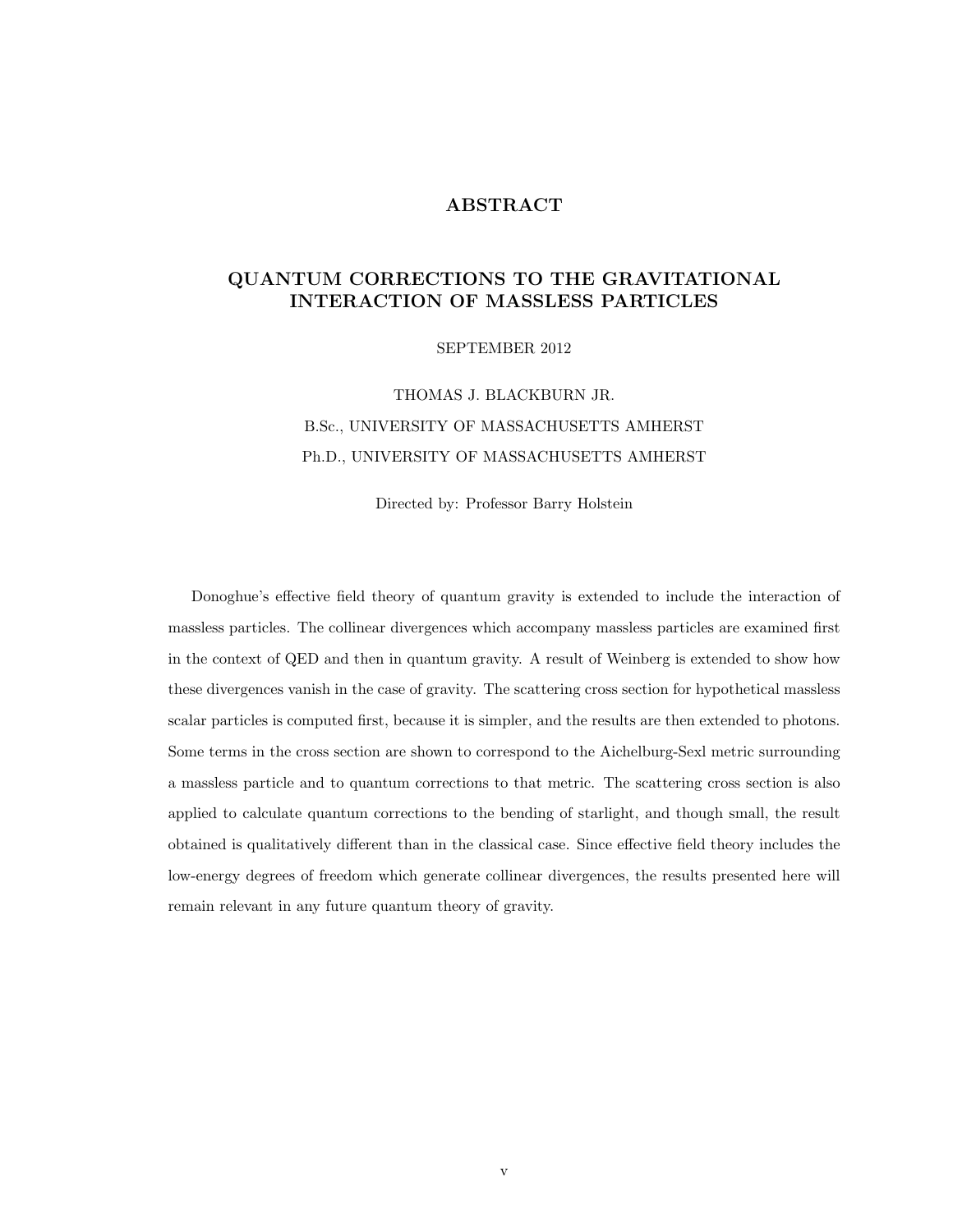## TABLE OF CONTENTS

#### CHAPTER

| 1.1<br>1.2<br>1.3<br>1.4        |                                  |                                                   |  |
|---------------------------------|----------------------------------|---------------------------------------------------|--|
|                                 |                                  | 2. FEYNMAN INTEGRALS AND INFRARED DIVERGENCES  11 |  |
| 2.1                             |                                  |                                                   |  |
|                                 | 2.1.1<br>2.1.2<br>2.1.3          |                                                   |  |
| 2.2<br>2.3                      |                                  |                                                   |  |
|                                 | 2.3.1<br>2.3.2<br>2.3.3<br>2.3.4 |                                                   |  |
| 2.4<br>2.5                      |                                  |                                                   |  |
|                                 | 2.5.1<br>2.5.2                   |                                                   |  |
|                                 |                                  |                                                   |  |
| 3.1<br>3.2<br>3.3<br>3.4<br>3.5 |                                  |                                                   |  |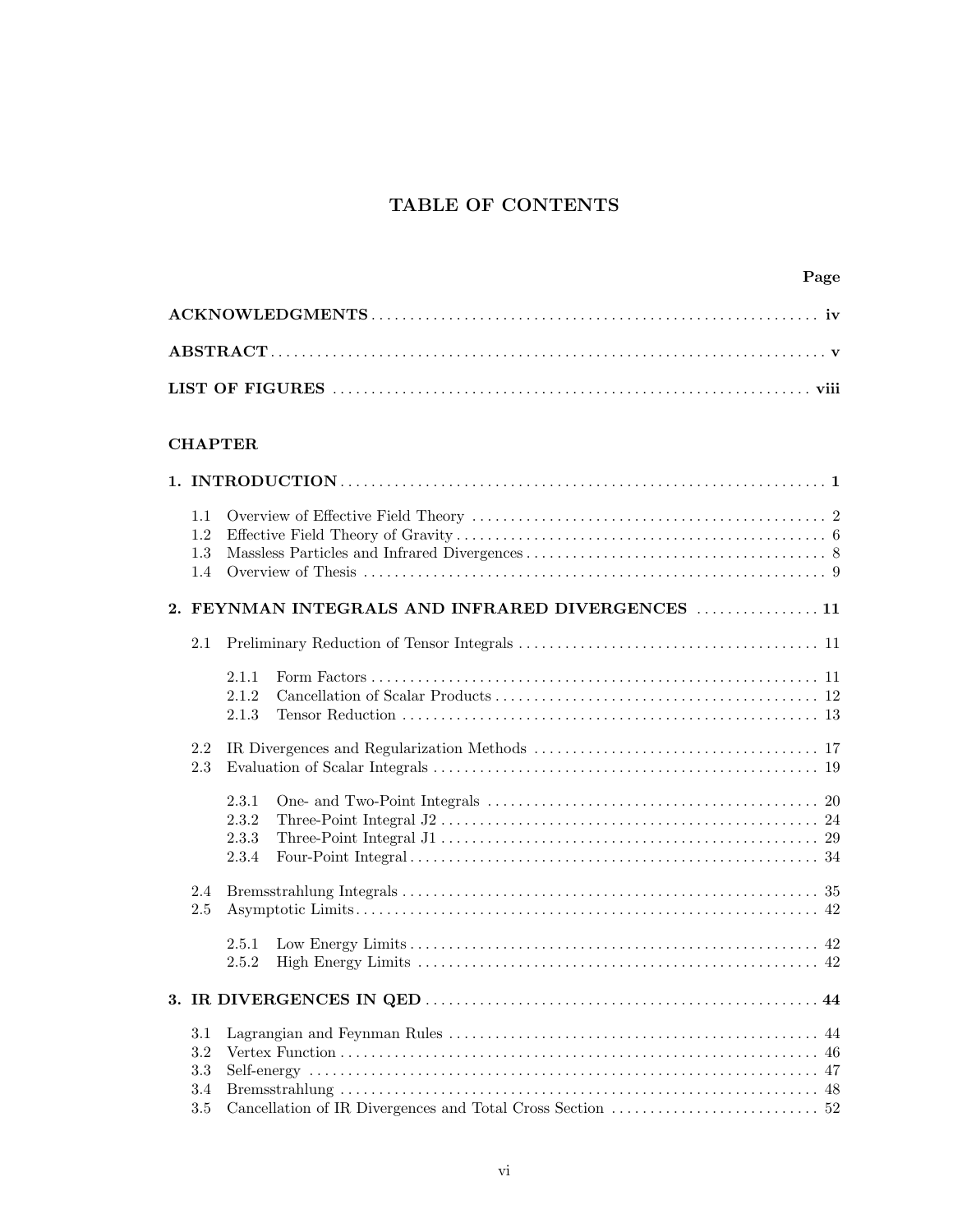| 4.1 |       |                                              |  |
|-----|-------|----------------------------------------------|--|
| 4.2 |       |                                              |  |
| 4.3 |       |                                              |  |
|     | 4.3.1 |                                              |  |
|     | 4.3.2 |                                              |  |
|     | 4.3.3 |                                              |  |
|     | 4.3.4 |                                              |  |
|     | 4.3.5 |                                              |  |
|     | 4.3.6 |                                              |  |
| 4.4 |       |                                              |  |
| 4.5 |       |                                              |  |
| 4.6 |       |                                              |  |
| 4.7 |       |                                              |  |
|     | 4.7.1 |                                              |  |
|     | 4.7.2 |                                              |  |
|     | 4.7.3 |                                              |  |
|     | 4.7.4 |                                              |  |
|     | 4.7.5 |                                              |  |
|     | 4.7.6 |                                              |  |
|     | 4.7.7 |                                              |  |
|     | 4.7.8 |                                              |  |
|     |       |                                              |  |
| 5.1 |       |                                              |  |
|     |       |                                              |  |
|     | 5.1.1 |                                              |  |
|     | 5.1.2 |                                              |  |
|     | 5.1.3 |                                              |  |
|     | 5.1.4 |                                              |  |
|     | 5.1.5 |                                              |  |
|     |       |                                              |  |
|     | 5.2.1 |                                              |  |
|     | 5.2.2 |                                              |  |
|     |       |                                              |  |
|     |       |                                              |  |
|     |       | APPENDIX: LIST OF CANCELLATION FORMULAE  121 |  |
|     |       |                                              |  |
|     |       |                                              |  |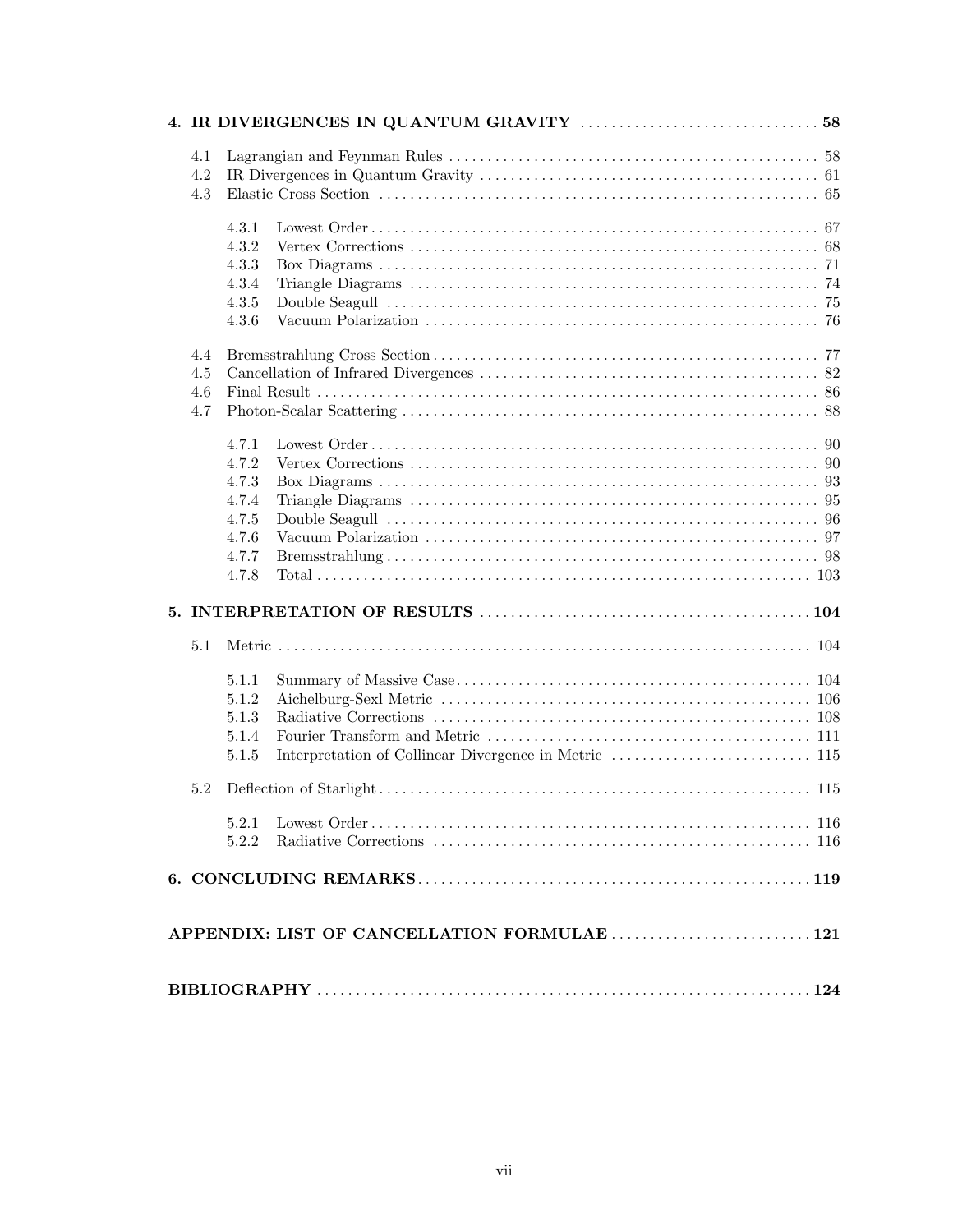## LIST OF FIGURES

| Figure | Page |
|--------|------|
| 3.1    |      |
| 3.2    |      |
| 4.1    |      |
| 4.2    |      |
| 4.3    |      |
| 4.4    |      |
| 4.5    |      |
| 4.6    |      |
| 4.7    |      |
| 4.8    |      |
| 4.9    |      |
|        |      |
|        |      |
|        |      |
|        |      |
|        |      |
|        |      |
|        |      |
|        |      |
|        |      |
|        |      |
|        |      |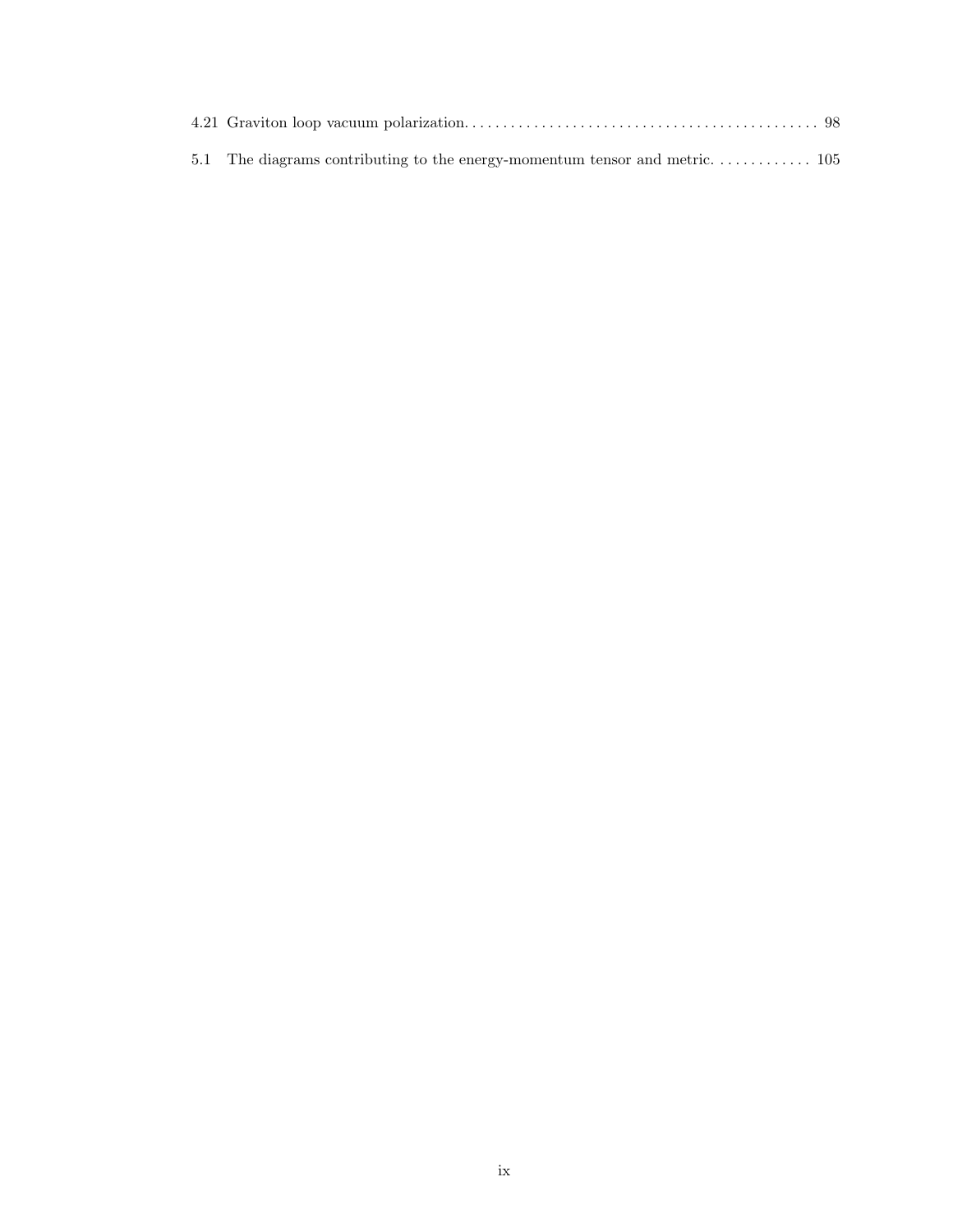## CHAPTER 1 INTRODUCTION

It is well known that general relativity, unlike the other fundamental theories of the standard model, is non-renormalizable, and that this has been a major obstacle to its quantization. (See for instance [24].) The classical predictions of the theory have been verified by numerous observations, including the precession of Mercury, radar time delays, the bending of starlight, and the expansion of the universe. Because the expansion parameter for quantum corrections to the classical theory is the Planck length, these corrections should be extremely small at observable energies. However, as with all quantum field theories, even the lowest order quantum corrections are divergent. In renormalizable theories like those of the standard model, such divergences can be absorbed into a finite number of renormalized parameters, whose true values can be determined empirically, and the remaining predictions of the theory are then finite. In contrast, non-renormalizable theories like general relativity contain an infinite number of divergent parameters which must be determined empirically. Because of this, they were once thought of as non-predictive [2] and not sensible [1].

More recently though non-renormalizable theories have become accepted as effective field theories [1, 3]. In this approach, the high-energy, short-distance degrees of freedom which produce divergences are systematically separated from the low energy, long distance degrees of freedom, and the high energy degrees of freedom are integrated out. Then at low energies, only a finite number of renormalized parameters need be considered to any given order.

General relativity has previously been treated as an effective field theory by Donoghue [6, 7, 4, 5, 12, 20], who demonstrated that this method can be used to compute well-defined long-distance quantum corrections to the classical theory. Thus when interpreted as an effective field theory, general relativity is a perfectly valid quantum field theory, at least at low energies.

Donoghue and subsequent authors [33] have used this approach to compute the radiative corrections to the Newtonian scattering potential of two particles. Errors in the details of all these calculations were finally corrected by Bjerrum-Bohr, Donoghue, and Holstein in [7]. Some of the radiative corrections reported there were shown in [6, 12] to reproduce the known higher-order terms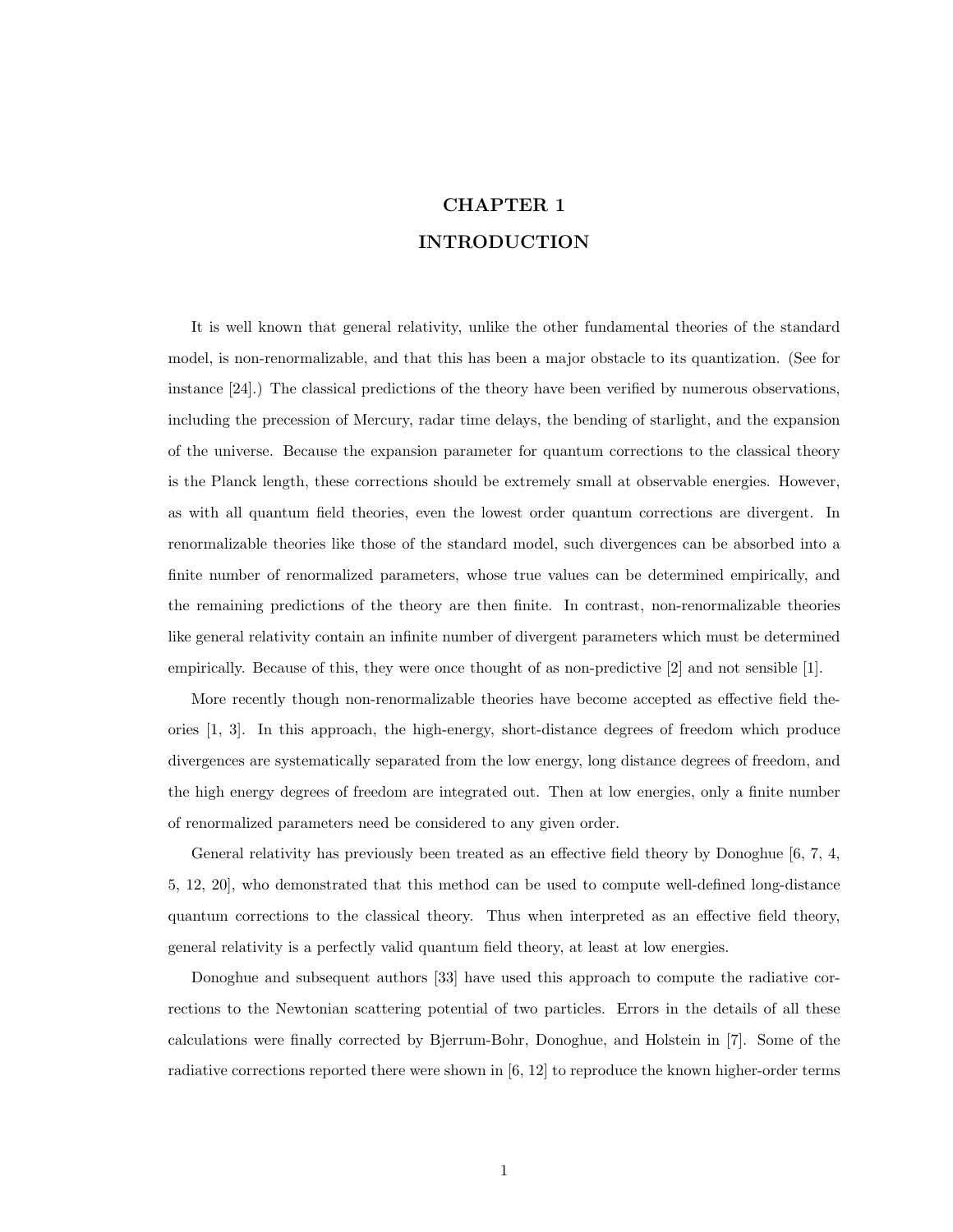in the classical metrics surrounding the particles, while others were shown to be quantum corrections to those metrics.

These calculations all focused on the case  $q^2 \ll m^2$ , where q is the momentum transfer and m the mass of the particles. This is obviously inapplicable to the case of massless particles, such as photons, for which  $m = 0$ . In quantum field theories with massless particles, new types of divergences appear and present a challenge [17, 16, 1, 18]. These new divergences, known as infrared (or IR) divergences, originate in the low-energy degrees of freedom. Some are familiar from QED and can be treated by well known methods, but others are more difficult to deal with.

The effective field theory method still can be applied to the massless case, but since the lowenergy degrees of freedom are included in the effective theory, the IR divergences threaten the effective theory as well. If these divergences could not be removed somehow then the theory would be rendered meaningless. Since they occur in the regime where both quantum field theory and general relativity are expected to be valid, they present a real challenge to the existing theory of gravity and quantum physics.

On the other hand, since the divergences in the effective theory will be identical to those in the underlying high energy theory, the treatment of IR divergences in the effective theory will be relevant to the true theory of quantum gravity, whatever that may be. Also, one might hope that quantum corrections could be easier to detect empirically in the massless case if some effects are entirely null in the classical predictions for massless particles. Therefore the calculation of observables for massless particles in the effective theory of quantum gravity is an important task. This thesis considers the massless case and the special problems that it involves.

#### 1.1 Overview of Effective Field Theory

Many non-renormalizable theories at least approximately describe nature at low energies. One of the oldest examples of this is the Fermi theory of weak interactions. Here the weak interactions of fermions with the W and Z bosons is replaced in the low energy regime by a direct four-fermion interaction. The exact matrix element for muon-electron scattering via a W, for instance, is of the form  $q_{\mu}q_{\mu}$ 

$$
\mathcal{M} \propto \bar{\nu_e} \gamma^{\mu} \left( 1 - \gamma^5 \right) e^{\frac{g_{\mu\nu} - \frac{q_{\mu}q_{\nu}}{M_W^2}}{q^2 - M_W^2}} \bar{\mu} \gamma^{\nu} \left( 1 - \gamma^5 \right) \nu_{\mu} \tag{1.1}
$$

where e,  $\nu_e$ ,  $\mu$ , and  $\nu_{\mu}$  are the electron, muon, and neutrino spinors, and  $M_W$  is the W mass. All the interactions in this reaction are renormalizable. However, when  $q^2 \ll M_W^2$ , this becomes approximately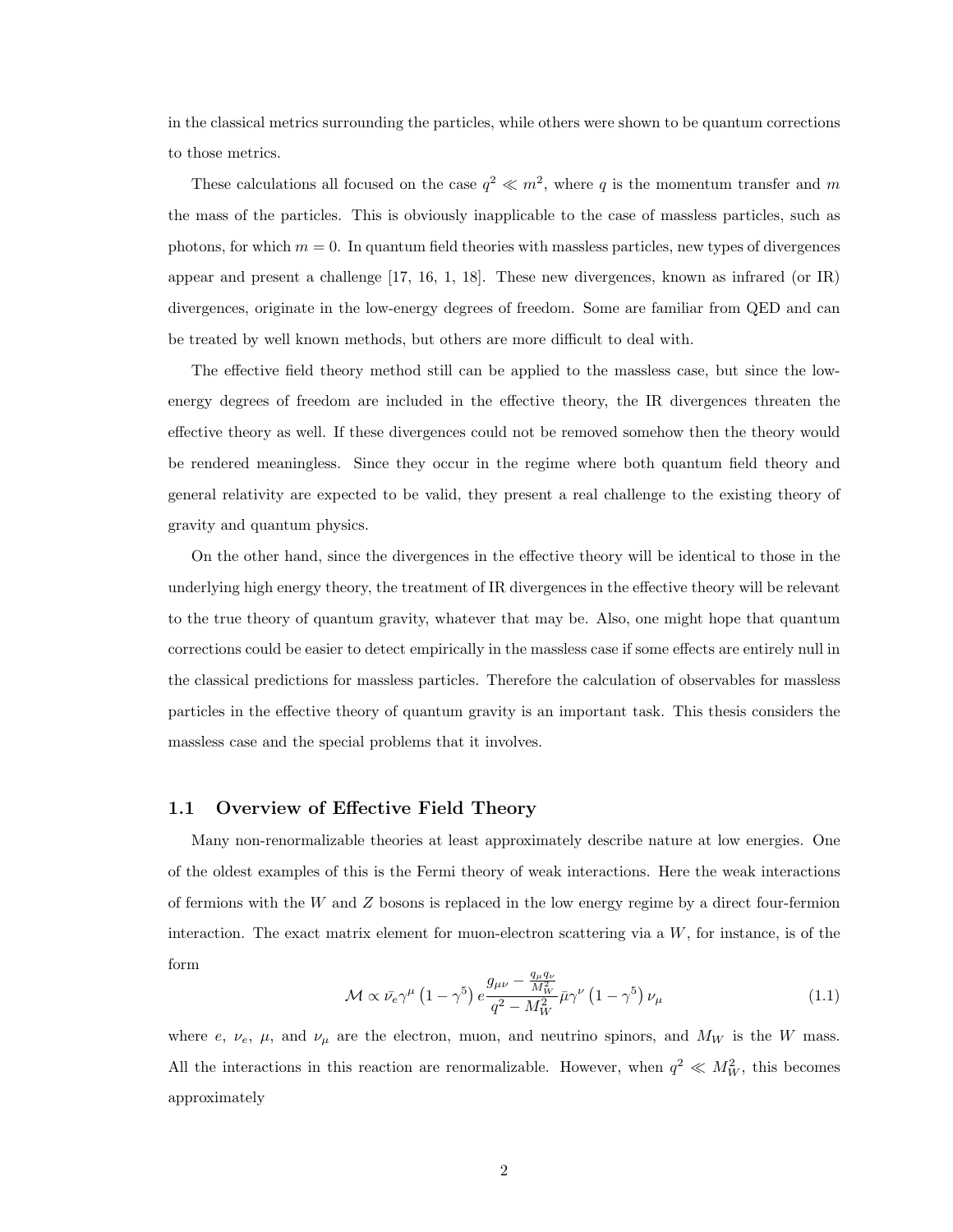$$
\mathcal{M} \propto \bar{\nu_e} \gamma^{\mu} \left( 1 - \gamma^5 \right) \frac{e}{M_W^2} g_{\mu\nu} \bar{\mu} \gamma^{\nu} \left( 1 - \gamma^5 \right) \nu_{\mu} \tag{1.2}
$$

This is of the same form as a direct four-fermion coupling, which is non-renormalizable. Another example is furnished by chiral perturbation theory, which is the low energy approximation to QCD. In these examples the true high energy theory is renormalizable, but at low energy fields appear to interact via 'effective' non-renormalizable interactions. Effective field theory has been used to treat such theories for a long time. [1, 3]

Consider as an example a complex scalar field  $\theta$  with a spontaneously broken  $U(1)$  symmetry [1, 25]:

$$
\mathcal{L} = -\partial_{\mu}\theta^*\partial^{\mu}\theta - \frac{\lambda^2}{4} \left(\theta^*\theta - v^2\right)^2 \tag{1.3}
$$

This is an entirely renormalizable theory. Reparameterize the theory by a polar decomposition in terms of two real fields  $\chi$ ,  $\phi$ 

$$
\theta = \chi e^{i\phi/v} \tag{1.4}
$$

The Lagrangian then becomes

$$
\mathcal{L} = -\partial_{\mu} \chi \partial^{\mu} \chi - \frac{1}{v^2} \chi^2 \partial_{\mu} \phi \partial^{\mu} \phi - \frac{\lambda^2}{4} \left( \chi^2 - v^2 \right)^2 \tag{1.5}
$$

The invariance of the  $\theta$  field under  $U(1)$  transformations

$$
\theta \to \theta e^{i\omega} \tag{1.6}
$$

has become invariance of the  $\phi$  field under the transformation

$$
\phi \to \phi + \omega v \tag{1.7}
$$

Expanding  $\chi$  about the potential minimum  $\chi = v$  reveals that  $\chi$  is a particle of mass  $M \sim \lambda v$  while the field  $\phi$  is massless. The  $\phi$  and  $\chi$  particles interact via various couplings.

Suppose one is interested only in the scattering of  $\phi$  particles at low energy. Under the Lagrangian (1.5), this would occur via the exchange of various virtual  $\phi$  and  $\chi$  particles. The quantum field theory can be derived from the functional integral

$$
W = \int D\phi D\chi e^{i\int d^4x \mathcal{L}(\chi,\phi)} \tag{1.8}
$$

Divide the degrees of freedom of the fields into those with Euclidean momentum p such that  $p^2+m^2\geq$  $Λ<sup>2</sup>$  and those with  $p<sup>2</sup> + m<sup>2</sup> < Λ<sup>2</sup>$ , where Λ defines the cutoff between low and high energy scales.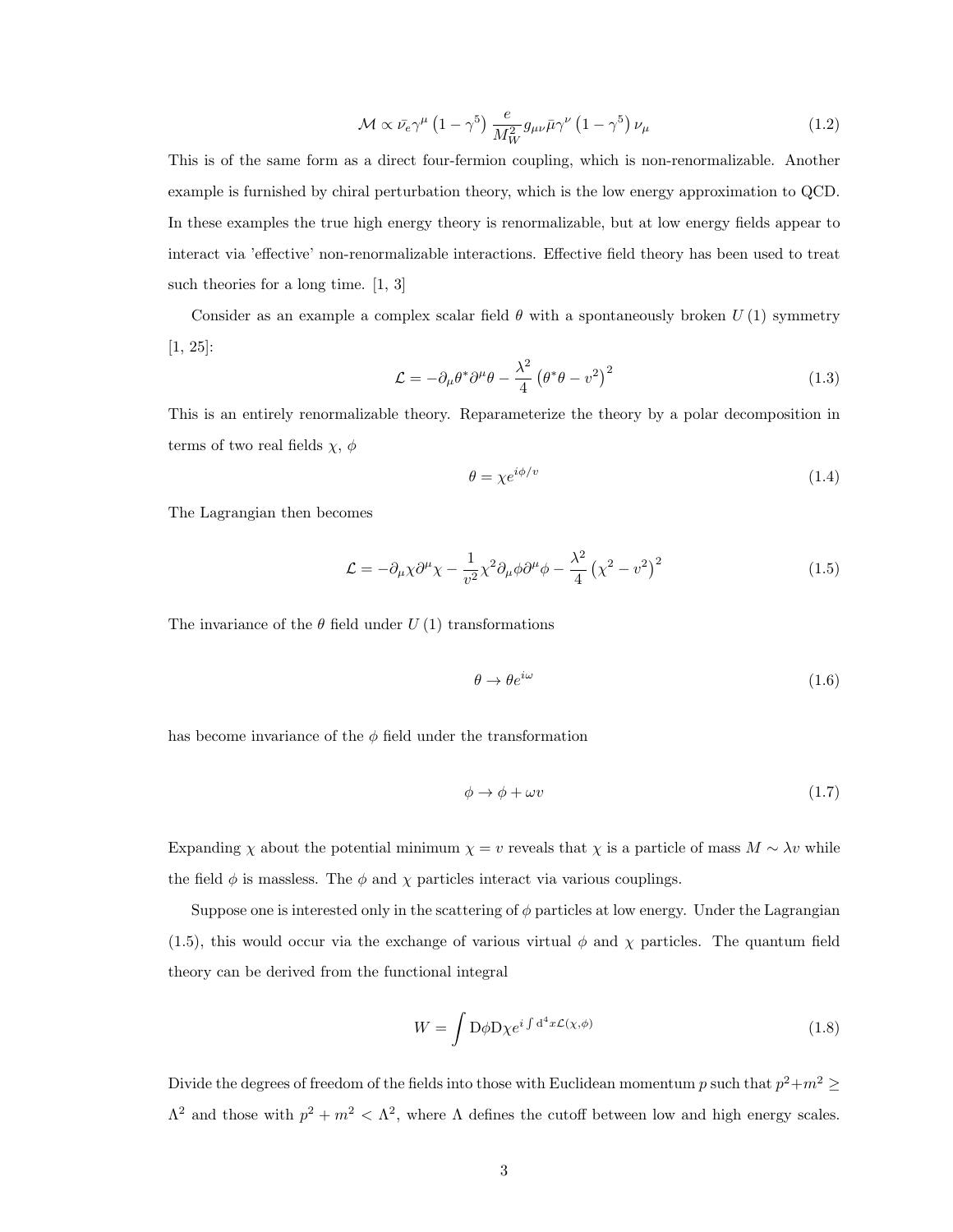The former includes all modes of the  $\chi$  field and high-energy modes  $\phi_{>0}$  the  $\phi$  field, while the latter only includes the low-energy  $\phi$  modes  $\phi_{<}$ . Define an effective Lagrangian via

$$
e^{i\int d^4x \mathcal{L}_{eff}(\phi_<)} = \int D\phi_> D\chi e^{i\int d^4x \mathcal{L}(\chi,\phi_<,\phi_>)}
$$
\n(1.9)

Then trivially

$$
W = \int D\phi_{<} D\phi_{>} D\chi e^{i\int d^4x \mathcal{L}(\chi,\phi_{<} \phi_{>})} = \int D\phi_{<} e^{i\int d^4x \mathcal{L}_{eff}(\phi_{<})} \tag{1.10}
$$

and so the effective Lagrangian functions is the Lagrangian for a quantum field theory which contains only the  $\phi$  field and has the same scattering amplitudes as the full theory. The effective Lagrangian may be highly nonlinear, but in general it will be local and it must obey the symmetry (1.7) of the underlying theory, so it can depend on  $\phi$  only through  $\partial_{\mu}\phi$ .

The most general effective Lagrangian respecting the symmetry of the theory is of the form

$$
\mathcal{L}_{eff} = -\frac{1}{2}\partial_{\mu}\phi\partial^{\mu}\phi + \frac{a}{M^{4}}\left(\partial_{\mu}\phi\partial^{\mu}\phi\right)^{2} + \frac{b}{M^{6}}\left(\partial_{\mu}\phi\partial^{\mu}\phi\right)\partial_{\nu}\partial^{\nu}\left(\partial_{\mu}\phi\partial^{\mu}\phi\right) + \frac{c}{M^{8}}\left(\partial_{\mu}\phi\partial^{\mu}\phi\right)^{3} + \cdots (1.11)
$$

The constants  $a, b, c \ldots$  are dimensionless, and since M is the only mass of the underlying theory, this must set the scale of the effective theory as well. This leaves out redundant interactions of the form

$$
\mathcal{L}_{redundant} = -d\Box\phi\Box\phi + e\partial_{\mu}\phi\Box\partial^{\mu}\phi + \cdots \qquad (1.12)
$$

which may be removed by an integration by parts or by a field redefinition.

A general Feynman diagram constructed from this Lagrangian will be the integral of a rational function in the internal momenta  $p$  with coefficients formed from the external momenta  $q$ :

$$
\int d^4 p_1 d^4 p_2 \cdots \frac{A p^r + B p^{r-1} q + \cdots + C q^r}{D p^s + E p^{s-1} q + \cdots F q^s}
$$
\n(1.13)

Each vertex with d derivatives contributes a factor  $p^d$  to the numerator. Each propagator contributes a factor  $p^2$  to the denominator. Each integration contributes  $d^4p$  to the volume element, and a diagram with  $I$  internal lines and  $V$  vertices has  $L$  integrations, where

$$
L = I - V + 1\tag{1.14}
$$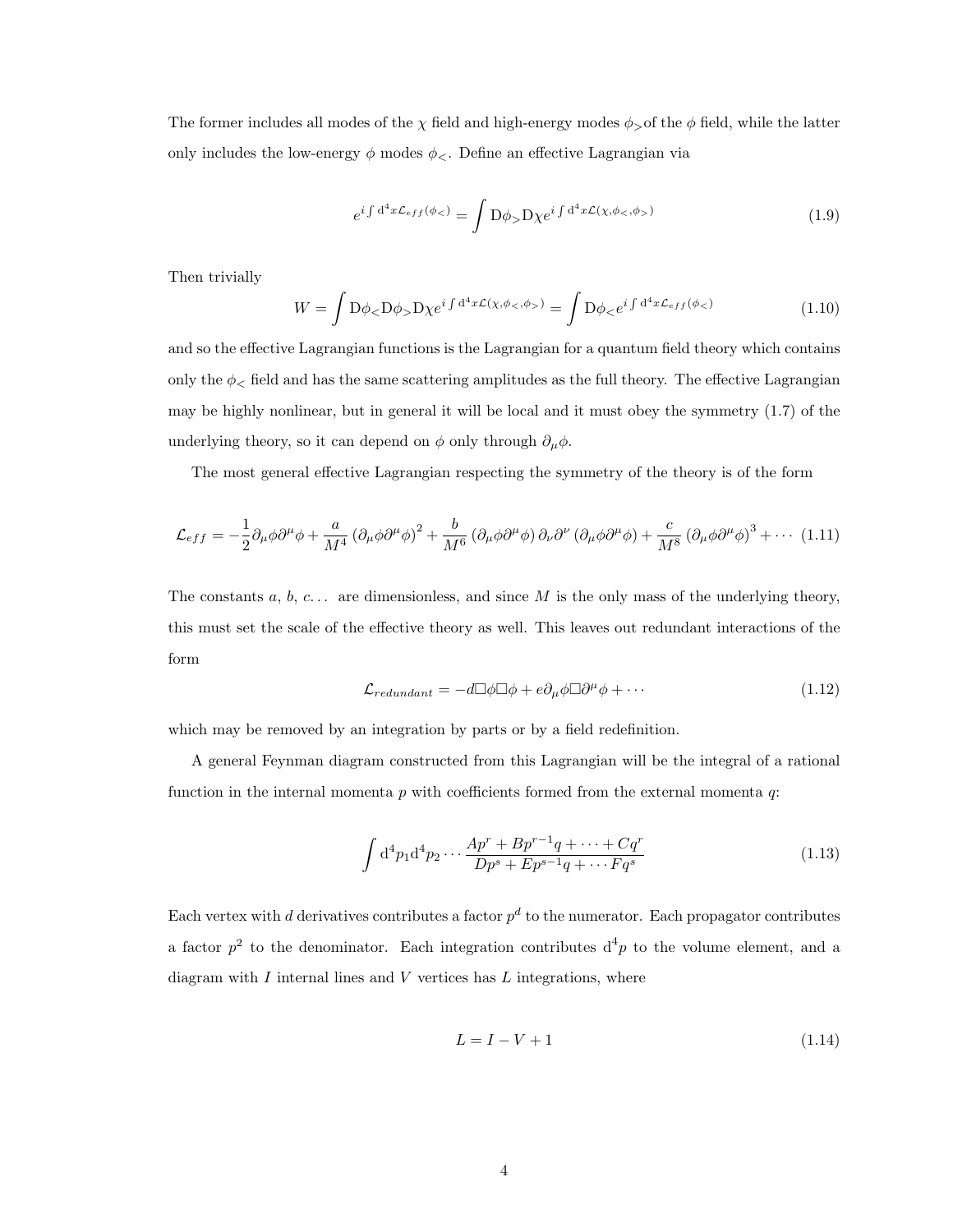is the number of loops in the diagram, so the total volume element is  $d^{4L}p$ . Let  $d_i$  and  $n_i$  be the number of lines and derivatives of vertex i. Then the integral behaves asymptotically at large  $p$  like

$$
\int p^{D-1} \mathrm{d}p \tag{1.15}
$$

where

$$
D = \sum_{i} d_i - 2I + 4(I - V + 1) = 4 + 2I + \sum_{i} (d_i - 4)
$$
\n(1.16)

Using the identity

$$
2I + E = \sum_{i} n_i \tag{1.17}
$$

where  $E$  is the number of external lines, this can be expressed

$$
D = 4 - E - \sum \Delta_i \tag{1.18}
$$

where for each vertex

$$
\Delta_i \equiv 4 - d_i - n_i \tag{1.19}
$$

is the dimensionality in powers of mass of the corresponding coupling constant in the Lagrangian. If  $D \geq 0$  the integral diverges like  $p^D$  (or logarithmically if  $D = 0$ ) and thus will contain terms  $\sum_{n=0}^{D} C_n q^n$  with divergent coefficients C.

The divergent parts of an individual diagram with  $E$  external lines are polynomials of degree  $D$ in the external momenta  $q$ . These have exactly the same form as the contribution from single vertex diagrams with  $n_i = E$  lines and  $d_i \leq D$  derivatives, and so they can be absorbed into renormalized parameters in the Lagrangian. Neither the bare coupling constants in the Lagrangian nor the the divergent parts of the diagrams can be observed individually. Only the combination of the two in the renormalized constants can be observed. The values of the renormalized coupling constants are not predicted by the theory, but must rather be determined either by matching onto the predictions of the high energy theory, or from experiment.

In a renormalizable theory, only a finite number of parameters. In a renormalizable theory, the Lagrangian contains only the finite number of possible terms with  $\Delta_i \geq 0$ , so  $D \leq 4 - E$  for every diagram, and only terms in the Lagrangian with  $\Delta_i = 4 - d_i - n_i = 4 - d_i - E \ge 4 - D - E \ge 0$ will be renormalized. However, because  $\mathcal{L}_{eff}$  contains coupling constants with negative dimension  $\Delta_i \leq 0$ , the degree of divergence D will grow arbitrarily large with more complicated diagrams. Thus more and more terms will be renormalized in the effective Lagrangian, and so the Lagrangian must contain all terms allowed by the symmetry of the theory.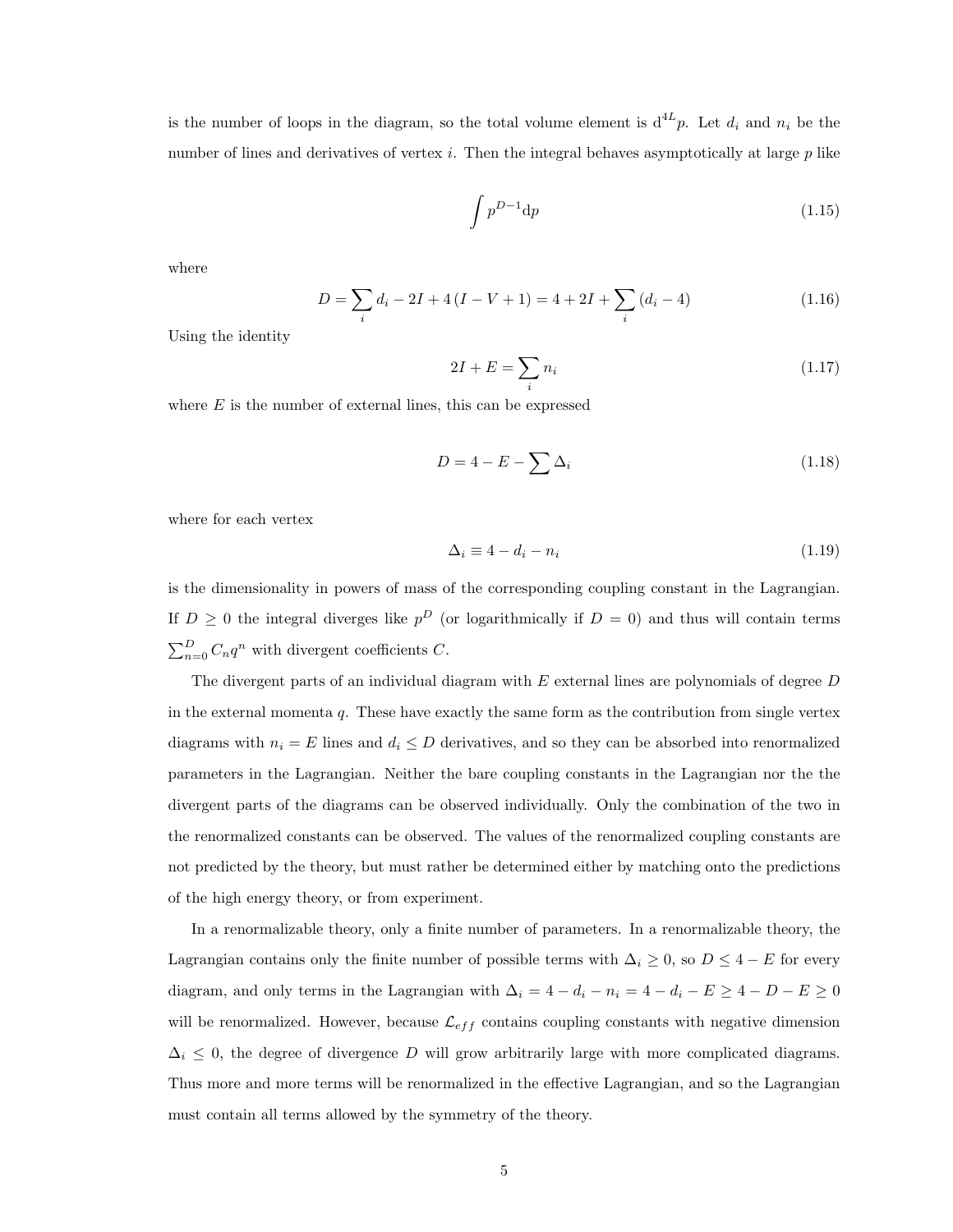Besides polynomials in the  $q$ , each diagram also has non analytic parts of the form, for example,  $\log q^2$ . These can not be expanded in power of q, and so can not be combined with terms in the effective Lagrangian. Therefore they are observable by themselves and are physically meaningful predictions of the effective theory. Further, when Fourier transformed to the position representation, they contribute the long-range pieces of the result, whereas the analytic terms contribute only derivatives of delta-functions.

Although the full effective Lagrangian must contain an infinite number of terms, at low energy, only a finite number of them need be considered at a time. Each vertex of dimension  $\Delta_i$  in a diagram with a given number of external lines will contribute a factor  $M^{\Delta_i}$ , which dimensionally must be accompanied by a factor of  $q^{-\Delta_i}$ . Thus at low energy, each diagram will be suppressed by a factor  $\left(\frac{q}{M}\right)^{\nu}$  where

$$
\nu \equiv -\sum_{i} \Delta_{i} = E - 2 + 2L + \sum_{i} (d_{i} - 2)
$$
\n(1.20)

by the topological identities above. Thus for a given type of diagram, the dominant behavior at low energy is given by the tree diagram with the fewest number of derivatives, and each additional loop or derivative suppresses the diagram by additional factors of  $\frac{q}{M}$ . One can therefore expand in powers of  $\frac{q}{M}$ , and to any given order, only a finite number of diagrams contribute.

#### 1.2 Effective Field Theory of Gravity

Once the renormalized coupling constants have been determined, the low-energy behavior of an effective theory can be computed without even knowing the short-distance theory.

General relativity is an example of a non-renormalizable theory for which there is no known underlying renormalizable high-energy theory. Nevertheless, whatever the true high-energy theory of gravitation, one can integrate out the high energy modes in the same way as for the scalar theory above, defining an effective Lagrangian via [4, 5]

$$
e^{i\int d^4x\mathcal{L}(g_<)} = \int Dg_> e^{i\int d^4x\mathcal{L}(g_<, g_>)}
$$
\n(1.21)

where  $g_{\geq}$  are the high-energy gravitational degrees of freedom, and  $g_{\leq}$  the low-energy, which will be the metric tensor  $g_{\mu\nu}$ , at least in the realm where classical general relativity is valid. The symmetry of general relativity is general covariance. The only invariant quantity (besides  $g_{\mu\nu}$  itself) of no more than second order in derivatives which can be formed from the metric tensor  $g_{\mu\nu}$  is the curvature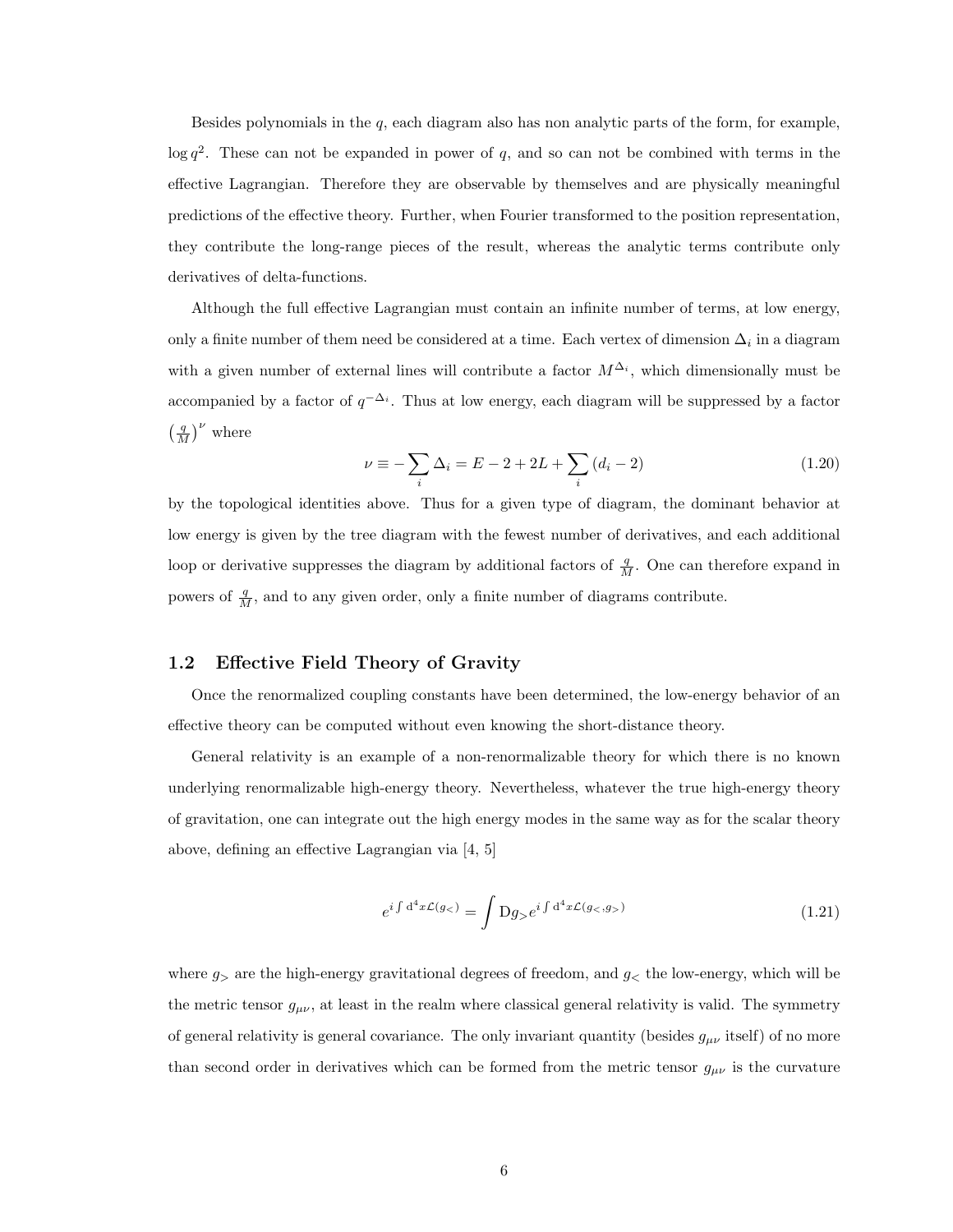tensor  $R^{\rho}_{\sigma\mu\nu}$  [26]. Therefore the most general effective Lagrangian of pure gravity consistent with this symmetry is

$$
\mathcal{L}_g = \sqrt{-g} \left\{ -4 \frac{\Lambda}{\kappa^2} + 2 \frac{R}{\kappa^2} + c_1 R^2 + c_2 R^{\mu \nu} R_{\mu \nu} + \dots \right\}
$$
 (1.22)

where g is the determinant of  $g_{\mu\nu}$ ,  $R_{\mu\nu} = R^{\rho}_{\mu\rho\nu}$  the Ricci tensor,  $R = R^{\mu}_{\mu}$  the scalar curvature, and  $\kappa^2/32\pi \equiv G$  Newton's constant. Each factor of  $R_{\mu\rho\nu}^{\rho}$  has two derivatives of the field  $g_{\mu\nu}$ , and so higher order terms in the curvature contain greater powers of the derivatives, and are suppressed by more factors of  $\kappa^2$ . The coefficients  $c_i$  are normalized to be dimensionless. As explained in chapter 4, this theory is quantized about a background field  $\bar{g}_{\mu\nu}$  as  $g_{\mu\nu} = \bar{g}_{\mu\nu} + \kappa h_{\mu\nu}$ . Then  $h_{\mu\nu}$  has the conventional units and all the coupling constants have negative dimension  $\Delta_i$ .

As usual, diagrams constructed from this Lagrangian will contain analytic terms with possibly divergent coefficients as well as non-analytic terms. The divergent pieces can again be absorbed into the bare parameters in the Lagrangian, and only the finite renormalized parameters have physical meaning. By the same reasoning as in the scalar case, the degree of divergence of a diagram will again be given by (1.18). Since the coupling constants have negative dimension  $\Delta_i$ , in principal all possible terms in the Lagrangian must be included. Although more and more bare parameters will be renormalized at higher orders, any given diagram at any given order will only renormalize finitely many. At one loop, the renormalization of the coupling constants under dimensional regularization due to gravity have previously been calculated and are[13, 5]

$$
c_1^r = c_1 + \frac{1}{960\pi^2 \epsilon}
$$
  
\n
$$
c_2^r = c_2 + \frac{7}{160\pi^2 \epsilon}
$$
\n(1.23)

The values of the renormalized coefficients are not fixed by the theory. However, it is known empirically that after renormalization, the cosmological constant  $\Lambda^r$  is very small; why this is so is unknown. Effective field theory adds nothing to the resolution of this mystery, but is consistent with taking  $\Lambda^r = 0$ . On the other hand, effective field theory does offer a natural explanation why all of the higher order terms are effectively zero; even beginning with nonzero values of the constants  $c^r$ , the curvature of physical space-time is so small compared to the Planck length∼  $\kappa$  that for any reasonable values of  $c^r$ , the higher order terms will have completely negligible effect [5].

Once the renormalized parameters are specified, the non-analytic terms should give physically meaningful predictions.

Just as in the case of the scalar field, each diagram will be suppressed by a factor of  $(\kappa q)^{\nu}$  with  $\nu$  given by (1.20), and to any given order in  $\kappa q$  only a finite number of diagrams need be considered.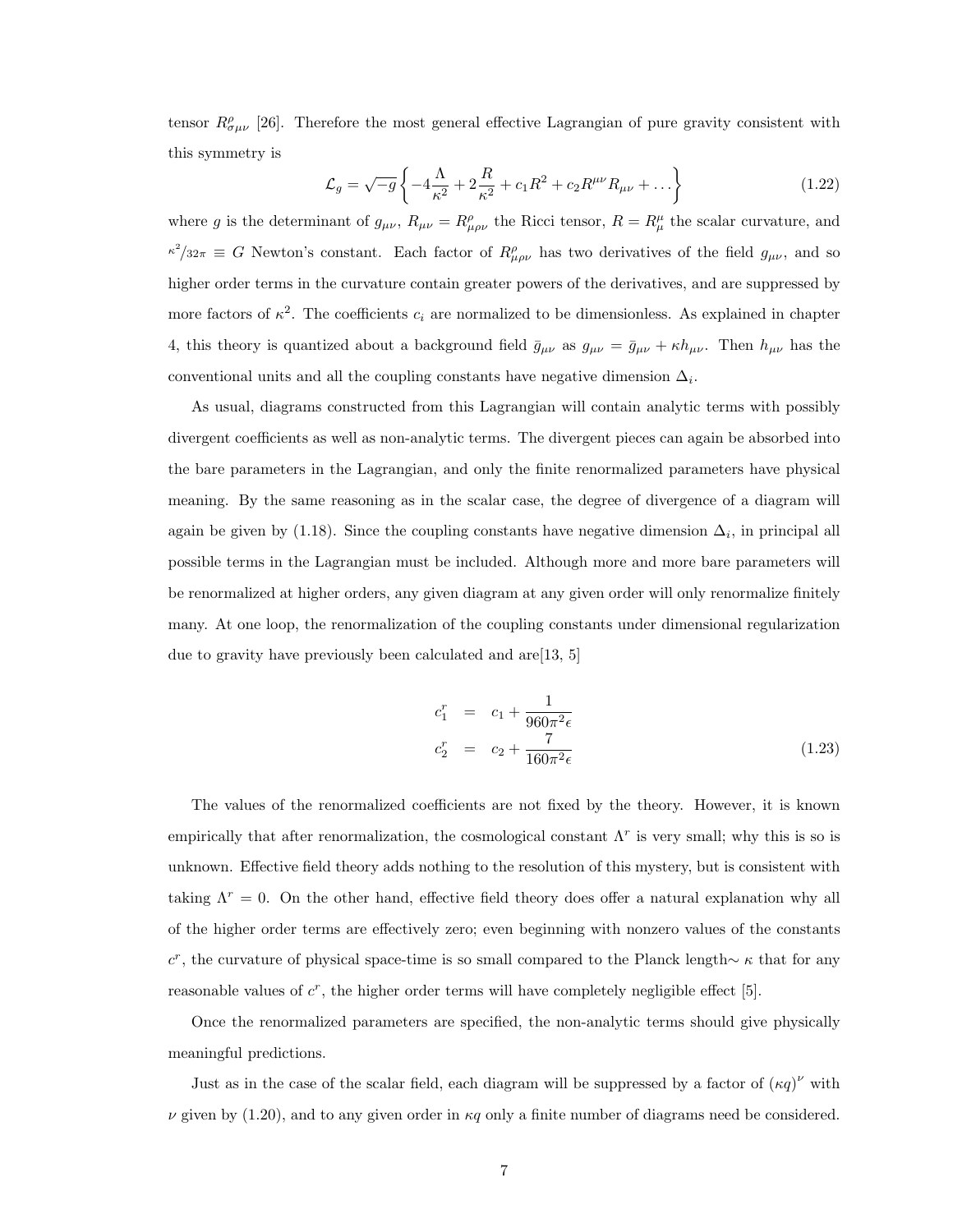The leading terms in the expression for any diagram will be those with the fewest numbers of loops and the least number of derivatives, with each additional loop or derivative suppressing the result by additional factors of  $\kappa q$ .

[27] has shown that the traditional problems with higher order curvature terms in the gravitational Lagrangian do not occur in the low energy region appropriate for effective field theory. In the high energy region, when the  $R^2$  terms become comparable with R, still higher order terms in the Lagrangian would have to be included, the energy expansion would be invalid, and one can not say anything about the full series in  $R.[5]$ 

Gravity has previously been treated successfully as an effective field theory and used to calculate scattering amplitudes of massive particles of spin 0,  $\frac{1}{2}$ , and 1 [4, 5, 7, 6, 12, 33]. It was also shown that some diagrams in the scattering amplitude could be interpreted as a correction to the metric surrounding one of the particles.

These calculations produced leading non-analytic terms of the form  $\log q^2$  and  $\sqrt{q^2}$  in the scattering amplitudes. When Fourier transformed to the position representation, these produced longdistance results. The square root terms were shown to produce classical,  $\hbar$  independent terms in the position representation, while the log  $q^2$  terms produced quantum terms of first order in  $\hbar$ . The classical terms in the metric were shown [6] to correspond to the known classical corrections to the linearized Einstein theory in the Schwarzschild and Kerr metrics.

Thus the effective field theory of gravity predicts unambiguous long distance quantum corrections to classical general relativity. Furthermore, these corrections must be present in any quantum theory of gravity which reproduces Einstein's theory at low energy.

#### 1.3 Massless Particles and Infrared Divergences

These previous calculations were done in the limit of  $q \ll m^2$  for particles of mass m. Massless particles also interact gravitationally. Classically, their scattering cross sections could in theory be calculated, and the classical metric of a massless scalar particle was given by Aichelburg and Sexl[8, 9]. Quantum corrections to these results should be calculable by effective field theory, if only q remains much less than the Planck energy.

However, naive application of quantum field theory to this case, as in the case of other massless quantum field theories, leads to new, infrared (IR) divergences[19, 1, 18, 16, 17]. Some of these are just the familiar infrared singularities from QED, which can be removed in the usual way, by the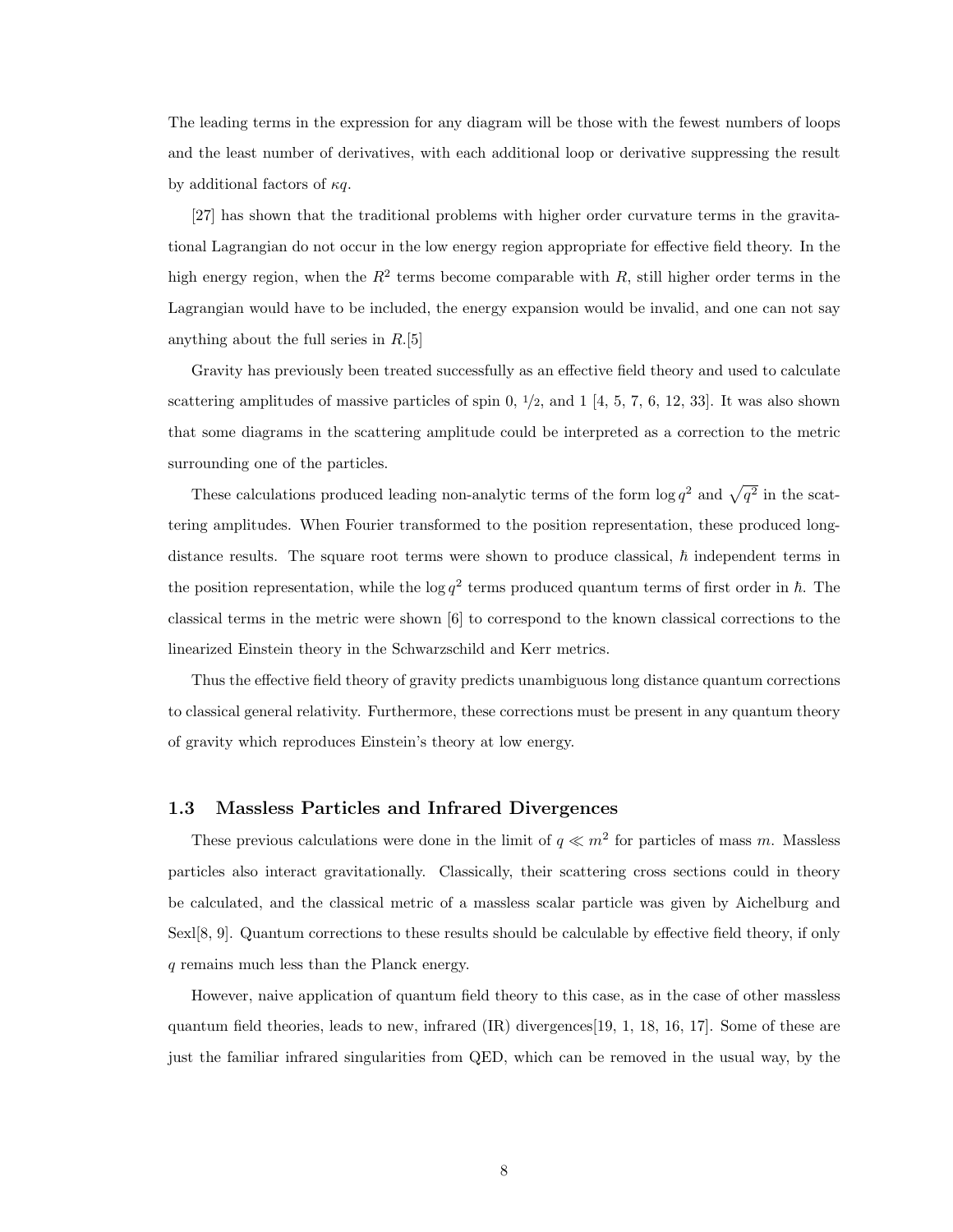inclusion of bremsstrahlung. However, there are additional divergences present known as collinear or mass singularities. When a Feynman integral of the form

$$
\int \frac{1}{k^2 (p-k)^2 \cdots (2\pi)^4} \frac{d^4 k}{(2\pi)^4} = \int \frac{1}{k^2 (-2p_1 \cdot k + k^2) \cdots (2\pi)^4}
$$
(1.24)

where  $p^2 = 0$ , is integrated over  $k_0$ , the pole in  $k^2$  leaves a residue

$$
\int \frac{1}{2\left|\vec{k}\right|(2p \cdot k) \cdots (2\pi)^3} \frac{\mathrm{d}^3 k}{(2\pi)^3} = \int \frac{\vec{k}^2 \mathrm{d}\left|\vec{k}\right| \mathrm{d}\phi \mathrm{d}\left(\cos\theta\right)}{4\vec{k}^2 \left|\vec{p}\right| \left(1 - \cos\theta\right) \cdots} \tag{1.25}
$$

where the polar angle  $\theta$  is measured from the direction of the vector  $\vec{p}$ , and this diverges logarithmically around  $\cos \theta = 1$ , that is, when  $\vec{p}$  is collinear with  $k$ .

Such divergences present an additional challenge to the calculation and interpretation of observables in massless quantum gravity. Since they arise from low-energy regions of virtual momenta, they can not be ascribed to the integrated degrees of freedom of the underlying high-energy theory. Further, in general they will occur in the coefficients of non-analytic terms from the remaining integration, and so they can not be removed by renormalization of parameters in the Lagrangian. Therefore they are not resolved by effective field theory.

Nevertheless massless particles, namely photons, do exist in nature. Since these divergences occur in the region where both quantum field theory and general relativity are expected to be valid, a problem with the calculation of the gravitational effects of photons would represent a real challenge to the existing theory of gravity and quantum physics at low energies. Also, one might hope that quantum corrections may be more easy to detect empirically in the massless case, since classically some effects may be entirely null for massless particles, for instance polarization effects in the gravitational bending of light rays. Therefore the calculation of observables for massless particles in quantum gravity is an important task.

#### 1.4 Overview of Thesis

This thesis presents calculations to one-loop order of the quantum corrections to the energymomentum tensor of massless particles, to the Aichelburg-Sexl metric, and to the cross section for scattering of massless particles by particles of arbitrary mass. After the nature of infrared divergences in general is explored in chapter 2, they are examined in the more familiar context of QED in chapter 3, before moving on to the main problem of quantum gravity. The gravitational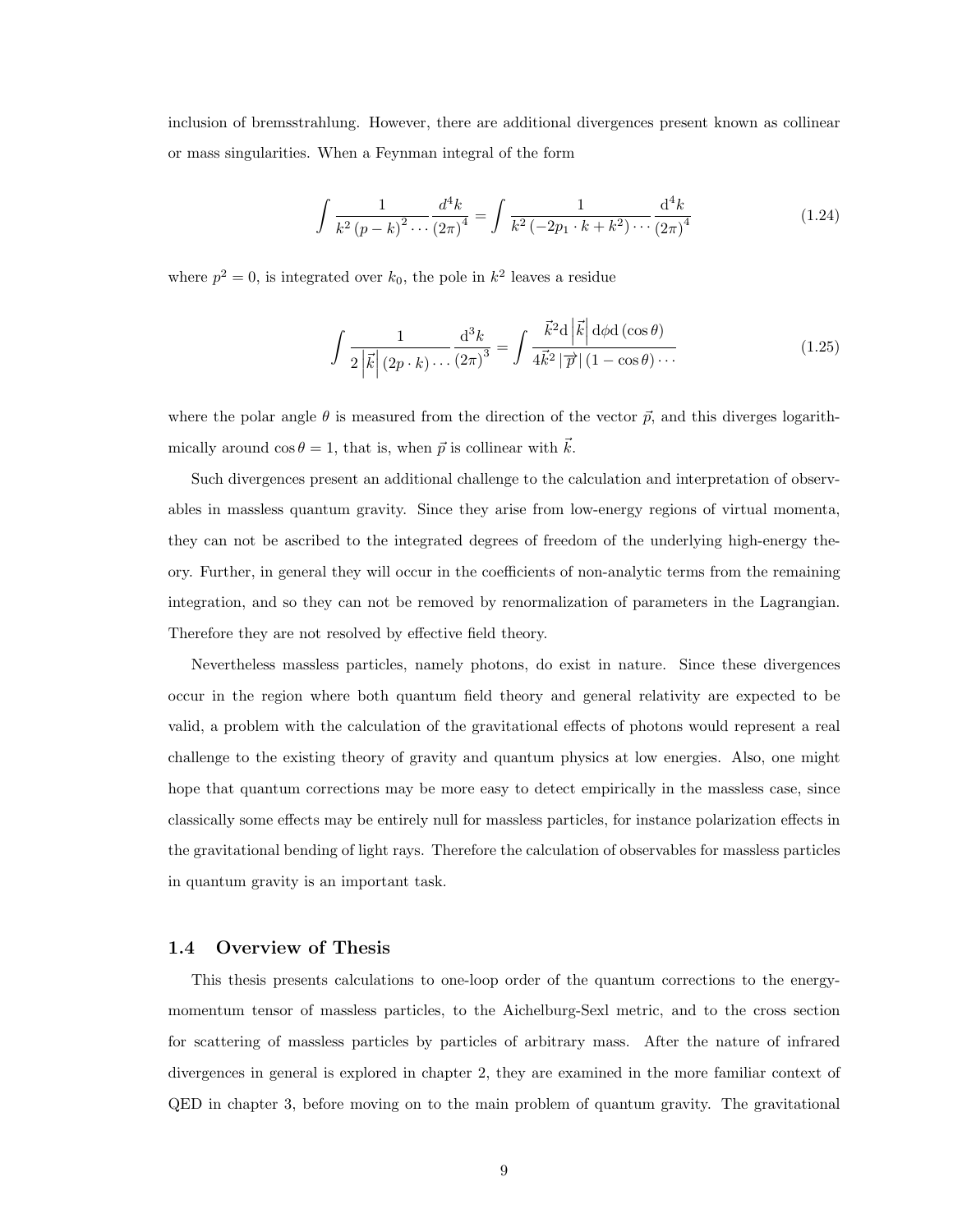cross sections are calculated in chapter 4, first for the simpler case of a massless particle of spin 0, because the gravitational interaction of particles with spin is algebraically more complicated, and then these results are extended to the massless spin 1 (photon) case. There the collinear divergence problem is solved by extending a result due to Weinberg [19], who showed that certain collinear divergences cancel in the total cross section when all diagrams are added together. These results are then applied and interpreted in chapter 5. It is examined whether certain diagrams can be interpreted in terms of the metric surrounding a massless particle, as could be done for massive particles, but it is found that the collinear singularities do not disappear from the result for this subset of diagrams. The cross section results are also applied to calculate the quantum corrections to the bending of starlight. Some concluding remarks are offered in chapter 6.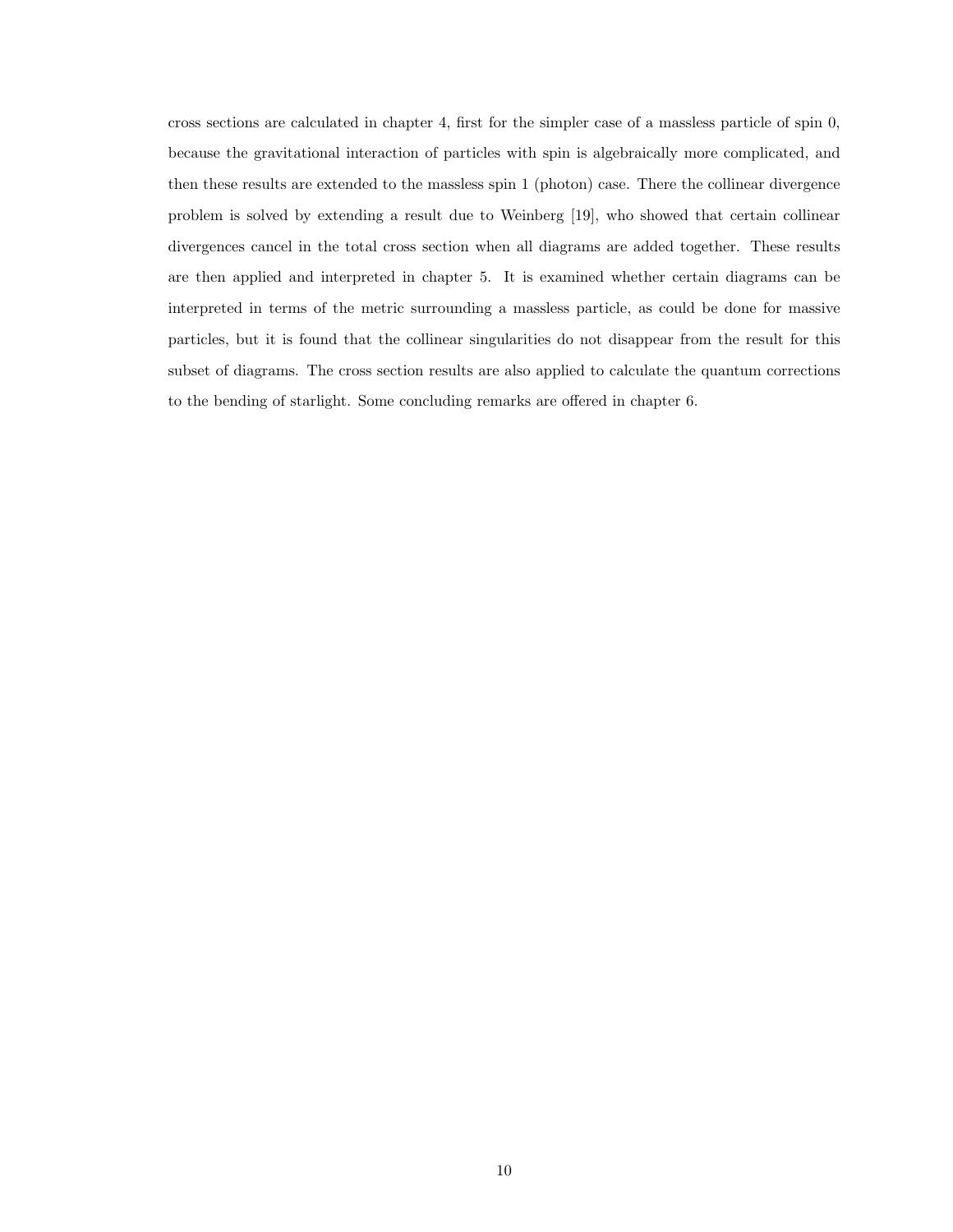### CHAPTER 2

#### FEYNMAN INTEGRALS AND INFRARED DIVERGENCES

The main problem of gravitationally interacting massless particles is the occurrence of infrared divergences in certain Feynman integrals. In order to understand how this problem is resolved, it is necessary to understand how these divergences arise. To this end, the integrals involved are examined and evaluated in this chapter without regard to any specific field theory, paying particular attention to the origin and treatment of IR divergences. The results will be used in later chapters in the computation of matrix elements in QED and gravity.

#### 2.1 Preliminary Reduction of Tensor Integrals

With the exception of the bremsstrahlung integrals listed below, the integrals to be calculated are all of the form

$$
I^{\mu\nu\cdots} \equiv \int \frac{k^{\mu}k^{\nu}\cdots(k\cdot p_{1})(k\cdot p_{2})\cdots}{(k^{2}-\lambda^{2})\left((p_{1}-k)^{2}-M^{2}\right)\left((k-q)^{2}-\lambda^{2}\right)\left((p_{2}+k)^{2}-m^{2}\right)\cdots\frac{d^{D}k}{(2\pi)^{D}},
$$
\n(2.1)

with up to four propagators, and with multiple factors of the integration momentum  $k$  in the numerator. These integrals are computed by reducing them to combinations of simpler scalar integrals with unity in the numerator and various combinations of propagators comprising the denominator. Since the IR divergences all originate in the denominators, they are most easily examined after this reduction has been performed.

#### 2.1.1 Form Factors

First, Feynman diagrams with external lines that have spin are expressed in terms of scalar 'invariant amplitudes' [23] or form factors. These invariant amplitudes can be calculated individually by projecting onto appropriately constructed tensors.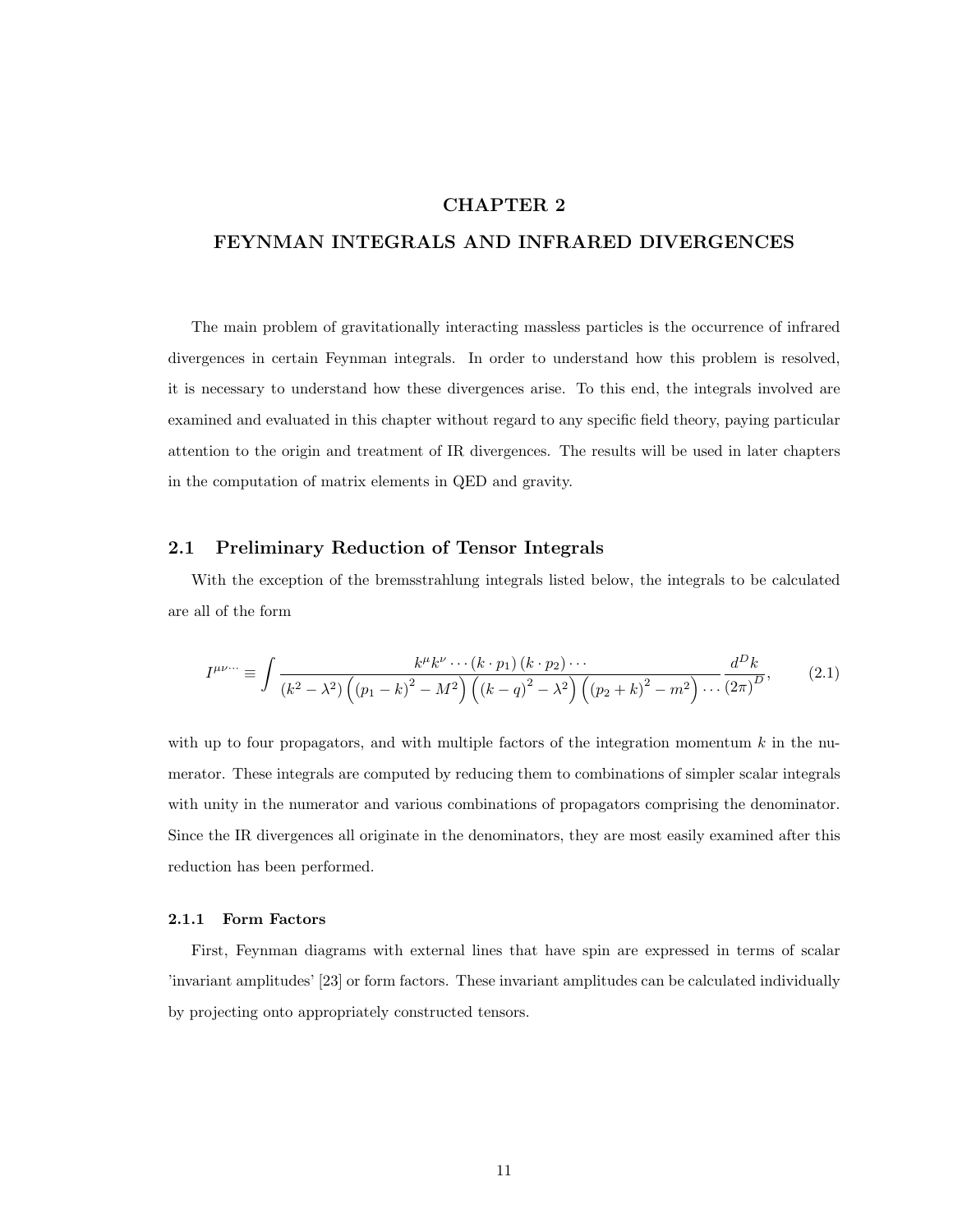For example, the matrix element for the energy-momentum tensor of a scalar particle in chapter 5 can be written

$$
\langle p_2 | T_{\mu\nu}(x) | p_1 \rangle = \frac{e^{i(p_2 - p_1)x}}{\sqrt{4E_1 E_2}} \left[ 2P_{\mu} P_{\nu} F_1 + (q_{\mu} q_{\nu} - \eta_{\mu\nu} q^2) F_2 \right]
$$
(2.2)

where  $p_1^2 = p_2^2 = M^2$ ,  $P = \frac{p_1+p_2}{2}$ ,  $q = p_1 - p_2$ , and  $F_1$  and  $F_2$  are scalar form factors depending on  $q^2$ . The expression determining the matrix element on the left hand side is a sum of tensor integrals of the form (2.1). By contracting both sides of (2.2) with  $P^{\mu}P^{\nu}$ , one obtains on the left a sum of scalar integrals, and on the right the quantity  $2P^4F_1 - P^2q^2F_2$ . Similarly, by contracting both sides with  $\eta^{\mu\nu}$ , one obtains a scalar equation for the quantity  $2P^2F_1 - 3q^2F_2$ . These two expressions can then be evaluated independently of one another, and the results used to solve for  $F_1$  and  $F_2$ .

Similarly, the matrix element for photon-scalar scattering in chapter 4 can be written

$$
-i\mathcal{M} = H^{\mu\nu}\epsilon_{\mu}\left(p_{4}\right)\epsilon_{\nu}\left(p_{2}\right) \tag{2.3}
$$

where  $p_1$  and  $p_3$  are the momenta of the initial and final scalars,  $p_2$  and  $p_4$  the momenta of the initial and final photons,  $\epsilon(p_2)$  and  $\epsilon(p_4)$  are the polarization vectors of the initial and final photons, and  $H$  has the form

$$
H^{\mu\nu} = H_1 \frac{P^{\mu} P^{\nu}}{P^2} + H_2 \left( \eta^{\mu\nu} - \frac{P^{\mu} P^{\nu}}{P^2} - \frac{K^{\mu} K^{\nu}}{K^2} - \frac{q^{\mu} q^{\nu}}{q^2} \right)
$$
 (2.4)

where

$$
P = p_1 + p_3 - \frac{(p_1 + p_3) \cdot K}{K^2} K
$$
  
\n
$$
K = p_2 + p_4
$$
  
\n
$$
q = p_1 - p_3 = p_4 - p_2
$$
\n(2.5)

By contracting the expression for  $H^{\mu\nu}$  with  $P^{\mu}P^{\nu}/P^2$ , one obtains an expression for the scalar  $H_1$ , which can be evaluated independently of  $H_2$ . Contracting  $H^{\mu\nu}$  with the other tensor form in (2.4) determines an expression for  $H_2$ .

#### 2.1.2 Cancellation of Scalar Products

After this, each integral is a scalar with propagators comprising the denominator and with scalar products of various external and internal momenta in the numerator. Scalar products not involving the integration momentum  $k$  can be brought outside the integral. Integrals with scalar products in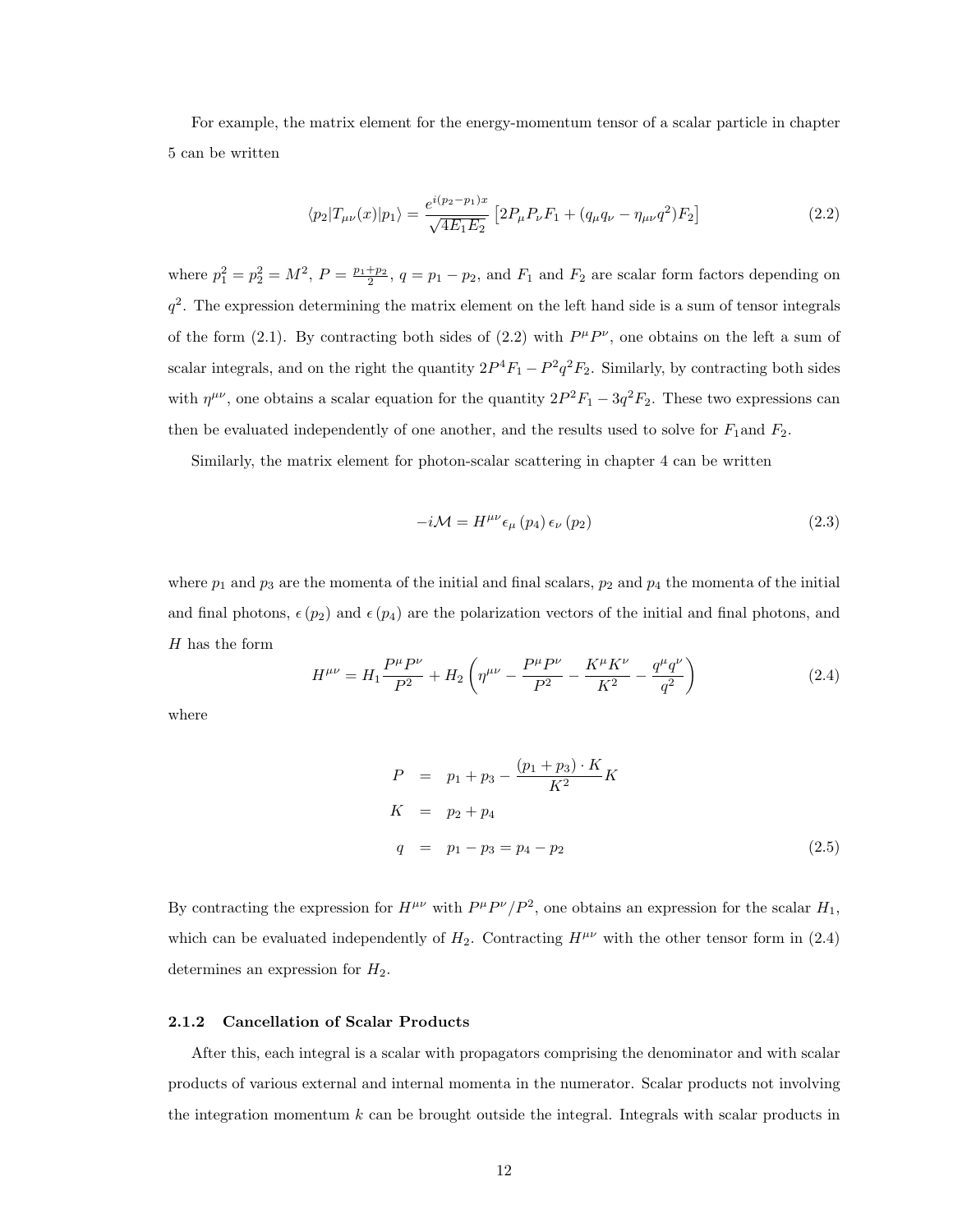their numerators that do involve  $k$  may be reducible to simpler integrals by reworking the products so as to cancel with factors in the denominator. For example,

$$
\int \frac{k \cdot p_1}{\left( (k - p_1)^2 - M^2 \right) (q - k)^2 k^2} d^4k = \int \frac{\frac{1}{2} \left( k^2 + M^2 - (k - p_1)^2 \right)}{\left( (k - p_1)^2 - M^2 \right) (q - k)^2 k^2} d^4k
$$

$$
= \frac{1}{2} \int \frac{d^4k}{\left( (k - p_1)^2 - M^2 \right) (q - k)^2} d^4k
$$

$$
- \frac{1}{2} \int \frac{d^4k}{(q - k)^2 k^2} \tag{2.6}
$$

where  $p_1^2 = M^2$ . Other formulae can be proven similarly. A list of all such cancellation formulae used is given in the appendix.

When there are several scalar products in the numerator, the cancellation process can be applied iteratively. For instance, if the numerator on the left-hand side of  $(2.6)$  were  $(k \cdot p)(k \cdot q)$  instead of just  $k \cdot p$ , then after eliminating the factor of  $k \cdot p$  as above:

$$
\int \frac{(k \cdot p_1)(k \cdot q)}{\left((k - p_1)^2 - M^2\right)(q - k)^2 k^2} d^4k = \frac{1}{2} \int \frac{k \cdot q d^4k}{\left((k - p_1)^2 - M^2\right)(q - k)^2} -\frac{1}{2} \int \frac{k \cdot q d^4k}{\left(q - k\right)^2 k^2}
$$
\n(2.7)

the same process can be used again in the latter integral on the right-hand side of  $(2.7)$ :

$$
\int \frac{(k \cdot q) d^4 k}{(q-k)^2 k^2} = \frac{1}{2} \int \frac{d^4 k}{k^2} - \frac{q^2}{2} \int \frac{d^4 k}{(q-k)^2 k^2} - \frac{1}{2} \int \frac{d^4 k}{(q-k)^2} \tag{2.8}
$$

#### 2.1.3 Tensor Reduction

However, not all factors of k can be canceled in this way. For instance, if one were to attempt the same process in the first integral in (2.7),

$$
\int \frac{k \cdot q}{\left( (k - p_1)^2 - M^2 \right) (k - q)^2} d^4 k = \int \frac{\frac{1}{2} \left( k^2 + q^2 - (k - q)^2 \right)}{\left( (k - p_1)^2 - M^2 \right) (k - q)^2} d^4 k
$$

$$
= \frac{1}{2} \int \frac{k^2 d^4 k}{\left( (k - p_1)^2 - M^2 \right) (k - q)^2} d^4 k
$$

$$
+ \frac{q^2}{2} \int \frac{d^4 k}{\left( (k - p_1)^2 - M^2 \right) (k - q)^2}
$$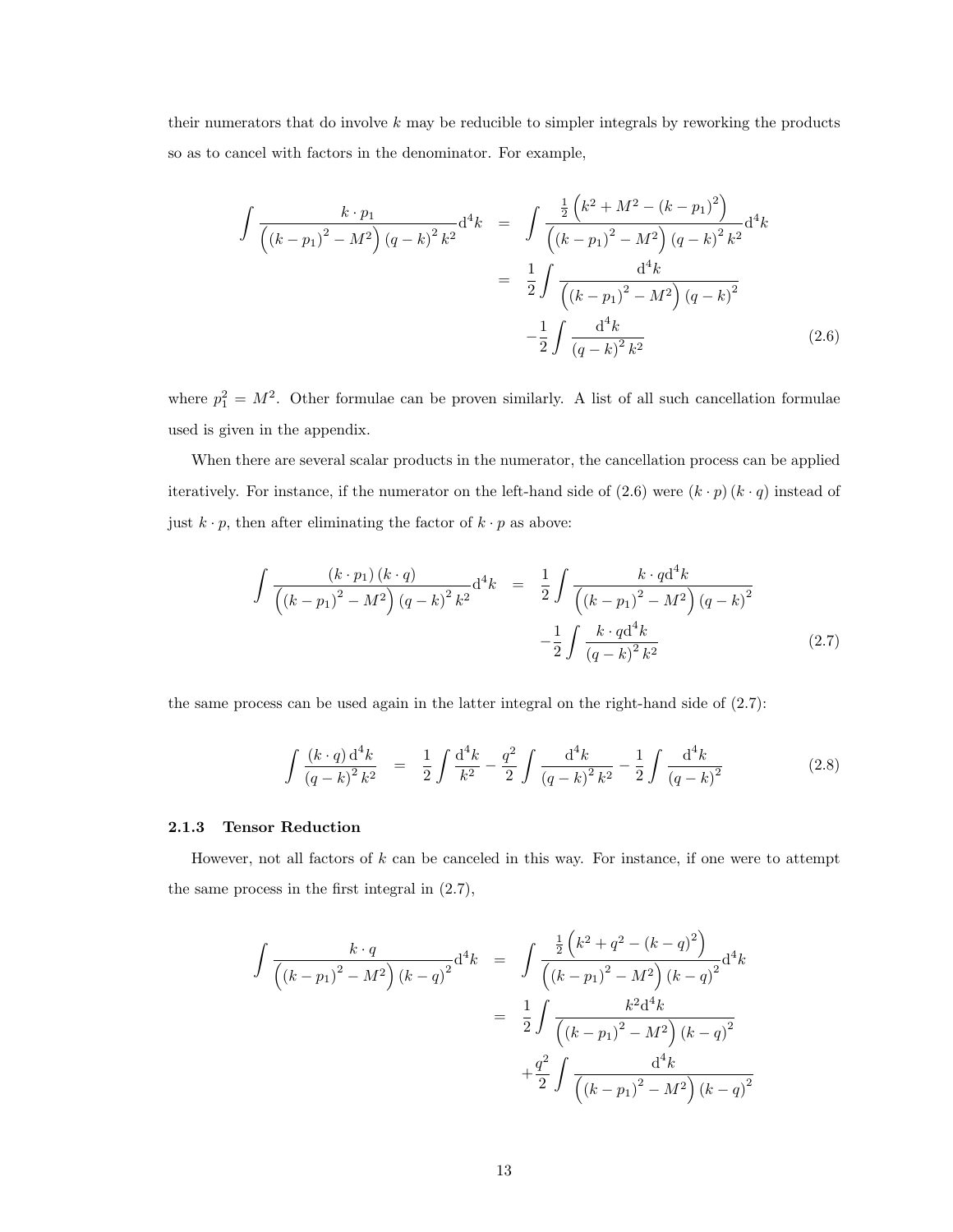$$
-\frac{1}{2} \int \frac{d^4k}{\left( (k - p_1)^2 - M^2 \right)}\tag{2.9}
$$

then there would be nothing left in the denominator of the first integral on the right to cancel the remaining factor of  $k^2$ . One is thus forced to evaluate certain integrals such as

$$
\int \frac{k^{\mu}}{\left((k-p_1)^2 - M^2\right) (k-q)^2} \mathrm{d}^4 k \tag{2.10}
$$

These tensor integrals, with various powers of k remaining in their numerators, are reduced to standard scalar integrals using the tensor integral reduction method of Passarino and Veltman[14]. For instance,

$$
I_{\mu}^{(1)}(q) = \int \frac{d^4 k}{(2\pi)^4} \frac{k_{\mu}}{(k^2 - \lambda^2) \left( (k - q)^2 - \lambda^2 \right)} = \frac{I^{(1)}(q)}{2} q_{\mu}
$$
\n
$$
I_{\mu\nu}^{(1)}(q) = \int \frac{d^4 k}{(2\pi)^4} \frac{k_{\mu} k_{\nu}}{(k^2 - \lambda^2) \left( (k - q)^2 - \lambda^2 \right)}
$$
\n
$$
= \frac{I^{(1)}(q)}{3} q_{\mu} q_{\nu} - \frac{I^{(1)}(q)}{12} q^2 \eta_{\mu\nu}
$$
\n(2.12)

etc. The advantage in projecting out the individual form factors in a diagram first is that with more scalar products in the numerator, more cancellations may occur, reducing the number of tensor integrals which must be computed. If instead evaluating the expression for the full diagram directly, one may have to calculate certain tensor integrals which are orthogonal to those that actually occur in the final result, thus wasting effort.

Each of the formulae (2.12) can be derived by projecting both sides onto appropriately constructed tensors, and canceling the resulting scalar products, as above. For instance, by Lorentz invariance, the result for  $I_{\mu\nu}^{(1)}(q)$  must be expressible in terms of  $q_{\mu}$  and the metric tensor  $\eta_{\mu\nu}$ :

$$
I_{\mu\nu}^{(1)}(q) = \int \frac{\mathrm{d}^4 k}{(2\pi)^4} \frac{k_{\mu}k_{\nu}}{(k^2 - \lambda^2) \left( (k - q)^2 - \lambda^2 \right)} = aq_{\mu}q_{\nu} + bq^2 \eta_{\mu\nu}
$$
(2.13)

Contracting this equation with  $q_{\mu}q_{\nu}$  produces

$$
(a + b) q4 = \int \frac{d^{4}k}{(2\pi)^{4}} \frac{(q \cdot k)^{2}}{(k^{2} - \lambda^{2}) \left( (k - q)^{2} - \lambda^{2} \right)}
$$
  
= 
$$
-\frac{1}{2} \int \frac{d^{4}k}{(2\pi)^{4}} \frac{\left( (k - q)^{2} - \lambda^{2} - q^{2} - (k^{2} - \lambda^{2}) \right) (q \cdot k)}{(k^{2} - \lambda^{2}) \left( (k - q)^{2} - \lambda^{2} \right)}
$$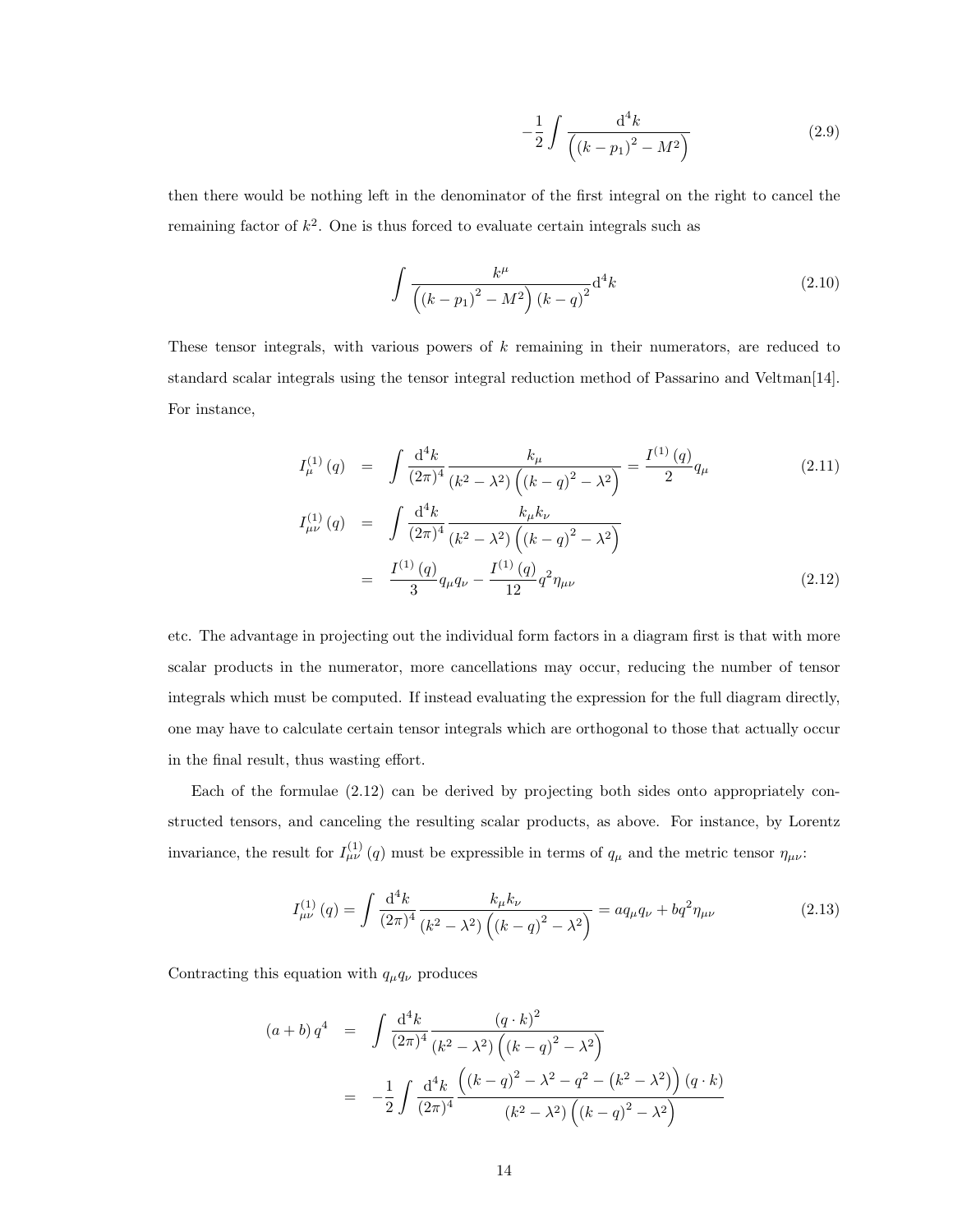$$
= \frac{q^2}{2} \int \frac{d^4 k}{(2\pi)^4} \frac{(q \cdot k)}{(k^2 - \lambda^2) \left( (k - q)^2 - \lambda^2 \right)} + \text{analytic terms}
$$
  
\n
$$
= \frac{q^4}{4} \int \frac{d^4 k}{(2\pi)^4} \frac{1}{(k^2 - \lambda^2) \left( (k - q)^2 - \lambda^2 \right)} + \text{analytic terms}
$$
  
\n
$$
= \frac{q^4}{4} I^{(1)}(q) + \text{analytic terms}
$$
 (2.14)

while contracting with  $\eta_{\mu\nu}$  produces

$$
(a+4b) q2 = \int \frac{d^{4}k}{(2\pi)^{4}} \frac{k^{2} - \lambda^{2} + \lambda^{2}}{(k^{2} - \lambda^{2}) ((k-q)^{2} - \lambda^{2})}
$$
  
= 0 + analytic terms + o(\lambda^{2}) (2.15)

Solving these two equations for the two unknowns  $a$  and  $b$  results in  $(2.11)$ . If some of the scalar products do not cancel, then the tensor reduction process must be applied iteratively to the remaining integrals. Because the result for each integral only involves vectors which are present in the denominator of that integral, at least one of the scalar products will cancel at every stage, and the iterative process will eventually terminate.

For integrals with several indices and involving several different momenta, the number of possible tensor forms in the result becomes very large, and the expressions occurring in the equations for the coefficients become very complicated. One is thus faced with solving a large system of linear equations with complicated symbolic coefficients, which is potentially a very slow process. Here, to increase the efficiency of the whole tensor reduction process, Graham-Schmidt orthogonalization of the tensors is performed first. Thus, for example, instead of expressing (2.13) in terms of  $q_{\mu}q_{\nu}$  and  $\eta_{\mu\nu}$ , one expresses it in terms of  $q_{\mu}q_{\nu}$  and the orthogonal tensor  $\eta_{\mu\nu} - q_{\mu}q_{\nu}/q^2$ :

$$
I_{\mu\nu}^{(1)}(q) = \int \frac{\mathrm{d}^4 k}{(2\pi)^D} \frac{k_{\mu}k_{\nu}}{(k^2 - \lambda^2) \left( (k - q)^2 - \lambda^2 \right)} = a' q_{\mu} q_{\nu} + b' q^2 \left( \eta_{\mu\nu} - q_{\mu} q_{\nu} / q^2 \right) \tag{2.16}
$$

Since  $q^{\mu}$   $(\eta_{\mu\nu} - q_{\mu}q_{\nu}/q^2) = 0$ , contracting both sides with  $q_{\mu}q_{\nu}$  produces

$$
a'q^4 = \int \frac{d^4k}{(2\pi)^D} \frac{(q \cdot k)^2}{(k^2 - \lambda^2) \left( (k - q)^2 - \lambda^2 \right)}
$$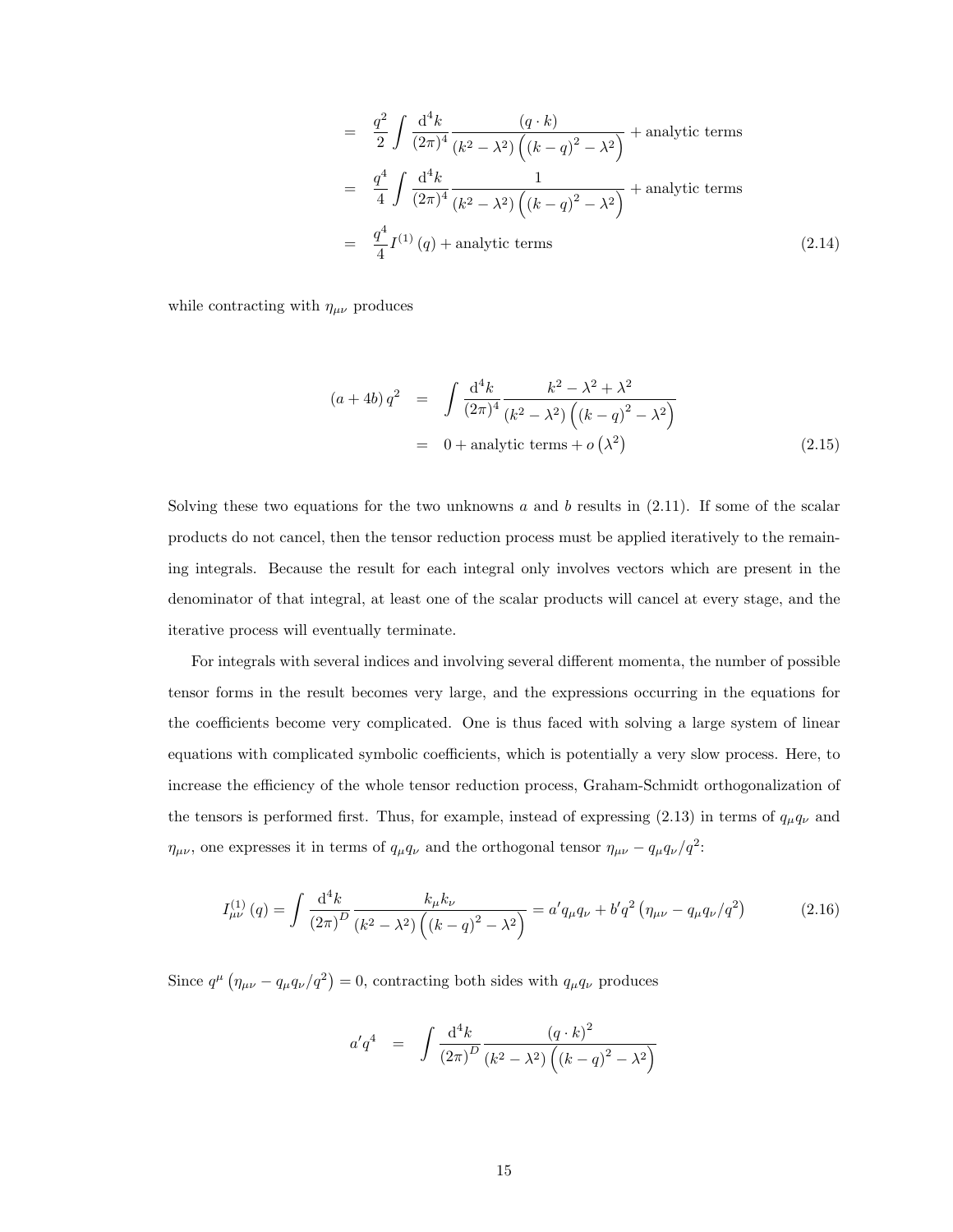$$
= \frac{q^4}{4} I^{(1)}(q) + \text{analytic terms}, \tag{2.17}
$$

while contracting with  $\eta_{\mu\nu}-q_\mu q_\nu/q^2$  produces

$$
3b'q^2 = \int \frac{d^4k}{(2\pi)^D} \frac{k^2 - \lambda^2 + \lambda^2}{(k^2 - \lambda^2) \left( (k - q)^2 - \lambda^2 \right)} - \frac{1}{q^2} \int \frac{d^4k}{(2\pi)^D} \frac{(q \cdot k)^2}{(k^2 - \lambda^2) \left( (k - q)^2 - \lambda^2 \right)}
$$
  
=  $0 - \frac{q^2}{4} I^{(1)}(q) + \text{analytic terms} + o(\lambda^2)$  (2.18)

Thus each equation directly determines the corresponding coefficient, without the need ever to solve a linear system. To give an idea of the savings achieved consider the fourth rank four-point integral  $K_{\mu\nu\sigma\rho}(p_1, p_2, q)$ . Even with a computer, previous calculation of similar integrals [12] took a day on a modern personal computer. With the method described here the computation of  $K_{\mu\nu\sigma\rho}(p_1,p_2,q)$ takes only about five minutes.

After all this, all of the integrals will have been reduced to combinations of the standard scalar integrals, with unity in the numerator, listed below:

$$
K(p_1, p_2, q) = \mu^{4-D} \int \frac{1}{\left( (k-q)^2 - \lambda^2 \right) \left( (p_2 + k)^2 - m^2 \right)}
$$
  

$$
\frac{1}{\left( (k-q)^2 - \lambda^2 \right) \left( (p_2 + k)^2 - m^2 \right)} \frac{d^D k}{(2\pi)^D}
$$
  

$$
J^{(1)}(p_1, q) = \mu^{4-D} \int \frac{1}{(k^2 - \lambda^2) \left( (k-q)^2 - \lambda^2 \right) \left( (p_1 - k)^2 - M^2 \right)} \frac{d^D k}{(2\pi)^D}
$$
  

$$
J^{(1)}(p_2, q) = \mu^{4-D} \int \frac{1}{(k^2 - \lambda^2) \left( (k-q)^2 - \lambda^2 \right) \left( (p_2 + k)^2 - m^2 \right)} \frac{d^D k}{(2\pi)^D}
$$
  

$$
J^{(2)}(p_1, p_2) = \mu^{4-D} \int \frac{1}{(k^2 - \lambda^2) \left( (p_1 - k)^2 - M^2 \right) \left( (p_2 + k)^2 - m^2 \right)} \frac{d^D k}{(2\pi)^D}
$$
  

$$
I^{(1)}(q) = \mu^{4-D} \int \frac{1}{(k^2 - \lambda^2) \left( (k-q)^2 - \lambda^2 \right)} \frac{d^D k}{(2\pi)^D}
$$
  

$$
I^{(2)}(p_1, p_2) = \mu^{4-D} \int \frac{1}{\left( (p_1 - k)^2 - M^2 \right) \left( (p_2 + k)^2 - m^2 \right)} \frac{d^D k}{(2\pi)^D}
$$
  

$$
I^{(3)}(p_2) = \mu^{4-D} \int \frac{1}{\left( (p_2 + k)^2 - m^2 \right) k^2} \frac{d^D k}{(2\pi)^D}
$$
(2.19)

where  $M^2 \equiv p_1^2 = (p_1 - q)^2$ ,  $m^2 \equiv p_2^2 = (p_2 + q)^2$ .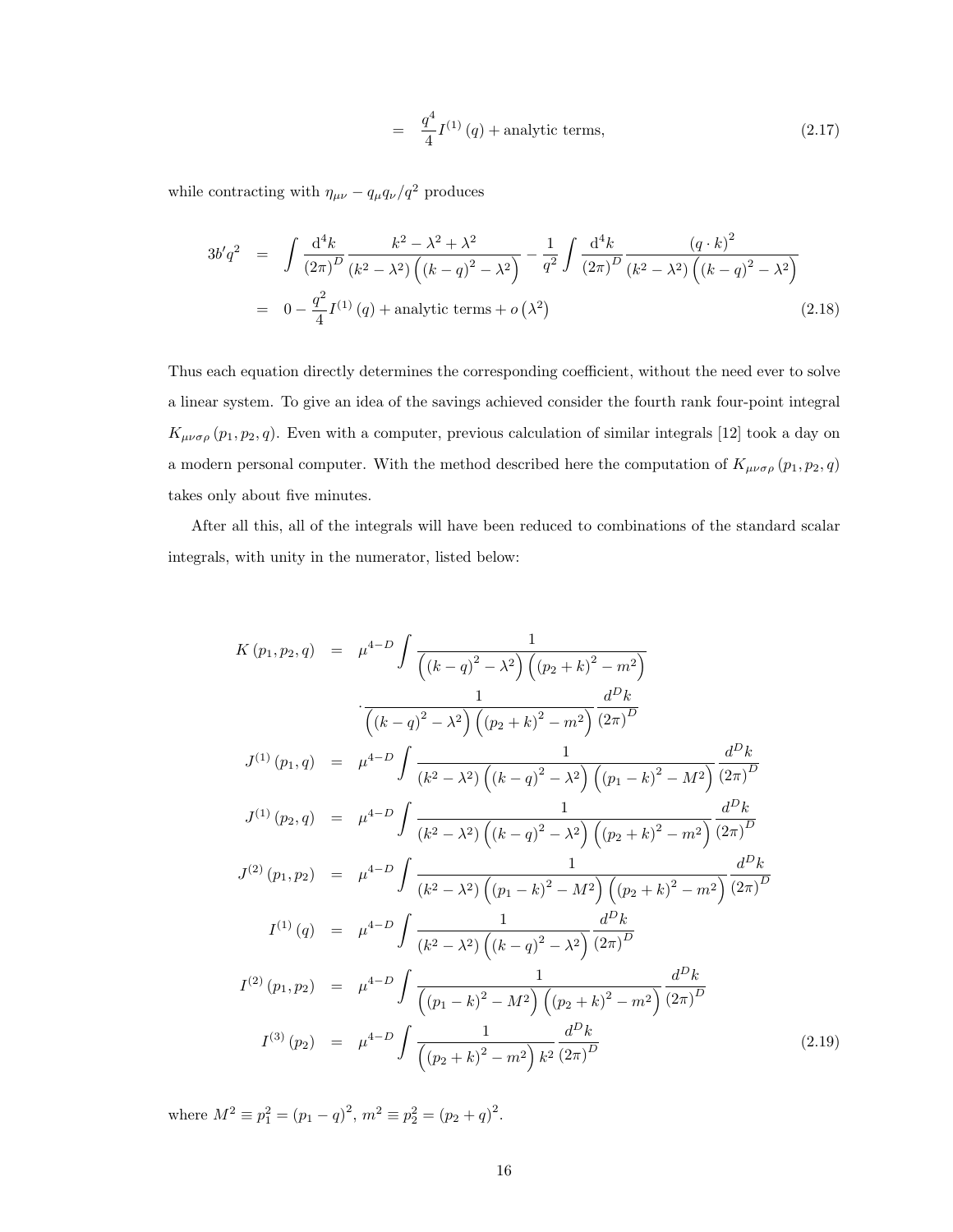#### 2.2 IR Divergences and Regularization Methods

Most of the scalar integrals listed above contain the usual ultraviolet divergences of quantum field theory, arising from the infinite range of integration of  $k$ . These are dealt with in the usual way, by using dimensional regularization in  $D = 4 - \epsilon_{UV}$  dimensions, and eventually absorbing the divergent pieces into renormalized parameters [1, 17]. However the scalar integrals  $K(p_1, p_2, q)$  and  $J^{(2)}(p_1, p_2)$  contain divergences, which will be collectively referred to as infrared (IR) divergences, arising instead from finite regions of integration.

In general, a Feynman diagram with massless propagators will contain infra-red divergences of two different types [18, 16, 1, 17]. For example, consider the scalar integral  $J^{(2)}(p_1, p_2)$  in (2.19), which can be written

$$
\int \frac{1}{k^2 \left( (p_1 - k)^2 - M^2 \right) \left( (p_2 + k)^2 - m^2 \right)} \frac{d^4 k}{(2\pi)^4} = \int \frac{1}{k^2 \left( -2p_1 \cdot k + k^2 \right) \left( 2p_2 \cdot k + k^2 \right)} \frac{d^4 k}{\left( 2\pi \right)^4} \tag{2.20}
$$

in the case  $\lambda^2 = 0$ . In the range of integration where k is soft (that is, where all the components of  $k$  are small), this becomes

$$
\int \frac{1}{k^2 \left( (p_1 - k)^2 - M^2 \right) \left( (p_2 + k)^2 - m^2 \right)} \frac{d^4 k}{(2\pi)^4} = \int \frac{1}{k^2 \left( -2p_1 \cdot k \right) \left( 2p_2 \cdot k \right)} \frac{d^4 k}{\left( 2\pi \right)^4} \propto \int \frac{k^3 dk}{k^4} \quad (2.21)
$$

which diverges logarithmically near  $k = 0$ . This is the familiar IR divergence of, for example, QED, and occurs regardless of the value of  $m$  or  $M$ . Such divergences will here be called soft.

But in diagrams with more than one massless propagator, there will also be divergences arising from the range of integration where  $k$  is on-shell and collinear with one of the external massless momenta p. Consider (2.20) in the case  $M^2 = m^2 = 0$ . After the integration over  $k_0$ , the residue from the pole at  $k^2 = 0$  leaves a term

$$
\int \frac{1}{2\left|\vec{k}\right|(2p_1\cdot k)\left(2p_2\cdot k\right)}\frac{\mathrm{d}^3k}{\left(2\pi\right)^3} = \int \frac{\vec{k}^2\mathrm{d}\left|\vec{k}\right|\mathrm{d}\phi\mathrm{d}\left(\cos\theta\right)}{8\vec{k}^2\left(p_2\cdot k\right)|\vec{p}_1|\left(1-\cos\theta\right)}\tag{2.22}
$$

(measuring the direction of the three-vector  $\vec{k}$  from the three-vector  $\vec{p_1}$ ), and the integral over  $\cos \theta$ diverges logarithmically near  $\cos \theta = 1$ . (There is a similar divergence from the region of  $\vec{k}$  near  $\vec{p_2}$ .) This divergence occurs for  $k$  hard as well as soft, as long as  $k$  is on-shell. Such divergences will be called collinear.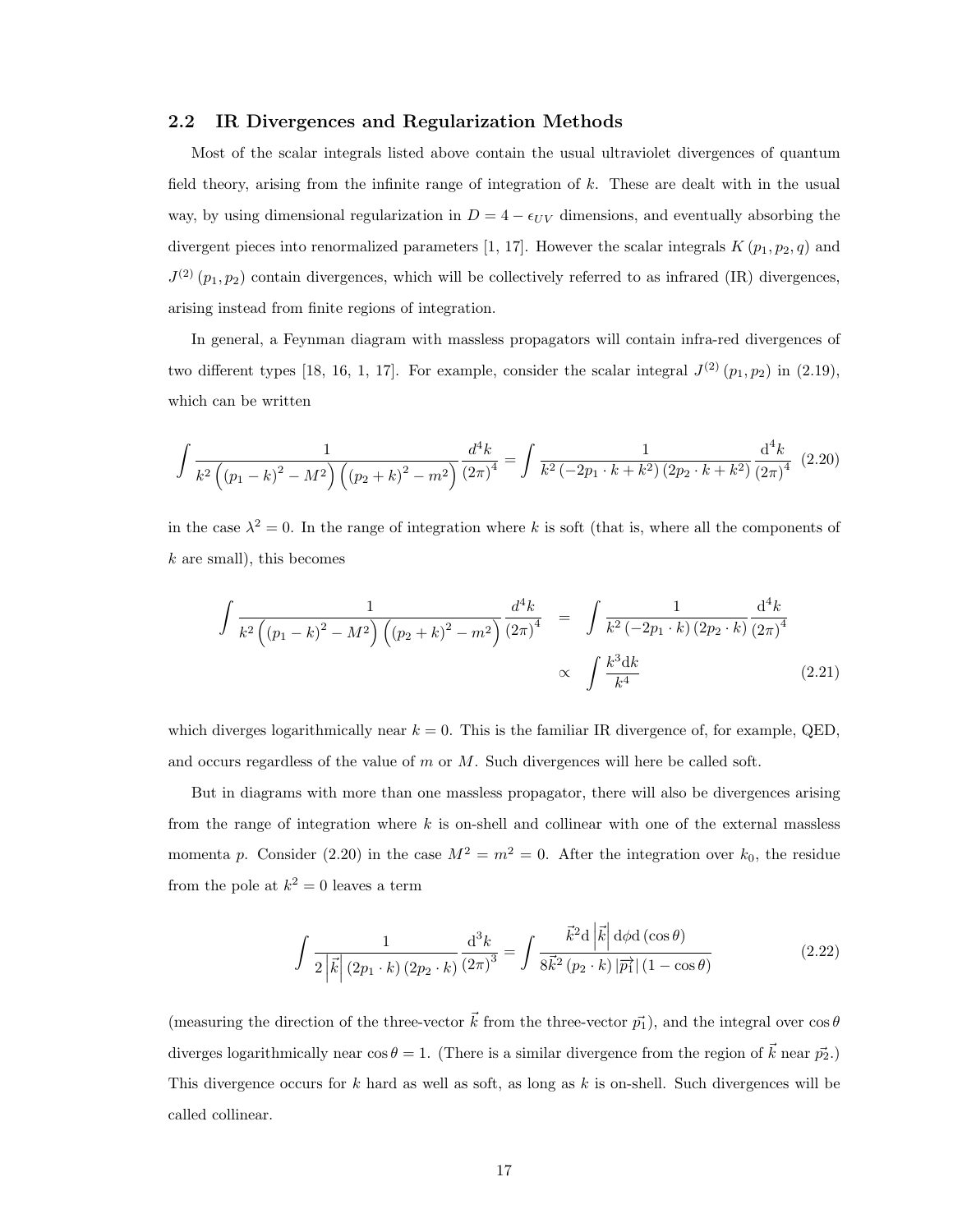These infrared divergences will cancel in the final results for all physical quantities below, but in the intermediate calculations they must be dealt with by some sort of regularization. The intermediate results then depend on the regularization method used, and to study the effects of this regulator dependence, three different infra-red regularization methods are examined:

- a) regularization by giving a small fictitious mass  $\lambda$  to the quantum mediating the interaction (photon in the case of QED or graviton in the case of gravity) while maintaining a (real or fictitious) mass  $m$  for the particles undergoing scattering,
- b) dimensional regularization in  $D = 4 + \epsilon_{IR}$  dimensions, with  $\epsilon_{IR} > 0$ , setting the mediating quantum mass  $\lambda = 0$  but still maintaining the non-zero mass m of the scattered particles, and
- c) dimensional regularization alone, setting both m and  $\lambda$  equal to 0.

To see the effect of these regularization methods on soft divergences, consider (2.21) and (2.22) again. In case  $a, (2.21)$  becomes

$$
\int \frac{1}{\left(k^2 - \lambda^2\right)\left(-2p_1 \cdot k\right)\left(2p_2 \cdot k\right)} \frac{\mathrm{d}^4 k}{\left(2\pi\right)^4} \propto \int \frac{k^3 \mathrm{d} k}{\left(k^2 - \lambda^2\right)k^2} \propto \log\left(\lambda^2\right) \tag{2.23}
$$

The integral is effectively cut off on the lower end at  $\lambda^2$ , and the logarithmic divergence is replaced by the large but finite quantity  $\log \lambda^2$ . ( $\lambda$  is chosen to be much smaller than all other quantities in the process considered, and one examines the asymptotic behavior as  $\lambda$  approaches 0.) To motivate case b or c, consider that the integral

$$
\int \frac{1}{k^2 (-2p_1 \cdot k) (2p_2 \cdot k)} \frac{d^D k}{(2\pi)^4} \propto \int \frac{k^{D-1} dk}{k^4}
$$
\n(2.24)

is convergent in  $D > 4$  dimensions and divergent in  $D \leq 4$  dimensions. Thus formally replacing D by  $4 + \epsilon_{IR}, \epsilon_{IR}$  a small positive real number, (2.21) becomes

$$
\int \frac{1}{k^2 \left(-2p_1 \cdot k\right) \left(2p_2 \cdot k\right)} \frac{d^D k}{\left(2\pi\right)^D} \propto \int \frac{k^{D-1} dk}{k^4} = \int k^{\epsilon_{IR} - 1} dk \propto \frac{1}{\epsilon_{IR}} \tag{2.25}
$$

In this case the logarithmic divergence is replaced with a convergent power-law behavior, but with a coefficient of  $1/\epsilon_{IR}$ . Again one is interested only in the asymptotic behavior, this time as  $\epsilon_{IR}$ approaches 0. (Note that the sign of  $\epsilon_{IR}$  required for convergence is opposite to the case of UV divergences.)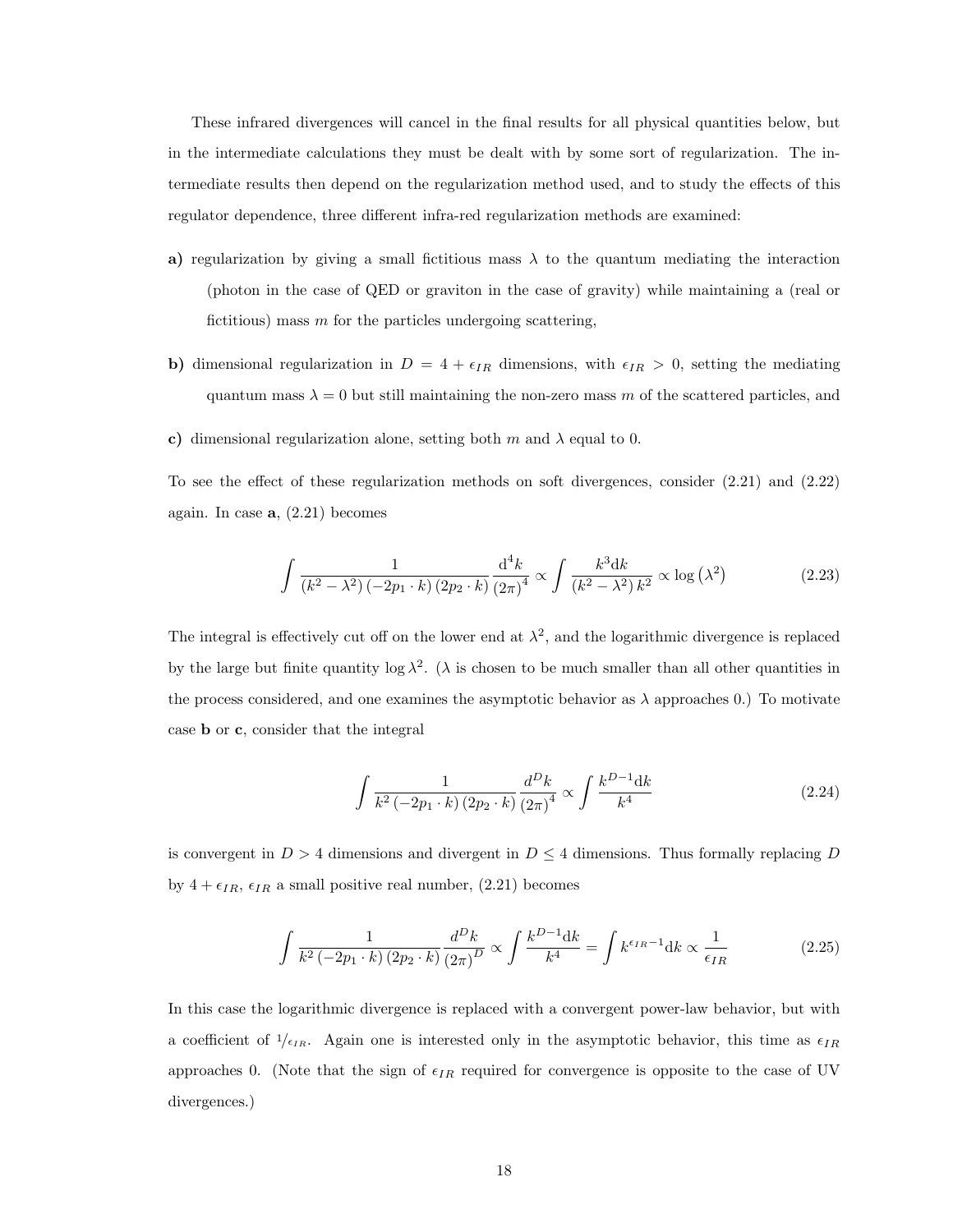Next consider the effect of these regularization methods on collinear divergences. In case a or b (2.22) becomes

$$
\int \frac{1}{2\left|\vec{k}\right|(2p_1\cdot k)\left(2p_2\cdot k\right)}\frac{\mathrm{d}^3k}{\left(2\pi\right)^3} = \int \frac{\vec{k}^2\mathrm{d}\left|\vec{k}\right|\mathrm{d}\phi\mathrm{d}\left(\cos\theta\right)}{8\vec{k}^2\left(p_2\cdot k\right)\left(\sqrt{\vec{p_1}^2 + m^2} - |\vec{p_1}|\cos\theta\right)} \propto \log m^2\tag{2.26}
$$

assuming m is much less than all other quantities (except possibly for  $\lambda$  above), while in case c, introducing spherical coordinates in  $D$  dimensions [17], it becomes

$$
\int \frac{1}{2|\vec{k}|(2p_1 \cdot k)(2p_2 \cdot k)} \frac{d^{D-1}k}{(2\pi)^{D-1}} = \frac{\pi^{\frac{D}{2}-2}}{\Gamma(\frac{D}{2}-1)(2\pi)^{D-1}} \int d|\vec{k}| |\vec{k}|^{D-2} \int d\phi
$$

$$
\cdot \int d(\cos \theta) (1 - \cos^2 \theta)^{\frac{D}{2}-2} \frac{1}{8\vec{k}^2 (p_2 \cdot k) |\vec{p}| (1 - \cos \theta)}
$$

$$
= \frac{\pi^{\epsilon_{IR}/2}}{\Gamma(\frac{\epsilon_{IR}}{2}+1)(2\pi)^{\epsilon_{IR}+3}} \int d|\vec{k}| |\vec{k}|^{\epsilon_{IR}+2} \int d\phi
$$

$$
\cdot \int d(\cos \theta) (1 - \cos^2 \theta)^{\epsilon_{IR}/2} \frac{1}{8\vec{k}^2 (p_2 \cdot k) |\vec{p}| (1 - \cos \theta)}
$$

$$
\propto \frac{\pi^{\epsilon_{IR}/2}}{\Gamma(\frac{\epsilon_{IR}}{2}+1)(2\pi)^{\epsilon_{IR}+3}} \int d|\vec{k}| |\vec{k}|^{\epsilon_{IR}-1} \frac{2}{\epsilon_{IR}} \qquad (2.27)
$$

(Of course, this integral also has a  $1/\epsilon_{IR}$  singularity from the k integration, and so the final result will have a double pole in  $\epsilon_{IR}$ .)

#### 2.3 Evaluation of Scalar Integrals

Finally, the scalar integrals  $I, J$ , and  $K$  can be evaluated using the regularization methods listed above. While the two- and four-point integrals needed here can be reduced to logarithms, the threepoint integrals can not, and can only be reduced to Spence functions instead. The Spence function is defined by

$$
\text{Li}_2(x) \equiv -\int_0^1 \frac{1}{y} \log(1 - xy) \, dy \tag{2.28}
$$

It satisfies (amongst others) the identity[28, 29]

$$
\text{Li}_2(x) = -\text{ Li}_2(1-x) + \frac{\pi^2}{6} - \log(x)\log(1-x) \tag{2.29}
$$

The logarithm and Spence function have branch cuts, corresponding to the existence of real intermediate states in the integrals, and so it is important to pay careful attention to avoid landing on the wrong branch of the complex plane. In particular the reduction to Spence functions is very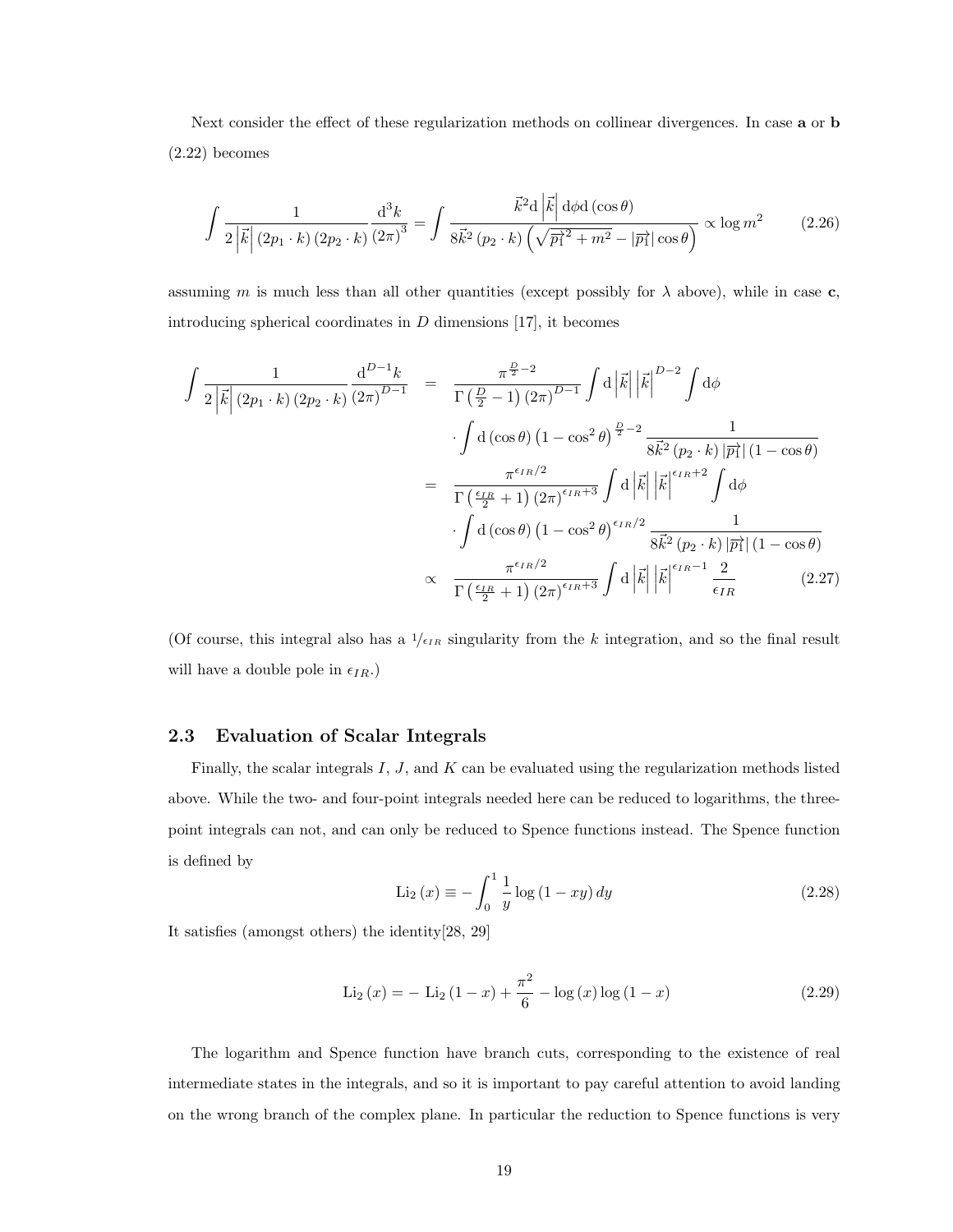intricate, and it is easy to make such a mistake. It is easiest to evaluate these integrals first in a region where real intermediate states can not exist, and where the integrals have no branch cuts, and then extend the results to the rest of the complex plane by analytic continuation.

Frequently below the integrals will be reduced to the form

$$
\int_0^1 \frac{\log (y - a) - \log (y_0 - a)}{y - y_0} dy
$$
\n(2.30)

This can be further reduced as follows

$$
\int_{0}^{1} \frac{\log (y-a) - \log (y_{0}-a)}{y-y_{0}} dy
$$
\n
$$
= \int_{0}^{1} \frac{1}{y-y_{0}} \log \frac{y-a}{y_{0}-a} dy - \theta (a-y_{0}) 2\pi i \int_{0}^{1} \frac{1}{y-y_{0}} dy
$$
\n
$$
= \int_{-y_{0}}^{1-y_{0}} \frac{1}{y'} \log \left(\frac{y'}{y_{0}-a} + 1\right) dy' - \theta (a-y_{0}) 2\pi i \log \frac{y_{0}-1}{y_{0}}
$$
\n
$$
= \int_{0}^{1-y_{0}} \frac{1}{y'} \log \left(1 + \frac{y'}{y_{0}-a}\right) dy' - \int_{0}^{-y_{0}} \frac{1}{y'} \log \left(1 + \frac{y'}{y_{0}-a}\right) dy'
$$
\n
$$
- \theta (a-y_{0}) 2\pi i \log \frac{y_{0}-1}{y_{0}}
$$
\n
$$
= \int_{0}^{1} \frac{1}{y''} \log \left(1 + \frac{1-y_{0}}{y_{0}-a} y''\right) dy'' - \int_{0}^{1} \frac{1}{y'''} \log \left(1 - \frac{y_{0}}{y_{0}-a} y'''\right) dy'''
$$
\n
$$
- \theta (a-y_{0}) 2\pi i \log \frac{y_{0}-1}{y_{0}}
$$
\n
$$
= \text{Li}_{2}\left(\frac{y_{0}}{y_{0}-a}\right) - \text{Li}_{2}\left(\frac{y_{0}-1}{y_{0}-a}\right) - \theta (a-y_{0}) 2\pi i \log \frac{y_{0}-1}{y_{0}}
$$
\n(2.31)

where  $y' = y - y_0$ ,  $y'' = y'/1 - y_0$ ,  $y''' = y'/-y_0$ .

#### 2.3.1 One- and Two-Point Integrals

Consider first the one-point integral

$$
H_1 \equiv \mu^{4-D} \int \frac{1}{k^2 - M^2} \frac{d^D k}{(2\pi)^D}
$$
 (2.32)

Performing the integration and writing the result in terms of  $\epsilon_{UV} = 4 - D$ ,

$$
H_1 = \frac{-i}{16\pi^2} M^2 \Gamma(-1 + \epsilon_{UV}/2) \left(\frac{M^2}{4\pi\mu^2}\right)^{-\epsilon_{UV}/2}
$$
 (2.33)

Expanding in powers of  $\epsilon_{UV}$ ,

$$
H_1 = \frac{i}{16\pi^2} M^2 \left( \frac{2}{\epsilon_{UV}} - \gamma + 1 - \log \frac{M^2}{4\pi\mu^2} \right)
$$
 (2.34)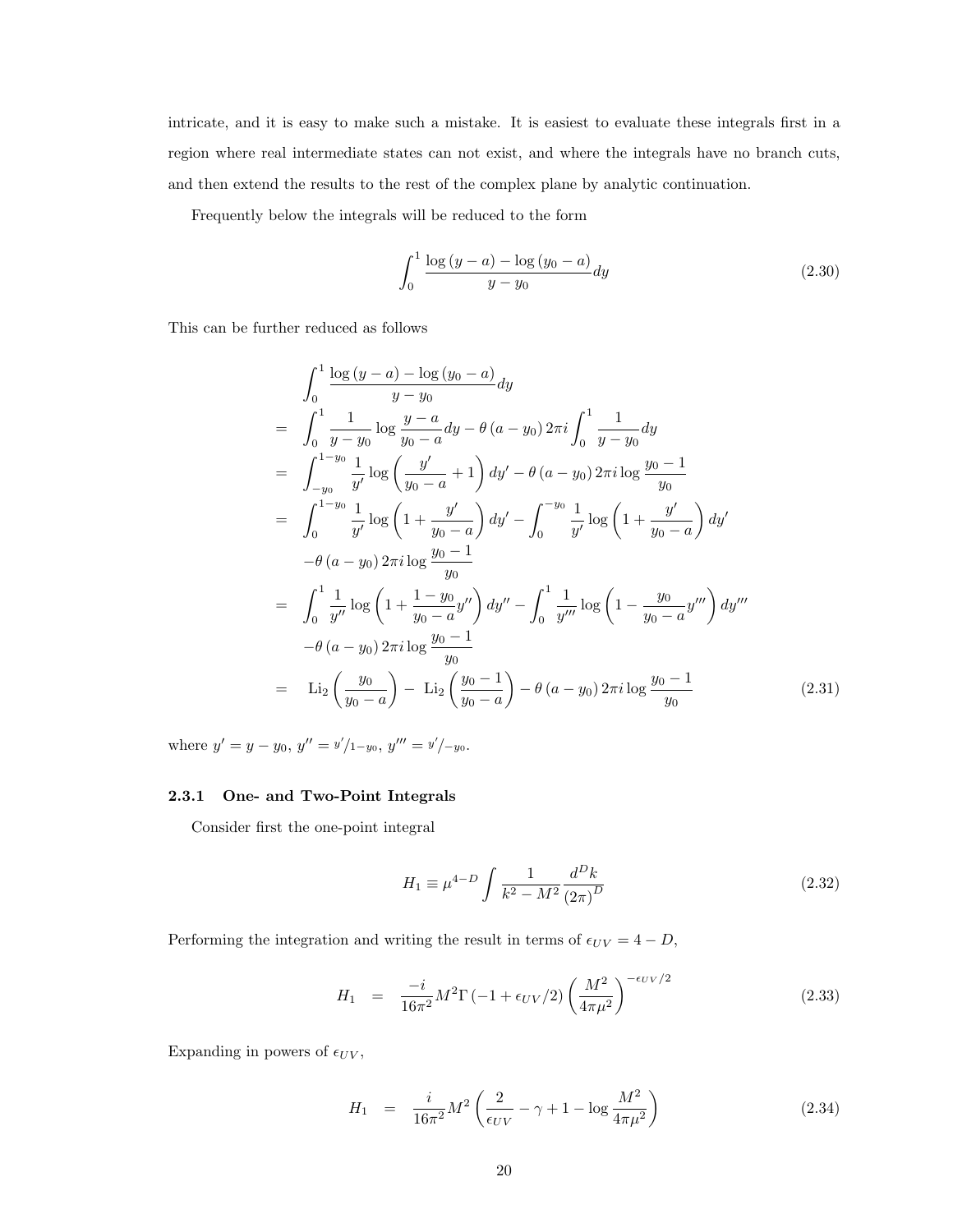Next consider the generic two point integral

$$
I^{(0)}\left(q^2, m_1^2, m_2^2\right) \equiv \mu^{4-D} \int \frac{1}{\left(k^2 - m_1^2\right) \left(\left(k - q\right)^2 - m_2^2\right)} \frac{\mathrm{d}^D k}{\left(2\pi\right)^D} \tag{2.35}
$$

Introducing Feynman parameters via the rule

$$
\frac{1}{ab} = \int_0^1 \frac{\mathrm{d}x}{(ax + b(1 - x))^2} \tag{2.36}
$$

this becomes

$$
I^{(0)}(q^2, m_1^2, m_2^2) = \mu^{4-D} \int \frac{d^D k}{(2\pi)^D} \int_0^1 dx \frac{1}{\left(x(k^2 - m_1^2) + (1 - x)\left((k - q)^2 - m_2^2\right)\right)^2}
$$
  
= 
$$
\mu^{4-D} \int_0^1 dx \int \frac{d^D k}{(2\pi)^D} \frac{1}{(k^2 - 2(1 - x)k \cdot q + (1 - x)q^2 - (1 - x) m_2^2 - x m_1^2)^2}
$$
(2.37)

Performing the  $k$  integration

$$
I^{(0)}(q^2, m_1^2, m_2^2) = \frac{i}{16\pi^2} \Gamma(\epsilon_{UV}/2) \int_0^1 \left( \frac{4\pi\mu^2}{q^2x^2 + (-q^2 + m_1^2 - m_2^2)x + m_2^2} \right)^{\epsilon_{UV}/2} dx \tag{2.38}
$$

where  $\epsilon_{UV} = 4 - D$ . Expanding in terms of  $\epsilon_{UV}$ 

$$
I^{(0)}(q^2, m_1^2, m_2^2) = \frac{i}{16\pi^2} \left( \frac{2}{\epsilon_{UV}} - \gamma - \int_0^1 dx \log \frac{q^2 x^2 + (-q^2 + m_1^2 - m_2^2) x + m_2^2}{4\pi \mu^2} \right)
$$
  

$$
= \frac{i}{16\pi^2} \left( \frac{2}{\epsilon_{UV}} - \gamma - \log \frac{q^2}{4\pi \mu^2} - \log (1 - x_+) + x_+ \log \frac{x_+ - 1}{x_+} - \log (1 - x_-) + x_- \log \frac{x_- - 1}{x_-} + 2 \right)
$$
(2.39)

where  $x_{\pm}$  are the two roots of  $q^2x_{\pm}^2 + (-q^2 + m_1^2 - m_2^2)x_{\pm} + m_2^2 = 0$ .

Particular cases of (2.39) used below are

$$
I^{(1)}(q) = \mu^{4-D} \int \frac{1}{k^2 (k-q)^2} \frac{d^D k}{(2\pi)^D}
$$
  
= 
$$
\frac{i}{16\pi^2} \left( \frac{2}{\epsilon_{UV}} - \gamma - \log \frac{-q^2}{4\pi \mu^2} + 2 \right)
$$
 (2.40)

$$
I^{(2)}(p_1, p_1 - q) = \mu^{4-D} \int \frac{1}{\left( (p_1 - k)^2 - M^2 \right) \left( (p_1 - q - k)^2 - M^2 \right)} \frac{d^D k}{(2\pi)^D}
$$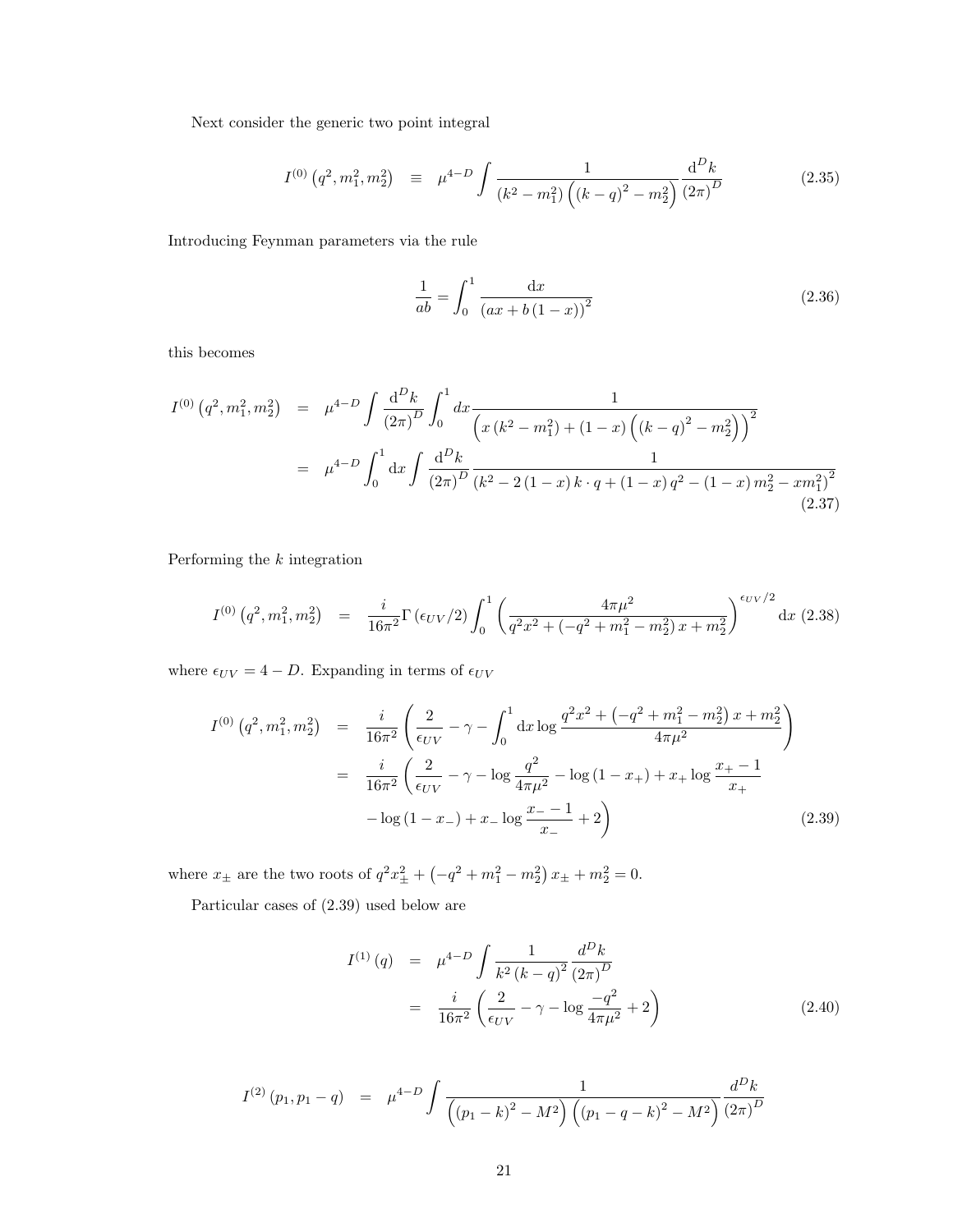$$
= \frac{i}{16\pi^2} \left( \frac{2}{\epsilon_{UV}} - \gamma - \log \frac{M^2}{4\pi\mu^2} - \frac{\sqrt{4M^2 - q^2}}{\sqrt{-q^2}} \log \frac{\left( \sqrt{-q^2} + \sqrt{4M^2 - q^2} \right)^2}{4M^2} + 2 \right)
$$
(2.41)

where here  $M^2 \equiv p_1^2 = (p_1 - q)^2$ ,

$$
I^{(2)}(p_1, p_3) = \mu^{4-D} \int \frac{1}{\left( (p_1 - k)^2 - M^2 \right) \left( (p_3 + k)^2 - m^2 \right)} \frac{d^D k}{\left( 2\pi \right)^D}
$$
  
= 
$$
\frac{i}{16\pi^2} \left( \frac{2}{\epsilon_{UV}} - \gamma - \log \frac{M^2}{4\pi\mu^2} + \frac{M^2 - s}{s} \log \frac{M^2 - s}{M^2} + 2 \right)
$$
(2.42)

where here  $s \equiv (p_1 + p_3)^2$ ,  $M^2 \equiv p_1^2$ ,  $m^2 \equiv p_3^2$ ,

$$
I^{(3)}(p_1) = \mu^{4-D} \int \frac{1}{\left( (p_1 - k)^2 - M^2 \right) k^2} \frac{d^D k}{\left( 2\pi \right)^D}
$$
  
= 
$$
\frac{i}{16\pi^2} \left( \frac{2}{\epsilon_{UV}} - \gamma - \log \frac{M^2}{4\pi \mu^2} + 2 \right)
$$
(2.43)

where  $M^2 \equiv p_1^2$ , and

$$
I^{(4)}(p) \equiv \int \frac{1}{(k^2 - m^2)(p - k)^2} \frac{d^D k}{(2\pi)^D}
$$
  
= 
$$
\frac{i}{16\pi^2} \left( \frac{2}{\epsilon_{UV}} - \gamma - \log \frac{m^2}{4\pi\mu^2} + \frac{m^2 - p^2}{p^2} \log \frac{m^2 - p^2}{m} + 2 \right)
$$
(2.44)

The case

$$
I^{(3)}(p_2) = \mu^{4-D} \int \frac{1}{(p_2+k)^2 k^2} \frac{d^D k}{(2\pi)^D}
$$
 (2.45)

when  $p_2^2 = m^2 = 0$  requires special attention. After introducing Feynman parameters,

$$
I^{(3)}(p_2) = \mu^{4-D} \int_0^1 \int \frac{1}{(k^2 + 2(1-x)k \cdot p_2)^2} \frac{d^D k}{(2\pi)^D} dx
$$
  
=  $\mu^{4-D} \int_0^1 \int \frac{1}{\left( (k + (1-x) p_2)^2 \right)^2} \frac{d^D k}{(2\pi)^D} dx$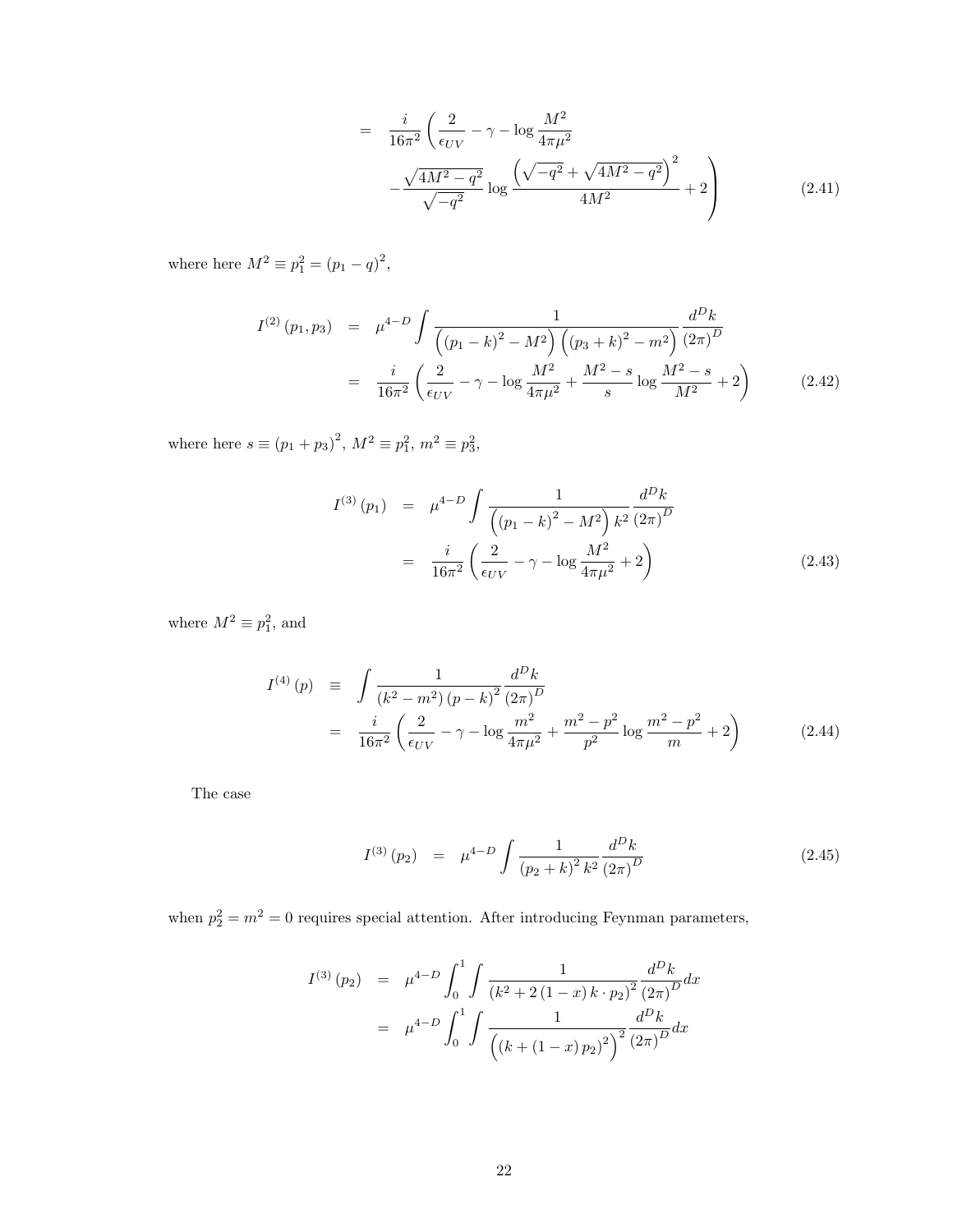$$
= \mu^{4-D} \int \frac{1}{(k^2)^2} \frac{d^D k}{(2\pi)^D} \tag{2.46}
$$

Changing to spherical coordinates in  $D$  dimensions and performing the angular integration,

$$
I^{(3)}(p_2) = \mu^{4-D} i \frac{2\pi^{D/2}}{\Gamma(D/2)(2\pi)^D} \int_0^\infty \frac{k^{D-1} dk}{k^4}
$$
 (2.47)

This is both ultraviolet and infrared divergent, and so must be split in to two regions of integration, with  $D = 4 + \epsilon_{IR}$  in the first and  $D = 4 - \epsilon_{UV}$  in the second.

$$
I^{(3)}(p_2) = \frac{i}{8\pi^2} \frac{\mu^{-\epsilon_{IR}} \pi^{\epsilon_{IR}/2}}{\Gamma(2 + \epsilon_{IR}/2) (2\pi)^{\epsilon_{IR}}} \int_0^\mu k^{\epsilon_{IR} - 1} dk
$$
  
+ 
$$
\frac{i}{8\pi^2} \frac{\mu^{\epsilon_{UV}} \pi^{-\epsilon_{UV}/2}}{\Gamma(2 - \epsilon_{UV}/2) (2\pi)^{-\epsilon_{UV}}} \int_\mu^\infty k^{-\epsilon_{UV} - 1} dk
$$
  
= 
$$
\frac{i}{8\pi^2} \frac{\pi^{\epsilon_{IR}/2}}{\Gamma(2 + \epsilon_{IR}/2) (2\pi)^{\epsilon_{IR}}} \frac{1}{\epsilon_{IR}} + \frac{i}{8\pi^2} \frac{\pi^{-\epsilon_{UV}/2}}{\Gamma(2 - \epsilon_{UV}/2) (2\pi)^{-\epsilon_{UV}}} \frac{1}{\epsilon_{UV}}
$$
(2.48)

Finally, expanding in  $\epsilon_{IR}$  and  $\epsilon_{UV},$ 

$$
I^{(3)}(p_2) = \frac{i}{8\pi^2} \frac{1}{\epsilon_{IR}} + \frac{i}{8\pi^2} \frac{1}{\epsilon_{UV}} \tag{2.49}
$$

Lastly, the integral

$$
J^{(3)}(p) \equiv \mu^{4-D} \int \frac{1}{k^2 (p-k)^2 (p-k)^2} \frac{d^D k}{(2\pi)^D}
$$
  

$$
= \mu^{4-D} \int \frac{1}{k^2 (p^2 - 2p \cdot k + k^2) (p^2 - 2p \cdot k + k^2)} \frac{d^D k}{(2\pi)^D}
$$
(2.50)

though it has three denominators, is more like a two-point integral since two denominators are repeated. Introducing Feynman parameters,

$$
J^{(3)}(p) = \mu^{4-D} 2 \int_0^1 dx \int \frac{x}{(k^2 (1-x) + (p^2 - 2p \cdot k + k^2) x)^3} \frac{d^D k}{(2\pi)^D}
$$
  
=  $2\mu^{4-D} \int_0^1 dx \int \frac{x}{(k^2 - 2p \cdot kx + p^2 x)^3} \frac{d^D k}{(2\pi)^D}$  (2.51)

Performing the k integration,

$$
J^{(3)}(p) = \frac{i}{16\pi^2 p^2} \Gamma(1 - \epsilon_{IR}/2) \left(\frac{-p^2}{4\pi \mu^2}\right)^{\epsilon_{IR}/2} \int_0^1 dx \frac{x}{(x - x^2)^{1 - \epsilon_{IR}/2}} \tag{2.52}
$$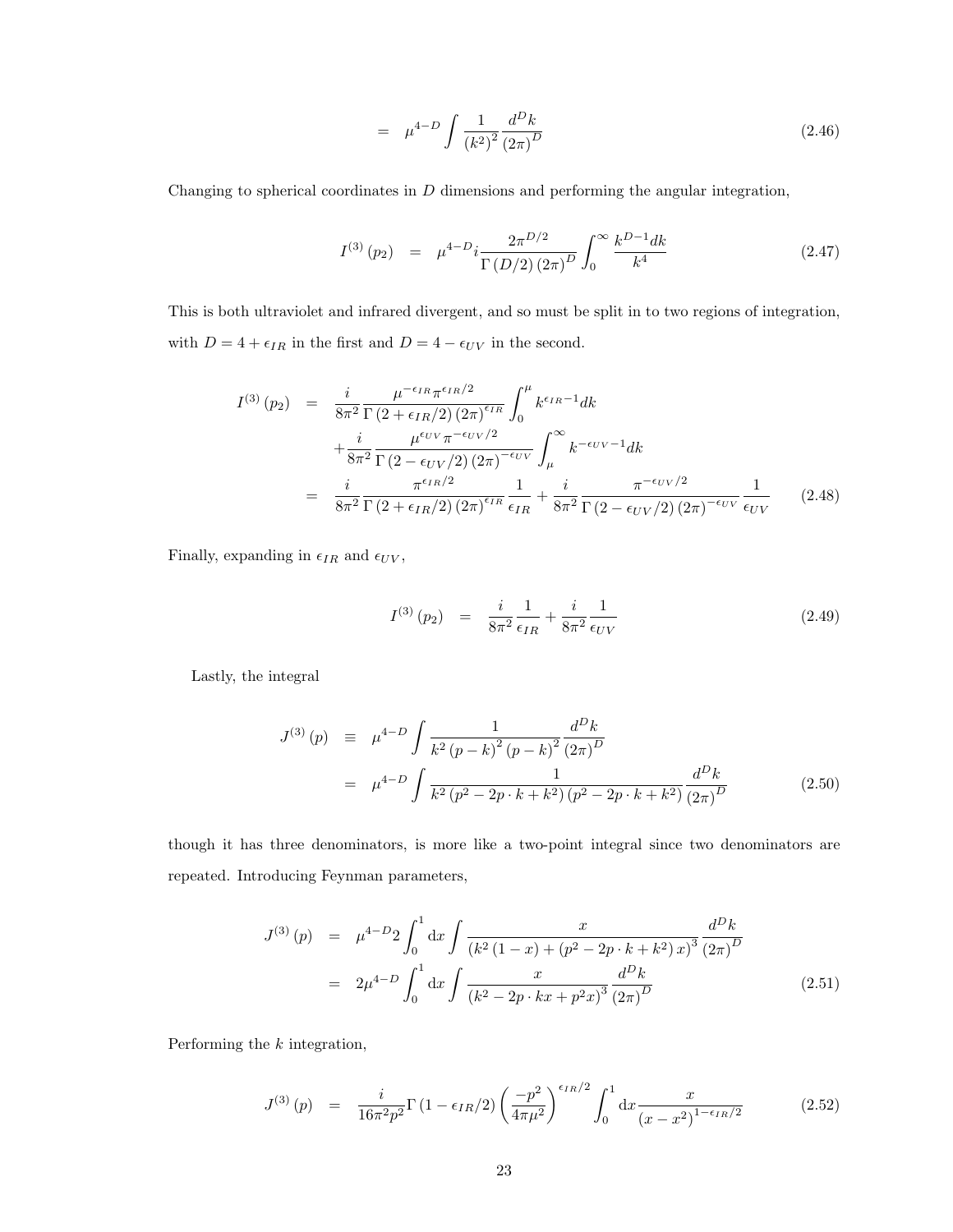Performing the  $x$  integration,

$$
J^{(3)}\left(p\right) = \frac{i}{16\pi^2 p^2} \Gamma\left(1 - \epsilon_{IR}/2\right) \left(\frac{-p^2}{4\pi\mu^2}\right)^{\epsilon_{IR}/2} \frac{\Gamma\left(1 + \frac{\epsilon_{IR}}{2}\right) \Gamma\left(\frac{\epsilon_{IR}}{2}\right)}{\Gamma\left(1 + \epsilon_{IR}\right)}\tag{2.53}
$$

Expanding in powers of  $\epsilon_{IR}$ ,

$$
J^{(3)}(p) = \frac{i}{16\pi^2 p^2} \left( \frac{2}{\epsilon_{IR}} + \gamma + \log \frac{-p^2}{4\pi \mu^2} \right)
$$
 (2.54)

#### 2.3.2 Three-Point Integral J2

The three-point integral  $J^{(2)}(p_1, p_2)$  has both soft and, if m approaches 0, collinear singularities. In any of the IR regularization methods a, b, or c, it has the form

$$
J^{(2)}(p_1, p_2) = \mu^{4-D} \int \frac{d^D k}{(2\pi)^D} \frac{1}{(k^2 - \lambda^2) \left( (p_1 - k)^2 - M^2 \right) \left( (p_2 + k)^2 - m^2 \right)}
$$
  

$$
= \mu^{4-D} \int \frac{d^D k}{(2\pi)^D} \frac{1}{(k^2 - \lambda^2) (k^2 - 2k \cdot p_1) (k^2 + 2k \cdot p_2)}
$$
(2.55)

where  $M^2 \equiv p_1^2$ ,  $m^2 \equiv p_2^2$ . In case **a**,  $D = 4$  and  $\epsilon_{IR} = 0$ , but  $\lambda \neq 0$ , while in case **b** or **c**,  $\lambda = 0$  but  $D = 4 + \epsilon_{IR}$  with  $\epsilon_{IR} > 0$ . In either case, (2.55) is most easily evaluated by performing the integration first in the range  $s < 0$  and then extending the result by analytic continuation. Introducing Feynman parameters via the rule

$$
\frac{1}{abc} = 2 \int_0^1 dx \int_0^1 dy \frac{x}{(a(1-x) + bx(1-y) + cxy)^3}
$$
(2.56)

(2.55) becomes

$$
J^{(2)}(p_1, p_2) = \mu^{4-D} \int \frac{d^D k}{(2\pi)^D}
$$
  

$$
-2 \int_0^1 dx \int_0^1 dy \frac{x}{((k^2 - \lambda^2)(1 - x) + (k^2 - 2k \cdot p_1) x (1 - y) + (k^2 + 2k \cdot p_2) xy)^3}
$$
  

$$
= 2\mu^{4-D} \int_0^1 dx \int_0^1 dy \int \frac{d^D k}{(2\pi)^D} \frac{x}{(k^2 + 2k \cdot (p_2y - p_1(1 - y)) x - \lambda^2 (1 - x))^3} (2.57)
$$

Performing the k integration and writing the result in terms of  $\epsilon_{IR} = D - 4$ ,

$$
J^{(2)}(p_1, p_2) = 2\mu^{-\epsilon_{IR}} \int_0^1 dx \int_0^1 dy \frac{i(-\pi)^{2+\epsilon_{IR}/2}}{(2\pi)^{4+\epsilon_{IR}}} \frac{\Gamma(1-\epsilon_{IR}/2)}{\Gamma(3)}
$$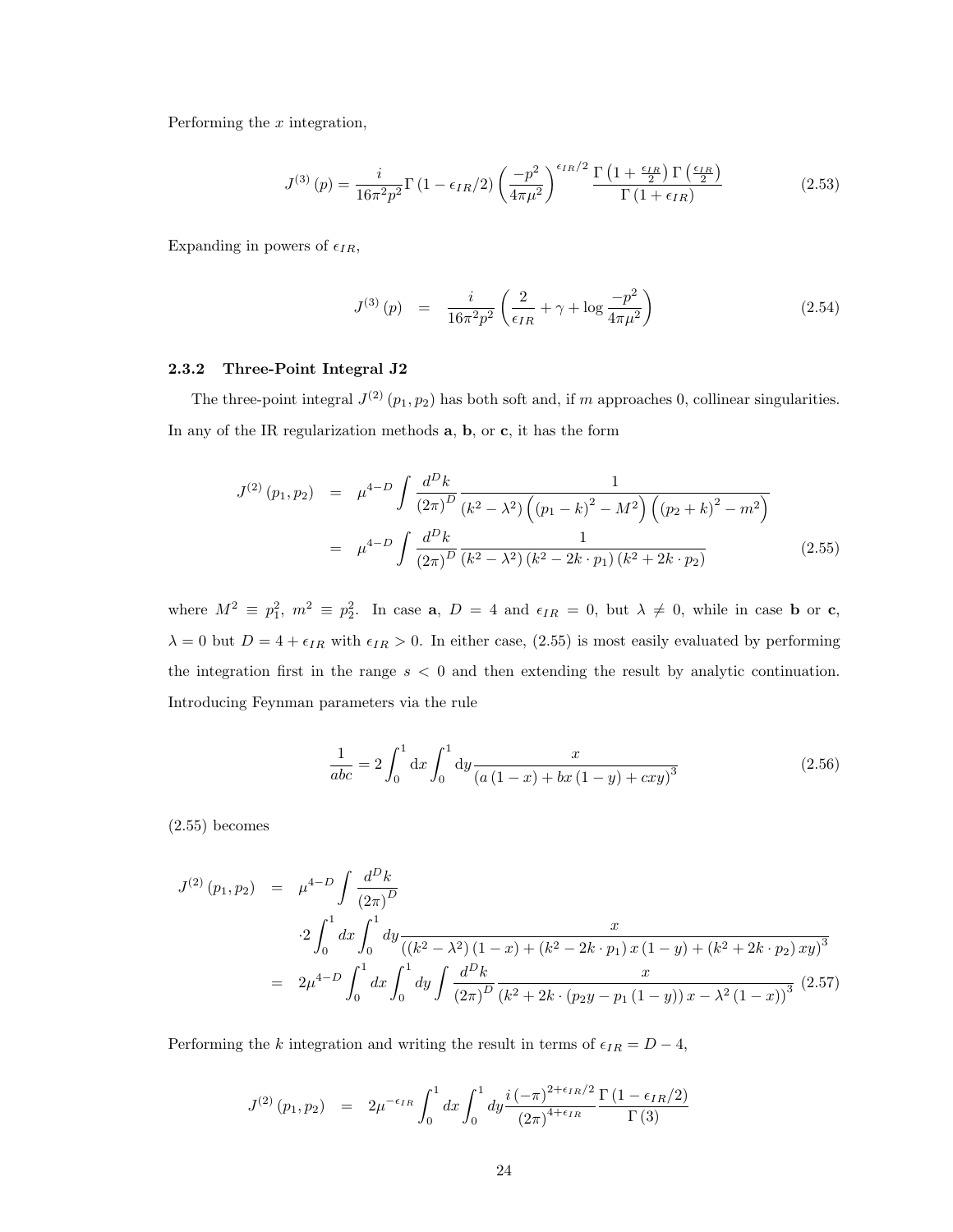$$
\frac{x}{\left(-\lambda^2 (1-x) - x^2 (p_2 y - p_1 (1-y))^2\right)^{1-\epsilon_{IR}/2}}
$$
\n
$$
= \frac{i}{16\pi^2} \int_0^1 dx \int_0^1 dy \frac{\Gamma (1-\epsilon_{IR}/2)}{(-4\pi\mu^2)^{\epsilon_{IR}/2}} dx
$$
\n
$$
\frac{x}{\left(-\lambda^2 (1-x) - x^2 (M^2 + (m^2 - M^2 - s) y + sy^2)\right)^{1-\epsilon_{IR}/2}} \tag{2.58}
$$

where here  $s \equiv (p_1 + p_2)^2$ . The next step depends on the regularization method used.

Using a nonzero  $\lambda$ , the integral is convergent with  $\epsilon_{IR} = 0$  and becomes

$$
J^{(2)}(p_1, p_2) = \frac{-i}{16\pi^2} \int_0^1 dx \int_0^1 dy \frac{x}{\lambda^2 (1-x) + x^2 (M^2 + (m^2 - M^2 - s) y + sy^2)}
$$
(2.59)

Performing the x integration, in the limit of small  $\lambda$ , this becomes

$$
J^{(2)}(p_1, p_2) = \frac{-i}{32\pi^2} \int_0^1 dy \frac{1}{(M^2 + (m^2 - M^2 - s) y + sy^2)}
$$
  
\n
$$
\log\left(\frac{M^2 + (m^2 - M^2 - s) y + sy^2}{\lambda^2}\right) + \mathcal{O}(\lambda)
$$
  
\n
$$
= \frac{-i}{32\pi^2 s} \int_0^1 dy \frac{1}{(y - y_+)(y - y_-)} \log\frac{s}{\lambda^2} (y - y_+)(y - y_-) + \mathcal{O}(\lambda)
$$
 (2.60)

where

$$
y_{\pm} = \frac{M^2 - m^2 - s \pm \sqrt{(m^2 - M^2 - s)^2 - 4M^2 s}}{-2s}
$$
  
= 
$$
\frac{M^2 - m^2 - s \pm \sqrt{((m^2 + M^2) - s)^2 - 4m^2 M^2}}{-2s}
$$
(2.61)

Note that  $y_+ = 1 - y_-\,(M \leftrightarrow m).$ 

On the other hand, with  $\lambda = 0$  but  $\epsilon_{IR} > 0$ , one can factor out the power of x in the denominator of  $(2.58)$  and perform the x integration separately:

$$
J^{(2)}(p_1, p_2) = \frac{-i}{16\pi^2} \int_0^1 dy \Gamma(1 - \epsilon_{IR}/2) \int_0^1 dx x^{\epsilon_{IR} - 1} \frac{1}{M^2 + (m^2 - M^2 - s) y + sy^2}
$$

$$
\cdot \left(\frac{M^2 + (m^2 - M^2 - s) y + sy^2}{4\pi\mu^2}\right)^{\epsilon_{IR}/2}
$$

$$
= \frac{-i}{16\pi^2} \int_0^1 dy \Gamma(1 - \epsilon_{IR}/2) \frac{1}{\epsilon_{IR}} \frac{1}{M^2 + (m^2 - M^2 - s) y + sy^2}
$$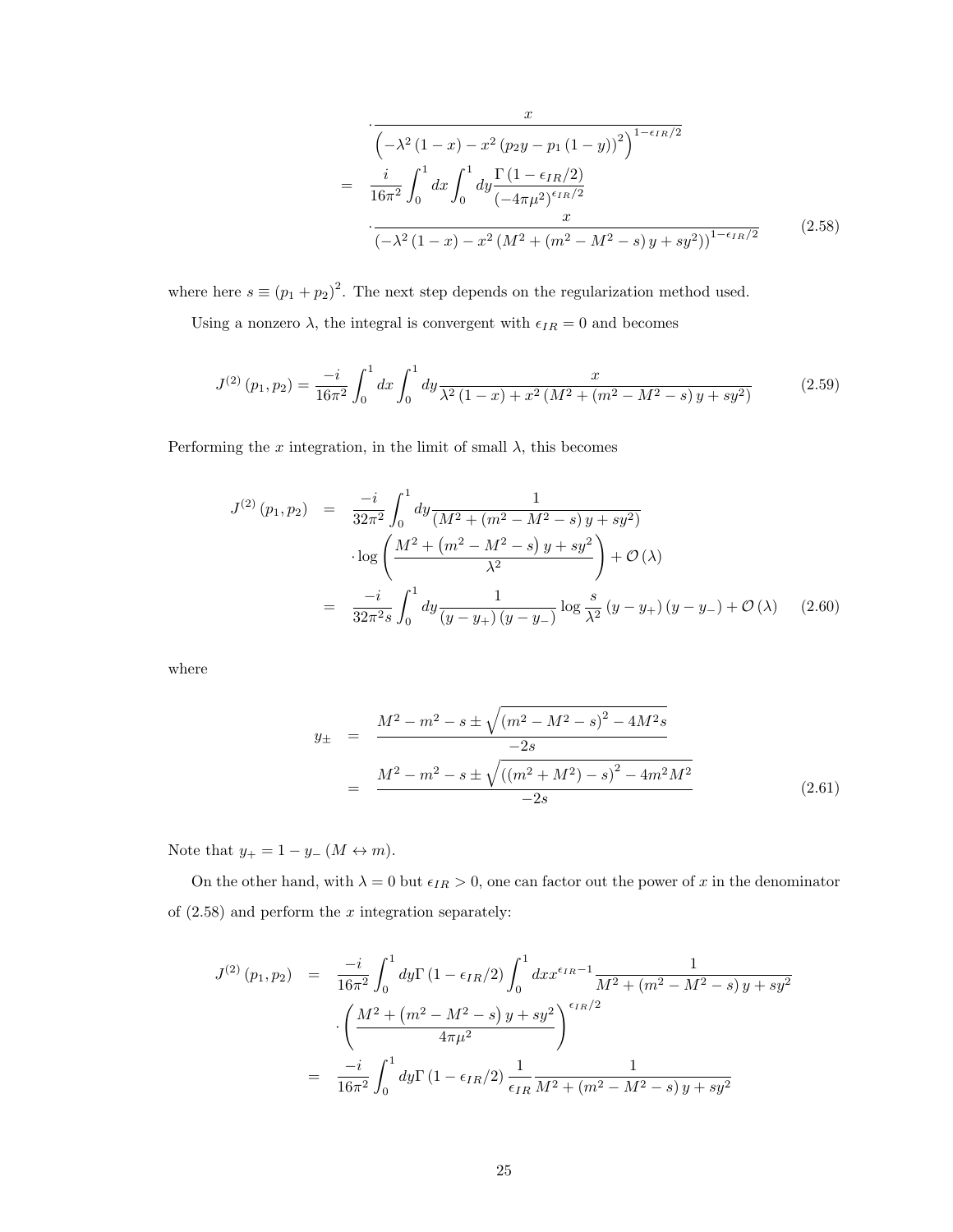$$
\cdot \left(\frac{M^2 + \left(m^2 - M^2 - s\right)y + sy^2}{4\pi\mu^2}\right)^{\epsilon_{IR}/2} \tag{2.62}
$$

Then expanding in powers of  $\epsilon_{IR}$ , one finds

$$
J^{(2)}(p_1, p_2) = \frac{-i}{32\pi^2} \int_0^1 dy \frac{1}{M^2 + (m^2 - M^2 - s) y + sy^2}
$$
  
\n
$$
\left(\frac{2}{\epsilon_{IR}} + \gamma + \log \frac{M^2 + (m^2 - M^2 - s) y + sy^2}{4\pi\mu^2}\right) + \mathcal{O}(\epsilon_{IR})
$$
  
\n
$$
= \frac{-i}{32\pi^2 s} \int_0^1 dy \frac{1}{(y - y_+)(y - y_-)}
$$
  
\n
$$
\left(\frac{2}{\epsilon_{IR}} + \gamma + \log \frac{s}{4\pi\mu^2} (y - y_+)(y - y_-)\right) + \mathcal{O}(\epsilon_{IR})
$$
\n(2.63)

Comparing  $(2.60)$  and  $(2.63)$ , the remaining y integration is finite in either case, and thus the only difference between the two regularization methods is that  $\log \lambda^2$  in one case is replaced by  $\log 4\pi\mu^2 + \frac{2}{\epsilon_{IR}} + \gamma$  in the other.

Continuing with the evaluation using dimensional regularization, writing the argument of the logarithm as a product of positive quantities ( $y_+ \geq 1$ ,  $y_- \leq 0$ ),

$$
J^{(2)}(p_1, p_2) = \frac{-i}{32\pi^2 s} \int_0^1 dy \frac{1}{(y - y_+)(y - y_-)} \n\cdot \left(\frac{2}{\epsilon_{IR}} + \gamma + \log \frac{-s}{4\pi\mu^2} (y_+ - y)(y - y_-)\right) \n= \frac{-i}{32\pi^2 s} \frac{1}{y_+ - y_-} \int_0^1 dy \left(\frac{1}{(y - y_+)} - \frac{1}{(y - y_-)}\right) \n\cdot \left(\frac{2}{\epsilon_{IR}} + \gamma + \log \frac{-s}{4\pi\mu^2} + \log (y_+ - y) + \log (y - y_-)\right)
$$
\n(2.64)

Adding and subtracting a term  $\log(y_+ - y_-)$  inside the second parentheses and expanding,

$$
J^{(2)}(p_1, p_2) = \frac{-i}{32\pi^2 s} \frac{1}{y_+ - y_-}
$$
  
\n
$$
\left( \left( \frac{2}{\epsilon_{IR}} + \gamma + \log \frac{-s}{4\pi\mu^2} + \log (y_+ - y_-) \right) \int_0^1 dy \left( \frac{1}{(y - y_+)} - \frac{1}{(y - y_-)} \right) \right) + \int_0^1 dy \left( -\frac{\log (y_+ - y)}{(y_+ - y)} - \frac{\log (y_+ - y_-)}{(y - y_-)} \right) + \int_0^1 dy \left( \frac{\log (y - y_-) - \log (y_+ - y_-)}{(y - y_+)} - \frac{\log (y_+ - y_-) - \log (y_+ - y_-)}{(y - y_-)} \right) \right)
$$
\n
$$
(2.65)
$$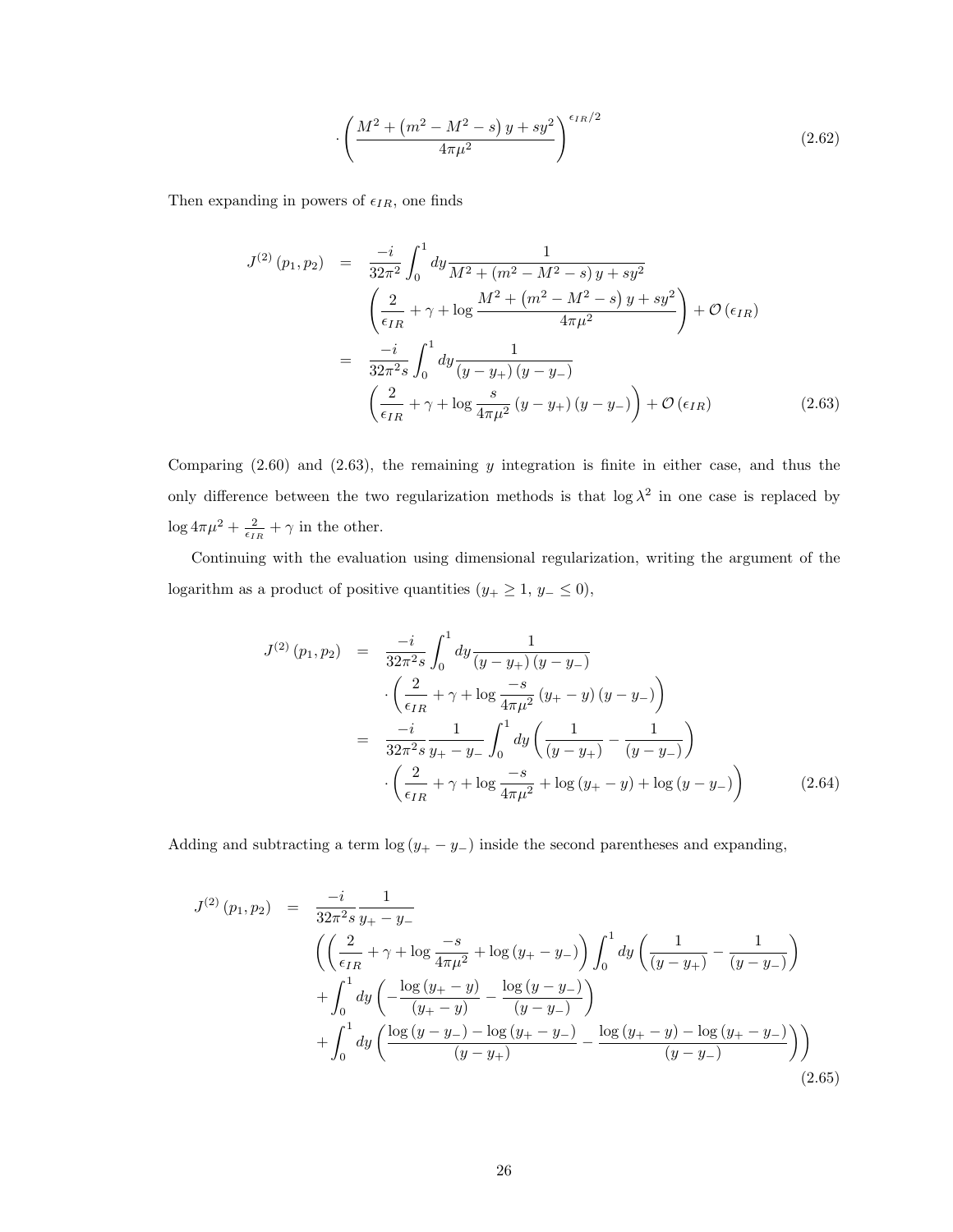and using (2.31) this becomes

$$
J^{(2)}(p_1, p_2) = \frac{-i}{32\pi^2 s} \frac{1}{y_+ - y_-}
$$
  
\n
$$
\left( \left( \frac{2}{\epsilon_{IR}} + \gamma + \log \frac{-s}{4\pi\mu^2} + \log (y_+ - y_-) \right) \left( \log \frac{y_+ - 1}{y_+} - \log \frac{1 - y_-}{-y_-} \right) \right.
$$
  
\n
$$
+ \left( \frac{1}{2} \log^2 (y_+ - 1) - \frac{1}{2} \log^2 y_+ - \frac{1}{2} \log^2 (1 - y_-) + \frac{1}{2} \log^2 - y_- \right)
$$
  
\n
$$
+ \left( \text{Li}_2 \left( \frac{y_+}{y_+ - y_-} \right) - \text{Li}_2 \left( \frac{y_+ - 1}{y_+ - y_-} \right) - \text{Li}_2 \left( \frac{y_-}{y_- - y_+} \right) + \text{Li}_2 \left( \frac{y_- - 1}{y_- - y_+} \right) \right) \right)
$$
  
\n(2.66)

where  $\text{Li}_2(x)$  is defined in 2.28. Using 2.29 this becomes

$$
J^{(2)}(p_1, p_2) = \frac{-i}{32\pi^2 s} \frac{1}{y_+ - y_-}
$$
  
\n
$$
\left( \left( \frac{2}{\epsilon_{IR}} + \gamma + \log \frac{-s}{4\pi\mu^2} + \log (y_+ - y_-) \right) \left( \log \frac{y_+ - 1}{y_+} - \log \frac{1 - y_-}{-y_-} \right) \right.
$$
  
\n
$$
+ \frac{1}{2} \log^2 (y_+ - 1) - \frac{1}{2} \log^2 y_+ - \frac{1}{2} \log^2 (1 - y_-) + \frac{1}{2} \log^2 - y_-
$$
  
\n
$$
+ 2 \operatorname{Li}_2 \left( \frac{y_+}{y_+ - y_-} \right) - 2 \operatorname{Li}_2 \left( \frac{y_+ - 1}{y_+ - y_-} \right)
$$
  
\n
$$
+ \log \frac{y_-}{y_- - y_+} \log \left( \frac{y_+}{y_+ - y_-} \right) - \log \frac{y_- - 1}{y_- - y_+} \log \left( \frac{y_+ - 1}{y_+ - y_-} \right)
$$
  
\n
$$
= \frac{-i}{32\pi^2 s} \frac{1}{y_+ - y_-} \left( \left( \frac{2}{\epsilon_{IR}} + \gamma + \log \frac{-s}{4\pi\mu^2} \right) \left( \log \frac{y_+ - 1}{y_+} - \log \frac{1 - y_-}{-y_-} \right) \right.
$$
  
\n
$$
+ \left( 2 \log (y_+ - y_-) \left( \log \frac{y_+ - 1}{y_+} \right) + \log -y_- \log y_+ - \log (1 - y_-) \log (y_+ - 1) \right)
$$
  
\n
$$
+ \left( \frac{1}{2} \log^2 (y_+ - 1) - \frac{1}{2} \log^2 y_+ - \frac{1}{2} \log^2 (1 - y_-) + \frac{1}{2} \log^2 - y_- \right)
$$
  
\n
$$
+ 2 \operatorname{Li}_2 \left( \frac{y_+}{y_+ - y_-} \right) - 2 \operatorname{Li}_2 \left( \frac{y_+ - 1}{y_+ - y_-} \right)
$$
(2.67)

which agrees with [28].

Some frequently used particular cases follow. Continuing from  $(2.66)$  in case  $m^2 \ll M^2$ ,  $|s|$ ,

$$
y_{\pm} \rightarrow 1 - \frac{M^2}{s}, \frac{-m^2}{M^2 - s} \tag{2.68}
$$

and using (2.29)

$$
J^{(2)}(p_1, p_2) = \frac{-i}{32\pi^2 (s - M^2)} \left( \frac{2}{\epsilon_{IR}} + \gamma + \log \frac{M^2 - s}{4\pi\mu^2} \right) \left( \log \frac{M^2}{M^2 - s} + \log \frac{m^2}{M^2 - s} \right) + \frac{-i}{32\pi^2 (s - M^2)} \left( \frac{1}{2} \log^2 \frac{M^2}{-s} - \frac{1}{2} \log^2 \frac{M^2 - s}{-s} + \frac{1}{2} \log^2 \frac{m^2}{M^2 - s} \right)
$$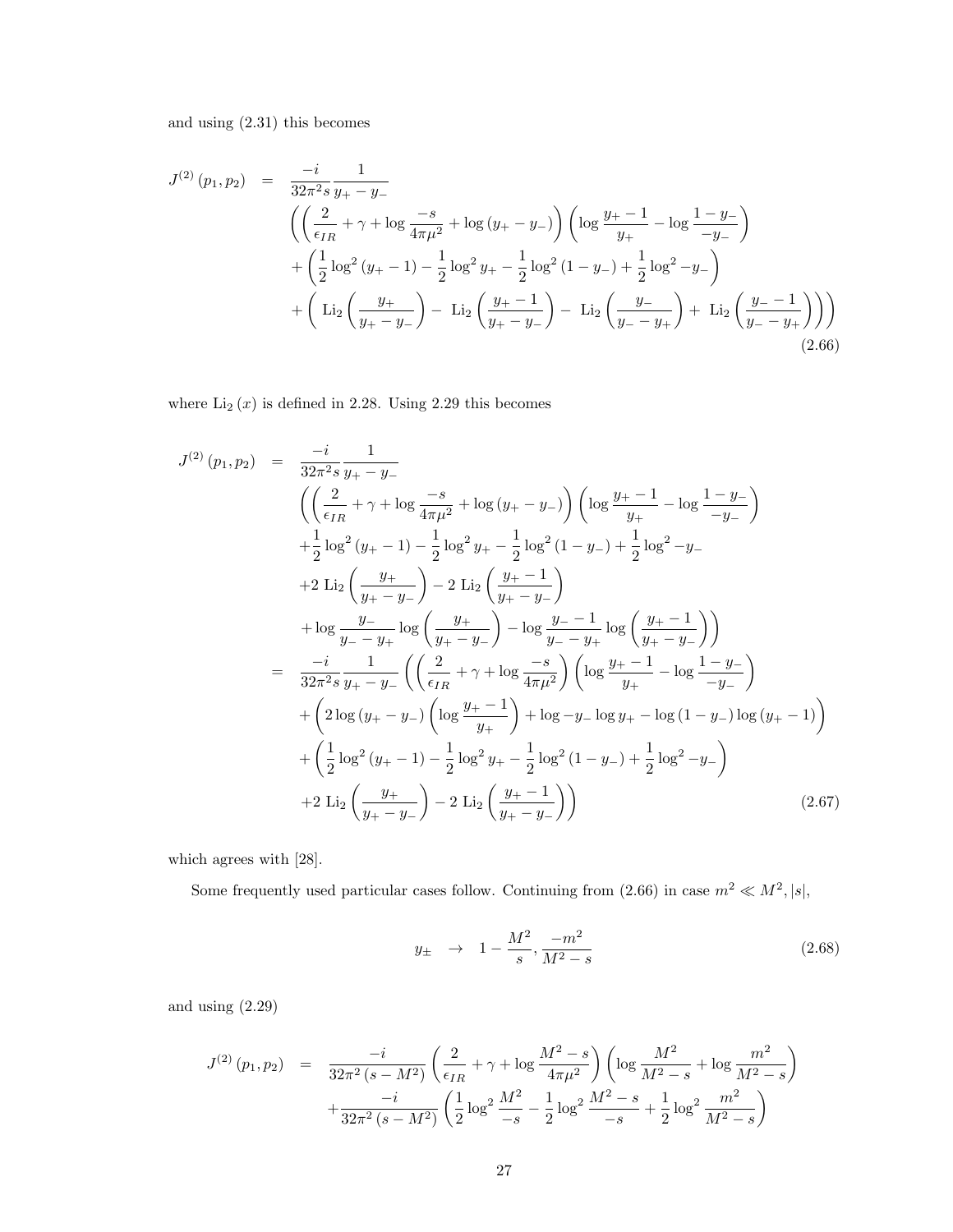$$
+\frac{-i}{32\pi^2 (s-M^2)} \left(\frac{\pi^2}{6} - \text{Li}_2\left(\frac{M^2}{M^2-s}\right) + \text{Li}_2\left(\frac{-s}{M^2-s}\right)\right)
$$
  
= 
$$
\frac{-i}{32\pi^2 (s-M^2)} \left(\frac{2}{\epsilon_{IR}} + \gamma + \log \frac{M^2-s}{4\pi\mu^2}\right) \left(\log \frac{M^2}{M^2-s} + \log \frac{m^2}{M^2-s}\right)
$$

$$
+\frac{-i}{32\pi^2 (s-M^2)} \left(\frac{1}{2} \log^2 \frac{M^2}{M^2-s} + \frac{1}{2} \log^2 \frac{m^2}{M^2-s} + 2 \text{Li}_2\frac{-s}{M^2-s}\right) (2.69)
$$

which can easily be analytically continued to  $s > M^2$ . Continuing instead from 2.66 in case  $M^2 =$  $m^2,$ 

$$
y_{\pm} = \frac{1}{2} \pm \frac{\sqrt{4m^2 - s}}{2\sqrt{-s}}
$$
 (2.70)

and

$$
J^{(2)}(p_1, p_2) = \frac{-i}{32\pi^2 s} \frac{1}{\frac{\sqrt{4m^2 - s}}{\sqrt{-s}}} \n\cdot \left( \left( \frac{2}{\epsilon_{IR}} + \gamma + \log \frac{-s}{4\pi\mu^2} + \log \frac{\sqrt{4m^2 - s}}{\sqrt{-s}} \right) \left( -2\log \frac{\frac{1}{2} + \frac{\sqrt{4m^2 - s}}{2\sqrt{-s}}}{-\left(\frac{1}{2} - \frac{\sqrt{4m^2 - s}}{2\sqrt{-s}}\right)} \right) \right) \n+ \log^2 - \left( \frac{1}{2} - \frac{\sqrt{4m^2 - s}}{2\sqrt{-s}} \right) - \log^2 \left( \frac{1}{2} + \frac{\sqrt{4m^2 - s}}{2\sqrt{-s}} \right) \n+ 2 \text{Li}_2 \left( \frac{\frac{1}{2} + \frac{\sqrt{4m^2 - s}}{2\sqrt{-s}}}{\frac{\sqrt{4m^2 - s}}{\sqrt{-s}}} \right) - 2 \text{Li}_2 \left( \frac{-\left(\frac{1}{2} - \frac{\sqrt{4m^2 - s}}{2\sqrt{-s}}\right)}{\frac{\sqrt{4m^2 - s}}{\sqrt{-s}}} \right) \n= \frac{i}{32\pi^2 \sqrt{-s} \sqrt{4m^2 - s}} \n\cdot \left( -2 \left( \frac{2}{\epsilon_{IR}} + \gamma + \log \frac{\sqrt{-s} \sqrt{4m^2 - s}}{4\pi\mu^2} \right) \log \left( 1 + \frac{-s + \sqrt{-s} \sqrt{4m^2 - s}}{2m^2} \right) \right) \n+ \log^2 \left( -\frac{1}{2} + \frac{\sqrt{4m^2 - s}}{2\sqrt{-s}} \right) - \log^2 \left( \frac{1}{2} + \frac{\sqrt{4m^2 - s}}{2\sqrt{-s}} \right) \n+ 2 \text{Li}_2 \left( \frac{1}{2} + \frac{\sqrt{-s}}{2\sqrt{4m^2 - s}} \right) - 2 \text{Li}_2 \left( \frac{1}{2} - \frac{\sqrt{-s}}{2\sqrt{4m^2 - s}} \right) \right) \tag{2.71}
$$

which can be analytically continued.

Finally, in the case  $m = M = 0$ , where the collinear divergences are regularized by dimensional regularization, one can also factor out the power of  $-s$  in (2.62) and then perform the y integration separately:

$$
J^{(2)}(p_1, p_2) = \frac{i}{16\pi^2 s} \Gamma(1 - \epsilon_{IR}/2) \left(\frac{-s}{4\pi\mu^2}\right)^{\epsilon_{IR}/2} \frac{1}{\epsilon_{IR}} \int_0^1 dy \left(y - y^2\right)^{\epsilon_{IR}/2 - 1}
$$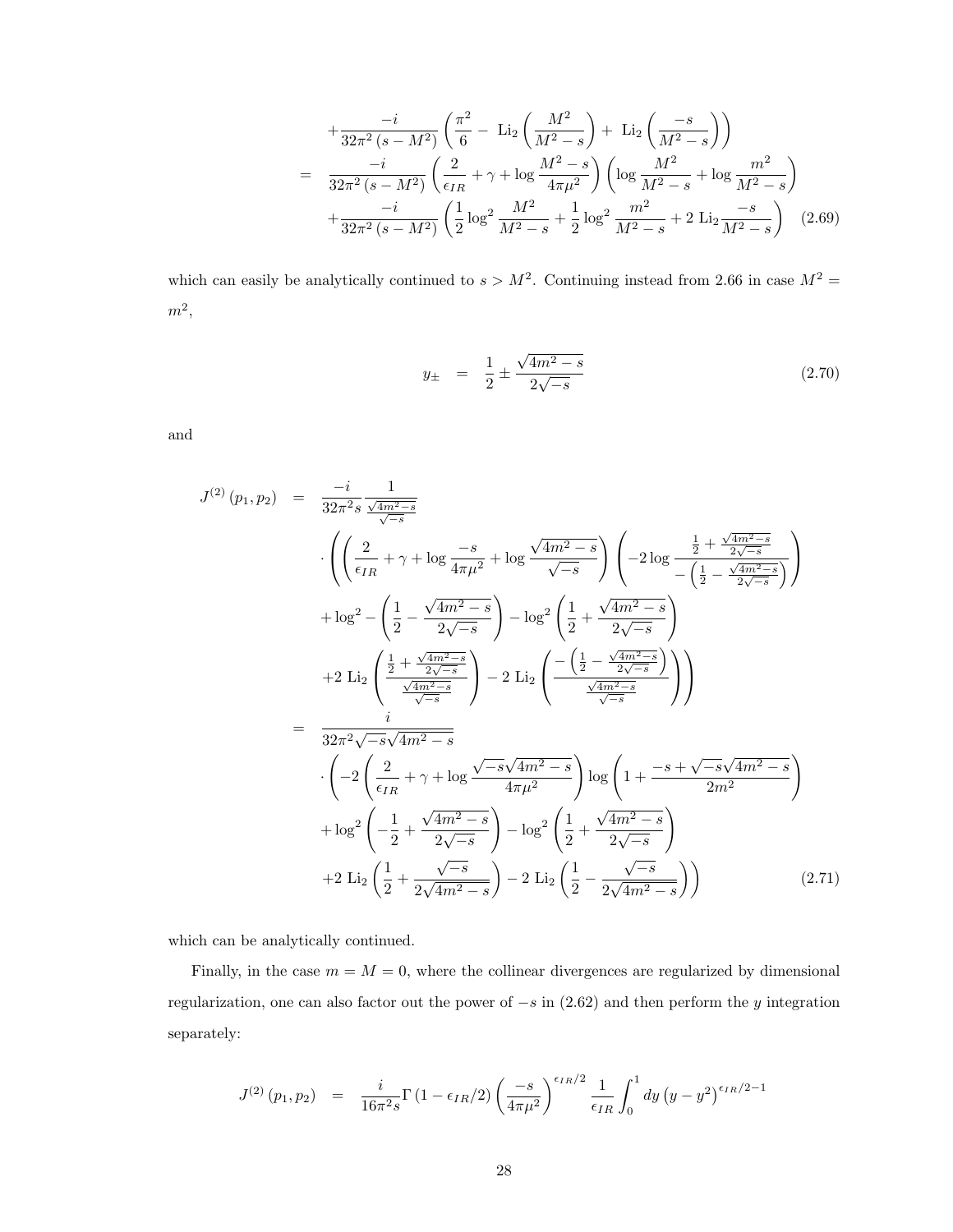$$
= \frac{i}{16\pi^2 s} \Gamma(1 - \epsilon_{IR}/2) \left(\frac{-s}{4\pi\mu^2}\right)^{\epsilon_{IR}/2}
$$
  
\n
$$
= \frac{1}{\epsilon_{IR}} \frac{2^{1-\epsilon_{IR}} \cos\left(\frac{\pi\epsilon_{IR}}{2}\right) \Gamma(1/2 - \epsilon_{IR}/2) \Gamma(\epsilon_{IR}/2)}{\sqrt{\pi}}
$$
  
\n
$$
= \frac{i}{16\pi^2 s} \left(\frac{4}{\epsilon_{IR}^2} + \frac{2}{\epsilon_{IR}} \log \frac{-s}{4\pi\mu^2} + \frac{2\gamma}{\epsilon_{IR}} + \frac{1}{2} \log^2 \frac{-s}{4\pi\mu^2}
$$
  
\n
$$
+ \gamma \log \frac{-s}{4\pi\mu^2} + \frac{\gamma^2}{2} - \frac{\pi^2}{12} + \cdots \right)
$$
  
\n
$$
= \frac{i}{16\pi^2 s} \left(\frac{1}{2} \left( \log \frac{-s}{4\pi\mu^2} + \gamma + \frac{2}{\epsilon_{IR}} \right)^2 + \frac{2}{\epsilon_{IR}^2} - \frac{\pi^2}{12} \right)
$$
(2.72)

The logarithmic singularities which would exist in (2.71) in the limit  $m \to 0$  are replaced in (2.72) by additional single and double poles in  $\epsilon_{IR}$ , but not just by a simple substitution as when going from (2.60) to (2.63). However, (2.72) may be obtained by both substituting log  $m^2 \to \log 4\pi \mu^2 - 2/\epsilon_{IR} - \gamma$ and adding an additional term  $i/16\pi^2 q^2 \left(2/\epsilon_{IR}^2 + \frac{\pi^2}{12}\right)$ .

#### 2.3.3 Three-Point Integral J1

 $J^{(1)}(p_1,q)$  is evaluated following the method of [13].

$$
J^{(1)}(p_1, q) \equiv \mu^{4-D} \int \frac{d^D k}{(2\pi)^D} \frac{1}{k^2 (k-q)^2 ((p_1 - k)^2 - M^2)}
$$
  

$$
= \mu^{4-D} \int \frac{d^D k}{(2\pi)^D} \frac{1}{k^2 (k^2 - 2k \cdot q + q^2) (k^2 - 2k \cdot p_1)}
$$
(2.73)

where  $M^2 \equiv p_1^2 = (p_2 - q)^2$ . There is no soft divergence in this integral, so  $\lambda$  has been set equal to zero. In the case  $M^2 = 0$ , there is a collinear divergence, which can be regularized either by method b, maintaining an infinitesimal mass  $M$ , or by method c, using dimensional regularization. Again this is most easily evaluated in either case in the region  $q^2 < 0$ . Introducing Feynman parameters, this time via

$$
\frac{1}{abc} = 2 \int_0^1 dx \int_0^x dy \frac{1}{(a(x-y) + by + c(1-x))^3}
$$
(2.74)

the integral becomes

$$
J^{(1)}(p_1, q) = \mu^{4-D} \int \frac{d^D k}{(2\pi)^D} 2 \int_0^1 dx
$$
  

$$
\int_0^x dy \frac{1}{(k^2 (x - y) + (k^2 - 2k \cdot q + q^2) y + (k^2 - 2k \cdot p_1) (1 - x))^3}
$$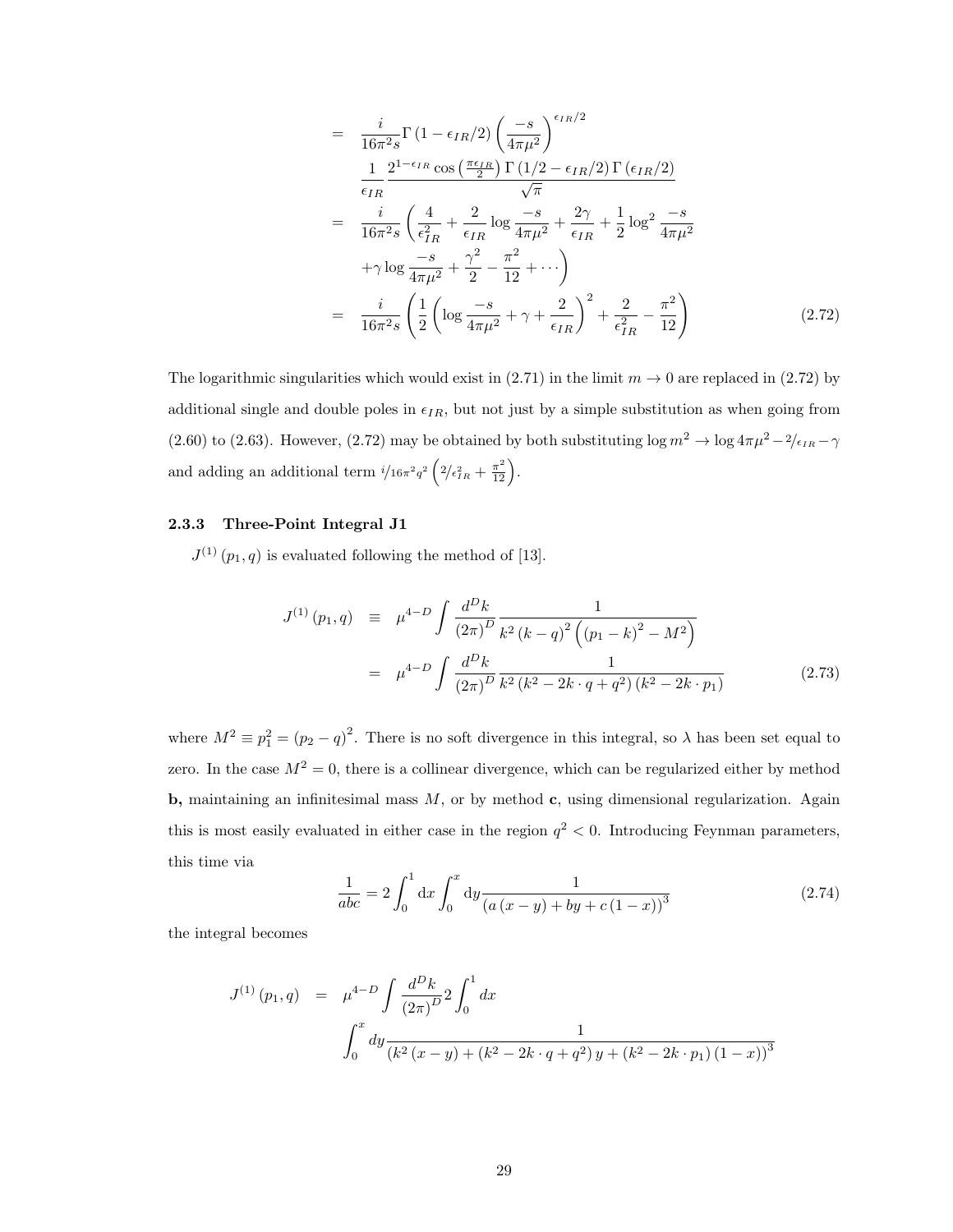$$
= 2\mu^{4-D} \int \frac{d^D k}{\left(2\pi\right)^D} \int_0^1 dx \int_0^x dy \frac{1}{\left(k^2 - 2k \cdot \left(qy + p_1\left(1 - x\right)\right) + q^2 y\right)^3} \tag{2.75}
$$

Performing the k integration and writing the result in terms of  $\epsilon_{IR} = D - 4$ ,

$$
J^{(1)}(p_1, q) = 2\mu^{-\epsilon_{IR}} \int_0^1 dx \int_0^x dy \frac{i(-\pi)^{2+\epsilon_{IR}/2} \Gamma(1 - \epsilon_{IR}/2)}{(2\pi)^{4+\epsilon_{IR}} \Gamma(3)}
$$

$$
= \frac{\left(q^2y - (qy + p_1(1-x))^2\right)^{1-\epsilon_{IR}/2}}{16\pi^2 \int_0^1 dx \int_0^x dy \frac{\Gamma(1 - \epsilon_{IR}/2)}{(-4\pi\mu^2)^{\epsilon_{IR}/2}} \frac{1}{\left(q^2y(x-y) - M^2(1-x)^2\right)^{1-\epsilon_{IR}/2}} (2.76)
$$

bearing in mind that  $2q \cdot p_1 = q^2$ . The next step depends on the value of M and the regularization method used.

If  $M = 0$ , then, making the change of variables  $y' = y/x$ , the denominator can be factored and the  $x$  and  $y$  integrals done separately:

$$
J^{(1)}(p_1, q) = \frac{i}{16\pi^2} \int_0^1 dx \int_0^1 dy' \frac{\Gamma(1 - \epsilon_{IR}/2)}{(-4\pi\mu^2)^{\epsilon_{IR}/2}} \frac{x}{(q^2x^2y'(1 - y'))^{1 - \epsilon_{IR}/2}} = \frac{i}{16\pi^2 q^2} \Gamma(1 - \epsilon_{IR}/2) \left(\frac{-q^2}{4\pi\mu^2}\right)^{\epsilon_{IR}/2} \int_0^1 dx x^{\epsilon_{IR} - 1} \int_0^1 dy' (y'(1 - y'))^{\epsilon_{IR}/2 - 1} = \frac{i}{16\pi^2 q^2} \Gamma(1 - \epsilon_{IR}/2) \left(\frac{-q^2}{4\pi\mu^2}\right)^{\epsilon_{IR}/2} \frac{1}{\epsilon_{IR}} \frac{2^{1 - \epsilon_{IR}} \cos\left(\frac{\pi\epsilon_{IR}}{2}\right) \Gamma(1/2 - \epsilon_{IR}/2) \Gamma(\epsilon_{IR}/2)}{\sqrt{\pi}} = \frac{i}{16\pi^2 q^2} \left(\frac{4}{\epsilon_{IR}^2} + \frac{2}{\epsilon_{IR}} \log \frac{-q^2}{4\pi\mu^2} + \frac{2\gamma}{\epsilon_{IR}} + \frac{1}{2} \log^2 \frac{-q^2}{4\pi\mu^2} + \gamma \log \frac{-q^2}{4\pi\mu^2} + \frac{\gamma^2}{2} - \frac{\pi^2}{12} + \cdots \right)
$$
(2.77)

This is the same as (2.72).

With a nonzero  $M$ , (2.76) is convergent with  $\epsilon_{IR} = 0$  and becomes

$$
J^{(1)}(p_1, q) = \frac{i}{16\pi^2} \int_0^1 dx \int_0^x dy \frac{1}{q^2 y (x - y) - M^2 (1 - x)^2}
$$
(2.78)

Since  $q^2$  is assumed negative, the integrand is finite for all x and y in the range of integration (except  $x = y = 1$ ). Let  $y' = y - \alpha x$ , where

$$
q^2 \alpha^2 - q^2 \alpha + M^2 = 0 \tag{2.79}
$$

$$
\alpha = \frac{q^2 + \sqrt{q^4 - 4M^2 q^2}}{2q^2} = \frac{1}{2} \left( 1 - \frac{\sqrt{4M^2 - q^2}}{\sqrt{-q^2}} \right)
$$
\n(2.80)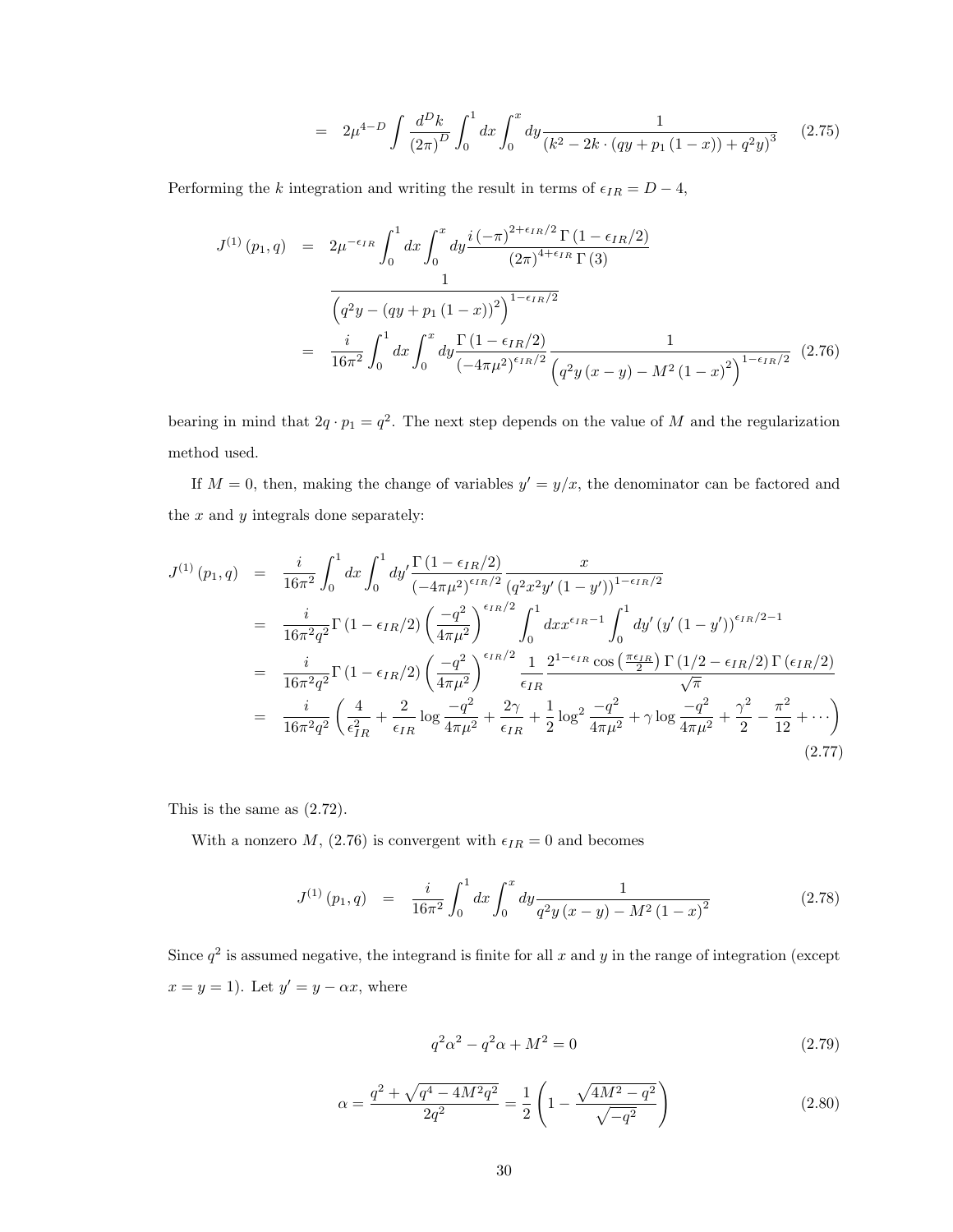Then changing variables and using (2.79) the integral becomes

$$
J^{(1)}(p_1, q) = \frac{-i}{16\pi^2} \int_0^1 dx \int_{-\alpha x}^{x - \alpha x} dy' \frac{1}{M^2 (1 - x)^2 - q^2 \left( (y' + \alpha x) x - (y' + \alpha x)^2 \right)}
$$
  

$$
= \frac{-i}{16\pi^2} \int_0^1 dx \int_{-\alpha x}^{(1 - \alpha)x} dy' \frac{1}{M^2 + q^2 y'^2 - (2M^2 + q^2 (1 - 2\alpha) y') x}
$$
(2.81)

Next change the order of integration, which can be done without complication, since there are no singularities in the entire region of integration:

$$
J^{(1)}(p_1, q) = \frac{-i}{16\pi^2} \left( \int_0^{-\alpha} dy' \int_{y'/(1-\alpha)}^{-y'/\alpha} dx + \int_{-\alpha}^{1-\alpha} dy' \int_{y'/(1-\alpha)}^1 dx \right)
$$

$$
\frac{1}{M^2 + q^2 y'^2 - (2M^2 + q^2 (1 - 2\alpha) y') x} \tag{2.82}
$$

Performing the  $x$  integration one finds

$$
J^{(1)}(p_1, q) = \frac{-i}{16\pi^2} \int_0^{-\alpha} dy' \frac{1}{-(2M^2 + q^2(1 - 2\alpha) y')} \n\cdot \left( \log \left( M^2 + q^2 y'^2 - (2M^2 + q^2(1 - 2\alpha) y') \frac{-y'}{\alpha} \right) \right) \n- \log \left( M^2 + q^2 y'^2 - (2M^2 + q^2(1 - 2\alpha) y') \frac{y'}{1 - \alpha} \right) \right) \n+ \frac{-i}{16\pi^2} \int_{-\alpha}^{1 - \alpha} dy' \frac{1}{-(2M^2 + q^2(1 - 2\alpha) y')} \n\cdot \left( \log \left( M^2 + q^2 y'^2 - (2M^2 + q^2(1 - 2\alpha) y') \right) \right) \n- \log \left( M^2 + q^2 y'^2 - (2M^2 + q^2(1 - 2\alpha) y') \frac{y'}{1 - \alpha} \right) \right)
$$
\n(2.83)

Add and subtract a term  $\log \left( M^2 + q^2 \left( \frac{2M^2}{-q^2(1-2\alpha)} \right)^2 \right) = \log \frac{-M^2q^2}{4M^2-q^2}$  $\frac{-M-q^2}{4M^2-q^2}$  inside the parentheses in each integral, which removes the poles from the integrands, and then regroup the resulting terms:

$$
J^{(1)}(p_1, q) = \frac{-i}{16\pi^2} \int_{-\alpha}^{1-\alpha} dy' \frac{1}{-\left(2M^2 + q^2(1 - 2\alpha)y'\right)}.
$$
  
\n
$$
\left(\log\left(-M^2 - q^2(1 - 2\alpha)y' + q^2y'^2\right) - \log\frac{-M^2q^2}{4M^2 - q^2}\right) + \frac{i}{16\pi^2} \int_0^{1-\alpha} \frac{1}{-\left(2M^2 + q^2(1 - 2\alpha)y'\right)}.
$$
  
\n
$$
\left(\log\left(M^2 - \left(2M^2 + q^2(1 - 2\alpha)y'\right)\frac{y'}{1 - \alpha} + q^2y'^2\right) - \log\frac{-M^2q^2}{4M^2 - q^2}\right) + \frac{-i}{16\pi^2} \int_0^{-\alpha} dy' \frac{1}{-\left(2M^2 + q^2(1 - 2\alpha)y'\right)}.
$$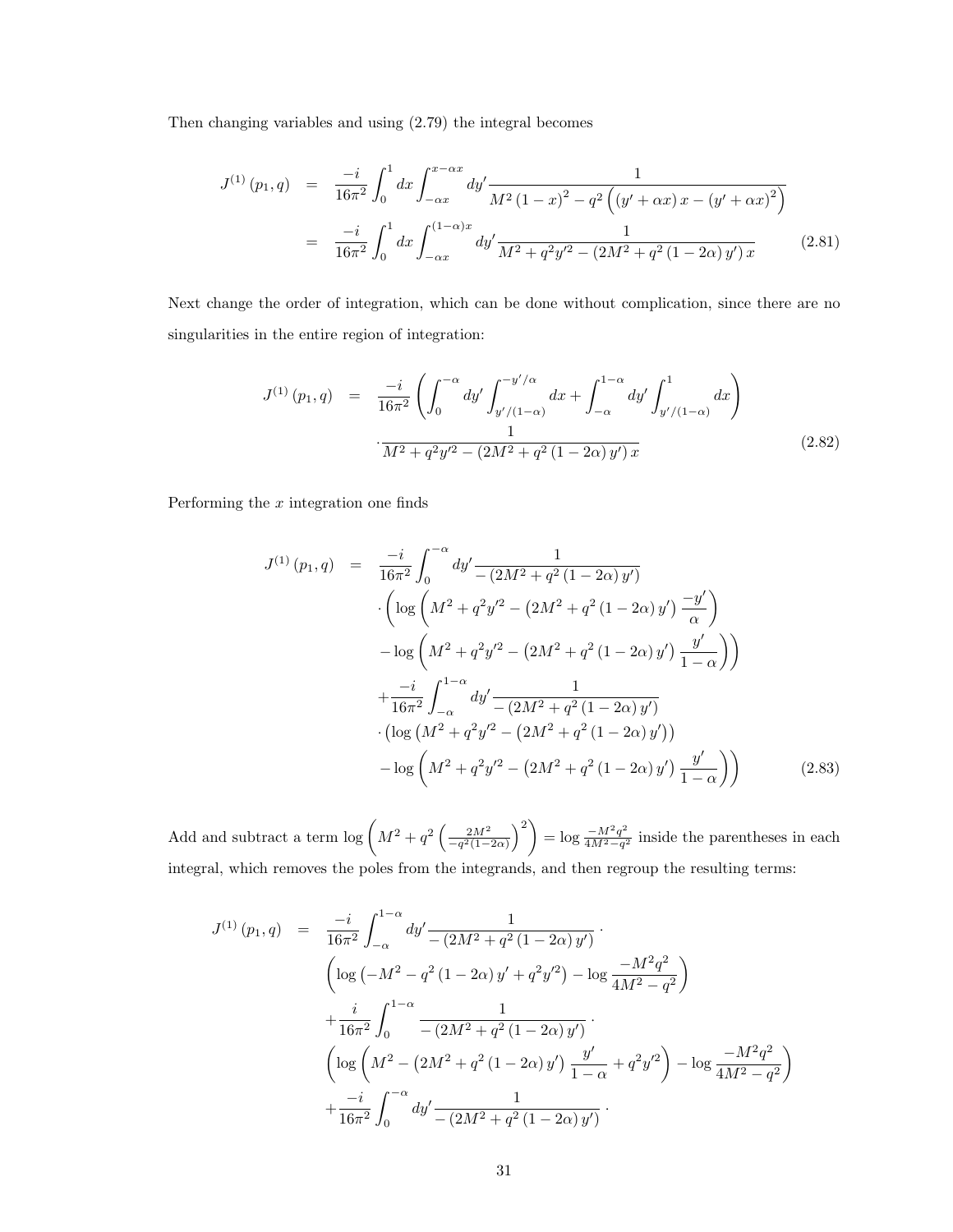$$
\left(\log\left(M^2 - \left(2M^2 + q^2\left(1 - 2\alpha\right)y'\right)\frac{-y'}{\alpha} + q^2y'^2\right) - \log\frac{-M^2q^2}{4M^2 - q^2}\right) \tag{2.84}
$$

Make the change of variables  $y = y' + \alpha$ ,  $y = y'/(1 - \alpha)$ , and  $y = y' / -\alpha$  in the first, second, and third integral, respectively, and simplify, again using (2.79),

$$
J^{(1)}(p_1, q) = \frac{-i}{16\pi^2} \int_0^1 dy \frac{1}{-2M^2 - q^2 (1 - 2\alpha) (y - \alpha)}
$$
  
\n
$$
\cdot \left( \log \left( -M^2 - q^2 (1 - 2\alpha) (y - \alpha) + q^2 (y - \alpha)^2 \right) - \log \frac{-M^2 q^2}{4M^2 - q^2} \right)
$$
  
\n
$$
+ \frac{i}{16\pi^2} \int_0^1 dy \frac{1 - \alpha}{-2M^2 - q^2 (1 - 2\alpha) (1 - \alpha) y}
$$
  
\n
$$
\cdot \left( \log \left( M^2 - (2M^2 + q^2 (1 - 2\alpha) (1 - \alpha) y) y + q^2 (1 - \alpha)^2 y^2 \right) - \log \frac{-M^2 q^2}{4M^2 - q^2} \right)
$$
  
\n
$$
+ \frac{-i}{16\pi^2} \int_0^1 dy \frac{-\alpha}{-2M^2 + q^2 (1 - 2\alpha) y\alpha}
$$
  
\n
$$
\cdot \left( \log \left( M^2 - (2M^2 - q^2 (1 - 2\alpha) xy) y + q^2 \alpha^2 y^2 \right) - \log \frac{-M^2 q^2}{4M^2 - q^2} \right)
$$
  
\n
$$
= \frac{-i}{16\pi^2} \int_0^1 dy \frac{1}{-q^2 (1 - 2\alpha) y - q^2 \alpha} \left( \log \left( -q^2 y + q^2 y^2 \right) - \log \frac{-M^2 q^2}{4M^2 - q^2} \right)
$$
  
\n
$$
+ \frac{i}{16\pi^2} \int_0^1 dy \frac{1 - \alpha}{-q^2 (1 - 2\alpha) (1 - \alpha) y - 2M^2}
$$
  
\n
$$
\cdot \left( \log \left( M^2 - 2M^2 y + M^2 y^2 \right) - \log \frac{-M^2 q^2}{4M^2 - q^2} \right)
$$
  
\n
$$
+ \frac{-i}{16\pi^2} \int_0^1 dy \frac{-\alpha}{q^2 (1 - 2\alpha) y\alpha - 2M^2}
$$
  
\n
$$
\cdot \left( \log \left( M^2 - 2M^2 y +
$$

Factoring the arguments of the logarithms into positive quantities,

$$
J^{(1)}(p_1, q) = \frac{-i}{-16\pi^2 q^2 (1 - 2\alpha)} \left( \int_0^1 \frac{dy}{y - y_1} \left( \log - q^2 y (1 - y) - \log - q^2 y_1 (1 - y_1) \right) - \int_0^1 \frac{dy}{y - y_2} \left( \log M^2 (1 - y)^2 - \log M^2 (1 - y_2)^2 \right) + \int_0^1 \frac{dy}{y - y_3} \left( \log M^2 (1 - y)^2 - \log M^2 (y_3 - 1)^2 \right) \right)
$$
(2.86)

where

$$
y_1 = \frac{\alpha}{2\alpha - 1} = \frac{1}{2} \left( 1 - \frac{\sqrt{-q^2}}{\sqrt{4M^2 - q^2}} \right), 0 \le y_1 \le \frac{1}{2}
$$
  

$$
y_2 = \frac{2M^2}{-q^2 \left( 1 - 2\alpha \right) \left( 1 - \alpha \right)} = 1 - \frac{\sqrt{-q^2}}{\sqrt{4M^2 - q^2}}, 0 \le y_2 \le 1
$$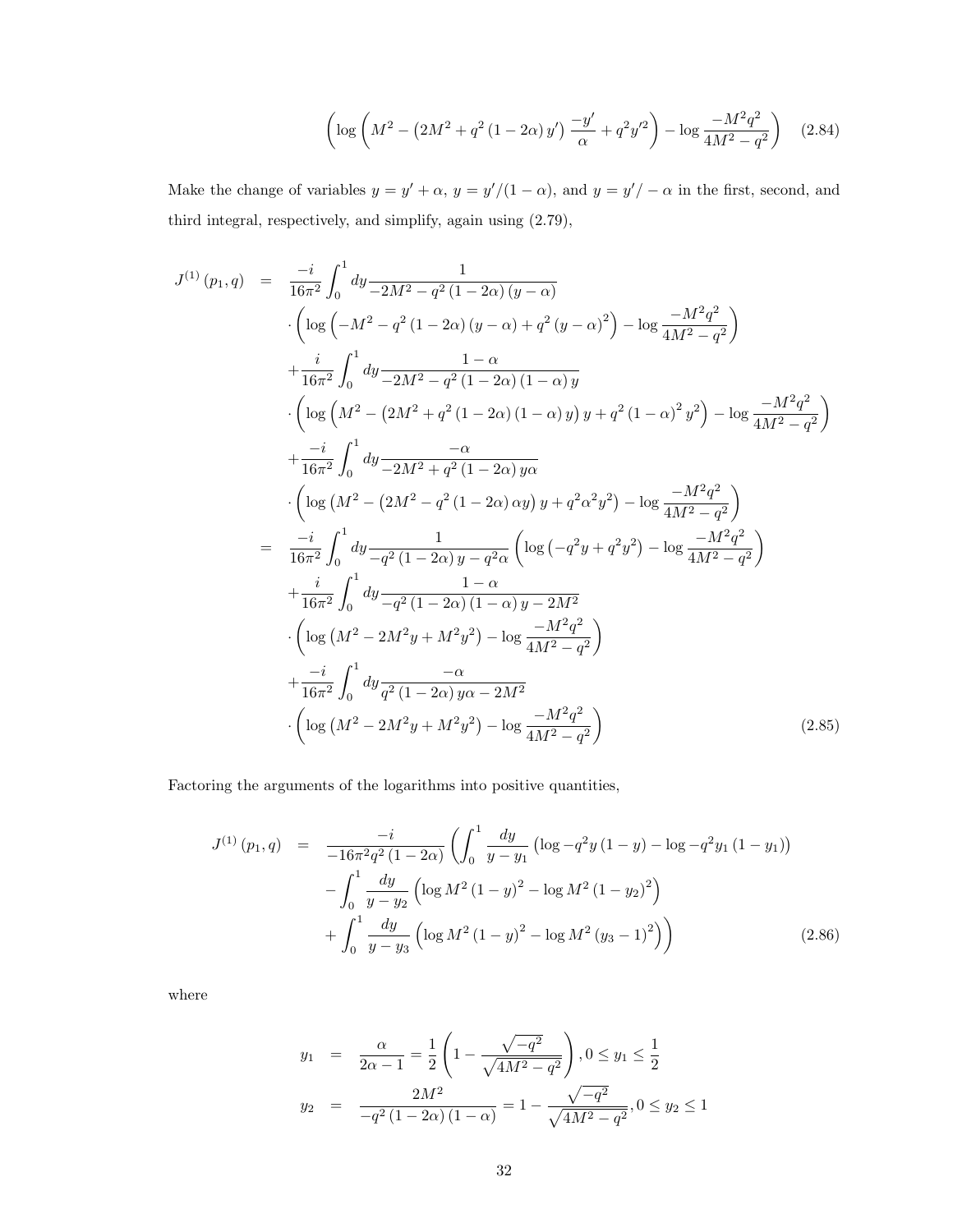$$
y_3 = \frac{2M^2}{-q^2(2\alpha - 1)\alpha} = 1 + \frac{\sqrt{-q^2}}{\sqrt{4M^2 - q^2}}, 1 \le y_3 \le 2 \tag{2.87}
$$

Note that

$$
1 - y_1 = \frac{1 - \alpha}{1 - 2\alpha} = \frac{1}{2} \left( 1 + \frac{\sqrt{-q^2}}{\sqrt{4M^2 - q^2}} \right), \frac{1}{2} \le 1 - y_1 \le 1 \tag{2.88}
$$

Expanding the logarithms, the first term in parentheses in (2.86) is

$$
\int_{0}^{1} \frac{dy}{y - y_{1}} \left( \log -q^{2} y \left( 1 - y \right) - \log -q^{2} y_{1} \left( 1 - y_{1} \right) \right)
$$
\n
$$
= \int_{0}^{1} \frac{dy}{y - y_{1}} \left( \log y - \log y_{1} \right) + \int_{0}^{1} \frac{dy}{y - y_{1}} \left( \log \left( 1 - y \right) - \log \left( 1 - y_{1} \right) \right) \tag{2.89}
$$

Making the change of variables  $y' = 1 - y$  in the second integral and using (2.31), this becomes

$$
\int_0^1 \frac{dy}{y - y_1} (\log y - \log y_1) - \int_0^1 \frac{dy}{y - (1 - y_1)} (\log y - \log (1 - y_1))
$$
  
= Li<sub>2</sub>  $\left(1 - \frac{1}{1 - y_1}\right) - \text{Li}_2 \left(1 - \frac{1}{y_1}\right)$   
= Li<sub>2</sub>  $\left(\frac{q^2 - 2M^2 + \sqrt{-q^2} \sqrt{4M^2 - q^2}}{2M^2}\right) - \text{Li}_2 \left(\frac{q^2 - 2M^2 - \sqrt{-q^2} \sqrt{4M^2 - q^2}}{2M^2}\right) (2.90)$ 

Similarly, the second term in parentheses in (2.86) is

$$
\int_0^1 \frac{dy}{y - y_2} \left( \log M^2 \left( 1 - y \right)^2 - \log M^2 \left( 1 - y_2 \right)^2 \right) = 2 \int_0^1 \frac{dy}{y - y_2} \left( \log \left( 1 - y \right) - \log \left( 1 - y_2 \right) \right) \tag{2.91}
$$

Changing variables again to  $y' = 1 - y$  this becomes

$$
-2\int_0^1 \frac{dy'}{y' - (1 - y_2)} \left(\log y' - \log(1 - y_2)\right) = -2\left(\text{Li}_2 1 - \text{Li}_2 \left(\frac{y_2}{y_2 - 1}\right)\right)
$$

$$
= 2 \text{Li}_2 \left(1 - \frac{\sqrt{4M^2 - q^2}}{\sqrt{-q^2}}\right) - \frac{\pi^2}{3} \qquad (2.92)
$$

The last term in parentheses in (2.86) is

$$
\int_0^1 \frac{dy}{y - y_3} \left( \log M^2 (1 - y)^2 - \log M^2 (y_3 - 1)^2 \right)
$$
  
= 
$$
2 \int_0^1 \frac{dy}{y - y_3} \left( \log (1 - y) - \log (y_3 - 1) \right)
$$
  
= 
$$
2 \int_0^1 \frac{dy}{y - y_3} \left( \log (1 - y) - \log (1 - y_3) + \pi i \right)
$$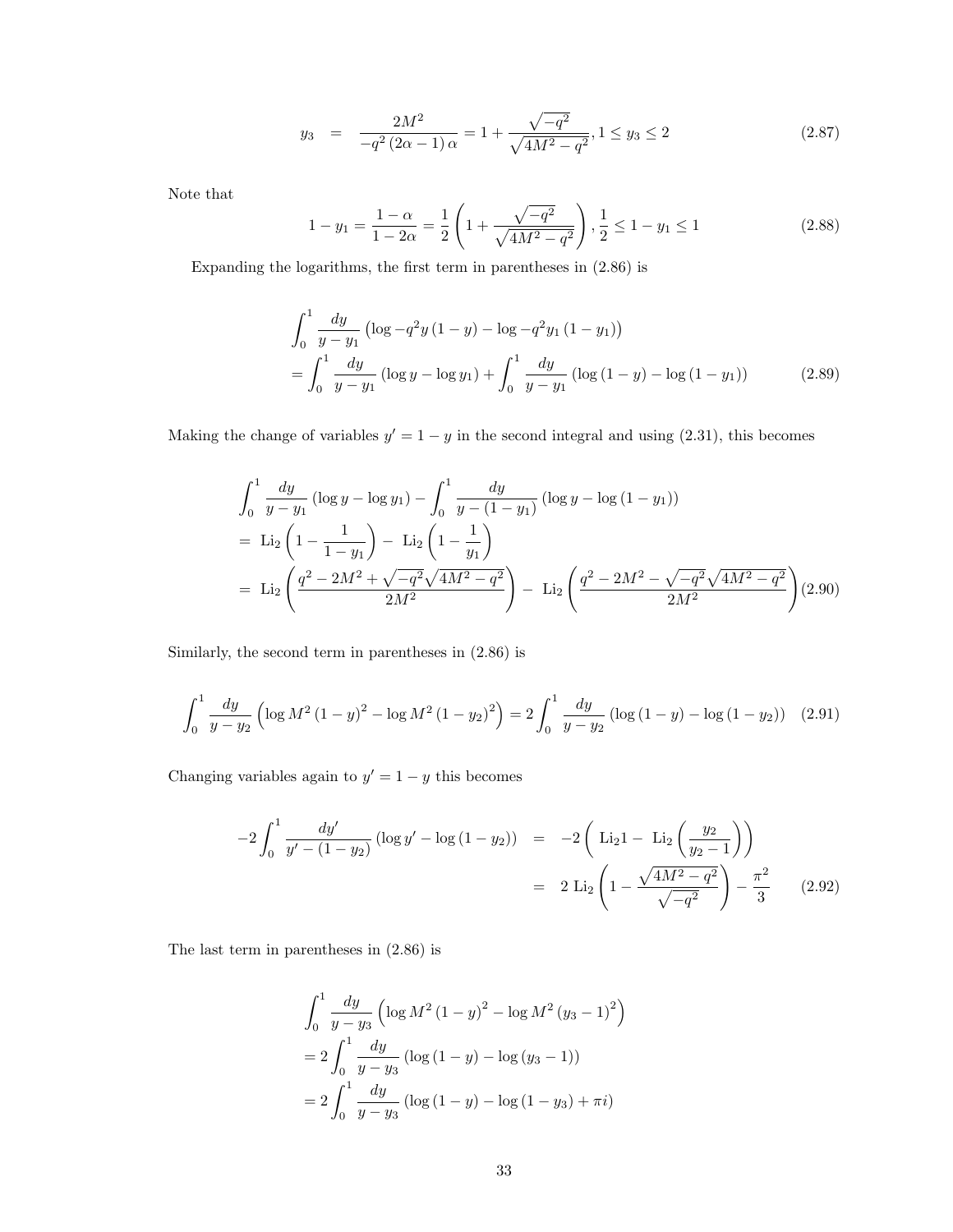$$
= 2 \int_0^1 \frac{dy}{y - y_3} \left( \log \left( 1 - y \right) - \log \left( 1 - y_3 \right) \right) + 2\pi i \log \left( \frac{y_3 - 1}{y_3} \right)
$$
  
= 
$$
-2 \int_0^1 \frac{dy'}{y' - (1 - y_3)} \left( \log y' - \log \left( 1 - y_3 \right) \right) + 2\pi i \log \left( \frac{y_3 - 1}{y_3} \right)
$$
(2.93)

where again  $y' = 1 - y$ . Using 2.31 this becomes

$$
\int_{0}^{1} \frac{dy}{y - y_{3}} \left( \log M^{2} (1 - y)^{2} - \log M^{2} (y_{3} - 1)^{2} \right)
$$
  
=  $-\frac{\pi^{2}}{3} + 2 \operatorname{Li}_{2} \left( \frac{y_{3}}{y_{3} - 1} \right) + 2\pi i \log \frac{y_{3}}{y_{3} - 1}$   
=  $-\frac{\pi^{2}}{3} + 2 \operatorname{Li}_{2} \left( 1 + \frac{\sqrt{4M^{2} - q^{2}}}{\sqrt{-q^{2}}} \right) + 2\pi i \log \left( 1 + \frac{\sqrt{4M^{2} - q^{2}}}{\sqrt{-q^{2}}} \right)$  (2.94)

Note that the explicit imaginary term cancels the imaginary part of the Spence function.

Finally, substituting (2.90), (2.92), and (2.94) in (2.86),

$$
J^{(1)}(p_1, q) = \frac{-i}{16\pi^2 \sqrt{-q^2} \sqrt{4M^2 - q^2}} \left( \text{Li}_2\left(\frac{q^2 - 2M^2 + \sqrt{-q^2} \sqrt{4M^2 - q^2}}{2M^2}\right) - \text{Li}_2\left(\frac{q^2 - 2M^2 - \sqrt{-q^2} \sqrt{4M^2 - q^2}}{2M^2}\right) - 2 \text{Li}_2\left(1 - \frac{\sqrt{4M^2 - q^2}}{\sqrt{-q^2}}\right) + 2 \text{Li}_2\left(1 + \frac{\sqrt{4M^2 - q^2}}{\sqrt{-q^2}}\right) + 2\pi i \log\left(1 + \frac{\sqrt{4M^2 - q^2}}{\sqrt{-q^2}}\right) \right) \tag{2.95}
$$

## 2.3.4 Four-Point Integral

The result for the four-point integral is taken from [28]. In the region  $q^2 < 0$ ,  $s > (M+m)^2$ ,

$$
K(p_1, p_2, q) = \mu^{4-D} \int \frac{1}{(k^2 - \lambda^2) \left( (p_1 - k)^2 - M^2 \right) \left( (k - q)^2 - \lambda^2 \right) \left( (p_2 + k)^2 - m^2 \right)} \frac{d^D k}{(2\pi)^D}
$$
  
= 
$$
\frac{i}{8\pi^2 q^2 \sqrt{s^2 - 2s \left( m^2 + M^2 \right) + \left( m^2 - M^2 \right)^2}}
$$

$$
\cdot \left( \log \frac{s - (M + m)^2 - \sqrt{s^2 - 2s \left( m^2 + M^2 \right) + \left( m^2 - M^2 \right)^2}}{s - (M + m)^2 + \sqrt{s^2 - 2s \left( m^2 + M^2 \right) + \left( m^2 - M^2 \right)^2}} \right) \log \frac{-q^2}{\lambda^2} \tag{2.96}
$$

where  $s \equiv (p_1 + p_2)^2$ ,  $t \equiv q^2$ ,  $M^2 \equiv p_1^2 = (p_1 - q)^2$ ,  $m^2 \equiv p_2^2 = (p_2 + q)^2$ . In case  $m \approx 0$ , this becomes

$$
K(p_1, p_2, q) = \frac{i}{16\pi^2 (s - M^2) q^2} \left( \log \frac{s - M^2}{m^2} + \log \frac{s - M^2}{M^2} \right) \log \frac{-q^2}{\lambda^2}
$$
(2.97)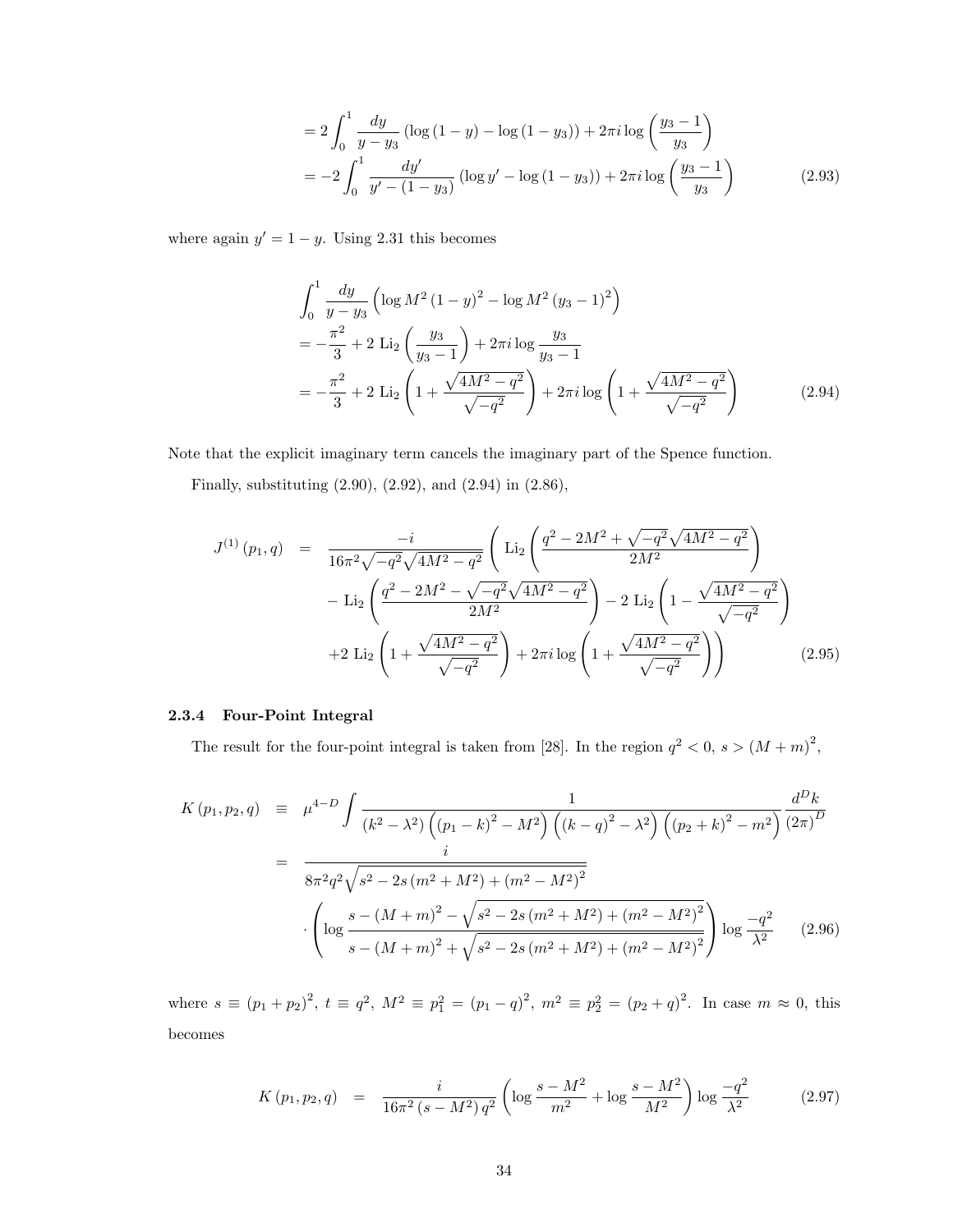If dimensional regularization is used instead of a photon mass, the result is the same after the substitution  $\log \lambda^2 \to \log 4\pi \mu^2 + \frac{2}{\epsilon_{IR}} + \gamma$ .

## 2.4 Bremsstrahlung Integrals

In addition to the covariant integrals listed above, it will also prove necessary to calculate noncovariant integrals of the form

$$
B_{ij} \equiv \mu^{4-D} \int_0^{k_{max}} \frac{\mathrm{d}^{D-1} k}{(2\pi)^{D-1}} \frac{1}{k_0} \frac{1}{(p_i \cdot k) (p_j \cdot k)} \tag{2.98}
$$

where  $p_{i,j}$  are future-directed timelike vectors on their mass shell,  $p_i^2 = M^2$ ,  $p_j^2 = m^2$ . These contain soft and, if  $m = 0$ , collinear divergences. Introducing Feynman parameters,

$$
B_{ij} = \mu^{4-D} \int_0^{k_{max}} \frac{d^{D-1}k}{(2\pi)^{D-1}} \frac{1}{k_0} \int_0^1 dx \frac{1}{((p_i \cdot k) x + (p_j \cdot k) (1-x))^2}
$$
  
= 
$$
\mu^{4-D} \int_0^1 dx \int_0^{k_{max}} \frac{d^{D-1}k}{(2\pi)^{D-1}} \frac{1}{k_0} \frac{1}{((E_i x + E_j (1-x)) k_0 - (\vec{p_i} x + \vec{p_j} (1-x)) \cdot \vec{k})} (2.99)
$$

Introducing polar coordinates in  $D-1$  dimensions [17] with polar axis along the vector  $\vec{p_i}x$  +  $\vec{p_j} (1-x),$ 

$$
B_{ij} = \mu^{4-D} \int_0^1 dx \frac{2\pi^{D/2-1}}{\Gamma(D/2-1)(2\pi)^{D-1}} \int_0^{k_{max}} d\left|\vec{k}\right| \left|\vec{k}\right|^{D-2} \frac{1}{k_0}
$$

$$
\cdot \int_{-1}^1 dz \frac{(1-z^2)^{D/2-2}}{\left((E_ix + E_j(1-x))k_0 - |\vec{p_ix} + \vec{p_j}(1-x)| \left|\vec{k}\right| z\right)^2} \tag{2.100}
$$

Again, the order in which to proceed depends on the regularization method used for the IR divergences.

If  $\lambda \neq 0$ ,  $\epsilon_{IR} = 0$ , then

$$
B_{ij} = \frac{1}{4\pi^2} \int_0^1 dx \int_0^{k_{max}} \frac{d\left|\vec{k}\right| \vec{k}^2}{\sqrt{k^2 + \lambda^2}} \n\int_{-1}^1 dz \frac{1}{\left( (E_i x + E_j (1-x)) \sqrt{k^2 + \lambda^2} - |\vec{p_i} x + \vec{p_j} (1-x)| \left|\vec{k}\right| z \right)^2}
$$
\n(2.101)

Performing the z integration,

$$
B_{ij} = \frac{1}{2\pi^2} \int_0^1 dx \int_0^{k_{max}} \frac{d|\vec{k}| \,\vec{k}^2}{\sqrt{k^2 + \lambda^2}}
$$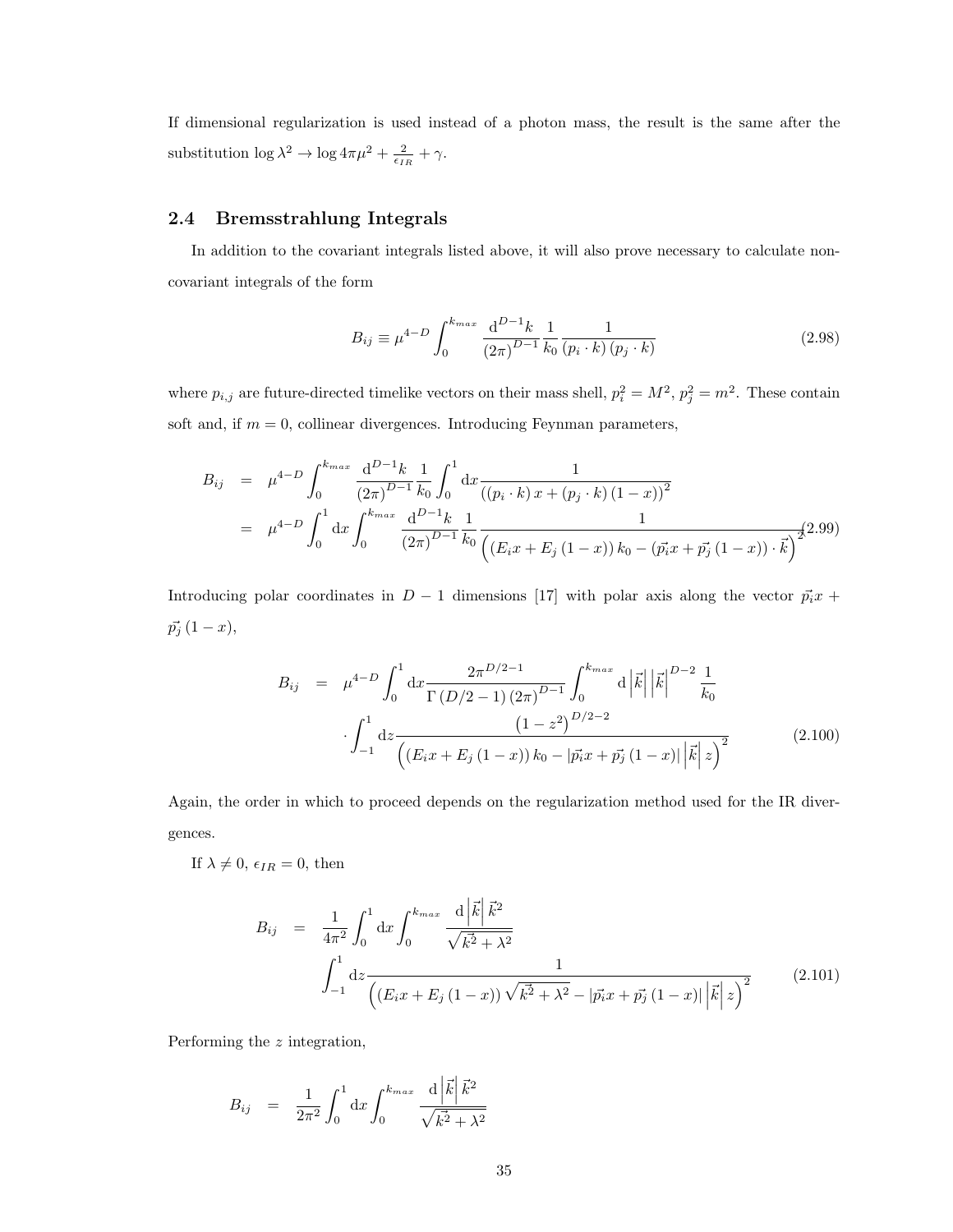$$
\frac{1}{(E_{i}x + E_{j}(1-x))^{2}\lambda^{2} + ((E_{i}x + E_{j}(1-x))^{2} - (\vec{p_{i}}x + \vec{p_{j}}(1-x))^{2})\vec{k}^{2}}
$$
(2.102)

Decomposing the integrand in partial fractions in  $\vec{k}^2$  and letting  $\lambda^2$  approach 0,

$$
B_{ij} = \frac{1}{2\pi^2} \int_0^1 dx \frac{1}{\left( (E_i x + E_j (1 - x))^2 - (\vec{p_i} x + \vec{p_j} (1 - x))^2 \right)}
$$
  

$$
\int_0^{k_{max}} \frac{d |\vec{k}|}{\sqrt{\vec{k^2} + \lambda^2}}
$$
  

$$
\left( 1 - \frac{(E_i x + E_j (1 - x))^2 \lambda^2}{(E_i x + E_j (1 - x))^2 \lambda^2 + \left( (E_i x + E_j (1 - x))^2 - (\vec{p_i} x + \vec{p_j} (1 - x))^2 \right) \vec{k^2}} \right)
$$
  

$$
\approx \frac{1}{2\pi^2} \int_0^1 dx \frac{1}{(E_i x + E_j (1 - x))^2 - (\vec{p_i} x + \vec{p_j} (1 - x))^2}
$$
  

$$
\cdot \left( \frac{1}{2} \log \frac{4k_{max}^2}{\lambda^2} - \int_0^\infty \frac{dy}{\sqrt{y^2 + 1}}
$$
  

$$
\frac{(E_i x + E_j (1 - x))^2}{(E_i x + E_j (1 - x))^2 + \left( (E_i x + E_j (1 - x))^2 - (\vec{p_i} x + \vec{p_j} (1 - x))^2 \right) y^2} \right)
$$
(2.103)

where  $y = |\vec{k}|/\lambda$ . Performing the y integration,

$$
B_{ij} = \frac{1}{4\pi^2} \int_0^1 dx \frac{1}{\left(E_i x + E_j (1-x)\right)^2 - \left(\vec{p_i} x + \vec{p_j} (1-x)\right)^2}
$$

$$
\cdot \left(\log \frac{4k_{max}^2}{\lambda^2} - \frac{E_i x + E_j (1-x)}{|\vec{p_i} x + \vec{p_j} (1-x)|} \log \frac{E_i x + E_j (1-x) + |\vec{p_i} x + \vec{p_j} (1-x)|}{E_i x + E_j (1-x) - |\vec{p_i} x + \vec{p_j} (1-x)|}\right) (2.104)
$$

On the other hand, if  $\lambda = 0$ ,  $\epsilon_{IR} \neq 0$ , then, performing the k integration in (2.100),

$$
B_{ij} = \int_0^1 dx \frac{1}{4\pi^2 \Gamma(1 + \epsilon_{IR}/2) (4\pi\mu^2)^{\epsilon_{IR}/2}} \int_0^{k_{max}} d \left| \vec{k} \right| \left| \vec{k} \right|^{\epsilon_{IR}-1}
$$
  

$$
\int_{-1}^1 dz \frac{(1-z^2)^{\epsilon_{IR}/2}}{(E_i x + E_j (1-x) - |\vec{p_i} x + \vec{p_j} (1-x)| z)^2}
$$
  

$$
= \frac{1}{4\pi^2 \Gamma(1 + \epsilon_{IR}/2) \epsilon_{IR}} \left(\frac{k_{max}^2}{4\pi\mu^2}\right)^{\epsilon_{IR}/2}
$$
  

$$
\int_0^1 dx \int_{-1}^1 dz \frac{(1-z^2)^{\epsilon_{IR}/2}}{(E_i x + E_j (1-x) - |\vec{p_i} x + \vec{p_j} (1-x)| z)^2}
$$
(2.105)

If both  $M^2, m^2 \neq 0$ , expand in powers of  $\epsilon_{IR}$ :

$$
B_{ij} \approx \frac{1}{4\pi^2 \epsilon_{IR}} \left( 1 + \frac{\gamma \epsilon_{IR}}{2} \right) \left( 1 + \frac{\epsilon_{IR}}{2} \log \frac{k_{max}^2}{4\pi \mu^2} \right)
$$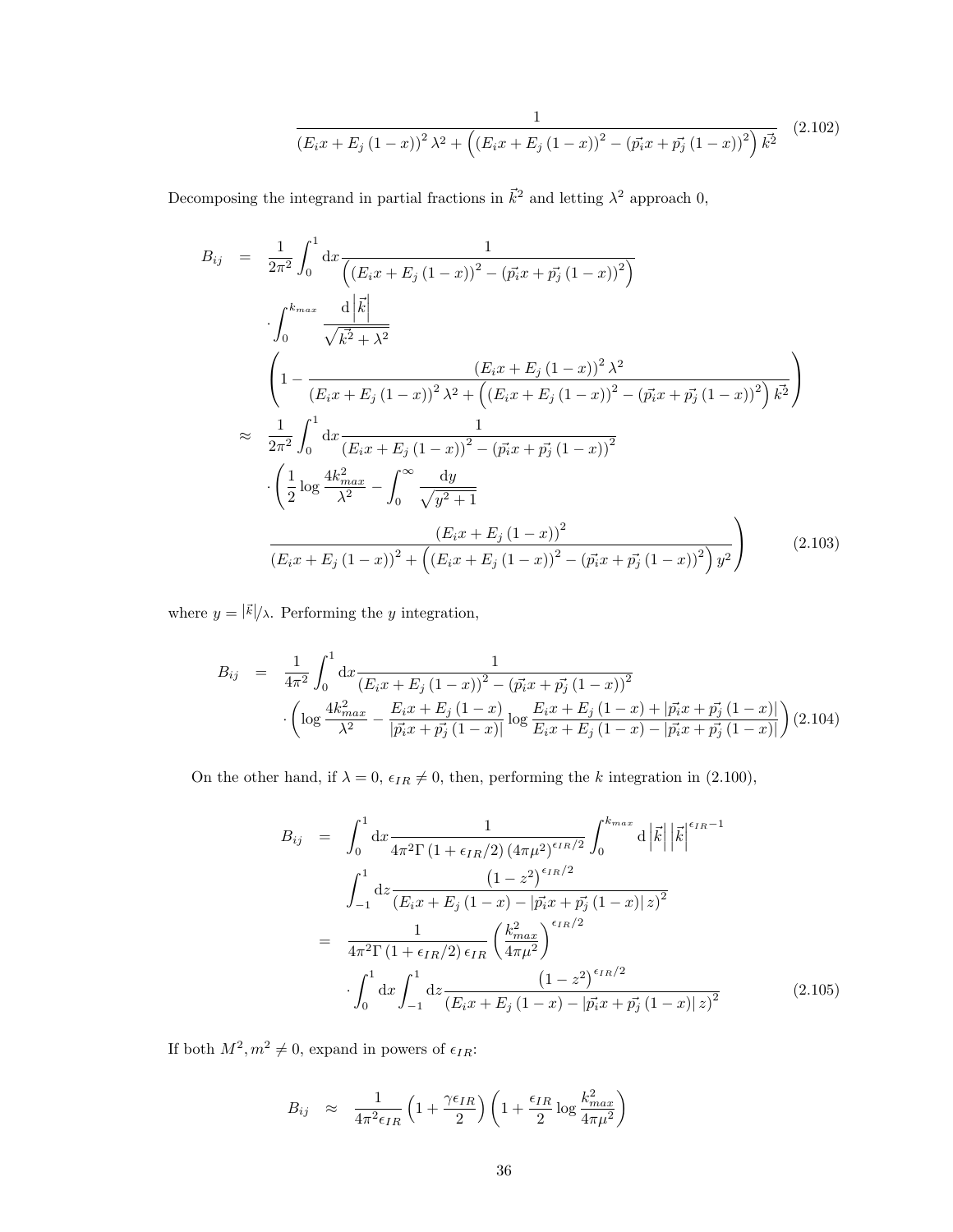$$
\int_0^1 dx \int_{-1}^1 dz \frac{1 + \frac{\epsilon_{IR}}{2} \log (1 - z^2)}{\left(E_i x + E_j (1 - x) - |\vec{p_i} x + \vec{p_j} (1 - x)| z\right)^2}
$$
(2.106)

Performing the z integration,

$$
B_{ij} = \frac{1}{4\pi^2 \epsilon_{IR}} \left( 1 + \frac{\gamma \epsilon_{IR}}{2} \right) \left( 1 + \frac{\epsilon_{IR}}{2} \log \frac{k_{max}^2}{4\pi\mu^2} \right)
$$
  
\n
$$
\int_0^1 dx \frac{1}{(E_i x + E_j (1 - x))^2 - (\vec{p_i} x + \vec{p_j} (1 - x))^2}
$$
  
\n
$$
\cdot \left( 2 + \epsilon_{IR} \left( \log 4 + \frac{E_i x + E_j (1 - x)}{|\vec{p_i} x + \vec{p_j} (1 - x)|} \log \frac{(E_i x + E_j (1 - x)) - |\vec{p_i} x + \vec{p_j} (1 - x)|}{(E_i x + E_j (1 - x)) + |\vec{p_i} x + \vec{p_j} (1 - x)|} \right) \right)
$$
  
\n
$$
= \frac{1}{4\pi^2} \int_0^1 dx \frac{1}{(E_i x + E_j (1 - x))^2 - (\vec{p_i} x + \vec{p_j} (1 - x))^2}
$$
  
\n
$$
\cdot \left( \frac{2}{\epsilon_{IR}} + \gamma + \log \frac{k_{max}^2}{\pi\mu^2} + \frac{E_i x + E_j (1 - x)}{|\vec{p_i} x + \vec{p_j} (1 - x)|} \log \frac{(E_i x + E_j (1 - x)) - |\vec{p_i} x + \vec{p_j} (1 - x)|}{(E_i x + E_j (1 - x)) + |\vec{p_i} x + \vec{p_j} (1 - x)|} \right)
$$
  
\n(2.107)

Comparing this to (2.104), one once again observes the substitution  $\log \lambda^2 \to \log 4\pi \mu^2 + \frac{2}{\epsilon_{IR}} + \gamma$ . Simplifying (2.107) using

$$
(\vec{p_i}x + \vec{p_j}(1-x))^2 = (E_i^2 - M^2) x^2 + 2\vec{p_i} \cdot \vec{p_j} x (1-x) + (E_j^2 - m^2) (1-x)^2
$$
  

$$
= (E_i x + E_j (1-x))^2 - 2E_i E_j x (1-x)
$$
  

$$
+ 2\vec{p_i} \cdot \vec{p_j} x (1-x) - M^2 x^2 - m^2 (1-x)^2
$$
  

$$
= (E_i x + E_j (1-x))^2 - 2p_i \cdot p_j x (1-x) - M^2 x^2 - m^2 (1-x)^2 (2.108)
$$

one obtains

$$
B_{ij} = \frac{1}{4\pi^2} \int_0^1 dx \frac{1}{2p_i \cdot p_j x (1-x) + M^2 x^2 + m^2 (1-x)^2}
$$
  

$$
\cdot \left(\frac{2}{\epsilon_{IR}} + \gamma + \log \frac{k_{max}^2}{\pi \mu^2} + \frac{E_i x + E_j (1-x)}{|\vec{p_i} x + \vec{p_j} (1-x)|} \log \frac{(E_i x + E_j (1-x)) - |\vec{p_i} x + \vec{p_j} (1-x)|}{(E_i x + E_j (1-x)) + |\vec{p_i} x + \vec{p_j} (1-x)|}\right)
$$
(2.109)

Finally, performing the  $x$  integration,

$$
B_{ij} = \frac{1}{4\pi^2} \frac{1}{(M^2 + m^2 - 2p_i \cdot p_j) (x_+ - x_-)} \cdot \left(\log \frac{x_+ - 1}{x_+} - \log \frac{x_- - 1}{x_-}\right) \left(\frac{2}{\epsilon_{IR}} + \gamma + \log \frac{k_{max}^2}{\pi \mu^2}\right)
$$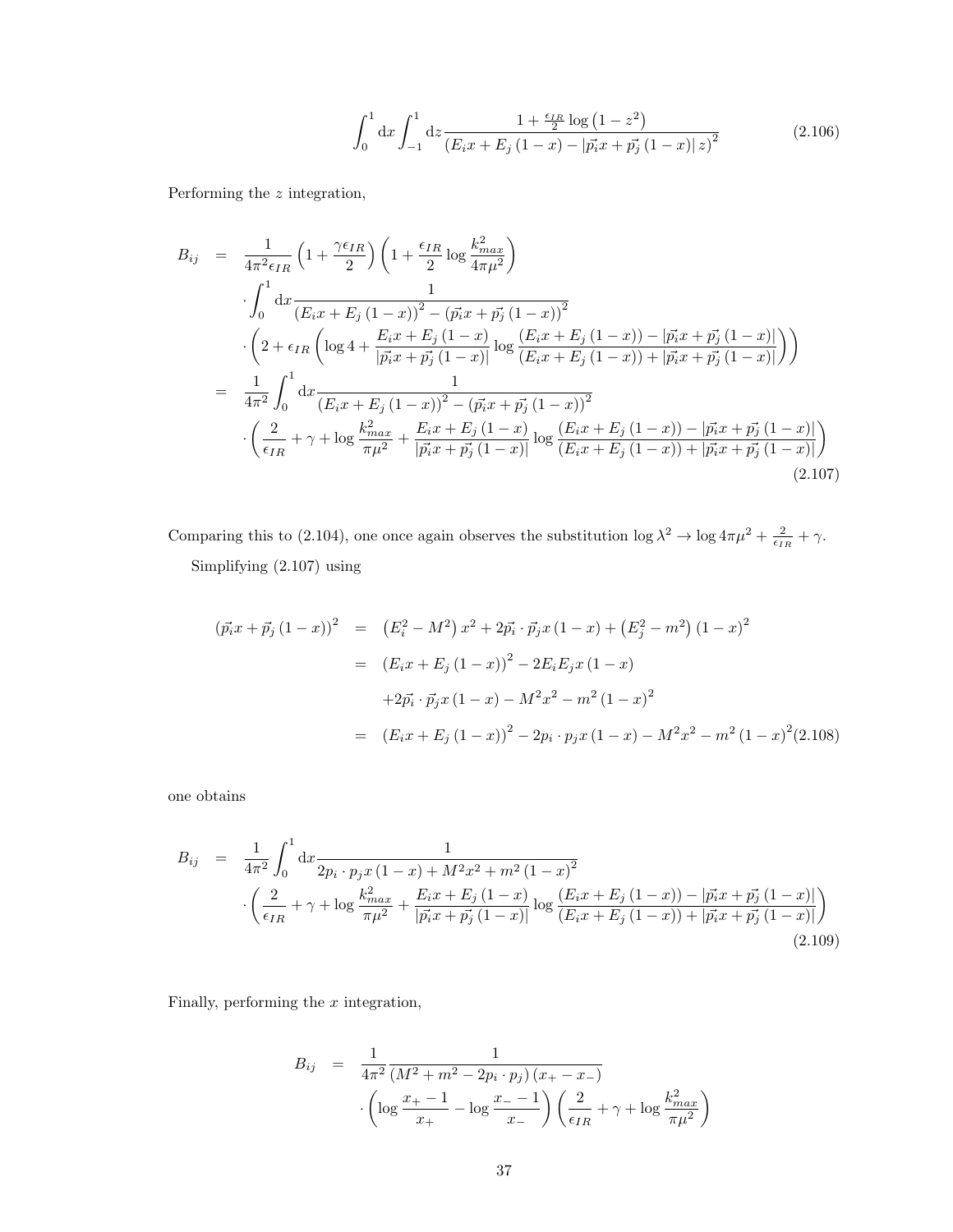$$
+b_{ij} \tag{2.110}
$$

where  $x_{\pm}$  are the two roots of  $2p_i \cdot p_j x (1-x) + M^2 x^2 + m^2 (1-x)^2$  and

$$
b_{ij} \equiv \frac{1}{4\pi^2} \int_0^1 dx \frac{1}{2p_i \cdot p_j x (1-x) + M^2 x^2 + m^2 (1-x)^2}
$$
  
\n
$$
\frac{E_i x + E_j (1-x)}{|\vec{p_i} x + \vec{p_j} (1-x)|} \log \frac{(E_i x + E_j (1-x)) - |\vec{p_i} x + \vec{p_j} (1-x)|}{(E_i x + E_j (1-x)) + |\vec{p_i} x + \vec{p_j} (1-x)|}
$$
(2.111)

is convergent.

The result for  $b_{ij}$  is taken from [28]. In the case  $m^2 \approx 0$ ,  $M^2 \neq 0$ 

$$
B_{ij} = \frac{1}{4\pi^2 p_i \cdot p_j} \left( \frac{1}{2} \left( \log \frac{2p_i \cdot p_j}{M^2} + \log \frac{2p_i \cdot p_j}{m^2} \right) \left( \frac{2}{\epsilon_{IR}} + \gamma + \log \frac{k_{max}^2}{\pi \mu^2} \right) \right) + \frac{1}{4} \log^2 \frac{M^2}{(E_i + |\vec{p_i}|)^2} - \frac{1}{4} \log^2 \frac{m^2}{4E_j^2} + \text{Li}_2 \left( 1 + 2(E_i + |\vec{p_i}|) \left( \frac{E_j}{2p_i \cdot p_j} + \frac{E_i}{M^2} \right) \right) - \text{Li}_2 \left( 1 + 4E_j \left( \frac{M^2 E_j}{4 (p_i \cdot p_j)^2} - \frac{E_i}{2p_i \cdot p_j} \right) \right) + \text{Li}_2 \left( 1 + 2(E_i - |\vec{p_i}|) \left( \frac{E_j}{2p_i \cdot p_j} + \frac{E_i}{M^2} \right) \right) - \frac{\pi^2}{6} \right)
$$
(2.112)

In the case  $M^2 = m^2 \approx 0$  this becomes

$$
B_{ij} = \frac{1}{4\pi^2 p_i \cdot p_j} \left( \left( \frac{2}{\epsilon_{IR}} + \gamma + \log \frac{k_{max}^2}{\pi \mu^2} \right) \log \frac{2p_i \cdot p_j}{m^2} - \frac{1}{4} \log^2 \frac{m^2}{4E_i^2} - \frac{1}{4} \log^2 \frac{m^2}{4E_j^2} - \text{Li}_2 \left( 1 - \frac{2E_i E_j}{p_i \cdot p_j} \right) - \frac{\pi^2}{3} \right) \tag{2.113}
$$

Finally, to compare the regularization of collinear divergences by a mass or by dimensional regularization, consider (2.105) in the case  $M^2 = m^2 \approx 0$ ,  $E_i = E_j = E$ ,  $p^2 \equiv \vec{p_i}^2 = \vec{p_j}^2 =$  $E^2 - m^2 \approx E^2$ :

$$
B_{ij} = \frac{1}{4\pi^2 \Gamma(1 + \epsilon_{IR}/2) \epsilon_{IR}} \left(\frac{k_{max}^2}{4\pi\mu^2}\right)^{\epsilon_{IR}/2} \int_0^1 dx \int_{-1}^1 dz \frac{\left(1 - z^2\right)^{\epsilon_{IR}/2}}{\left(E - |\vec{p_i}x + \vec{p_j}\left(1 - x\right)|z\right)^2} (2.114)
$$

and there is now a collinear divergence. To treat this, break up the  $x$  integral into three regions of integration. Expand in  $\epsilon_{IR}$  in the middle region and expand the denominators in x in the other two regions:

$$
B_{ij} \approx \frac{1}{4\pi^2 E^2 \Gamma (1 + \epsilon_{IR}/2) \epsilon_{IR}} \left(\frac{k_{max}^2}{4\pi \mu^2}\right)^{\epsilon_{IR}/2} \int_0^{\delta_2} dx \int_{-1}^1 dz \frac{\left(1 - z^2\right)^{\epsilon_{IR}/2}}{\left(1 + b - (1 - ax)z\right)^2}
$$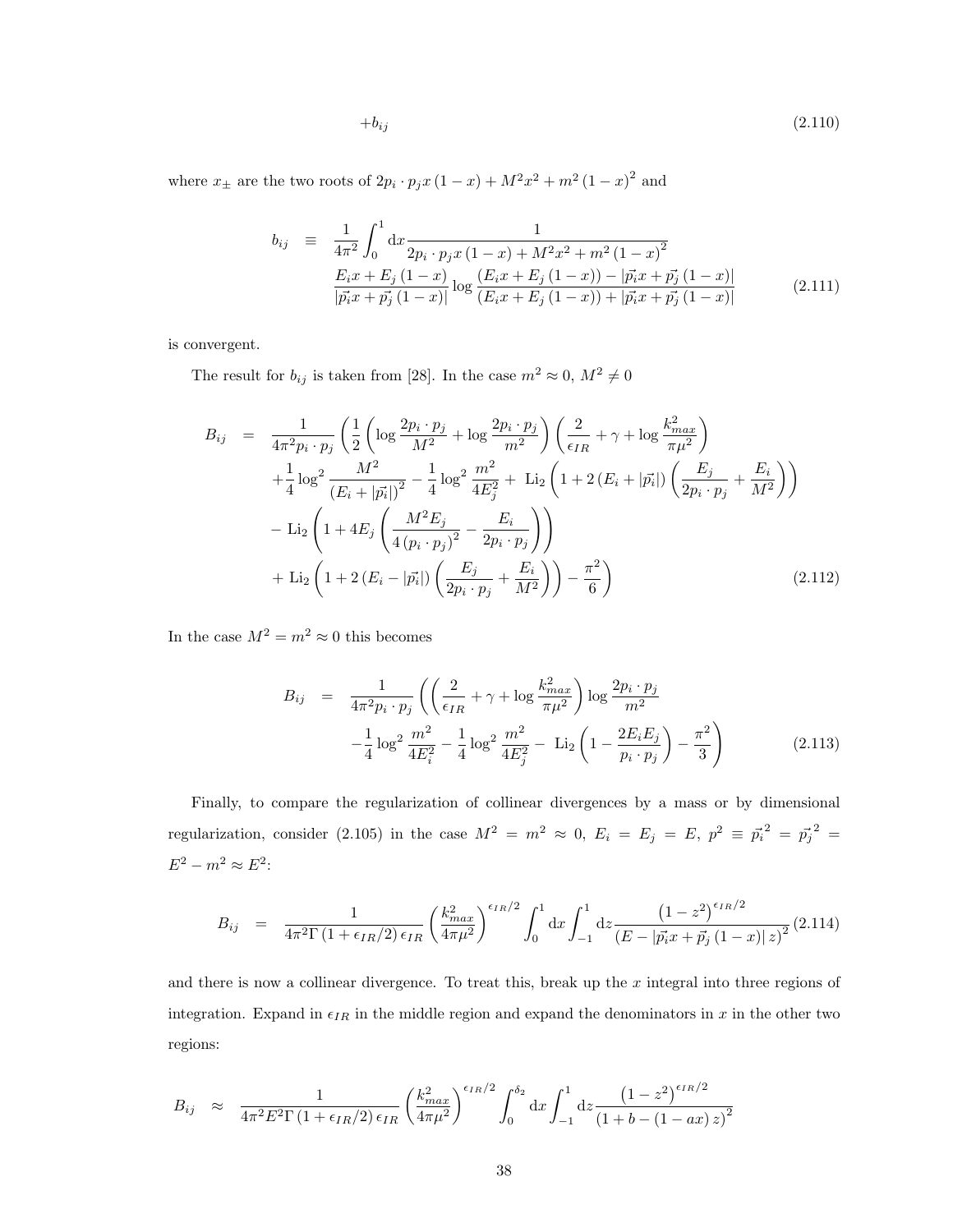$$
+\frac{1}{4\pi^2\epsilon_{IR}}\left(1+\frac{\gamma\epsilon_{IR}}{2}\right)\left(1+\frac{\epsilon_{IR}}{2}\log\frac{k_{max}^2}{4\pi\mu^2}\right)\int_{\delta_2}^{1-\delta_2}dx\int_{-1}^1dz\frac{1+\frac{\epsilon_{IR}}{2}\log\left(1-z^2\right)}{\left(E-\sqrt{E^2+q^2x\left(1-x\right)}z\right)^2}+\frac{1}{4\pi^2E^2\Gamma\left(1+\epsilon_{IR}/2\right)\epsilon_{IR}}\left(\frac{k_{max}^2}{4\pi\mu^2}\right)^{\epsilon_{IR}/2}\int_{1-\delta_2}^1dx\int_{-1}^1dz\frac{\left(1-z^2\right)^{\epsilon_{IR}/2}}{\left(1+b-\left(1-a\left(1-x\right)\right)z\right)^2}\tag{2.115}
$$

where here  $q \equiv (p_i - p_j)$ ,  $a \equiv \frac{-q^2}{2E^2}$ ,  $b \equiv \frac{m^2}{2p^2} \approx \frac{m^2}{2E^2}$ . The third integral in (2.115) is equal to the first:

$$
\frac{1}{4\pi^2 E^2 \Gamma (1 + \epsilon_{IR}/2) \epsilon_{IR}} \left(\frac{k_{max}^2}{4\pi \mu^2}\right)^{\epsilon_{IR}/2} \int_{1-\delta_2}^1 dx \int_{-1}^1 dz \frac{\left(1-z^2\right)^{\epsilon_{IR}/2}}{\left(1+b-\left(1-a\left(1-x\right)\right)z\right)^2} \n= \frac{1}{4\pi^2 E^2 \Gamma (1 + \epsilon_{IR}/2) \epsilon_{IR}} \left(\frac{k_{max}^2}{4\pi \mu^2}\right)^{\epsilon_{IR}/2} \int_0^{\delta_2} dx_2 \int_{-1}^1 dz \frac{\left(1-z^2\right)^{\epsilon_{IR}/2}}{\left(1+b-\left(1-ax_2\right)z\right)^2} \tag{2.116}
$$

where  $x_2 = 1 - x$ . Performing the x integration in the first integral in (2.115),

$$
\frac{1}{4\pi^{2}E^{2}\Gamma(1+\epsilon_{IR}/2)\epsilon_{IR}} \left(\frac{k_{max}^{2}}{4\pi\mu^{2}}\right)^{\epsilon_{IR}/2} \int_{-1}^{1} dz \left(1-z^{2}\right)^{\epsilon_{IR}/2} \int_{0}^{\delta_{2}} dx \frac{1}{\left(1+b-z+azx\right)^{2}}
$$
\n
$$
= \frac{1}{4\pi^{2}E^{2}a\Gamma(1+\epsilon_{IR}/2)\epsilon_{IR}} \left(\frac{k_{max}^{2}}{4\pi\mu^{2}}\right)^{\epsilon_{IR}/2} \int_{-1}^{1} dz \left(1-z^{2}\right)^{\epsilon_{IR}/2} \left(\frac{1}{z}\frac{1}{1+b-z} - \frac{1}{z}\frac{1}{1+b-(1-a\delta_{2})z}\right)
$$
\n(2.117)

Decompose this into partial fractions and let  $b$  and  $\delta_2$  go to  $0$  where allowable:

$$
\frac{1}{4\pi^2 E^2 a \Gamma (1 + \epsilon_{IR}/2) \epsilon_{IR}} \left(\frac{k_{max}^2}{4\pi \mu^2}\right)^{\epsilon_{IR}/2} \left(\frac{1}{1+b} \left(\frac{1}{z} + \frac{1}{1+b-z}\right) - \frac{1}{1+b} \left(\frac{1}{z} + \frac{(1-a\delta_2)}{1+b-(1-a\delta_2)z}\right)\right)
$$
\n
$$
\approx \frac{1}{4\pi^2 E^2 a \Gamma (1 + \epsilon_{IR}/2) \epsilon_{IR}} \left(\frac{k_{max}^2}{4\pi \mu^2}\right)^{\epsilon_{IR}/2} \int_{-1}^1 dz \left(1 - z^2\right)^{\epsilon_{IR}/2} \left(\frac{1}{1+b-z} - \frac{1}{1-(1-a\delta_2)z}\right) \tag{2.118}
$$

The next step depends on the regularization method used for the collinear divergence. If  $m^2 \neq 0$ , expand in  $\epsilon_{IR}$ :

$$
\frac{1}{4\pi^2 E^2 a \Gamma (1 + \epsilon_{IR}/2) \epsilon_{IR}} \left(\frac{k_{max}^2}{4\pi \mu^2}\right)^{\epsilon_{IR}/2} \int_{-1}^1 dz \left(1 - z^2\right)^{\epsilon_{IR}/2} \left(\frac{1}{1 + b - z} - \frac{1}{1 - (1 - a\delta_2) z}\right)
$$
\n
$$
= \frac{1}{4\pi^2 E^2 a \epsilon_{IR}} \left(1 + \frac{\gamma \epsilon_{IR}}{2}\right) \left(1 + \frac{\epsilon_{IR}}{2} \log \frac{k_{max}^2}{4\pi \mu^2}\right) \int_{-1}^1 dz \left(1 + \frac{\epsilon_{IR}}{2} \log \left(1 - z^2\right)\right)
$$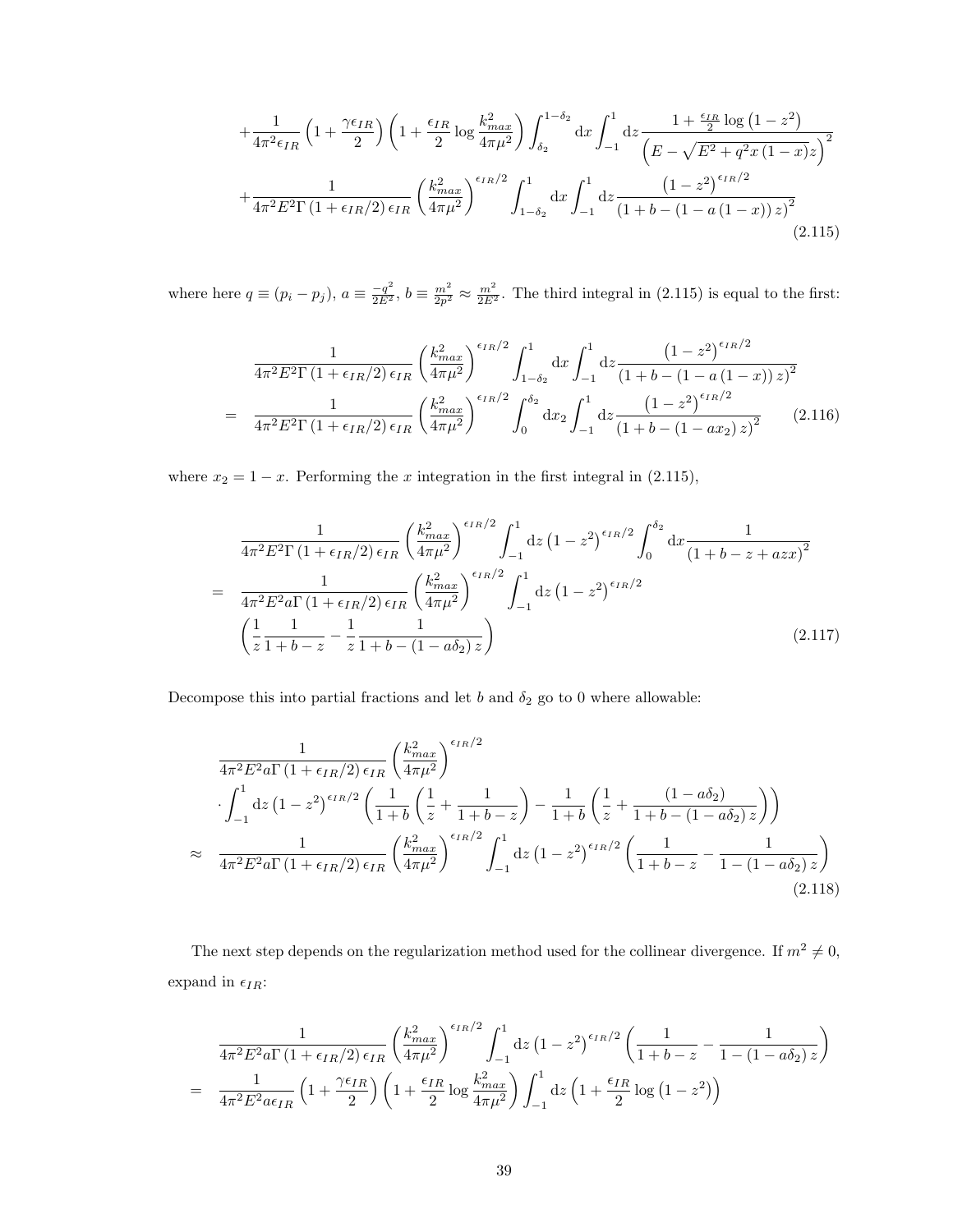$$
\left(\frac{1}{1+b-z} - \frac{1}{1-(1-a\delta_2)z}\right) \tag{2.119}
$$

Performing the  $z$  integral, substituting for  $a$  and  $b$ , and simplifying:

$$
\frac{1}{4\pi^2 E^2 a \epsilon_{IR}} \left( 1 + \frac{\gamma \epsilon_{IR}}{2} \right) \left( 1 + \frac{\epsilon_{IR}}{2} \log \frac{k_{max}^2}{4\pi \mu^2} \right)
$$
\n
$$
\int_{-1}^1 dz \left( 1 + \frac{\epsilon_{IR}}{2} \log \left( 1 - z^2 \right) \right) \left( \frac{1}{1 + b - z} - \frac{1}{1 - (1 - a\delta_2) z} \right)
$$
\n
$$
= \frac{-1}{4\pi^2 q^2} \left( \left( \frac{2}{\epsilon_{IR}} + \gamma + \log \frac{k_{max}^2}{\pi \mu^2} \right) \log \frac{-q^2}{m^2} - \frac{1}{2} \log^2 \frac{m^2}{4E^2} + \left( \frac{2}{\epsilon_{IR}} + \gamma + \log \frac{k_{max}^2}{\pi \mu^2} \right) \log \delta_2 + \frac{1}{2} \log^2 \frac{-q^2 \delta_2}{4E^2} \right) \tag{2.120}
$$

Continuing from (2.118) if instead  $m^2 = 0$ ,

$$
\frac{1}{4\pi^{2}E^{2}a\Gamma\left(1+\epsilon_{IR}/2\right)\epsilon_{IR}}\left(\frac{k_{max}^{2}}{4\pi\mu^{2}}\right)^{\epsilon_{IR}/2}\int_{-1}^{1}dz\left(1-z^{2}\right)^{\epsilon_{IR}/2}\left(\frac{1}{1+b-z}-\frac{1}{1-(1-a\delta_{2})z}\right)
$$
\n
$$
=\frac{1}{4\pi^{2}E^{2}a\Gamma\left(1+\epsilon_{IR}/2\right)\epsilon_{IR}}\left(\frac{k_{max}^{2}}{4\pi\mu^{2}}\right)^{\epsilon_{IR}/2}\int_{-1}^{1}dz\left(1-z^{2}\right)^{\epsilon_{IR}/2}\left(\frac{1}{1-z}-\frac{1}{1-(1-a\delta_{2})z}\right)
$$
\n(2.121)

For the first term in the integrand, break up the  $z$  integral into two regions:

$$
\approx \frac{1}{4\pi^2 E^2 a \Gamma \left(1 + \epsilon_{IR}/2\right) \epsilon_{IR}} \left(\frac{k_{max}^2}{4\pi \mu^2}\right)^{\epsilon_{IR}/2} \left(\int_{-1}^{\delta_1} dz \frac{\left(1 - z^2\right)^{\epsilon_{IR}/2}}{1 - z} + \int_{\delta_1}^1 dz \frac{\left(2\left(1 - z\right)\right)^{\epsilon_{IR}/2}}{1 - z} - \int_{-1}^1 dz \frac{\left(1 - z^2\right)^{\epsilon_{IR}/2}}{1 - \left(1 - a\delta_2\right) z}\right) \tag{2.122}
$$

(Note that  $(1-z^2) \approx 2(1-z)$  when  $z \approx 1$ .) Perform the z integral in the middle integral and then expand in  $\epsilon_{IR}{:}$ 

$$
= \frac{1}{4\pi^2 E^2 a \Gamma (1 + \epsilon_{IR}/2) \epsilon_{IR}} \left(\frac{k_{max}^2}{4\pi \mu^2}\right)^{\epsilon_{IR}/2}
$$
  

$$
\left(\int_{-1}^{\delta_1} dz \frac{(1 - z^2)^{\epsilon_{IR}/2}}{1 - z} + \frac{2}{\epsilon_{IR}} (2 - 2\delta_1)^{\epsilon_{IR}/2} - \int_{-1}^1 dz \frac{(1 - z^2)^{\epsilon_{IR}/2}}{1 - (1 - a\delta_2) z}\right)
$$
  

$$
= \frac{1}{4\pi^2 E^2 a} \left(1 + \gamma \frac{\epsilon_{IR}}{2} + \left(\frac{\gamma^2}{2} - \frac{\pi^2}{12}\right) \left(\frac{\epsilon_{IR}}{2}\right)^2\right) \frac{1}{\epsilon_{IR}}
$$
  

$$
\left(1 + \frac{\epsilon_{IR}}{2} \log \frac{k_{max}^2}{4\pi \mu^2} + \frac{1}{2} \left(\frac{\epsilon_{IR}}{2}\right)^2 \log^2 \frac{k_{max}^2}{4\pi \mu^2}\right)
$$
  

$$
\cdot \left(\int_{-1}^{\delta_1} dz \frac{1 + \frac{\epsilon_{IR}}{2} \log (1 - z^2)}{1 - z} + \frac{2}{\epsilon_{IR}} + \log (2 - 2\delta_1)\right)
$$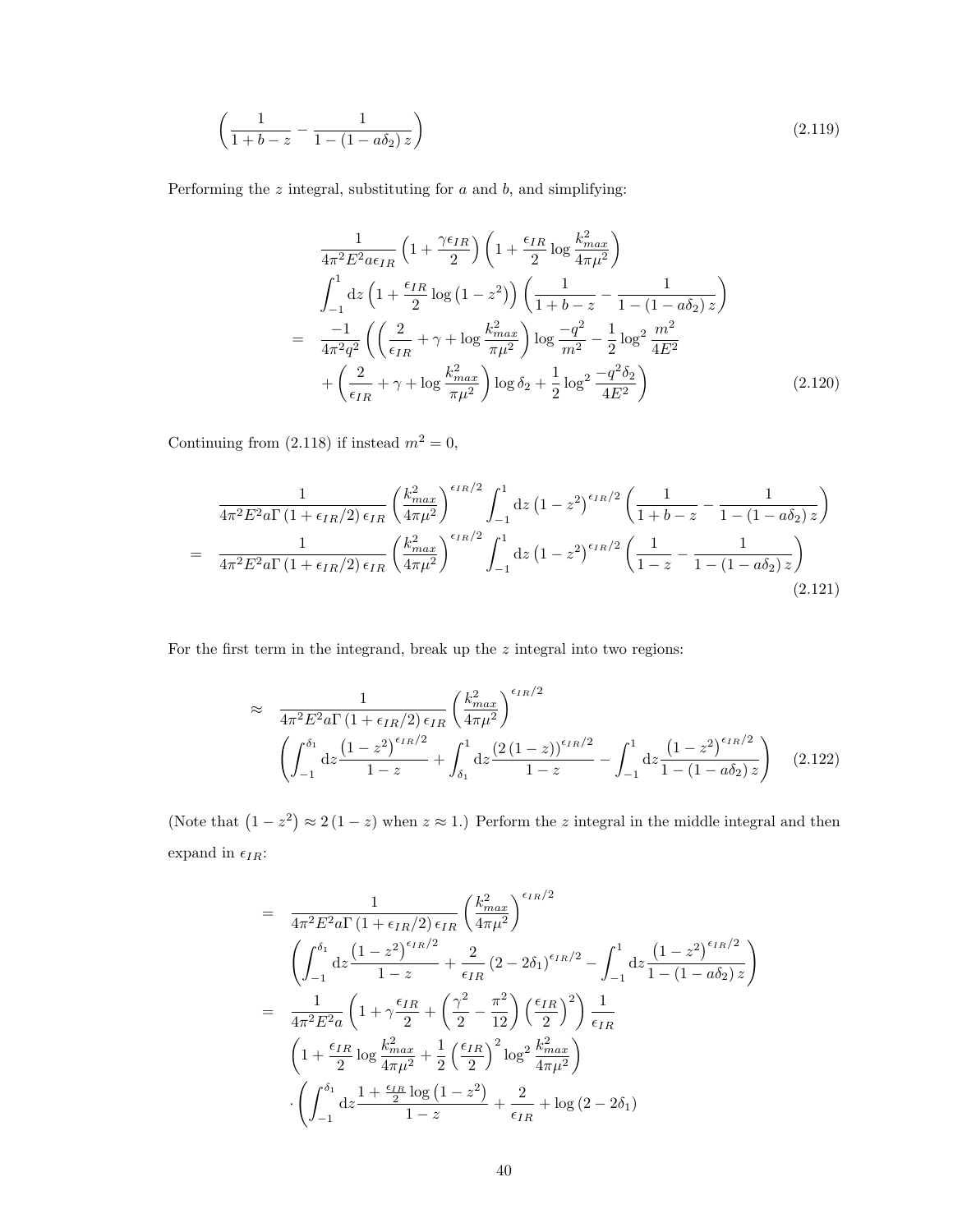$$
+\frac{1}{2}\frac{\epsilon_{IR}}{2}\log^2\left(2-2\delta_1\right)-\int_{-1}^1\mathrm{d}z\frac{1+\frac{\epsilon_{IR}}{2}\log\left(1-z^2\right)}{1-\left(1-a\delta_2\right)z}\right) \tag{2.123}
$$

Performing the remaining  $z$  integrals, substituting for  $a$ , and simplifying:

$$
= \frac{-1}{4\pi^2 q^2} \left( \frac{2}{\epsilon_{IR}^2} + \left( \frac{2}{\epsilon_{IR}} + \gamma + \log \frac{k_{max}^2}{\pi \mu^2} \right) \log \frac{-q^2}{4E^2} + \frac{1}{2} \left( \frac{2}{\epsilon_{IR}} + \gamma + \log \frac{k_{max}^2}{\pi \mu^2} \right)^2 + \frac{\pi^2}{12} + \left( \frac{2}{\epsilon_{IR}} + \gamma + \log \frac{k_{max}^2}{\pi \mu^2} \right) \log \delta_2 + \frac{1}{2} \log^2 \frac{-q^2 \delta_2}{4E^2} \right)
$$
(2.124)

Comparing this with (2.120), one sees that it can be obtained by substituting  $\log m^2 \to \log E^2$  −  $\frac{2}{\epsilon_{IR}} - \gamma - \log k_{max}^2 / 4\pi \mu^2$  and adding an additional term  $\frac{-1}{4\pi^2 q^2} \left( \frac{2}{\epsilon_{IR}^2} + \frac{\pi^2}{12} \right)$ .

Performing the z integration in the middle integral in (2.115),

$$
\frac{1}{4\pi^2 \epsilon_{IR}} \left( 1 + \frac{\gamma \epsilon_{IR}}{2} \right) \left( 1 + \frac{\epsilon_{IR}}{2} \log \frac{k_{max}^2}{4\pi\mu^2} \right) \int_{\delta_2}^{1 - \delta_2} dx \int_{-1}^{1} dz \frac{1 + \frac{\epsilon_{IR}}{2} \log (1 - z^2)}{\left( E - \sqrt{E^2 + q^2 x (1 - x)} z \right)^2}
$$
\n
$$
= \frac{1}{4\pi^2 \epsilon_{IR}} \left( 1 + \frac{\gamma \epsilon_{IR}}{2} \right) \left( 1 + \frac{\epsilon_{IR}}{2} \log \frac{k_{max}^2}{4\pi\mu^2} \right) \int_{\delta_2}^{1 - \delta_2} dx \frac{1}{-q^2 x (1 - x)}
$$
\n
$$
\cdot \left( 2 + \epsilon_{IR} \left( \log 4 + \frac{E}{\sqrt{E^2 + q^2 x (1 - x)}} \log \frac{E - \sqrt{E^2 + q^2 x (1 - x)}}{E + \sqrt{E^2 + q^2 x (1 - x)}} \right) \right)
$$
\n
$$
= \frac{1}{-4\pi^2 q^2} \int_{\delta_2}^{1 - \delta_2} dx \frac{1}{x (1 - x)}
$$
\n
$$
\left( \frac{2}{\epsilon_{IR}} + \gamma + \log \frac{k_{max}^2}{\pi\mu^2} + \frac{E}{\sqrt{E^2 + q^2 x (1 - x)}} \log \frac{E - \sqrt{E^2 + q^2 x (1 - x)}}{E + \sqrt{E^2 + q^2 x (1 - x)}} \right) \tag{2.125}
$$

Performing the  $x$  integration,

$$
= \frac{1}{-2\pi^2 q^2} \left(-\log 2 \delta_2 + \log 2 - 2\delta_2\right) \left(\frac{2}{\epsilon_{IR}} + \gamma + \log \frac{k_{max}^2}{\pi \mu^2}\right) + b_{ij}
$$
  

$$
\approx \frac{1}{-2\pi^2 q^2} \left(\frac{2}{\epsilon_{IR}} + \gamma + \log \frac{k_{max}^2}{\pi \mu^2}\right) \log \frac{1}{\delta_2} + b_{ij}
$$
(2.126)

where

$$
b_{ij} \equiv \frac{1}{-2\pi^2 q^2} \int_0^{1-2\delta_2} dx_2 \left(\frac{1}{1-x_2} + \frac{1}{1+x_2}\right) \frac{2E}{\sqrt{4E^2 + q^2 (1-x_2^2)}} \log \frac{2E - \sqrt{4E^2 + q^2 (1-x_2^2)}}{2E + \sqrt{4E^2 + q^2 (1-x_2^2)}} = \frac{1}{-2\pi^2 q^2} \left(-\frac{1}{2} \log^2 \frac{-q^2 \delta_2}{4E^2} - \text{Li}_2 \left(1 - \frac{4E^2}{-q^2}\right) - \frac{\pi^2}{3}\right)
$$
(2.127)

Inserting this and (2.120) into (2.115) cancels the  $\delta_2$  and reproduces (2.113).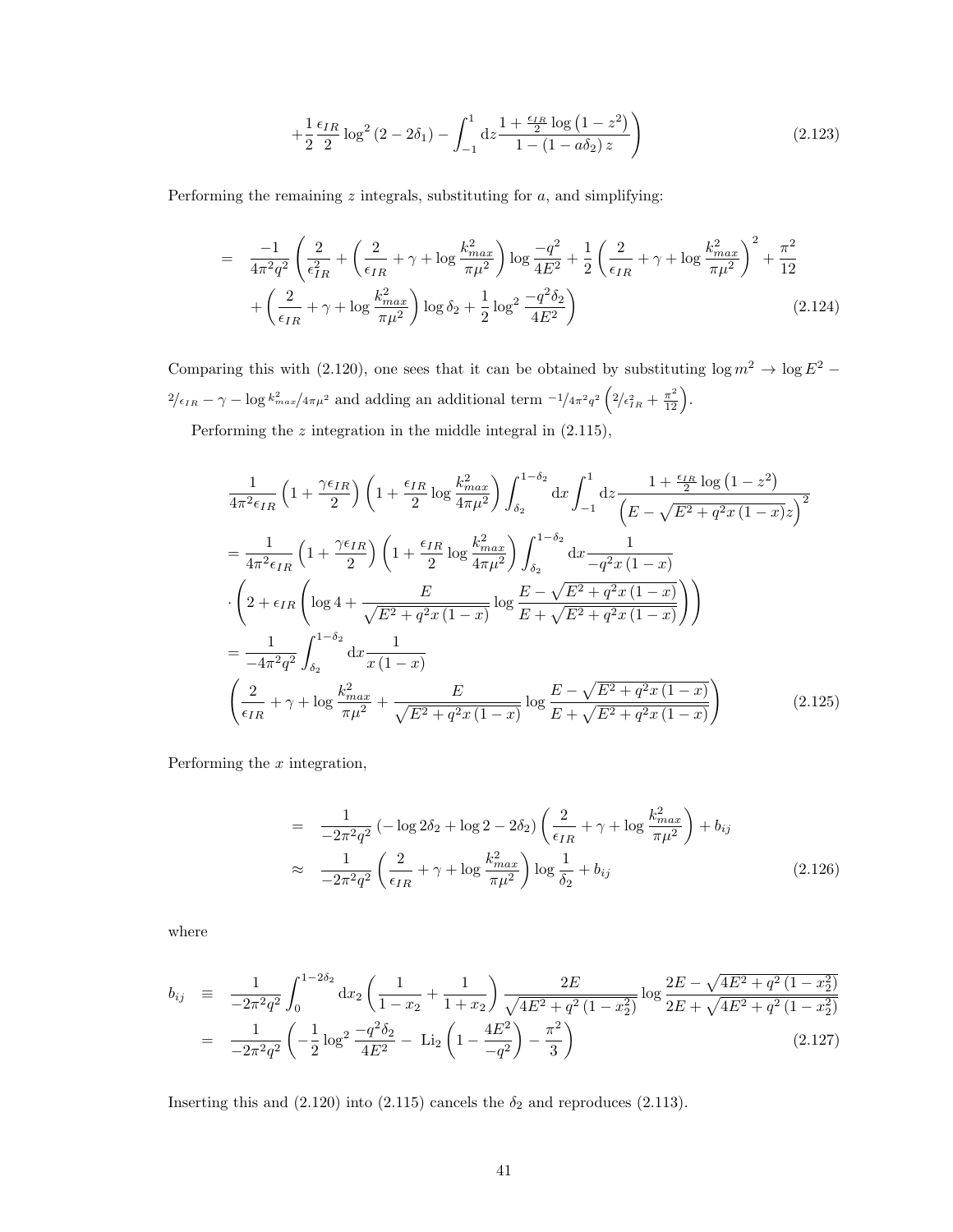## 2.5 Asymptotic Limits

Finally, the asymptotic limits at high and low energy of the scalar integrals in some commonly used cases are collected here for convenience.

#### 2.5.1 Low Energy Limits

The low energy limits, where  $q^2 \ll M^2$ , are:

$$
J^{(1)}(p_1, q) \approx \frac{-i}{32\pi^2 M^2} \left( \log \frac{-q^2}{\mu^2} + \frac{\pi^2 M}{\sqrt{-q^2}} \right)
$$
  

$$
I^{(2)}(p_1, p_1 - q) \approx \frac{i}{16\pi^2} \left( \frac{2}{\epsilon_{UV}} - \gamma - \log \frac{M^2}{4\pi \mu^2} + \frac{q^2}{6M^2} \right)
$$
  

$$
I^{(3)}(p_1) \approx \frac{i}{16\pi^2} \left( \frac{2}{\epsilon_{UV}} - \gamma - \log \frac{M^2}{4\pi \mu^2} + 2 \right)
$$
(2.128)

The low-energy limit of  $J^{(2)}(p_1, p_1 - q)$  in the different regularization schemes is:

a) Using a photon mass,

$$
J^{(2)}\left(p_1, p_1 - q\right) \approx \frac{-i}{32\pi^2 M^2} \left(\frac{q^2}{6M^2} \log \frac{M^2}{\lambda^2} - \frac{q^2}{6M^2} + \log \frac{M^2}{\lambda^2}\right) \tag{2.129}
$$

b) Using zero photon mass but a nonzero electron mass,

$$
J^{(2)}(p_1, p_1 - q) \approx \frac{-i}{32\pi^2 M^2} \left( \frac{q^2}{6M^2} \left( \log \frac{M^2}{4\pi \mu^2} + \frac{2}{\epsilon_{IR}} + \gamma \right) - \frac{q^2}{6M^2} + \log \frac{M^2}{4\pi \mu^2} + \frac{2}{\epsilon_{IR}} + \gamma \right)
$$
(2.130)

#### 2.5.2 High Energy Limits

The high-energy limits, where  $q^2 \gg M^2$ , in the three different regularization schemes, are:

a) Using a photon mass,

$$
I^{(2)}(p_1, p_1 - q) \approx \frac{i}{16\pi^2} \left( \log \frac{4\pi\mu^2}{-q^2} + 2 - \gamma + \frac{2}{\epsilon_{UV}} \right)
$$
  
\n
$$
I^{(3)}(p_1) \approx -\frac{i}{16\pi^2} \left( \log \frac{M^2}{4\pi\mu^2} - \frac{2}{\epsilon_{UV}} + \gamma - 2 \right)
$$
  
\n
$$
J^{(2)}(p_1, p_1 - q) \approx -\frac{i}{16\pi^2 q^2} \left( \frac{1}{2} \log^2 \left( \frac{-q^2}{M^2} \right) - \log \left( \frac{-q^2}{\lambda^2} \right) \log \left( \frac{-q^2}{M^2} \right) + \frac{\pi^2}{6} \right)
$$
  
\n
$$
J^{(1)}(p_1, q) \approx \frac{i}{16\pi^2 q^2} \left( \frac{1}{2} \log^2 \frac{-q^2}{M^2} + \frac{2\pi^2}{3} \right)
$$
 (2.131)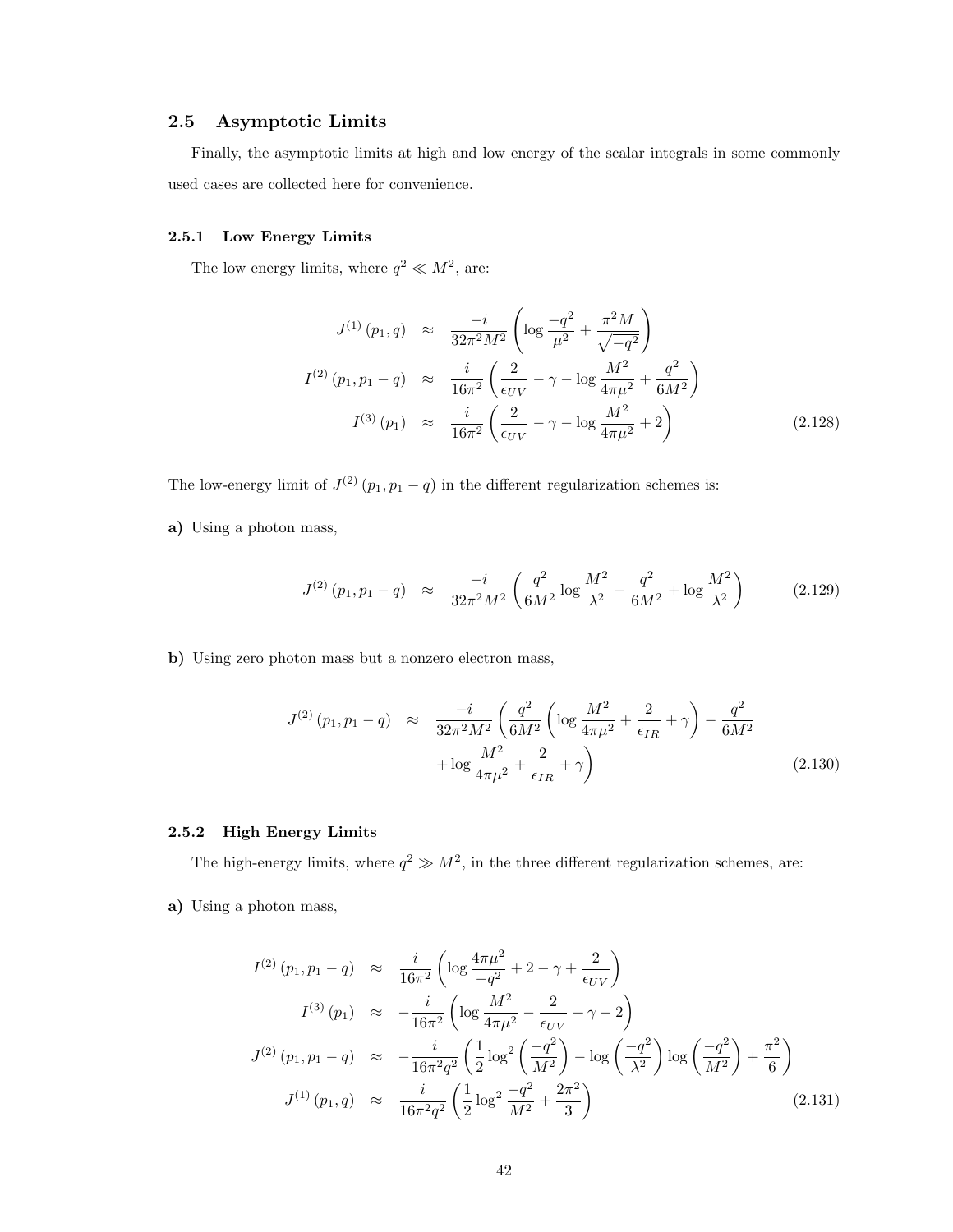b) Using zero photon mass but a nonzero electron mass,

$$
I^{(2)}(p_1, p_1 - q) \approx \frac{i}{16\pi^2} \left( \log \frac{4\pi\mu^2}{-q^2} + 2 - \gamma + \frac{2}{\epsilon_{UV}} \right)
$$
  
\n
$$
I^{(3)}(p_1) \approx -\frac{i}{16\pi^2} \left( \log \frac{M^2}{4\pi\mu^2} - \frac{2}{\epsilon_{UV}} + \gamma - 2 \right)
$$
  
\n
$$
J^{(2)}(p_1, p_1 - q) \approx \frac{i}{16\pi^2 q^2} \left( -\frac{1}{2} \log^2 \frac{-q^2}{M^2} + \left( \gamma + \frac{2}{\epsilon_{IR}} + \log \frac{-q^2}{4\pi\mu^2} \right) \log \frac{-q^2}{M^2} - \frac{\pi^2}{6} \right)
$$
  
\n
$$
J^{(1)}(p_1, q) \approx \frac{i}{16\pi^2 q^2} \left( \frac{1}{2} \log^2 \frac{-q^2}{M^2} + \frac{2\pi^2}{3} \right)
$$
 (2.132)

c) Using zero photon mass and a zero electron mass,

$$
I^{(2)}(p_1, p_1 - q) \approx \frac{i}{16\pi^2} \left( \log \frac{4\pi\mu^2}{-q^2} + 2 - \gamma + \frac{2}{\epsilon_{UV}} \right)
$$
  
\n
$$
I^{(3)}(p_1) \approx \frac{i}{8\pi^2} \frac{1}{\epsilon_{IR}} + \frac{i}{8\pi^2} \frac{1}{\epsilon_{UV}}
$$
  
\n
$$
J^{(2)}(p_1, p_1 - q) = J^{(1)}(p_3, q)
$$
  
\n
$$
\approx \frac{i}{16\pi^2 q^2} \left( \frac{1}{2} \left( \log \frac{-q^2}{4\pi\mu^2} + \gamma + \frac{2}{\epsilon_{IR}} \right)^2 + \frac{2}{\epsilon_{IR}^2} - \frac{\pi^2}{12} \right)
$$
(2.133)

Note that  $J^{(2)}(p_1, p_1 - q)$  can be obtained from case **b** by substituting  $\log M^2 \to \log 4\pi \mu^2$  $\frac{2}{\epsilon_{IR}} - \gamma$  and adding an additional term  $\frac{i}{16\pi^2 q^2} \left( \frac{2}{\epsilon_{IR}^2} + \frac{\pi^2}{12} \right)$ .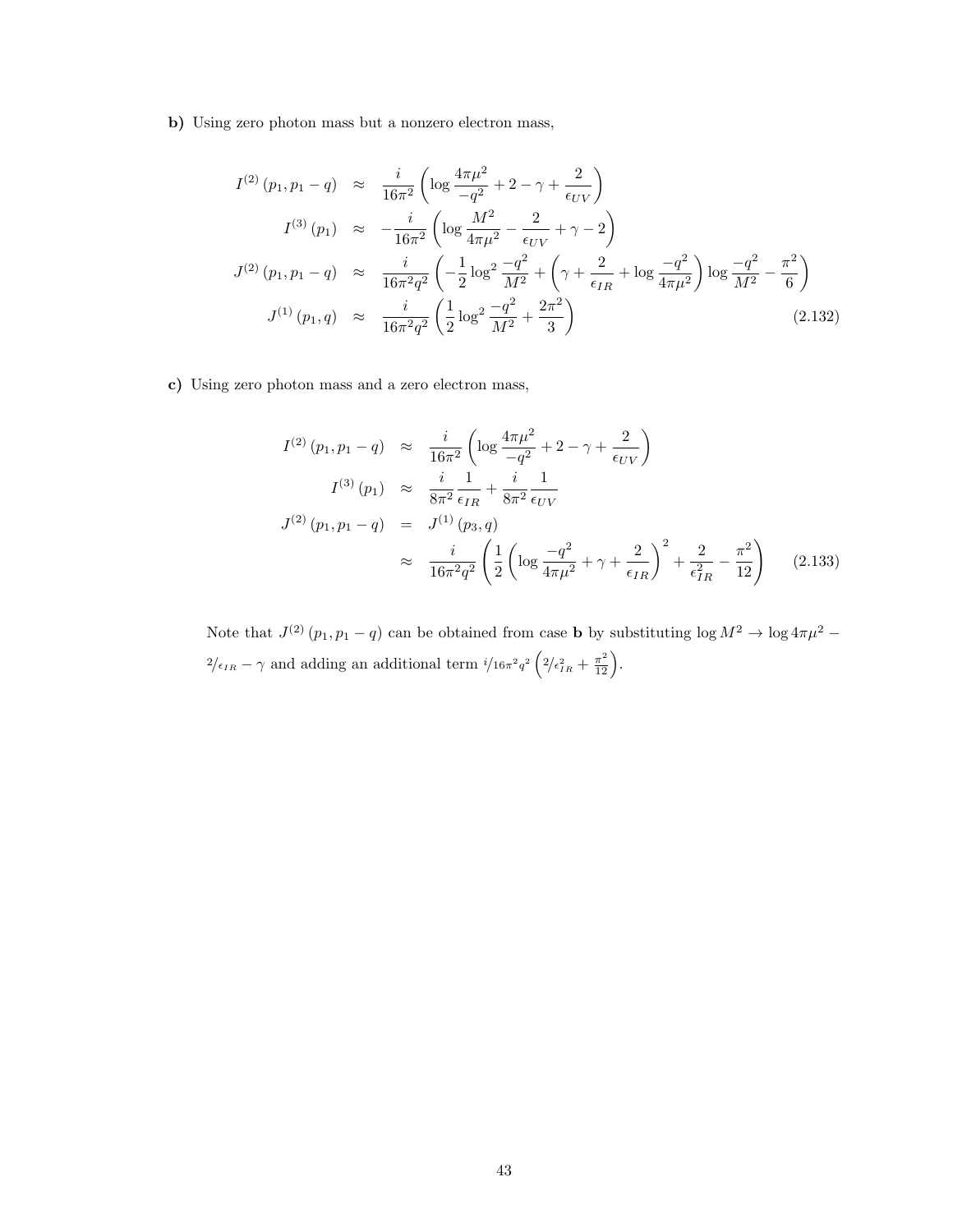## CHAPTER 3 IR DIVERGENCES IN QED

In order to illustrate many of the features of the gravitational calculations of chapter 4 in a more familiar setting, analogous calculations in QED are first performed in this chapter. The lowest-order quantum corrections to electron scattering in a Coulomb potential are calculated below following [17]. Here the same IR divergences occur as in the gravitational case. Soft divergences arise because of the masslessness of the photon, but can be treated by the inclusion of bremsstrahlung in cross sections. Collinear divergences also arise in the ultra-relativistic limit, where energies are large compared to the electron mass  $m$ . Although it will be shown in the next chapter that all collinear singularities cancel in cross sections for gravitational processes in which all external lines are on-shell, this will not be the case for the matrix elements of the energy-momentum tensor and the gravitational field, where the external graviton line is not on shell. To examine the dependance of the results on the regularization method used for these remaining singularities, the integrals are evaluated using the three different IR regularization methods of chapter 2:

- a) regularization by using a photon mass  $\lambda$  and an electron mass m,
- b) regularization by dimensional regularization in  $D = 4 + \epsilon_{IR}$  dimensions and using an electron mass, and
- c) dimensional regularization alone.

Since the purpose is to illustrate the treatment of IR divergences, only the IR-divergent pieces are computed here. Also, since QED is renormalizable and not usually treated as an effective field theory, in this chapter all analytic parts are explicitly retained in order to compare the results to the literature.

## 3.1 Lagrangian and Feynman Rules

The spinor QED Lagrangian is

$$
\mathcal{L}_{QED} = -\frac{1}{4} F^{\mu\nu} F_{\mu\nu} + \bar{\psi} \gamma^{\mu} \left( i \partial_{\mu} + e A_{\mu} \right) \psi - m \bar{\psi} \psi \tag{3.1}
$$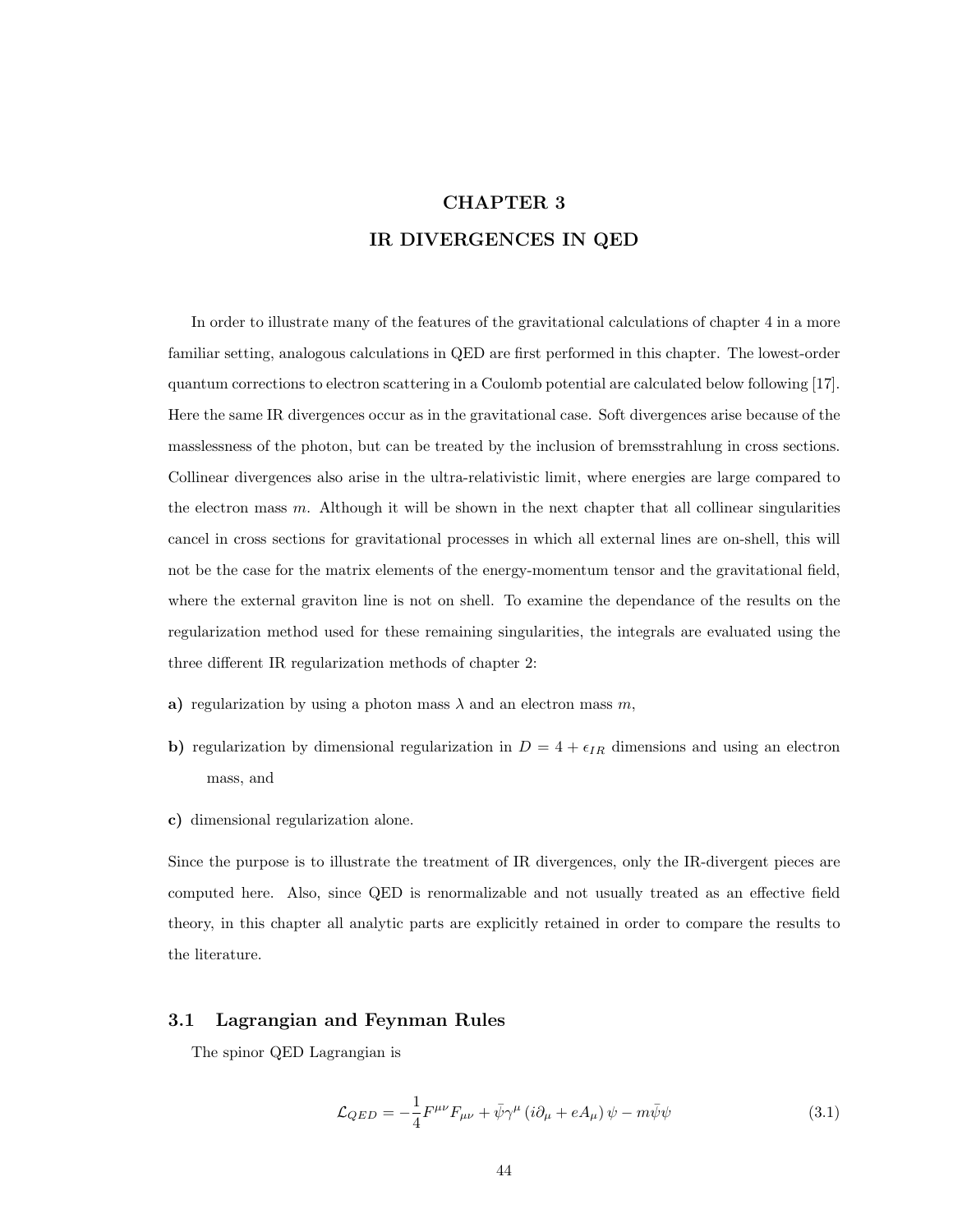

Figure 3.1. Feynman diagrams for the corrections to the Coulomb potential.

plus a gauge fixing Lagrangian which in the Feynman gauge is

$$
\mathcal{L}_{gf} = -\frac{1}{2} \left( \partial^{\mu} A_{\mu} \right)^2 \tag{3.2}
$$

where  $\psi$  is the electron field,  $A^{\mu}$  is the photon field, and  $F^{\mu\nu} = \partial^{\mu}A^{\nu} - \partial^{\nu}A^{\mu}$  is the field tensor. These result in the photon propagator

$$
D^{\mu\nu}\left(k\right) = -i\frac{g^{\mu\nu}}{k^2} \tag{3.3}
$$

the electron propagator

$$
G(p) = i\frac{\gamma \cdot p + m}{p^2 - m^2} \tag{3.4}
$$

and the lowest-order photon-electron vertex

$$
ie\Gamma^{\mu}_{(0)} = ie\gamma^{\mu} \tag{3.5}
$$

The Born approximation for the scattering of an electron with incoming momentum  $p_1$  and outgoing momentum  $p_2$  by a Coulomb potential of charge  $Ze$  is generated by the diagram in figure 3.1a, which evaluates to

$$
\mathcal{M}_0 = \bar{u}(p_2) \gamma^0 u(p_1) \frac{Ze^2}{\bar{q}^2} \tag{3.6}
$$

(Here  $q \equiv p_1 - p_2 = (0, \vec{q})$  and of course  $p_1^2 = p_2^2 = m^2$ .) The IR-divergent corrections in  $\mathcal{M}_1$  to the vertex part and electron lines occurring in figure 3.1a are given by figs. 3.1b and 3.1c. The cross section is given by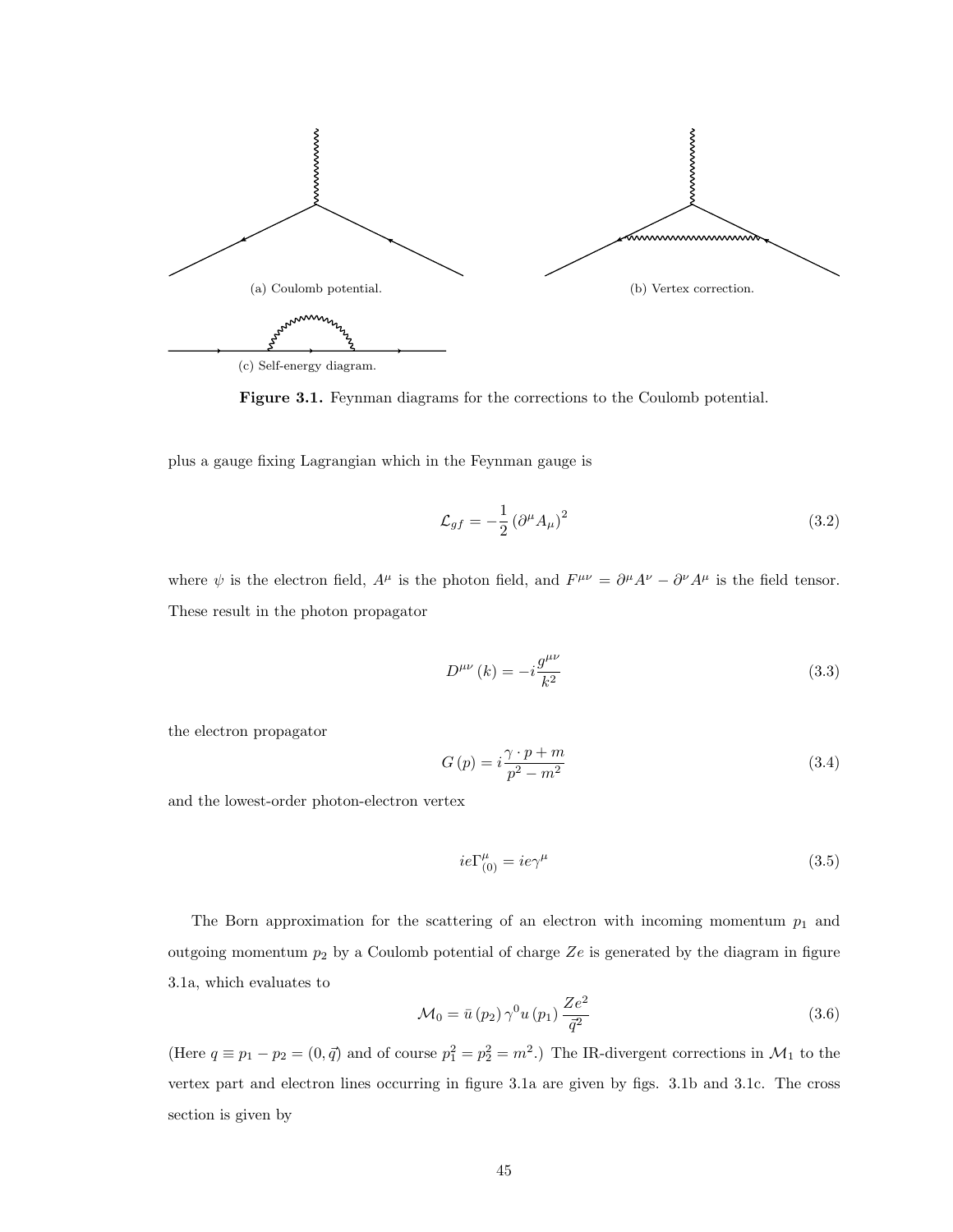$$
d\sigma_{el} = 2\pi\delta \left( E_2 - E_1 \right) |\mathcal{M}|^2 \frac{1}{2 |\vec{p_1}|} \frac{d^3 p_2}{2 E_2 (2\pi)^3}
$$
(3.7)

Integrating with respect to  $|\vec{p_1}|$  to eliminate the delta function,

$$
\begin{aligned}\n\left(\frac{d\sigma}{d\Omega}\right)_{el} &= \frac{1}{16\pi^2} |\mathcal{M}|^2 = \frac{1}{16\pi^2} |\mathcal{M}_0 + \mathcal{M}_1 + \ldots|^2 = \left(\frac{d\sigma}{d\Omega}\right)_0 + \left(\frac{d\sigma}{d\Omega}\right)_1 + \ldots \\
\left(\frac{d\sigma}{d\Omega}\right)_0 &= \frac{1}{16\pi^2} |\mathcal{M}_0|^2 \\
\left(\frac{d\sigma}{d\Omega}\right)_1 &= \frac{1}{16\pi^2} (\mathcal{M}_0 \mathcal{M}_1^* + \mathcal{M}_0^* \mathcal{M}_1) = \frac{1}{8\pi^2} \operatorname{Re} [\mathcal{M}_0 \mathcal{M}_1] \n\end{aligned}
$$
\n(3.8)

## 3.2 Vertex Function

The integral for the correction to the QED vertex function, fig. 3.1b, is

$$
\Gamma_{(1)}^{\mu} (p_1, p_2) \equiv F_1 (q^2) \gamma^{\mu} + \frac{i}{2m} F_2 (q^2) \sigma^{\mu \nu} q_{\nu}
$$
  
=  $(ie)^2 \int \frac{\gamma^{\rho} i ((p_2 - k) \cdot \gamma + m) \gamma^{\mu} i ((p_1 - k) \cdot \gamma + m) \gamma^{\sigma} (-ig_{\rho \sigma})}{((p_2 - k)^2 - m^2) ((p_1 - k)^2 - m^2) k^2} \frac{d^D k}{(2\pi)^D}$  (3.9)

where  $F_1$  and  $F_2$  are two form factors. The numerator of the integrand simplifies to

$$
N_{\Gamma} \equiv \gamma^{\mu} \left[ 4p_1 \cdot p_2 + (D-2) k^2 - 4 (p_1 + p_2) \cdot k \right] + 4 (p_1 + p_2)^{\mu} \gamma \cdot k - k^{\mu} \left[ 4m + 2(D-2) \gamma \cdot k \right], \tag{3.10}
$$

Using the tensor integral reduction methods of chapter 2, contracting with external electron spinors and letting  $D \rightarrow 4$  where allowable, (3.9) becomes

$$
\Gamma_{(1)}^{\mu} (p_1, p_2) = -ie^2 \left( \left( 4m^2 J^{(2)} (p_1, p_2) - 2q^2 J^{(2)} (p_1, p_2) + 4I^{(3)} (m^2) - 3I^{(2)} (p_1, p_2) \right) \gamma^{\mu} - \frac{2m}{4m^2 - q^2} \left( I^{(3)} (m^2) - I^{(2)} (p_1, p_2) \right) (p_1^{\mu} + p_2^{\mu}) \right) \tag{3.11}
$$

Using the Gordon decomposition  $\bar{u}(p_2)(p_1+p_2)^{\mu}u(p_1) = \bar{u}(p_2)(2m\gamma^{\mu} + i\sigma^{\mu\nu}q_{\nu})u(p_1),$  [17], (3.9) and (3.11) give

$$
F_1 = -ie^2 \left( \left( 4m^2 - 2q^2 \right) J^{(2)} \left( p_1, p_2 \right) + 4I^{(3)} \left( m^2 \right) - 3I^{(2)} \left( p_1, p_2 \right) - \frac{4m^2}{4m^2 - q^2} \left( I^{(3)} \left( m^2 \right) z - I^{(2)} \left( p_1, p_2 \right) \right) \right)
$$
(3.12)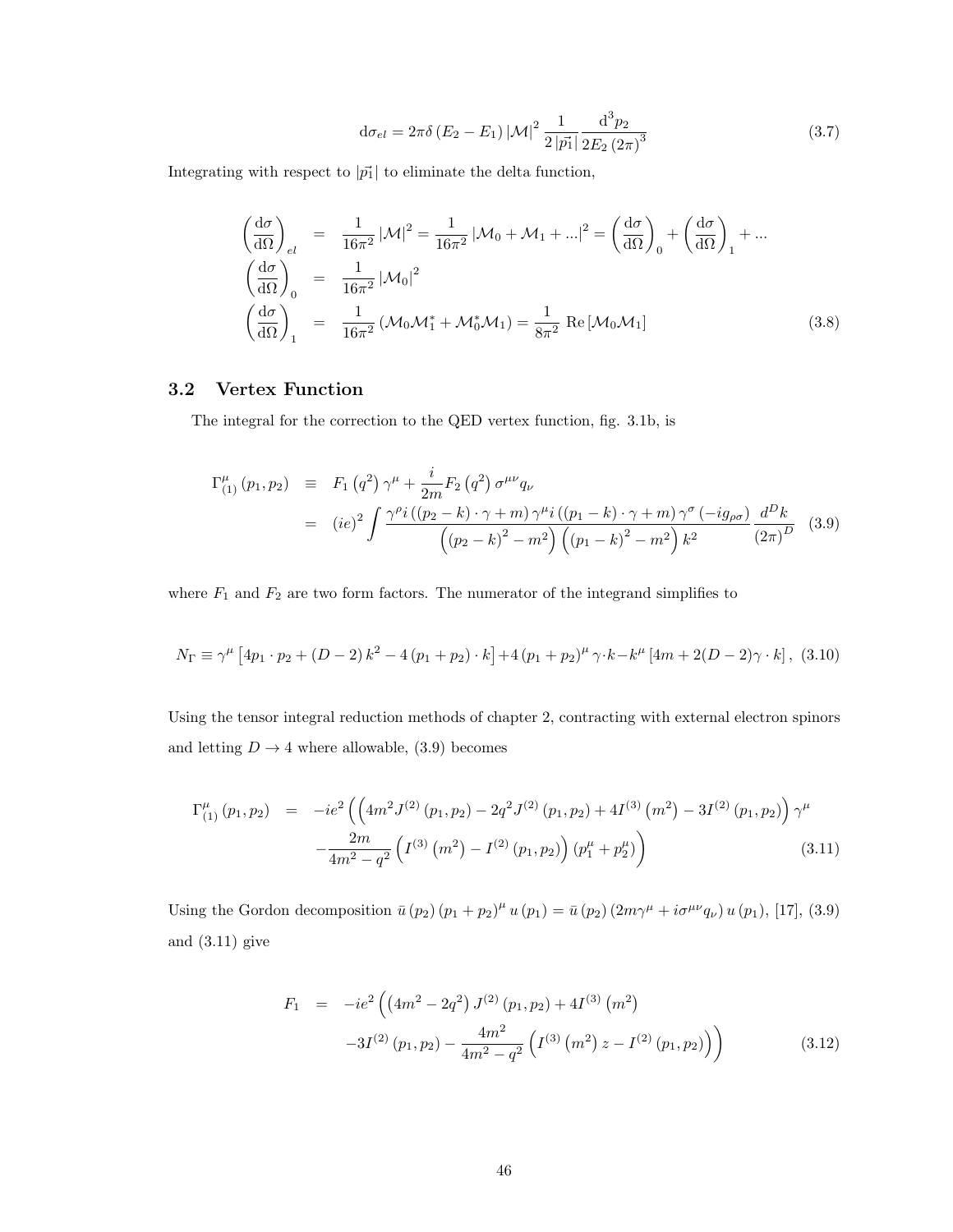## 3.3 Self-energy

The self-energy diagram 3.1c is

$$
-i\Sigma(p) = (ie)^2 \int \frac{\gamma^{\nu} i (k \cdot \gamma + m) \gamma^{\mu} (-ig_{\mu\nu})}{(k^2 - m^2) (p - k)^2} \frac{d^D k}{(2\pi)^D} = -e^2 \int \frac{N_{\Sigma}}{(k^2 - m^2) (p - k)^2} \frac{d^D k}{(2\pi)^D}
$$
(3.13)

where now  $p$  can be  $p_1$  or  $p_2$  and

$$
N_{\Sigma} \equiv \gamma^{\mu} \left( \gamma \cdot k + m \right) \gamma_{\mu} \tag{3.14}
$$

Using the anticommutation relations  $\gamma^{\mu}\gamma^{\nu} + \gamma^{\nu}\gamma^{\mu} = g^{\mu\nu}$ , the numerator becomes

$$
N_{\Sigma} = (2 - D)\gamma \cdot k - e^2 D m \qquad (3.15)
$$

After the tensor integral reduction,

$$
-i\Sigma(p) = -e^2 (2 - D) \gamma^{\mu} I_{\mu}^{(4)}(p) - e^2 Dm I^{(4)}(p)
$$
  
= 
$$
-e^2 (2 - D) \left( -\frac{1}{2p^2} H_1 + \frac{1}{2p^2} H_2 + \left( \frac{1}{2} + \frac{m^2}{2p^2} \right) I^{(4)}(p) \right) \gamma \cdot p - e^2 Dm I^{(4)}(p)3.16)
$$

Since the external electrons are on-shell, the only part needed is the contribution to the electron wave-function renormalization [17]

$$
\Sigma_1 \equiv \frac{d\Sigma}{d\left(\gamma \cdot p\right)}\big|_{\gamma \cdot p = m} \tag{3.17}
$$

which in the case  $m\neq 0$  evaluates to

$$
\Sigma_{1} = \frac{d}{d(\gamma \cdot p)} \left( -ie^{2} (2-D) \left( -\frac{1}{2p^{2}} H_{1} + \frac{1}{2p^{2}} H_{2} + \left( \frac{1}{2} + \frac{m^{2}}{2p^{2}} \right) I^{(4)} (p) \right) \gamma \cdot p -ie^{2} Dm I^{(4)} (p) \right) |\gamma \cdot p = m
$$
\n
$$
= -ie^{2} \left( 2m^{2} (2-D) \frac{d \left( -\frac{1}{2p^{2}} H_{1} + \frac{1}{2p^{2}} H_{2} + \left( \frac{1}{2} + \frac{m^{2}}{2p^{2}} \right) I^{(4)} (p) \right)}{dp^{2}} |_{p^{2}=m^{2}} + (2-D) \left( -\frac{1}{2p^{2}} H_{1} + \frac{1}{2p^{2}} H_{2} + \left( \frac{1}{2} + \frac{m^{2}}{2p^{2}} \right) I^{(4)} (p) \right) |_{p^{2}=m^{2}} + 2m^{2} D \frac{dI^{(4)} (p)}{dp^{2}} |_{p^{2}=m^{2}} \right)
$$
\n
$$
= -ie^{2} \left( 4m^{2} \frac{dI^{(4)} (p)}{dp^{2}} |_{p^{2}=m^{2}} + (2-D) \frac{1}{2m^{2}} H_{1} \right)
$$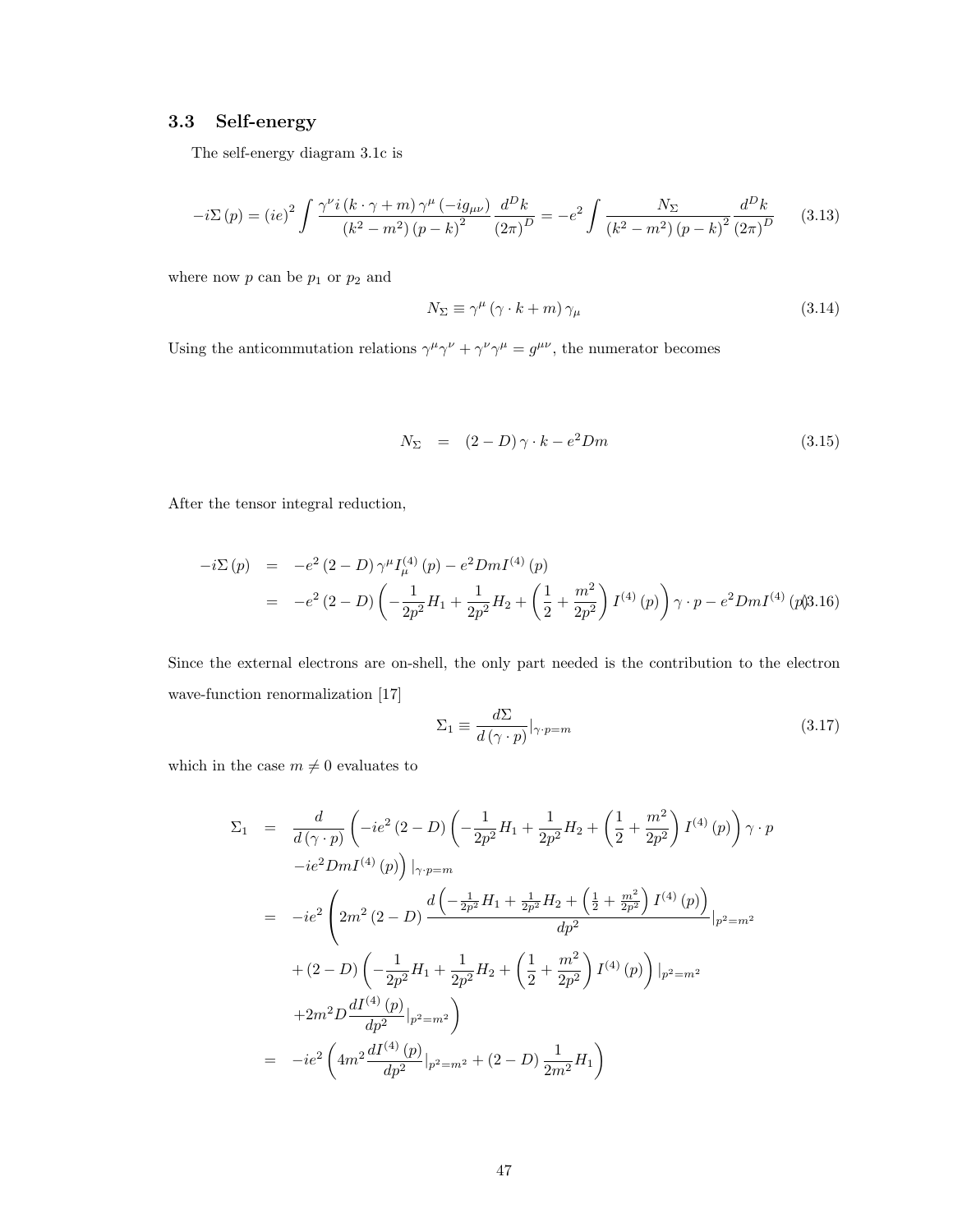$$
= -ie^{2}\left(2\left(I^{(3)}\left(m=0\right) - I^{(3)}\left(p\right)\right) + (2-D)\frac{1}{2m^{2}}H_{1}\right) \tag{3.18}
$$

since

$$
\frac{dI^{(4)}(p)}{dp^2} = \frac{\partial p^{\mu}}{\partial p^2} \frac{dI^{(4)}(p)}{dp^{\mu}}
$$
\n
$$
= \frac{\partial p^{\mu}}{\partial p^2} \int \frac{d}{dp^{\mu}} \frac{1}{(k^2 - m^2)(p - k)^2} \frac{d^D k}{(2\pi)^D}
$$
\n
$$
= \frac{p^{\mu}}{2p^2} \int 2(p_{\mu} - k_{\mu}) \frac{-1}{(k^2 - m^2)(p - k)^2 (p - k)^2} \frac{d^D k}{(2\pi)^D}
$$
\n
$$
= -\int \frac{1}{(k^2 - m^2)(p - k)^2 (p - k)^2} \frac{d^D k}{(2\pi)^D} + \frac{1}{2p^2} \int \frac{2p \cdot k}{(k^2 - m^2)(p - k)^2 (p - k)^2} \frac{d^D k}{(2\pi)^D}
$$
\n
$$
= \left(-\frac{1}{2} + \frac{m^2}{2p^2}\right) \int \frac{1}{(k^2 - m^2)(p - k)^2 (p - k)^2} \frac{d^D k}{(2\pi)^D} - \frac{1}{2p^2} I^{(4)}(p) + \frac{1}{2p^2} I^{(3)}(m = 0)
$$
\n(3.19)

In the case  $m = 0$ ,

$$
\Sigma_{1} = \left(\frac{d}{d(\gamma \cdot p)} - ie^{2} \frac{2 - D}{2} I^{(4)}(p) \gamma \cdot p\right)|_{\gamma \cdot p = 0}
$$
\n
$$
= -ie^{2} \frac{2 - D}{2} I^{(4)}(p)|_{p^{2}=0} - ie^{2} \frac{2 - D}{2} \left(2p^{2} \frac{dI^{(4)}(p)}{dp^{2}}\right)|_{p^{2}=0}
$$
\n
$$
= -ie^{2} \frac{2 - D}{2} I^{(4)}(p)|_{p^{2}=0}
$$
\n
$$
-ie^{2} \frac{2 - D}{2} \left(-p^{2} J^{(3)}(p) - I^{(4)}(p) + I^{(3)}(m=0)\right)|_{p^{2}=0}
$$
\n
$$
= \frac{e^{2}}{8\pi^{2}} \left(-\frac{1}{\epsilon_{IR}} - \frac{1}{\epsilon_{UV}} + 1\right)
$$
\n(3.20)

## 3.4 Bremsstrahlung

The form factor  $F_1(q^2)$ , and the self-energy  $\Sigma_1(p)$ , contain soft infra-red divergences. These can be regularized by introducing a small fictitious photon mass  $\lambda$ , or alternatively by dimensional regularization, but then the results depend on the non-physical parameter  $\lambda$  or  $\epsilon_{IR}$ . Furthermore, the form of this dependence, as coefficients of non-analytic terms such as  $\log (\sqrt{-q^2} + \sqrt{4m^2 - q^2}),$ is such that it can not be absorbed into renormalized parameters occurring in the Lagrangian, and the results are therefore meaningless as they stand.

This occurs because, as is well known [30, 2, 23, 17, 19], soft bremsstrahlung must be included in the cross section for physically measurable quantities. As explained in chapter 2, soft divergences arise from integration over the momentum  $k$  of some virtual photon in the range where  $k$  is arbitrarily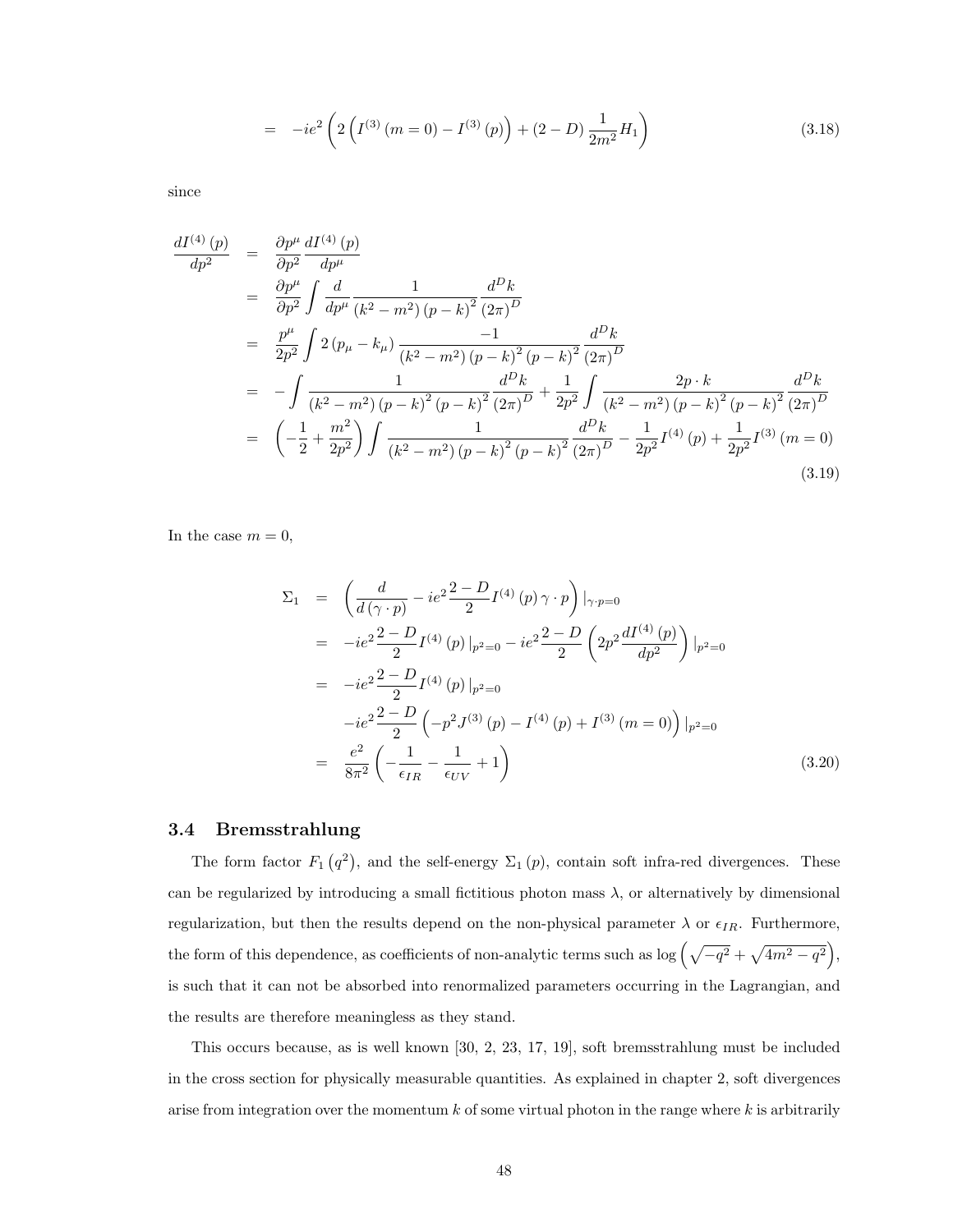

Figure 3.2. Bremsstrahlung diagrams for scattering in the Coulomb potential.

small. However, such virtual low-energy photons can not be distinguished from real low-energy photons emitted as bremsstrahlung during scattering, because any detector of finite size can detect radiation only with some finite energy resolution. The cross section for 'elastic' scattering, without the emission of bremsstrahlung, is therefore not a physically measurable quantity. Instead, it is only the cross section for the elastic process together with the emission of any number of soft photons, having a combined energy less than the detector resolution, which is measurable. The soft divergences in the elastic cross section are canceled by corresponding terms in the bremsstrahlung cross section, and the physical cross section is finite.

To the order considered, the bremsstrahlung amplitude is just the lowest order elastic amplitude  $\mathcal{M}_0$  corrected by the emission of only a single photon either from the initial or from the final electron. (See fig.3.2.) However, for comparison with the gravitational calculations, the general case of a diagram with an arbitrary number of external lines is considered. The correction for emission of a photon with momentum k from outgoing electron line i with momentum  $p_i$  consists of an electron propagator with momentum  $p_i + k$ , a vertex factor, and the photon polarization vector  $\epsilon^*_{\mu}$ , inserted between the outgoing spinor  $\bar{u}(p_i)$  and the rest of the expression for  $\mathcal{M}_0$ :

$$
\mathcal{M}_{br,out} = \bar{u}(p_i) \epsilon^*_{\mu} (ie\gamma^{\mu}) i \frac{\gamma^{\nu} (p_i + k)_{\nu} + m}{(p_i + k)^2 - m^2} M_0
$$
\n(3.21)

where  $M_0$  is the expression for  $M_0$  without the external spinor  $\bar{u}(p_i)$ ,  $M_0 = \bar{u}(p_i) M_0$ . In the limit where  $k$  is soft this becomes

$$
\mathcal{M}_{br,out} = -e\bar{u}(p_i) \epsilon^*_{\mu} \gamma^{\mu} \frac{\gamma^{\nu} (p_i)_{\nu} + m}{2p_i \cdot k} M_0 \tag{3.22}
$$

Using  $\gamma^{\mu}\gamma^{\nu} + \gamma^{\nu}\gamma^{\mu} = 2\eta^{\mu\nu}$ ,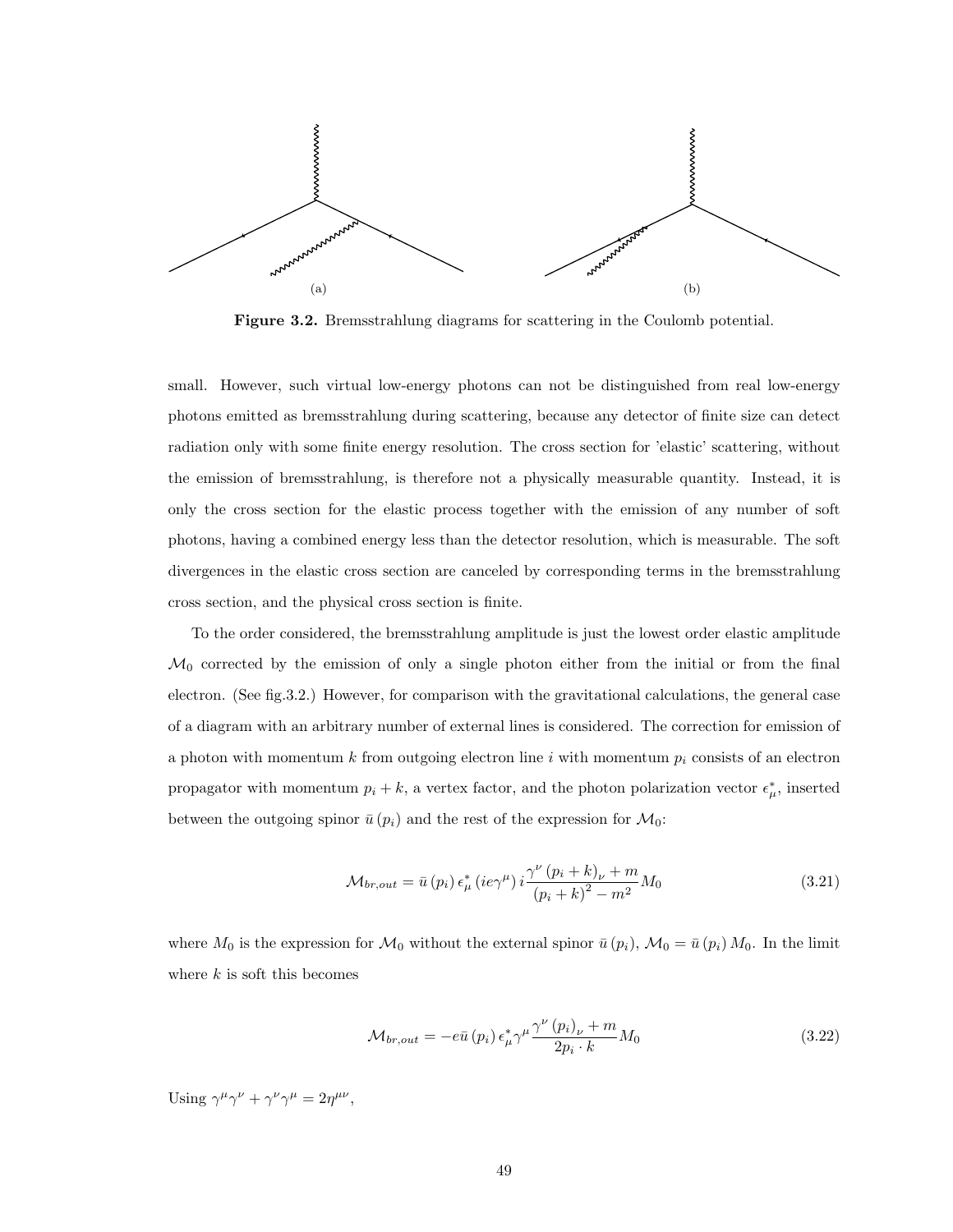$$
\mathcal{M}_{br,out} = -e\bar{u}(p_i) \left( \frac{-\gamma^{\nu}(p_i)_{\nu} + m}{2p_i \cdot k} \epsilon_{\mu}^* \gamma^{\mu} + \frac{p_i^{\mu} \epsilon_{\mu}^*}{p_i \cdot k} \right) M_0
$$
\n(3.23)

Then using  $\bar{u}(p_i) (\gamma^{\nu}(p_i)_{\nu} - m) = 0$ , one finds

$$
\mathcal{M}_{br,out} = -e \frac{p_i^{\mu} \epsilon_{\mu}^*}{p_i \cdot k} \bar{u} \left( p_i \right) M_0 = -e \frac{p_i^{\mu} \epsilon_{\mu}^*}{p_i \cdot k} \mathcal{M}_0.
$$
\n(3.24)

Similarly, the correction for emission of a photon with momentum  $k$  from an incoming electron line with momentum  $p_i$  consists of an electron propagator with momentum  $p_i - k$ , a vertex factor, and the photon polarization vector  $\epsilon^*_{\mu}$ , inserted between the incoming spinor  $u(p_i)$  and the rest of the expression for  $\mathcal{M}_0$ , and in the limit of soft k

$$
\mathcal{M}_{br,in} = +e \frac{p^{\mu} \epsilon_{\mu}^{*}}{p_i \cdot k} \mathcal{M}_0.
$$
\n(3.25)

The total bremsstrahlung amplitude is the sum of (3.24) and (3.25) over all external lines

$$
\mathcal{M}_{br} = e \sum_{i} s_i \frac{p_i^{\mu} \epsilon_{\mu}^*}{p_i \cdot k} \mathcal{M}_0, \tag{3.26}
$$

with  $s_i = -1$  for outgoing lines and  $s_i = +1$  for incoming lines. Although the exact form of the correction inserted into  $\mathcal{M}_0$  differs for particles of different spin, the limiting form (3.26) for soft k, and all subsequent results, are valid for any spin [19].

The cross section corresponding to (3.26) for the emission of a soft photon with momentum in the range  $d^3k$  is

$$
d\sigma_{br} = |\mathcal{M}_{br}|^2 \frac{d^3 k}{2 |k| (2\pi)^3} = e^2 \left( \sum_i \frac{|p_i^{\mu} \epsilon_{\mu}|^2}{(p \cdot k)^2} + 2 \sum_{i < j} s_i s_j \frac{\text{Re} \left[ p_i^{\mu} \epsilon_{\mu} p_j^{\nu} \epsilon_{\nu}^* \right]}{(p_i \cdot k) (p_j \cdot k)} \right) \frac{d^3 k}{2 |k| (2\pi)^3} d\sigma_0 \tag{3.27}
$$

This must be summed over all possible polarization and momentum states of the undetected soft photon.

The sum over polarization states effectively converts the product of polarization vectors  $\epsilon_{\mu} \epsilon_{\nu}^*$ occurring in (3.27) into the unpolarized density matrix  $-\eta^{\mu\nu}$ . More precisely, since in an appropriate gauge the two physical polarization states of the photon,

$$
\epsilon_{\mu}^{(1)} = (0, 1, 0, 0), \epsilon_{\mu}^{(2)} = (0, 0, 1, 0)
$$
\n(3.28)

form a basis of the two-dimensional subspace of spacelike vectors orthogonal to  $k^{\mu} = (k^0, 0, 0, k^0)$ , summing  $\epsilon_{\mu} \epsilon_{\nu}^{*}$  over these two states produces the projection onto that subspace: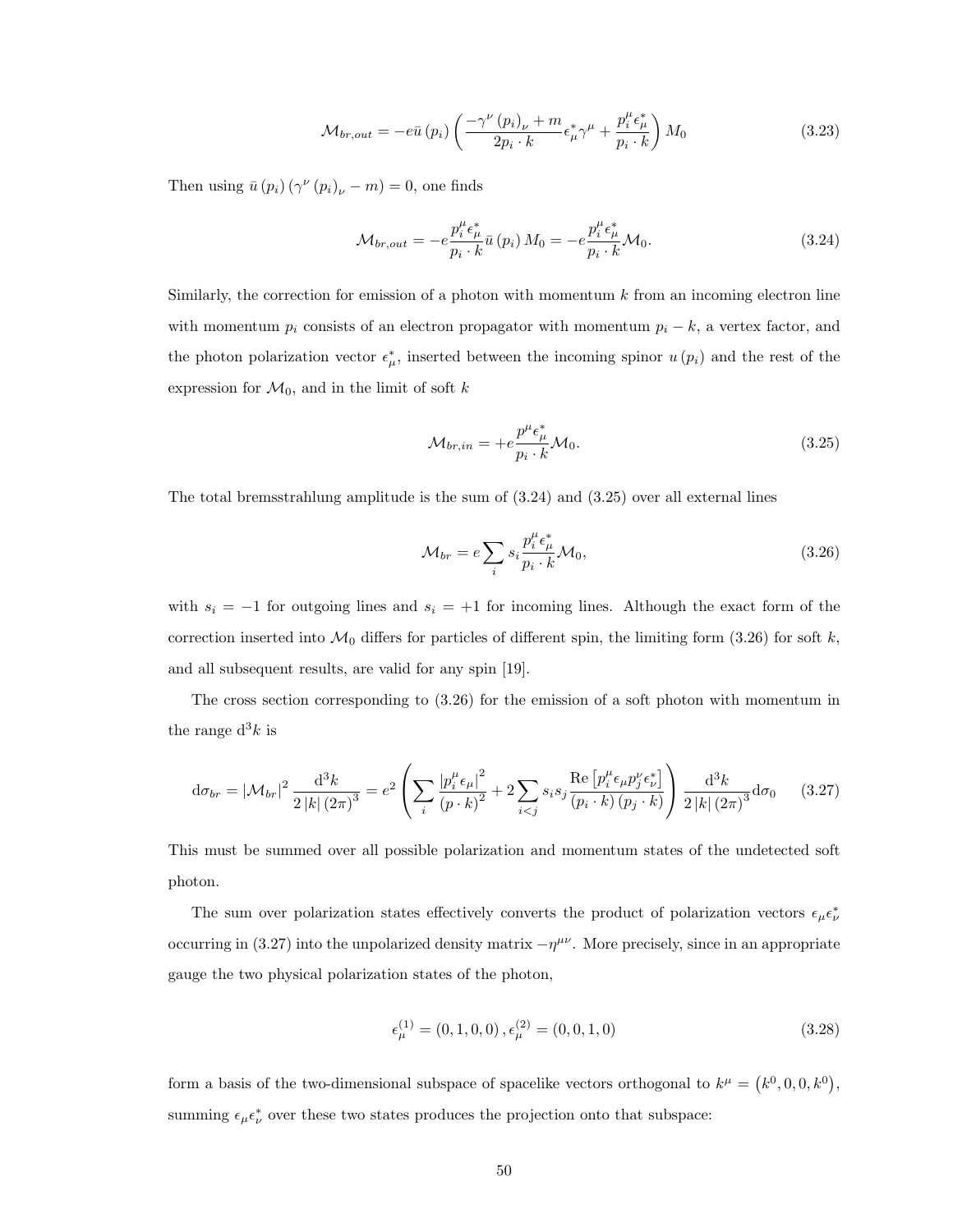$$
\sum_{n} \epsilon_{\mu}^{(n)} \epsilon_{\nu}^{(n)*} = \delta_{\mu\nu},\tag{3.29}
$$

where  $\delta_{\mu\nu}$  is

$$
\delta_{\mu\nu} \equiv -\eta_{\mu\nu} + \hat{t}_{\mu}\hat{t}_{\nu} - \hat{\vec{k}}_{\mu}\hat{\vec{k}}_{\nu} = \begin{pmatrix} 0 & 0 & 0 & 0 \\ 0 & 1 & 0 & 0 \\ 0 & 0 & 1 & 0 \\ 0 & 0 & 0 & 0 \end{pmatrix} . \tag{3.30}
$$

However, by electromagnetic gauge invariance, one can add to  $\delta_{\mu\nu}$  an arbitrary multiple of  $k_\mu$  without changing the cross section (3.27),

$$
\delta_{\mu\nu} \to \delta'_{\mu\nu} \equiv \delta_{\mu\nu} + k_{\mu}\chi_{\nu} + k_{\nu}\chi_{\mu}.
$$
\n(3.31)

Choosing  $\chi_{\mu} = \frac{1}{2} \left( -\frac{1}{k_0}, 0, 0, \frac{1}{k_0} \right)$  one obtains

$$
\delta'_{\mu\nu} = -\eta_{\mu\nu} = \begin{pmatrix} -1 & 0 & 0 & 0 \\ 0 & 1 & 0 & 0 \\ 0 & 0 & 1 & 0 \\ 0 & 0 & 0 & 1 \end{pmatrix}
$$
(3.32)

(Note that this is the same expression which occurs in the numerator of the photon propagator.) Therefore,

$$
\sum_{n} p_i^{\mu} \epsilon_{\mu}^{(n)} p_i^{\nu} \epsilon_{\nu}^{(n)*} \rightarrow -p_i^2 = -m^2
$$
\n
$$
\sum_{n} p_i^{\mu} \epsilon_{\mu}^{(n)} p_j^{\nu} \epsilon_{\nu}^{(n)*} \rightarrow -p_i \cdot p_j
$$
\n(3.33)

and (3.27) becomes

$$
d\sigma_{br} = -e^2 \left( \sum_i \frac{m^2}{(p_i \cdot k)^2} + 2 \sum_{i < j} s_i s_j \frac{2p_i \cdot p_j}{(p_i \cdot k) (p_j \cdot k)} \right) \frac{d^3 k}{2 \left| k \right| (2\pi)^3} d\sigma_0 \tag{3.34}
$$

The sum over photon momentum states is an integral up to some maximum magnitude,  $k_{\rm max}$ , determined by the resolution of the experimental apparatus. So, finally,

$$
d\sigma_{br} = -e^2 \int_{|k| < k_{\text{max}}} \frac{d^3k}{(2\pi)^3} \frac{1}{2k_0} \left( \sum_i \frac{m^2}{(p_i \cdot k)^2} + 2 \sum_{i < j} s_i s_j \frac{p_i \cdot p_j}{(p_i \cdot k) (p_j \cdot k)} \right) d\sigma_0
$$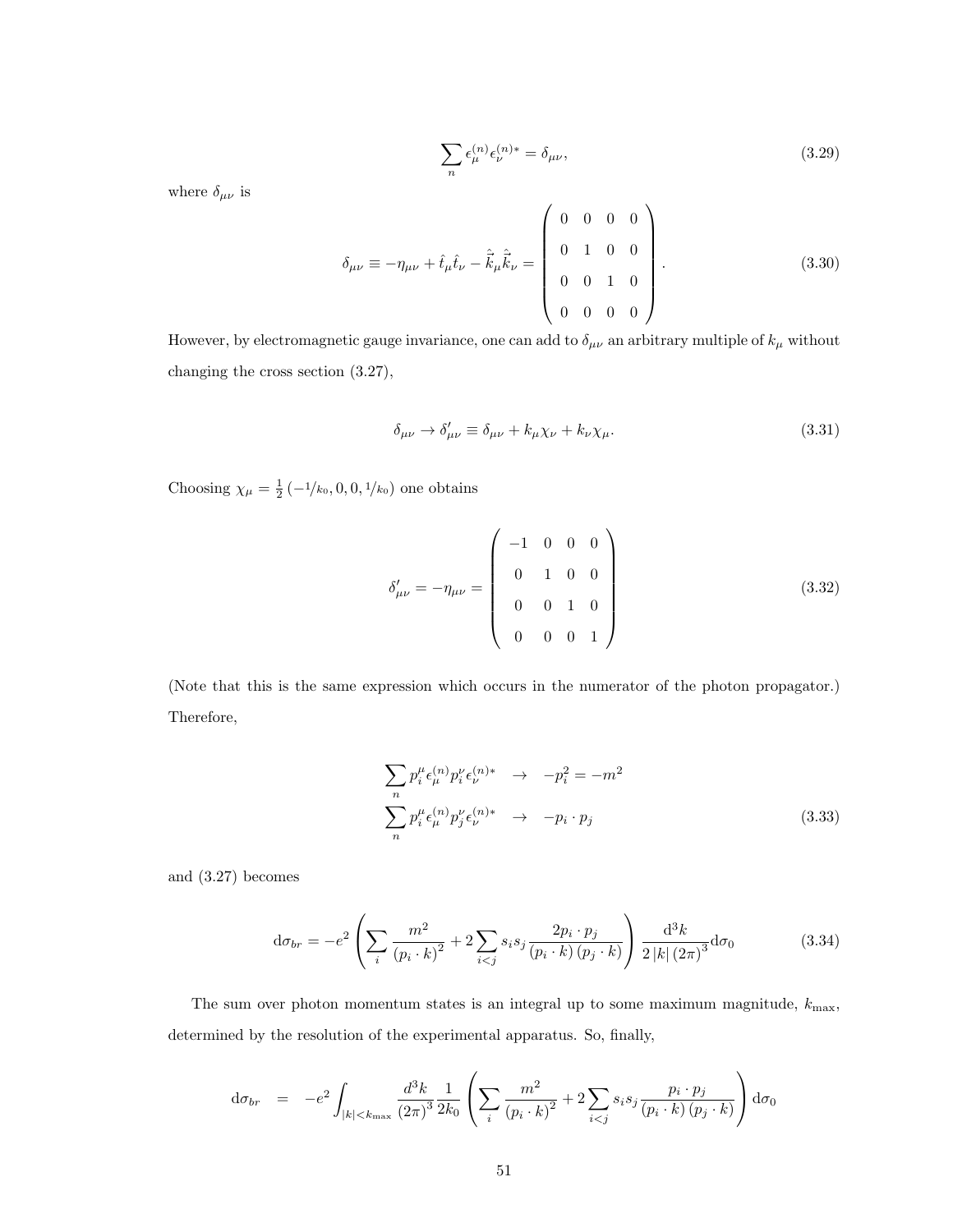$$
= -e^2 \left( \sum_i \frac{m^2}{2} B_{ii} + \sum_{i < j} s_i s_j p_i \cdot p_j B_{ij} \right) d\sigma_0 \tag{3.35}
$$

where  $B_{ij}$  is listed in chapter 2. For the case at hand, fig. 3.2, (3.35) becomes

$$
d\sigma_{br} = e^2 \left( -\frac{m^2}{2} B_{11} + \left( m^2 - \frac{q^2}{2} \right) B_{12} - \frac{m^2}{2} B_{22} \right) d\sigma_0
$$
 (3.36)

It can similarly be shown that higher order bremsstrahlung corrections cancel with higher order elastic radiative corrections, and further that the low-energy contributions exponentiate in the sum of the perturbation series, converting the the arguments of the logarithms in  $B_{ij}$  into exponents [19, 17].

## 3.5 Cancellation of IR Divergences and Total Cross Section

The infra-red divergent pieces of  $\mathcal{M}_0 + \mathcal{M}_1$  are

$$
\mathcal{M}_0 + \mathcal{M}_{1,IR} = \left(1 + \frac{1}{2}\Sigma_1\right) \bar{u}(p_2) \left(1 + F_1(q^2)\right) \gamma^0 \left(1 + \frac{1}{2}\Sigma_1\right) u(p_1) \frac{Ze^2}{\bar{q}^2}
$$
  
\n
$$
= \left(1 + \Sigma_1 + F_1(q^2)\right) \bar{u}(p_2) \gamma^0 u(p_1) \frac{Ze^2}{\bar{q}^2}
$$
  
\n
$$
= \left(1 + \Sigma_1 + F_1(q^2)\right) \mathcal{M}_0 \tag{3.37}
$$

The total cross section is given by the sum of the elastic cross section (3.8) and the bremsstrahlung cross section (3.27). The infra-red divergent pieces of this sum are

$$
d\sigma_{tot,IR} = d\sigma_{el,IR} + d\sigma_{br,IR}
$$
  
= 
$$
\left(1 + 2\Sigma_1 (p^2) + 2F_1 (q^2) - e^2 \frac{m^2}{2} B_{11} + e^2 \left(m^2 - \frac{q^2}{2}\right) B_{12} - e^2 \frac{m^2}{2} B_{22}\right) d\sigma_0
$$
  
\equiv 
$$
X d\sigma_0
$$
 (3.38)

the factors of 2 multiplying  $\Sigma_1$  and  $F_1$  coming from squaring  $\mathcal{M}_0 + \mathcal{M}_{1,IR}$  to produce  $d\sigma_{el,IR}$ . X is evaluated in the three different IR regularization schemes a, b, and c below.

In method **b**, dimensional regularization with  $m \neq 0$ :  $2F_1$  is the sum of UV-divergent terms  $2F_{1,UV}$  and soft-divergent terms  $2F_{1,soft}$ , and likewise  $2\Sigma_1 = 2\Sigma_{1,UV} + 2\Sigma_{1,soft}$ . The UV divergent terms in  $2F_1$  are

$$
2F_{1,UV} = -2ie^2 \left(4I^{(3)} - 3I^{(2)}(p_1, p_2) - \frac{4m^2}{4m^2 - q^2} \left(I^{(3)} - I^{(2)}(p_1, p_2)\right)\right)
$$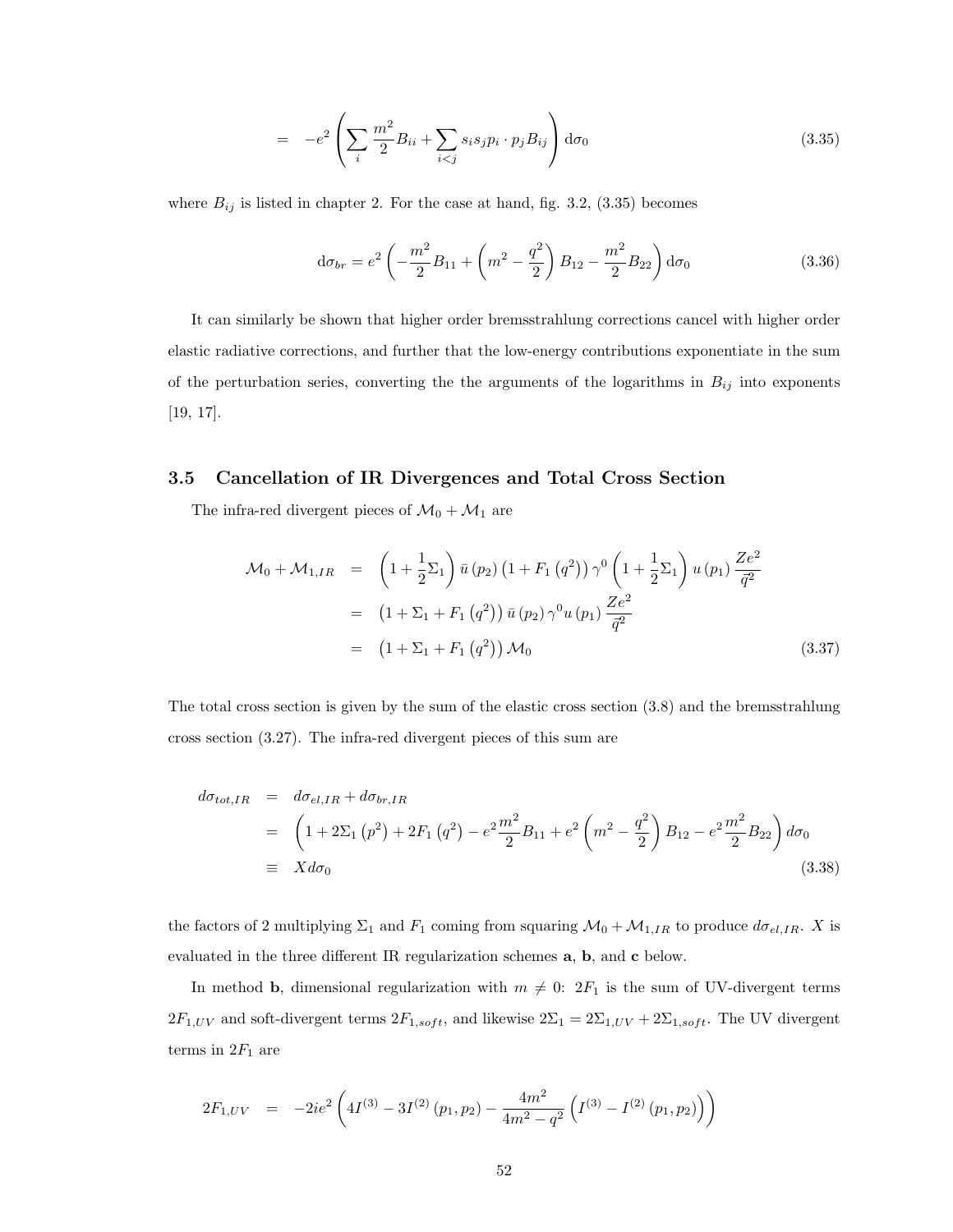$$
= \frac{e^2}{8\pi^2} \left( \frac{2}{\epsilon_{UV}} + \gamma - \log \frac{m^2}{4\pi\mu^2} + 2 + 3 \frac{\sqrt{4m^2 - q^2}}{\sqrt{-q^2}} \log \frac{\left( \sqrt{-q^2} + \sqrt{4m^2 - q^2} \right)^2}{4m^2} - \frac{4m^2}{\sqrt{4m^2 - q^2}\sqrt{-q^2}} \log \frac{\left( \sqrt{-q^2} + \sqrt{4m^2 - q^2} \right)^2}{4m^2} \right)
$$
(3.39)

When  $q^2 = 0$  this becomes

$$
2F_{1,UV} = \frac{e^2}{8\pi^2} \left( \frac{2}{\epsilon_{UV}} - \gamma - \log \frac{m^2}{4\pi\mu^2} + 2 \right)
$$
 (3.40)

which cancels with the UV-divergent term contained in  $2\Sigma_1,$ 

$$
2\Sigma_{1,UV} = \frac{e^2}{8\pi^2} \left( -\frac{2}{\epsilon_{UV}} + \gamma + \log \frac{m^2}{4\pi\mu^2} - 4 \right)
$$
 (3.41)

as it must, by the Ward identity. Therefore the sum of these two parts is

$$
2F_{1,UV} + 2\Sigma_{1,UV} = \frac{e^2}{8\pi^2} \left( 3\frac{\sqrt{4m^2 - q^2}}{\sqrt{-q^2}} \log \frac{\left(\sqrt{-q^2} + \sqrt{4m^2 - q^2}\right)^2}{4m^2} - \frac{4m^2}{\sqrt{4m^2 - q^2}\sqrt{-q^2}} \log \frac{\left(\sqrt{-q^2} + \sqrt{4m^2 - q^2}\right)^2}{4m^2} - 2 \right) \tag{3.42}
$$

The remaining terms in (3.38) are IR-divergent.  $2F_1$  contains the soft IR-divergent term

$$
2F_{1,soft} = -ie^{2}4 (2m^{2} - q^{2}) J^{(2)} (p_{1}, p_{2})
$$
  
\n
$$
= \frac{e^{2} (2m^{2} - q^{2})}{4\pi^{2} \sqrt{-q^{2}} \sqrt{4m^{2} - q^{2}}}
$$
  
\n
$$
\cdot \left(-\left(\frac{2}{\epsilon_{IR}} + \gamma + \log \frac{\sqrt{-q^{2}} \sqrt{4m^{2} - q^{2}}}{4\pi\mu^{2}}\right) \log \left(1 + \frac{-q^{2} + \sqrt{-q^{2}} \sqrt{4m^{2} - q^{2}}}{2m^{2}}\right) + \frac{1}{2} \log^{2} \left(-\frac{1}{2} + \frac{\sqrt{4m^{2} - q^{2}}}{2\sqrt{-q^{2}}}\right) - \frac{1}{2} \log^{2} \left(\frac{1}{2} + \frac{\sqrt{4m^{2} - q^{2}}}{2\sqrt{-q^{2}}}\right)
$$
  
\n
$$
+ \text{Li}_{2} \left(\frac{1}{2} + \frac{\sqrt{-q^{2}}}{2\sqrt{4m^{2} - q^{2}}}\right) - \text{Li}_{2} \left(\frac{1}{2} - \frac{\sqrt{-q^{2}}}{2\sqrt{4m^{2} - q^{2}}}\right) \right)
$$
(3.43)

while

$$
e^{2}\left(m^{2}-\frac{q^{2}}{2}\right)B_{12} = \frac{e^{2}\left(2m^{2}-q^{2}\right)}{4\pi^{2}\sqrt{-q^{2}}\sqrt{4m^{2}-q^{2}}}\left(\frac{2}{\epsilon_{IR}}+\gamma+\log\frac{k_{max}^{2}}{\pi\mu^{2}}\right)
$$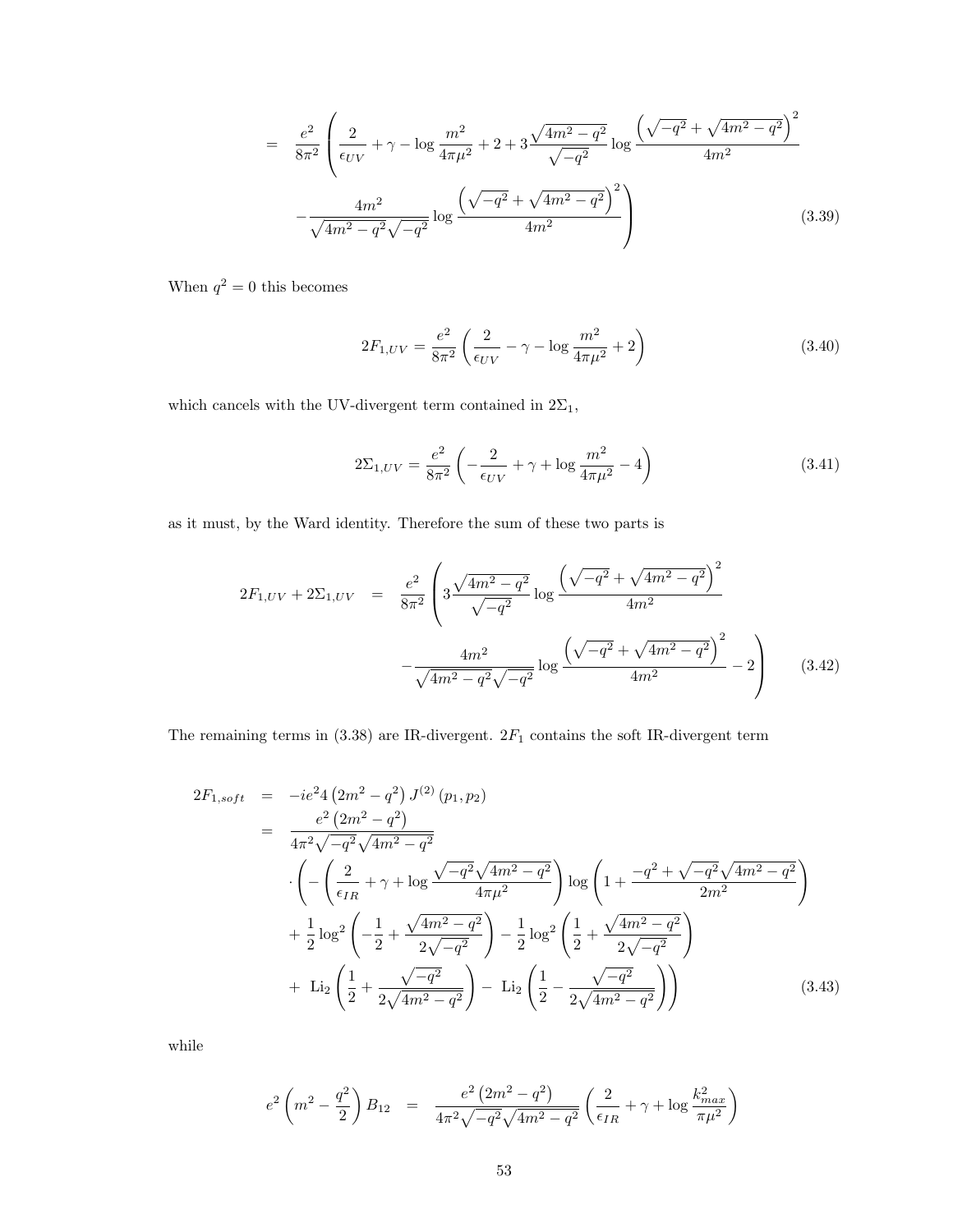$$
\log\left(1+\frac{-q^2+\sqrt{-q^2}\sqrt{4m^2-q^2}}{2m^2}\right) + e^2 \frac{\left(2m^2-q^2\right)}{2} b_{12}
$$
\n(3.44)

where the convergent term  $b_{12}$  is defined in chapter 2, and thus these terms combine to form

$$
2F_{1,soft} + e^{2} \left( m^{2} - \frac{q^{2}}{2} \right) B_{12} = e^{2} \left( 2m^{2} - q^{2} \right) \left[ -4iJ^{(2)} \left( p_{1}, p_{2} \right) + \frac{1}{2} B_{12} \right]
$$
  
\n
$$
= \frac{-e^{2} \left( 2m^{2} - q^{2} \right)}{4\pi^{2} \sqrt{-q^{2}} \sqrt{4m^{2} - q^{2}}} \cdot \left( \log \frac{\sqrt{-q^{2}} \sqrt{4m^{2} - q^{2}}}{4k_{max}^{2}} \log \left( 1 + \frac{-q^{2} + \sqrt{-q^{2}} \sqrt{4m^{2} - q^{2}}}{2m^{2}} \right) \right)
$$
  
\n
$$
- \frac{1}{2} \log^{2} \left( -\frac{1}{2} + \frac{\sqrt{4m^{2} - q^{2}}}{2\sqrt{-q^{2}}} \right) + \frac{1}{2} \log^{2} \left( \frac{1}{2} + \frac{\sqrt{4m^{2} - q^{2}}}{2\sqrt{-q^{2}}} \right)
$$
  
\n
$$
- \operatorname{Li}_{2} \left( \frac{1}{2} + \frac{\sqrt{-q^{2}}}{2\sqrt{4m^{2} - q^{2}}} \right) + \operatorname{Li}_{2} \left( \frac{1}{2} - \frac{\sqrt{-q^{2}}}{2\sqrt{4m^{2} - q^{2}}} \right) \right)
$$
  
\n
$$
+ e^{2} \frac{\left( 2m^{2} - q^{2} \right)}{2} b_{12} \qquad (3.45)
$$

Similarly  $\Sigma_1$  contains the soft IR-divergent term

$$
\Sigma_{1,soft} = \frac{e^2}{8\pi^2} \left( \frac{2}{\epsilon_{IR}} + \gamma + \log \frac{m^2}{4\pi\mu^2} \right)
$$
 (3.46)

while

$$
B_{11} = B_{22} = \frac{1}{4\pi^2} \frac{1}{m^2} \left( \frac{2}{\epsilon_{IR}} + \gamma + \log \frac{k_{max}^2}{\pi \mu^2} + \frac{E}{p} \log \frac{(E - p)^2}{m^2} \right)
$$
(3.47)

and thus the remaining soft IR-divergent terms in (3.38),

$$
2\Sigma_{1,soft} - e^2 \frac{m^2}{2} B_{11} - e^2 \frac{m^2}{2} B_{22} = \frac{e^2}{4\pi^2} \left( \log \frac{m^2}{4k_{max}^2} - \frac{E}{p} \log \frac{(E - p)^2}{m^2} \right)
$$
(3.48)

All of these results are the same under method  $a$ , with a photon mass  $\lambda$ , after the substitution  $\frac{2}{\epsilon_{IR}} + \gamma + \log 4\pi\mu^2 \to \log \lambda^2$ . Adding all these terms, the final result for X with a nonzero electron mass, with or without a photon mass, is

$$
X = 1 + \frac{e^2}{8\pi^2} \left( 3\frac{\sqrt{4m^2 - q^2}}{\sqrt{-q^2}} \log \frac{\left(\sqrt{-q^2} + \sqrt{4m^2 - q^2}\right)^2}{4m^2} \right)
$$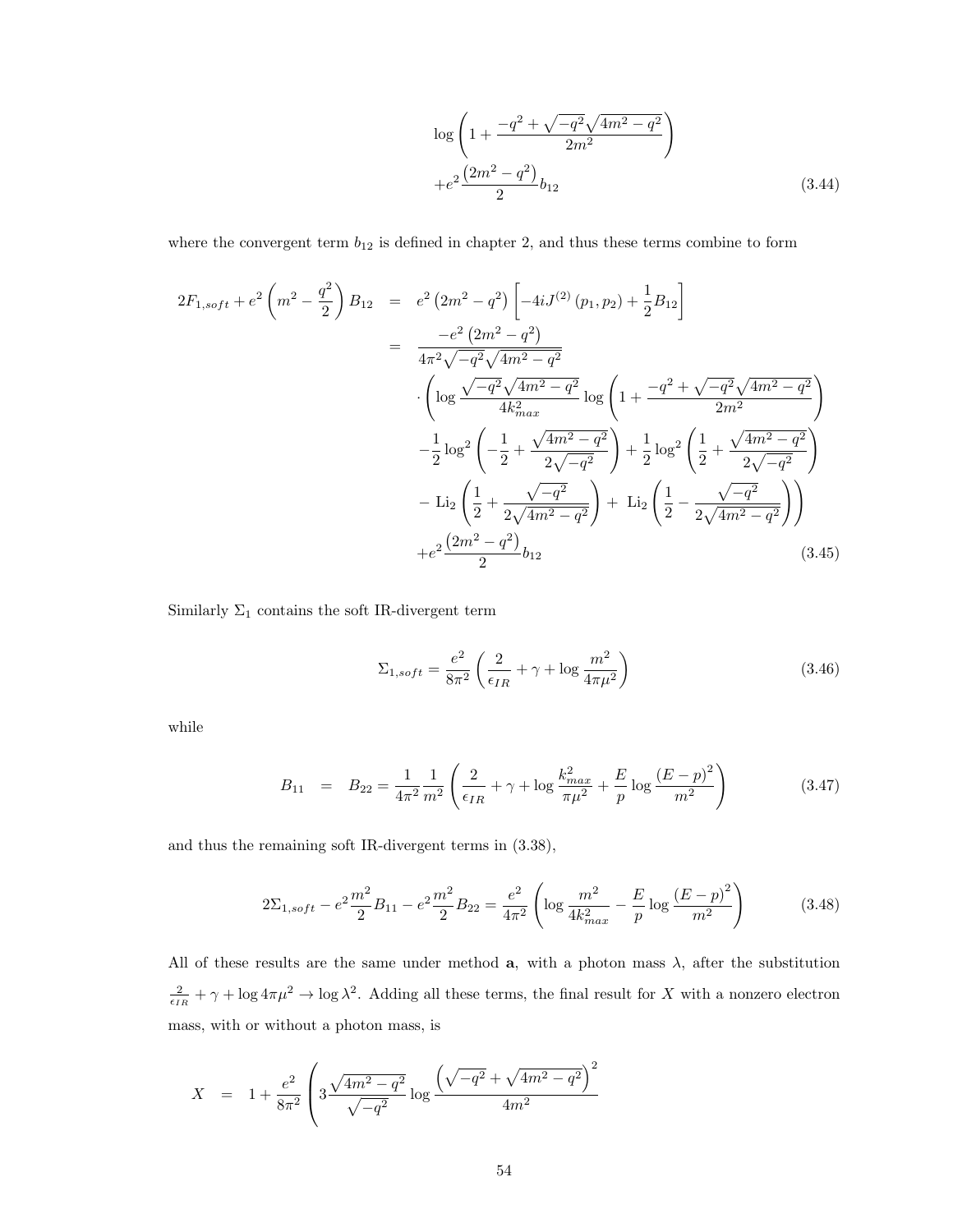$$
-\frac{4m^2}{\sqrt{4m^2 - q^2}\sqrt{-q^2}} \log \frac{\left(\sqrt{-q^2} + \sqrt{4m^2 - q^2}\right)^2}{4m^2} - 2
$$
\n
$$
-\frac{e^2\left(2m^2 - q^2\right)}{4\pi^2\sqrt{-q^2}\sqrt{4m^2 - q^2}} \left( \log \frac{\sqrt{-q^2}\sqrt{4m^2 - q^2}}{4k_{max}^2} \log \left(1 + \frac{-q^2 + \sqrt{-q^2}\sqrt{4m^2 - q^2}}{2m^2}\right) \right)
$$
\n
$$
-\frac{1}{2} \log^2 \left(-\frac{1}{2} + \frac{\sqrt{4m^2 - q^2}}{2\sqrt{-q^2}}\right) + \frac{1}{2} \log^2 \left(\frac{1}{2} + \frac{\sqrt{4m^2 - q^2}}{2\sqrt{-q^2}}\right)
$$
\n
$$
-\text{Li}_2 \left(\frac{1}{2} + \frac{\sqrt{-q^2}}{2\sqrt{4m^2 - q^2}}\right) + \text{Li}_2 \left(\frac{1}{2} - \frac{\sqrt{-q^2}}{2\sqrt{4m^2 - q^2}}\right) \right)
$$
\n
$$
+e^2 \frac{\left(2m^2 - q^2\right)}{2} b_{12}
$$
\n
$$
+\frac{e^2}{4\pi^2} \left( \log \frac{m^2}{4k_{max}^2} - \frac{E}{p} \log \frac{\left(E - p\right)^2}{m^2} \right) \tag{3.49}
$$

and is IR finite. The asymptotic limits of (3.49) are

$$
X \approx \frac{e^2}{4\pi^2} \left( 1 + \frac{11q^2}{36m^2} + \frac{q^2}{3m^2} \log \frac{m^2}{4k_{max}^2} \right)
$$
 (3.50)

at low energy, where  $q^2 \ll m^2$ , and

$$
X \approx 1 + \frac{e^2}{4\pi^2} \left( \frac{3}{2} \log \frac{-q^2}{m^2} - 1 + \log \frac{E^2}{k_{max}^2} - \log \frac{-q^2}{m^2} \log \frac{E^2}{k_{max}^2} - \frac{1}{2} \log^2 \frac{-q^2}{4E^2} - \text{Li}_2 \left( 1 - \frac{4E^2}{-q^2} \right) - \frac{\pi^2}{6} \right) \tag{3.51}
$$

at high energy, where  $q^2 \gg m^2$ . In the latter case, there are collinear singularities regularized by m. These results agree with the standard results in the literature, for instance, [23, 30].

Note how the IR divergent piece from each elastic diagram cancels with the interference term between the two bremsstrahlung diagrams obtained by cutting the virtual photon line at each of its vertices. Diagrams 3.2a and 3.2b can each be obtained by cutting the photon line at one of the vertices in diagram 3.1b, and it is the cross term  $B_{12}$  between diagrams 3.2a and 3.2b that cancels the soft divergence in  $F_1$  from diagram 3.1b. Effectively, the virtual photon in diagram 3.1b is cut off at low energies by the finite resolution of the detector. Similarly, diagram 3.2a can be obtained in two different ways by cutting the photon line at the vertices in diagram 3.1c on the initial electron line, and the soft divergence in  $\Sigma_1$  is canceled by  $B_{11}$  and  $B_{22}$ . Similar cancellations can be proven to all orders [19, 17].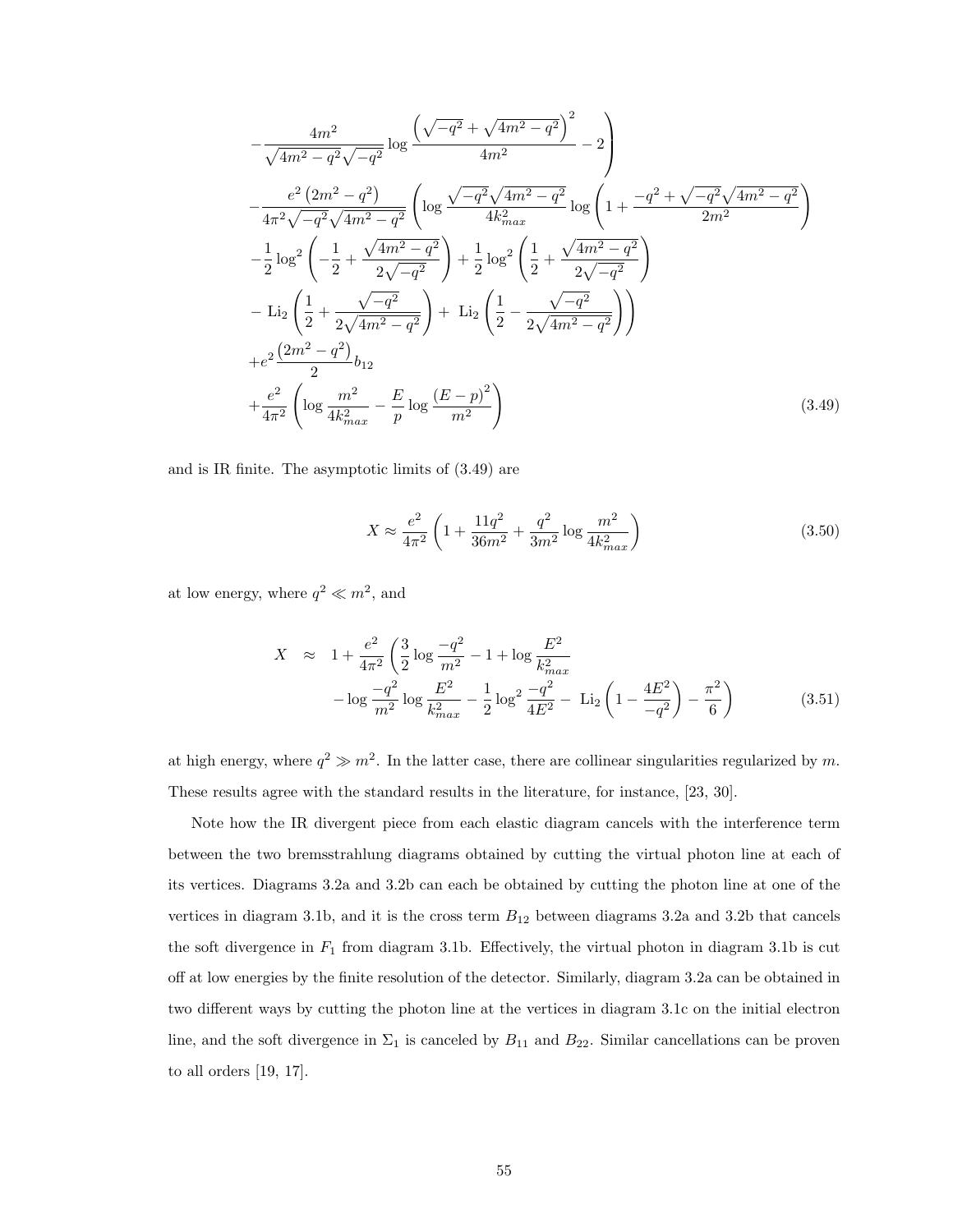In method c, with a zero electron mass:

$$
X = 1 + 2\Sigma_1 (p^2) + 2F_1 (q^2) - e^2 \frac{q^2}{2} B_{12}
$$
 (3.52)

 $2F_1$  contains the UV-divergent terms

$$
2F_{1,UV} = -2ie^2 \left(4I^{(3)} - 3I^{(2)} (p_1, p_2)\right)
$$
  
= 
$$
\frac{e^2}{8\pi^2} \left(\frac{8}{\epsilon_{IR}} + \frac{2}{\epsilon_{UV}} + 3\gamma + 3\log\frac{-q^2}{4\pi\mu^2} - 6\right)
$$
(3.53)

while  $2\Sigma_1$  is

$$
2\Sigma_1 = \frac{e^2}{8\pi^2} \left( -\frac{2}{\epsilon_{IR}} - \frac{2}{\epsilon_{UV}} + 2 \right) \tag{3.54}
$$

Both of these terms now also contain collinear divergences represented by  $1/\epsilon_{IR}$ . The sum of these two parts is

$$
2F_{1,UV} + 2\Sigma_1 = \frac{e^2}{8\pi^2} \left( \frac{6}{\epsilon_{IR}} + 3\gamma + 3\log\frac{-q^2}{4\pi\mu^2} - 4 \right)
$$
(3.55)

The remaining terms in  $(3.38)$  are soft-IR-divergent.  $2F_1$  contains the soft IR-divergent term

$$
2F_{1,soft} = 4e^2 q^2 i J^{(2)}(p_1, p_2)
$$
  
= 
$$
-\frac{e^2}{4\pi^2} \left(\frac{2}{\epsilon_{IR}^2} + \frac{1}{2} \left(\log \frac{-q^2}{4\pi \mu^2} + \gamma + \frac{2}{\epsilon_{IR}}\right)^2 - \frac{\pi^2}{12}\right)
$$
(3.56)

while

$$
-e^{2}\frac{q^{2}}{2}B_{12} = \frac{e^{2}}{4\pi^{2}}\left(\frac{2}{\epsilon_{IR}^{2}} + \frac{1}{2}\left(\frac{2}{\epsilon_{IR}} + \gamma + \log\frac{k_{max}^{2}}{\pi\mu^{2}}\right)^{2} + \left(\frac{2}{\epsilon_{IR}} + \gamma + \log\frac{k_{max}^{2}}{\pi\mu^{2}}\right)\log\frac{-q^{2}}{4E^{2}} - \text{Li}_{2}\left(1 - \frac{4E^{2}}{-q^{2}}\right) - \frac{\pi^{2}}{4}\right)
$$
(3.57)

and thus these terms combine to form

$$
e^{2}q^{2}\left[4iJ^{(2)}\left(p_{1},p_{2}\right)-\frac{1}{2}B_{12}\right]
$$
  
=  $\frac{e^{2}}{4\pi^{2}}\left(\left(\frac{2}{\epsilon_{IR}}+\gamma+\log\frac{k_{max}^{2}}{\pi\mu^{2}}\right)\log\frac{k_{max}^{2}}{E^{2}}-\frac{1}{2}\log^{2}\frac{-q^{2}}{4k_{max}^{2}}-\text{Li}_{2}\left(1-\frac{4E^{2}}{-q^{2}}\right)-\frac{\pi^{2}}{6}\right)(3.58)$ 

Adding all these terms, the final result with a zero electron mass is

$$
X = 1 + \frac{e^2}{4\pi^2} \left( \frac{3}{2} \left( \frac{2}{\epsilon_{IR}} + \gamma + \log \frac{-q^2}{4\pi\mu^2} \right) - 2 \right)
$$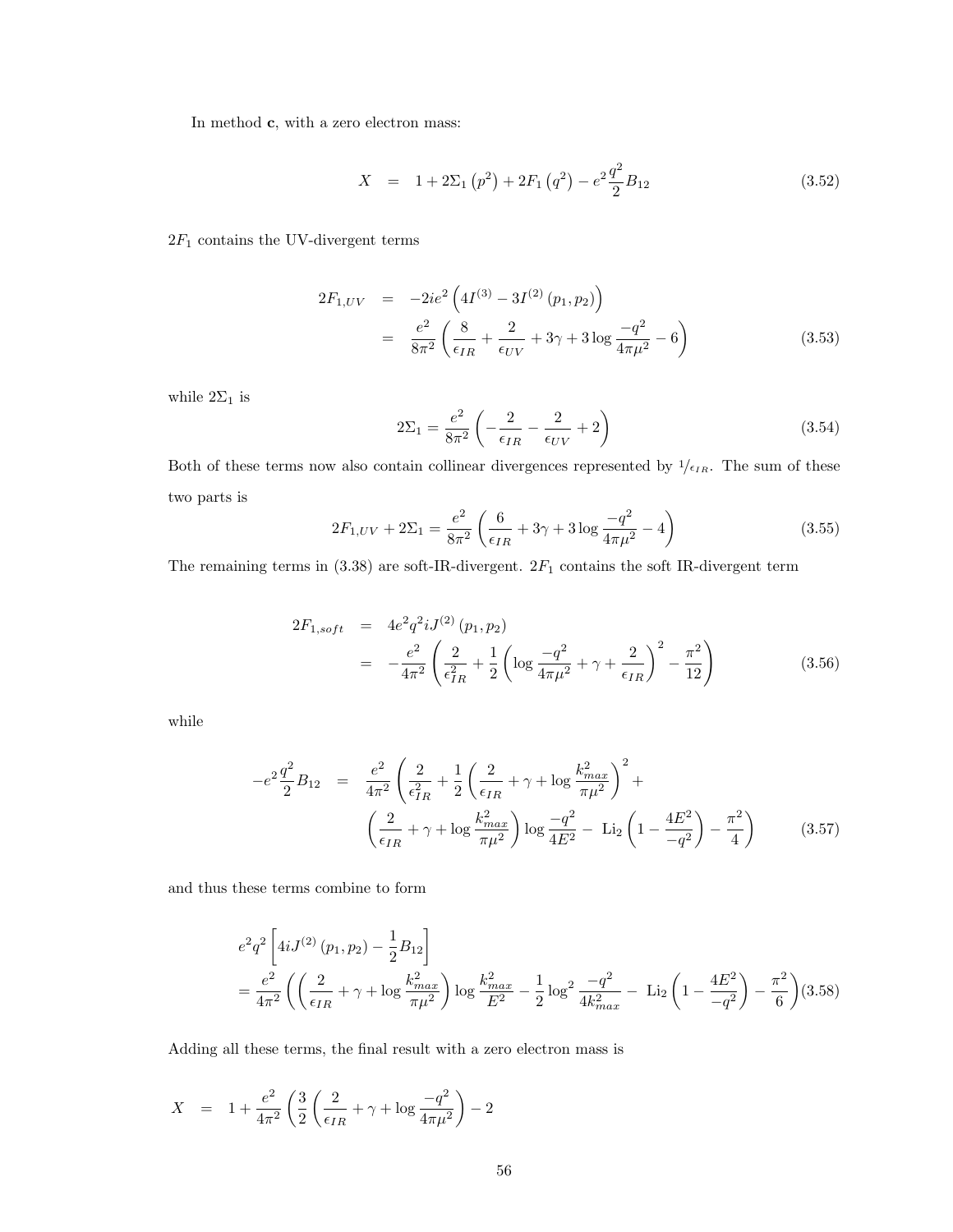$$
-\left(\frac{2}{\epsilon_{IR}} + \gamma + \log\frac{-q^2}{4\pi\mu^2}\right) \log\frac{E^2}{k_{max}^2} + \frac{1}{2}\log^2\frac{E^2}{k_{max}^2} - \frac{1}{2}\log^2\frac{-q^2}{4E^2} - \text{Li}_2\left(1 - \frac{4E^2}{-q^2}\right) - \frac{\pi^2}{6}\right)
$$
\n(3.59)

In this case also, the soft divergence in  $F_1$  is canceled by the soft divergence in  $B_{12}$ , while the soft divergent terms in  $\Sigma_1$ ,  $B_{11}$ , and  $B_{22}$  have disappeared due to a factor of  $m^2 = 0$ . The collinear divergences remain.

Compare the results of the two regularization methods for the collinear divergences. After the substitution  $\log m^2 \to \log 4\pi\mu^2 + 2\ell_{IR} + \gamma$ , (3.51) is nearly, but not quite, identical with (3.59). The difference is only in the analytic terms, which in any case are divergent and therefore physically meaningless. Since there are no massless charged particles in nature, this divergence is of no practical concern. Note that the coefficients of the non-analytic terms are the same in both cases and are independent of the regularization parameter m or  $\epsilon_{IR}$ .

In the following chapters, analogous calculations will be performed for gravitationally interacting massless particles, as well as the calculation of the scattering cross section of two particles.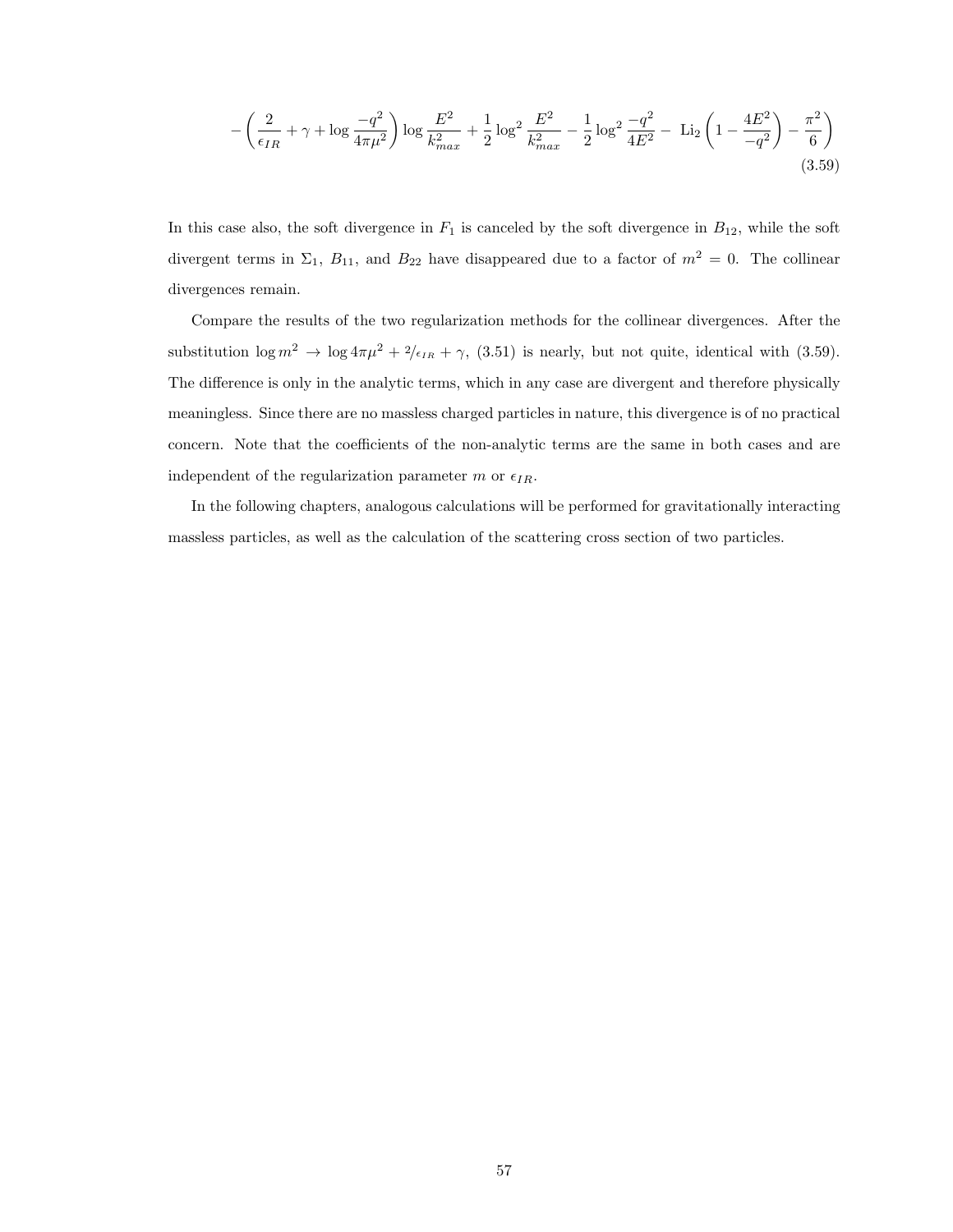# CHAPTER 4 IR DIVERGENCES IN QUANTUM GRAVITY

The same IR divergences which occur in QED also occur in quantum gravity, including collinear divergences in the case of massless scattering particles. Although massless charged particles do not occur in nature, so that the collinear divergences which arise in QED are purely academic, all particles interact gravitationally, and collinear divergences represent a serious challenge to the theory. Below, it is demonstrated explicitly to first order that these collinear divergences cancel in the final results for scattering cross sections, and the reasons why are examined. The cross section for scattering of a massless scalar particle by a scalar particle of arbitrary mass is calculated first, because all the essential elements are present and the calculation is algebraically much simpler. Then the cross section for photon scattering by a massive scalar source is calculated. Since the analytic parts of the results only renormalize parameters in the Lagrangian, and are meaningless by themselves, only diagrams which contribute non-analytic pieces are shown, and the analytic pieces are truncated.

## 4.1 Lagrangian and Feynman Rules

As described in chapter 1, although in an effective field theory all terms respecting general covariance must in principal be included, it is known empirically that after renormalization the gravitational Lagrangian,to good approximation, is effectively just the usual Lagrangian of general relativity

$$
\mathcal{L}_g \approx \sqrt{-g} \frac{2R}{\kappa^2} \tag{4.1}
$$

plus a gauge fixing term. This effective Lagrangian is quantized using the background field method of [13]. The full metric is expanded about a background metric  $\bar{g}$  as

$$
g_{\mu\nu} \equiv \bar{g}_{\mu\nu} + \kappa h_{\mu\nu} \tag{4.2}
$$

(All further indices are raised and lowered with the background metric  $\bar{q}$ .) The expansion of the gravitational Lagrangian to second order in  $h$  is then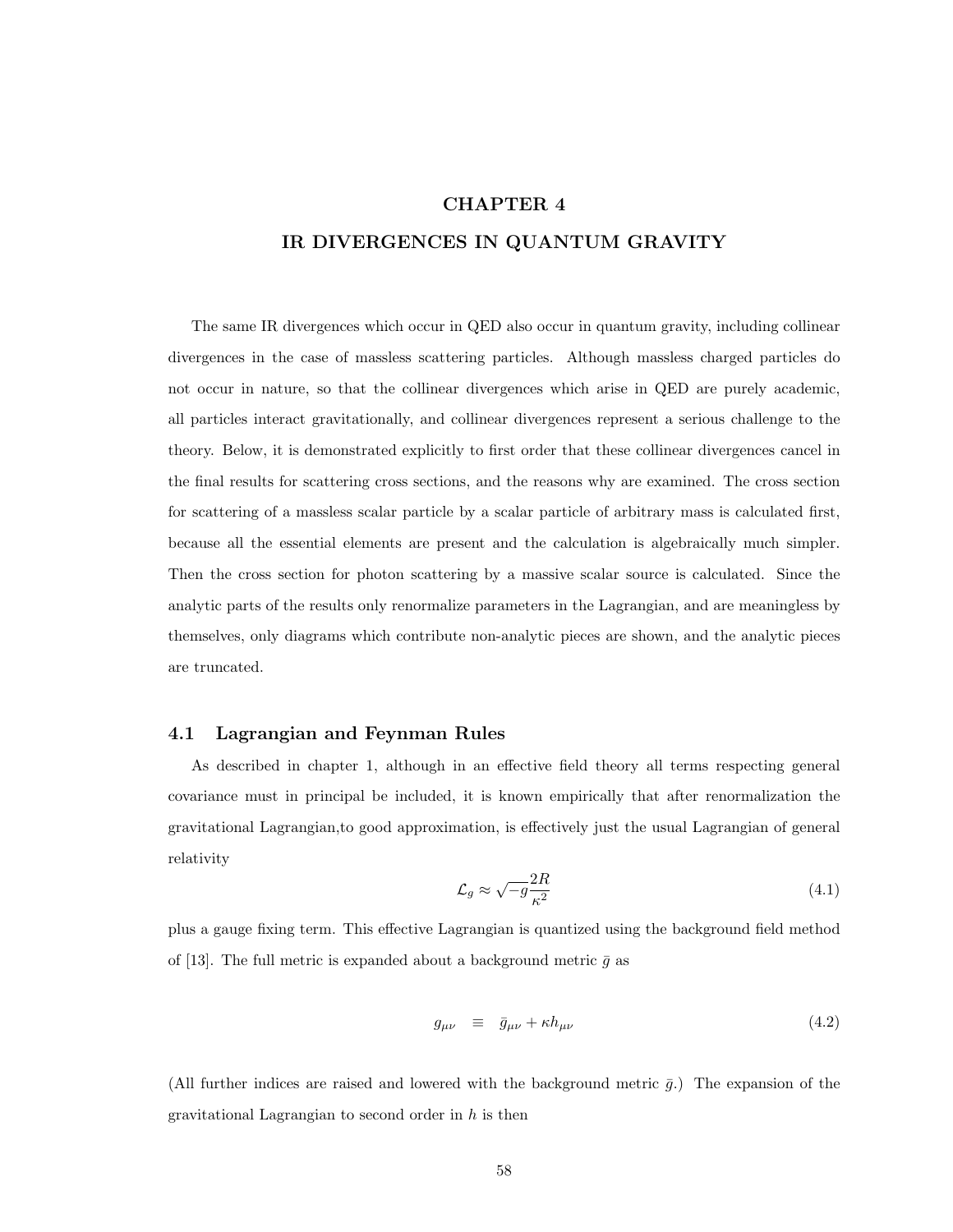$$
\mathcal{L}_{g} = \sqrt{-\bar{g}} \left\{ \frac{2}{\kappa^{2}} \bar{R} + \mathcal{L}_{g}^{(1)} + \mathcal{L}_{g}^{(2)} + \cdots \right\}
$$
\n
$$
\mathcal{L}_{g}^{(1)} = \frac{h_{\mu\nu}}{\kappa} \left[ \bar{g}^{\mu\nu} \bar{R} - 2 \bar{R}^{\mu\nu} \right]
$$
\n
$$
\mathcal{L}_{g}^{(2)} = \frac{1}{2} D_{\alpha} h_{\mu\nu} D^{\alpha} h^{\mu\nu} - \frac{1}{2} D_{\alpha} h D^{\alpha} h + D_{\alpha} h D_{\beta} h^{\alpha\beta} - D_{\alpha} h_{\mu\beta} D^{\beta} h^{\mu\alpha}
$$
\n
$$
+ \bar{R} \left( \frac{1}{2} h^{2} - \frac{1}{2} h_{\mu\nu} h^{\mu\nu} \right) + \bar{R}^{\mu\nu} \left( 2 h^{\lambda}_{\ \mu} h_{\nu\alpha} - h h_{\mu\nu} \right) \tag{4.3}
$$

where  $\bar{R}$  and D are the scalar curvature and covariant derivative of the background metric [22]. This must be augmented by a gauge fixing Lagrangian, which for harmonic gauge is

$$
\mathcal{L}_{gf} = \sqrt{-\bar{g}} \left\{ \left( D^{\nu} h_{\mu\nu} - \frac{1}{2} D_{\mu} h^{\lambda}{}_{\lambda} \right) \left( D_{\sigma} h^{\mu\sigma} - \frac{1}{2} D^{\mu} h^{\sigma}{}_{\sigma} \right) \right\},\tag{4.4}
$$

and a ghost Lagrangian

$$
\mathcal{L}_{gh} = \sqrt{-\bar{g}} \eta^{*\mu} \left[ D_{\lambda} D^{\lambda} \bar{g}_{\mu\nu} - R_{\mu\nu} \right] \eta^{\nu}.
$$
 (4.5)

Because the background field satisfies Einstein's equation, the linear terms in (4.3) will cancel in all matrix elements with the linear terms from the matter Lagrangian. The quadratic terms determine the propagator, which in flat space  $\bar{g}_{\mu\nu} = \eta_{\mu\nu}$ , in harmonic gauge, is

$$
D_{\alpha\beta,\gamma\delta}(k) = \frac{iP_{\alpha\beta,\gamma\delta}}{k^2},\tag{4.6}
$$

where

$$
P_{\alpha\beta,\gamma\delta} = I_{\alpha\beta,\gamma\delta} - \frac{1}{2} \eta_{\alpha\beta} \eta_{\gamma\delta}, \qquad (4.7)
$$

$$
I_{\alpha\beta,\gamma\delta} = \frac{1}{2} (\eta_{\alpha\gamma}\eta_{\beta\delta} + \eta_{\alpha\delta}\eta_{\beta\gamma}). \tag{4.8}
$$

Expanding  $(4.3)$  to second order in h and to first order in the background field yields the threegraviton vertex, which in flat space is [12]:

$$
\tau^{\mu\nu}_{\alpha\beta,\gamma\delta}(k,q) = i\frac{\kappa}{2} \left\{ P_{\alpha\beta,\gamma\delta} \left[ k^{\mu}k^{\nu} + (k-q)^{\mu} (k-q)^{\nu} + q^{\mu}q^{\nu} - \frac{3}{2}\eta^{\mu\nu}q^2 \right] \right.\n+ 2q_{\lambda}q_{\sigma} \left[ I_{\alpha\beta}^{\lambda\sigma}I_{\gamma\delta}^{\mu\nu} + I_{\gamma\delta}^{\lambda\sigma}I_{\alpha\beta}^{\mu\nu} - I_{\alpha\beta}^{\lambda\mu}I_{\gamma\delta}^{\sigma\nu} - I_{\alpha\beta}^{\sigma\nu}I_{\gamma\delta}^{\lambda\mu} \right] \n+ \left[ q_{\lambda}q^{\mu} \left( \eta_{\alpha\beta}I_{\gamma\delta}^{\lambda\nu} + \eta_{\gamma\delta}I_{\alpha\beta}^{\lambda\nu} \right) + q_{\lambda}q^{\nu} \left( \eta_{\alpha\beta}I_{\gamma\delta}^{\lambda\mu} + \eta_{\gamma\delta}I_{\alpha\beta}^{\lambda\mu} \right) \right] \n- q^{2} \left( \eta_{\alpha\beta}I_{\gamma\delta}^{\mu\nu} + \eta_{\gamma\delta}I_{\alpha\beta}^{\mu\nu} \right) - \eta^{\mu\nu}q^{\lambda}q^{\sigma} \left( \eta_{\alpha\beta}I_{\gamma\delta,\lambda\sigma} + \eta_{\gamma\delta}I_{\alpha\beta,\lambda\sigma} \right) \right] \n+ \left[ 2q^{\lambda} \left( I_{\alpha\beta}^{\sigma\nu}I_{\gamma\delta,\lambda\sigma}(k-q)^{\mu} + I_{\alpha\beta}^{\sigma\mu}I_{\gamma\delta,\lambda\sigma}(k-q)^{\nu} \right. \right)
$$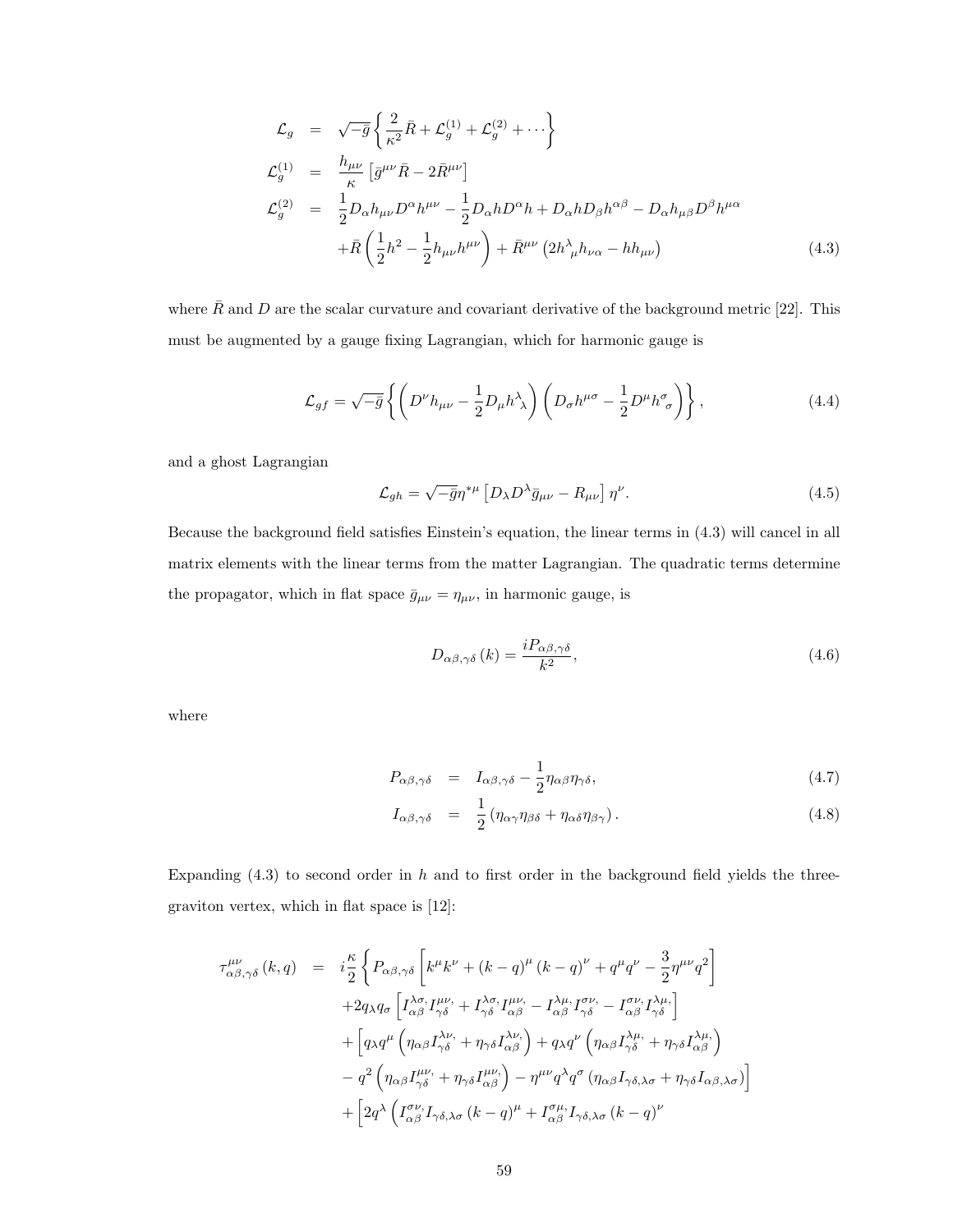$$
- I^{\sigma\nu}_{\gamma\delta} I_{\alpha\beta,\lambda\sigma} k^{\mu} - I^{\sigma\mu}_{\gamma\delta} I_{\alpha\beta,\lambda\sigma} k^{\nu} \Big)
$$
  
+  $q^{2} \left( I^{\sigma\mu}_{\alpha\beta} I^{\nu}_{\gamma\delta,\sigma} + I^{\nu}_{\alpha\beta,\sigma} I^{\sigma\mu}_{\gamma\delta} \right) + \eta^{\mu\nu} q^{\lambda} q_{\sigma} \left( I_{\alpha\beta,\lambda\rho} I^{\rho\sigma}_{\gamma\delta} + I_{\gamma\delta,\lambda\rho} I^{\rho\sigma}_{\alpha\beta} \right) \Big]$   
+  $\left[ \left( k^{2} + (k-q)^{2} \right) \left( I^{\sigma\mu}_{\alpha\beta} I^{\nu}_{\gamma\delta,\sigma} + I^{\sigma\nu}_{\alpha\beta} I^{\mu}_{\gamma\delta,\sigma} - \frac{1}{2} \eta^{\mu\nu} P_{\alpha\beta,\gamma\delta} \right) \right]$   
-  $\left( k^{2} \eta_{\gamma\delta} I^{\mu\nu}_{\alpha\beta} + (k-q)^{2} \eta_{\alpha\beta} I^{\mu\nu}_{\gamma\delta} \right) \Big] \Big\}$  (4.9)

The full Lagrangian consists of the gravitational Lagrangian plus the matter Lagrangian. The two types of matter considered are a spin 0 field and the electromagnetic field. The spin 0 Lagrangian is:

$$
\mathcal{L}_s = \frac{\sqrt{-g}}{2} \left( g^{\mu\nu} D_\mu \phi D_\nu \phi - m^2 \phi^2 \right) \tag{4.10}
$$

where  $D$  is the covariant derivative associated with  $g$ , which for a scalar is just the same as the partial derivative. Expanding  $(4.10)$  about flat space to second order in h determines the lowestorder 2-scalar 1-graviton and 2-scalar 2-graviton vertex factors:

$$
\tau_{\alpha\beta}(p, p') = -i\frac{\kappa}{2} \left( p_{\alpha} p'_{\beta} + p'_{\alpha} p_{\beta} - (p \cdot p' - m^2) \eta_{\alpha\beta} \right)
$$
\n
$$
\tau_{\alpha\beta\gamma\delta}(p, p') = i\kappa^2 \left( I_{\alpha\beta\rho\xi} I_{\sigma\gamma\delta}^{\xi} (p^{\rho} p'^{\sigma} + p'^{\rho} p^{\sigma}) - \frac{1}{2} \left( \eta_{\alpha\beta} I_{\rho\sigma\gamma\delta} + \eta_{\gamma\delta} I_{\rho\sigma\alpha\beta} \right) p'^{\rho} p^{\sigma} - \frac{1}{2} \left( I_{\alpha\beta\gamma\delta} - \frac{1}{2} \eta_{\alpha\beta} \eta_{\gamma\delta} \right) (p \cdot p' - m^2) \right)
$$
\n(4.12)

The scalar propagator in flat space is

$$
D\left(k\right) = \frac{i}{k^2} \tag{4.13}
$$

The electromagnetic Lagrangian is:

$$
\mathcal{L}_{em} = \frac{\sqrt{-g}}{2} g^{\mu\tau} g^{\nu\sigma} \left( D_{\mu} A_{\nu} - D_{\nu} A_{\mu} \right) \left( D_{\sigma} A_{\tau} - D_{\tau} A_{\sigma} \right) \tag{4.14}
$$

where

$$
D_{\mu}A^{\nu} = \partial_{\mu}A^{\nu} + \frac{1}{2}g^{\nu\sigma} \left(\partial_{\mu}g_{\sigma\lambda} + \partial_{\lambda}g_{\sigma\mu} - \partial_{\sigma}g_{\mu\lambda}\right)A^{\lambda}
$$
(4.15)

From  $(4.14)$  it follows that the lowest-order photon-graviton vertices in flat space are [12]:

$$
\tau_{\beta,\alpha,\mu\nu}^{(1)}(p_1, p_2) = i\frac{\kappa}{2} \{ (p_{1\mu}p_{2\nu} + p_{1\nu}p_{2\mu}) \eta_{\alpha\beta} + \eta_{\mu\nu}p_{1\beta}p_{2\alpha} \n- p_{1\beta} (p_{2\mu}\eta_{\nu\alpha} + p_{2\nu}\eta_{\alpha\mu}) - p_{2\alpha} (p_{1\mu}\eta_{\nu\beta} + p_{1\nu}\eta_{\beta\mu}) \n+ p_1 \cdot p_2 (\eta_{\mu\alpha}\eta_{\nu\beta} + \eta_{\mu\beta}\eta_{\nu\alpha} - \eta_{\mu\nu}\eta_{\alpha\beta}) \}
$$
\n(4.16)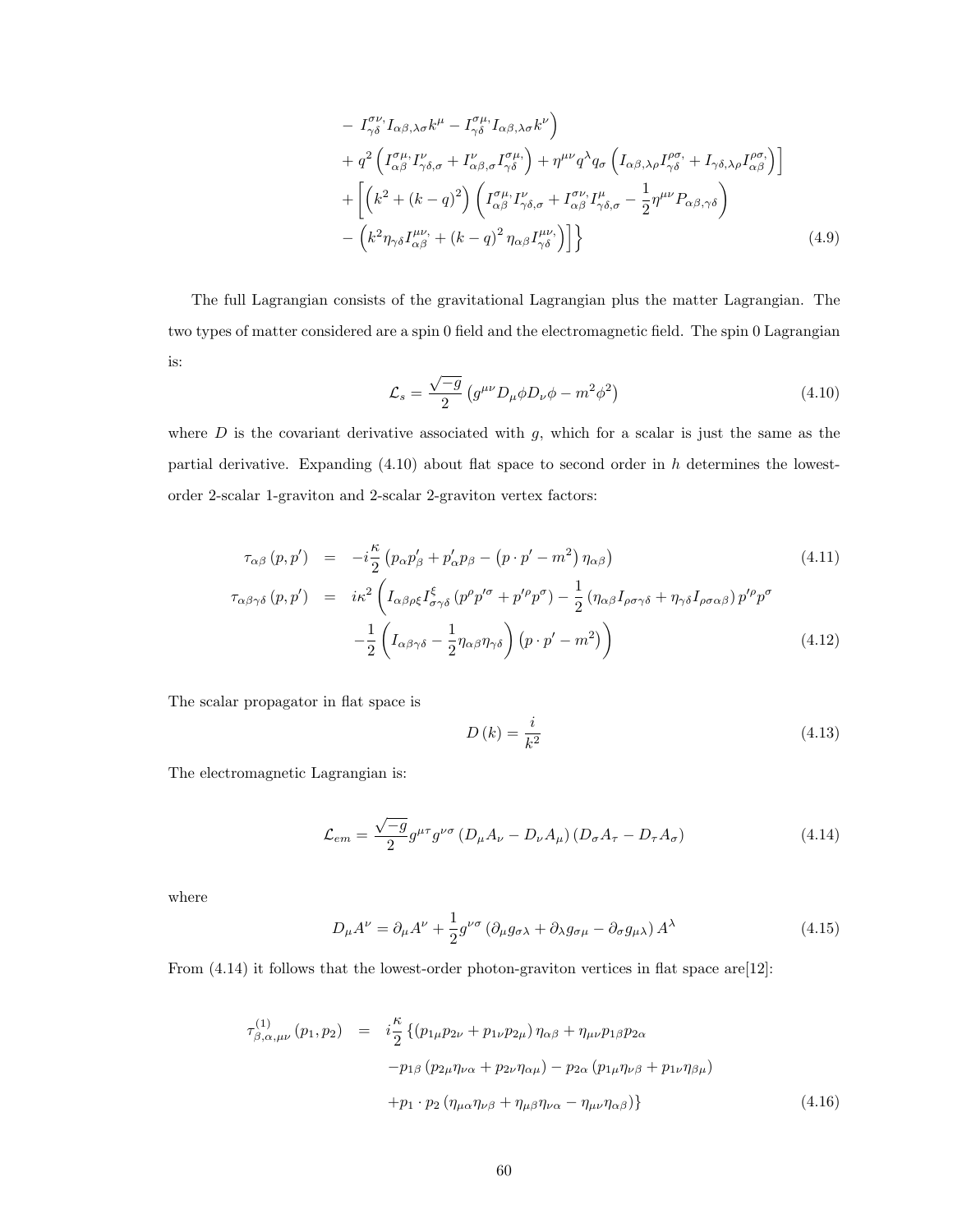$$
\tau_{\beta,\alpha,\mu\nu,\rho\sigma}^{(2)}(p_{1},p_{2}) = -i\frac{\kappa^{2}}{4} \{ [p_{1\beta}p_{2\alpha} - \eta_{\alpha\beta}(p_{1} \cdot p_{2})] (\eta_{\mu\rho}\eta_{\nu\sigma} + \eta_{\mu\sigma}\eta_{\nu\rho} - \eta_{\mu\nu}\eta_{\rho\sigma})
$$
  
\n
$$
+ \eta_{\mu\rho} [\eta_{\alpha\beta}(p_{1\nu}p_{2\sigma} + p_{1\sigma}p_{2\nu}) - \eta_{\alpha\nu}p_{1\beta}p_{2\sigma} - \eta_{\beta\nu}p_{1\sigma}p_{2\alpha}
$$
  
\n
$$
- \eta_{\beta\sigma}p_{1\nu}p_{2\alpha} - \eta_{\alpha\sigma}p_{1\beta}p_{2\nu} + p_{1} \cdot p_{2} (\eta_{\alpha\nu}\eta_{\beta\sigma} + \eta_{\alpha\sigma}\eta_{\beta\nu})]
$$
  
\n
$$
+ \eta_{\mu\sigma} [\eta_{\alpha\beta}(p_{1\nu}p_{2\rho} + p_{1\sigma}p_{2\nu}) - \eta_{\alpha\nu}p_{1\beta}p_{2\rho} - \eta_{\beta\nu}p_{1\rho}p_{2\alpha}
$$
  
\n
$$
- \eta_{\beta\rho}p_{1\nu}p_{2\alpha} - \eta_{\alpha\rho}p_{1\beta}p_{2\nu} + p_{1} \cdot p_{2} (\eta_{\alpha\nu}\eta_{\beta\rho} + \eta_{\alpha\rho}\eta_{\beta\nu})]
$$
  
\n
$$
+ \eta_{\nu\rho} [\eta_{\alpha\beta}(p_{1\mu}p_{2\sigma} + p_{1\sigma}p_{2\mu}) - \eta_{\alpha\mu}p_{1\beta}p_{2\sigma} - \eta_{\beta\mu}p_{1\sigma}p_{2\alpha}
$$
  
\n
$$
- \eta_{\beta\sigma}p_{1\mu}p_{2\alpha} - \eta_{\alpha\sigma}p_{1\beta}p_{2\mu} + p_{1} \cdot p_{2} (\eta_{\alpha\mu}\eta_{\beta\sigma} + \eta_{\alpha\sigma}\eta_{\beta\mu})]
$$
  
\n
$$
+ \eta_{\nu\sigma} [\eta_{\alpha\beta}(p_{1\mu}p_{2\rho} + p_{1\sigma}p_{2\mu}) - \eta_{\alpha\mu
$$

Finally, the photon propagator in the (electromagnetic) Feynman gauge is

$$
D_{\mu\nu}(k) = \frac{-i\eta_{\mu\nu}}{k^2} \tag{4.18}
$$

## 4.2 IR Divergences in Quantum Gravity

The results for the cross section and for the metric may be expected to contain infra-red divergences arising from the masslessness of both the graviton and the photon (or massless scalar particle). Since these arise from low-energy regions of virtual momenta, they can not be ascribed to the integrated degrees of freedom of the underlying high-energy theory, and since they are nonanalytic, they can not be removed by renormalization of parameters in the Lagrangian. Therefore they are not resolved by effective field theory.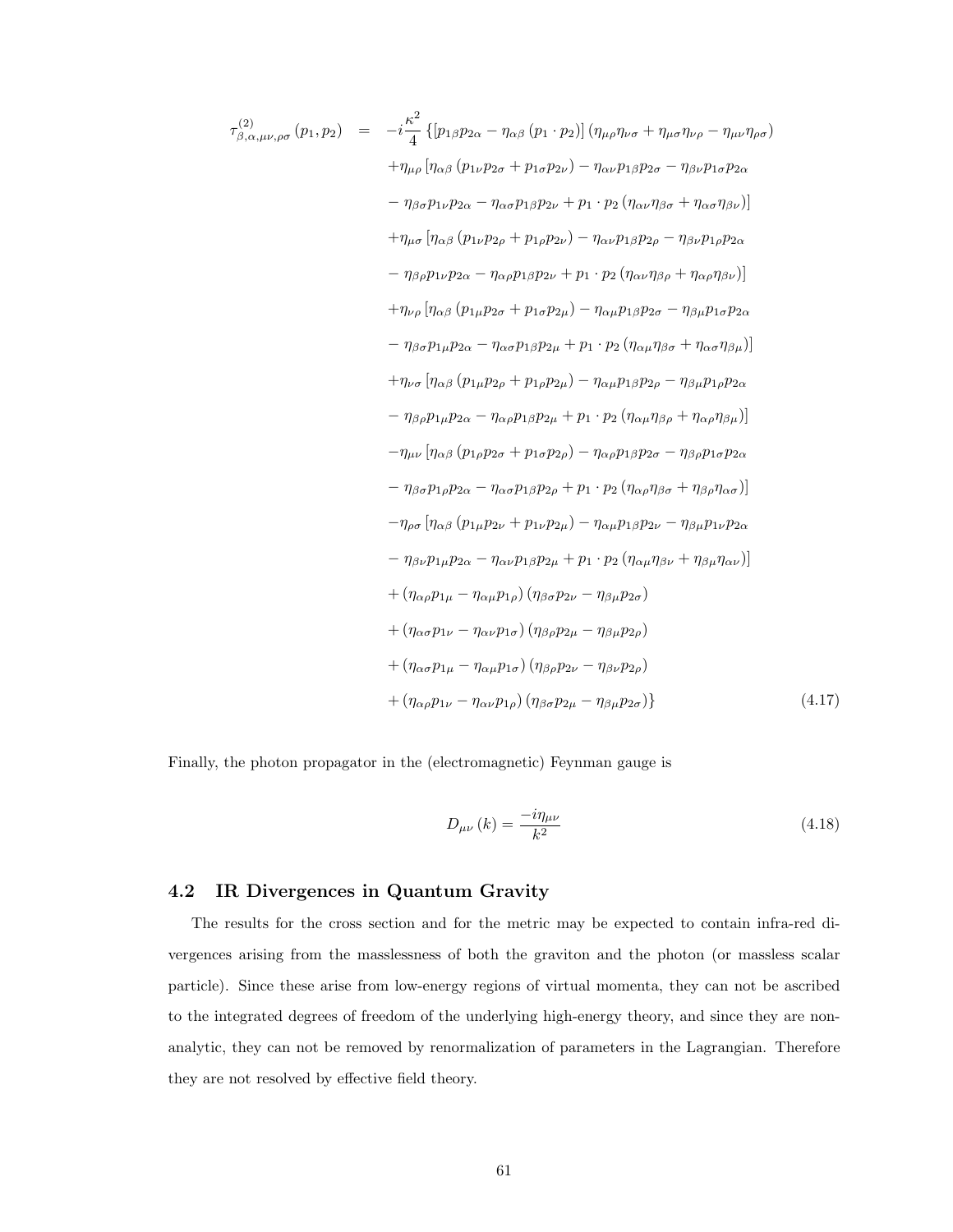Just as soft divergences occur in QED because of the masslessness of the photon, they occur in quantum gravity because of the masslessness of the graviton. By the same reasoning as presented in chapter 3 for QED, they can be treated in gravity in the analogous way, by including soft gravitational bremsstrahlung in the final state of the system, and they present no additional difficulty. However, as described in chapter 2, there may also be collinear divergences in diagrams with more than one massless propagator. Such divergences occurs for hard virtual gravitons as well as for soft, as long as they are on-shell, and can not be removed just by the inclusion of real soft bremsstrahlung in the final state.

Collinear divergences are known from other quantum field theories, wherein they are treated in a number of ways. However, none of these ways seem physically relevant to the case at hand. As seen in chapter 3, these divergences occur in the theory of massless QED, but are physically irrelevant, since there are no massless charged particles in nature. However there do exist massless gravitating particles, namely photons. Collinear divergences also occur in QCD [16, 1, 17]. There they are treated by the inclusion of jets of particles in cross sections, but jets are not expected to occur in gravitational scattering. Alternatively, the KLN theorem [18] proves that collinear singularities in the elastic cross section do cancel with singularities in the cross sections for processes that include additional real, collinear gravitons. However, these real gravitons must include hard gravitons as well as soft and must appear in both the final and initial states. The physical meaning of this is unclear in this case [19, 1, 17]. While it is impossible to detect a graviton of sufficiently low wavelength with a finite detector, it is unclear that a hard collinear graviton could never be detected. In particular, if a significant amount of the energy of the system were carried by the graviton, it does not seem obvious that a photon detector would be unable to discriminate between the energy carried by the graviton and the energy carried by the photon.

Thus, the occurrence of collinear divergences could present a serious problem for quantum gravity of massless particles, even in the energy range where effective field theory is expected to be valid.

However, Weinberg [19] shows that, at least in the region of soft virtual graviton momentum, the collinear divergences that appear in individual diagrams of quantum gravity actually cancel between different diagrams for any process in which all external lines are on-shell. He traces the reason to the fact that gravity couples to the energy-momentum tensor, which in the massless case implies that each vertex contains factors of momentum. Consider a diagram  $\mathcal{M}_{soft}$  formed from a lower order diagram  $\mathcal{M}_0$  by adjoining a soft, on-shell virtual graviton to two external particles with momenta  $p_i, p_j$ :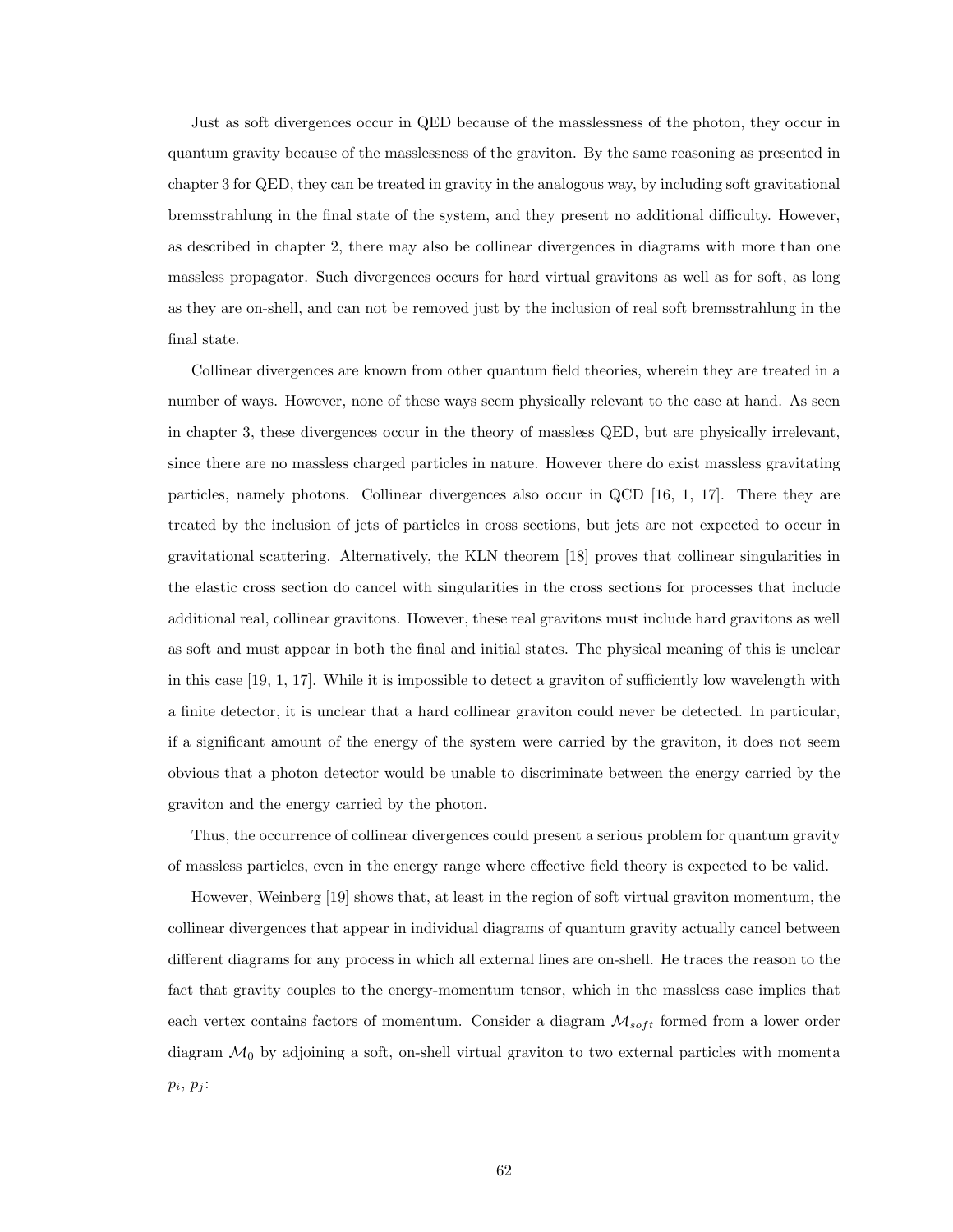$$
\mathcal{M}_{soft} = \int \frac{d^4 k}{(2\pi)^4} \frac{i}{(p_i - k)^2 - m_i^2} \tau^{\mu\nu} (p_i, p_i - k) \frac{i P_{\mu\nu,\rho\sigma}}{k^2} \frac{i}{(p_j + k)^2 - m_j^2} \tau^{\rho\sigma} (p_j, p_j + k) \mathcal{M}_0
$$
  
\n
$$
= \int \frac{d^4 k}{(2\pi)^4} \frac{i}{(p_i - k)^2 - m_i^2} \frac{-i\kappa (p_i^{\mu} (p_i - k)^{\nu} + p_i^{\nu} (p_i - k)^{\mu} + p_i \cdot k\eta^{\mu\nu})}{2} \frac{i P_{\mu\nu,\rho\sigma}}{k^2}
$$
  
\n
$$
\frac{i}{(p_j + k)^2 - m_j^2} \frac{-i\kappa (p_j^{\rho} (p_j + k)^{\sigma} + p_j^{\rho} (p_j + k)^{\sigma} - p_j \cdot k\eta^{\rho\sigma})}{2} \mathcal{M}_0
$$
(4.19)

In the region of soft  $k$ ,

$$
\mathcal{M}_{soft} \approx i\kappa^{2} \int \frac{\mathrm{d}^{4}k}{(2\pi)^{4}} \frac{p_{i}^{\mu}p_{i}^{\nu}}{-2p_{i} \cdot k} \frac{P_{\mu\nu,\rho\sigma}}{k^{2}} \frac{p_{j}^{\rho}p_{j}^{\sigma}}{2p_{j} \cdot k} \mathcal{M}_{0}
$$

$$
= -i\kappa^{2} \int \frac{\mathrm{d}^{4}k}{(2\pi)^{4}} \frac{(p_{i} \cdot p_{j})^{2} - \frac{m_{i}^{2}m_{j}^{2}}{2}}{(2p_{i} \cdot k) k^{2} (2p_{j} \cdot k)} \mathcal{M}_{0}
$$
(4.20)

If a collinear divergence is also to be present, then at least one of the  $m_i$  must be zero, and

$$
\mathcal{M}_{soft} \approx -i\kappa^2 \int \frac{\mathrm{d}^4 k}{\left(2\pi\right)^4} \frac{\left(p_i \cdot p_j\right)^2}{\left(2p_i \cdot k\right) k^2 \left(2p_j \cdot k\right)} \mathcal{M}_0 \tag{4.21}
$$

The integral over  $k_0$  leaves a residue from the pole in  $k^2$ 

$$
\mathcal{M}_{soft} \approx \frac{\kappa^2}{2} \int \frac{\mathrm{d}^3 k}{\left(2\pi\right)^3} \frac{\left(p_i \cdot p_j\right)^2}{2\left|\vec{k}\right|^3 \left(2p_i \cdot \hat{k}\right) \left(2p_j \cdot \hat{k}\right)} \mathcal{M}_0 \tag{4.22}
$$

Comparing the similar integral (2.22), one sees these contain an IR-singular term of the form

$$
\mathcal{M}_{soft} \sim \pi \frac{\kappa^2}{8} p_i \cdot p_j \log m_i^2 \log \lambda^2 \mathcal{M}_0 \tag{4.23}
$$

for each of the  $m_i$  equal to zero. But each  $p_i$  will be joined by the soft photon to each other  $p_j$  in some diagram, so summing over all diagrams gives

$$
\mathcal{M}_{soft,total} \sim \pi \frac{\kappa^2}{8} p_i \cdot \sum_{j \neq i} p_j \log m_i^2 \log \lambda^2 \mathcal{M}_0
$$
  

$$
= \pi \frac{\kappa^2}{8} p_i^2 \log m_i^2 \log \lambda^2 \mathcal{M}_0
$$
  

$$
= \pi \frac{\kappa^2}{8} m_i^2 \log m_i^2 \log \lambda^2 \mathcal{M}_0
$$
(4.24)

As a result of this, the  $\log m_i^2$  singularity occurs in the combination  $m_i^2 \log m_i^2$ , which goes to zero smoothly with  $m_i$ . Note that each term has an additional factor of  $p_i \cdot p_j$  compared to the QED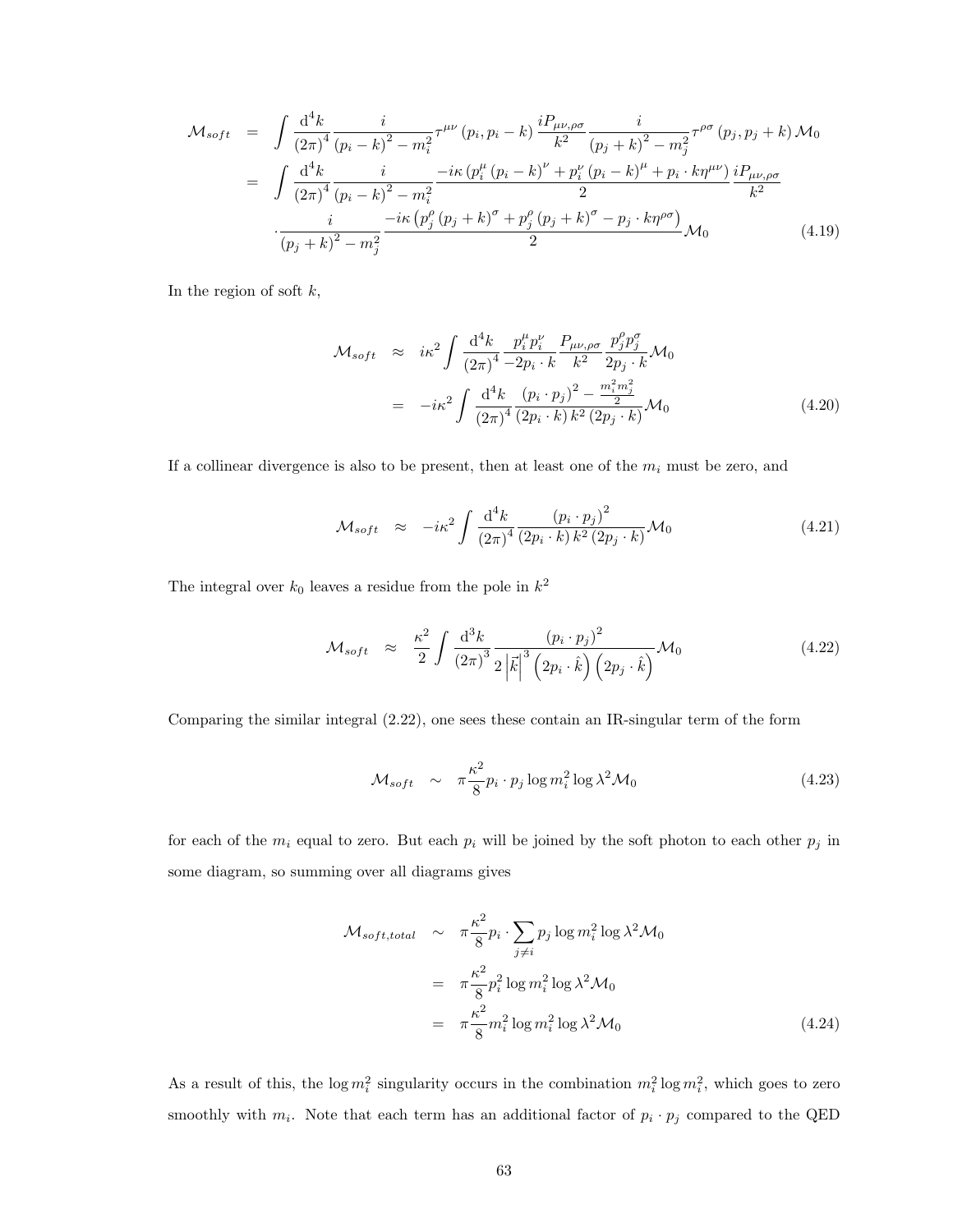case, originating in the momentum in the matter-graviton vertex, and it is these additional factors which are responsible for quelling the collinear divergences. It is shown in (4.90) below that the contribution from the soft real gravitons to the bremsstrahlung cross section also has the form shown in (4.24), so that when the contributions from all diagrams are added, the corresponding collinear divergences vanish.

Weinberg [19] considers only soft collinear gravitons, but there are no further collinear divergences from hard collinear gravitons either, also for the reason that gravity couples to momentum. Collinear divergences occur whenever an on-shell virtual graviton becomes collinear with an external massless particle to which it is coupled. Since gravity couples to energy-momentum, any such virtual graviton line occurring in any diagram is multiplied by the four-momentum of the massless particle to which it attaches. For example, in fig. 4.2, every term in the numerator has two factors of the momentum  $p_2+$ k, one from each of the graviton-scalar vertices. These factors remove the troublesome singularity.

To see this, consider that when evaluating the diagram, each of these factors of  $p_2 + k$  is either contracted with one of the momenta  $p_2$ , k, or q, either in the diagram itself or in the tensor reduction process. In either case the integrand reduces to a two-point form free from collinear divergences. For example, consider the integral

$$
I = \int \frac{(k+p_2) \cdot p_2}{(k+p_2)^2 (q-k)^2 k^2} d^4k
$$
  
= 
$$
\int \frac{k \cdot p_2 + p_2^2}{(k+p_2)^2 (q-k)^2 k^2} d^4k
$$
  
= 
$$
\int \frac{\frac{1}{2} ((k+p_2)^2 + p_2^2 - k^2)}{(k+p_2)^2 (q-k)^2 k^2} d^4k
$$
(4.25)

But in the massless case  $p_2^2 = 0$ , and the remaining two terms in the numerator each cancel one of the propagators, leaving the IR-convergent integral:

$$
I = -\frac{1}{2} \int \frac{\mathrm{d}^4 k}{\left(q - k\right)^2 k^2} + \text{analytic terms} \tag{4.26}
$$

In the massive case,  $p_2^2 = m^2 \neq 0$ , the integral

$$
\frac{1}{2} \int \frac{m^2}{\left(k + p_2\right)^2 \left(q - k\right)^2 k^2} \mathrm{d}^4 k \tag{4.27}
$$

containing collinear divergences, would remain. Similarly, the integral

$$
I \equiv \int \frac{(k+p_2) \cdot k}{(k+p_2)^2 (q-k)^2 k^2}
$$
 (4.28)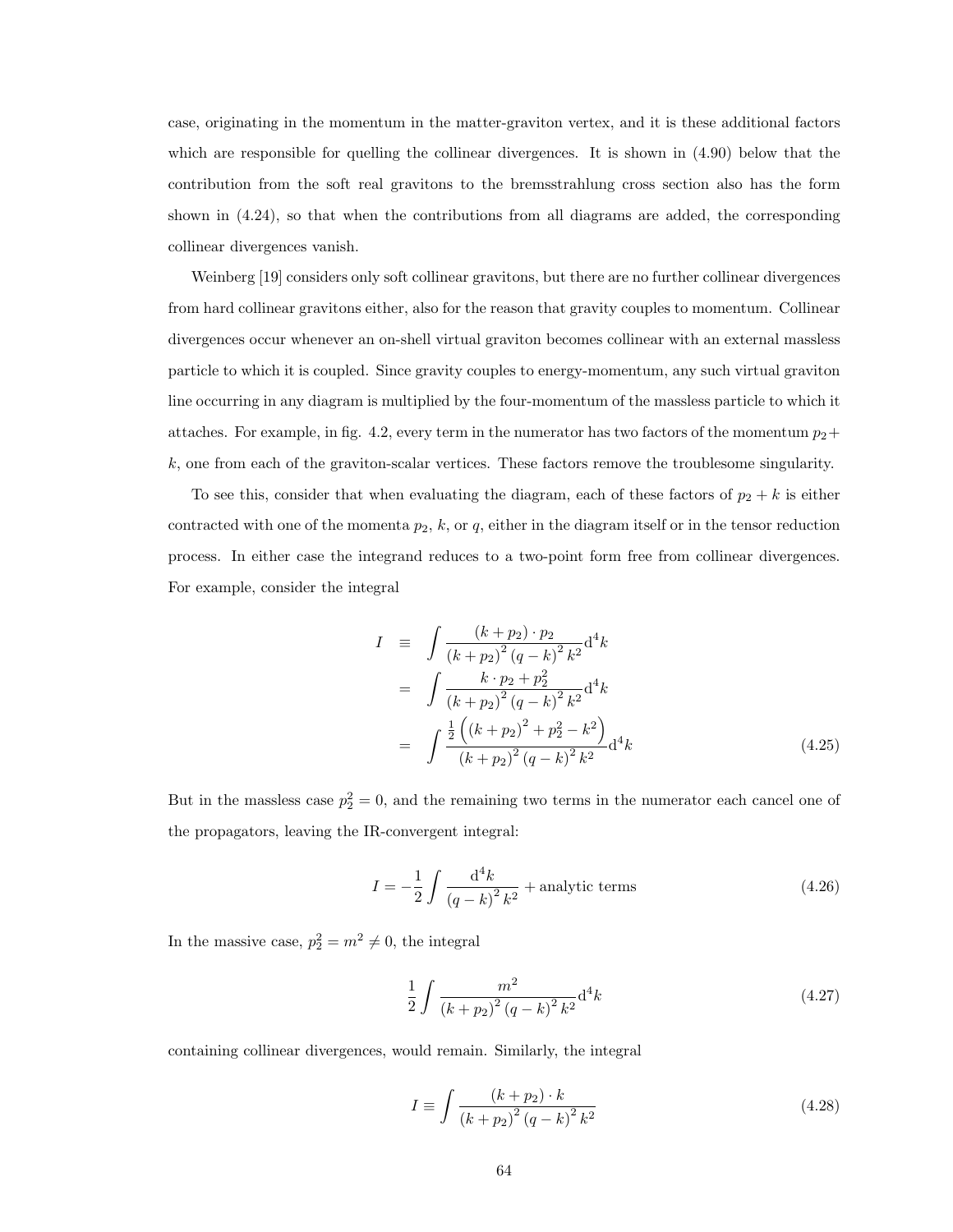is equal to

$$
I = \int \frac{\frac{1}{2} \left( (k + p_2)^2 + k^2 - p_2^2 \right)}{(k + p_2)^2 (q - k)^2 k^2} = \frac{1}{2} \int \frac{1}{(q - k)^2 k^2} + \text{analytic terms}
$$
 (4.29)

Finally, the integral

$$
I \equiv \int \frac{(k+p_2) \cdot q}{(k+p_2)^2 (q-k)^2 k^2} \tag{4.30}
$$

is equal to

$$
I = \int \frac{\frac{1}{2} \left( k^2 - (q - k)^2 + (q + p_2)^2 - p_2^2 \right)}{(k + p_2)^2 (q - k)^2 k^2}
$$
(4.31)

 $(q+p_2)^2 = p_4^2 = 0$ , and the result for this integral (4.30) is

$$
I = 0 + \text{analytic terms} \tag{4.32}
$$

As a result of these cancellations, the diagram of fig. 4.2 is completely infra-red convergent.

Similar cancellations can be seen in other diagrams. For instance, the box diagram fig. (4.5), in the case that both scattering particles were massless, would contain an additional massless propagator, but would also contains two additional graviton-scalar vertices, and these vertex factors cancel the additional collinear divergences produced by the additional propagator in exactly the same way. Indeed, anytime an additional massless propagator appears, an additional vertex carrying factors of momentum appears with it. The only collinear divergences which do survive in individual diagrams are those that occur together with soft divergences, and these are exactly the ones that were shown to cancel between diagrams in total cross sections for on-shell processes by [19]. Thus, after the inclusion of final-state soft bremsstrahlung, the scattering cross section will be free of all infra-red divergences.

#### 4.3 Elastic Cross Section

Turning to the problem of the scattering of two scalar particles of mass m and M respectively, the Feynman diagrams which contribute to the scattering cross section to order  $\kappa^6$  are those shown in figures 4.2 through 4.10, where the heavy solid lines represent a scalar of mass  $M$ , the thin solid lines a scalar of mass  $m$ , and the double wavy lines a graviton, as well as the "mirror images" of figs. 4.2, 4.3, 4.4, and 4.7, where the radiative corrections are on the side of the heavy scalar particle. The integrals in these diagrams are extremely complicated, even by the standards of quantum field theory, because gravity is a rank-two tensor and because it couples to the momentum of the matter field. Each graviton propagator is a tensor of rank four, and each vertex is a tensor of rank two per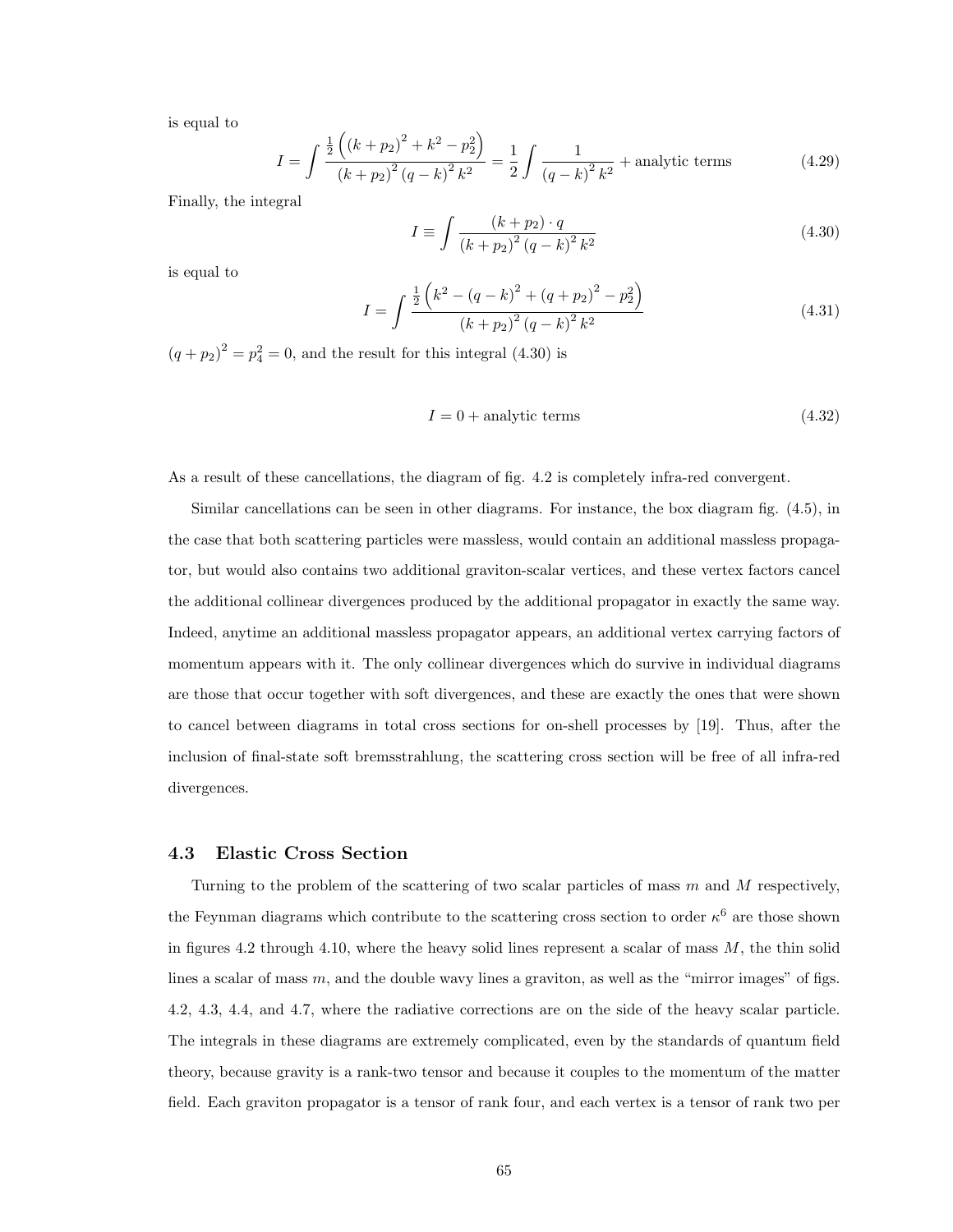graviton line, involving the momenta of all the lines entering it symmetrized appropriately. Each diagram contains several vertices and propagators, and as the tensor rank and number of lines in a diagram grows, the number of different terms in the diagram becomes enormous. Evaluation of the diagrams is therefore a considerable part of the total effort.

To accomplish this, the diagrams are evaluated largely by computer. All the scalar products are evaluated using the Mathematica [34] program FeynCalc [15] and the results simplified in Mathematica using the kinematic relations between on-shell external momenta:  $p_1^2 = p_3^2 = M^2$ ,  $p_2^2 = p_4^2 = m^2$ ,  $p_1+p_2 = p_3+p_4$ ,  $q \equiv p_1-p_3 = p_4-p_2$ ,  $s \equiv (p_1+p_2)^2 = M^2+m^2+2p_1 \cdot p_2$ ,  $t \equiv q^2 = 2p_1 \cdot q = -2p_2 \cdot q$ ,  $u \equiv (p_1 - p_4)^2$ ,  $s + t + u = 2M^2 + 2m^2$ . The integrals are then evaluated by the methods of chapter 2 using FeynCalc and proprietary Mathematica programs written by the author for this purpose.

The elastic (non-bremsstrahlung) cross section is determined from the elastic matrix element by [23]

$$
d\sigma_{el} = (2\pi)^4 \delta (p_1 + p_2 - p_3 + p_4) \frac{|\mathcal{M}|^2}{4\sqrt{(p_1 \cdot p_2)^2 - M^2 m^2}} \frac{d^3 p_3 d^3 p_4}{(2\pi)^3 2E_3 (2\pi)^3 2E_4}
$$
(4.33)

Eliminating the delta functions in the center-of-mass frame, this becomes

$$
d\sigma_{el} = \frac{|\mathcal{M}|^2}{64\pi^2} \frac{|\vec{p_3}|}{|\vec{p_1}| (E_1 + E_2)^2} d\Omega
$$
 (4.34)

Using  $dt = 2 |\vec{p_1}| |\vec{p_3}| d \cos \theta$ , this becomes

$$
d\sigma_{el} = \frac{|\mathcal{M}|^2}{64\pi} \frac{d(-t) d\phi}{\vec{p_1}^2 (E_1 + E_2)^2 2\pi} = \frac{|\mathcal{M}|^2}{16\pi} \frac{d(-t) d\phi}{\left(s^2 - 2s(M^2 + m^2) + (M^2 - m^2)^2\right) 2\pi}
$$
(4.35)

If the cross section is azimuthally invariant then in a frame where the center of mass is moving either parallel or perpendicular to the relative motion of the two particles,

$$
\left(\frac{d\sigma}{d(-t)}\right)_{el} = \frac{|\mathcal{M}_0 + \mathcal{M}_1 + ...|^2}{16\pi \left(s^2 - 2s\left(M^2 + m^2\right) + \left(M^2 - m^2\right)^2\right)} = \left(\frac{d\sigma}{d(-t)}\right)_0 + \left(\frac{d\sigma}{d(-t)}\right)_1 + ...
$$
\n
$$
\left(\frac{d\sigma}{d(-t)}\right)_0 = \frac{|\mathcal{M}_0|^2}{16\pi \left(s^2 - 2s\left(M^2 + m^2\right) + \left(M^2 - m^2\right)^2\right)}
$$
\n
$$
\left(\frac{d\sigma}{d(-t)}\right)_1 = \frac{\mathcal{M}_0 \mathcal{M}_1^* + \mathcal{M}_0^* \mathcal{M}_1}{16\pi \left(s^2 - 2s\left(M^2 + m^2\right) + \left(M^2 - m^2\right)^2\right)}
$$
\n
$$
= \frac{\text{Re} \left[\mathcal{M}_0 \mathcal{M}_1^*\right]}{8\pi \left(s^2 - 2s\left(M^2 + m^2\right) + \left(M^2 - m^2\right)^2\right)}
$$
\n(4.36)

The contributions to the elastic matrix element from the individual diagrams are given below in terms of the scalar integrals  $I, J$ , and  $K$  listed in chapter 2. The results are first given for arbitrary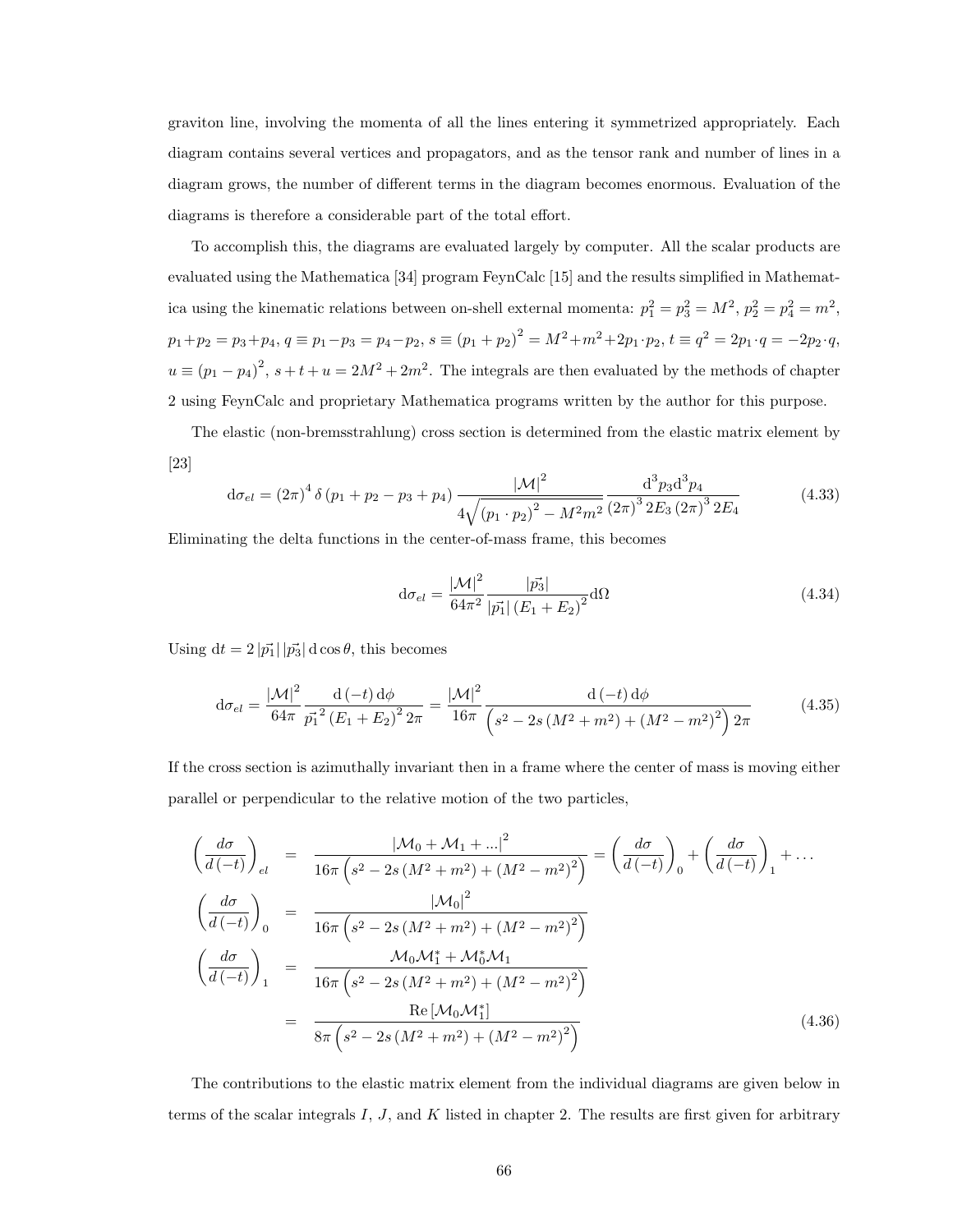

Figure 4.1. Lowest order gravitational scalar-scalar scattering.

values of  $m$  and  $M$  and then examined in various limits. Since the results for the non-relativistic limit have previously been computed [6, 7], these are compared to provide a check on the calculations. Finally, results are given for the massless case  $m = 0$  (or for m infinitesimal to regulate the collinear divergences).

### 4.3.1 Lowest Order

The lowest order matrix element is given by the tree diagram fig. 4.1:

$$
-i\mathcal{M}_0 = \tau_1^{\kappa\lambda} (p_1, p_1 - q, M) \frac{i P_{\kappa\lambda,\mu\nu}}{q^2} \tau^{\mu\nu} (p_2, p_2 + q, m)
$$
  

$$
= -i\kappa^2 \left( \frac{m^4 - 2sm^2 + (s - M^2)^2}{4t} + \frac{s - M^2 - m^2}{4} \right)
$$
(4.37)

In the non-relativistic limit where  $s = (m + M)^2$ ,  $t \ll m^2$ ,  $M^2$ , this becomes

$$
\mathcal{M}_0 \approx \frac{\kappa^2 m^2 M^2}{2t} \tag{4.38}
$$

which agrees with [7] while in the case  $m = 0$  it becomes

$$
\mathcal{M}_0 = \frac{\kappa^2 \left(s - M^2\right) \left(s - M^2 + t\right)}{4t} \tag{4.39}
$$

(4.39) results in the lowest-order cross section

$$
\left(\frac{d\sigma}{d\left(-t\right)}\right)_0 = \kappa^4 \frac{\left(s - M^2 + t\right)^2}{256\pi t^2} \tag{4.40}
$$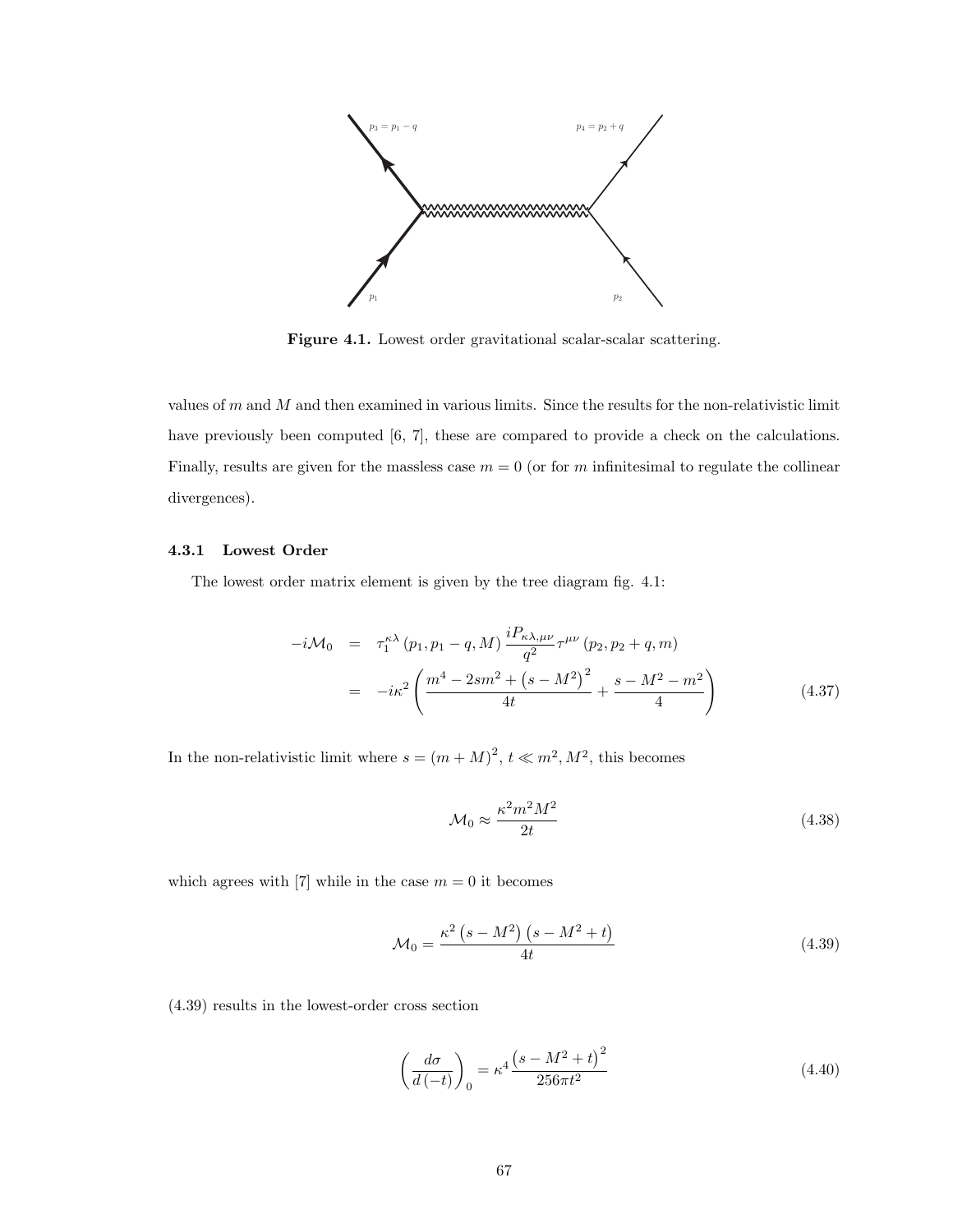

Figure 4.2. Gravitational vertex diagram.

### 4.3.2 Vertex Corrections

Those matrix elements which produce corrections to the vertex part fall into three categories. One, fig. 4.4, has a structure familiar from QED. The other two, figs. 4.2 and 4.3, are new to gravity. For each of these, there is also a mirror-image diagram correcting the heavy scalar vertex. The results are:

Fig. 4.2:

$$
-i\mathcal{M}_{1} = \int \tau_{1}^{\kappa\lambda} (p_{1}, p_{1} - q, M) \frac{iP_{\kappa\lambda,\mu\nu}}{q^{2}}
$$
  

$$
\frac{\tau_{3}^{\mu\nu,\rho\sigma,\epsilon\zeta} (k, -q) iP_{\epsilon\zeta,\alpha\beta}\tau^{\alpha\beta} (p_{2} + q, p_{2} - k, m) i\tau^{\gamma\delta} (p_{2} - k, p_{2}, m) iP_{\gamma\delta,\rho\sigma}}{(k^{2} - \lambda^{2}) \left( (k + q)^{2} - \lambda^{2} \right) \left( (p_{2} - k)^{2} - m^{2} \right)} \frac{d^{4}k}{(2\pi)^{4}}
$$
  

$$
= \kappa^{4} \left( \frac{9m^{6} (s + m^{2} - M^{2})^{2}}{4 (t - 4m^{2})^{2}} + \frac{13m^{8} + 20m^{6} s - 14m^{6} M^{2} + m^{4} (s - M^{2})^{2}}{8 (t - 4m^{2})} + \frac{2m^{6} + 3m^{4} (s - M^{2}) - m^{2} (s - M^{2}) (s - M^{2} + t)}{8} \right) J^{(1)} (p_{2}, -q)
$$
  

$$
+ \kappa^{4} \left( \frac{9m^{4} (s + m^{2} - M^{2})^{2}}{8 (t - 4m^{2})^{2}} + \frac{5m^{6} - 4m^{4} M^{2} + 7m^{4} s - m^{2} (s - M^{2})^{2}}{8 (t - 4m^{2})} + \frac{9m^{4} - 8m^{2} M^{2} - 6m^{2} s - 7m^{2} t + 2t^{2} + 4M^{2} t}{48} \right) I^{(1)} (q)
$$
(4.41)

In the nonrelativistic limit, this becomes

$$
-i\mathcal{M}_1 \approx -\frac{\kappa^4 m^4 M^2}{4} J^{(1)}\left(p_2, q\right) + \frac{\kappa^4 m^2 M^2}{48} I^{(1)}\left(q\right) \tag{4.42}
$$

which agrees with [7] while in the case  $m = 0$  it becomes

$$
-i\mathcal{M}_1 = \kappa^4 \frac{t(2M^2 + t)}{24} I^{(1)}(q) \tag{4.43}
$$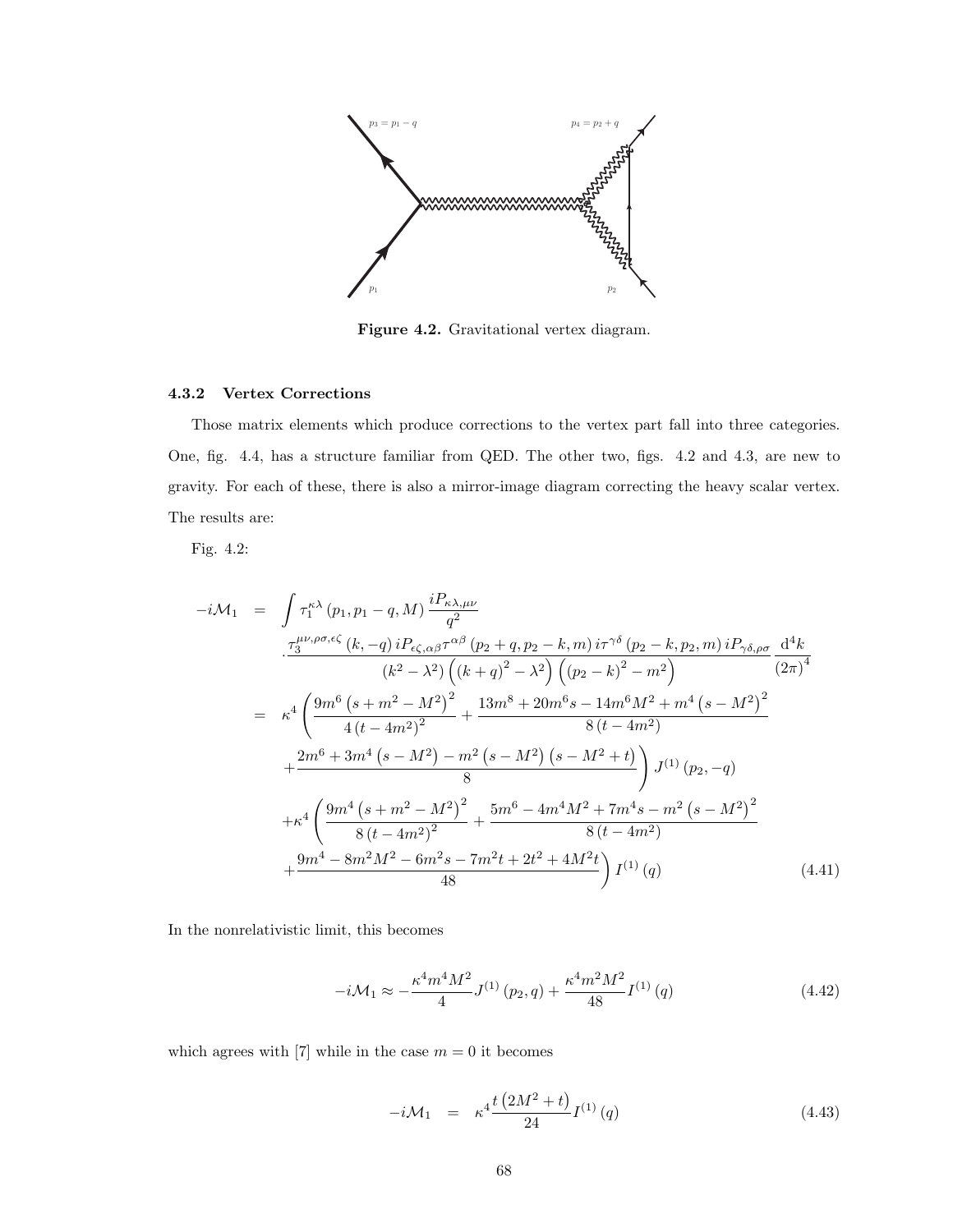

Figure 4.3. Gravitational vertex diagram.

The result for the mirror-image diagram is given by interchanging  $m$  and  $M$  in (4.41). In the nonrelativistic limit, this becomes

$$
-i\mathcal{M}_{1} = \int \frac{iP_{\epsilon\zeta,\alpha\beta}\tau^{\alpha\beta}(p_{1}-q,p_{1}-k,M) i\tau^{\gamma\delta}(p_{1}-k,p_{1},M) iP_{\gamma\delta,\rho\sigma}\tau_{3}^{\rho\sigma,\epsilon\zeta,\kappa\lambda}(k,q)}{(k^{2}-\lambda^{2})\left((p_{1}-k)^{2}-M^{2}\right)\left((k-q)^{2}-\lambda^{2}\right)}
$$

$$
\frac{iP_{\kappa\lambda,\mu\nu}}{q^{2}}\tau^{\mu\nu}(p_{2},p_{2}+q,m)\frac{d^{4}k}{(2\pi)^{4}}
$$

$$
\approx -\frac{\kappa^{4}M^{4}m^{2}}{4}J^{(1)}(p_{1},q)+\frac{\kappa^{4}M^{2}m^{2}}{48}I^{(1)}(q)
$$
(4.44)

In the case  $m = 0$  it becomes:

$$
-i\mathcal{M}_1 = \kappa^4 \left( \frac{9M^6 (s + M^2)^2}{4 (t - 4M^2)^2} + \frac{13M^8 + 20M^6 s + M^4 s^2}{8 (t - 4M^2)} + \frac{2M^6 + 3M^4 s - M^2 s (s + t)}{8} \right) J^{(1)}(p_1, q) + \kappa^4 \left( \frac{9M^4 (s + M^2)^2}{8 (t - 4M^2)^2} + \frac{5M^6 + 7M^4 s - M^2 s^2}{8 (t - 4M^2)} + \frac{9M^4 - 6M^2 s - 7M^2 t + 2t^2}{48} \right) I^{(1)}(q) \tag{4.45}
$$

Fig. 4.3:

$$
-i\mathcal{M}_{1} = \frac{1}{2} \int \tau_{1}^{\kappa\lambda} (p_{1}, p_{1} - q, M) \frac{iP_{\kappa\lambda,\mu\nu}}{q^{2}}
$$

$$
\frac{\tau_{3}^{\mu\nu,\rho\sigma,\epsilon\zeta} (-k, -q) iP_{\epsilon\zeta,\alpha\beta} \tau_{2}^{\alpha\beta,\gamma\delta} (p_{2} + q, p_{2}, m) iP_{\gamma\delta,\rho\sigma}}{(k^{2} - \lambda^{2}) \left( (k - q)^{2} - \lambda^{2} \right)}
$$

$$
= \kappa^{4} \frac{13m^{2} (2M^{2} + t)}{48} I^{(1)}(q)
$$
(4.46)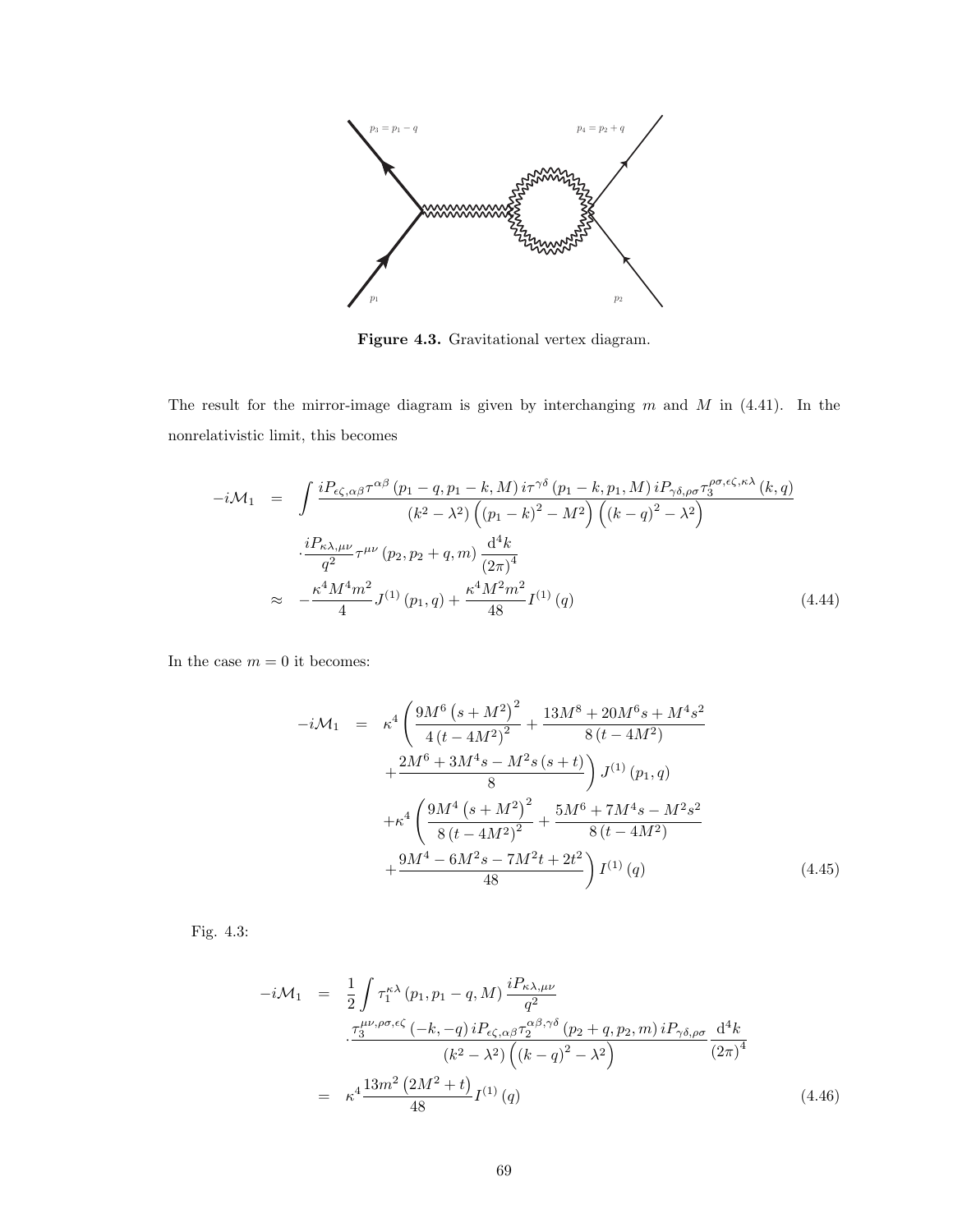

Figure 4.4. Gravitational vertex diagram.

In the non-relativistic case this becomes

$$
-i\mathcal{M}_1 \approx \kappa^4 \frac{13m^2 M^2}{24} I^{(1)}(q) \tag{4.47}
$$

which agrees with [7]. In the case  $m = 0$  it becomes

$$
-i\mathcal{M}_1 = 0\tag{4.48}
$$

The mirror-image diagram in the nonrelativistic case is also

$$
-i\mathcal{M}_1 = \frac{1}{2} \int \frac{i P_{\epsilon\zeta,\alpha\beta} \tau_2^{\alpha\beta,\gamma\delta} (p_1 - q, p_1, M) i P_{\gamma\delta,\rho\sigma} \tau_3^{\kappa\lambda,\epsilon\zeta,\rho\sigma} (k, q) i P_{\kappa\lambda,\mu\nu} \tau^{\mu\nu} (p_2, p_2 + q, m) \frac{d^4 k}{(2\pi)^4}
$$
  

$$
\approx \kappa^4 \frac{13m^2 M^2}{24} I^{(1)}(q)
$$
(4.49)

and in the case  $m = 0$  is

$$
-i\mathcal{M}_1 = \kappa^4 \frac{13M^2 t}{48} I^{(1)}(q)
$$
\n(4.50)

Fig. 4.4:

$$
-i\mathcal{M}_{1} = \int \tau_{1}^{\kappa\lambda} (p_{1}, p_{1} - q, M) \frac{iP_{\kappa\lambda,\mu\nu}}{q^{2}} \frac{\tau_{1}^{\mu\nu} (p_{2} + q - k, p_{2} - k, m) i\tau^{\gamma\delta} (p_{2} - k, p_{2}, m)}{(p_{2} + q - k)^{2} - m^{2}} \n\frac{iP_{\gamma\delta,\alpha\beta}\tau_{1}^{\alpha\beta} (p_{2} + q, p_{2} + q - k, m) i d^{4}k}{(k^{2} - \lambda^{2}) ((p_{2} - k)^{2} - m^{2})} \frac{d^{4}k}{(2\pi)^{4}} \n= \kappa^{4} \frac{(2m^{4} - 4m^{2}t + t^{2}) ((m^{2} - s) (m^{2} - s - t) + M^{4} - M^{2} (2s + t))}{16t} J^{(2)} (p_{2}, -p_{2} - q) \n+ \kappa^{4} \left( -\frac{m^{2} (-2M^{2} (m^{2} + 9s) + 9 (m^{2} - s)^{2} + 9M^{4})}{96t} \right)
$$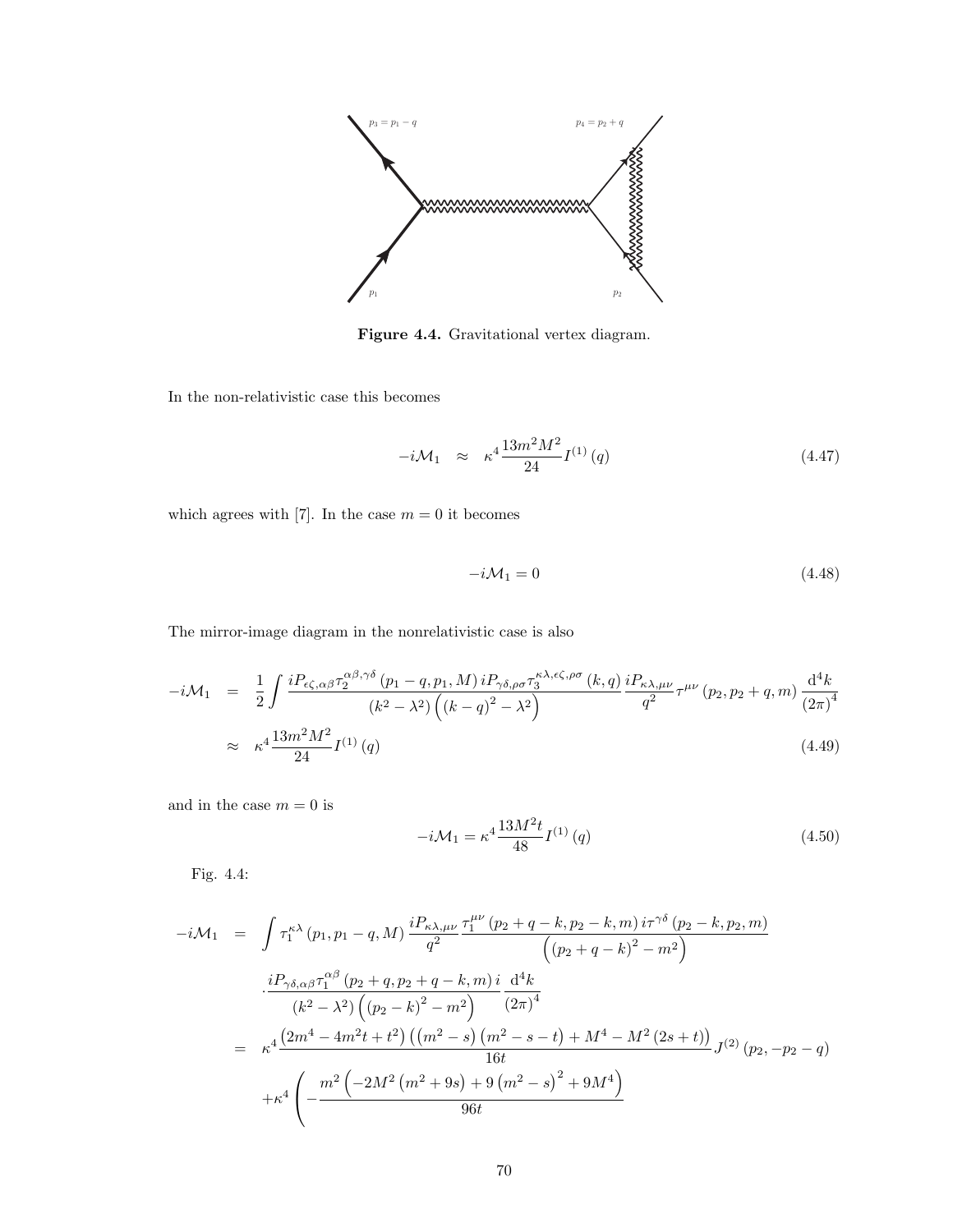$$
+\frac{14m^4 + 6m^2 \left(M^2 - 3s + t\right) + 9\left(s - M^2\right)^2 + 9st + t^2 - 7M^2t}{48} + \frac{3m^2 \left(m^2 - M^2 + s\right)^2}{32\left(t - 4m^2\right)} I^{(2)}\left(p_2, q + p_2\right)
$$
(4.51)

Just like the analogous diagram in QED, this diagram has only a threshold singularity at  $q^2 = 4m^2$ . It therefore reduces to analytic terms when expanded about  $q^2 = 0$  in the non-relativistic case, while in the case  $m = 0$  it becomes

$$
-i\mathcal{M}_1 = \kappa^4 \frac{\left(M^2 - s\right)\left(M^2 - s - t\right)t}{16} J^{(2)}\left(p_2, -p_2 - q\right) + \kappa^4 \frac{9\left(s - M^2\right)^2 + 7tM^2 + 9st + t^2}{48} I^{(1)}\left(q\right) \tag{4.52}
$$

The mirror-image diagram also reduces to analytic terms in the nonrelativistic case and in the case  $m=0$  is

$$
-i\mathcal{M}_{1} = \int \frac{\tau_{1}^{\mu\nu} (p_{1} - q - k, p_{1} - k, M) i\tau^{\gamma\delta} (p_{1} - k, p_{1}, M) i P_{\gamma\delta,\alpha\beta} \tau_{1}^{\alpha\beta} (p_{1} - q, p_{1} - q - k, M) i}{\left( (p_{1} - q - k)^{2} - M^{2} \right) (k^{2} - \lambda^{2}) \left( (p_{1} - k)^{2} - M^{2} \right)}
$$
\n
$$
\frac{i P_{\mu\nu,\kappa\lambda}}{q^{2}} \tau_{1}^{\kappa\lambda} (p_{2}, p_{2} + q, m) \frac{d^{4}k}{(2\pi)^{4}}
$$
\n
$$
= \kappa^{4} \frac{\left( 2M^{4} - 4M^{2}t + t^{2} \right) (s - M^{2}) (s - M^{2} + t)}{16t} J^{(2)} (p_{1}, q - p_{1})
$$
\n
$$
+ \kappa^{4} \left( \frac{3M^{2} (s + M^{2})^{2}}{32 (t - 4M^{2})} - \frac{3M^{2} (s - M^{2})^{2}}{32t} + \frac{14M^{4} - 18M^{2}s + 9s^{2} + 9st + 6M^{2}t + t^{2}}{48} \right) I^{(2)} (p_{1}, p_{1} - q) \tag{4.53}
$$

#### 4.3.3 Box Diagrams

The matrix elements for the box and crossed-box diagrams, figs. 4.5 and 4.6, are: Fig. 4.5 (box):

$$
-i\mathcal{M}_{1} = \int \frac{\tau^{\alpha\beta} (p_{1} - q, p_{1} - k, M) i\tau_{1}^{\gamma\delta} (p_{1} - k, p_{1}, M) iP_{\alpha\beta,\epsilon\zeta}}{(p_{1} - k)^{2} - M^{2} (k^{2} - \lambda^{2})}
$$

$$
\frac{iP_{\gamma\delta,\rho\sigma}\tau_{1}^{\epsilon\zeta} (p_{2} + q, p_{2} + k, m) i\tau_{1}^{\rho\sigma} (p_{2} + k, p_{2}, m)}{(k - q)^{2} - \lambda^{2} (p_{2} + k)^{2} - m^{2}} \frac{\mathrm{d}^{4}k}{(2\pi)^{4}}
$$

$$
= \kappa^{4} \frac{((s - M^{2} - m^{2})^{2} - 2M^{2}m^{2})^{2}}{16} K(p_{1}, p_{2}, q)
$$

$$
+ \kappa^{4} \left(\frac{M^{2} (s - m^{2} - M^{2})^{2} (s - m^{2} + M^{2})}{4 (t - 4M^{2})}\right)
$$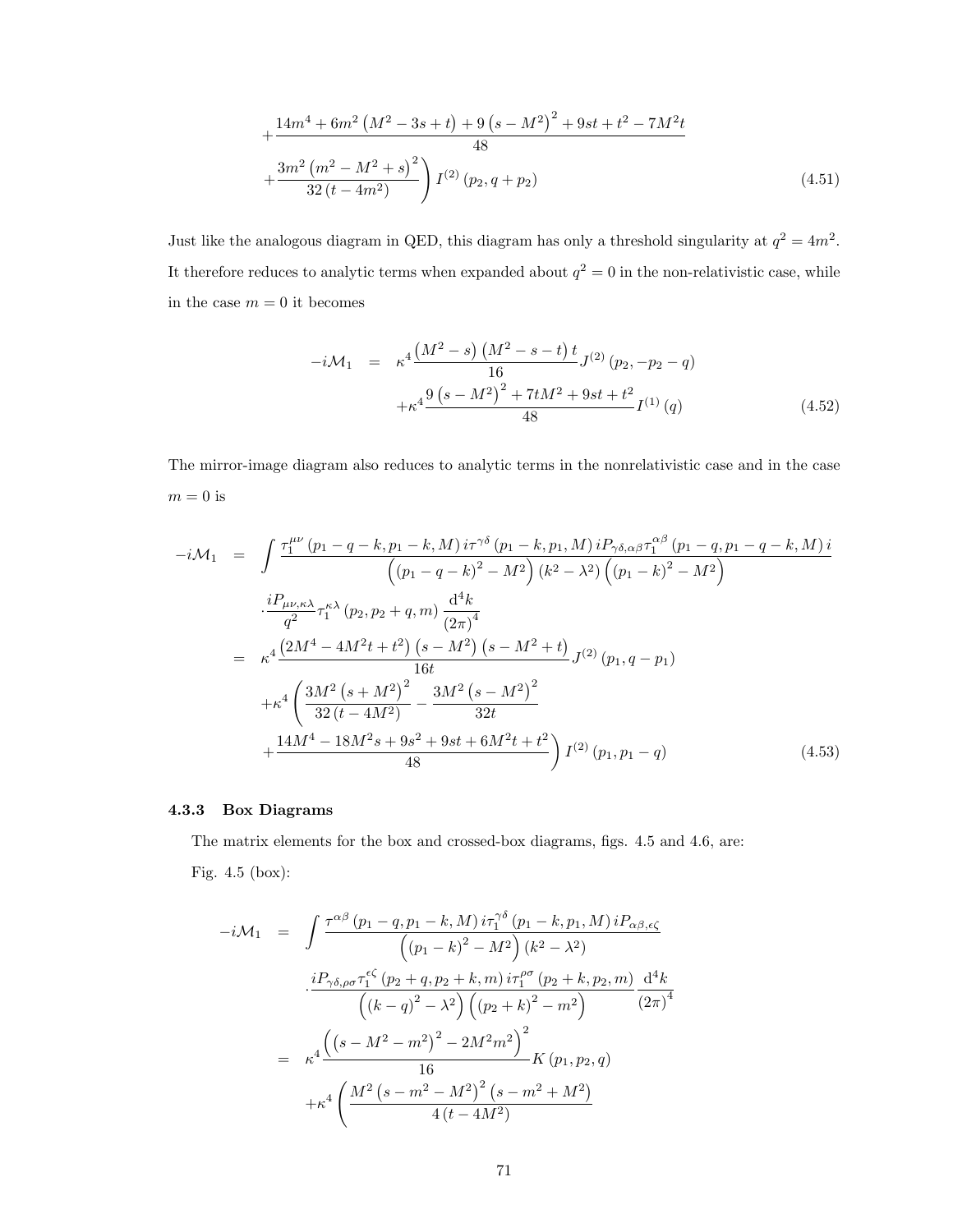

Figure 4.5. Box diagram.

$$
-\frac{\left(s-M^2-m^2\right)^3}{16} + \frac{M^2\left(s-M^2-m^2\right)\left(s-M^2+m^2\right)}{8}\right) J^{(1)}(p_1, q)
$$
  
+  $\kappa^4 \left(\frac{m^2\left(s-M^2-m^2\right)^2\left(s-M^2+m^2\right)}{4\left(t-4m^2\right)} - \frac{\left(s-M^2-m^2\right)^3}{16} + \frac{m^2\left(s-M^2-m^2\right)\left(s-m^2+M^2\right)}{8}\right) J^{(1)}(p_2, q)$   
+  $\kappa^4 \frac{\left(\left(s-m^2-M^2\right)^2 - 2M^2m^2\right)\left(s-m^2-M^2\right)}{8} J^{(2)}(p_1, p_2)$   
+  $\kappa^4 \left(s-m^2-M^2\right)^2 \left(\frac{1}{4} + \frac{\left(s+m^2-M^2\right)}{8\left(t-4m^2\right)} + \frac{\left(s-m^2+M^2\right)}{8\left(t-4M^2\right)}\right) I^{(1)}(q)$   
+  $\kappa^4 \frac{\left(s-m^2-M^2\right)^2}{16} I^{(2)}(p_1, p_2)$  (4.54)

In the non-relativistic case this becomes

$$
-i\mathcal{M}_1 \approx \kappa^4 \frac{m^4 M^4}{4} K(p_1, p_2, q) - \kappa^4 \frac{m^3 M^3}{2} J^{(1)}(p_1, q) - \kappa^4 \frac{m^3 M^3}{2} J^{(1)}(p_2, q)
$$

$$
+ \kappa^4 \frac{m^3 M^3}{2} J^{(2)}(p_1, p_2) + \kappa^4 \frac{m^2 M^2}{4} I^{(2)}(p_1, p_2) - \kappa^4 \frac{m M (m - M)^2}{4} I^{(1)}(q) (4.55)
$$

while in the case  $m = 0$  it becomes

$$
-i\mathcal{M}_1 = \kappa^4 \frac{\left(s - M^2\right)^3}{16} \left( \left(s - M^2\right) K \left(p_1, p_2, q\right) - J^{(1)} \left(p_2, q\right) + 2J^{(2)} \left(p_1, p_2\right) \right) -\kappa^4 \frac{\left(s - M^2\right)^3}{16} \left(1 + \frac{2M^2 \left(2\left(s - M^2\right) + t\right)}{\left(s - M^2\right) \left(4M^2 - t\right)} \right) J^{(1)} \left(p_1, q\right) + \kappa^4 \frac{\left(s - M^2\right)^2}{16} I^{(2)} \left(p_1, p_2\right) +\kappa^4 \frac{\left(s - M^2\right)^2 \left(\left(2M^2 - t\right) \left(s - M^2 + t\right) + M^2 t\right)}{4 \left(4M^2 - t\right) t} I^{(1)} \left(q\right) \tag{4.56}
$$

(For later convenience the collinear divergent terms have been grouped together in the first line.)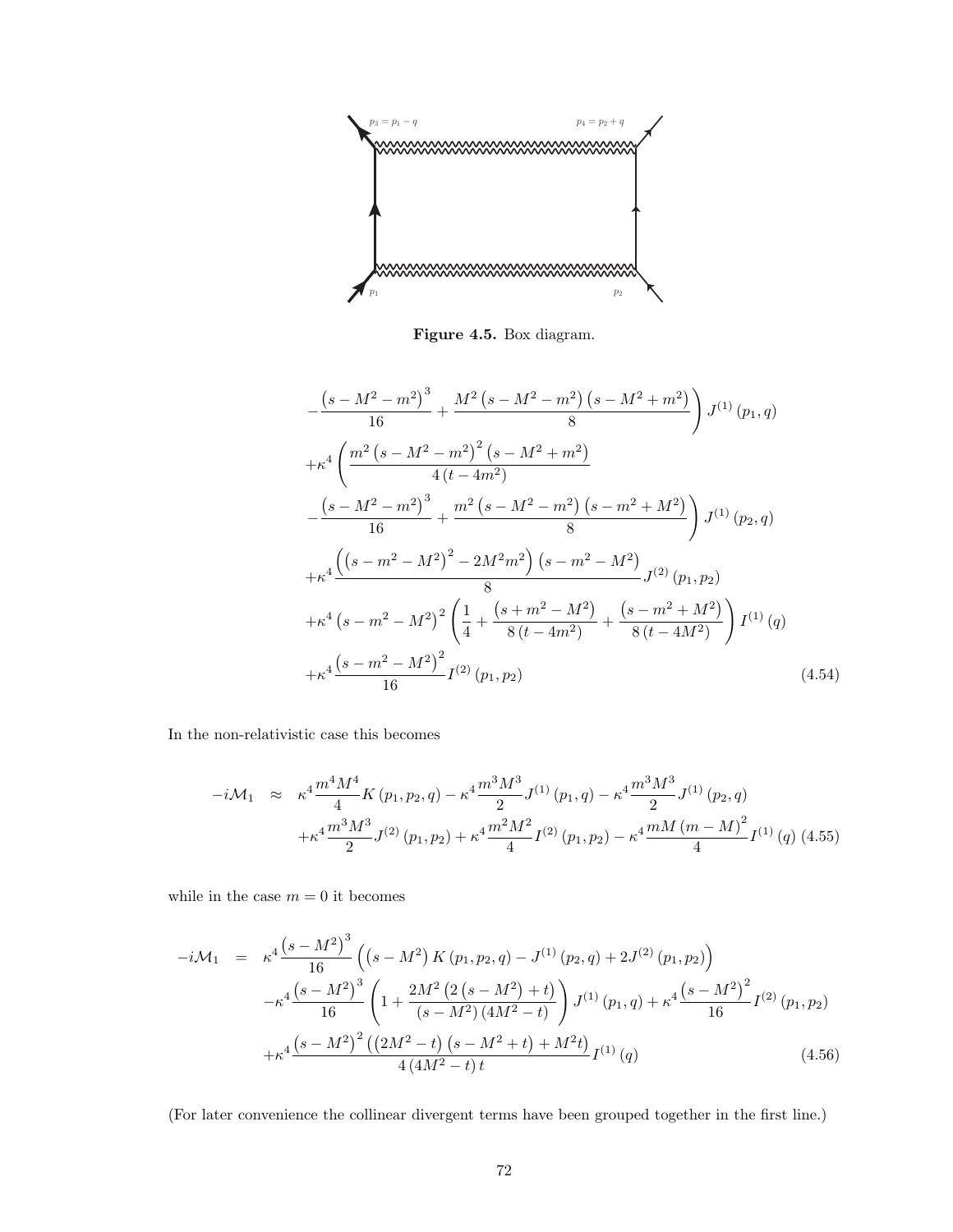

Figure 4.6. Cross box diagram.

Fig. 4.6: The cross box diagram is given by interchanging  $p_2$  and  $-p_4$ . In the non-relativistic case this becomes

$$
-i\mathcal{M}_{1} = \int \frac{\tau_{1}^{\alpha\beta} (p_{1} - q, p_{1} - k, M) i\tau_{1}^{\gamma\delta} (p_{1} - k, p_{1}, M) iP_{\gamma\delta,\epsilon\zeta}}{(p_{1} - k)^{2} - M^{2}) (k^{2} - \lambda^{2})}
$$

$$
\frac{iP_{\alpha\beta,\rho\sigma}\tau_{1}^{\epsilon\zeta} (p_{2} + q, p_{2} + q - k, m) i\tau_{1}^{\rho\sigma} (p_{2} + q - k, p_{2}, m)}{(k - q)^{2} - \lambda^{2}) ((p_{2} + q - k)^{2} - m^{2})} \frac{\mathrm{d}^{4}k}{(2\pi)^{4}}
$$

$$
\approx \kappa^{4} \frac{m^{3}M^{3}}{2} J^{(1)}(p_{1}, q) + \kappa^{4} \frac{m^{3}M^{3}}{2} J^{(1)}(p_{2}, q) - \kappa^{4} \frac{m^{3}M^{3}}{2} J^{(2)}(p_{1}, p_{2}) + \frac{m^{4}M^{3}}{4} K
$$

$$
+ \kappa^{4} \frac{mM}{4} I^{(1)}(q) (m + M)^{2} + \kappa^{4} \frac{m^{2}M^{2}}{4} I^{(2)}(p_{1}, p_{2}) \qquad (4.57)
$$

while in the case  $m = 0$  it becomes

$$
-i\mathcal{M}_1 = \kappa^4 \frac{\left(s - M^2 + t\right)^3}{16}
$$
  
\n
$$
\left(J^{(1)}\left(-p_2 - q, q\right) - 2J^{(2)}\left(p_1, -p_2 - q\right) + \left(s - M^2 + t\right)K\left(p_1, -p_2 - q, q\right)\right)
$$
  
\n
$$
+ \kappa^4 \frac{\left(s - M^2 + t\right)^3}{16} \left(1 + \frac{2M^2\left(2\left(s - M^2\right) + t\right)}{\left(s - M^2 + t\right)\left(4M^2 - t\right)}\right)J^{(1)}\left(p_1, q\right)
$$
  
\n
$$
+ \kappa^4 \frac{\left(s - M^2 + t\right)^2}{16} I^{(2)}\left(p_1, -p_2 - q\right)
$$
  
\n
$$
- \kappa^4 \frac{\left(s - M^2 + t\right)^2 \left(\left(2M^2 - t\right)\left(s - M^2\right) - M^2 t\right)}{4\left(4M^2 - t\right)t} I^{(1)}\left(q\right)
$$
(4.58)

The sum of the box and cross diagrams agrees in the non-relativistic limit agrees with [7].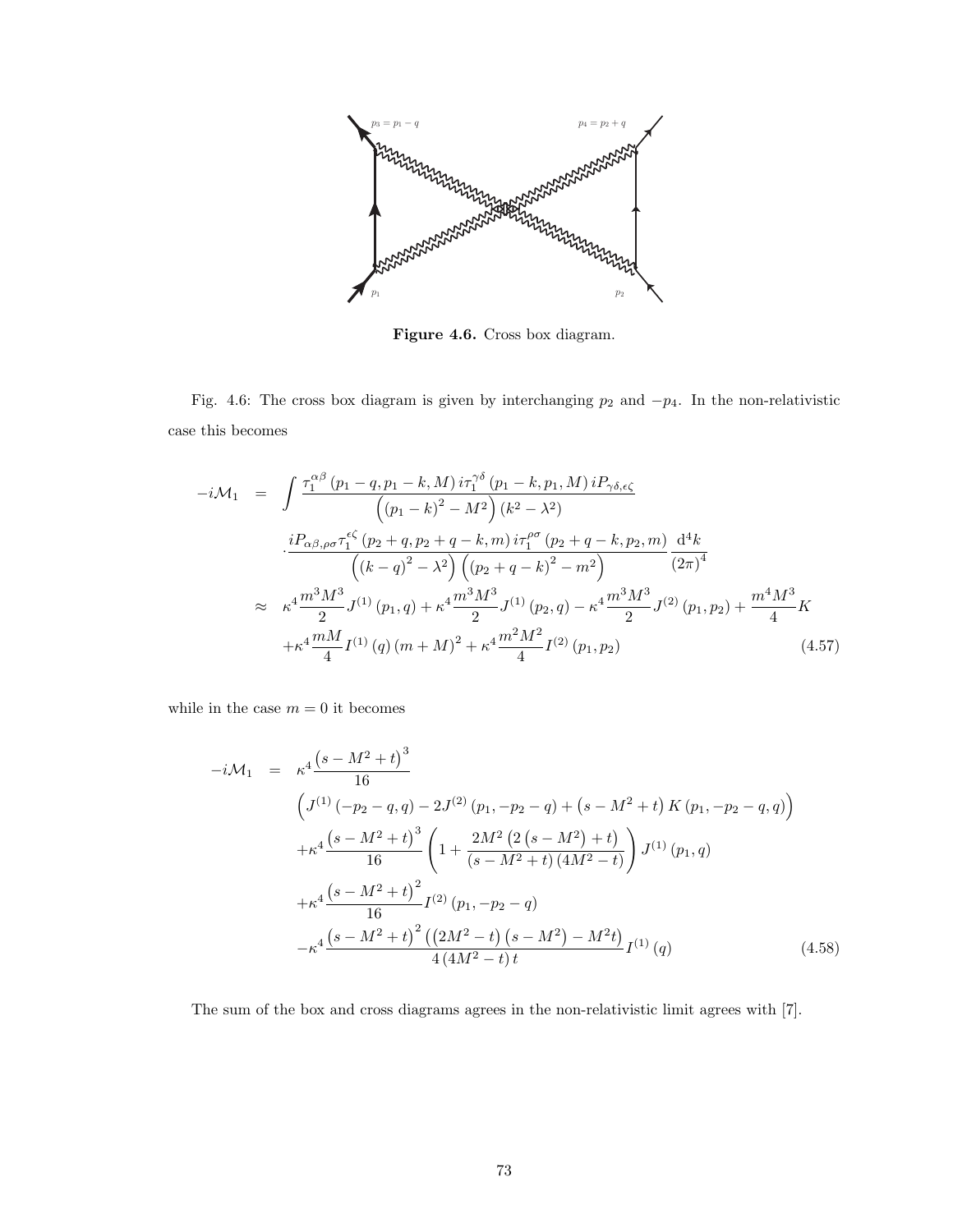

Figure 4.7. Triangle diagram.

### 4.3.4 Triangle Diagrams

There are two non-vertex triangle diagrams. One, represented by fig. 4.7, has the radiative corrections on the light scalar side and the other, mirror-image, diagram has them on the heavy scalar side.

Fig. 4.7:

$$
-i\mathcal{M}_{1} = \int \tau_{2}^{\rho\sigma,\epsilon\zeta} (p_{1},p_{1}-q,M) \frac{i P_{\epsilon\zeta,\alpha\beta} \tau_{1}^{\alpha\beta} (p_{2}+q,p_{2}+k,m) i \tau_{1}^{\gamma\delta} (p_{2}+k,p_{2},m) i P_{\gamma\delta,\rho\sigma}}{(k^{2}-\lambda^{2})} \frac{d^{4}k}{(2\pi)^{4}}
$$
  
\n
$$
= \kappa^{4} \left( \frac{m^{2}M^{2}t + m^{4}(14s + 2t - 12M^{2}) + 4m^{6}}{8} + \frac{15m^{8}+m^{6}(-22M^{2}+26s) + 7m^{4}(s-M^{2})^{2}}{4(t-4m^{2})} + \frac{3m^{6}(m^{2}+s-M^{2})^{2}}{(t-4m^{2})^{2}} \right) J^{(1)}(p_{2},q)
$$
  
\n
$$
+ \kappa^{4} \left( \frac{2m^{4}+m^{2}(32s-36M^{2}+6t) - 6(s-M^{2})^{2} - 6st + 8M^{2}t - t^{2}}{32} + \frac{3m^{4}(m^{2}+s-M^{2})^{2}}{2(t-4m^{2})^{2}} + \frac{13m^{6}-18M^{2}m^{4}+22m^{4}s+5m^{2}(s-M^{2})^{2}}{8(t-4m^{2})} \right) I^{(1)}(q)(4.59)
$$

In the nonrelativistic case this becomes

$$
-i\mathcal{M}_1 \approx -\kappa^4 M^2 m^4 J^{(1)}\left(p_2, q\right) - \frac{5}{4} \kappa^4 m^2 M^2 I^{(1)}\left(q\right) \tag{4.60}
$$

which agrees with [7] while in the case  $m = 0$  it becomes

$$
-i\mathcal{M}_1 = -\kappa^4 \frac{6\left(s - M^2\right)^2 + 6st - 8M^2t + t^2}{32} I^{(1)}(q) \tag{4.61}
$$

The mirror-image diagram is given in the nonrelativistic case by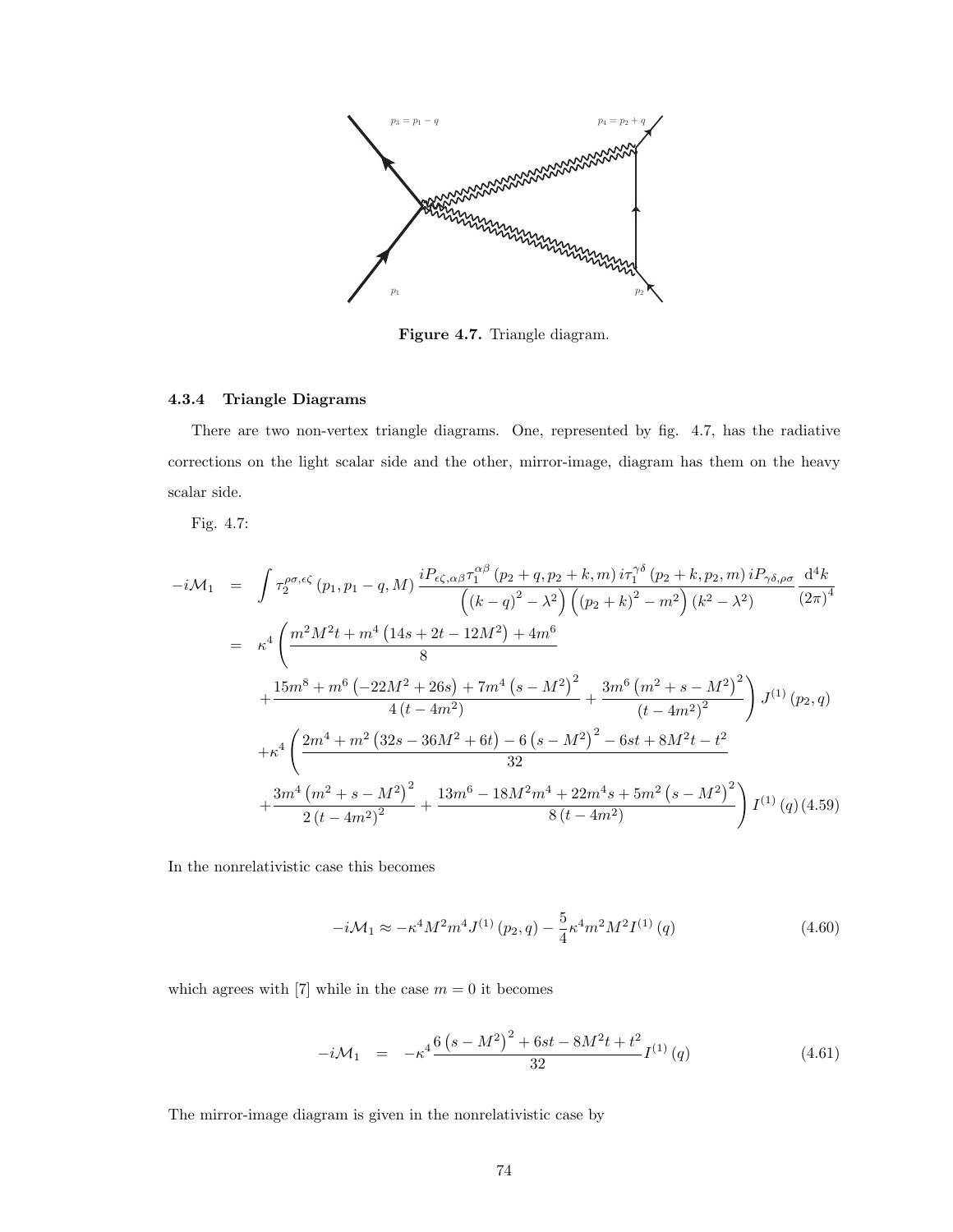

Figure 4.8. Double-seagull diagram.

$$
-i\mathcal{M}_1 = \int \frac{i P_{\epsilon\zeta,\alpha\beta} \tau_1^{\alpha\beta} (p_1 - q, p_1 - k, M) i \tau_1^{\gamma\delta} (p_1 - k, p_1, M) i P_{\gamma\delta,\rho\sigma}}{(p_1 - k)^2 - M^2} \left( (k - q)^2 - \lambda^2 \right) (k^2 - \lambda^2)
$$
\n
$$
\approx -\kappa^4 m^2 M^4 I^{(1)}(p_1, q) - \frac{5}{2} \kappa^4 M^2 m^2 I^{(1)}(q)
$$
\n(4.62)

$$
\approx -\kappa^4 m^2 M^4 J^{(1)}(p_1, q) - \frac{5}{4} \kappa^4 M^2 m^2 I^{(1)}(q) \tag{4.62}
$$

and in the case  $m=0$  by

$$
-i\mathcal{M}_1 = \kappa^4 \left( \frac{7M^4s + M^4t + 2M^6}{4} + \frac{15M^8 + 26M^6s + 7M^4s^2}{4(t - 4M^2)} + \frac{3M^6(M^2 + s)^2}{(t - 4M^2)^2} \right) J^{(1)}(p_1, q)
$$
  
+
$$
\kappa^4 \left( \frac{2M^4 + M^2(32s + 6t) - 6s^2 - 6st - t^2}{32} + \frac{13M^6 + 22M^4s + 5M^2s^2}{8(t - 4M^2)} + \frac{3M^4(M^2 + s)^2}{2(t - 4M^2)^2} \right) I^{(1)}(q)
$$
(4.63)

## 4.3.5 Double Seagull

The double-seagull diagram is:

Fig. 4.8:

$$
-i\mathcal{M}_1 = \frac{1}{2} \int \frac{\tau_2^{\rho\sigma,\epsilon\zeta} (p_1, p_1 - q, M) i P_{\epsilon\zeta,\alpha\beta} i P_{\gamma\delta,\rho\sigma} \tau_2^{\gamma\delta,\alpha\beta} (p_2, p_2 + q, m)}{(k^2 - \lambda^2) ((k - q)^2 - \lambda^2)} \frac{d^4 k}{(2\pi)^4}
$$
  

$$
= \frac{\kappa^4}{8} \left( 4m^4 + m^2 (14M^2 - 8s - 2t) + 4(s - M^2)^2 + (4s - 2M^2 + t) t \right) I^{(1)}(q)(4.64)
$$

In the non-relativistic case this is

$$
-i\mathcal{M}_1 \approx \kappa^4 \frac{11}{4} m^2 M^2 I^{(1)}(q) \tag{4.65}
$$

which agrees with [7] while in the case  $m = 0$  it becomes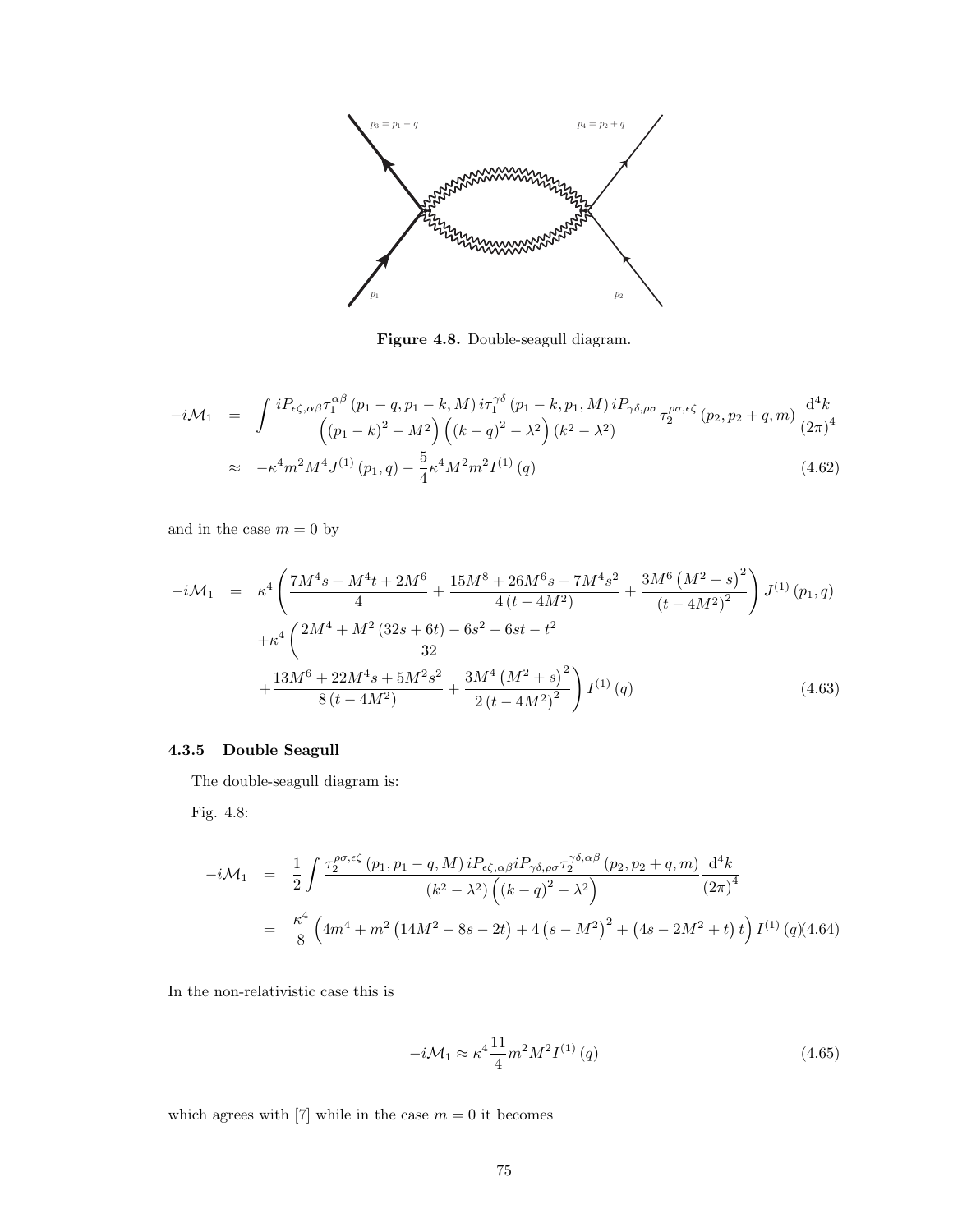

Figure 4.9. Scalar loop vacuum polarization.

$$
-i\mathcal{M}_1 = \kappa^4 \left( \frac{\left(s - M^2\right)^2}{2} + \frac{\left(4s - 2M^2 + t\right)t}{8} \right) I^{(1)}(q) \tag{4.66}
$$

#### 4.3.6 Vacuum Polarization

There are two gravitational vacuum polarization diagrams figs. 4.9 and 4.10, one with a scalar loop and the other with a graviton loop. The results are:

Fig. 4.9 (scalar loop):

$$
-i\mathcal{M}_{1} = \int \tau_{1}^{\kappa\lambda} (p_{1}, p_{1} - q, M) \frac{iP_{\kappa\lambda,\alpha\beta}}{q^{2}} \frac{\tau^{\alpha\beta} (i) (i) \tau_{1}^{\gamma\delta}}{(k^{2} - m^{2}) \left( (k + q)^{2} - m^{2} \right)}
$$

$$
\frac{iP_{\gamma\delta,\mu\nu}}{q^{2}} \tau_{1}^{\mu\nu} (p_{2}, p_{2} + q, m) \frac{d^{4}k}{(2\pi)^{4}}
$$

$$
= \kappa^{4} \left( \frac{19m^{4} + 16M^{2}m^{2} + m^{2}(3t - 10s) + (s - M^{2})^{2} + st + M^{2}t + t^{2}}{480} \right.
$$

$$
- \frac{3m^{6} - M^{2}m^{4} - 8m^{4}s + 2m^{2}(s - M^{2})^{2}}{120t}
$$

$$
+ \frac{3M^{2}m^{6} + 2m^{8} - 4m^{6}s + 2m^{4}(s - M^{2})^{2}}{60t^{2}} \right) I^{(0)} (q^{2}, m^{2}, m^{2}) \qquad (4.67)
$$

Just like the analogous diagram in QED, this diagram has only a threshold singularity at  $q^2 = 4m^2$ . It therefore reduces to analytic corrections to the graviton propagator when expanded about  $q^2 = 0$ in the non-relativistic case, while in the case  $m = 0$  it becomes

$$
-i\mathcal{M}_1 = \kappa^4 \frac{\left(s - M^2\right)^2 + \left(s + M^2\right)t + t^2}{480} I^{(1)}(q) \tag{4.68}
$$

Fig. 4.10 (graviton loop):

$$
\mathcal{M}_1 = \tau_1^{\kappa \lambda} (p_1, p_1 - q, M) \frac{i P_{\kappa \lambda, \alpha \beta}}{q^2} \Pi^{\alpha \beta, \gamma \delta} (q) \frac{i P_{\gamma \delta, \mu \nu}}{q^2} \tau^{\mu \nu} (p_2, p_2 + q, m)
$$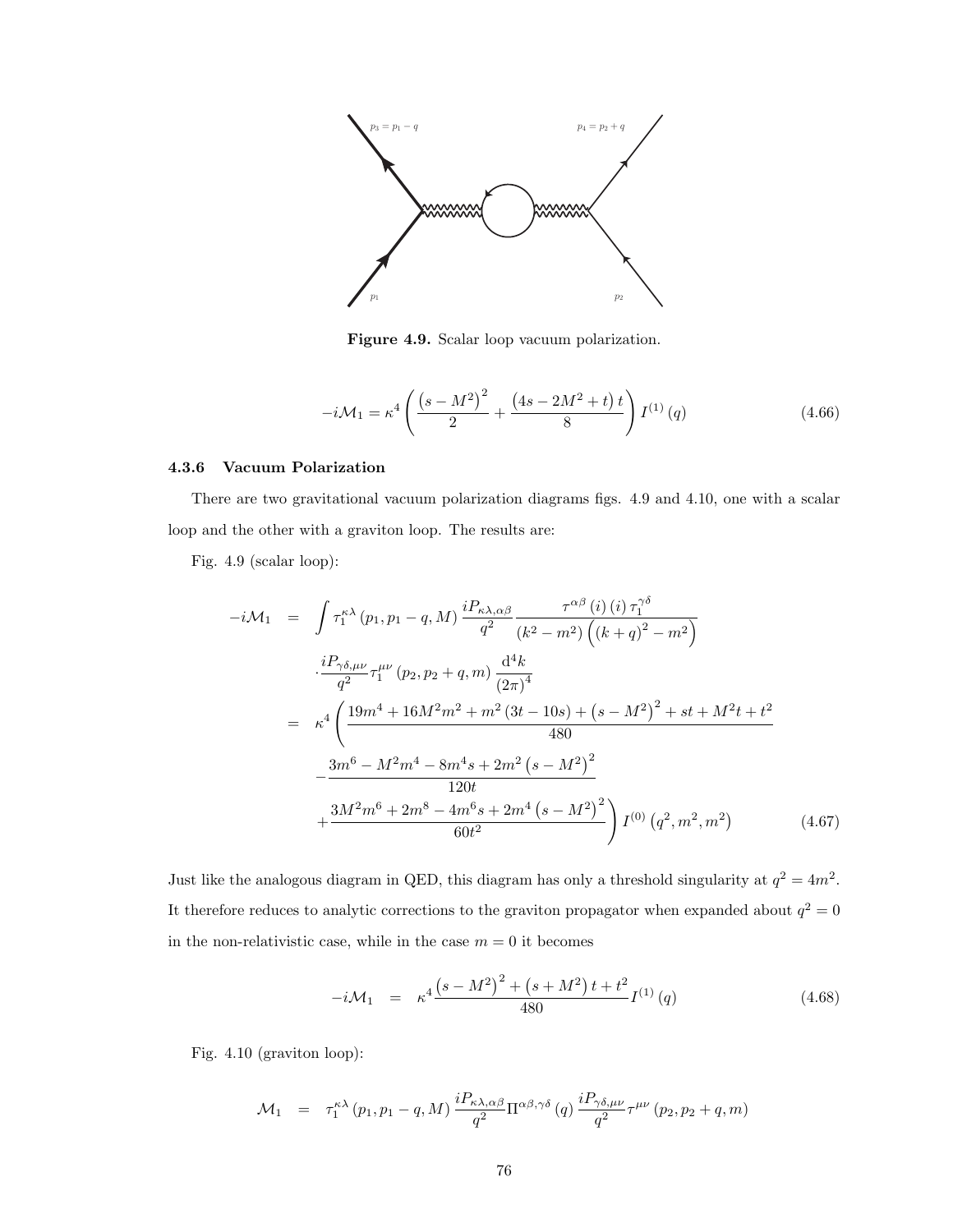

Figure 4.10. Graviton loop vacuum polarization diagram.

$$
= -\kappa^4 \frac{21 (s - M^2)^2 + t M^2 + 11 t^2 + 21 s t \log(-t)}{480} \frac{\log(-t)}{16\pi^2}
$$
(4.69)

where the graviton polarization operator  $\Pi^{\alpha\beta,\gamma\delta}(q)$  is taken from [7], and includes the effect of the diagram like 4.10 with ghost lines comprising the loop.

### 4.4 Bremsstrahlung Cross Section

To the elastic cross section (4.36) must be added the bremsstrahlung cross section, computed analogously to QED [19].

To the order considered, the bremsstrahlung amplitude is the lowest order elastic amplitude  $\mathcal{M}_0$ , (4.39), corrected to first order by the emission of only a single soft graviton either from one of the initial or from one of the final matter particles. (See fig.4.11) For simplicity, consider massless scalar particles. The correction for emission of a graviton with momentum  $k$ , from outgoing scalar line  $i$ with momentum  $p_i$  and mass  $m_i$ , consists of a scalar propagator with momentum  $p_i + k$ , a vertex factor, and a graviton wave function  $\epsilon^*_{\mu\nu}$  multiplying the expression for  $\mathcal{M}_0$ :

$$
\mathcal{M}_{br,out} = \frac{i}{(p_i + k)^2 - m_i^2} \frac{-i\kappa}{2} \left( p_i^{\mu} (p_i + k)^{\nu} + p_i^{\nu} (p_i + k)^{\mu} - p_i \cdot k \eta^{\mu \nu} \right) \epsilon_{\mu \nu}^* \mathcal{M}_0 \tag{4.70}
$$

In the limit where  $k$  is soft this becomes

$$
\mathcal{M}_{br,out} = \frac{\kappa}{2} \frac{p_i^{\mu} p_i^{\nu} \epsilon_{\mu\nu}^*}{p_i \cdot k} \mathcal{M}_0
$$
\n(4.71)

Similarly, the correction for emission of a graviton with momentum  $k$  from an incoming scalar line with momentum  $p_i$  is a scalar propagator with momentum  $p_i - k$ , a vertex factor, and a graviton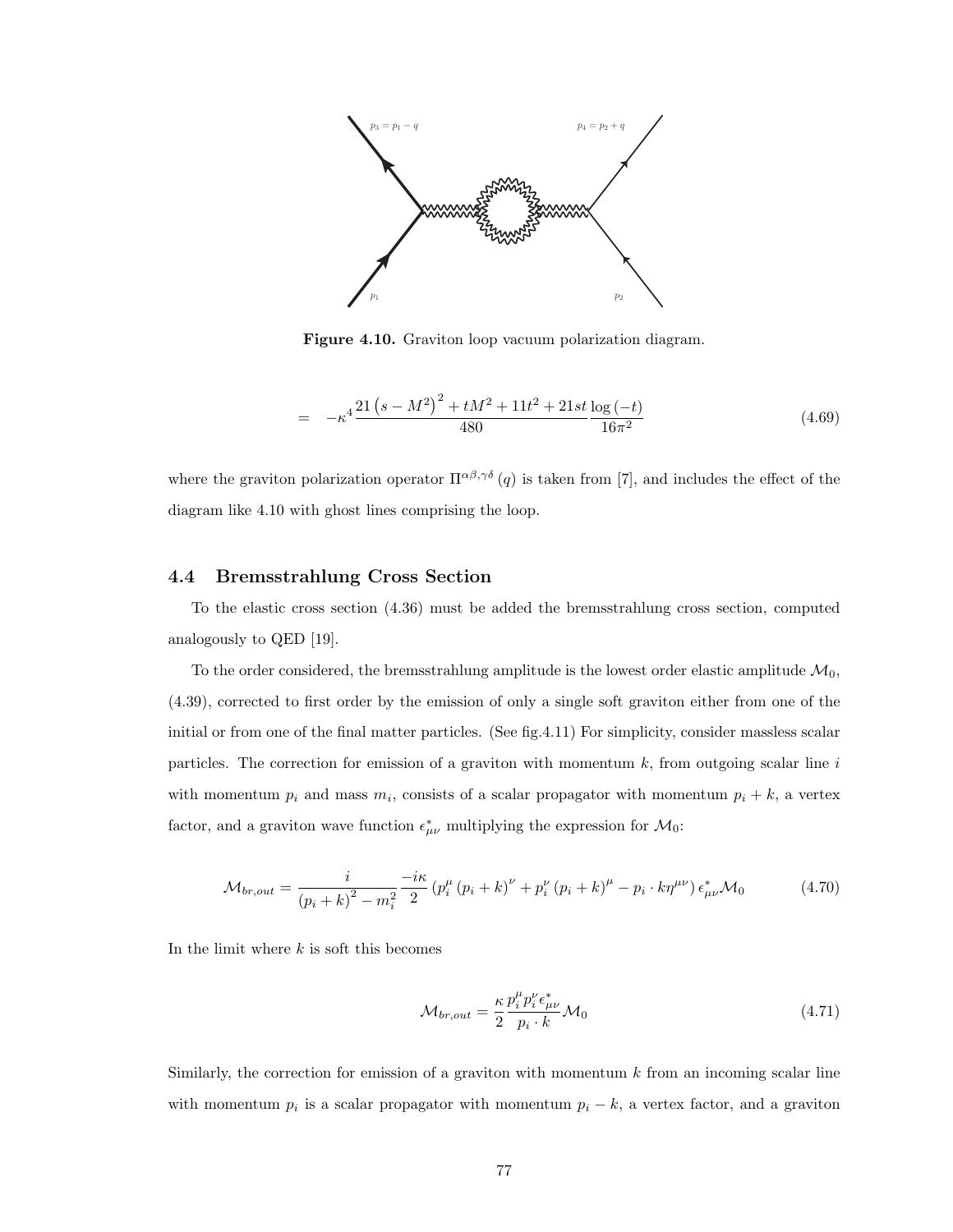wave function  $\epsilon^*_{\mu\nu}$  multiplying  $\mathcal{M}_0$ :

$$
\mathcal{M}_{br,in} = \frac{i}{(p_i - k)^2 - m_i^2} \frac{-i\kappa}{2} (p_i^{\mu} (p_i - k)^{\nu} + p_i^{\nu} (p_i - k)^{\mu} + p_i \cdot k\eta^{\mu\nu}) \epsilon_{\mu\nu}^* \mathcal{M}_0 \tag{4.72}
$$

which in the limit of soft  $k$  becomes

$$
\mathcal{M}_{br,in} = -\frac{\kappa}{2} \frac{p_i^{\mu} p_i^{\nu} \epsilon_{\mu\nu}^{*}}{p_i \cdot k} \mathcal{M}_0
$$
\n(4.73)

The total bremsstrahlung amplitude is the sum of these over all external lines

$$
\mathcal{M}_{br} = \frac{\kappa}{2} \sum_{i} s_i \frac{p_i^{\mu} p_i^{\nu} \cdot \epsilon_{\mu\nu}^*}{p_i \cdot k} \mathcal{M}_0
$$
\n(4.74)

with  $s_i = -1$  for outgoing lines and  $s_i = +1$  for incoming lines. As in the electromagnetic case, although the exact form of the correction multiplying  $\mathcal{M}_0$  differs for matter particles of different spin, this limiting form for soft  $k$ , and all subsequent results, are valid for any spin [19]. For instance, the correction for emission of a graviton with momentum  $k$ , from outgoing an photon line i with momentum  $p_i$  and polarization vector  $\epsilon^*_{\alpha}(p_i)$ , consists of a photon propagator with momentum  $p_i + k$ , a vertex factor, and a graviton wave function  $\epsilon^*_{\mu\nu}$  inserted between the photon polarization vector and the rest of the expression for  $\mathcal{M}_0$ :

$$
\mathcal{M}_{br,out} = \epsilon_{\alpha}^{*} (p_i + k) \frac{\eta^{\alpha\beta}}{(p_i + k)^2} \frac{\kappa}{2} \left\{ \left( (p_{i\mu} + k_{\mu}) p_{i\nu} + (p_{i\nu} + k_{\nu}) p_{i\mu} \right) \eta_{\delta\beta} + \eta_{\mu\nu} (p_{i\beta} + k_{\beta}) p_{i\delta} \right. \\ \left. - (p_{i\beta} + k_{\beta}) (p_{i\mu} \eta_{\nu\delta} + p_{i\nu} \eta_{\delta\mu}) - p_{i\delta} ((p_{i\mu} + k_{\mu}) \eta_{\nu\beta} + (p_{i\nu} + k_{\nu}) \eta_{\beta\mu}) \right\} \\ + k \cdot p_i \left( \eta_{\mu\delta} \eta_{\nu\beta} + \eta_{\mu\beta} \eta_{\nu\delta} - \eta_{\mu\nu} \eta_{\delta\beta} \right) \right\} \epsilon^{*\mu\nu} (k) M^{\delta} \tag{4.75}
$$

where  $M^{\delta}$  is the matrix element without the photon polarization vector:  $\mathcal{M}_0 \equiv \epsilon_{\delta}^* (p_i) M^{\delta}$ . Using  $\epsilon^*_{\alpha}(p_i) p_i^{\alpha} = 0$  and  $p_{\delta} M^{\delta} = 0$ , in the limit of soft k this becomes

$$
\mathcal{M}_{br,out} = \frac{\kappa}{2} \frac{p_i^{\mu} p_i^{\nu}}{p_i \cdot k} \epsilon_{\mu\nu}^{*} (k) \epsilon_{\delta}^{*} (p_i) M^{\delta} = \frac{\kappa}{2} \frac{p_i^{\mu} p_i^{\nu}}{p_i \cdot k} \epsilon_{\mu\nu}^{*} (k) \mathcal{M}_0
$$
\n(4.76)

and similarly for emission from an incoming photon.

The cross section corresponding to this for the emission of a soft graviton with momentum in the range  $d^3k$  is:

$$
d\sigma_{br} = \frac{\kappa^2}{4} \sum_{i,j} s_i s_j \frac{p_i^{\mu} p_i^{\nu} \epsilon_{\mu\nu}}{(p_i \cdot k)} \frac{p_j^{\rho} p_j^{\sigma} \epsilon_{\rho\sigma}^{*}}{(p_j \cdot k)} \frac{d^3 k}{2k_0 (2\pi)^3} d\sigma_0
$$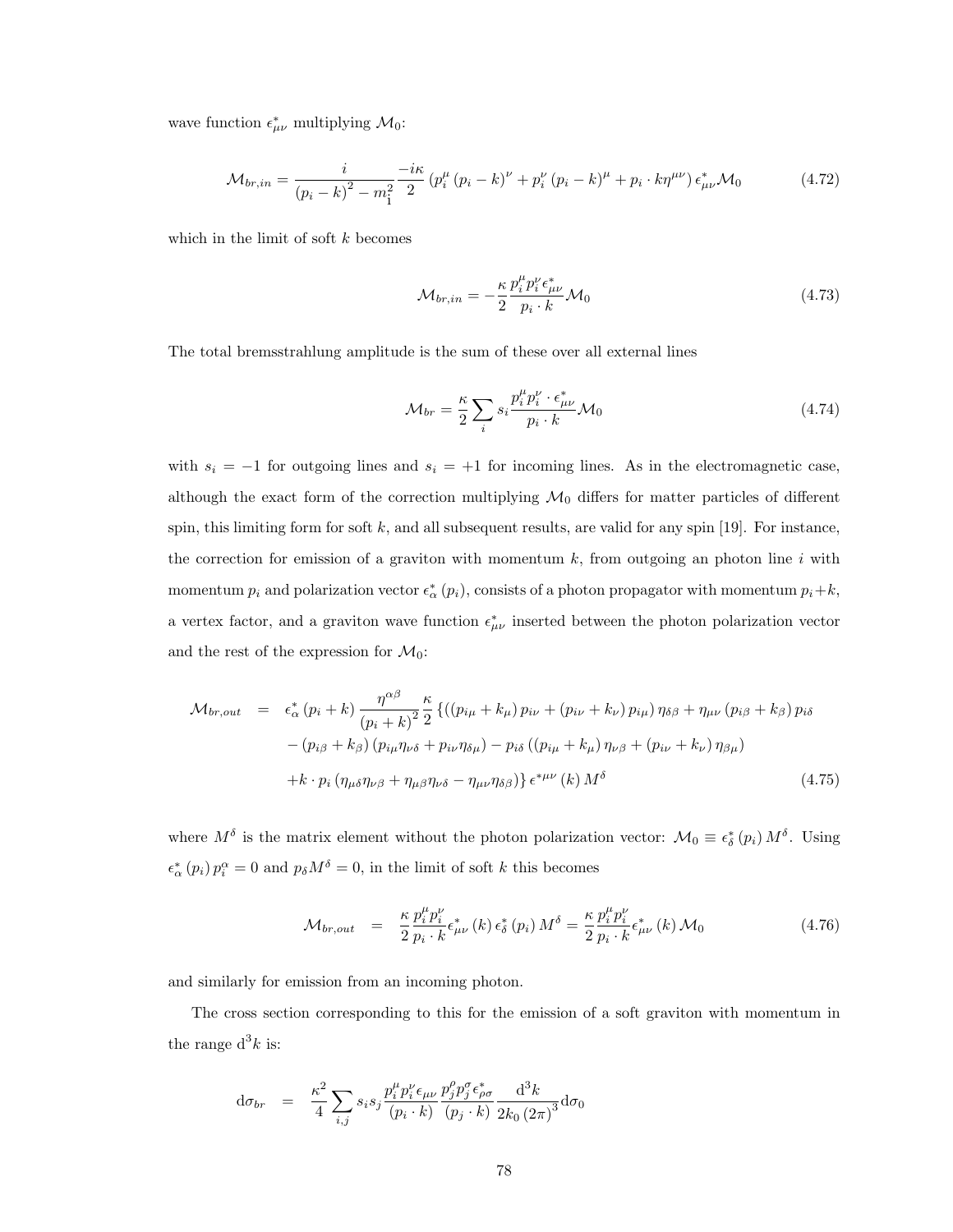

Figure 4.11. Gravitational bremsstrahlung diagrams.

$$
= \frac{\kappa^2}{4} \left( \sum_{i} \frac{|p_i^{\mu} p_i^{\nu} \epsilon_{\mu\nu}|^2}{(p_i \cdot k)^2} + 2 \sum_{i < j} s_i s_j \frac{\text{Re}\left[ p_i^{\mu} p_i^{\nu} \epsilon_{\mu\nu} p_j^{\rho} p_j^{\sigma} \epsilon_{\rho\sigma}^* \right]}{(p_i \cdot k) (p_j \cdot k)} \right) \frac{\mathrm{d}^3 k}{2k_0 (2\pi)^3} \mathrm{d}\sigma_0 \tag{4.77}
$$

This must be summed over all possible polarization and momentum states of the undetected soft graviton.

The sum over polarization states effectively converts the product of polarization tensors  $\epsilon_{\mu\nu}\epsilon_{\rho\sigma}^*$ occurring in (4.77) into the unpolarized density matrix  $P_{\mu\nu,\rho\sigma} = \frac{1}{2} \left( \eta_{\mu\sigma} \eta_{\nu\rho} + \eta_{\mu\rho} \eta_{\nu\sigma} - \eta_{\mu\nu} \eta_{\sigma\rho} \right)$ . More precisely, since in an appropriate gauge the two physical polarization states of the graviton

$$
\epsilon_{\mu\nu}^{(1)} = \begin{pmatrix} 0 & 0 & 0 & 0 \\ 0 & 1 & 0 & 0 \\ 0 & 0 & -1 & 0 \\ 0 & 0 & 0 & 0 \end{pmatrix}, \epsilon_{\mu\nu}^{(2)} = \begin{pmatrix} 0 & 0 & 0 & 0 \\ 0 & 0 & 1 & 0 \\ 0 & 1 & 0 & 0 \\ 0 & 0 & 0 & 0 \end{pmatrix}
$$
(4.78)

form a basis of the space of all traceless, symmetric, spacelike tensors orthogonal to  $k^{\mu} = (k^0, 0, 0, k^0)$ [24], summing  $\epsilon_{\mu\nu}\epsilon_{\rho\sigma}^*$  over these two states produces the projection onto that space:

$$
\sum_{n} \epsilon_{\mu\nu}^{(n)} \epsilon_{\rho\sigma}^{(n)*} = \frac{1}{2} \left( \delta_{\mu\sigma} \delta_{\nu\rho} + \delta_{\mu\rho} \delta_{\nu\sigma} - \delta_{\mu\nu} \delta_{\sigma\rho} \right) \tag{4.79}
$$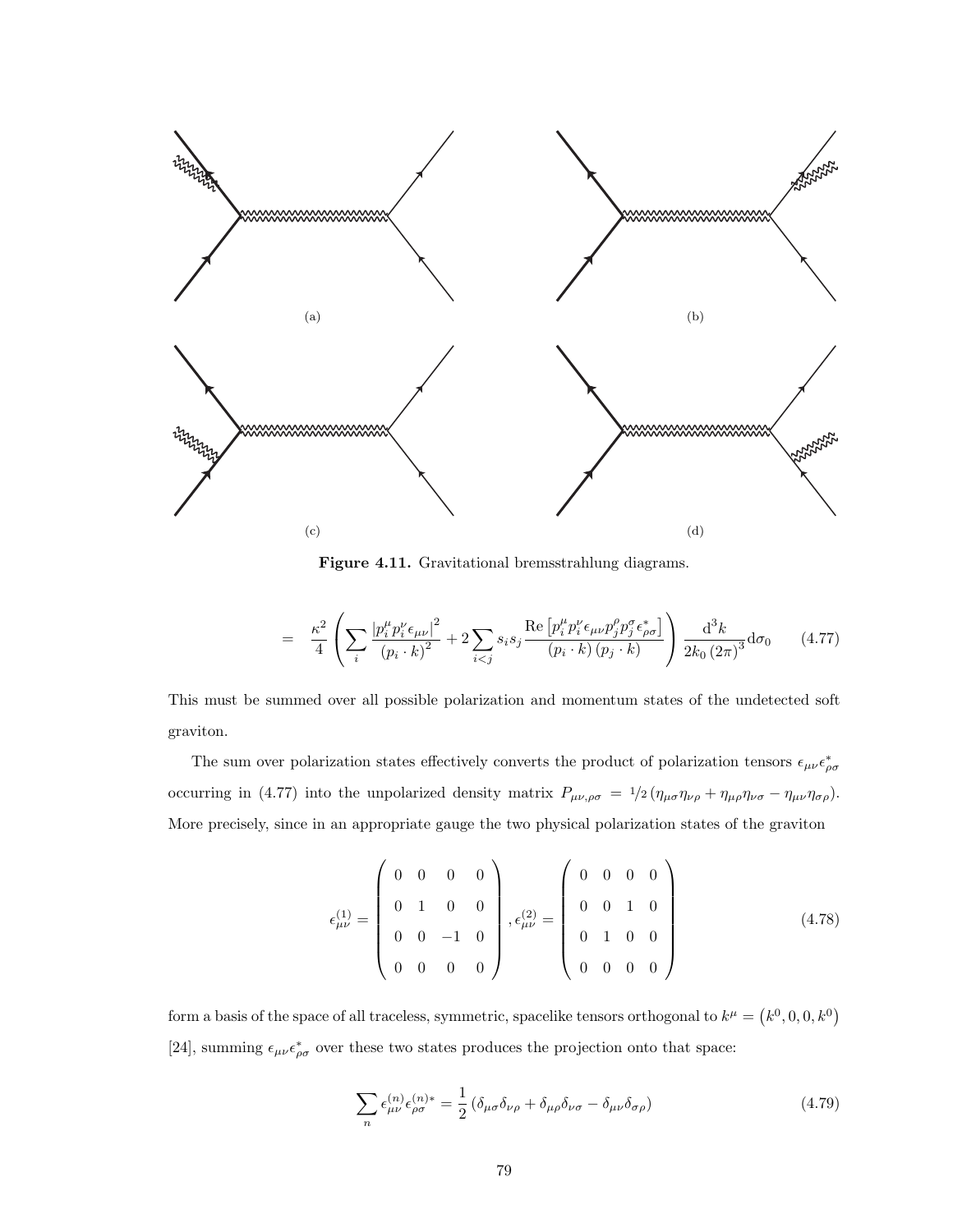where  $\delta_{\mu\nu}$  is

$$
\delta_{\mu\nu} \equiv -\eta_{\mu\nu} + \hat{t}_{\mu}\hat{t}_{\nu} - \hat{\vec{k}}_{\mu}\hat{\vec{k}}_{\nu} = \begin{pmatrix} 0 & 0 & 0 & 0 \\ 0 & 1 & 0 & 0 \\ 0 & 0 & 1 & 0 \\ 0 & 0 & 0 & 0 \end{pmatrix}
$$
(4.80)

However, by gravitational gauge invariance, on can add to  $\delta_{\mu\nu}$  an arbitrary multiple of  $k_{\mu}$  without changing the cross section (4.77),

$$
\delta_{\mu\nu} \to \delta'_{\mu\nu} \equiv \delta_{\mu\nu} + k_{\mu}\chi_{\nu} + k_{\nu}\chi_{\mu} \tag{4.81}
$$

Choosing  $\chi_{\mu} = \frac{1}{2} \left( -\frac{1}{k_0}, 0, 0, \frac{1}{k_0} \right)$  one obtains

$$
\delta'_{\mu\nu} = -\eta_{\mu\nu} = \begin{pmatrix} -1 & 0 & 0 & 0 \\ 0 & 1 & 0 & 0 \\ 0 & 0 & 1 & 0 \\ 0 & 0 & 0 & 1 \end{pmatrix}
$$
(4.82)

and

$$
\sum_{n} \epsilon_{\mu\nu}^{(n)} \epsilon_{\rho\sigma}^{(n)*} \rightarrow \frac{1}{2} (\eta_{\mu\sigma} \eta_{\nu\rho} + \eta_{\mu\rho} \eta_{\nu\sigma} - \eta_{\mu\nu} \eta_{\sigma\rho}) = P_{\mu\nu,\rho\sigma} \tag{4.83}
$$

(Note that this is the same expression which occurs in the numerator of the graviton propagator.) Therefore,

$$
\sum_{n} p_{i}^{\mu} p_{i}^{\nu} \epsilon_{\mu\nu}^{(n)} p_{i}^{\rho} p_{i}^{\sigma} \epsilon_{\rho\sigma}^{(n)*} = \frac{1}{2} (p_{i} \cdot p_{i})^{2} = \frac{m_{i}^{4}}{2}
$$
\n
$$
\sum_{n} p_{i}^{\mu} p_{i}^{\nu} \epsilon_{\mu\nu}^{(n)} p_{j}^{\rho} p_{j}^{\sigma} \epsilon_{\rho\sigma}^{(n)*} = (p_{i} \cdot p_{j})^{2} - \frac{1}{2} (p_{i} \cdot p_{i}) (p_{j} \cdot p_{j}) = (p_{i} \cdot p_{j})^{2} - \frac{m_{i}^{2} m_{j}^{2}}{2} \qquad (4.84)
$$

and (4.77) becomes

$$
\mathrm{d}\sigma_{br} = \frac{\kappa^2}{4} \left( \sum_{i < j} s_i s_j \frac{\left( p_i \cdot p_j \right)^2}{\left( p_i \cdot k \right) \left( p_j \cdot k \right)} \right) \frac{\mathrm{d}^3 k}{\left( 2\pi \right)^3 k_0} \mathrm{d}\sigma_0 \tag{4.85}
$$

The sum over graviton momentum states is an integral up to some maximum magnitude,  $k_{max}$ , determined by the resolution of the experimental apparatus. So, finally,

$$
d\sigma_{br} = \frac{\kappa^2}{8} \int \frac{d^3k}{(2\pi)^3} \frac{1}{k_0} \left( \sum_i \frac{m_i^4}{2 (p_i \cdot k)^2} + \sum_{i < j} s_i s_j \frac{2 (p_i \cdot p_j)^2 - m_i^2 m_j^2}{(p_i \cdot k) (p_j \cdot k)} \right) d\sigma_0
$$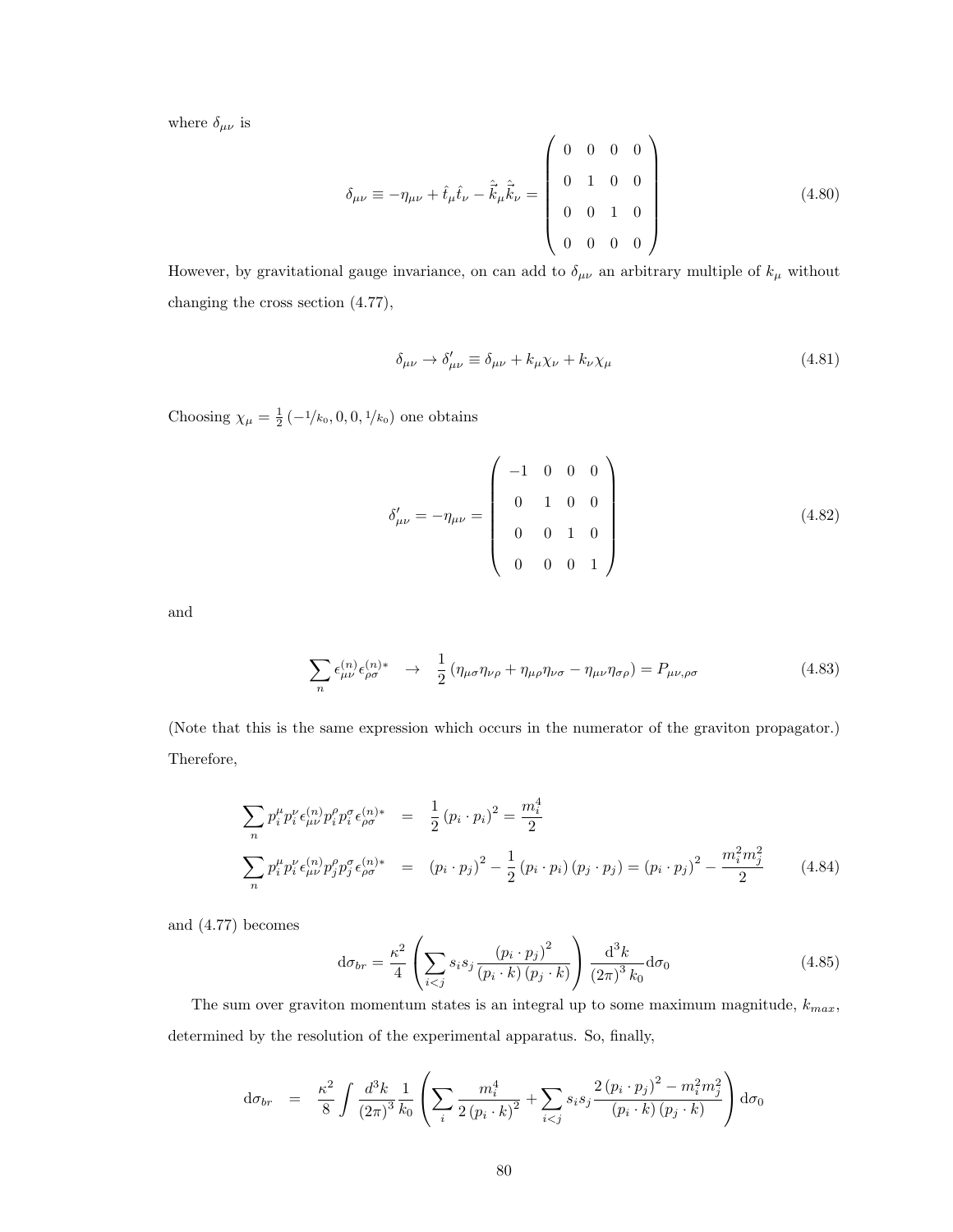$$
= \frac{\kappa^2}{8} \left( \sum_{i} \frac{m_i^4}{2} B_{ii} + \sum_{i < j} s_i s_j \left( 2 \left( p_i \cdot p_j \right)^2 - m_i^2 m_j^2 \right) B_{ij} \right) d\sigma_0 \tag{4.86}
$$

where  $B_{ij}$  is listed in chapter 2.

As in QED, it can be shown that soft divergences in the higher order bremsstrahlung corrections cancel with higher order elastic corrections, and that the low-energy contributions exponentiate in the sum of the perturbation series, converting the arguments of the logarithms in  $B_{ij}$  into exponents [19].

If one of the  $m_i \approx 0$ , then the corresponding terms in (4.86) are

$$
d\sigma_{br,col} \sim \frac{\kappa^2}{8} \left( \sum_{j \neq i} s_i s_j \left( p_i \cdot p_j \right)^2 B_{ij} \right) d\sigma_0 \tag{4.87}
$$

and the  $B_{ij}$  contain collinear divergences. Note that each of these terms has an additional factor of  $p_i \cdot p_j$  compared to the QED case, originating in the momentum in the matter-graviton vertex, and it is these additional factors which are responsible for quelling the collinear divergences in the total cross section. The collinear divergent terms in  $B_{ij}$  are

$$
B_{ij,col} \sim \frac{1}{(2\pi)^3} \frac{4\pi}{2p_i \cdot p_j} \left( -\frac{1}{2} \log m_i^2 \log \frac{4k_{max}^2}{\lambda^2} - \frac{1}{4} \log^2 \frac{m_i^2}{4E_i^2} \right) \tag{4.88}
$$

Thus

$$
d\sigma_{br,col} \sim \frac{\kappa^2}{4} \left( \sum_{j \neq i} s_i s_j \frac{1}{(2\pi)^2} p_i \cdot p_j \left( -\frac{1}{2} \log m_i^2 \log \frac{4k_{max}^2}{\lambda^2} - \frac{1}{4} \log^2 \frac{m_i^2}{4E_i^2} \right) \right) d\sigma_0
$$
  
= 
$$
\frac{\kappa^2}{4} \frac{1}{(2\pi)^2} s_i p_i \cdot \left( \sum_{j \neq i} s_j p_j \right) \left( -\frac{1}{2} \log m_i^2 \log \frac{4k_{max}^2}{\lambda^2} - \frac{1}{4} \log^2 \frac{m_i^2}{4E_i^2} \right) d\sigma_0 \quad (4.89)
$$

By conservation of momentum,  $\sum_{j\neq i} s_j p_j = -s_i p_i$ , and so

$$
d\sigma_{br,col} = -\frac{\kappa^2}{4} \frac{1}{(2\pi)^2} p_i^2 \left( -\frac{1}{2} \log m_i^2 \log \frac{4k_{max}^2}{\lambda^2} - \frac{1}{4} \log^2 \frac{m_i^2}{4E_i^2} \right) d\sigma_0
$$
  
= 
$$
-\frac{\kappa^2}{4} \frac{1}{(2\pi)^2} m_i^2 \left( -\frac{1}{2} \log m_i^2 \log \frac{4k_{max}^2}{\lambda^2} - \frac{1}{4} \log^2 \frac{m_i^2}{4E_i^2} \right) d\sigma_0
$$
  

$$
\approx 0
$$
 (4.90)

Thus the sum of all the collinear divergences in the bremsstrahlung diagrams vanishes. As shown above, the contribution from the region of soft virtual photons to the corresponding elastic cross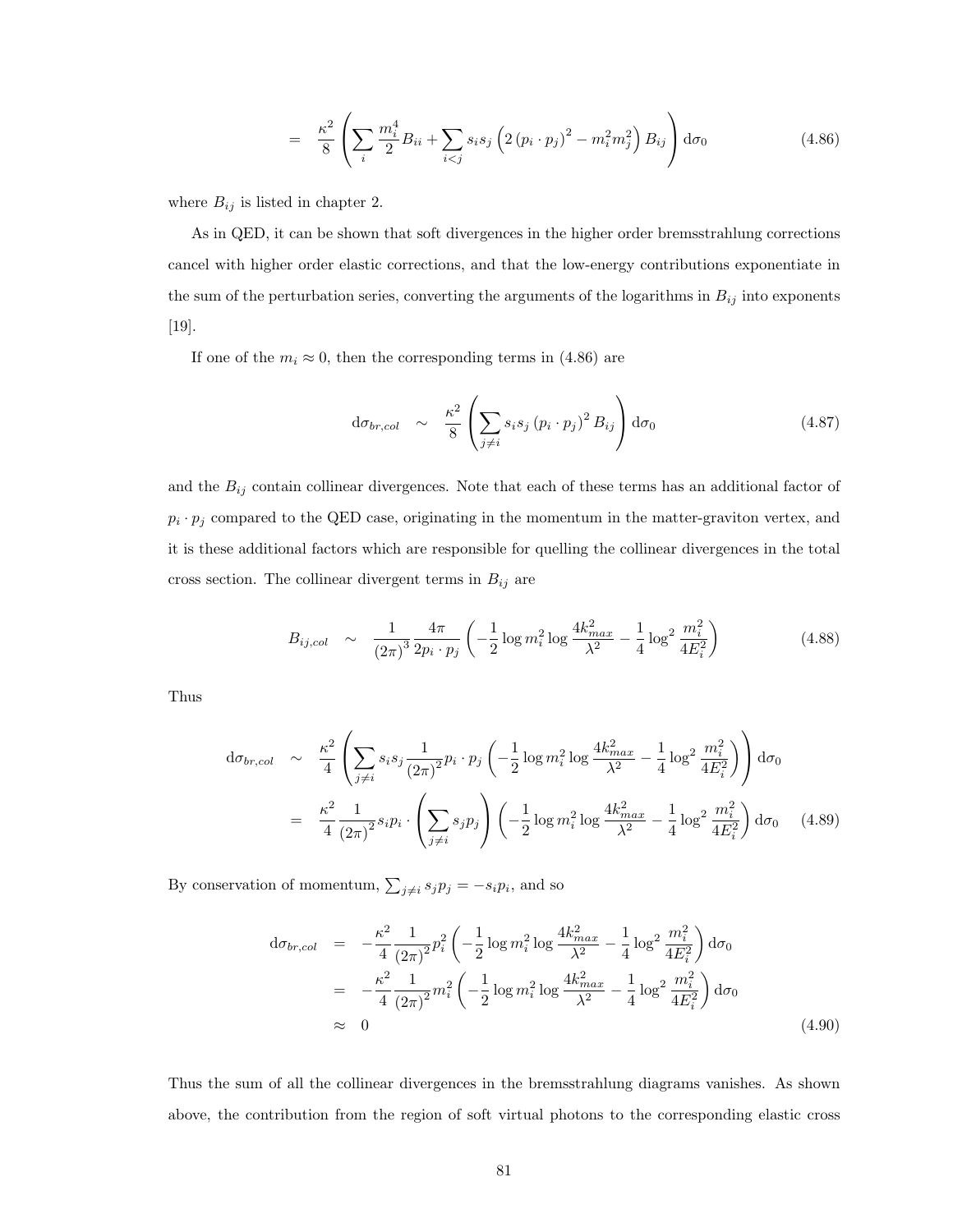section also has the form shown in (4.88), so that when the contributions from all diagrams are added, the corresponding collinear divergences vanish. This is illustrated in the present case below.

For the case at hand, fig. 4.11, (4.86) becomes

$$
d\sigma_{br} = \frac{\kappa^2}{8} \left( \frac{M^4}{2} B_{11} + \frac{m^4}{2} B_{22} + \frac{M^4}{2} B_{33} + \frac{m^4}{2} B_{44} + \left( 2 \left( p_1 \cdot p_2 \right)^2 - M^2 m^2 \right) B_{12} - \left( 2 \left( p_1 \cdot p_3 \right)^2 - M^4 \right) B_{13} - \left( 2 \left( p_1 \cdot p_4 \right)^2 - M^2 m^2 \right) B_{14} - \left( 2 \left( p_2 \cdot p_3 \right)^2 - M^2 m^2 \right) B_{23} - \left( 2 \left( p_2 \cdot p_4 \right)^2 - m^4 \right) B_{24} + \left( 2 \left( p_3 \cdot p_4 \right)^2 - M^2 m^2 \right) B_{34} \right) d\sigma_0 \tag{4.91}
$$

and if  $m \approx 0$  this becomes

$$
d\sigma_{br} = \frac{\kappa^2}{8} \left( \frac{M^4}{2} B_{11} + \frac{M^4}{2} B_{33} + 2 (p_1 \cdot p_2)^2 B_{12} - \left( 2 (p_1 \cdot p_3)^2 - M^4 \right) B_{13} - 2 (p_1 \cdot p_4)^2 B_{14} - 2 (p_2 \cdot p_3)^2 B_{23} - 2 (p_2 \cdot p_4)^2 B_{24} + 2 (p_3 \cdot p_4)^2 B_{34} \right) d\sigma_0
$$
(4.92)

and  $B_{12}$ ,  $B_{13}$ ,  $B_{14}$ ,  $B_{23}$ ,  $B_{24}$ , and  $B_{34}$  contain collinear divergences.

#### 4.5 Cancellation of Infrared Divergences

Just as in QED, the soft IR divergent piece from each elastic diagram cancels with the interference term between the two bremsstrahlung diagrams obtained by cutting the virtual graviton line at each of its vertices. For example, the bremsstrahlung diagrams figs. 4.11d and 4.11b can be obtained by cutting the graviton line on the right side of fig. 4.4 at one of its vertices, and the soft term from the vertex diagram fig. 4.4 combines with the interference term  $B_{13}$  between those two bremsstrahlung diagrams. Similarly, figs. 4.11a and 4.11b can be obtained by cutting the upper graviton line in the box diagram fig. 4.56, and figs. 4.11c and 4.11d by cutting the lower graviton line, and the soft term from fig. 4.56 combines with  $B_{12} + B_{34}$ . Finally the soft term in the cross-box diagram fig. 4.6 combines with the interference terms  $B_{14} + B_{23}$  obtained in a similar way from fig. 4.6.

However, as in massless QED, the collinear divergences which multiply those soft divergences still remain in the limit  $m \to 0$ . While this is a fundamental problem in QED, as explained above, in quantum gravity these collinear divergences will also cancel, after all the corresponding diagrams are added together [19]. In the intermediate results they may be regularized by maintaining an infinitesimal mass m.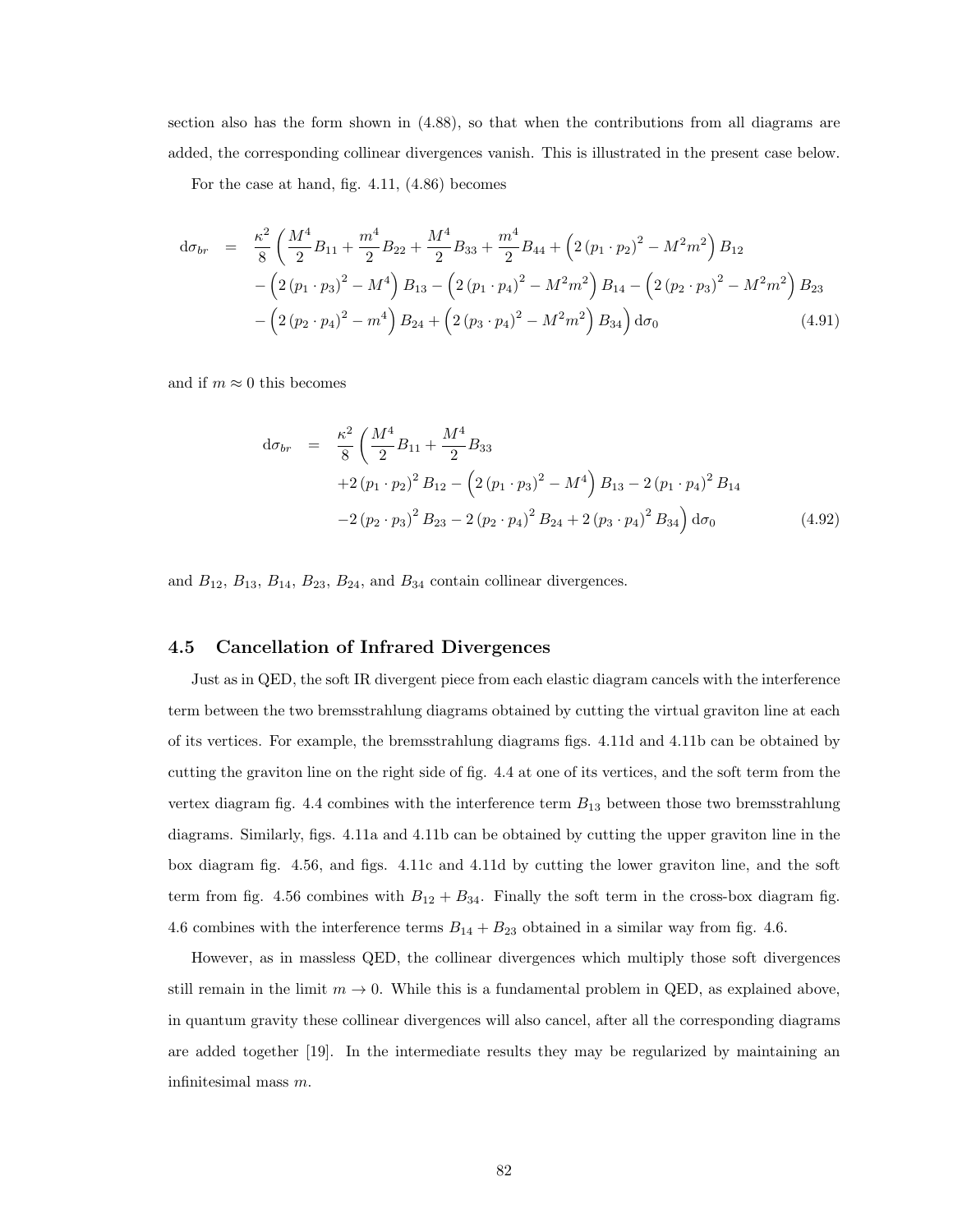The collinear divergent part of the vertex cross section is, by (4.52) and (4.36)

$$
\left(\frac{d\sigma}{d(-t)}\right)_{1,v} = \frac{1}{8\pi (s - M^2)^2} \operatorname{Re}\left[\mathcal{M}_0 \left(\kappa^4 \frac{(s - M^2)(s - M^2 + t) t}{16} i J^{(2)}(p_2, -p_2 - q)\right)\right]
$$

$$
= \frac{\kappa^6}{16\pi} \frac{t}{32\pi^2} \left(\frac{s - M^2 + t}{4t}\right)^2 \left(\frac{1}{2} \log^2 \frac{-t}{m^2} - \log \frac{-t}{\lambda^2} \log \frac{-t}{m^2}\right) \tag{4.93}
$$

The corresponding term in the bremsstrahlung cross section (4.86) is

$$
\begin{split}\n\left(\frac{d\sigma}{d\left(-t\right)}\right)_{br,v} &= -\frac{\kappa^2}{4} \left(\frac{-t}{2}\right)^2 B_{24} \left(\frac{d\sigma}{d\left(-t\right)}\right)_0 \\
&= \frac{\kappa^6}{16\pi} \frac{t}{32\pi^2} \left(\frac{s - M^2 + t}{4t}\right)^2 \\
\left(\log \frac{4k_{max}^2}{\lambda^2} \log \frac{-t}{m^2} - \frac{1}{4} \log^2 \frac{m^2}{4E_2^2} - \frac{1}{4} \log^2 \frac{m^2}{4E_4^2} - \text{Li}_2\left(1 - \frac{4E_2E_4}{-t}\right)\right) 4.94\n\end{split}
$$

The sum of these two terms is

$$
\begin{split}\n\left(\frac{d\sigma}{d\left(-t\right)}\right)_{1,v} + \left(\frac{d\sigma}{d\left(-t\right)}\right)_{br,v} &= \frac{\kappa^6}{16\pi} \left(\frac{s - M^2 + t}{4t}\right)^2 \left(2\frac{1}{4}t^2 i J^{(2)}\left(p_2 + q, -p_2\right) - \frac{1}{16}t^2 B_{13}\right) \\
&= -\frac{\kappa^6}{16\pi} \frac{t}{32\pi^2} \left(\frac{s - M^2 + t}{4t}\right)^2 \left(\frac{1}{4}\log^2\frac{-t}{4E_2^2} + \frac{1}{4}\log^2\frac{-t}{4E_4^2} + \frac{1}{2}\left(\log^2\frac{t}{4E_4^2} + \frac{1}{2}\left(\log^2\frac{E_2^2}{E_{max}^2} + \log\frac{E_4^2}{k_{max}^2}\right)\log\frac{-t}{m^2} - \text{Li}_2\left(1 - \frac{4E_2E_4}{-t}\right)\right) \\
&\tag{4.95}\n\end{split}
$$

The  $\log \lambda^2$  and  $\log^2 m^2$  terms cancel, and only single  $\log m^2$  terms remain. Note that the same combination of the integrals  $J^{(2)}(p_2+q,-p_2)$  and  $B_{13}$  occurs in (4.95) as in (3.45). Just as in QED, the result is the same using  $m = 0$  and dimensional regularization after the substitution  $\log m^2 \to \log 4\pi \mu^2 + 2/\epsilon_{IR} + \gamma,$  except for analytic terms.

The collinear terms in the elastic cross section from the box diagram are given by (4.56):

$$
\left(\frac{d\sigma}{d\left(-t\right)}\right)_{1,b}
$$
\n
$$
=\frac{1}{8\pi\left(s-M^{2}\right)^{2}}
$$
\n
$$
\text{Re}\left[\mathcal{M}_{0}\left(\kappa^{4}\frac{\left(s-M^{2}\right)^{3}}{16}\left(\left(s-M^{2}\right)iK\left(p_{1},p_{2},q\right)-iJ^{(1)}\left(p_{2},q\right)+2iJ^{(2)}\left(p_{1},p_{2}\right)\right)\right)\right]
$$
\n
$$
=-\frac{\kappa^{6}}{16\pi}\frac{\left(s-M^{2}\right)}{32\pi^{2}}\left(\frac{s-M^{2}+t}{4t}\right)^{2}
$$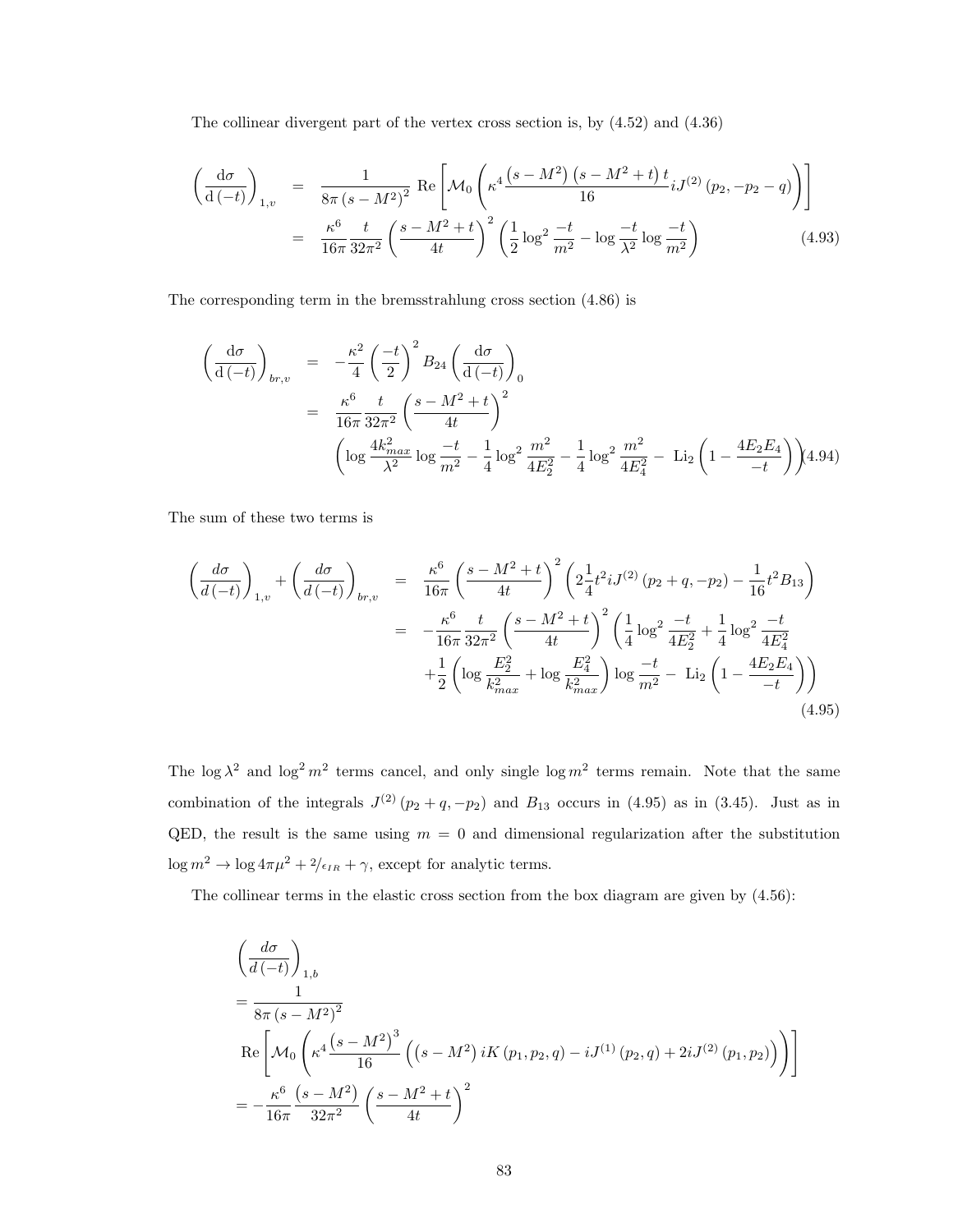$$
\left( \left( \log \frac{s - M^2}{m^2} + \log \frac{s - M^2}{M^2} \right) \log \frac{s - M^2}{\lambda^2} - \frac{1}{2} \log^2 \frac{s - M^2}{m^2} \right) - \frac{\kappa^6}{16\pi} \frac{\left(s - M^2\right)^2}{32\pi^2} \frac{\left(s - M^2 + t\right)}{16t^2} \left( \log \frac{s - M^2}{M^2} \log \frac{-t}{s - M^2} - \frac{1}{2} \log^2 \frac{-t}{s - M^2} \right) + \frac{\kappa^6}{16\pi} \frac{\left(s - M^2\right)}{32\pi^2} \frac{\left(s - M^2 + t\right)}{16t} \left( \frac{1}{2} \log^2 \frac{s - M^2}{M^2} - 2 \text{Li}_2 \frac{s - M^2}{s} - \log^2 \frac{s}{s - M^2} \right) \tag{4.96}
$$

There are two corresponding bremsstrahlung diagrams in (4.86):

$$
\left(\frac{d\sigma}{d\left(-t\right)}\right)_{br,b} \n= \frac{\kappa^2}{4} \left( \left(\frac{s-M^2}{2}\right)^2 B_{12} + \left(\frac{s-M^2}{2}\right)^2 B_{34} \right) \left(\frac{d\sigma}{d\left(-t\right)}\right) \n= \frac{\kappa^6}{16\pi} \frac{\left(s-M^2\right)}{32\pi^2} \left(\frac{s-M^2+t}{4t}\right)^2 \left( \left(\log\frac{s-M^2}{m^2} + \log\frac{s-M^2}{M^2}\right) \log\frac{4k_{max}^2}{\lambda^2} - \frac{1}{4} \log^2\frac{m^2}{4E_2^2} \n- \frac{1}{4} \log^2\frac{m^2}{4E_4^2} + \frac{1}{4} \log^2\frac{M^2}{(E_1+|\vec{p_1}|)^2} + \text{Li}_2\left(1 + 2(E_1+|\vec{p_1}|)\left(\frac{E_2}{s-M^2} + \frac{E_1}{M^2}\right)\right) \n- \text{Li}_2\left(1 + 4E_2\left(\frac{M^2E_2}{(s-M^2)^2} - \frac{E_1}{s-M^2}\right)\right) + \text{Li}_2\left(1 + 2(E_1-|\vec{p_1}|)\left(\frac{E_2}{s-M^2} + \frac{E_1}{M^2}\right)\right) \right) \n+ \frac{1}{4} \log^2\frac{M^2}{(E_3+|\vec{p_3}|)^2} + \text{Li}_2\left(1 + 2(E_3+|\vec{p_3}|)\left(\frac{E_4}{s-M^2} + \frac{E_3}{M^2}\right)\right) \n- \text{Li}_2\left(1 + 4E_4\left(\frac{M^2E_4}{(s-M^2)^2} - \frac{E_3}{s-M^2}\right)\right) + \text{Li}_2\left(1 + 2(E_3-|\vec{p_3}|)\left(\frac{E_4}{s-M^2} + \frac{E_3}{M^2}\right)\right) \right)
$$
\n(4.97)

The sum of these comes out to

$$
\left(\frac{d\sigma}{d\left(-t\right)}\right)_{1,b} + \left(\frac{d\sigma}{d\left(-t\right)}\right)_{br,b} \n= -\frac{\kappa^6}{16\pi} \frac{(s-M^2)}{32\pi^2} \left(\frac{s-M^2+t}{4t}\right)^2 \n\left(\frac{1}{4}\log^2 \frac{s-M^2}{4E_2^2} + \frac{1}{4}\log^2 \frac{s-M^2}{4E_4^2} + \frac{1}{2}\left(\log \frac{E_2^2}{k_{max}^2} + \log \frac{E_4^2}{k_{max}^2}\right) \log \frac{s-M^2}{m^2} \n+ \log \frac{s-M^2}{4k_{max}^2} \log \frac{s-M^2}{M^2} + \frac{1}{4}\log^2 \frac{M^2}{(E_1+|\vec{p_1}|)^2} + \text{Li}_2\left(1+2(E_1+|\vec{p_1}|)\left(\frac{E_2}{s-M^2} + \frac{E_1}{M^2}\right)\right) \n- \text{Li}_2\left(1+4E_2\left(\frac{M^2E_2}{(s-M^2)^2} - \frac{E_1}{s-M^2}\right)\right) + \text{Li}_2\left(1+2(E_1-|\vec{p_1}|)\left(\frac{E_2}{s-M^2} + \frac{E_1}{M^2}\right)\right) \right) \n+ \frac{1}{4}\log^2 \frac{M^2}{(E_3+|\vec{p_3}|)^2} + \text{Li}_2\left(1+2(E_3+|\vec{p_3}|)\left(\frac{E_4}{s-M^2} + \frac{E_3}{M^2}\right)\right) \n- \text{Li}_2\left(1+4E_4\left(\frac{M^2E_4}{(s-M^2)^2} - \frac{E_3}{s-M^2}\right)\right) + \text{Li}_2\left(1+2(E_3-|\vec{p_3}|)\left(\frac{E_4}{s-M^2} + \frac{E_3}{M^2}\right)\right)
$$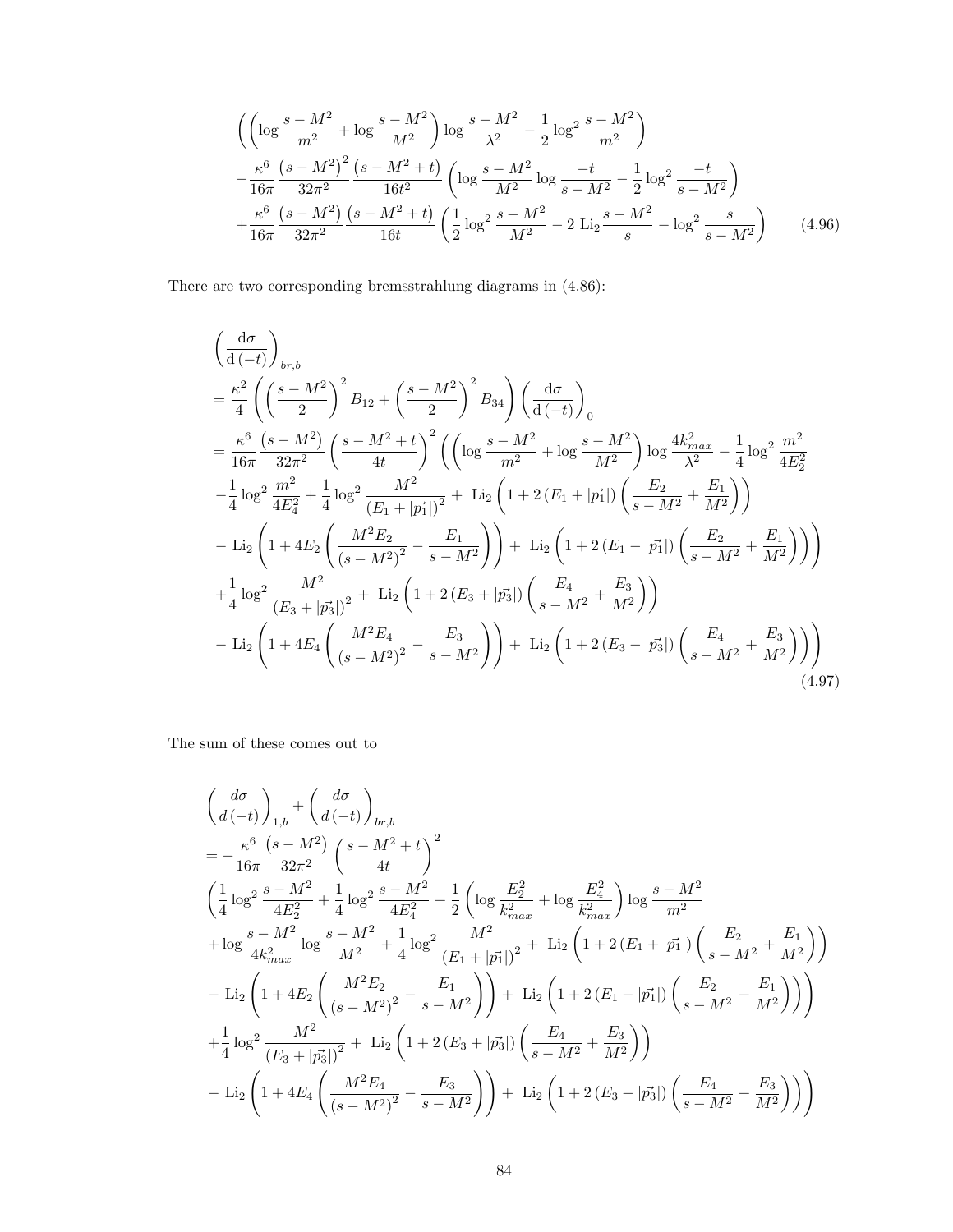$$
-\frac{\kappa^6}{16\pi} \frac{\left(s-M^2\right)^2}{32\pi^2} \frac{\left(s-M^2+t\right)}{16t^2} \left(\log\frac{s-M^2}{M^2}\log\frac{-t}{s-M^2} - \frac{1}{2}\log^2\frac{-t}{s-M^2}\right) + \frac{\kappa^6}{16\pi} \frac{\left(s-M^2\right)}{32\pi^2} \frac{\left(s-M^2+t\right)}{16t} \left(\frac{1}{2}\log^2\frac{s-M^2}{M^2} - 2\text{Li}_2\frac{s-M^2}{s}-\log^2\frac{s}{s-M^2}\right) \tag{4.98}
$$

Again, the log  $\lambda^2$  and log<sup>2</sup>  $m^2$  terms cancel, leaving only single log  $m^2$  terms, and after the substitution $\log m^2 \to \log 4\pi \mu^2 + 2/\epsilon_{IR} + \gamma$  , the results are the same if  $m=0.$ 

This result can be applied to the cross box diagram by permuting  $p_2$  with  $-p_4$  in the radiative corrections. Under this transformation,  $s - M^2$  becomes  $u - M^2 = M^2 - s - t = -\left(s - M^2 + t\right)$  and  $s - M^2 + t$  becomes  $M^2 - s = -(s - M^2)$ . Thus the final result for the crossed box cross section plus corresponding bremsstrahlung is

$$
\left(\frac{d\sigma}{d\left(-t\right)}\right)_{1,cross} + \left(\frac{d\sigma}{d\left(-t\right)}\right)_{b_{r,cross}} \n= \frac{\kappa^6}{16\pi} \frac{\left(s - M^2 + t\right)}{32\pi^2} \left(\frac{s - M^2 + t}{4t}\right)^2 \n\cdot \left(\frac{1}{4}\log^2 \frac{4E_2^2}{s - M^2 + t} + \frac{1}{4}\log^2 \frac{4E_4^2}{s - M^2 + t} + \frac{1}{2}\left(\log \frac{E_2^2}{k_{max}^2} + \log \frac{E_4^2}{k_{max}^2}\right) \log \frac{s - M^2 + t}{m^2} \n+ \log \frac{s - M^2 + t}{4k_{max}^2} \log \frac{s - M^2 + t}{M^2 + t} + \frac{1}{4}\log^2 \frac{M^2}{(E_1 + |\vec{p}_1|)^2} \n+ \text{Li}_2\left(1 + 2\left(E_1 + |\vec{p}_1|\right)\left(\frac{E_4}{u - M^2} + \frac{E_1}{M^2}\right)\right) \n- \text{Li}_2\left(1 + 4E_4\left(\frac{M^2 E_4}{(u - M^2)^2} - \frac{E_1}{u - M^2}\right)\right) + \text{Li}_2\left(1 + 2\left(E_1 - |\vec{p}_1|\right)\left(\frac{E_4}{u - M^2} + \frac{E_1}{M^2}\right)\right) \n+ \frac{1}{4}\log^2 \frac{M^2}{(E_3 + |\vec{p}_3^*|)^2} + \text{Li}_2\left(1 + 2\left(E_3 + |\vec{p}_3^*|\right)\left(\frac{E_2}{u - M^2} + \frac{E_3}{M^2}\right)\right) \n- \text{Li}_2\left(1 + 4E_2\left(\frac{M^2 E_2}{(u - M^2)^2} - \frac{E_3}{u - M^2}\right)\right) + \text{Li}_2\left(1 + 2\left(E_3 - |\vec{p}_3^*|\right)\left(\frac{E_2}{u - M^2} + \frac{E_3}{M^2}\right)\right) \right) \n+ \frac{\kappa^6}{16\pi} \frac{\left(s - M^2 + t\right)^4}{32\pi
$$

The sum of the vertex terms  $(4.95)$ , the box terms  $(4.98)$ , and the cross-box terms  $(4.99)$  is

$$
\begin{aligned} &\left(\frac{d\sigma}{d\left(-t\right)}\right)_1+\left(\frac{d\sigma}{d\left(-t\right)}\right)_{br} \\ &=-\frac{\kappa^6}{16\pi}\frac{t}{32\pi^2}\left(\frac{s-M^2+t}{4t}\right)^2\left(-\text{Li}_2\left(1-\frac{4E_2E_4}{-t}\right)\right) \end{aligned}
$$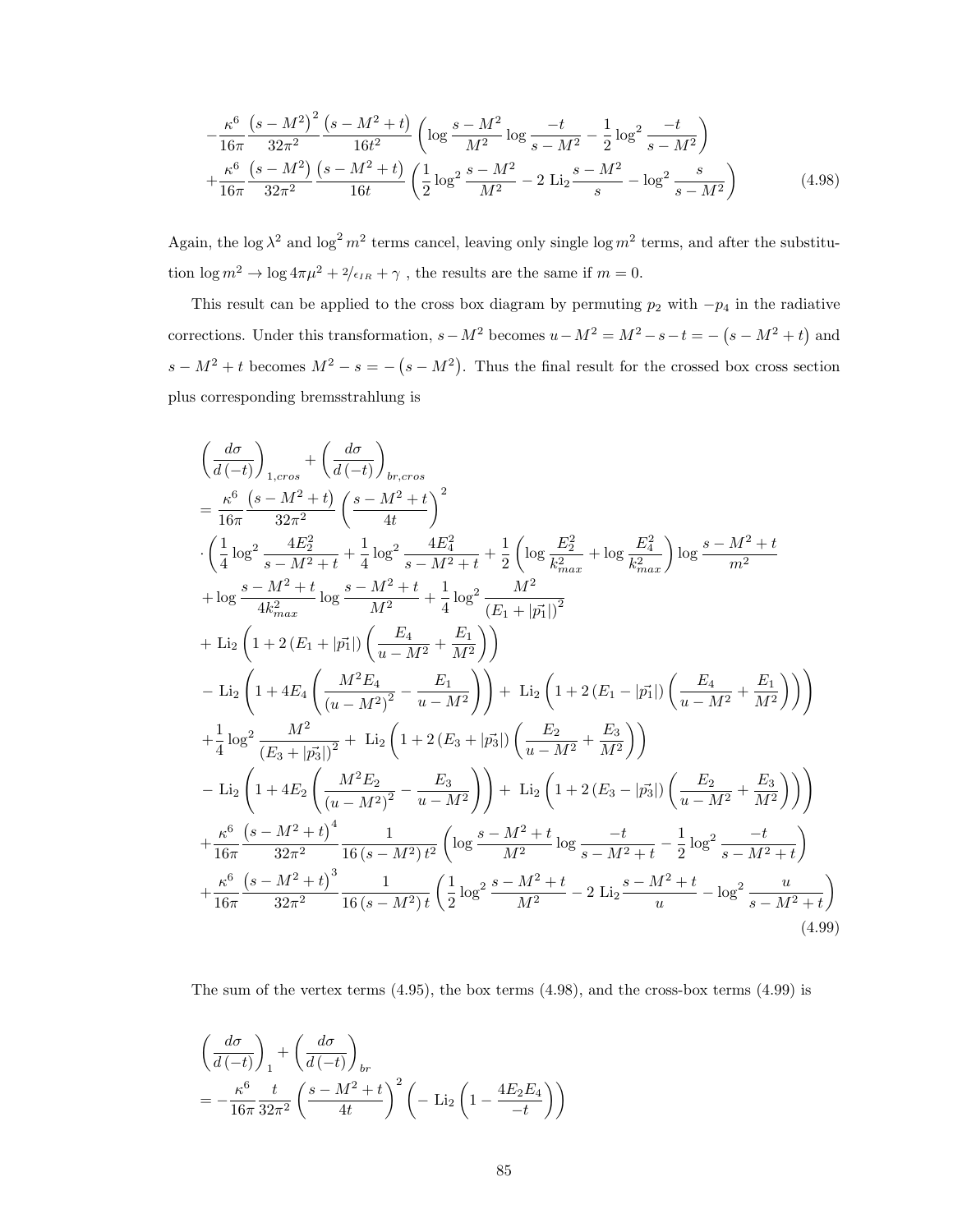$$
\begin{split} &-\frac{\kappa^6}{16\pi}\frac{(s-M^2)}{32\pi^2}\left(\frac{s-M^2+t}{4t}\right)^2\\ &\left(-\frac{1}{2}\log^2\frac{-t}{s-M^2}-\log\frac{s-M^2}{k_{max}^2}\log\frac{-t}{s-M^2}+\log\frac{s-M^2}{k_{max}^2}\log\frac{s-M^2}{M^2}\\ &+\frac{1}{4}\log^2\frac{M^2}{(E_1+|\vec{p_1}|)^2}+ \text{Li}_2\left(1+2\left(E_1+|\vec{p_1}| \right)\left(\frac{E_2}{s-M^2}+\frac{E_1}{M^2}\right)\right)\\ &-\text{Li}_2\left(1+4E_2\left(\frac{M^2E_2}{(s-M^2)^2}-\frac{E_1}{s-M^2}\right)\right)+ \text{Li}_2\left(1+2\left(E_1-|\vec{p_1}| \right)\left(\frac{E_2}{s-M^2}+\frac{E_1}{M^2}\right)\right)\right)\\ &+\frac{1}{4}\log^2\frac{M^2}{(E_3+|\vec{p_3}|)^2}+\text{Li}_2\left(1+2\left(E_3+|\vec{p_3}| \right)\left(\frac{E_4}{s-M^2}+\frac{E_3}{M^2}\right)\right)\\ &-\text{Li}_2\left(1+4E_4\left(\frac{M^2E_4}{(s-M^2)^2}-\frac{E_3}{s-M^2}\right)\right)+ \text{Li}_2\left(1+2\left(E_3-|\vec{p_3}| \right)\left(\frac{E_4}{s-M^2}+\frac{E_3}{M^2}\right)\right)\right)\\ &-\frac{\kappa^6}{16\pi}\frac{(s-M^2)^2}{32\pi^2}\frac{(s-M^2+t)}{16t^2}\left(\log\frac{s-M^2}{M^2}-\log\frac{-t}{s-M^2}-\frac{1}{2}\log^2\frac{-t}{s-M^2}\right)\\ &+\frac{\kappa^6}{16\pi}\frac{(s-M^2+t)}{32\pi^2}\left(\log M^2+t\right)\left(\frac{1}{2}\log^2\frac{s-M^2}{M^2}-2\text{ Li}_2\frac{s-M^2}{s-M^2}-\log^2\frac{s}{s-M^2}\right)\\ &+\frac{\kappa^6}{16\pi}\frac{(s-M^2+t)}{32\pi^2}+\frac{s}{16t
$$

The log  $m^2$  terms (or  $1/\epsilon_{IR}$  terms if  $m = 0$ ) cancel, as they should, leaving only an IR finite remainder.

## 4.6 Final Result

Adding to (4.100) the remaining, IR convergent, pieces from the elastic diagrams (4.43) to (4.86) substituted into the cross section formula (4.36), one obtains the total cross section. The general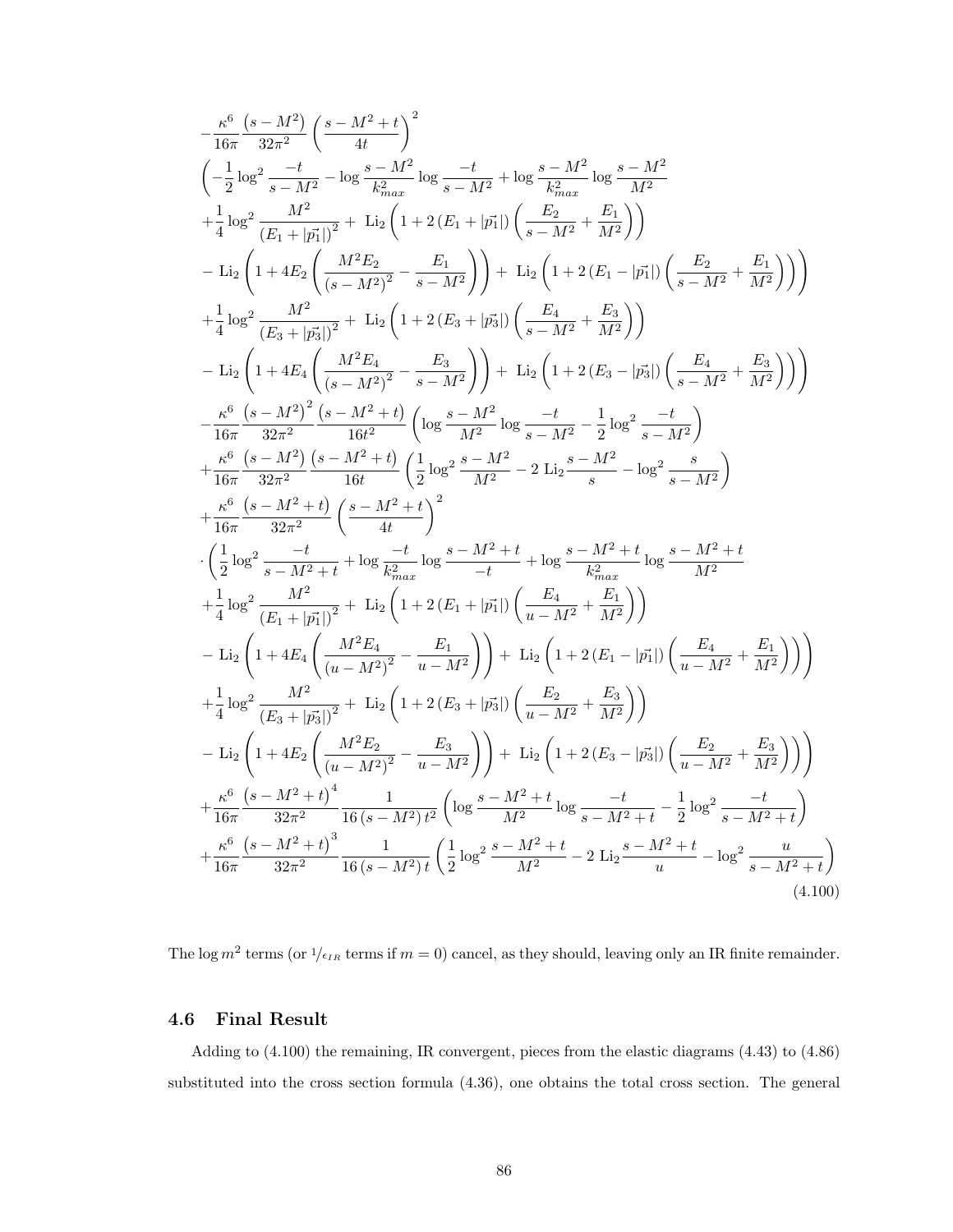result is very long and not very enlightening, but in the case  $m = 0$ , in the limit of small t, the result becomes simply

$$
\left(\frac{d\sigma}{d\left(-t\right)}\right)_{tot} \approx \frac{\kappa^6}{16\pi} \frac{17\left(s - M^2\right)^2}{192t} \frac{1}{16\pi^2} \log \frac{-t}{\mu^2} - \frac{\kappa^6}{16\pi} \frac{17\left(s - M^2\right)^2}{128t} \frac{1}{32} \frac{M}{\sqrt{-t}}
$$
\n
$$
+ \frac{\kappa^6}{16\pi} \frac{\left(s - M^2\right)^2}{1024\pi^2 t} \left(-2\log^2 \frac{-t}{s - M^2} + 4\log \frac{k_{max}^2}{s - M^2} \log \frac{s - M^2}{M^2} - 2\log \frac{-t}{k_{max}^2} \log \frac{-t}{s - M^2} + 6\log \frac{s - M^2}{M^2} \log \frac{-t}{s - M^2}
$$
\n
$$
-2\log \frac{k_{max}^2}{s - M^2} + 4\log \frac{-t}{s - M^2}
$$
\n
$$
- \frac{\kappa^6}{16\pi} \frac{\left(s - M^2\right)^3}{1024\pi^2 t^2} \log^2 \frac{-t}{s - M^2} \tag{4.101}
$$

This is free of all IR divergences. The  $\log \mu^2$  term originates in the UV divergences, and combines with terms in the effective Lagrangian as described in chapter 1. Of (4.101), an amount

$$
\left(\frac{d\sigma}{d\left(-t\right)}\right)_{tot, heavy} = -\frac{\kappa^6}{16\pi} \frac{9\left(s - M^2\right)^2}{32t} \frac{1}{32\pi^2} \log\frac{-t}{\mu^2} - \frac{\kappa^6}{16\pi} \frac{17\left(s - M^2\right)^2}{128t} \frac{1}{32} \frac{M}{\sqrt{-t}}\tag{4.102}
$$

comes from the triangle and vertex diagrams which involve only the heavy scalar in internal lines. These terms are essentially the same as the corresponding terms found in the massive case in [7]. There it was shown that some of these terms could be interpreted as corrections to the energymomentum tensor of the massive particle. An amount

$$
\left(\frac{d\sigma}{d\left(-t\right)}\right)_{tot, light} = -\frac{\kappa^6}{16\pi} \frac{\left(s - M^2 + t\right)^2}{1024\pi^2 t} \left(\log^2 \frac{4E^2}{-t} + 2\log \frac{4E^2}{k_{max}^2} \log \frac{-t}{m^2}\right) \tag{4.103}
$$

comes from the triangle and vertex diagrams which involve only the massless scalar in internal lines, and in the next chapter it will be explored whether these terms can be interpreted in an analogous way. An amount

$$
\left(\frac{d\sigma}{d(-t)}\right)_{tot, box} = \frac{\kappa^6}{16\pi} \frac{\left(s - M^2 + t\right)^2}{1024\pi^2 t} \left(\log^2 \frac{4E^2}{-t} + 2\log \frac{4E^2}{k_{max}^2} \log \frac{-t}{m^2}\right) + \frac{\kappa^6}{16\pi} \frac{\left(s - M^2\right)^2}{1024\pi^2 t} \left(-2\log^2 \frac{-t}{s - M^2} + 4\log \frac{k_{max}^2}{s - M^2} \log \frac{s - M^2}{M^2}\right) - 2\log \frac{-t}{k_{max}^2} \log \frac{-t}{s - M^2} + 6\log \frac{s - M^2}{M^2} \log \frac{-t}{s - M^2}
$$

$$
-2\log \frac{k_{max}^2}{s - M^2} + 4\log \frac{-t}{s - M^2}\right)
$$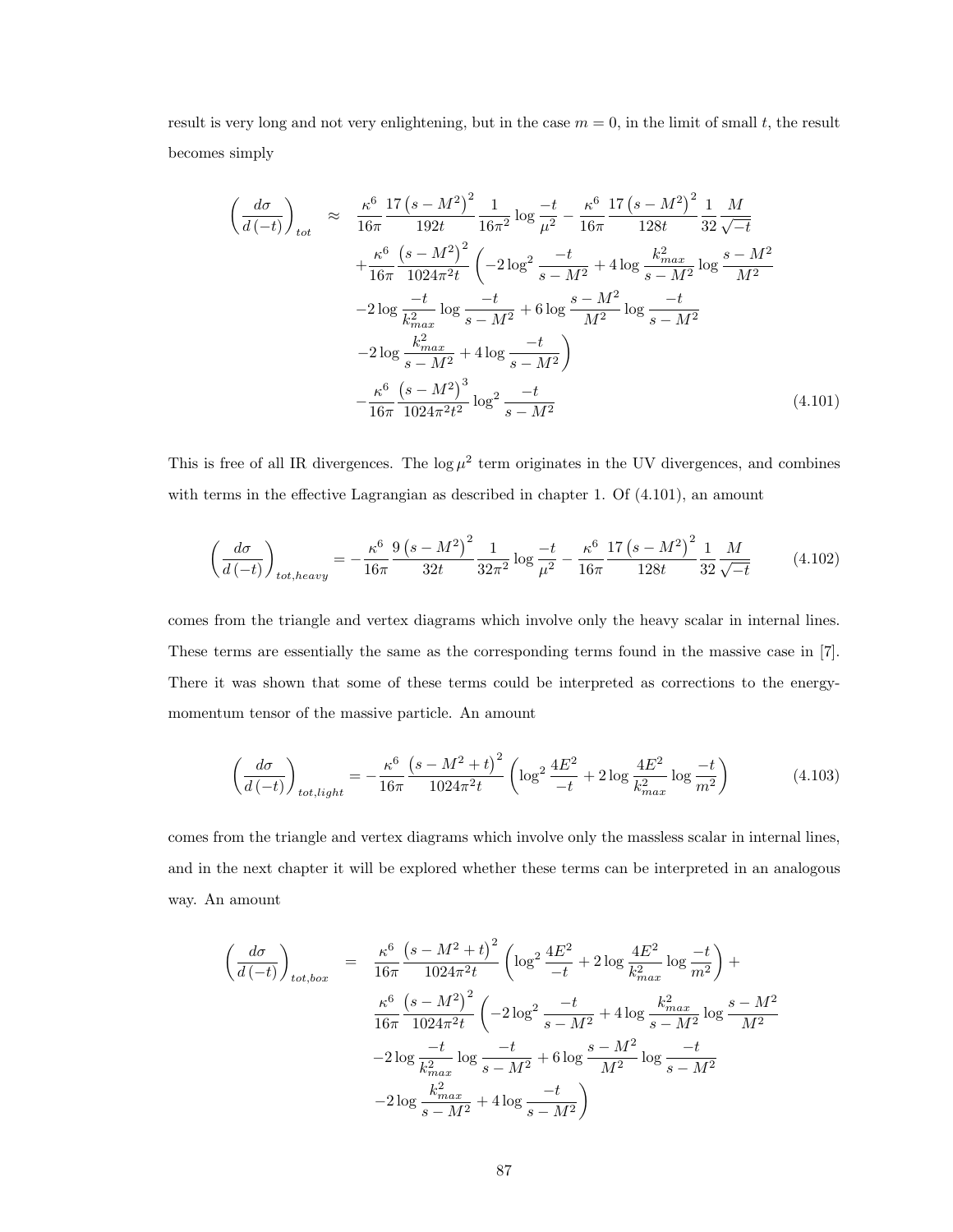$$
-\frac{\kappa^6}{16\pi} \frac{\left(s-M^2\right)^3}{1024\pi^2 t^2} \log^2 \frac{-t}{s-M^2}
$$
\n(4.104)

comes from the box and cross box diagrams, which involve both the massive and the massless matter particles in the internal lines, and

$$
\left(\frac{d\sigma}{d\left(-t\right)}\right)_{tot,pol} = \frac{\kappa^6}{16\pi} \frac{11\left(s - M^2\right)^2}{48t} \frac{1}{16\pi^2} \log \frac{-t}{\mu^2}
$$
\n(4.105)

comes from the polarization and double-seagull diagrams, which don't involve any of the initial or final particle lines in the propagators. (4.101) will be used in the next chapter to calculate the deflection of a beam of scalar particles around a massive object.

### 4.7 Photon-Scalar Scattering

Next consider the gravitational scattering of a photon by a scalar particle. The matrix element for photon-scalar scattering can be written

$$
-i\mathcal{M} = H^{\mu\nu}\epsilon_{\mu}\left(p_{2}\right)\epsilon_{\nu}^{*}\left(p_{4}\right) \tag{4.106}
$$

where  $\epsilon_{\mu}$  ( $p_2$ ) and  $\epsilon_{\nu}^*(p_4)$  are the polarization vectors of the initial and final photons. By Lorentz invariance, H must be expressible in terms of the momenta  $p_1$  and  $p_3$  of the initial and final scalar and  $p_2$  and  $p_4$  of the initial and final photon, respectively, and the metric tensor  $\eta$ .  $\epsilon_{\mu}$  ( $p_2$ ) and  $\epsilon^*_{\nu}(p_4)$  each have two linearly independent components, and by an appropriate (electromagnetic) gauge transformation, both can be made orthogonal to both  $p_2$  and  $p_4$ . H is thus effectively a linear operator over the two dimensional space-like surface orthogonal to  $p_2$  and  $p_4$ , and there are therefore four linearly independent components of the tensor  $H$ . But  $M$  must be invariant under parity transformations, which reverse helicities, so these four components must be related in pairs, bringing the number of independent components down to two. Let

$$
P = p_1 + p_3 - \frac{(p_1 + p_3) \cdot K}{K^2} K
$$
  
\n
$$
K = p_4 + p_2
$$
  
\n
$$
q = p_1 - p_3 = p_4 - p_2
$$
\n(4.107)

P is orthogonal to both K and q, and so also to both  $p_2$  and  $p_4$ . It therefore can be used to define one of the directions of polarization. The other direction of polarization must be orthogonal to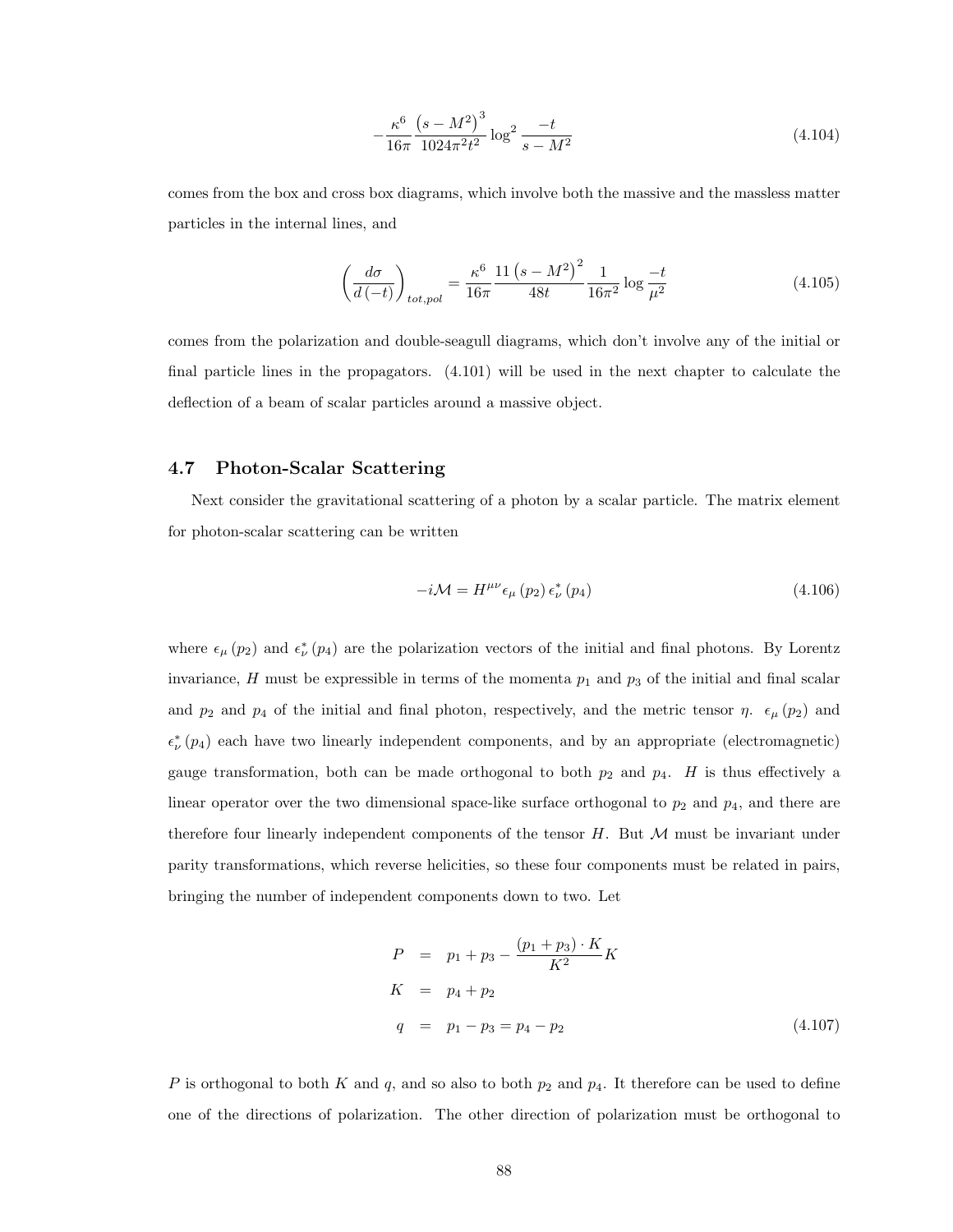

Figure 4.12. Lowest order gravitational photon-scalar scattering.

 $q, K$ , and  $P$ , and therefore must reverse sign under parity transformations, since  $P, K$ , and  $q$  do not. Thus by parity invariance there can be no cross terms between the two directions in  $H$ , which therefore must be of the form

$$
H^{\mu\nu} = H_1 \frac{P^{\mu} P^{\nu}}{P^2} + H_2 \left( \eta^{\mu\nu} - \frac{P^{\mu} P^{\nu}}{P^2} - \frac{K^{\mu} K^{\nu}}{K^2} - \frac{q^{\mu} q^{\nu}}{q^2} \right)
$$
(4.108)

 $P^{\mu}P^{\nu}/P^2$  is the orthogonal projection operator onto the direction of P. By contracting the expression for  $H^{\mu\nu}$  with  $P^{\mu}P^{\nu}/P^2$ , one obtains an expression for the scalar  $H_1$ , which can be evaluated independently of  $H_2$ . Similarly the other tensor form in  $(4.108)$  is a projection onto the other direction of polarization, and contracting  $H^{\mu\nu}$  with this form determines an expression for  $H_2$ .

In either the center-of-mass frame or the rest frame of  $p_1$ ,  $P$  lies in the plane of scattering. Thus  $H_1$  is the amplitude for scattering of a photon polarized in the plane of scattering, and  $H_2$  the amplitude for a photon polarized in the perpendicular direction. The cross section in either case is still given by  $(4.36)$  with  $m = 0$ :

$$
\left(\frac{d\sigma}{d\left(-t\right)}\right)_{el,\parallel} = \frac{|H_1|^2}{16\pi\left(s - M^2\right)^2} \n\left(\frac{d\sigma}{d\left(-t\right)}\right)_{el,\perp} = \frac{|H_2|^2}{16\pi\left(s - M^2\right)^2}
$$
\n(4.109)

The diagrams determining the matrix element are entirely analogous to the scalar case, including mirror images of figs. 4.13, 4.14, 4.15, and 4.18, where the radiative corrections are on the side of the scalar line. Results for  $H_1$  and  $H_2$  individually are given below.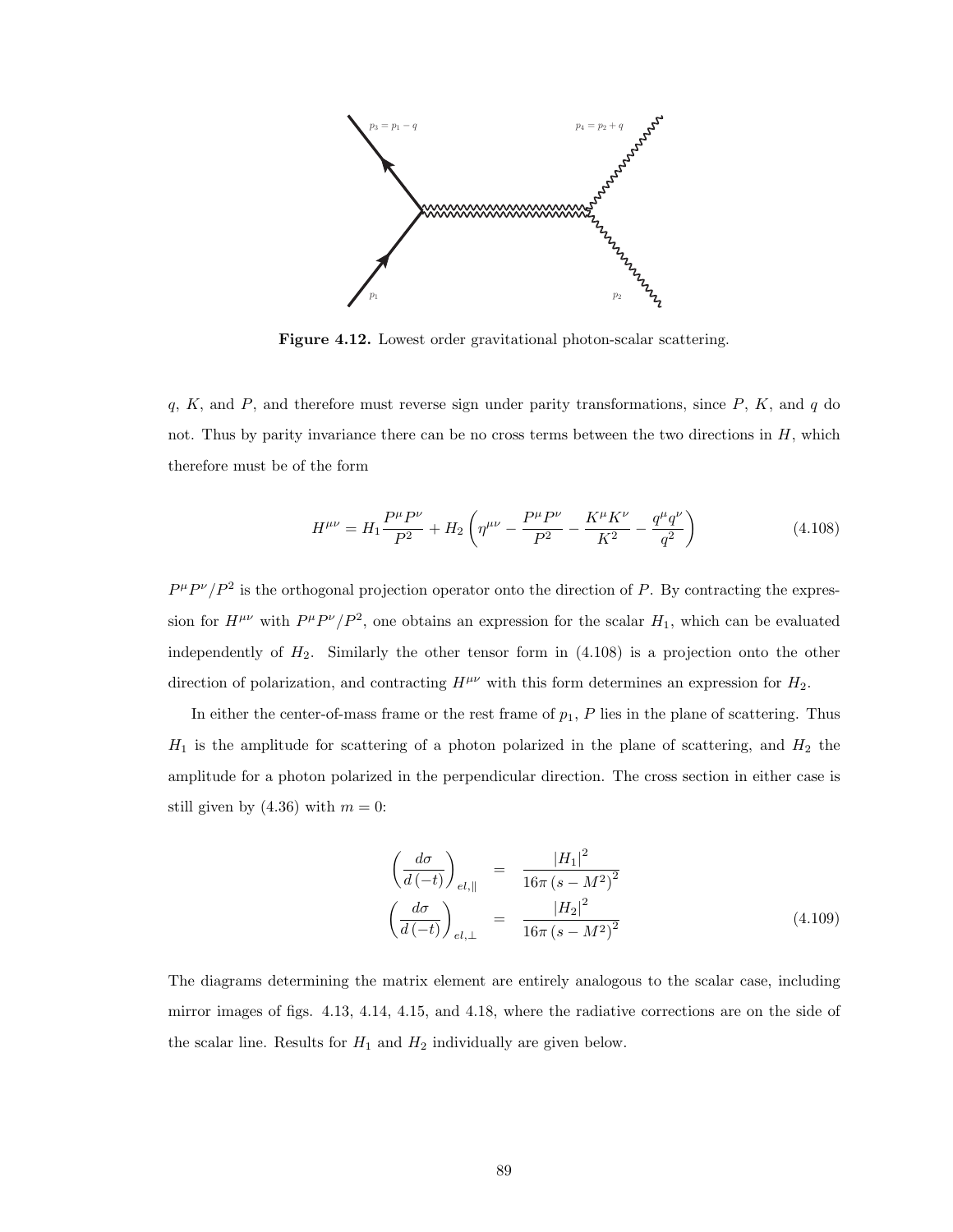

Figure 4.13. Gravitational vertex diagram.

### 4.7.1 Lowest Order

The lowest order matrix element is given by the tree diagram fig. 4.1, where the heavy solid line represents a scalar of mass  $M$ , the double wavy line a graviton, and the single wavy line a photon:

$$
H^{\alpha\beta} = \tau^{\kappa\lambda} (p_1, p_1 - q, M) \frac{i P_{\kappa\lambda,\mu\nu}}{q^2} \tau_1^{\alpha,\beta,\mu\nu} (p_2, p_2 + q)
$$
  
\n
$$
H_1 = -i\kappa^2 \frac{(s - M^2)^2 + st}{4t}
$$
  
\n
$$
H_2 = i\kappa^2 \frac{(s - M^2)^2 + st}{4t}
$$
\n(4.110)

This results in the lowest order cross section

$$
\left(\frac{\mathrm{d}\sigma}{\mathrm{d}\left(-t\right)}\right)_0 = \frac{\kappa^4}{256\pi\left(s-M^2\right)^2} \frac{\left(\left(s-M^2\right)^2 + st\right)^2}{t^2} \tag{4.111}
$$

independent of the direction of polarization.

### 4.7.2 Vertex Corrections

The result for the vertex diagrams are:

fig. 4.13:

$$
H^{\phi\omega} = \int \tau_1^{\kappa\lambda} (p_1, p_1 - q, M) \frac{i P_{\kappa\lambda,\mu\nu}}{q^2}
$$
  

$$
\frac{\tau_3^{\mu\nu,\rho\sigma,\epsilon\zeta} (k, -q) i P_{\epsilon\zeta,\alpha\beta} \tau_1^{\phi,\chi,\alpha\beta} (p_2 + q, p_2 - k) (-i\eta_{\chi\psi}) \tau_1^{\psi,\omega,\gamma\delta} (p_2 - k, p_2) i P_{\gamma\delta,\rho\sigma}}{(k^2 - \lambda^2) \left( (k + q)^2 - \lambda^2 \right) \left( (p_2 - k)^2 - m^2 \right)}
$$
  

$$
H_1 = -\frac{i\kappa^4}{96} \left( 41 \left( s - M^2 \right)^2 + \left( 41 s - \frac{17}{4} M^2 \right) t + \frac{137}{8} t^2 \right) i I^1(q)
$$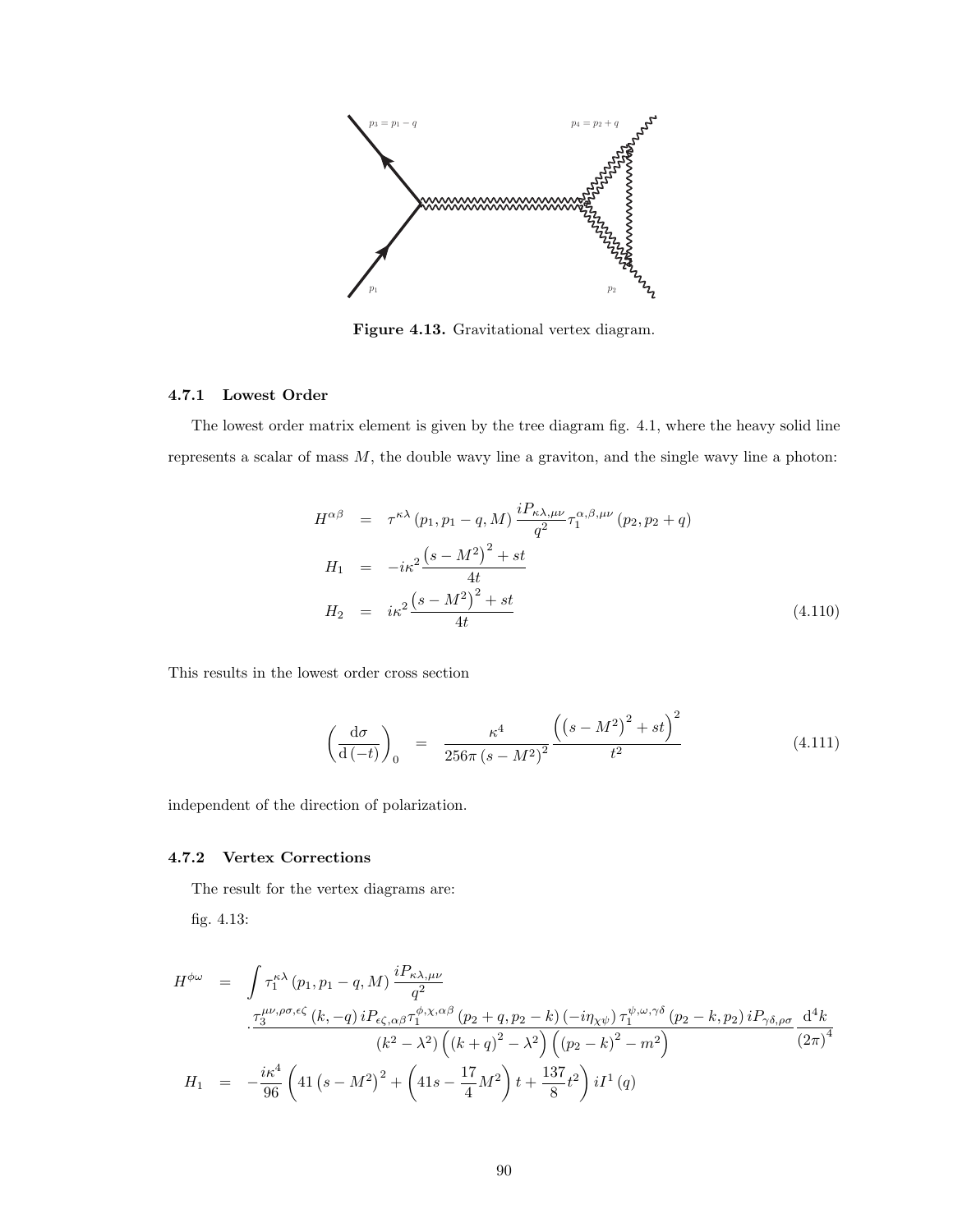

Figure 4.14. Gravitational vertex diagram.

$$
H_2 = -\frac{i\kappa^4}{96} \left( 36 \left( s - M^2 \right)^2 + \left( 36 s - \frac{17}{4} M^2 \right) t + \frac{137}{8} t^2 \right) i I^1(q) \tag{4.112}
$$

mirror image:

$$
H^{\phi\omega} = \int \frac{iP_{\epsilon\zeta,\alpha\beta}\tau^{\alpha\beta}(p_1 - q, p_1 - k, M) i\tau^{\gamma\delta}(p_1 - k, p_1, M) iP_{\gamma\delta,\rho\sigma}\tau_3^{\rho\sigma,\epsilon\zeta,\kappa\lambda}(k, q)}{(k^2 - \lambda^2) ((p_1 - k)^2 - M^2) ((k - q)^2 - \lambda^2)}
$$
  

$$
\frac{\cdot iP_{\kappa\lambda,\mu\nu}}{q^2} \tau_1^{\phi,\omega,\mu\nu}(p_2, p_2 + q) \frac{d^4k}{(2\pi)^4}
$$
  

$$
H_1 = -\frac{\kappa^4 M^2 (2M^4 - 9M^2t + t^2) ((s - M^2)^2 + st)}{8(t - 4M^2)^2} J^{(1)}(p_1, q)
$$
  

$$
-\frac{\kappa^4 M^2 (t - 13M^2) ((s - M^2)^2 + st)}{8(t - 4M^2)^2} I^1(q)
$$
  

$$
H_2 = \frac{\kappa^4 M^2 (2M^4 - 9M^2t + t^2) ((s - M^2)^2 + st)}{8(t - 4M^2)^2} J^{(1)}(p_1, q)
$$
  

$$
+ \frac{\kappa^4 M^2 (t - 13M^2) ((s - M^2)^2 + st)}{8(t - 4M^2)^2} I^1(q)
$$
(4.113)

fig. 4.14:

$$
H^{\phi\omega} = \frac{1}{2} \int \tau_1^{\kappa\lambda} (p_1, p_1 - q, M) \frac{i P_{\kappa\lambda,\mu\nu}}{q^2}
$$
  
\n
$$
\frac{\tau_3^{\mu\nu,\rho\sigma,\epsilon\zeta} (-k, -q) i P_{\epsilon\zeta,\alpha\beta} \tau_2^{\phi,\omega,\alpha\beta,\gamma\delta} (p_2 + q, p_2) i P_{\gamma\delta,\rho\sigma} d^4k}{(k^2 - \lambda^2) ((k - q)^2 - \lambda^2)} \frac{d^4k}{(2\pi)^4}
$$
  
\n
$$
H_1 = \frac{i\kappa^4}{32} \left( 12 (s - M^2)^2 + (12s - M^2) t + \frac{11}{2} t^2 \right) i I^1(q)
$$
  
\n
$$
H_2 = \frac{i\kappa^4}{32} \left( 12 (s - M^2)^2 + (12s - M^2) t + \frac{11}{2} t^2 \right) i I^1(q)
$$
(4.114)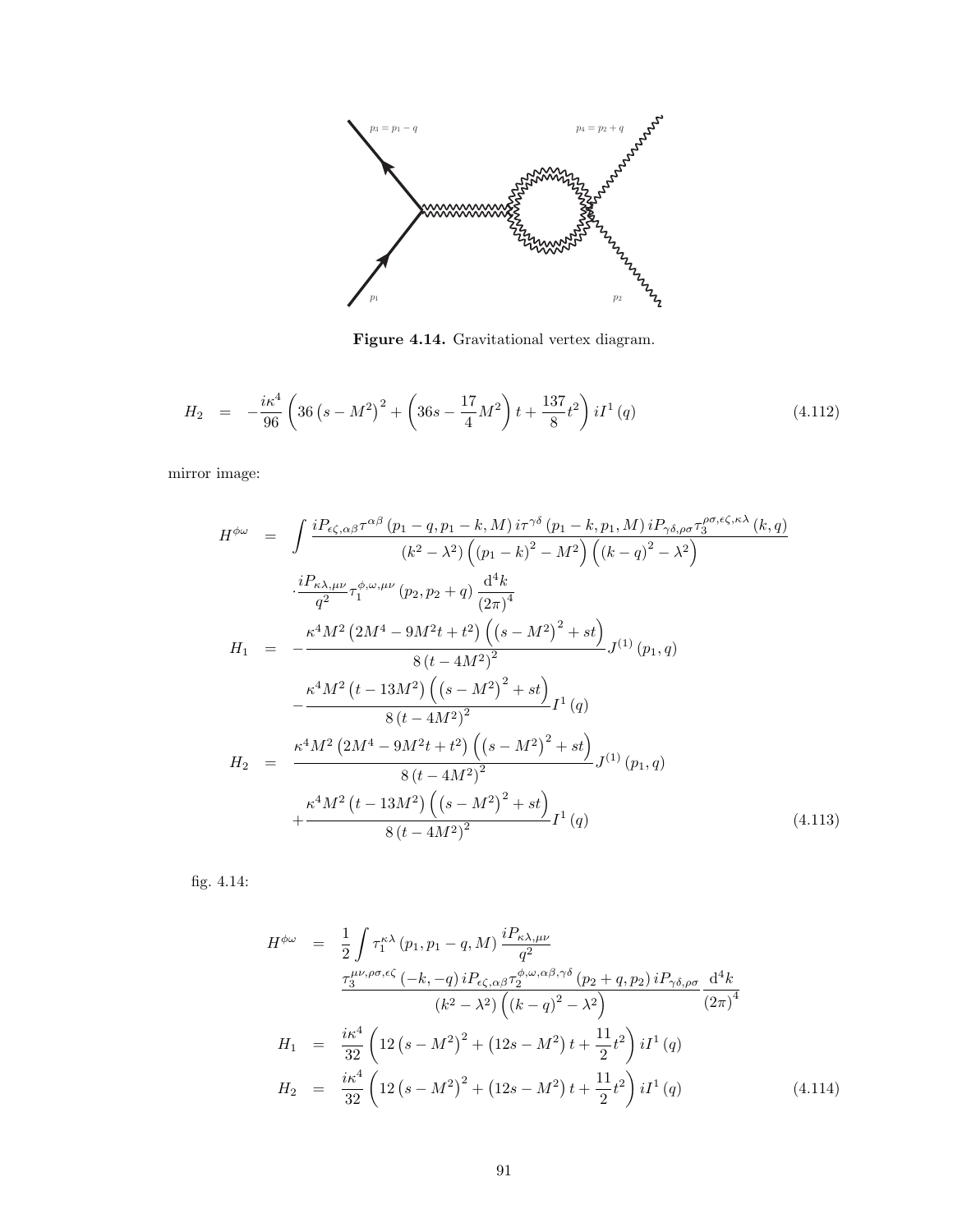

Figure 4.15. Gravitational vertex diagram.

mirror image:

$$
H^{\phi\omega} = \frac{1}{2} \int \frac{i P_{\epsilon\zeta,\alpha\beta} \tau_2^{\alpha\beta,\gamma\delta} (p_1 - q, p_1, M) i P_{\gamma\delta,\rho\sigma} \tau_3^{\kappa\lambda,\epsilon\zeta,\rho\sigma} (k, q)}{(k^2 - \lambda^2) \left( (k - q)^2 - \lambda^2 \right)}
$$
  

$$
\frac{i P_{\kappa\lambda,\mu\nu}}{q^2} \tau_1^{\phi,\omega,\mu\nu} (p_2, p_2 + q) \frac{d^4 k}{(2\pi)^4}
$$
  

$$
H_1 = 0
$$
  

$$
H_2 = 0
$$
 (4.115)

fig. 4.15:

$$
H^{\phi\omega} = \int \tau_1^{\kappa\lambda} (p_1, p_1 - q, M) \frac{i P_{\kappa\lambda,\mu\nu}}{q^2} \frac{\tau_1^{\theta,\iota,\mu\nu} (p_2 + q - k, p_2 - k) (-i\eta_{\iota\lambda}) \tau^{\chi,\phi,\gamma\delta} (p_2 - k, p_2)}{(p_2 + q - k)^2 - m^2}
$$
  

$$
\frac{i P_{\gamma\delta,\alpha\beta} \tau_1^{\omega,\psi,\alpha\beta} (p_2 + q, p_2 + q - k) (-i\eta_{\psi\theta})}{(k^2 - \lambda^2) ((p_2 - k)^2 - m^2)} \frac{d^4 k}{(2\pi)^4}
$$
  

$$
H_1 = \frac{25i\kappa^4}{96} ((s - M^2)^2 + (s - \frac{1}{4}M^2) t + \frac{1}{8}t^2) i I^1(q)
$$
  

$$
+ \frac{i\kappa^4}{16} ((s - M^2)^2 t + st^2) i J^{(2)}(p_2, -p_2 - q)
$$
  

$$
H_2 = \frac{25i\kappa^4}{96} (-\frac{1}{4}M^2 t + \frac{1}{8}t^2) i I^1(q)
$$
  

$$
- \frac{i\kappa^4}{16} ((s - M^2)^2 t + st^2) i J^{(2)}(p_2, -p_2 - q)
$$
 (4.116)

mirror image:

$$
H^{\phi\omega} = \int \frac{\tau_1^{\mu\nu} (p_1 - q - k, p_1 - k, M) i\tau^{\gamma\delta} (p_1 - k, p_1, M) i P_{\gamma\delta,\alpha\beta} \tau_1^{\alpha\beta} (p_1 - q, p_1 - q - k, M) i}{\left( (p_1 - q - k)^2 - M^2 \right) (k^2 - \lambda^2) \left( (p_1 - k)^2 - M^2 \right)}
$$

$$
\cdot \frac{i P_{\mu\nu,\kappa\lambda}}{q^2} \tau_1^{\phi,\omega,\kappa\lambda} (p_2, p_2 + q) \frac{d^4 k}{(2\pi)^4}
$$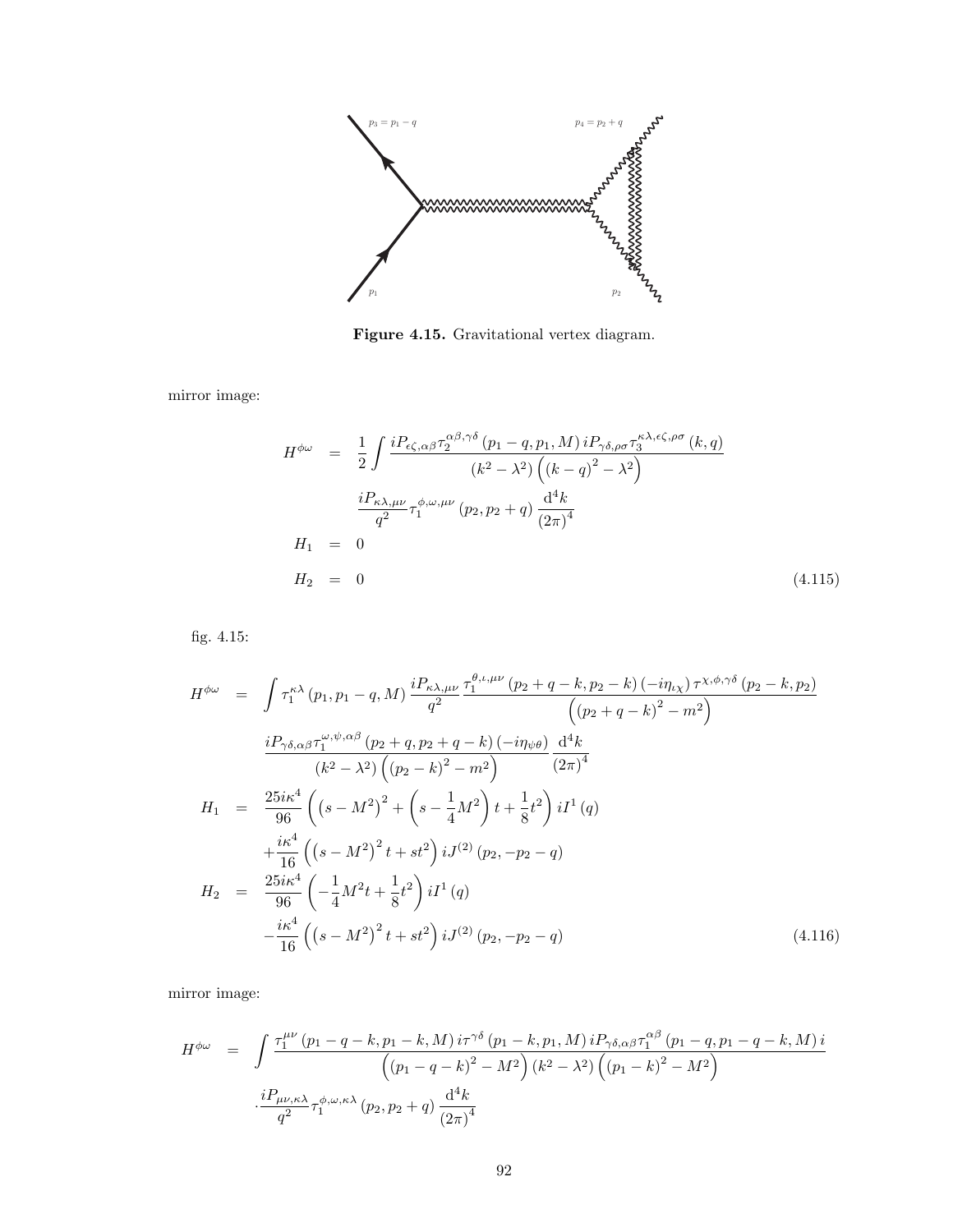

Figure 4.16. Box diagram.

$$
H_{1} = \frac{\kappa^{4} (2M^{4} - 4M^{2}t + t^{2}) ((s - M^{2})^{2} + st)}{16t} J^{(2)} (p_{1}, q - p_{1})
$$
  
+ 
$$
\frac{3\kappa^{4} (2M^{4} - 4M^{2}t + t^{2}) ((s - M^{2})^{2} + st)}{16t (t - 4M^{2})} I^{(2)} (p_{1}p_{1} - q)
$$
  

$$
H_{2} = -\frac{\kappa^{4} (2M^{4} - 4M^{2}t + t^{2}) ((s - M^{2})^{2} + st)}{16t} J^{(2)} (p_{1}, q - p_{1})
$$
  
- 
$$
\frac{3\kappa^{4} (2M^{4} - 4M^{2}t + t^{2}) ((s - M^{2})^{2} + st)}{16t (t - 4M^{2})} I^{(2)} (p_{1}, p_{1} - q)
$$
(4.117)

# 4.7.3 Box Diagrams

The result for the box diagrams are:

fig. 4.16 (box):

$$
H^{\phi\omega} = \int \frac{\tau^{\alpha\beta} (p_1 - q, p_1 - k, M) i\tau_1^{\gamma\delta} (p_1 - k, p_1, M) iP_{\alpha\beta,\epsilon\zeta} iP_{\gamma\delta,\rho\sigma}}{(p_1 - k)^2 - M^2) (k^2 - \lambda^2) ((k - q)^2 - \lambda^2)}
$$
  

$$
\frac{\tau_1^{\omega,\psi,\epsilon\zeta} (p_2 + q, p_2 + k) (-i\eta_{\psi\chi}) \tau_1^{\chi,\phi,\rho\sigma} (p_2 + k, p_2)}{(p_2 + k)^2 - m^2} \frac{d^4k}{(2\pi)^4}
$$
  

$$
H_1 = \frac{\kappa^4}{32} \left( (s - M^2)^4 + st (s - M^2)^2 + \frac{(s - M^2)^6}{(s - M^2)^2 + st} \right) K
$$

$$
-\frac{\kappa^4}{32} \left( (s - M^2)^3 + st (s - M^2) + \frac{(s - M^2)^5}{(s - M^2)^2 + st} \right) J^{(1)}(p_2, q)
$$

$$
+\frac{\kappa^4}{16} \left( (s - M^2)^2 s + \frac{(s - M^2)^4 s}{(s - M^2)^2 + st} \right) J^{(2)}(p_1, p_2)
$$

$$
+ \kappa^4 \left( \frac{2M^6 + 5M^4s + 10M^2s^2 - s^3}{32} - \frac{s(s - 3M^2)t}{32} - \frac{(s - M^2)^4 (s + M^2)}{32(s - M^2)^2 + st} \right)
$$

$$
+\frac{3M^6 (M^2 + s)^2}{2(t - 4M^2)^2} + \frac{M^2 (2M^6 + 8M^4s + 3M^2s^2 + s^3)}{4(t - 4M^2)} \right) J^{(1)}(p_1, q)
$$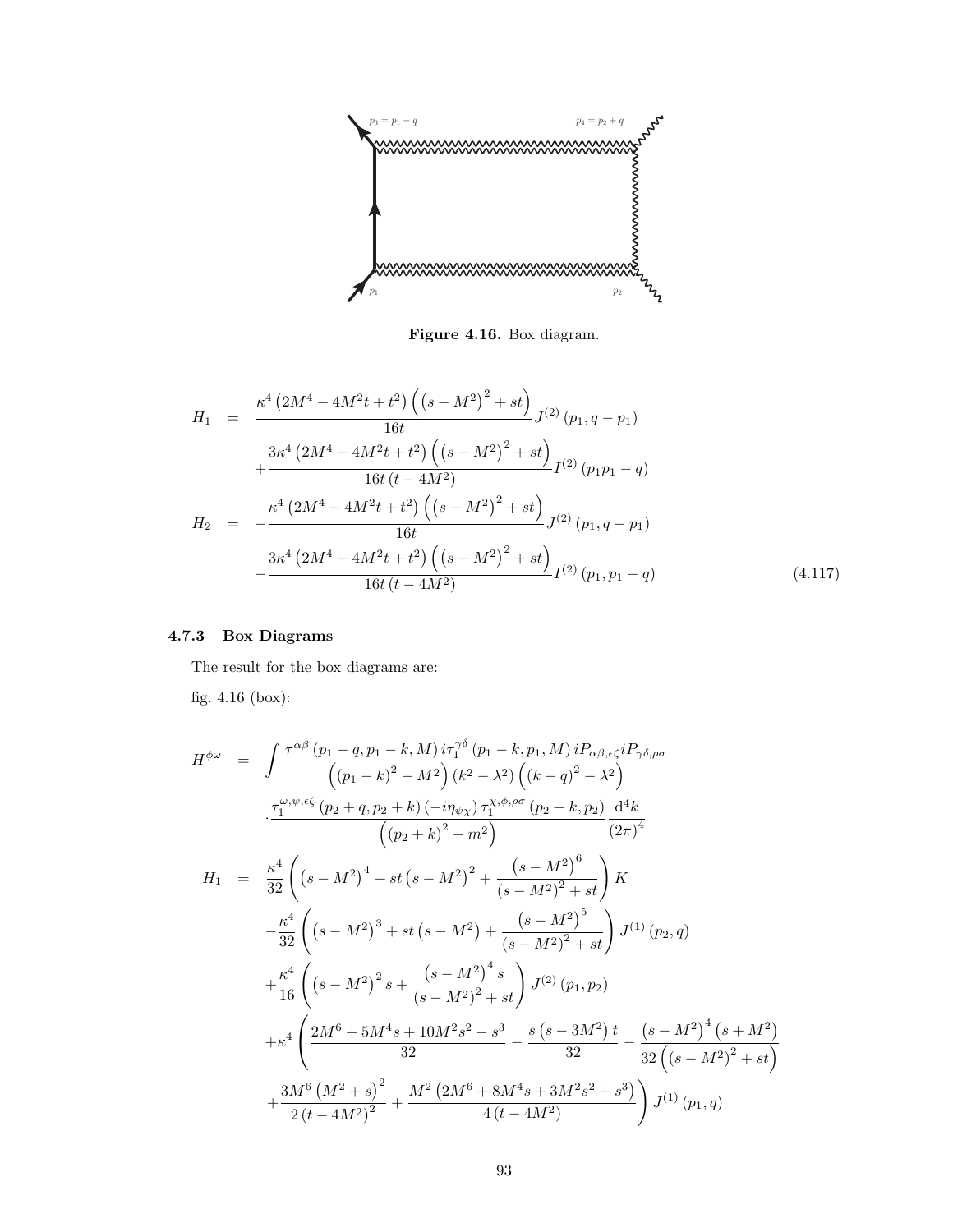

Figure 4.17. Cross box diagram.

$$
+ \kappa^4 \left( \frac{3M^4 - 10M^2s + 15s^2}{64} + \frac{3st}{32} + \frac{(s - M^2)^3}{8t} + \frac{M^6 + 6M^4s + 2M^2s^2 + s^3}{8(t - 4M^2)} + \frac{3M^4(M^2 + s)^2}{4(t - 4M^2)^2} \right) I^{(1)}(q) + \frac{\kappa^4 s^2}{16} I^{(2)}(p_1, p_2) H_2 = -\frac{\kappa^4}{32} \left( (s - M^2)^4 + st (s - M^2)^2 + \frac{(s - M^2)^6}{(s - M^2)^2 + st} \right) K + \frac{\kappa^4}{32} \left( (s - M^2)^3 + (s - M^2) st + \frac{(s - M^2)^5}{(s - M^2)^2 + st} \right) J^{(1)}(p_2, q) - \frac{\kappa^4}{16} \left( (s - M^2)^2 s + \frac{(s - M^2)^4 s}{(s - M^2)^2 + st} \right) J^{(2)}(p_1, p_2) + \kappa^4 \left( \frac{s (3M^4 - 8M^2s + s^2)}{32} + \frac{s (s + M^2)t}{32} + \frac{(s - M^2)^4 (M^2 + s)}{32} + \frac{M^2 (M^2 (s - M^2)^2 - 2s^3)}{32} \right) J^{(1)}(p_1, q) - \kappa^4 \left( \frac{3M^4 - 14M^2s + 15s^2}{64} + \frac{M^6 - 2M^4s - M^2s^2 - 2s^3}{16 (4M^2 - t)} + \frac{(s - M^2)^3}{8t} \right) I^{(1)}(q) - \frac{\kappa^4 s^2}{16} I^{(2)}(p_1, p_2)
$$
(4.118)

fig. 4.17: The cross box diagram is given by interchanging  $p_2$  and  $-p_4$  in the box diagram.

$$
H^{\phi\omega} = \int \frac{\tau_1^{\alpha\beta} (p_1 - q, p_1 - k, M) i\tau_1^{\gamma\delta} (p_1 - k, p_1, M) iP_{\gamma\delta,\epsilon\zeta} iP_{\alpha\beta,\rho\sigma}}{(p_1 - k)^2 - M^2 (k^2 - \lambda^2) ((k - q)^2 - \lambda^2)}
$$

$$
\cdot \frac{\tau_1^{\omega,\psi,\epsilon\zeta} (p_2 + q, p_2 + q - k) (-i\eta_{\psi\chi}) \tau_1^{\chi,\phi,\rho\sigma} (p_2 + q - k, p_2, m)}{(p_2 + q - k)^2 - m^2} \frac{d^4k}{(2\pi)^4}
$$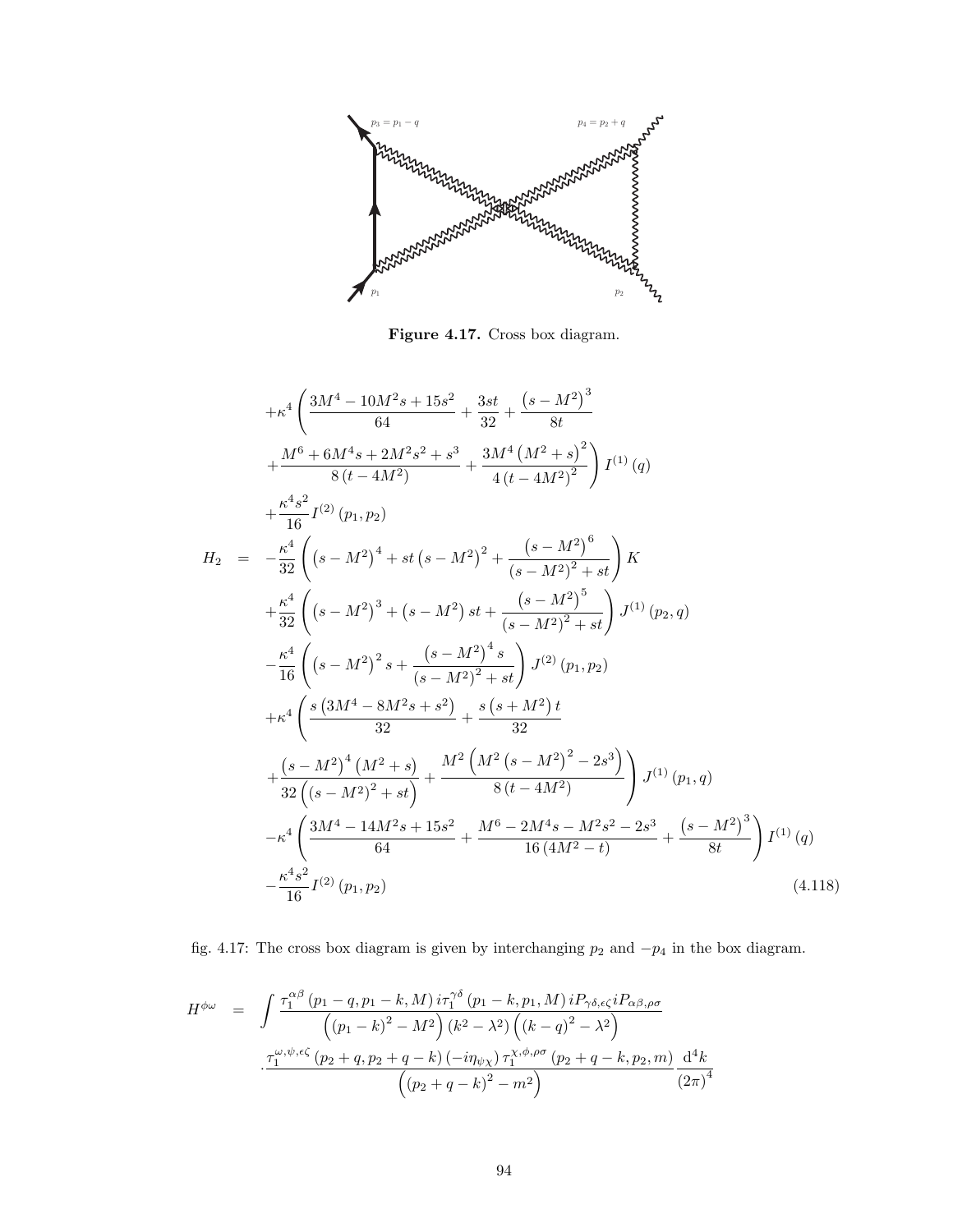$$
H_{1} = \frac{\kappa^{4}}{32} \left( (u - M^{2})^{4} + ut (u - M^{2})^{2} + \frac{(u - M^{2})^{6}}{(u - M^{2})^{2} + ut} \right) K (p_{1}, -p_{2} - q, q)
$$
\n
$$
- \frac{\kappa^{4}}{32} \left( (u - M^{2})^{3} + ut (u - M^{2}) + \frac{(u - M^{2})^{5}}{(u - M^{2})^{2} + ut} \right) J^{(1)} (-p_{2} - q, q)
$$
\n
$$
+ \frac{\kappa^{4}}{16} \left( (u - M^{2})^{2} u + \frac{(u - M^{2})^{4} u}{(u - M^{2})^{2} + ut} \right) J^{(2)} (p_{1}, -p_{2} - q)
$$
\n
$$
+ \kappa^{4} \left( \frac{ut (3M^{2} - u)}{32} + \frac{2M^{6} + 5M^{4} u + 10M^{2} u^{2} - u^{3}}{32} - \frac{(u - M^{2})^{4} (M^{2} + u)}{32( (u - M^{2})^{2} + ut} \right)
$$
\n
$$
+ \frac{3M^{6} (M^{2} + u)^{2}}{2(t - 4M^{2})^{2}} + \frac{M^{2} (2M^{6} + 8M^{4} u + 3M^{2} u^{2} + u^{3})}{4(t - 4M^{2})} \right) J^{(1)} (p_{1}, q)
$$
\n
$$
- \kappa^{4} \left( - \frac{3M^{4} - 10M^{2} u + 15u^{2}}{64} - \frac{(u - M^{2})^{3}}{8t} - \frac{3ut}{32}
$$
\n
$$
+ \frac{M^{6} + 6M^{4} u + 2M^{2} u^{2} + u^{3}}{8(4M^{2} - t)} - \frac{3M^{4} (M^{2} + u)^{2}}{4(t - 4M^{2})^{2}} \right) J^{(1)} (q)
$$
\n
$$
+ \frac{\kappa^{4} u^{2}}{16} J^{(2)} (p_{1}, -p_{2} - q)
$$
\n
$$
H_{2} = - \frac{\kappa^{4}}{32} \left( (u - M^{2})^{4} + ut (u - M^{2})^{2} + \frac{(u - M^{2})
$$

## 4.7.4 Triangle Diagrams

The result for the triangle diagrams are:

fig. 4.18: The result for the triangle diagram is

$$
H^{\phi\omega} = \int \tau_2^{\rho\sigma,\epsilon\zeta} (p_1, p_1 - q, M)
$$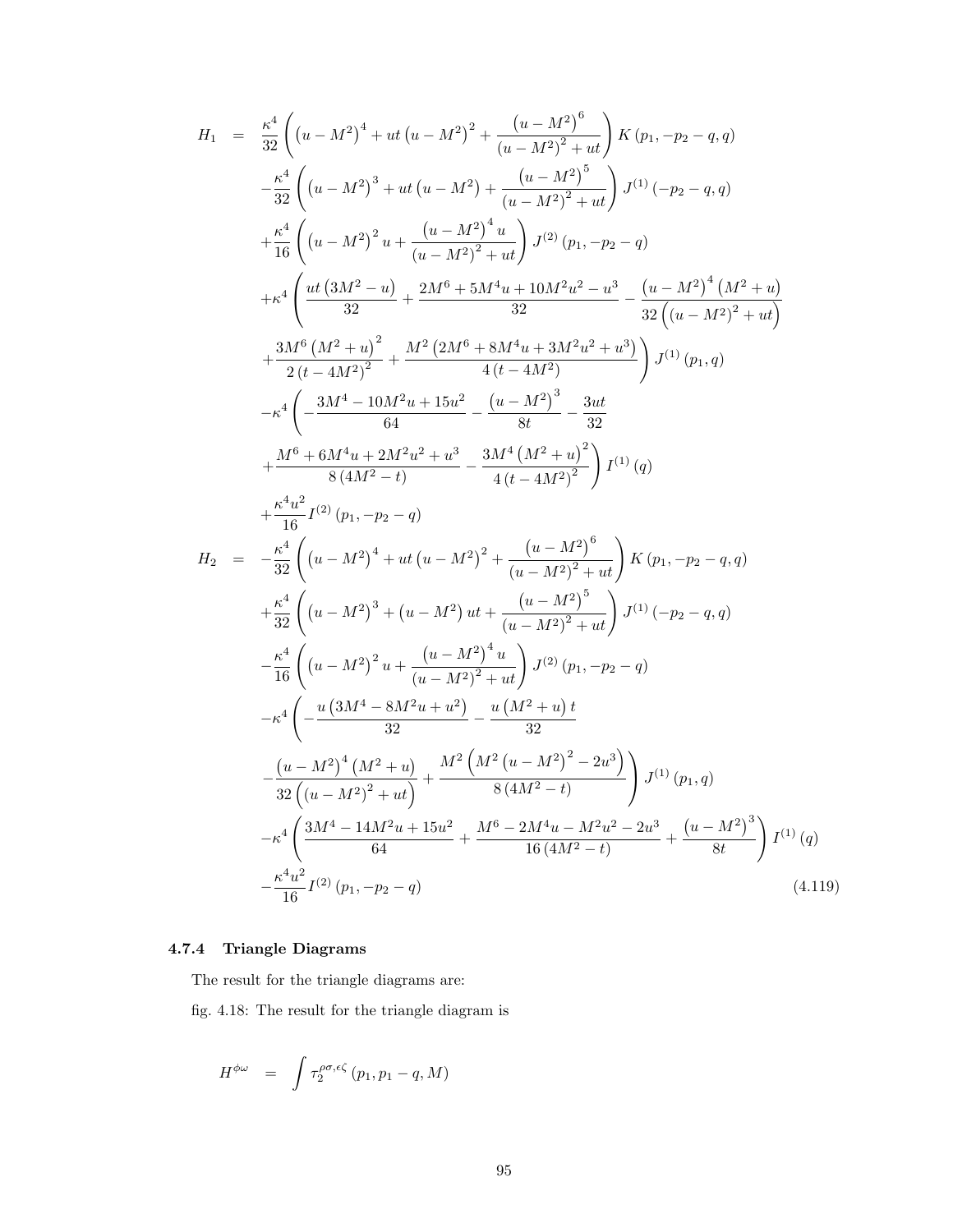

Figure 4.18. Triangle diagram.

$$
\frac{i P_{\epsilon\zeta,\alpha\beta} \tau_1^{\omega,\psi,\alpha\beta} (p_2 + q, p_2 + k) (-i \eta_{\psi\chi}) \tau_1^{\chi,\phi,\gamma\delta} (p_2 + k, p_2, m) i P_{\gamma\delta,\rho\sigma}}{(k - q)^2 - \lambda^2} \left( (p_2 + k)^2 - m^2 \right) (k^2 - \lambda^2) \frac{d^4 k}{(2\pi)^4}
$$
\n
$$
H_1 = -\frac{3\kappa^4 M^2 t}{8} I^{(1)}(q)
$$
\n
$$
H_2 = -\frac{3\kappa^4 M^2 t}{8} I^{(1)}(q) \tag{4.120}
$$

Mirror triangle:

$$
H^{\phi\omega} = \int \frac{iP_{\epsilon\zeta,\alpha\beta}\tau_1^{\alpha\beta}(p_1 - q, p_1 - k, M) i\tau_1^{\gamma\delta}(p_1 - k, p_1, M) iP_{\gamma\delta,\rho\sigma}}{(p_1 - k)^2 - M^2} \left( (k - q)^2 - \lambda^2 \right) (k^2 - \lambda^2)
$$
  
\n
$$
H_1 = \frac{\kappa^4}{16} \left( -M^2 \left( 5M^4 + 2M^2s + s^2 \right) - M^2 \left( 3M^2 + s \right) t + \frac{1}{2}M^2t^2 - \frac{4M^4 \left( 5M^4 + 2M^2s + s^2 \right)}{t - 4M^2} \right) J^{(1)}(p_1, q)
$$
  
\n
$$
+ \frac{\kappa^4}{16} \left( -\frac{1}{2} \left( 9M^4 - 6M^2s + 5s^2 \right) - \frac{5}{2}t \left( M^2 + s \right) + \frac{3t^2}{4} - \frac{2M^2 \left( 5M^4 + 2M^2s + s^2 \right)}{t - 4M^2} \right) J^{(1)}(q)
$$
  
\n
$$
H_2 = -\kappa^4 \left( \frac{M^2 \left( 5M^4 + 14M^2s + s^2 \right)}{16} + \frac{M^2 \left( 3M^2 + s \right)t}{16} - \frac{M^2t^2}{32} + \frac{M^4 \left( 2M^4 + 5M^2s + s^2 \right)}{t - 4M^2} + \frac{3M^6 \left( M^2 + s \right)^2}{(t - 4M^2)^2} \right) J^{(1)}(p_1, q)
$$
  
\n
$$
+ \frac{\kappa^4}{2} \left( -\frac{5t \left( M^2 - s \right)}{16} + \frac{\left( M^4 - 18M^2s + 5s^2 \right)}{16} + \frac{M^2 \left( 3M^4 + 8M^2s + s^2 \right)}{8M^2 - 2t} - \frac{3M^4 \left( M^2 + s \right)^2}{(t - 4M^2)^2} + \frac{3t^2}{32} \right) I^{(1)}(q)
$$
  
\n(

## 4.7.5 Double Seagull

The result for the double seagull diagram fig. 4.19is: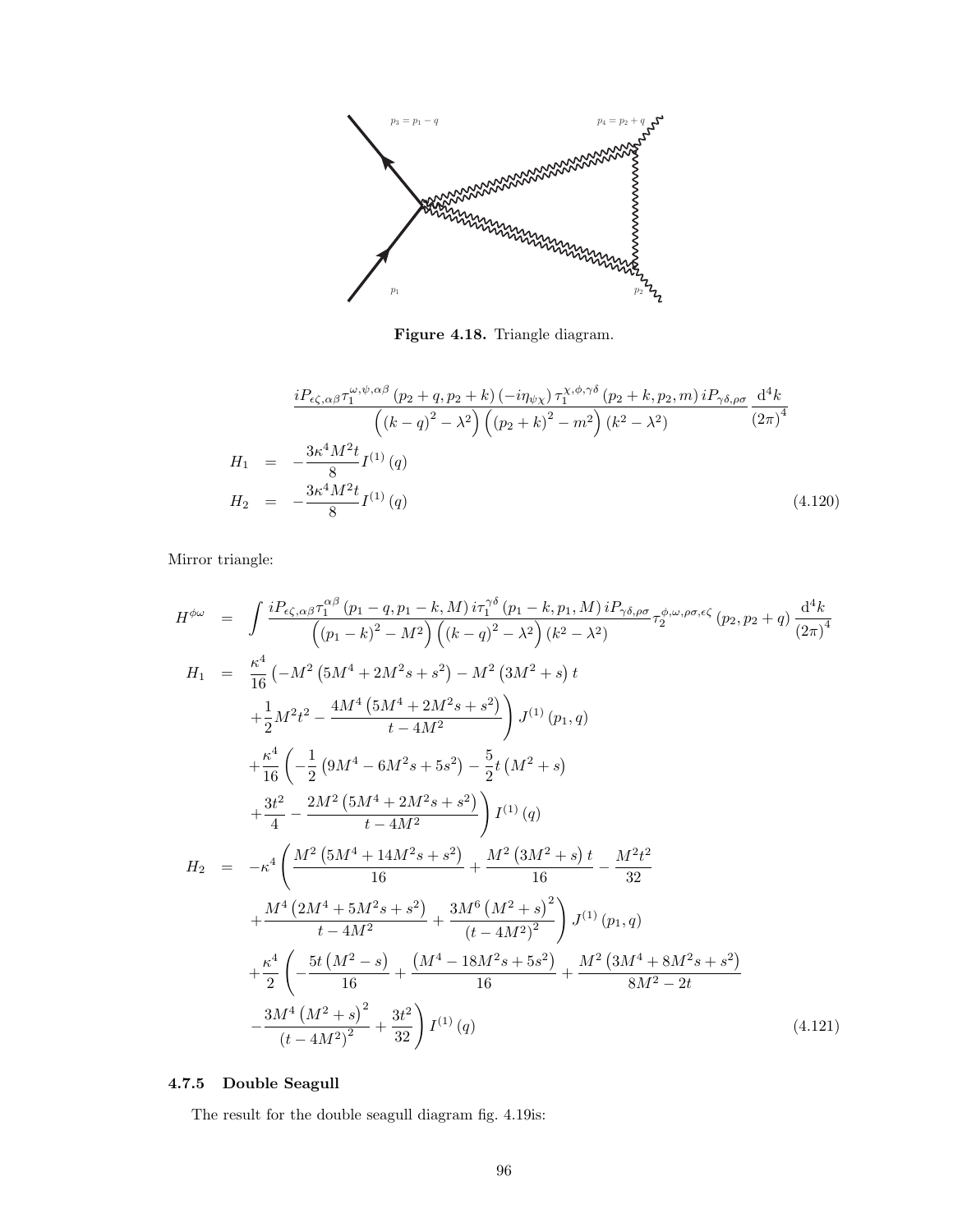

Figure 4.19. Double seagull diagram.



Figure 4.20. Photon loop vacuum polarization.

$$
H^{\phi\omega} = \frac{1}{2} \int \frac{\tau_2^{\rho\sigma,\epsilon\zeta} (p_1, p_1 - q, M) i P_{\epsilon\zeta,\alpha\beta} i P_{\gamma\delta,\rho\sigma} \tau_2^{\phi,\omega,\gamma\delta,\alpha\beta} (p_2, p_2 + q)}{(k^2 - \lambda^2) ((k - q)^2 - \lambda^2)} \frac{\mathrm{d}^4 k}{(2\pi)^4}
$$
  
\n
$$
H_1 = \kappa^4 \left( \frac{(s - M^2)^2}{4} + \frac{(3M^2 + 2s)t}{8} \right) I^{(1)}(q)
$$
  
\n
$$
H_2 = \kappa^4 \left( -\frac{(s - M^2)^2}{4} + \frac{(3M^2 - 2s)t}{8} \right) I^{(1)}(q)
$$
(4.122)

### 4.7.6 Vacuum Polarization

The result for the vacuum polarization diagrams are:

fig. 4.20 (photon loop):

$$
H^{\phi\omega} = \int \tau_1^{\kappa\lambda} (p_1, p_1 - q, M) \frac{i P_{\kappa\lambda,\alpha\beta}}{q^2} \frac{\tau_1^{\rho,\sigma,\alpha\beta} (-i\eta_{\rho\tau}) (-i\eta_{\sigma\theta}) \tau_1^{\tau,\theta,\gamma\delta}}{(k^2 - m^2) \left( (k+q)^2 - m^2 \right)}
$$

$$
\frac{i P_{\gamma\delta,\mu\nu}}{q^2} \tau_1^{\phi,\omega,\mu\nu} (p_2, p_2 + q) \frac{d^4 k}{(2\pi)^4}
$$

$$
H_1 = \frac{\kappa^4}{40} \left( (s - M^2)^2 + st \right) I^{(1)}(q)
$$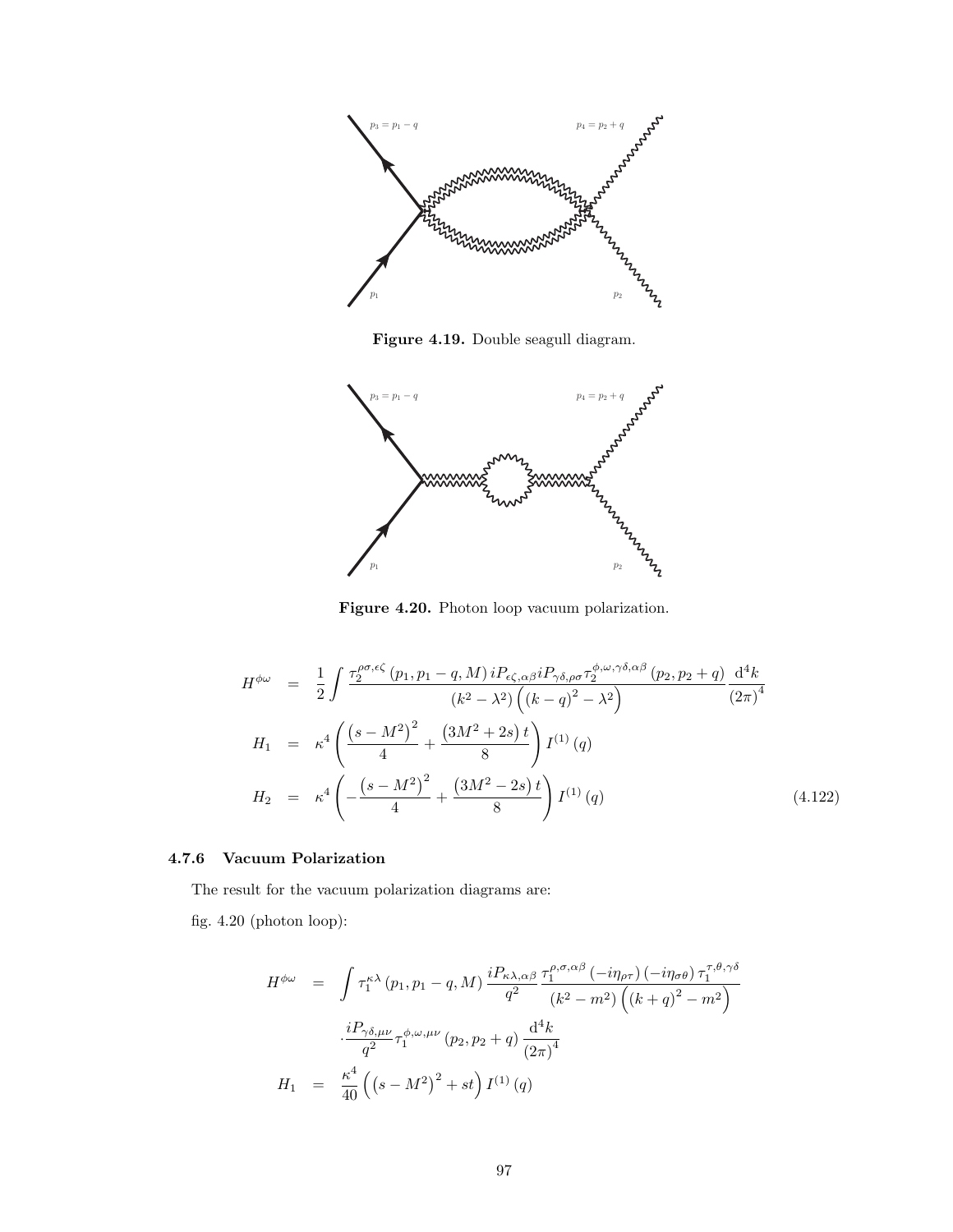

Figure 4.21. Graviton loop vacuum polarization.

$$
H_2 = -\frac{\kappa^4}{40} \left( \left( s - M^2 \right)^2 + st \right) I^{(1)}(q) \tag{4.123}
$$

fig. 4.21 (graviton loop):

$$
H^{\phi\omega} = \tau_1^{\kappa\lambda} (p_1, p_1 - q, M) \frac{i P_{\kappa\lambda,\alpha\beta}}{q^2} \Pi^{\alpha\beta,\gamma\delta} (q) \frac{i P_{\gamma\delta,\mu\nu}}{q^2} \tau_1^{\phi,\omega,\mu\nu} (p_2, p_2 + q)
$$
  
\n
$$
H_1 = \frac{7}{160} \kappa^4 \left( (s - M^2)^2 + st \right) \frac{i \log(-t)}{16\pi^2}
$$
  
\n
$$
H_2 = -\frac{7}{160} \kappa^4 \left( (s - M^2)^2 + st \right) \frac{i \log(-t)}{16\pi^2}
$$
\n(4.124)

Where the graviton polarization operator is again taken from [7], and includes the effect of the diagram like with ghost lines comprising the loop.

### 4.7.7 Bremsstrahlung

As demonstrated above, the bremsstrahlung cross section has the form (4.86) of the lowest order cross section times a correction independent of the spin. Just as in the scalar case, each soft divergent piece in the elastic cross section is canceled by a corresponding piece in the bremsstrahlung cross section. Collinear divergences still remain after this, but again these vanish when the contribution from all diagrams is added together.

The collinear divergent terms in the vertex diagram are

$$
H_1 = -H_2 = \frac{i\kappa^4}{16} \left( \left( s - M^2 \right)^2 t + st^2 \right) iJ^{(2)}(p_2, -p_2 - q)
$$
  
= 
$$
\left( -i\kappa^2 \frac{\left( s - M^2 \right)^2 + st}{4t} \right) \frac{-\kappa^2 t}{64\pi^2} \left( \frac{1}{2} \log^2 \frac{-t}{m^2} - \log \frac{-t}{\lambda^2} \log \frac{-t}{m^2} \right) \tag{4.125}
$$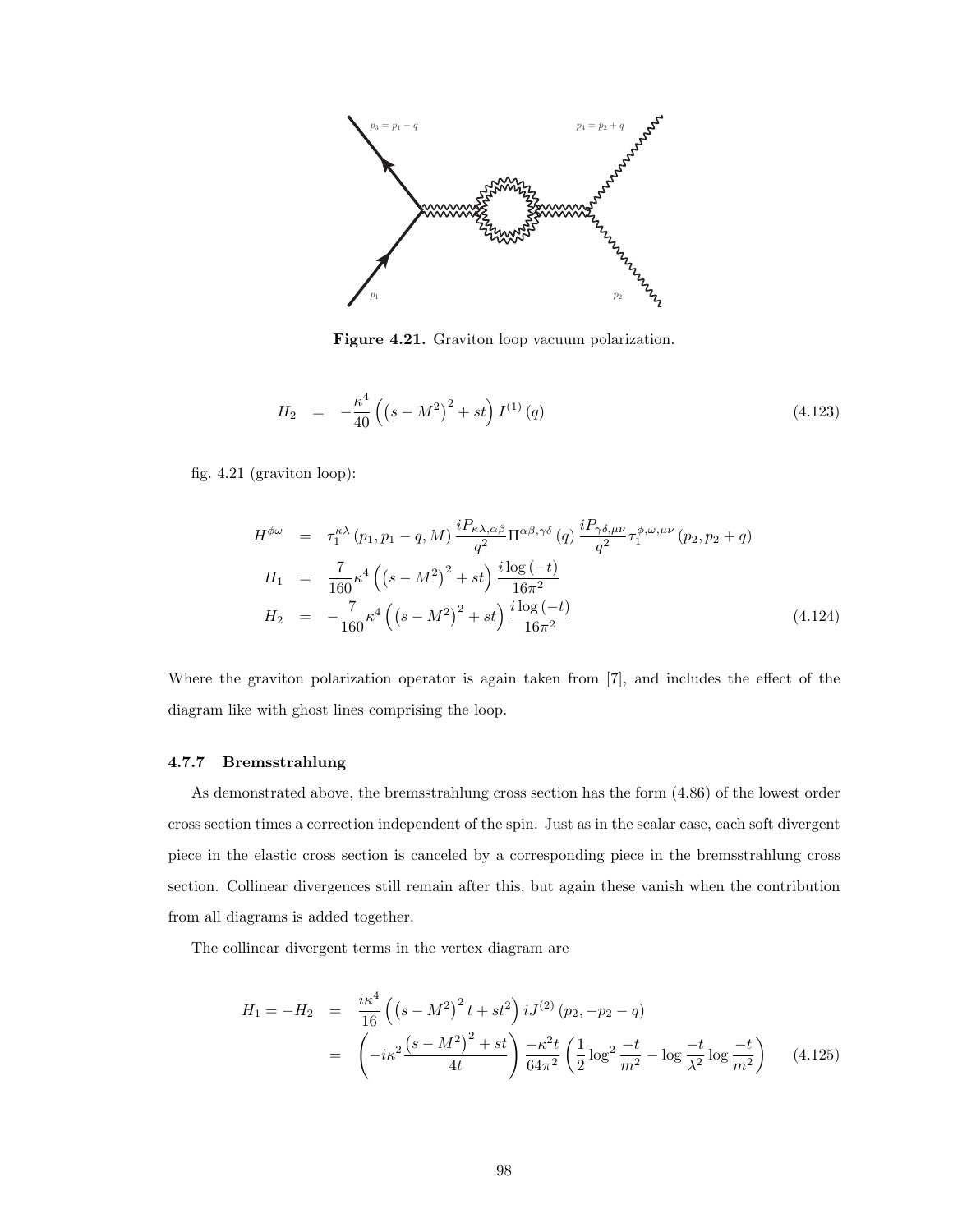and their contribution to the elastic cross section is

$$
\left(\frac{d\sigma}{d\left(-t\right)}\right)_{1,v} = -\frac{\kappa^6}{16\pi\left(s - M^2\right)^2} \frac{t}{32\pi^2} \left(\frac{\left(s - M^2\right)^2 + st}{4t}\right)^2 \left(\frac{1}{2}\log^2\frac{-t}{m^2} - \log\frac{-t}{\lambda^2}\log\frac{-t}{m^2}\right) \tag{4.126}
$$

The corresponding bremsstrahlung terms are

$$
\begin{split}\n\left(\frac{d\sigma}{d\left(-t\right)}\right)_{br,v} &= -\frac{\kappa^2}{4} \left(\frac{-t}{2}\right)^2 B_{24} \left(\frac{d\sigma}{d\left(-t\right)}\right)_0 \\
&= -\frac{\kappa^6}{16\pi \left(s - M^2\right)^2} \frac{t}{32\pi^2} \left(\frac{\left(s - M^2\right)^2 + st}{4t}\right)^2 \\
&\cdot \left(\log \frac{4k_{max}^2}{\lambda^2} \log \frac{-t}{m^2} - \frac{1}{4} \log^2 \frac{m^2}{4E_2^2} - \frac{1}{4} \log^2 \frac{m^2}{4E_4^2} - \text{Li}_2\left(1 - \frac{4E_2 E_4}{-t}\right)\right)\n\end{split}
$$
\n(4.127)

and thus the sum is

$$
\left(\frac{d\sigma}{d(-t)}\right)_{1,v} + \left(\frac{d\sigma}{d(-t)}\right)_{br,v} \n= \frac{\kappa^6}{16\pi (s - M^2)^2} \frac{t}{32\pi^2} \left(\frac{(s - M^2)^2 + st}{4t}\right)^2 \n\cdot \left(\frac{1}{2} \left(\log \frac{E_2^2}{k_{max}^2} + \log \frac{E_4^2}{k_{max}^2}\right) \log \frac{-t}{m^2} + \frac{1}{4} \log^2 \frac{-t}{4E_2^2} + \frac{1}{4} \log^2 \frac{-t}{4E_4^2} + \text{Li}_2\left(1 - \frac{4E_i E_j}{-t}\right)\right)
$$
\n(4.128)

independent of polarization.

For the collinear divergent terms in the box diagram,

$$
H_1 = -H_2 = \frac{\kappa^4}{32} \left( \left( s - M^2 \right)^4 + st \left( s - M^2 \right)^2 + \frac{\left( s - M^2 \right)^6}{\left( s - M^2 \right)^2 + st} \right) K
$$
  

$$
- \frac{\kappa^4}{32} \left( \left( s - M^2 \right)^3 + st \left( s - M^2 \right) + \frac{\left( s - M^2 \right)^5}{\left( s - M^2 \right)^2 + st} \right) J^{(1)}(p_2, q)
$$
  

$$
+ \frac{\kappa^4}{16} \left( \left( s - M^2 \right)^2 s + \frac{\left( s - M^2 \right)^4 s}{\left( s - M^2 \right)^2 + st} \right) J^{(2)}(p_1, p_2)
$$
  

$$
= - \frac{i \kappa^4}{256\pi^2} \left( s - M^2 \right) \frac{\left( s - M^2 \right)^2 + st}{t}
$$
  

$$
\left( \log \frac{s - M^2}{m^2} \log \frac{s - M^2}{\lambda^2} - \frac{1}{2} \log^2 \frac{s - M^2}{m^2} + \log \frac{s - M^2}{M^2} \log \frac{s - M^2}{\lambda^2} \right)
$$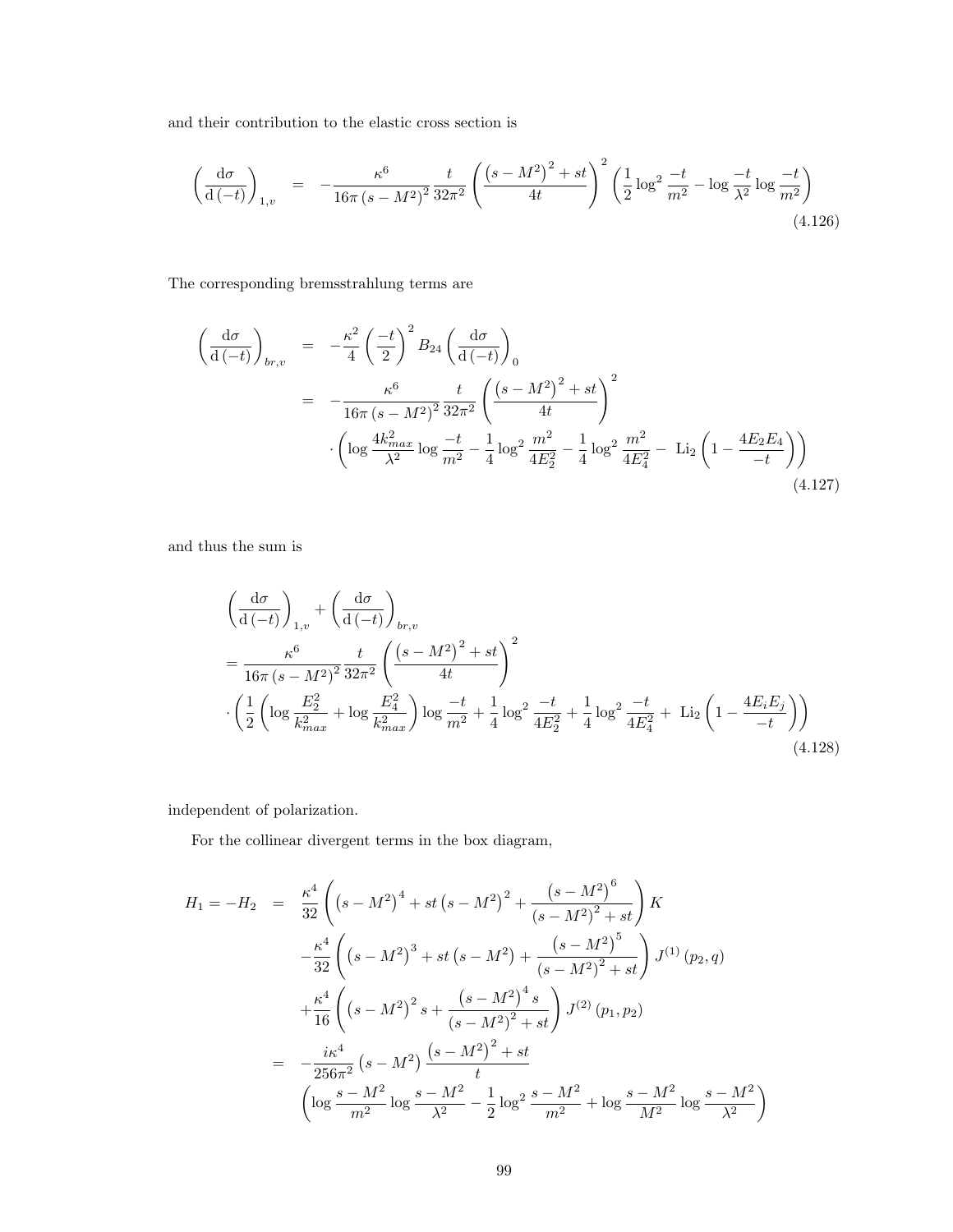$$
-\frac{i\kappa^4}{512\pi^2} \left(s - M^2\right) \frac{\left(s - M^2\right)^2 + st}{t} \left(1 + \frac{\left(s - M^2\right)^4}{\left(\left(s - M^2\right)^2 + st\right)^2}\right)
$$

$$
\left(\log \frac{s - M^2}{M^2} \log \frac{-t}{s - M^2} - \frac{1}{2} \log^2 \frac{-t}{s - M^2}\right)
$$

$$
-\frac{i\kappa^4}{512\pi^2} \left(s\left(s - M^2\right) + \frac{s\left(s - M^2\right)^3}{\left(s - M^2\right)^2 + st}\right) \left(-\frac{1}{2} \log^2 \frac{M^2}{s - M^2} - 2 \text{Li}_2 \frac{-s}{s - M^2}\right) \tag{4.129}
$$

Thus

$$
\left(\frac{d\sigma}{d\left(-t\right)}\right)_{1,b} = \frac{\kappa^6}{16\pi \left(s - M^2\right)^2} \frac{\left(s - M^2\right)}{32\pi^2} \left(\frac{\left(s - M^2\right)^2 + st}{4t}\right)^2
$$

$$
\cdot \left(\log \frac{s - M^2}{m^2} \log \frac{s - M^2}{\lambda^2} + \log \frac{s - M^2}{M^2} \log \frac{s - M^2}{\lambda^2} - \frac{1}{2} \log^2 \frac{s - M^2}{m^2}
$$

$$
+ \frac{1}{2} \log \frac{s - M^2}{M^2} \log \frac{-t}{s - M^2} - \frac{1}{4} \log^2 \frac{-t}{s - M^2}
$$

$$
+ \frac{\left(s - M^2\right)^4}{\left(\left(s - M^2\right)^2 + st\right)^2} \left(\frac{1}{2} \log \frac{s - M^2}{M^2} \log \frac{-t}{s - M^2} - \frac{1}{4} \log^2 \frac{-t}{s - M^2}\right)\right) \tag{4.130}
$$

The corresponding bremsstrahlung terms are

$$
\begin{split}\n&\left(\frac{d\sigma}{d\left(-t\right)}\right)_{br,b} = \frac{\kappa^2}{4} \left( \left(\frac{s-M^2}{2}\right)^2 B_{12} + \left(\frac{s-M^2}{2}\right)^2 B_{34} \right) \left(\frac{d\sigma}{d\left(-t\right)}\right)_0 \\
&= \frac{-\kappa^6}{16\pi (s-M^2)^2} \frac{\left(s-M^2\right)}{32\pi^2} \left( \frac{\left(s-M^2\right)^2 + st}{4t} \right)^2 \\
&\cdot \left( \left(\log \frac{s-M^2}{M^2} + \log \frac{s-M^2}{m^2}\right) \log \frac{4k_{max}^2}{\lambda^2} - \frac{1}{4} \log^2 \frac{m^2}{4E_2^2} - \frac{1}{4} \log^2 \frac{m^2}{4E_4^2} \\
&+ \frac{1}{4} \log^2 \frac{M^2}{(E_1 + |\vec{p}_1|)^2} + \text{Li}_2 \left(1 + 2(E_1 + |\vec{p}_1|) \left(\frac{E_2}{s-M^2} + \frac{E_1}{M^2}\right)\right) \\
&- \text{Li}_2 \left(1 + 4E_2 \left(\frac{M^2 E_2}{(s-M^2)^2} - \frac{E_1}{s-M^2}\right)\right) \\
&+ \text{Li}_2 \left(1 + 2(E_1 - |\vec{p}_1|) \left(\frac{E_2}{s-M^2} + \frac{E_1}{M^2}\right)\right) \\
&+ \frac{1}{4} \log^2 \frac{M^2}{(E_3 + |\vec{p}_3^*|)^2} + \text{Li}_2 \left(1 + 2(E_3 + |\vec{p}_3^*|) \left(\frac{E_4}{s-M^2} + \frac{E_3}{M^2}\right)\right) \\
&- \text{Li}_2 \left(1 + 4E_4 \left(\frac{M^2 E_4}{(s-M^2)^2} - \frac{E_3}{s-M^2}\right)\right)\n\end{split}
$$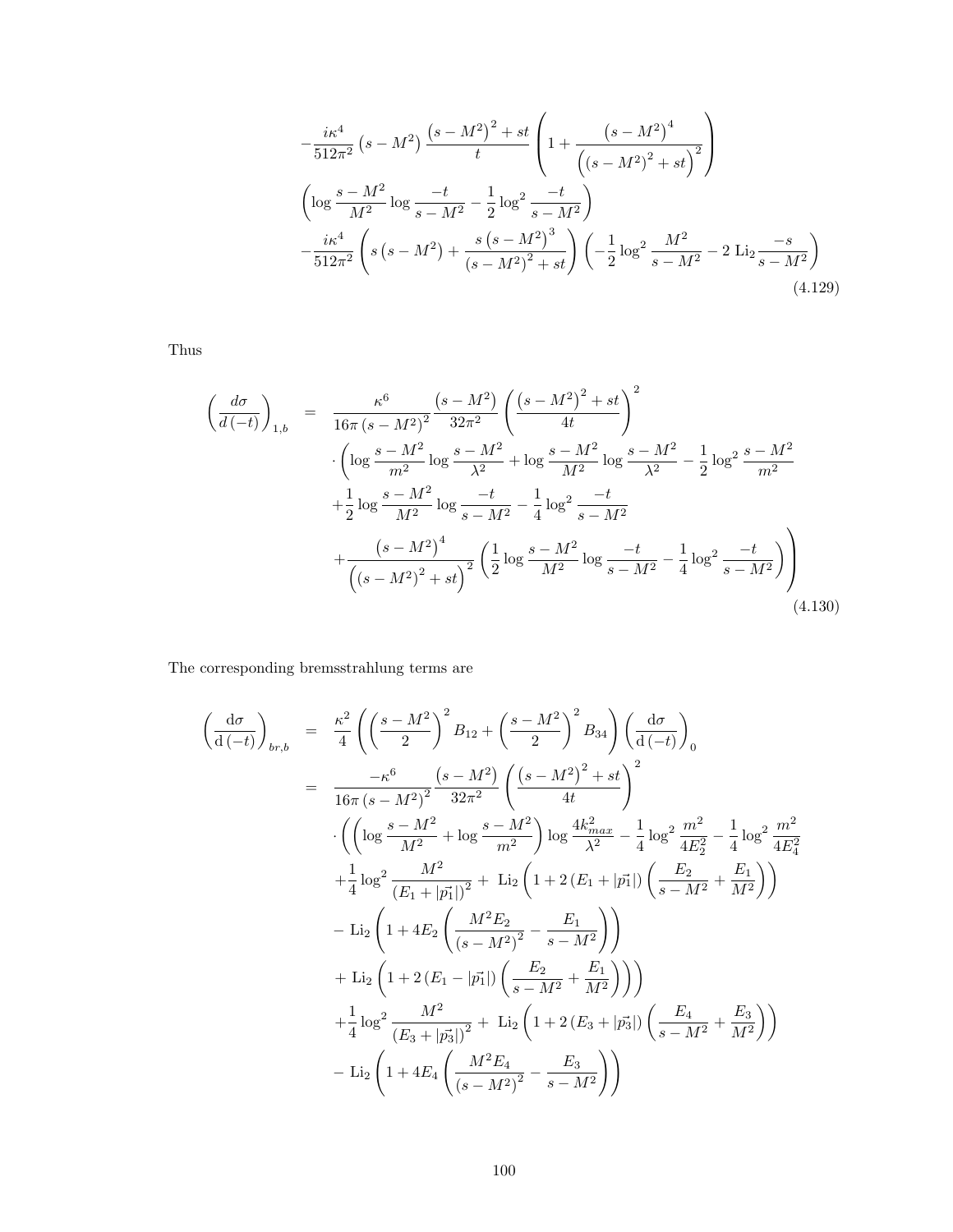+ Li<sub>2</sub> 
$$
\left(1 + 2\left(E_3 - |\vec{p_3}|\right)\left(\frac{E_4}{s - M^2} + \frac{E_3}{M^2}\right)\right)
$$
 (4.131)

and the sum is

$$
\left(\frac{d\sigma}{d(-t)}\right)_{1,b} + \left(\frac{d\sigma}{d(-t)}\right)_{b,r,b}
$$
\n
$$
= \frac{\kappa^6}{16\pi (s - M^2)^2} \frac{(s - M^2)}{32\pi^2} \left(\frac{(s - M^2)^2 + st}{4t}\right)^2
$$
\n
$$
\cdot \left(\log \frac{s - M^2}{M^2} \log \frac{s - M^2}{4k_{max}^2} + \frac{1}{2} \left(\log \frac{E_2^2}{k_{max}^2} + \log \frac{E_4^2}{k_{max}^2}\right) \log \frac{s - M^2}{m^2} + \frac{1}{4} \log^2 \frac{s - M^2}{4E_2^2} + \frac{1}{4} \log^2 \frac{s - M^2}{4E_4^2} + \frac{1}{2} \log \frac{s - M^2}{M^2} \log \frac{-t}{s - M^2} - \frac{1}{4} \log^2 \frac{-t}{s - M^2}
$$
\n
$$
+ \frac{(s - M^2)^4}{\left((s - M^2)^2 + st\right)^2} \left(\frac{1}{2} \log \frac{s - M^2}{M^2} \log \frac{-t}{s - M^2} - \frac{1}{4} \log^2 \frac{-t}{s - M^2}\right)
$$
\n
$$
+ \frac{1}{4} \log^2 \frac{M^2}{(E_1 + |\vec{p_1}|)^2} + \text{Li}_2 \left(1 + 2(E_1 + |\vec{p_1}|) \left(\frac{E_2}{s - M^2} + \frac{E_1}{M^2}\right)\right)
$$
\n
$$
- \text{Li}_2 \left(1 + 4E_2 \left(\frac{M^2 E_2}{(s - M^2)^2} - \frac{E_1}{s - M^2}\right)\right) + \text{Li}_2 \left(1 + 2(E_1 - |\vec{p_1}|) \left(\frac{E_2}{s - M^2} + \frac{E_1}{M^2}\right)\right)
$$
\n
$$
+ \frac{1}{4} \log^2 \frac{M^2}{(E_3 + |\vec{p_3}|)^2} + \text{Li}_2 \left(1 + 2(E_3 + |\vec{p_3}|) \left(\frac{E_4}{s - M^2} + \frac{E_3}{M^2}\right)\right)
$$
\n<math display="block</math>

again independent of polarization.

The collinear terms in the cross box diagram are obtained by replacing  $p_2$  with  $-p_4$  and s with u in the radiative corrections (note that the quantity  $(s - M^2)^2 + st$  is invariant under this transformation). Thus

$$
\left(\frac{d\sigma}{d\left(-t\right)}\right)_{1,c} + \left(\frac{d\sigma}{d\left(-t\right)}\right)_{br,c}
$$
\n
$$
= \frac{\kappa^6}{16\pi (s - M^2)^2} \frac{\left(u - M^2\right)}{32\pi^2} \left(\frac{\left(s - M^2\right)^2 + st}{4t}\right)^2
$$
\n
$$
\cdot \left(\log \frac{u - M^2}{M^2} \log \frac{u - M^2}{4k_{max}^2} + \frac{1}{2} \left(\log \frac{E_2^2}{k_{max}^2} + \log \frac{E_4^2}{k_{max}^2}\right) \log \frac{u - M^2}{m^2}
$$
\n
$$
+ \frac{1}{4} \log^2 \frac{u - M^2}{4E_2^2} + \frac{1}{4} \log^2 \frac{u - M^2}{4E_4^2} + \frac{1}{2} \log \frac{u - M^2}{M^2} \log \frac{-t}{u - M^2} - \frac{1}{4} \log^2 \frac{-t}{u - M^2}
$$
\n
$$
+ \frac{\left(u - M^2\right)^4}{\left(\left(s - M^2\right)^2 + st\right)^2} \left(\frac{1}{2} \log \frac{u - M^2}{M^2} \log \frac{-t}{u - M^2} - \frac{1}{4} \log^2 \frac{-t}{u - M^2}\right) + \frac{1}{4} \left(\frac{1}{2} \log \frac{u - M^2}{M^2} \log \frac{-t}{u - M^2} - \frac{1}{4} \log^2 \frac{-t}{u - M^2}\right) + \frac{1}{4} \left(\frac{1}{2} \log \frac{u - M^2}{M^2} \log \frac{-t}{u - M^2} - \frac{1}{4} \log^2 \frac{-t}{u - M^2}\right) + \frac{1}{4} \left(\frac{1}{2} \log \frac{u - M^2}{M^2} \log \frac{-t}{u - M^2} - \frac{1}{4} \log^2 \frac{-t}{u - M^2}\right) + \frac{1}{4} \left(\frac{1}{2} \log \frac{u - M^2}{M^2} \log \frac{-t}{u - M^2}\right) + \frac{1}{4} \left(\frac{1}{2} \log \frac{u - M^2}{M^2} \log \frac{-t
$$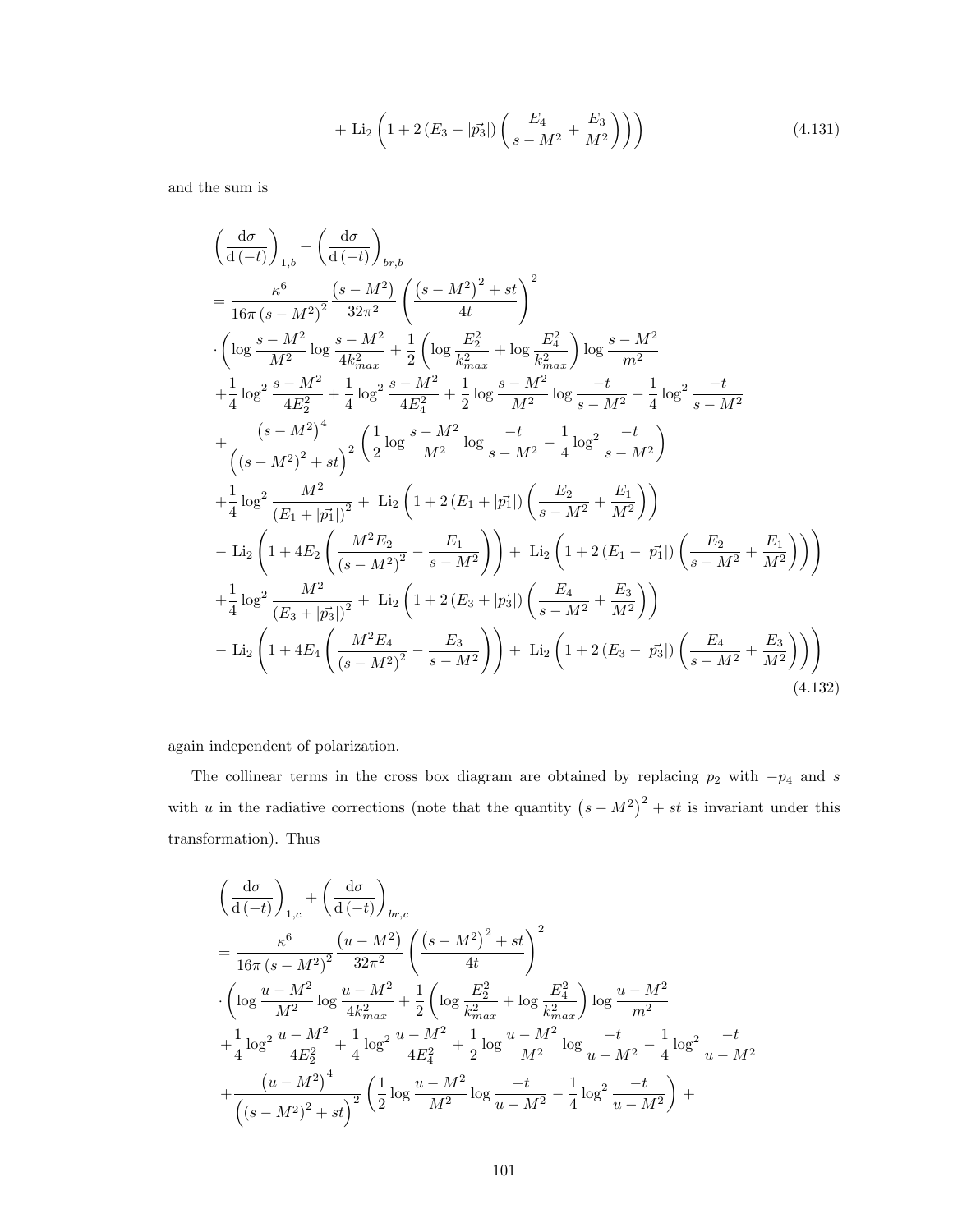$$
+ Li_{2} \left( 1 + 2 \left( E_{1} + |\vec{p_{1}}| \right) \left( \frac{E_{4}}{s - M^{2}} + \frac{E_{1}}{M^{2}} \right) \right) - Li_{2} \left( 1 + 4E_{4} \left( \frac{M^{2} E_{4}}{(s - M^{2})^{2}} - \frac{E_{1}}{s - M^{2}} \right) \right)
$$
  
+ Li\_{2} \left( 1 + 2 \left( E\_{1} - |\vec{p\_{1}}| \right) \left( \frac{E\_{4}}{s - M^{2}} + \frac{E\_{1}}{M^{2}} \right) \right) + \frac{1}{4} \log^{2} \frac{M^{2}}{(E\_{1} + |\vec{p\_{1}}|)^{2}}  
+ Li\_{2} \left( 1 + 2 \left( E\_{3} + |\vec{p\_{3}}| \right) \left( \frac{E\_{2}}{s - M^{2}} + \frac{E\_{3}}{M^{2}} \right) \right) - Li\_{2} \left( 1 + 4E\_{2} \left( \frac{M^{2} E\_{2}}{(s - M^{2})^{2}} - \frac{E\_{3}}{s - M^{2}} \right) \right)   
+ Li\_{2} \left( 1 + 2 \left( E\_{3} - |\vec{p\_{3}}| \right) \left( \frac{E\_{2}}{s - M^{2}} + \frac{E\_{3}}{M^{2}} \right) \right) + \frac{1}{4} \log^{2} \frac{M^{2}}{(E\_{3} + |\vec{p\_{3}}|)^{2}} \right) (4.133)

independent of polarization.

The sum of the collinear terms in all these diagrams is therefore

$$
\left(\frac{d\sigma}{d(-t)}\right)_1 + \left(\frac{d\sigma}{d(-t)}\right)_{br} \n= \frac{\kappa^6}{16\pi (s-M^2)^2} \frac{1}{32\pi^2} \left(\frac{(s-M^2)^2 + st}{4t}\right)^2 \n\cdot \left(t \text{ Li}_2\left(1 - \frac{4E_2E_4}{-t}\right) \n+ (s-M^2) \left(\log \frac{s-M^2}{M^2} \log \frac{s-M^2}{4k_{max}^2} + \log \frac{-t}{4k_{max}^2} \log \frac{s-M^2}{-t} + \frac{1}{2} \log^2 \frac{s-M^2}{-t} \right. \n+ \frac{1}{2} \log \frac{s-M^2}{M^2} \log \frac{-t}{s-M^2} - \frac{1}{4} \log^2 \frac{-t}{s-M^2} \n+ \frac{(s-M^2)^4}{\left((s-M^2)^2 + st\right)^2} \left(\frac{1}{2} \log \frac{s-M^2}{M^2} \log \frac{-t}{s-M^2} - \frac{1}{4} \log^2 \frac{-t}{s-M^2}\right) \n+ \frac{1}{2} \log^2 \frac{M^2}{(E_1 + |\vec{p_1}|)^2} + \text{Li}_2\left(1 + 2(E_1 + |\vec{p_1}|) \left(\frac{E_2}{s-M^2} + \frac{E_1}{M^2}\right)\right) \n- \text{Li}_2\left(1 + 4E_2 \left(\frac{M^2E_2}{(s-M^2)^2} - \frac{E_1}{s-M^2}\right)\right) + \text{Li}_2\left(1 + 2(E_1 - |\vec{p_1}|) \left(\frac{E_2}{s-M^2} + \frac{E_1}{M^2}\right)\right) \n+ \frac{1}{2} \log^2 \frac{M^2}{(E_3 + |\vec{p_3}|)^2} + \text{Li}_2\left(1 + 2(E_3 + |\vec{p_3}|) \left(\frac{E_4}{s-M^2} + \frac{E_3}{M^2}\right)\right) \n+ \frac{1}{2} \log^2 \frac{M^2}{(E_3 + |\vec{p_3}|)^2} + \text{Li}_2\left(1 + 2(E_3 + |\vec{p_3}|) \left(\frac{E_4}{s-M^2} + \frac{E_
$$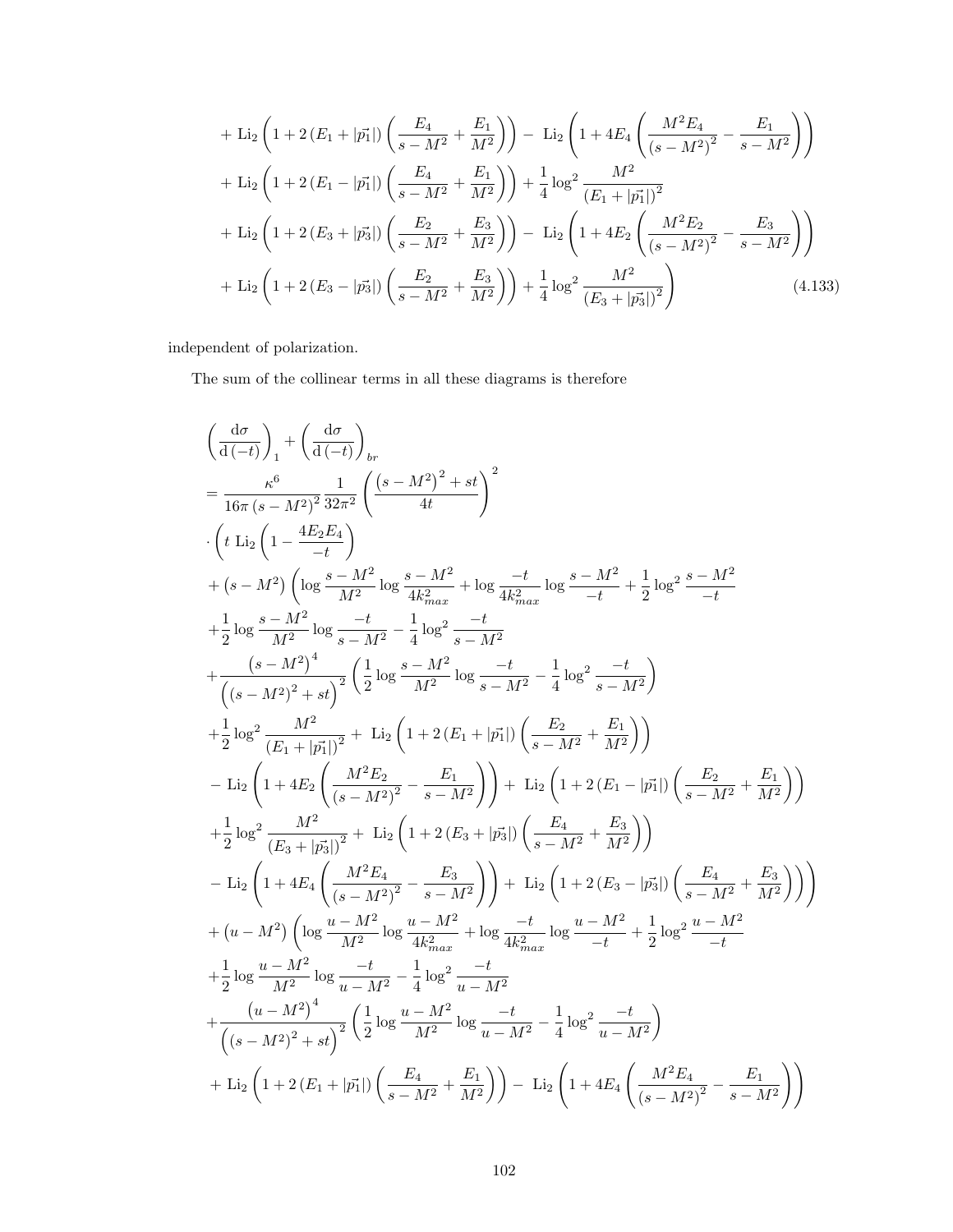$$
+ \text{Li}_2\left(1 + 2\left(E_1 - |\vec{p_1}|\right)\left(\frac{E_4}{s - M^2} + \frac{E_1}{M^2}\right)\right) + \text{Li}_2\left(1 + 2\left(E_3 + |\vec{p_3}|\right)\left(\frac{E_2}{s - M^2} + \frac{E_3}{M^2}\right)\right) - \text{Li}_2\left(1 + 4E_2\left(\frac{M^2E_2}{(s - M^2)^2} - \frac{E_3}{s - M^2}\right)\right) + \text{Li}_2\left(1 + 2\left(E_3 - |\vec{p_3}|\right)\left(\frac{E_2}{s - M^2} + \frac{E_3}{M^2}\right)\right)\right)
$$
\n(4.134)

This is free of all IR divergences.

## 4.7.8 Total

Adding to  $(4.134)$  the remaining pieces from the elastic diagrams  $(4.112)$  to  $(4.124)$ , the total cross section at low t is

$$
\left(\frac{d\sigma}{d\left(-t\right)}\right)_{tot,\parallel} = \frac{\kappa^6}{\left(16\pi\right)^3} \frac{-\left(s-M^2\right)^2}{4t} \left(\pi^2 \frac{17}{4} \frac{M}{\sqrt{-t}} - \frac{76}{15} \log \frac{-t}{4\pi\mu^2} -4 \log^2 \frac{-t}{s-M^2} -6 \log \frac{M^2}{s-M^2} \log \frac{-t}{s-M^2} -2 \log \frac{s-M^2}{k_{max}^2} \log \frac{-t}{s-M^2} -2 \log \frac{s-M^2}{k_{max}^2} \log \frac{-t}{s-M^2} -2 \log \frac{s-M^2}{k_{max}^2} \log \frac{-t}{k_{max}^2} +4 \log \frac{s-M^2}{k_{max}^2} \right) \tag{4.135}
$$

for polarization in the plane of scattering, and

$$
\left(\frac{d\sigma}{d(-t)}\right)_{tot,\perp} = \frac{\kappa^6}{(16\pi)^3} \frac{-\left(s - M^2\right)^2}{4t} \left(\pi^2 \frac{17}{4} \frac{M}{\sqrt{-t}} + \frac{8}{5} \log \frac{-t}{4\pi\mu^2} -4 \log^2 \frac{-t}{s - M^2} - 6 \log \frac{M^2}{s - M^2} \log \frac{-t}{s - M^2} - 2 \log \frac{s - M^2}{k_{max}^2} \log \frac{-t}{s - M^2} - 2 \log \frac{s - M^2}{k_{max}^2} \log \frac{-t}{k_{max}^2} - 2 \log \frac{s - M^2}{k_{max}^2} \log \frac{s - M^2}{s - M^2} + 5 \log \frac{-t}{s - M^2} + 4 \log \frac{s - M^2}{k_{max}^2}\right) \tag{4.136}
$$

for polarization perpendicular to the plane of scattering. Note that the total classical correction, the term proportional to  $M/\sqrt{-t}$ , is independent of the direction of polarization, while the quantum term proportional to  $log - t$  is polarization dependent. As can be seen by adding the  $J^{(1)}$  terms in  $(4.112)$  through  $(4.124)$ , this is true to this order of perturbation theory, not just for low t, but for arbitrary values of t.

Just as in the scalar case, some of these terms can be interpreted as corrections to the metric surrounding one of the particles. In the next chapter this possibility will be examined and the full cross section will be used to calculate the bending of light around a massive object.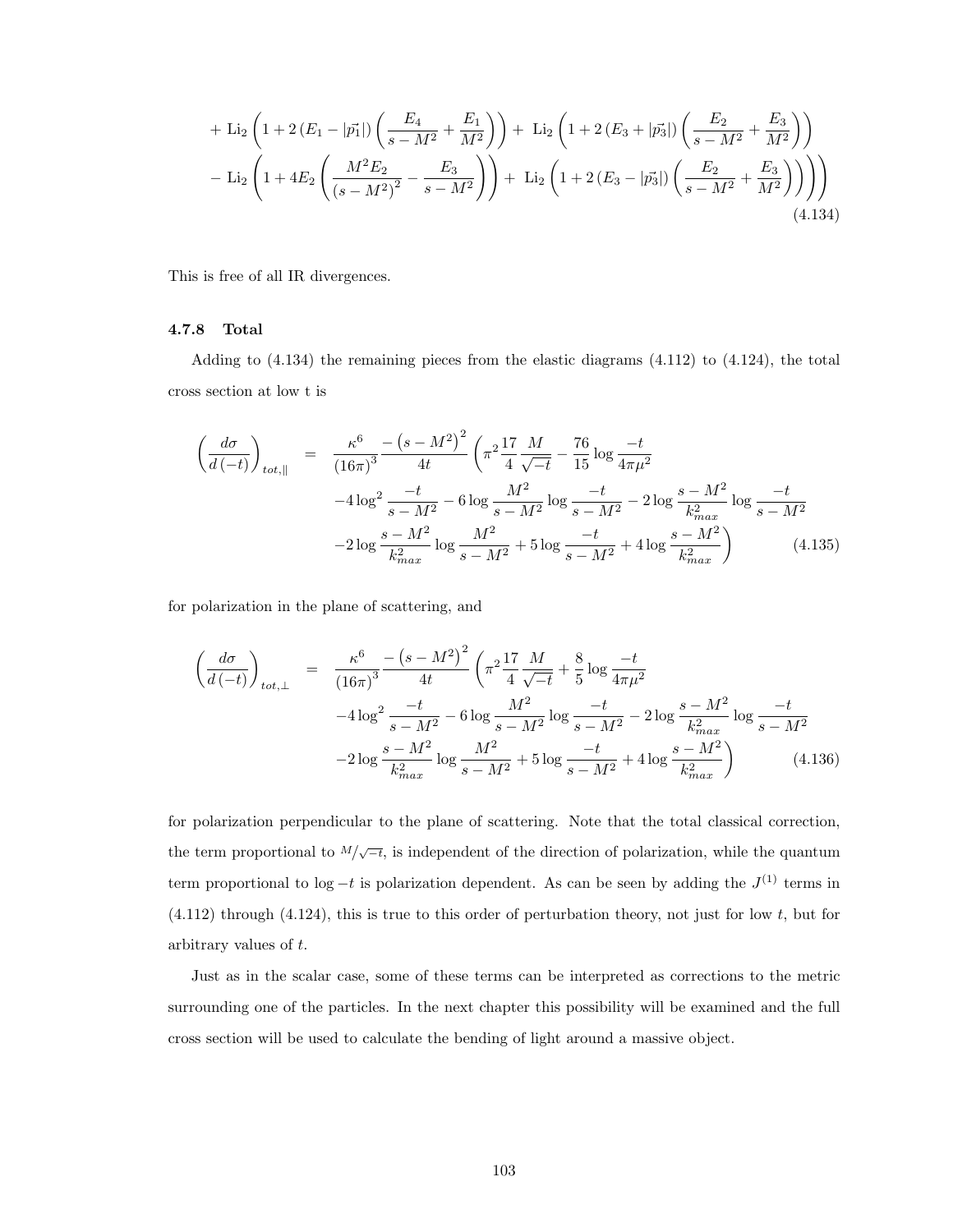## CHAPTER 5

## INTERPRETATION OF RESULTS

The results of chapter 4 are now interpreted and applied in several ways. As pointed out below (4.101), the results can be broken into pieces involving the different particle lines. Those pieces which come strictly from the massive side of the diagram have already been treated in [7]. As was pointed out in [6], the vertex corrections represent corrections to the energy-momentum tensor, and therefore the metric, surrounding the massive particle. It is examined here whether the vertex diagrams from the massless side can be interpreted as corrections to the energy-momentum tensor and metric surrounding a massless particle. When expressing the metric it is more convenient to write  $\lambda$  for the soft IR regulator, but as always this can be changed to dimensional regularization via the substitution  $\log \lambda^2 \to \frac{2}{\epsilon_{IR}} + \gamma + \log 4\pi\mu^2$ . Finally, the total cross section is used in order to calculate an actual physical observable, the deflection of light by a massive source.

## 5.1 Metric

#### 5.1.1 Summary of Massive Case

In the limit where the mass of one of the particles in fig. 4.1 becomes very large compared to the momentum transfer, the state of that particle will not be altered much by the interaction, and it will behave as the source of a fixed external field in which the other particle moves. This field is obtained by the cutting the graviton line of the diagram cut at the other particle vertex, as in fig. 5.1. The energy-momentum distribution of the source is given by its vertex part, and the field is determined from the energy-momentum tensor by the graviton propagator.

The lowest-order energy-momentum tensor of a scalar particle is given by the bare vertex in 5.1a [6]:

$$
\langle p_4 | T_{\mu\nu}(x) | p_2 \rangle = \frac{e^{iq \cdot x}}{\sqrt{E_4 E_2}} \left( P_{\mu} P_{\nu} - \frac{1}{4} \left( q_{\mu} q_{\nu} - \eta_{\mu\nu} q^2 \right) \right)
$$
(5.1)

where  $p_4 = (E_4, \vec{p_4})$  and  $p_2 = (E_2, \vec{p_2})$  are the momenta of the source particle before and after the collision,  $P = \frac{p_4+p_2}{2}$ ,  $q = p_4-p_2$ , and the normalization  $\langle p_i | p_j \rangle = 2E_i (2\pi)^3 \delta^3 (\vec{p_i} - \vec{p_j})$  has been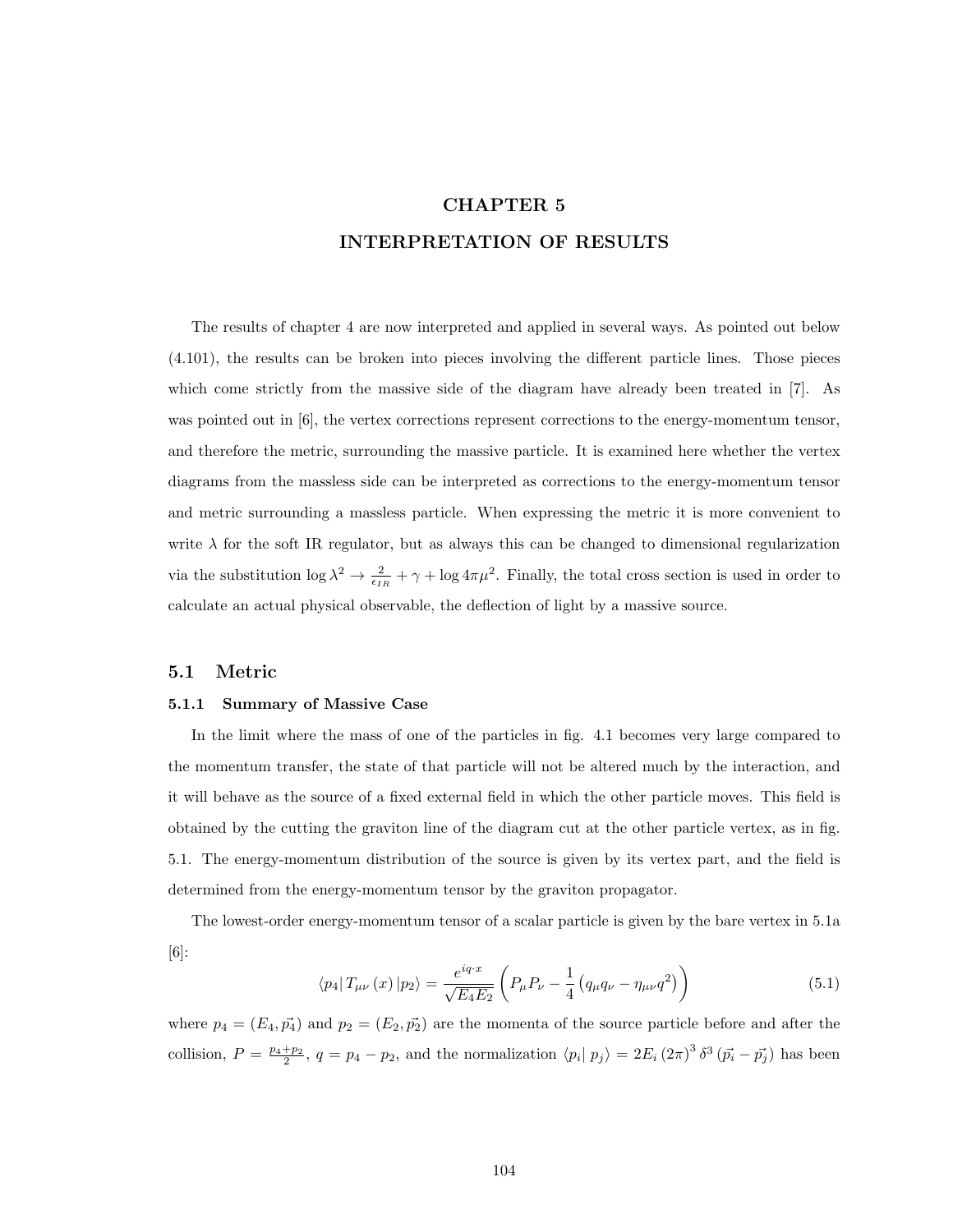

Figure 5.1. The diagrams contributing to the energy-momentum tensor and metric.

used. In the case of a massive particle behaving as a fixed source at rest,  $p_4 \approx p_2 \approx P \approx (M, \vec{0}),$  $q = (0, \vec{q})$ , with  $\vec{q}^2 \ll M^2$ , and so

$$
\langle p_4 | T_{\mu\nu}(x) | p_2 \rangle \approx M \hat{P}_{\mu} \hat{P}_{\nu} e^{-i\vec{q} \cdot \vec{x}} \tag{5.2}
$$

where  $\hat{P} \equiv P/M = (1, \vec{0})$ . Thus, transforming to the position representation,

$$
T^{\mu\nu}(x) = \int M \hat{P}_{\mu} \hat{P}_{\nu} e^{-i\vec{q}\cdot\vec{x}} \frac{\mathrm{d}^3 q}{\left(2\pi\right)^3} = M \delta^3(x) \hat{P}^{\mu} \hat{P}^{\nu} \tag{5.3}
$$

as is appropriate for a point particle at rest.

The linearized Einstein equation is:

$$
\Box \psi^{\mu\nu}(x) = -16\pi G T^{\mu\nu}(x) \tag{5.4}
$$

where  $\psi_{\mu\nu} = h_{\mu\nu} - \frac{1}{2} h^{\rho}_{\rho} \eta_{\mu\nu}$ ,  $g_{\mu\nu} = \eta_{\mu\nu} - h_{\mu\nu}$ . The solution is determined in the momentum representation by

$$
\psi^{\mu\nu}(q) = \frac{16\pi G}{q^2} \left\langle p_4 \right| T_{\mu\nu}(x) \left| p_2 \right\rangle \tag{5.5}
$$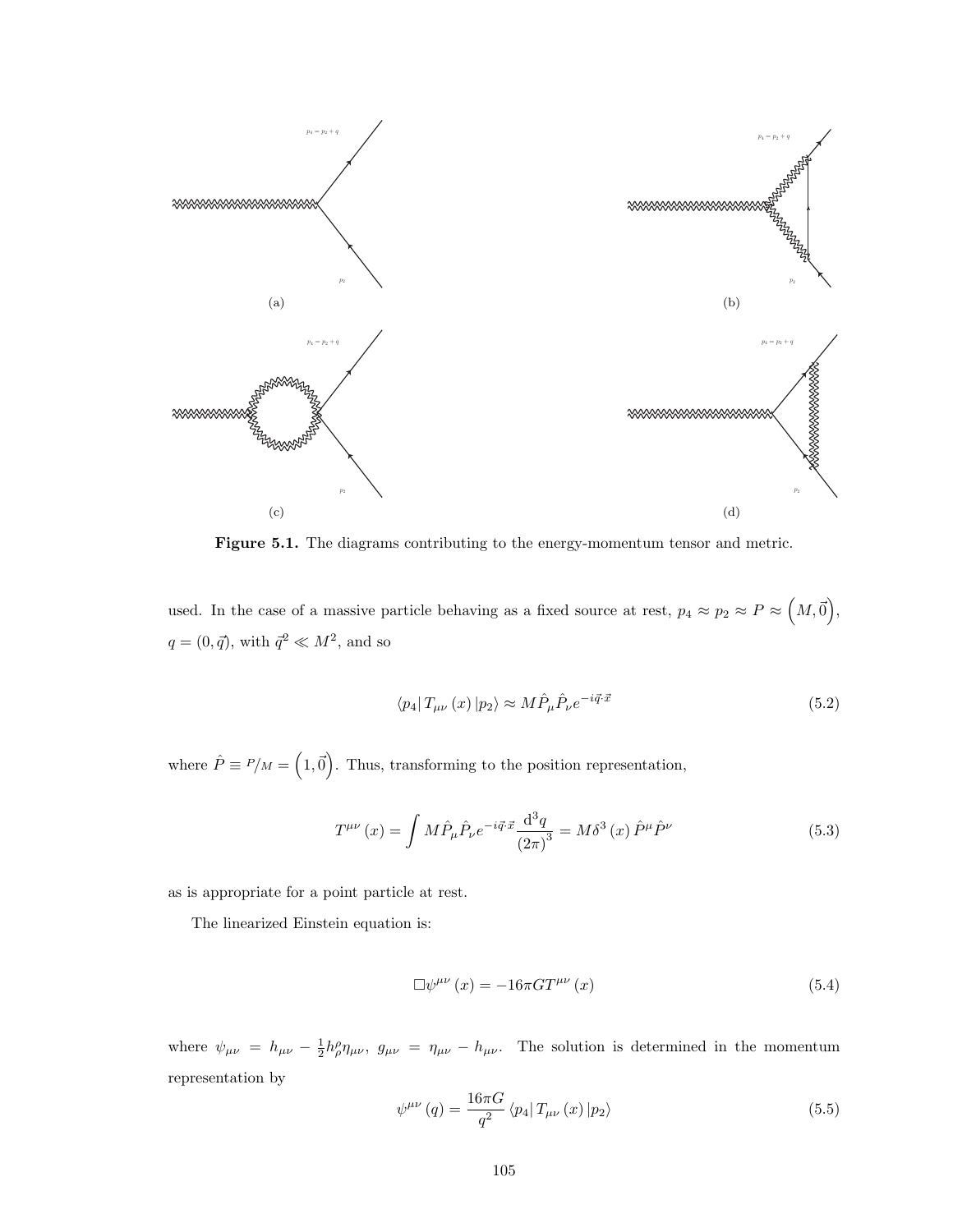(This is equivalent to contracting the bare vertex with the graviton propagator.) In the lowest order case these become

$$
\Box \psi^{\mu\nu} = -16\pi G M \delta^3 (\vec{x}) \hat{P}^{\mu} \hat{P}^{\nu}
$$
  

$$
\psi^{\mu\nu} (q) = \frac{16\pi G}{-\vec{q}^2} M \hat{P}_{\mu} \hat{P}_{\nu} e^{-i\vec{q} \cdot \vec{x}}
$$
(5.6)

Now,

$$
\int \frac{e^{-i\vec{q}\cdot\vec{x}}}{\vec{q}^2} \frac{\mathrm{d}^3 q}{(2\pi)^3} = \frac{1}{4\pi r} \tag{5.7}
$$

the Green function of the three-dimensional Poisson equation. So, Fourier transforming back to the position representation,

$$
\psi_{\mu\nu} = -\frac{4MG}{r}\hat{P}_{\mu}\hat{P}_{\nu}
$$

$$
h_{\mu\nu} = -\frac{2MG}{r}\left(2\hat{P}_{\mu}\hat{P}_{\nu} - \eta_{\mu\nu}\right)
$$
(5.8)

which is the correct Newtonian form, as found by [6].

## 5.1.2 Aichelburg-Sexl Metric

When the source of the field is massless, it is obviously impossible to consider the limit where the mass becomes infinite. Nevertheless, if the momentum transferred to the source particle is small compared to its momentum and energy in some frame, it is apparent that the source will still be unchanged by the interaction and generate a fixed external field in which the other particle moves. The metric surrounding a massless particle has been given previously by Aichelburg and Sexl [8, 9, 11]. Their result is reproduced here in a new way using Feynman diagrams, following the method used by [6] for the massive case.

The lowest-order energy-momentum tensor of a massless scalar particle is still given by (5.1), now with  $E_2 = ||\vec{p_2}||$ ,  $E_4 = ||\vec{p_4}||$ . For the particle to act like a fixed source,  $p_4 \approx p_2 \approx P \gg q$ , and so

$$
\langle p_4 | T_{\mu\nu}(x) | p_2 \rangle \approx E \hat{P}_{\mu} \hat{P}_{\nu} e^{iq \cdot x} \tag{5.9}
$$

where  $E \approx E_4 \approx E_2$  is the time component of P and  $\hat{P} \equiv P/E$ . Further,

$$
E_2 = ||\vec{p_2}|| = ||\vec{P} - \vec{q}/2|| = \sqrt{\vec{P}^2 + \vec{P} \cdot \vec{q} + \frac{\vec{q}^2}{4}} \approx ||\vec{P}|| - \frac{\vec{P} \cdot \vec{q}}{2||\vec{P}||}
$$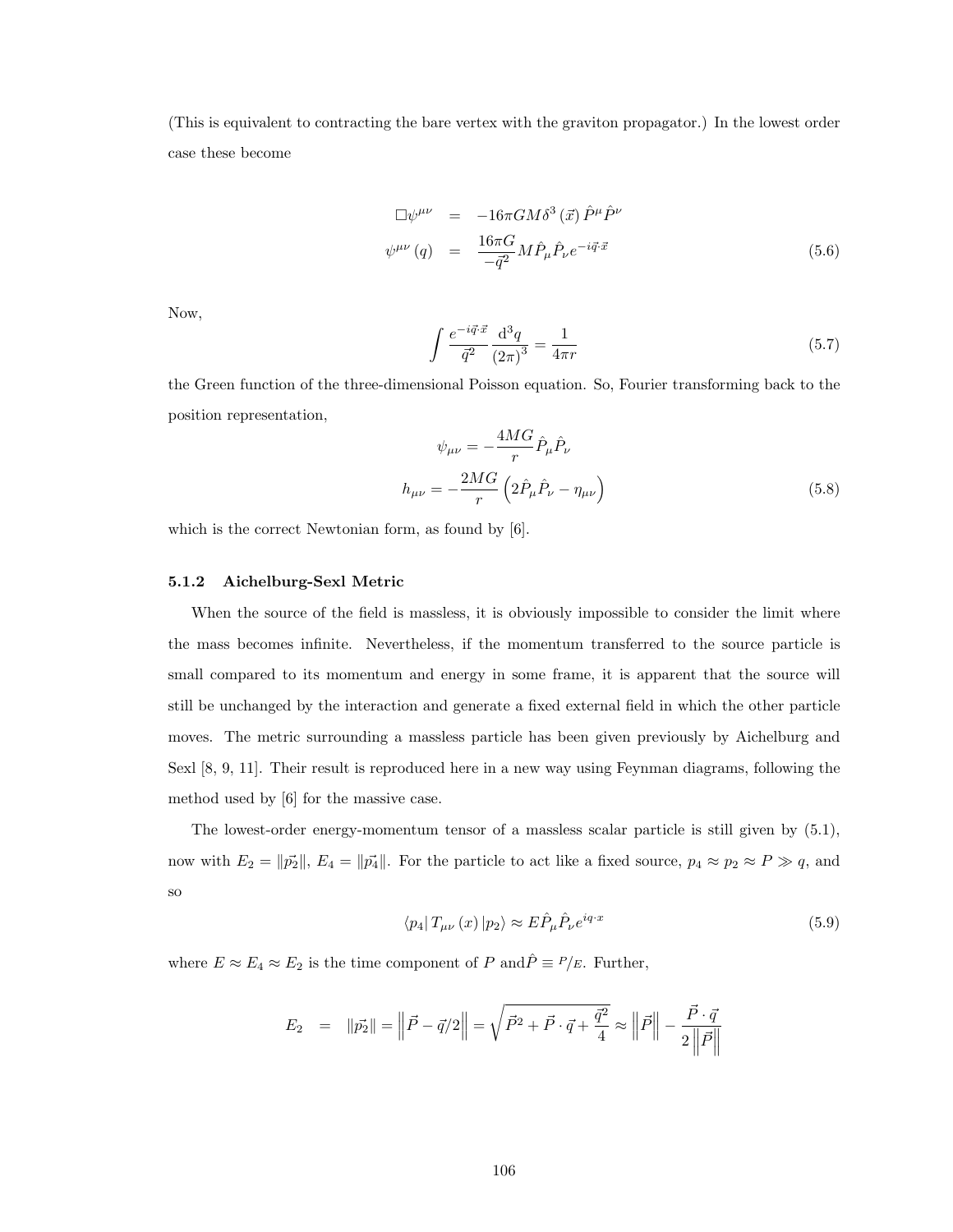$$
E_4 = ||\vec{p_4}|| = ||\vec{P} + \vec{q}/2|| = \sqrt{\vec{P}^2 - \vec{P} \cdot \vec{q} + \frac{\vec{q}^2}{4}} \approx ||\vec{P}|| + \frac{\vec{P} \cdot \vec{q}}{2||\vec{P}||}
$$
(5.10)

so

$$
q_t = E_4 - E_2 \approx \frac{\vec{P}}{\left\| \vec{P} \right\|} \cdot \vec{q} = q_x,\tag{5.11}
$$

and  $q \cdot x \approx q_x (t - x) - q_y y - q_z z$ , where the x-axis is taken to be in the direction of  $\vec{P}$ . Thus, transforming to the position representation,

$$
T^{\mu\nu}(x) = \int E \hat{P}_{\mu} \hat{P}_{\nu} e^{-i(q_x(x-t) + q_y y + q_z z)} \frac{\mathrm{d}^3 q}{\left(2\pi\right)^3} = E \delta \left(x - t\right) \delta \left(y\right) \delta \left(z\right) \hat{P}^{\mu} \hat{P}^{\nu} \tag{5.12}
$$

which is Aichelburg and Sexl's form for the energy-momentum tensor of a massless particle of energy  $E$  moving at the speed of light  $[8]$ . Inserting these into  $(5.5)$  one obtains

$$
\Box \psi^{\mu\nu} = -16\pi GE \delta (x - t) \delta (y) \delta (z) \hat{P}^{\mu} \hat{P}^{\nu}
$$
  

$$
\psi^{\mu\nu} (q) = \frac{16\pi G}{q^2} E e^{iq \cdot x} \hat{P}^{\mu} \hat{P}^{\nu} \approx -\frac{16\pi G}{q_y^2 + q_z^2} E e^{-i(q_x(x-t) + q_y y + q_z z)} \hat{P}^{\mu} \hat{P}^{\nu}
$$
(5.13)

since  $q_t \approx q_x$ . Now,

$$
\int e^{-iq_x(x-t)} \frac{dq_x}{2\pi} = \delta(x-t)
$$
\n(5.14)

and

$$
\int \frac{1}{q_y^2 + q_z^2} e^{-i(q_y y + q_z z)} \frac{dq_y dq_z}{(2\pi)^2} = -\frac{\log \rho}{2\pi}
$$
\n(5.15)

the Green function of the two-dimensional Poisson equation, where  $\rho = \sqrt{y^2 + z^2}$  So, Fourier transforming back to the position representation,

$$
h^{\mu\nu} = \psi^{\mu\nu} = 8EG\delta(x - t)\log(\rho)\hat{P}^{\mu}\hat{P}^{\nu}
$$
\n(5.16)

which is the form found by Aichelburg and Sexl [8].

For a photon, the lowest order vertex is

$$
\langle p_4, \epsilon_4 | T_{\mu\nu} | p_2, \epsilon_2 \rangle = \frac{e^{i(p_2 - p_1)x}}{\sqrt{4E_2 E_4}} \left[ 2P_{\mu} P_{\nu} \epsilon_2 \cdot \epsilon_4 + P_{\mu} (\epsilon_{4,\nu} \epsilon_2 \cdot q - \epsilon_{2,\nu} \epsilon_4 \cdot q) + P_{\nu} (\epsilon_{4,\mu} \epsilon_2 \cdot q - \epsilon_{2,\mu} \epsilon_4 \cdot q) - \frac{1}{2} (q_{\mu} q_{\nu} - \eta_{\mu\nu} q^2) \epsilon_2 \cdot \epsilon_4 - \eta_{\mu\nu} \epsilon_2 \cdot q \epsilon_4 \cdot q + \frac{q_{\mu}}{2} \epsilon_{4,\nu} \epsilon_2 \cdot q + \frac{q_{\nu}}{2} \epsilon_{4,\mu} \epsilon_2 \cdot q + \frac{q_{\mu}}{2} \epsilon_{2,\nu} \epsilon_4 \cdot q + \frac{q_{\nu}}{2} \epsilon_{2,\mu} \epsilon_4 \cdot q
$$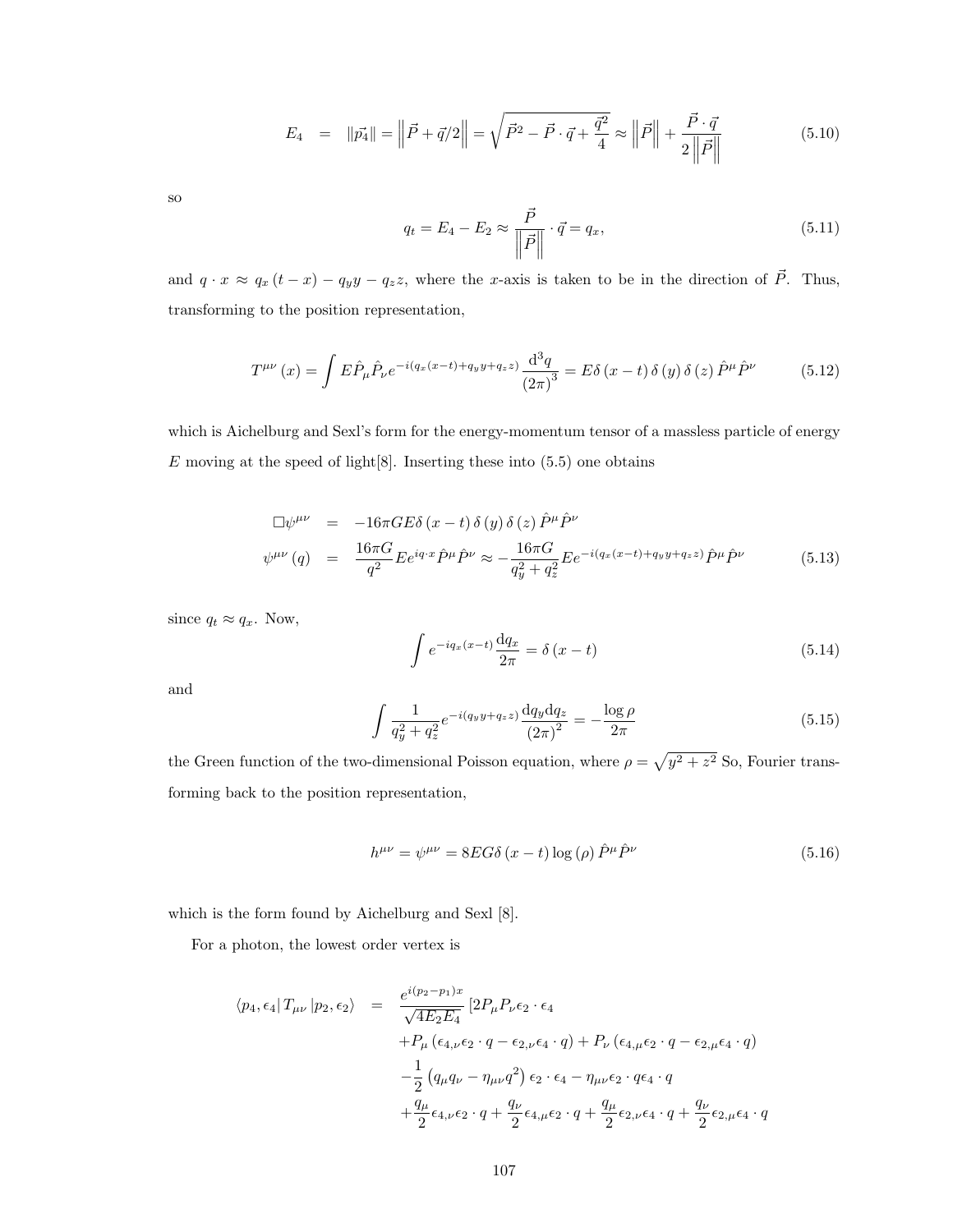$$
-\frac{q^2}{2} \left(\epsilon_{2,\mu}\epsilon_{4,\nu} + \epsilon_{4,\mu}\epsilon_{2,\nu}\right)\right]
$$
\n(5.17)

In the limit of  $p_1 \approx p_2 \approx P \gg q$ , this becomes

$$
\langle p_4, \epsilon_4 | T_{\mu\nu} | p_2, \epsilon_2 \rangle = E \epsilon_2 \cdot \epsilon_4 \hat{P}_{\mu} \hat{P}_{\nu} e^{iqx}
$$
\n(5.18)

which is the same as for a scalar, but with an additional factor keeping the initial and final polarizations the same.

### 5.1.3 Radiative Corrections

The radiative corrections shown in figs. 5.1b-d modify the energy-momentum tensor (5.1) and the metrics  $(5.8)$  and  $(5.16)$ .

The form of the corrected scalar energy-momentum tensor is restricted by several conditions: it must be a symmetric second rank tensor, and it must be compatible with the coordinate invariance of general relativity. The latter requires that it be orthogonal to  $q$ , just as does gauge invariance for photons. For a scalar particle, the most general form compatible with these conditions is

$$
\langle p_4 | T_{\mu\nu}(x) | p_2 \rangle = \frac{e^{iq \cdot x}}{\sqrt{4E_4 E_2}} \left[ 2P_{\mu} P_{\nu} F_1 \left( q^2 \right) + \left( q_{\mu} q_{\nu} - q^2 \eta_{\mu\nu} \right) F_2 \left( q^2 \right) \right]
$$
(5.19)

Where  $F_1$  and  $F_2$  are scalar form factors depending on  $q^2$ . The lowest order form (5.1) is given by  $F_1(q^2) = 1$  and  $F_2(q^2) = -\frac{1}{2}$ . The corrected value of  $F_1(0)$  must remain equal to 1 by conservation of energy and momentum  $[6]$ , but  $F_2(0)$  is unrestricted. The corrected position space representation is again given by the Fourier transform of (5.19).

In the massive case, the radiative corrections were found by [6] to be

$$
F_1(q^2) = \frac{Gq^2}{\pi} \left( -\frac{3}{4} \log \frac{-q^2}{m^2} + \frac{1}{16} \frac{\pi^2 m}{\sqrt{-q^2}} \right)
$$
  
\n
$$
F_2(q^2) = \frac{Gm^2}{\pi} \left( -2 \log \frac{-q^2}{m^2} + \frac{7}{8} \frac{\pi^2 m}{\sqrt{-q^2}} \right)
$$
(5.20)

Substituting these into (5.19) and contracting with a graviton propagator and another scalar vertex reproduces (4.52). Substituting them into (5.19) and Fourier transforming produces both classical corrections and quantum corrections to the energy-momentum tensor in the position representation [6, 7, 21]:

$$
T_{00}\left(x\right) \quad = \quad -\frac{3Gm^2}{8\pi r^4} - \frac{3Gm\hbar}{4\pi^2 r^5}
$$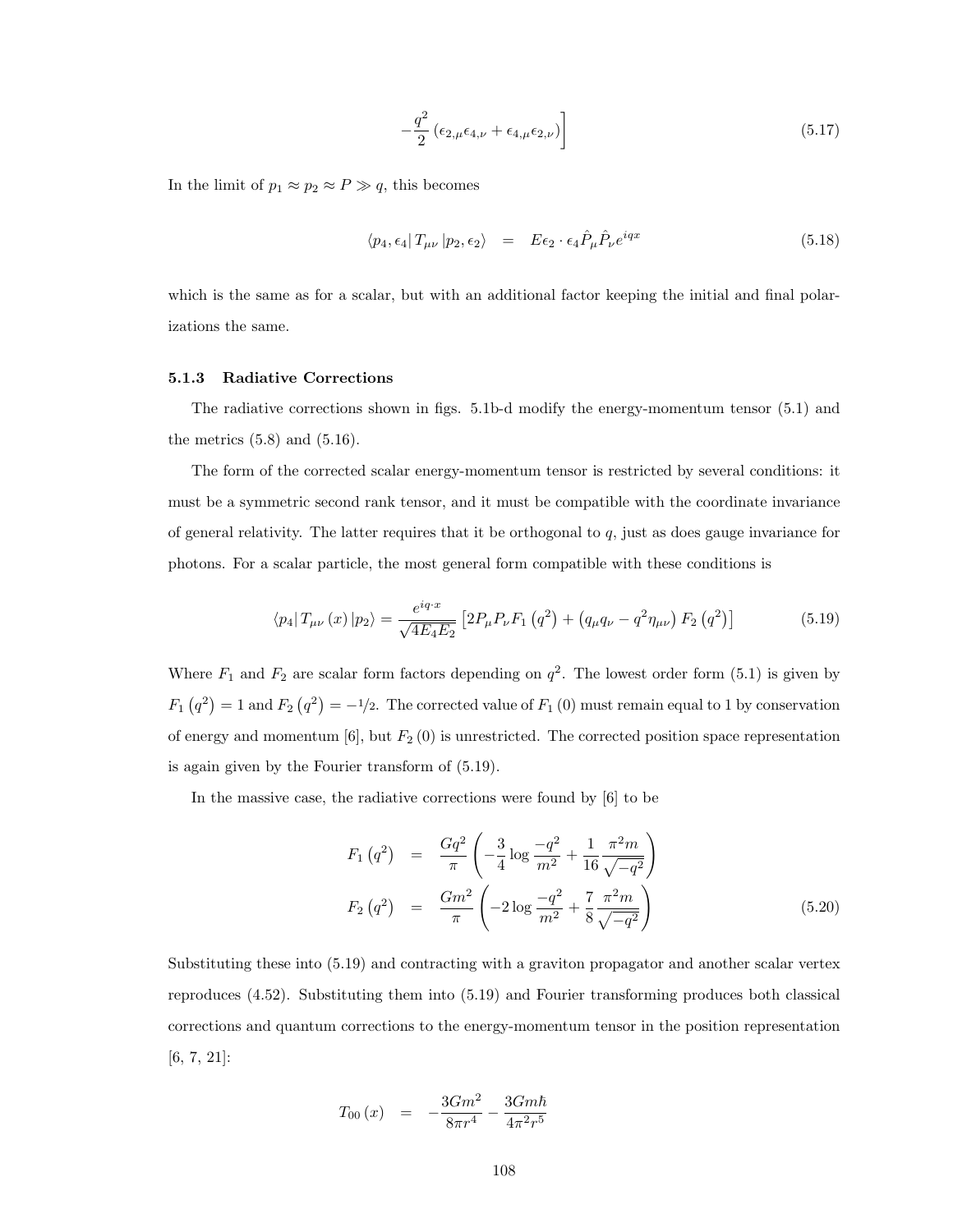$$
T_{0i}(x) = 0
$$
  
\n
$$
T_{ij}(x) = -\frac{7Gm^2}{4\pi r^4} \left(\frac{r_i r_j}{r^2} - \frac{1}{2} \delta_{ij}\right) + \frac{2Gm\hbar}{\pi^2 r^5} \delta_{ij}
$$
\n(5.21)

The square root terms produce classical corrections, which reproduce the leading order corrections in the Schwarzschild solution, while by dimensional analysis the logarithms must have an extra factor of  $\hbar$  and therefore produce quantum corrections. The classical corrections were shown in [6] to reproduce the next higher order term in the Schwarzschild solution.

In the massless scalar case, the corrections to the form factors are found to be

Diagram b: 
$$
F_1(q^2) = 0
$$

\n
$$
F_2(q^2) = \frac{-32\pi Gq^2}{3} iI^1(q)
$$
\nDiagram c:  $F_1(q^2) = 0$ 

\n
$$
F_2(q^2) = 0
$$
\nDiagram d:  $F_1(q^2) = -24\pi Gq^2 iI^1(q) - 8\pi Gq^4 iJ^{(2)}(p_2, -p_2 - q)$ 

\n
$$
F_2(q^2) = \frac{20\pi Gq^2}{3} iI^1(q) - 4\pi Gq^4 iJ^{(2)}(p_2, -p_2 - q)
$$
\nTotals:  $F_1(q^2) = -24\pi Gq^2 iI^1(q) - 8\pi Gq^4 iJ^{(2)}(p_2, -p_2 - q)$ 

\n
$$
F_2(q^2) = -4\pi Gq^2 iI^1(q) + 4\pi Gq^4 iJ^{(2)}(p_2, -p_2 - q)
$$
\n(5.22)

Substituting these results in (5.19) reproduces (4.116). Fig. 5.1d is infrared divergent. Unlike in the cross section, this infrared divergence does not completely vanish, because the box and cross-box diagrams are not included. The implications of this will be considered below.

Notice the absence of classical corrections in (5.22). Aichelburg and Sexl [8] demonstrated explicitly that the linearized solution (5.16) is also an exact solution to Einstein's equation, by beginning with the static Schwarzschild solution, and then applying a kind of improper Lorentz transformation, allowing the rest mass of the particle go to zero as its velocity approaches c. It has in fact been shown [10] that for a general null source the linearized equation is equivalent to the full Einstein equation. Since the lowest order solution is also the exact solution, the classical corrections must vanish. In the present case this can be seen from the Feynman diagrams. Classical corrections are of the form  $m/\sqrt{-q^2}$ , and require the presence of both massive and massless propagators [21].

The photon energy-momentum tensor depends on more quantities than that in the scalar case, but it also must satisfy additional constraints. The form of the photon energy-momentum tensor may depend on the polarization vectors  $\epsilon_2$  and  $\epsilon_4$  of the initial and final photon states, in addition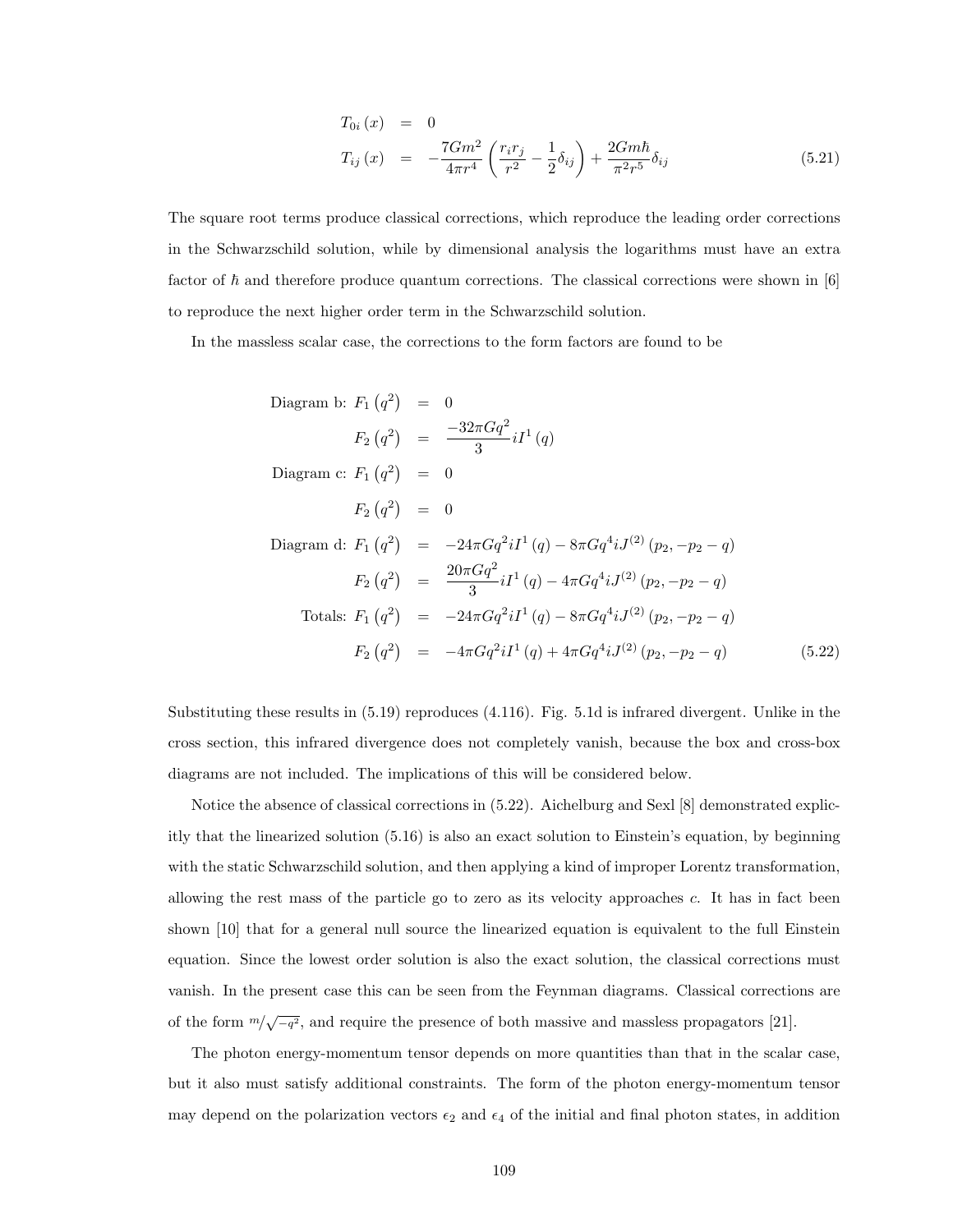to the momenta  $P$  and  $q$ . It is constrained by electromagnetic gauge invariance, in addition to the gravitational gauge invariance already present in the scalar and massive vector cases. This requires that when one of the photon momenta is substituted for its polarization vector, the result should equal zero. The most general form of  $T$  which satisfies these requirements is

$$
\langle p_4, \epsilon_4 | T_{\mu\nu}(x) | p_2, \epsilon_2 \rangle = \frac{e^{iqx}}{\sqrt{4E_4E_2}} \left[ 2P_{\mu}P_{\nu} \left( \epsilon_2 \cdot \epsilon_4 - 2 \frac{\epsilon_2 \cdot q \epsilon_4 \cdot q}{q^2} \right) F_1 \left( q^2 \right) \right.\n+ \left( q_{\mu}q_{\nu} - \eta_{\mu\nu}q^2 \right) \left( \epsilon_2 \cdot \epsilon_4 - 2 \frac{\epsilon_2 \cdot q \epsilon_4 \cdot q}{q^2} \right) F_2 \left( q^2 \right)\n+ \left( 4P_{\mu}P_{\nu} - q_{\mu}q_{\nu} \right) \frac{\epsilon_2 \cdot q \epsilon_4 \cdot q}{q^2}\n+ \left( -\left( P_{\mu} - \frac{q_{\mu}}{2} \right) \epsilon_{4,\nu} \epsilon_2 \cdot q - \left( P_{\nu} - \frac{q_{\nu}}{2} \right) \epsilon_{4,\mu} \epsilon_2 \cdot q \right.\n+ \left( P_{\mu} + \frac{q_{\mu}}{2} \right) \epsilon_{2,\nu} \epsilon_4 \cdot q + \left( P_{\nu} + \frac{q_{\nu}}{2} \right) \epsilon_{2,\mu} \epsilon_4 \cdot q \n- \frac{q^2}{2} \left( \epsilon_{2,\mu} \epsilon_{4,\nu} + \epsilon_{4,\mu} \epsilon_{2,\nu} \right) F_3 \left( q^2 \right) \right] \tag{5.23}
$$

where the form factors  $F_1$ ,  $F_2$ , and  $F_3$  are functions of  $q^2$ . (Note that although their are divisors of  $q<sup>2</sup>$  present in the definition in order to keep the form factors dimensionless, they are canceled by factors of  $q^2$  in the form factors, so that there are no poles in  $T_{\mu\nu}(q)$ .) Electromagnetic gauge invariance reduces the number of form factors from six for a general massive vector particle [12] to three for a photon. From the bare vertex factor (5.17), the lowest order form factors are  $F_1 = 1$ ,  $F_2 = -\frac{1}{2}, F_3 = 1.$ 

These are corrected by the same types of diagrams as in the scalar case. The results are:

Diagram b: 
$$
F_1(q^2) = \frac{164}{3}\pi G q^2 i I^1(q)
$$

\n
$$
F_2(q^2) = \frac{55}{3}\pi G q^2 i I^1(q)
$$
\n
$$
F_3(q^2) = \frac{10}{3}\pi G q^2 i I^1(q)
$$
\nDiagram c:  $F_1(q^2) = -48\pi G q^2 i I^1(q)$ 

\n
$$
F_2(q^2) = -20\pi G q^2 i I^1(q)
$$
\n
$$
F_3(q^2) = 0
$$
\nDiagram d:  $F_1(q^2) = -\frac{100}{3}\pi G q^2 i I^1(q) - 8\pi G q^4 i J^{(2)}(p_2, -p_2 - q)$ 

\n
$$
F_2(q^2) = \frac{25}{3}\pi G q^2 i I^1(q) + 4\pi G q^4 i J^{(2)}(p_2, -p_2 - q)
$$
\n
$$
F_3(q^2) = -\frac{50}{3}\pi G q^2 i I^1(q) - 8\pi G q^4 i J^{(2)}(p_2, -p_2 - q)
$$
\nTotals:  $F_1(q^2) = -\frac{80}{3}\pi G q^2 i I^1(q) - 8\pi G q^4 i J^{(2)}(p_2, -p_2 - q)$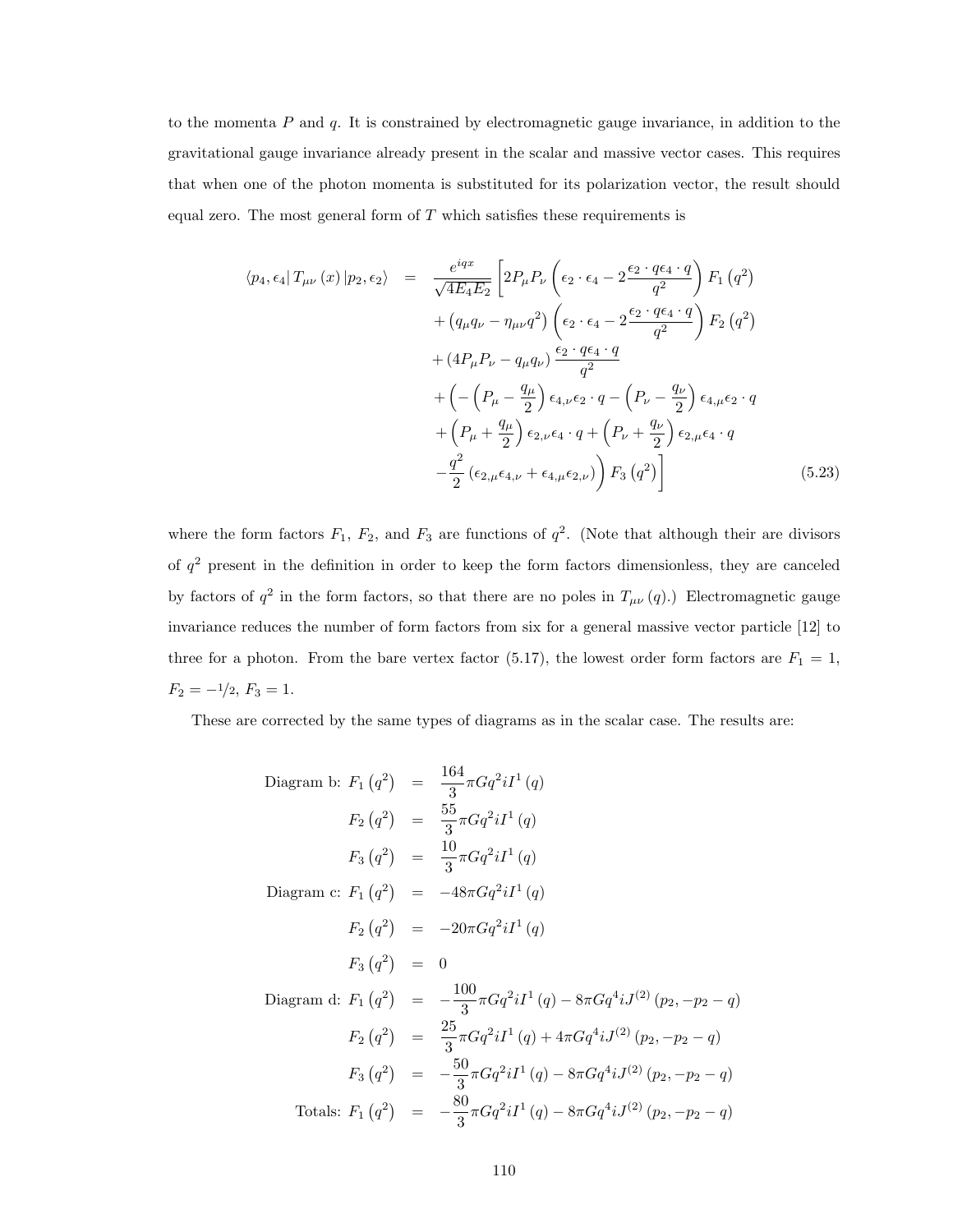$$
F_2(q^2) = \frac{20}{3}\pi G q^2 i I^1(q) + 4\pi G q^4 i J^{(2)}(p_2, -p_2 - q)
$$
  
\n
$$
F_3(q^2) = -\frac{40}{3}\pi G q^2 i I^1(q) - 8\pi G q^4 i J^{(2)}(p_2, -p_2 - q)
$$
\n(5.24)

Again there are infrared divergences in the diagram of 5.1d.

## 5.1.4 Fourier Transform and Metric

Substituting (5.22) into (5.19), using the values of  $J^{(2)}(p_2, -p_2-q)$  and  $I^{(1)}(q)$  from chapter 2, and Fourier transforming, one finds the correction to the energy-momentum tensor in position space is

$$
T^{\mu\nu}(x) = \int \frac{e^{-i(q_x(x-t)+q_yy+q_zz)}}{2E} \left[ 2P_{\mu}P_{\nu}F_1(q^2) + (q_{\mu}q_{\nu} - \eta_{\mu\nu}q^2) F_2(q^2) \right] \frac{d^3q}{(2\pi)^3}
$$
  
\n
$$
= -\frac{G}{2\pi} E \int e^{-i(q_x(x-t)+q_yy+q_zz)} q^2
$$
  
\n
$$
\cdot \left( 3\log\left(\frac{-q^2}{4\pi\mu^2}\right) + \frac{1}{2}\log^2\left(\frac{-q^2}{m^2}\right) - \log\left(\frac{-q^2}{\lambda^2}\right) \log\left(\frac{-q^2}{m^2}\right) \right) \frac{d^3q}{(2\pi)^3} \hat{P}_{\mu} \hat{P}_{\nu}
$$
  
\n
$$
-\frac{G}{8\pi E} \int e^{-i(q_x(x-t)+q_yy+q_zz)} (q_{\mu}q_{\nu}q^2 - \eta_{\mu\nu}q^4)
$$
  
\n
$$
\cdot \left( \log\left(\frac{-q^2}{4\pi\mu^2}\right) - \frac{1}{2}\log^2\left(\frac{-q^2}{m^2}\right) + \log\left(\frac{-q^2}{\lambda^2}\right) \log\left(\frac{-q^2}{m^2}\right) \right) \frac{d^3q}{(2\pi)^3}
$$
(5.25)

To lowest order in  $q$  (and therefore at long range), this is just

$$
T^{\mu\nu}(x) = -\frac{G}{2\pi} E \int e^{-i(q_x(x-t)+q_y y+q_z z)} q^2
$$

$$
\cdot \left(3 \log \left(\frac{-q^2}{4\pi\mu^2}\right) + \frac{1}{2} \log^2 \left(\frac{-q^2}{m^2}\right) - \log \left(\frac{-q^2}{\lambda^2}\right) \log \left(\frac{-q^2}{m^2}\right)\right) \frac{d^3q}{(2\pi)^3} \hat{P}_{\mu} \hat{P}_{\nu} (5.26)
$$

Remembering that  $-q^2 = q_y^2 + q_z^2$  and using  $\log^2 \frac{q^2}{m^2} = \log^2 \frac{q^2}{\lambda^2} + 2 \log \frac{q^2}{\lambda^2} \log \frac{\lambda^2}{m^2} + \log^2 \frac{\lambda^2}{m^2}$  this becomes

$$
T^{\mu\nu}(x) = -\frac{G}{2\pi} E \int e^{-iq_x(x-t)} \frac{dq_x}{2\pi}
$$
  

$$
\int e^{i(q_y y + q_z z)} q^2 \left( 3 \log \left( \frac{-q^2}{4\pi \mu^2} \right) - \frac{1}{2} \log^2 \frac{q^2}{\lambda^2} + \frac{1}{2} \log^2 \frac{\lambda^2}{m^2} \right) \frac{d^2 q}{(2\pi)^2} \hat{P}_{\mu} \hat{P}_{\nu}
$$
  

$$
= -\frac{G}{2\pi} E \delta (x - t) \int e^{-i(q_y y + q_z z)} q^2
$$
  

$$
\cdot \left( 3 \log \left( \frac{-q^2}{4\pi \mu^2} \right) - \frac{1}{2} \log^2 \frac{q^2}{\lambda^2} + \frac{1}{2} \log^2 \frac{\lambda^2}{m^2} \right) \frac{d^2 q}{(2\pi)^2} \hat{P}_{\mu} \hat{P}_{\nu}
$$
 (5.27)

The Fourier transforms are divergent but can be evaluated as follows. First consider

$$
\int e^{i(q_y y + q_z z)} \log(q) d^2 q = \int e^{iq\rho \cos \theta} \log(q) d\theta q dq
$$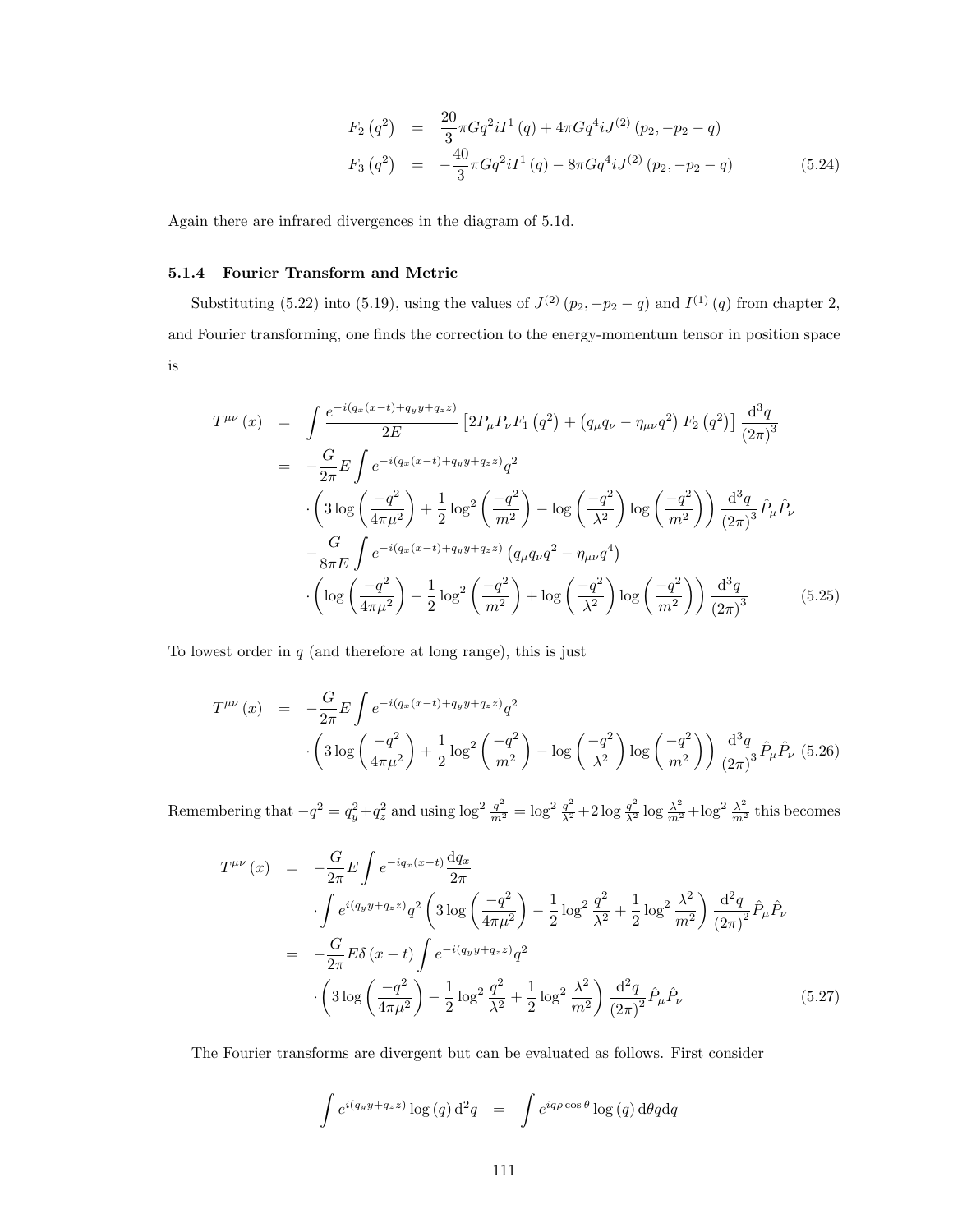$$
= 2\pi \int_0^\infty q J_0(q\rho) \log(q) dq \qquad (5.28)
$$

where  $J_n$  is the Bessel function of order n. The q integral can be evaluated by using the Bessel function identities

$$
\frac{\partial}{\partial r}J_1(q\rho) = \frac{1}{2}q(J_0(q\rho) - J_2(q\rho)) \tag{5.29}
$$

$$
J_1(q\rho) = \frac{1}{2}q\rho\left(J_0(q\rho) + J_2(q\rho)\right) \tag{5.30}
$$

so

$$
\frac{\partial}{\partial \rho} J_1(q\rho) + \frac{J_1(q\rho)}{\rho} = q J_0(q\rho)
$$
\n(5.31)

But the integral

$$
\int_0^\infty J_1(q\rho) \log(q) \, dq = -\frac{\gamma + \log\left(\frac{\rho}{2}\right)}{\rho} \tag{5.32}
$$

is convergent. Therefore,

$$
\int e^{i(q_y y + q_z z)} \log(q) d^2 q = 2\pi \left(\frac{\partial}{\partial \rho} + \frac{1}{\rho}\right) \int_0^\infty J_1(q\rho) \log(q) dq
$$

$$
= -\frac{2\pi}{\rho^2}
$$
(5.33)

plus delta-function terms. Similarly

$$
\int e^{i(q_y y + q_z z)} \log^2(q) d^2q = 2\pi \int_0^\infty q J_0(q\rho) \log^2(q) dq
$$
  
\n
$$
= 2\pi \left(\frac{\partial}{\partial \rho} + \frac{1}{\rho}\right) \int_0^\infty J_1(q\rho) \log^2(q) dq
$$
  
\n
$$
= 2\pi \left(\frac{\partial}{\partial \rho} + \frac{1}{\rho}\right) \frac{(\gamma + \log \frac{\rho}{2})^2}{\rho}
$$
  
\n
$$
= \frac{4\pi}{\rho^2} \left(\gamma + \log \frac{\rho}{2}\right) \tag{5.34}
$$

All the other transforms needed can be found from these by integrating or applying the derivative operator in two dimensions  $\nabla \equiv \left(\frac{\partial}{\partial y}, \frac{\partial}{\partial z}\right)$ :

$$
\int e^{-i(q_y y + q_z z)} \frac{q^{\mu} q^{\nu}}{q^2} \log(q) d^2 q = -\nabla_{\mu} \nabla_{\nu} f(\rho)
$$
  
= 
$$
-\hat{\rho}_{\mu} \hat{\rho}_{\nu} \frac{d^2 f}{d\rho^2} - (\delta_{\mu\nu} - \hat{\rho}_{\mu} \hat{\rho}_{\nu}) \frac{1}{\rho} \frac{df}{d\rho}
$$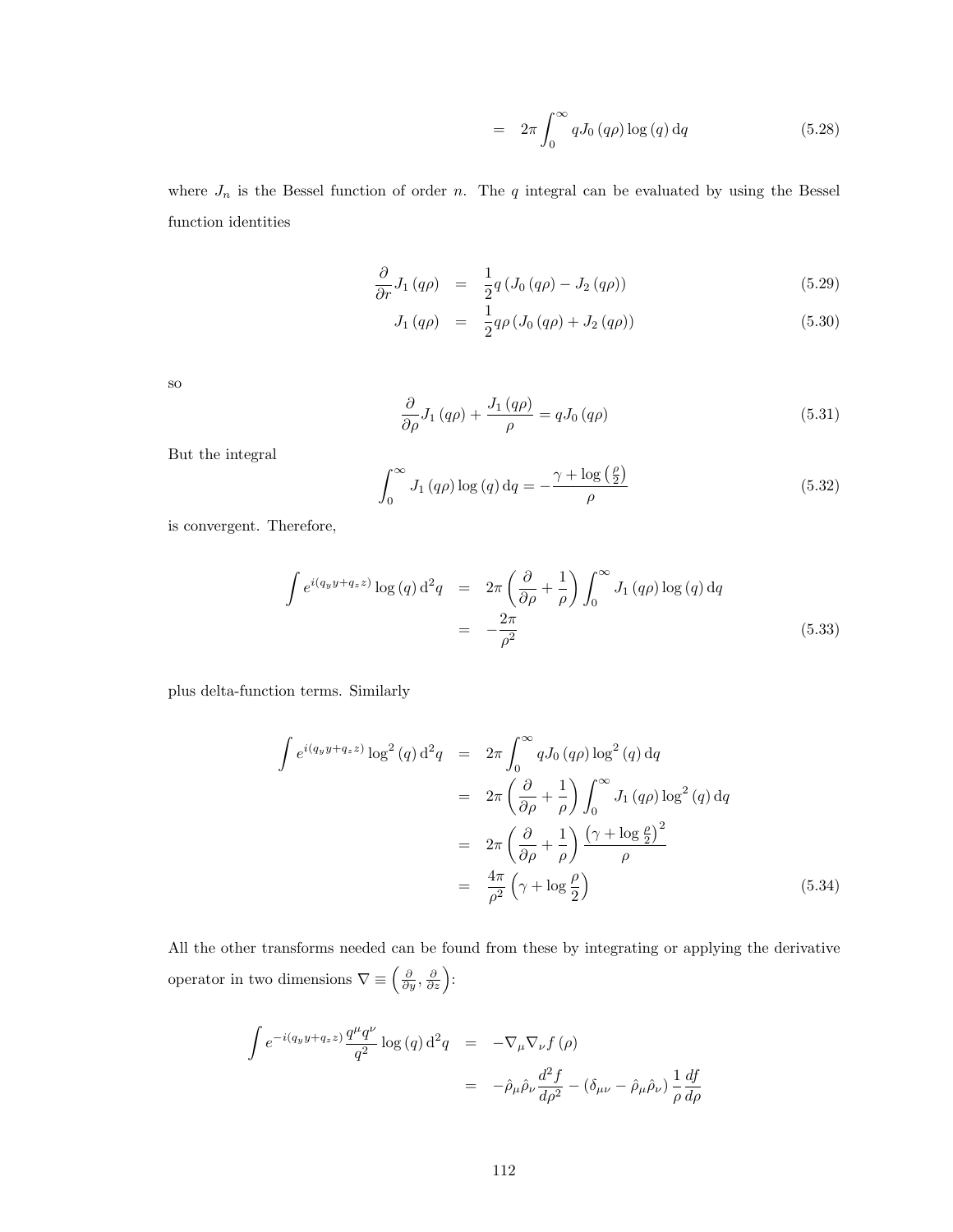$$
= \hat{\rho}_{\mu}\hat{\rho}_{\nu}2\pi \frac{\log \rho - 1}{\rho^2} - (\delta_{\mu\nu} - \hat{\rho}_{\mu}\hat{\rho}_{\nu})2\pi \frac{\log \rho}{\rho^2} \tag{5.35}
$$

where

$$
\nabla^2 f(\rho) \equiv \nabla^2 \int e^{i(q_y y + q_z z)} \frac{\log(q)}{q^2} d^2q
$$
  
\n
$$
= -\int e^{i(q_y y + q_z z)} \log(q) d^2q
$$
  
\n
$$
= \frac{2\pi}{\rho^2}
$$
  
\n
$$
f(\rho) = \pi \log^2 \rho
$$
 (5.36)

and  $\hat{\rho}$  is the unit vector in the radial direction in the y-z plane.

$$
\int e^{i(q_y y + q_z z)} q^{\mu} q^{\nu} \log(q) d^2 q = -\nabla_{\mu} \nabla_{\nu} \int e^{i(q_y y + q_z z)} \log(q) d^2 q
$$
\n
$$
= \hat{\rho}_{\mu} \hat{\rho}_{\nu} \frac{12\pi}{\rho^4} - (\delta_{\mu\nu} - \hat{\rho}_{\mu} \hat{\rho}_{\nu}) \frac{4\pi}{r^4}
$$
\n
$$
\int e^{i(q_y y + q_z z)} q^2 \log(q) d^2 q = \nabla^2 \int e^{i(q_y y + q_z z)} \log(q) d^2 q
$$
\n
$$
= \frac{1}{\rho} \frac{d}{d\rho} \rho \frac{d}{d\rho} \left( -\frac{2\pi}{\rho^2} \right)
$$
\n(5.37)

$$
= -\frac{8\pi}{\rho^4}
$$
 (5.38)

$$
\int e^{i(q_y y + q_z z)} q^4 \log(q) d^2 q = \nabla^2 \int e^{i(q_y y + q_z z)} q^2 \log(q) d^2 q
$$
\n
$$
= \frac{-128\pi}{\rho^6} \tag{5.39}
$$

$$
\int e^{i(q_y y + q_z z)} q^2 \log^2(q) d^2q = \nabla^2 \int e^{i(q_y y + q_z z)} \log^2(q) d^2q
$$
\n
$$
= \frac{16\pi}{\rho^4} \left( \gamma + \log \frac{\rho}{2} - 1 \right) \tag{5.40}
$$

$$
e^{i(q_y y + q_z z)} q^4 \log^2(q) d^2 q = \nabla^2 \int e^{i(q_y y + q_z z)} q^2 \log^2(q) d^2 q
$$
  
\n
$$
= \frac{128\pi}{\rho^6} \left(2\gamma + 2\log\frac{\rho}{2} - 3\right)
$$
\n(5.41)

Using these results, (5.27) becomes

Z

$$
T^{\mu\nu}(x) = GE\delta(x-t)\frac{8}{\rho^4}\left(1+2\gamma+\log\frac{\lambda^2\rho^2}{4}\right)\hat{P}_{\mu}\hat{P}_{\nu}
$$
\n(5.42)

plus delta-function terms. Substituting (5.22) and (5.19) into (5.5) and Fourier transforming, the long-range correction to the metric is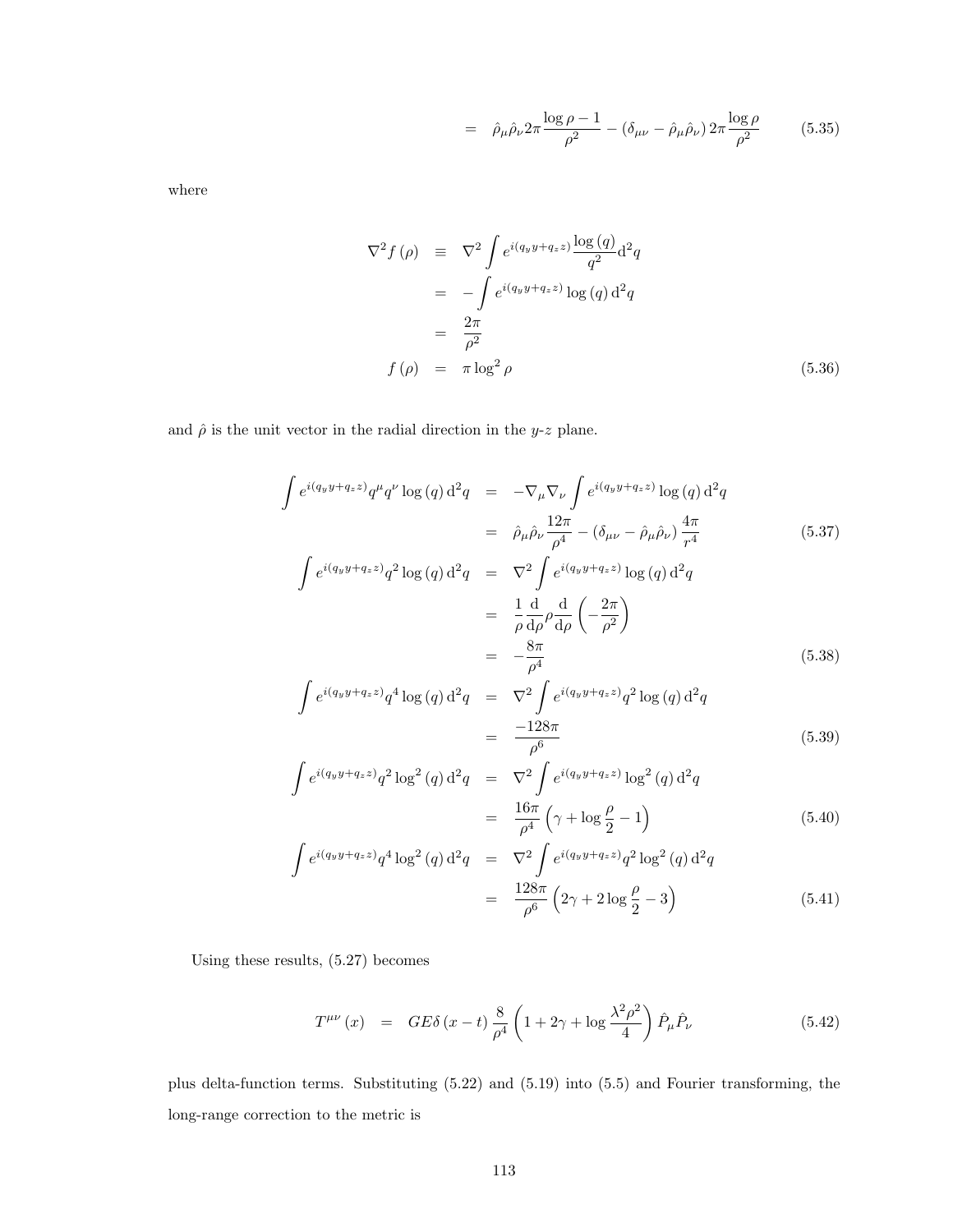$$
\psi^{\mu\nu}(x) = -\frac{8\pi G}{E} \int e^{-i(q_x(x-t)+q_yy+q_zz)} \left[ 2P_{\mu}P_{\nu}\frac{F_1(q^2)}{q^2} + \left(\frac{q_{\mu}q_{\nu}}{q^2} - \eta_{\mu\nu}\right)F_2(q^2) \right] \frac{d^3q}{(2\pi)^3} \n\approx 8G^2 E \delta(x-t) \int \left( 3\log\frac{-q^2}{4\pi\mu^2} - \frac{1}{2}\log^2\frac{q^2}{\lambda^2} + \frac{1}{2}\log^2\frac{\lambda^2}{m^2} \right) e^{-i(q_yy+q_zz)} \frac{d^2q}{(2\pi)^2} \hat{P}_{\mu}\hat{P}_{\nu} \n= -\frac{8G^2 E}{\pi} \delta(x-t) \frac{1}{\rho^2} \left( 3 + 2\gamma + 2\log\frac{\lambda\rho}{2} \right) \hat{P}_{\mu}\hat{P}_{\nu}
$$
\n(5.43)

plus delta-function terms. The factors of  $\log m^2$  which appear in the momentum representation have been absorbed into the local delta-function pieces in the position representation.

Substituting (5.24) into (5.23), the long-range results for the photon are:

$$
\langle p_4, \epsilon_4 | T_{\mu\nu} | p_2, \epsilon_2 \rangle = \int \frac{d^3q}{(2\pi)^3} \frac{e^{-i(q_x(x-t) + q_yy + q_z z)}}{\sqrt{4E_2E_4}} \n\cdot \left[ 2P_{\mu}P_{\nu} \left( \epsilon_2 \cdot \epsilon_4 - 2\frac{\epsilon_2 \cdot q \epsilon_4 \cdot q}{q^2} \right) \right. \n\left. \left( -\frac{5Gq^2}{3\pi} \log \frac{-q^2}{4\pi\mu^2} - \frac{Gq^2}{4\pi} \log^2 \left( \frac{-q^2}{m^2} \right) + \frac{Gq^2}{2\pi} \log \left( \frac{-q^2}{\lambda^2} \right) \log \left( \frac{-q^2}{m^2} \right) \right) \right. \n\left. + (q_{\mu}q_{\nu} - \eta_{\mu\nu}q^2) \left( \epsilon_2 \cdot \epsilon_4 - 2\frac{\epsilon_2 \cdot q \epsilon_4 \cdot q}{q^2} \right) \right. \n\left. \left( \frac{5Gq^2}{12\pi} \log \frac{-q^2}{4\pi\mu^2} + \frac{Gq^2}{8\pi} \log^2 \left( \frac{-q^2}{m^2} \right) - \frac{Gq^2}{4\pi} \log \left( \frac{-q^2}{\lambda^2} \right) \log \left( \frac{-q^2}{m^2} \right) \right) \right. \n\left. + \left( \left( P_{\mu} + \frac{q_{\mu}}{2} \right) \epsilon_4, \mu \epsilon_2 \cdot q + \left( P_{\nu} + \frac{q_{\nu}}{2} \right) \epsilon_4, \mu \epsilon_2 \cdot q \right. \right. \n\left. - \left( P_{\mu} - \frac{q_{\mu}}{2} \right) \epsilon_2, \nu \epsilon_4 \cdot q - \left( P_{\nu} - \frac{q_{\nu}}{2} \right) \epsilon_2, \mu \epsilon_4 \cdot q \right. \n\left. - \frac{q^2}{2} \left( \epsilon_2, \mu \epsilon_4, \nu + \epsilon_4, \mu \epsilon_2, \nu \right) + (4P_{\mu}P_{\nu} - q_{\mu}q_{\nu}) \frac{\epsilon_2 \cdot q \epsilon_4 \cdot q}{q^2} \right
$$

$$
\psi^{\mu\nu}(q) = -\frac{16G^2}{\pi} E \delta(x-t) \left[ \epsilon_2 \cdot \epsilon_4 \left( \frac{5}{3} \frac{1}{\rho^2} - \gamma \frac{1}{\rho^2} - \frac{1}{\rho^2} \log \frac{\lambda \rho}{2} \right) + \left( \frac{5}{3} \epsilon_2 \cdot \hat{\rho} \epsilon_4 \cdot \hat{\rho} \frac{\log \mu \rho - 1}{\rho^2} - \frac{5}{3} \left( \epsilon_2 \cdot \epsilon_4 - \epsilon_2 \cdot \hat{\rho} \epsilon_4 \cdot \hat{\rho} \right) \frac{\log \mu \rho}{\rho^2} \right) \right] \hat{P}_{\mu} \hat{P}_{\nu}
$$
(5.45)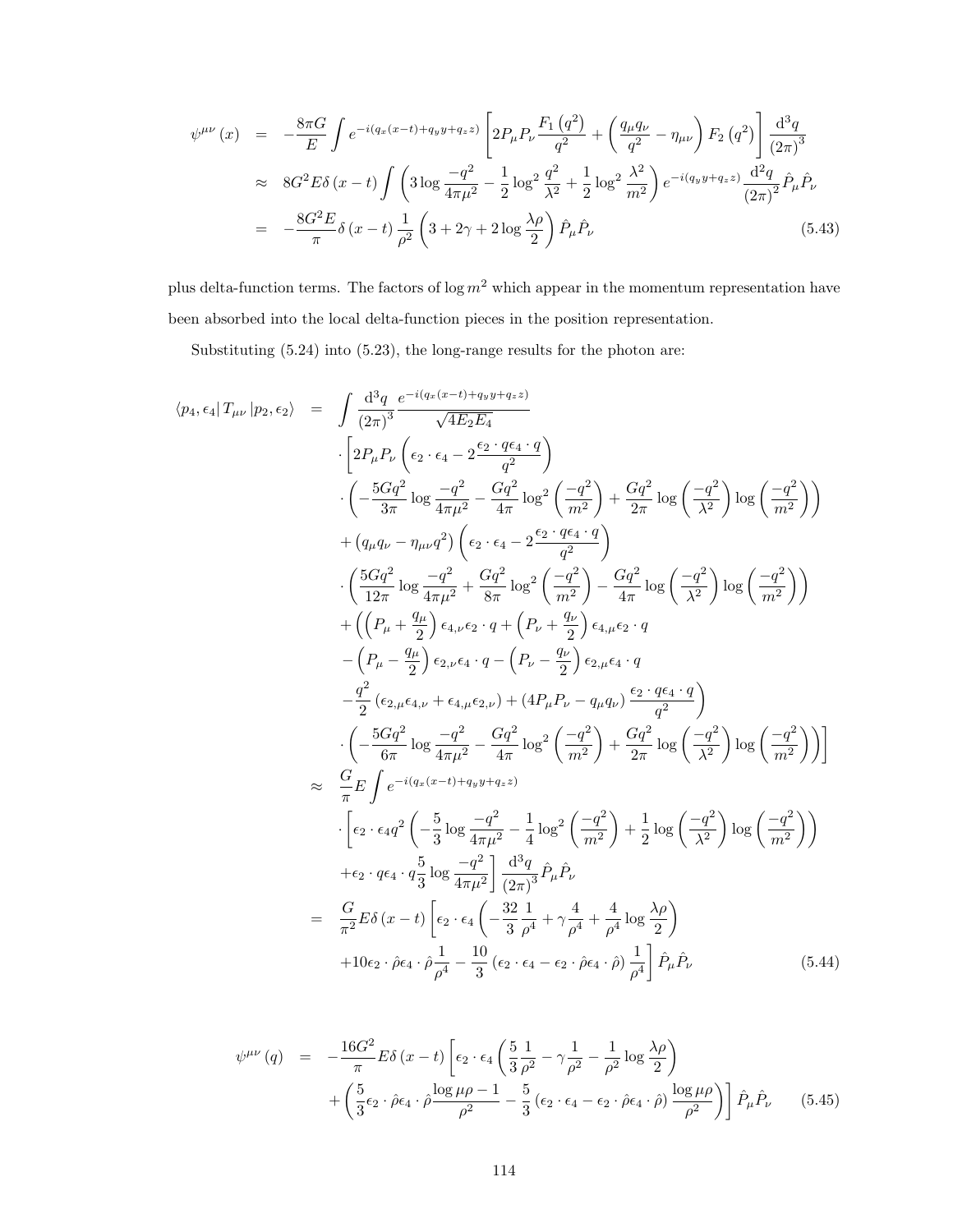#### 5.1.5 Interpretation of Collinear Divergence in Metric

The metrics (5.43) and (5.45) still contain the arbitrary parameters  $\lambda$  and m which regularize the IR divergences. They are written in such a way that the  $m$  dependence occurs only in the short-range, delta function terms, but the  $\lambda$  dependence remains even in the long-range terms. In this connection it should be noted that in principal the massive result contains  $\lambda$  dependence too, although only in terms concentrated in a distance of order  $1/m$  of the source. At energies well below m, these terms could be expanded in  $q^2$  and would appear like delta-function terms. The same thing would even occur in the radiative corrections to the electromagnetic field of a charge in QED. Just as in QED, the results remain the same using different IR regularization schemes after the appropriate substitutions  $\log \lambda^2 \to \frac{2}{\epsilon_{IR}} + \gamma + \log 4\pi\mu^2$  or  $\log m^2 \to \log 4\pi\mu^2 + \frac{2}{\epsilon_{IR}} + \gamma$ 

If a cross section were computed using these metrics as an external field, and if bremsstrahlung were included, the  $\lambda$  dependence would also disappear, and the m dependence could still be written as a short-range or analytic term, as inspection of (4.95) shows. However the analytic term would occur in combination with E and  $k_{max}$ , which are non-covariant or depend on the detector resolution, and which could not be canceled by terms from the Lagrangian, since this is covariant and obviously independent of the detector. It also may seem disturbing that the analytic terms, which correspond to an expansion in  $q^2$  and to the high energy degrees of freedom of the underlying theory, should be affected by the low energy degrees of freedom responsible for the IR divergences.

Thus it may be questionable in the massless case how meaningful the quantum corrections to the metric are. It should be noted that questions about the meaningfulness of the metric in a quantum theory have been raised even in the massive case [20].

## 5.2 Deflection of Starlight

Although it may be uncertain how meaningful the metrics (5.43) and (5.45) are, the full cross sections calculated in chapter 4, which contain the box and cross box diagrams, contain no infrared divergences, and are perfectly meaningful. Here these are applied to a simple problem, calculating the radiative corrections to the gravitational bending of light following the method of [32]. Classically, the problem consists of calculating the deflection of a beam of radiation in the geometric optics approximation, where light travels along null geodesics [24]. Here the same approximation is used.

Light rays in the geometric optics approximation correspond to photon trajectories in the semiclassical approximation. A beam of semiclassical particles approaching the scattering target with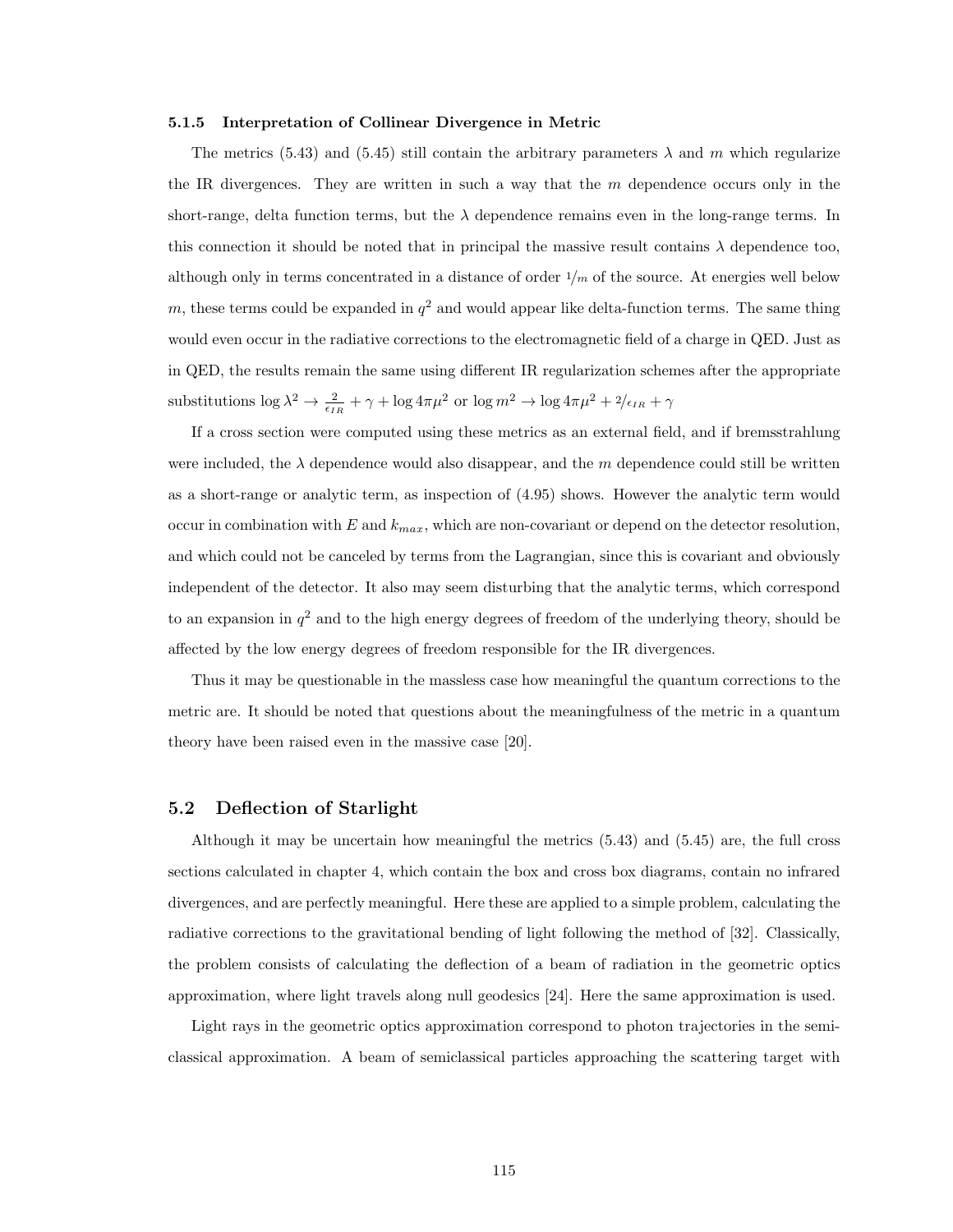impact parameter  $\rho$  and energy E scatters at an angle  $\theta$  which is a function of  $\rho$ . The semiclassical formula for the scattering cross section is [31]

$$
\frac{d\sigma}{d\theta} = 2\pi\rho \frac{d\rho}{d\theta} = \pi \frac{d\rho^2}{d\theta}
$$
\n(5.46)

Solving for  $\rho$ ,

$$
\rho^2 = \frac{1}{\pi} \int_{\theta}^{\pi} \frac{d\sigma}{d\theta} d\theta
$$
  
= 
$$
\frac{1}{\pi} \int_{4E^2 \sin^2 \frac{\theta}{2}}^{4E^2} \frac{d\sigma}{d(-t)} d(-t)
$$
 (5.47)

since  $t = q^2 = -\bar{q}^2 = -4E^2 \sin^2 \frac{1}{2}\theta$ .

## 5.2.1 Lowest Order

From (5.47) and the lowest order cross section in chapter 4, and using  $s-M^2 \approx (M+E)^2 - M^2 \approx$  $2ME$ , where E is the energy of the photon in the rest frame of the heavy scattering target, the deflection to lowest order in  $\kappa$  is

$$
\rho^2 = \frac{1}{\pi} \int_{4E^2 \sin^2 \frac{\theta}{2}}^{4E^2} \frac{16\pi G^2 M^2 E^2}{t^2} d(-t)
$$
  
=  $4G^2 M^2 \left(\frac{1}{\sin^2 \frac{\theta}{2}} - 1\right)$  (5.48)

In the small angle approximation,

$$
\rho^2 \approx \frac{16G^2M^2}{\theta^2} \tag{5.49}
$$

$$
\theta \approx \frac{4GM}{\rho} \tag{5.50}
$$

which is the standard result [24].

## 5.2.2 Radiative Corrections

From (5.47) and (4.101), the correction to the deflection of a beam of scalar particles is

$$
\rho^2 = \frac{4G^3 M^2 E^2}{\pi} \int_{4E^2 \sin^2 \frac{\theta(\rho)}{2}}^{4E^2} \left( -\frac{34}{3(-t)} \log \frac{-t}{\mu^2} + \pi^2 \frac{17}{2(-t)} \frac{M}{\sqrt{-t}} \right. \\
\left. + \frac{4}{(-t)} \log^2 \frac{-t}{2ME} - \frac{8}{(-t)} \log \frac{k_{max}^2}{2ME} \log \frac{2E}{M} + \frac{4}{(-t)} \log \frac{-t}{k_{max}^2} \log \frac{-t}{2ME}
$$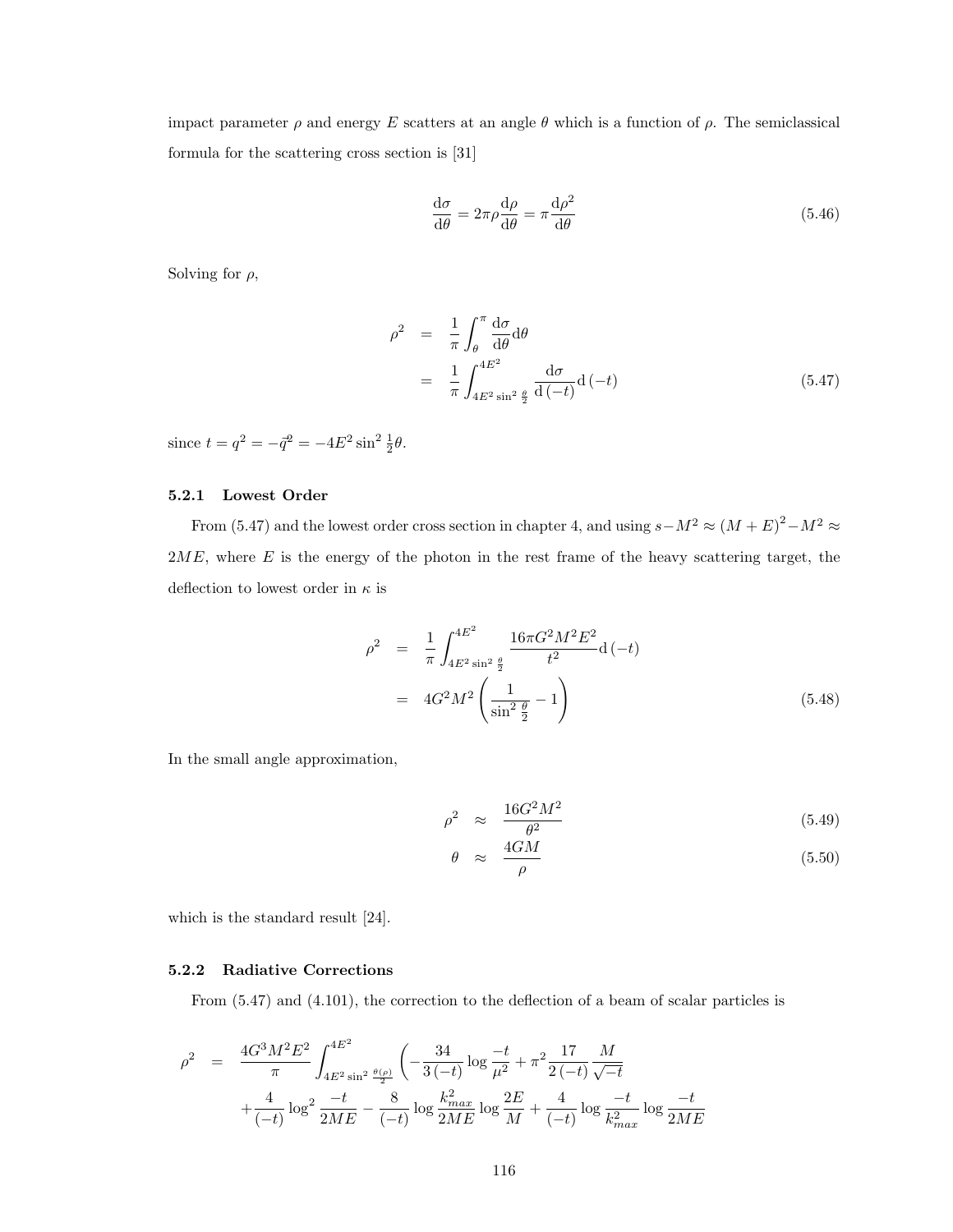$$
-\frac{12}{(-t)}\log\frac{2E}{M}\log\frac{-t}{2ME} + \frac{4}{(-t)}\log\frac{k_{max}^2}{2ME} + \frac{8}{(-t)}\log\frac{-t}{2ME} - \frac{4ME}{(-t)^2}\log^2\frac{-t}{2ME}\right) d(-t)
$$
  
= 
$$
4\frac{G^3M^2E^2}{\pi} \left(\frac{17}{3}\log(\sin^2\theta)\log\frac{16E^4\sin^2\theta}{\mu^2} + \pi^2\frac{17}{2}\frac{M}{E}\left(\frac{1}{\sin(\theta)} - 1\right) - \left(8\log^2\frac{2E}{M} + 12\log\frac{M^2}{k_{max}^2}\log\frac{2E}{M} + 4\log\frac{2E}{M} + 4\log\frac{k_{max}^2}{M^2}\right)\log(\sin^2\theta) - \left(4\log\frac{2E}{M} - 2\log\frac{k_{max}^2}{M^2} + 4\right)\log^2(\sin^2\theta) - \frac{8}{3}\log^3(\sin^2\theta) - \frac{M}{E}\left(\log^2\frac{2E}{M} + 2\log\frac{2E}{M} + 2\right)\frac{1}{\sin^2\theta} - \frac{2M}{E}\left(\log\frac{2E}{M} + 1\right)\frac{\log(\sin^2\theta)}{\sin^2\theta} - \frac{M}{E}\frac{\log^2(\sin^2\theta)}{\sin^2\theta} + \frac{M}{E}\log^2\frac{2E}{M} + \frac{2M}{E}\log\frac{2E}{M} + \frac{2M}{E}\right) \tag{5.51}
$$

In the small angle approximation

$$
\rho^2 \approx 4 \frac{G^3 M^2 E^2}{\pi} \left( \frac{17}{3} \log \left( \frac{\theta^2}{4} \right) \log \frac{4E^4 \theta^2}{\mu^2} + \pi^2 17 \frac{M}{E} \frac{1}{\theta} \right)
$$
  
 
$$
- \left( 8 \log^2 \frac{2E}{M} + 12 \log \frac{M^2}{k_{max}^2} \log \frac{2E}{M} + 4 \log \frac{2E}{M} + 4 \log \frac{k_{max}^2}{M^2} \right) \log \left( \frac{\theta^2}{4} \right)
$$
  
 
$$
- \left( 2 \log \frac{4E^2}{k_{max}^2} + 4 \right) \log^2 \left( \frac{\theta^2}{4} \right) - \frac{8}{3} \log^3 \left( \frac{\theta^2}{4} \right)
$$
  
 
$$
-4 \frac{M}{E} \left( \log^2 \frac{2E}{M} + 2 \log \frac{2E}{M} + 2 \right) \frac{1}{\theta^2} - 8 \frac{M}{E} \left( \log \frac{2E}{M} + 1 \right) \frac{\log \left( \frac{\theta^2}{4} \right)}{\theta^2}
$$
  
 
$$
-4 \frac{M}{E} \frac{\log^2 \left( \frac{\theta^2}{4} \right)}{\theta^2} + \frac{M}{E} \left( \log^2 \frac{2E}{M} + 2 \log \frac{2E}{M} + 2 \right) \right)
$$
(5.52)

The first term represents the effect of higher order terms in the classical Schwarzschild metric. The  $\mu^2$  dependence combines with terms from the effective Lagrangian which must be determined empirically. The logarithms of  $E/M$ ,  $E/k_{max}$ , and  $k_{max}/M$  which occur in (5.52) are somewhat illusory since they come from the soft-graviton terms in the cross section, which exponentiate in higher orders of perturbation theory. Adding (5.52) to (5.49) and solving for  $\theta$  would produce a correction to the scattering angle of order  $GE^2$ , that is, the square of the Planck length to the wavelength, but this is fantastically small.

From (4.135) and (4.136) the correction to the deflection of a beam of light (photons) in the small angle approximation is

$$
\rho^2 = 8 \frac{G^3 M^2 E^2}{\pi} \left( \pi^2 \frac{17}{2} \frac{M}{E} \frac{1}{\theta} + \frac{76}{15} \left( \log \frac{E^2}{\pi \mu^2} \log \frac{\theta^2}{4} + \frac{1}{2} \log^2 \frac{\theta^2}{4} \right) + \frac{4}{3} \log^3 \frac{\theta^2}{4} + \left( \log \frac{4E^2}{k_{max}^2} - \frac{5}{2} \right) \log^2 \frac{\theta^2}{4}
$$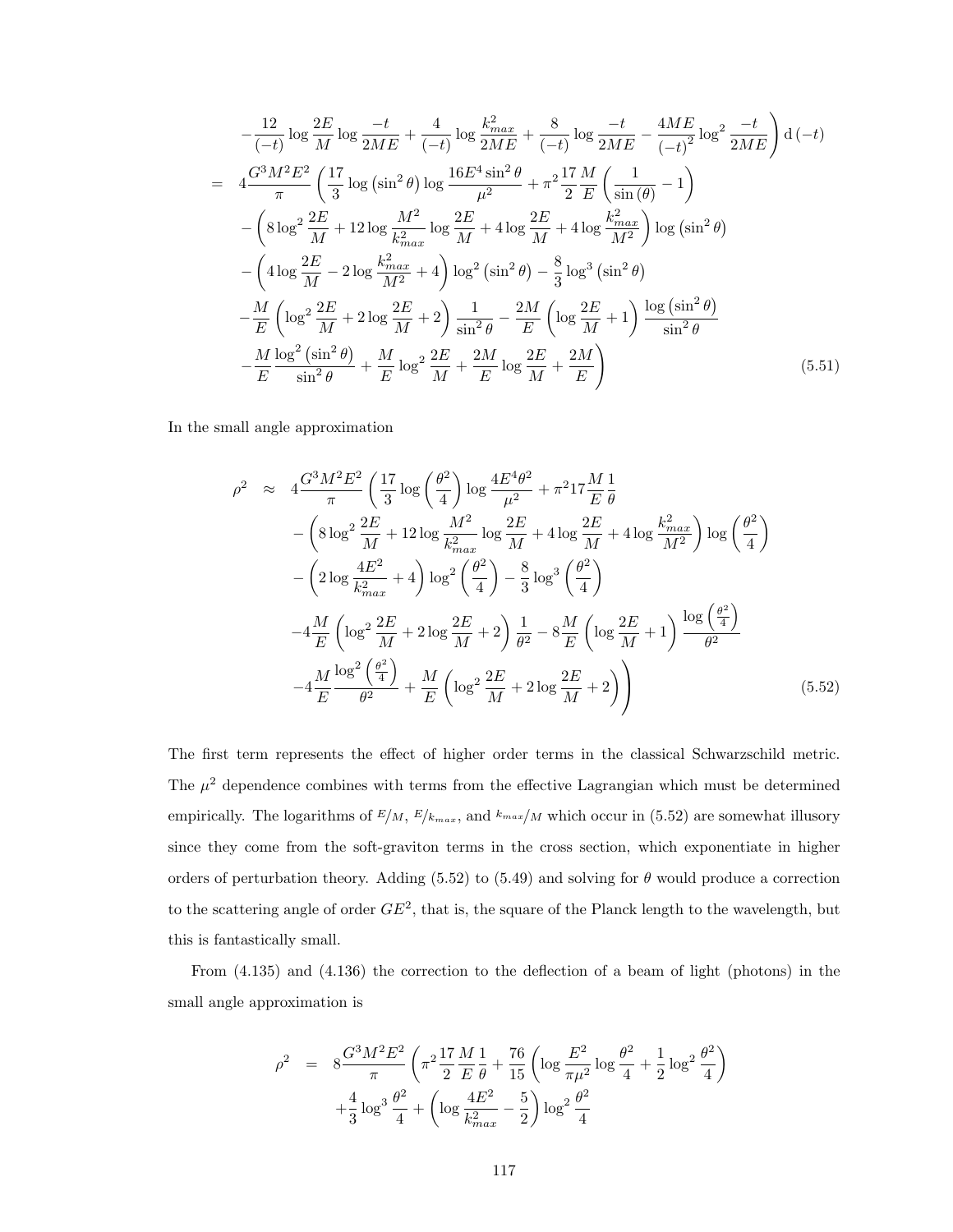$$
+\left(-4\log\frac{4E^2}{k_{max}^2} - 2\log^2\frac{2E}{M} - \log\frac{2E}{M}\right)\log\frac{\theta^2}{4}\right)
$$
(5.53)

for polarization in the plane of scattering, and

$$
\rho^2 = 8 \frac{G^3 M^2 E^2}{\pi} \left( \pi^2 \frac{17}{2} \frac{M}{E} \frac{1}{\theta} - \frac{8}{5} \left( \log \frac{E^2}{\pi \mu^2} \log \frac{\theta^2}{4} + \frac{1}{2} \log^2 \frac{\theta^2}{4} \right) \right)
$$
  
+ 
$$
\frac{4}{3} \log^3 \frac{\theta^2}{4} + \left( \log \frac{4E^2}{k_{max}^2} - \frac{5}{2} \right) \log^2 \frac{\theta^2}{4}
$$
  
+ 
$$
\left( -4 \log \frac{4E^2}{k_{max}^2} - 2 \log^2 \frac{2E}{M} - \log \frac{2E}{M} \right) \log \frac{\theta^2}{4} \right)
$$
(5.54)

for polarization perpendicular to the plane of scattering. Again corrections are of order  $GE^2$ . The classical contribution (as well as the quantum contribution from the IR divergent pieces) is the same for both polarizations, but the remaining quantum contribution containing  $\mu^2$  is different. Thus while the quantum correction is extremely small, it does make a qualitatively different prediction than the classical result. A beam of unpolarized light incident on the scattering target would bent by a small angle approximately equal to the classical prediction, but in addition it would be split into two polarized beams separated by a very small angle, much as in a birefringent crystal.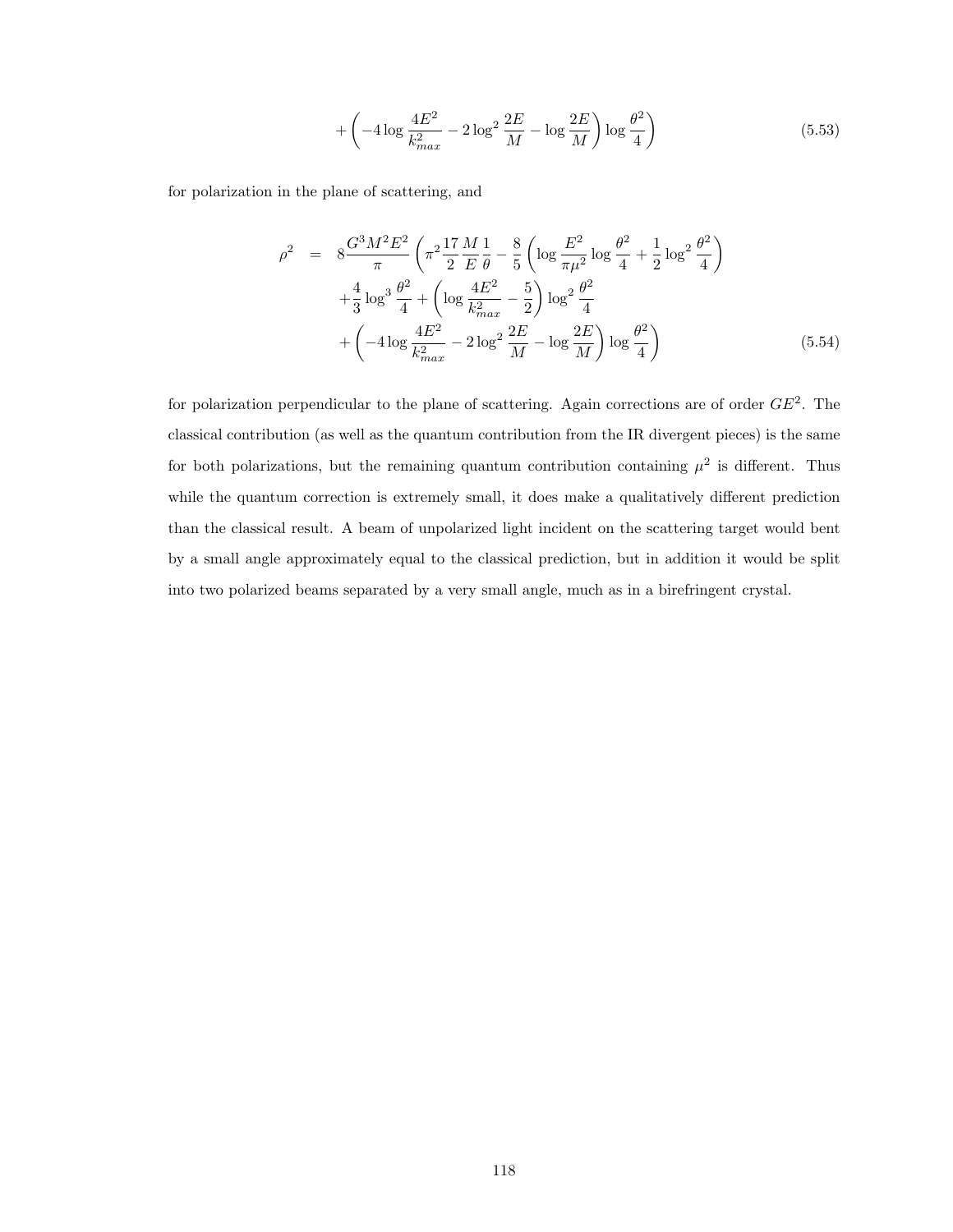# CHAPTER 6 CONCLUDING REMARKS

The previous treatment of quantum gravity as an effective field theory has been extended here to massless particles. The lowest order classical predictions of general relativity have been reproduced, in particular the bending of starlight and the Aichelburg-Sexl metric. Just as in the massive case, quantum gravity predicts well-defined and unambiguous long-distance corrections. In agreement with the classical results, higher-order classical corrections to the metric vanish, while quantum corrections remain.

It has been shown explicitly to one loop order that the collinear divergences which usually occur in massless quantum field theories do not occur in scattering cross sections for photons and massless scalars in quantum gravity. An argument of Weinberg has been generalized to suggest that this is due to the special nature of gravity, that it couples to the energy and momentum of its source. The collinear divergences do not disappear from the expressions for the energy-momentum tensor and metric by themselves. This suggests that the concept of the metric of a massless particle may be ambiguous in the quantum case. It should be noted in this connection that it has already been argued [20] for different reasons that the metric of a massive particle is ambiguous in the quantum case, and the present results only compound this ambiguity. Any calculation using these results, however, would also have to include the effect of bremsstrahlung and the radiative corrections to the scattered particle, so all final, observable results would be finite.

As is usual for quantum gravity, the relative order of magnitude of the corrections is  $Gq^2$ , where q is the energy scale of the scattered particles. Since  $G^{1/2} \sim 10^{-35}$ , these corrections are imperceptibly small for any reasonable energy. In the case of the bending of starlight, the quantum corrections predict a qualitatively different result than the lowest-order classical result, that the angle of scattering is dependent on the polarization of the light. This might make verification of the quantum corrections less difficult, since there is no background classical effect obscuring the quantum prediction. Nevertheless the effect is so small that it is difficult to imagine how it ever could be observed. Further, if one were to attempt such an observation, one would have to consider other miniscule corrections, such as diffraction effects, and one would have to determine whether the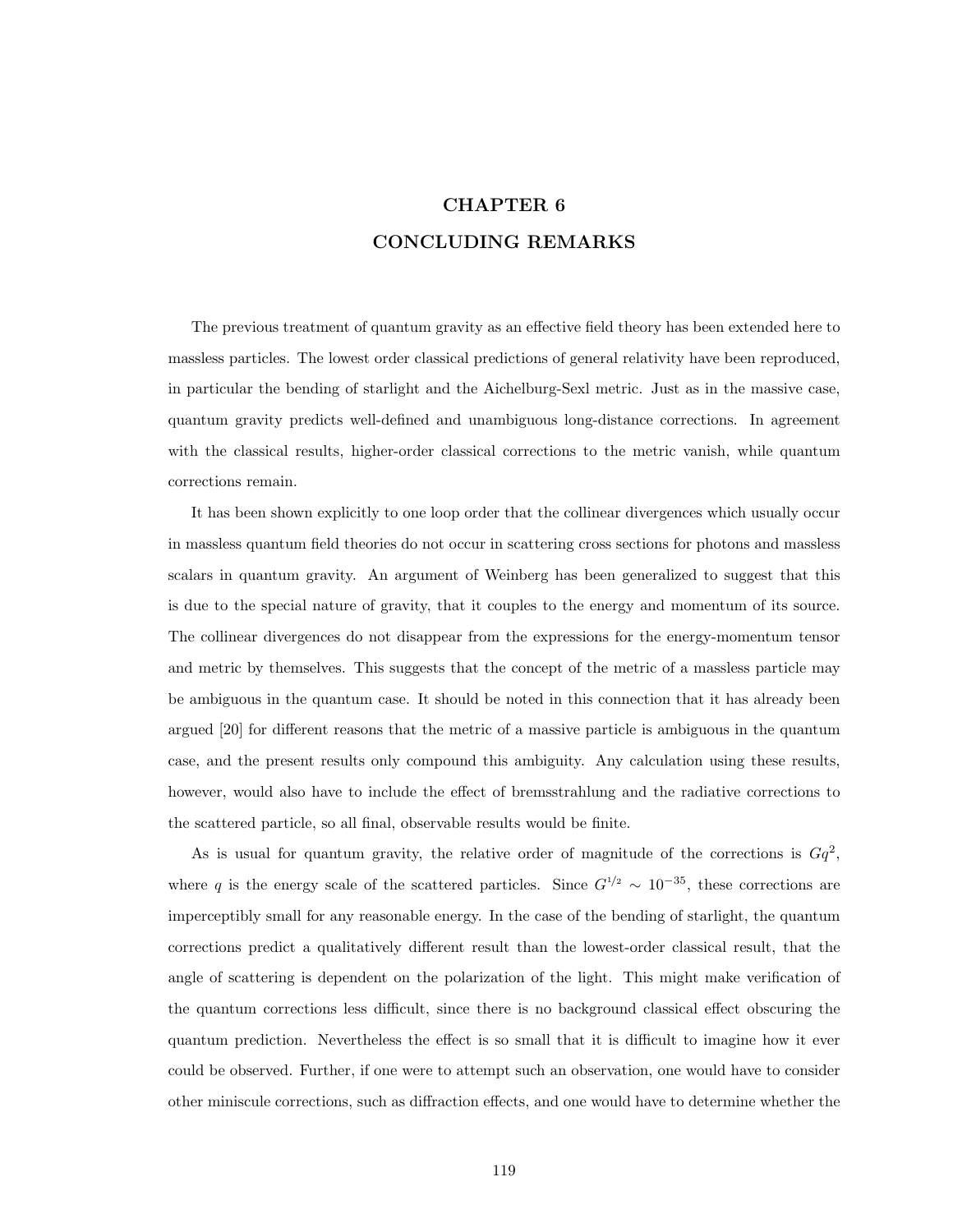classical predictions were truly polarization independent to higher orders. The higher order classical corrections to the metric should certainly be polarization independent, since they depend only on the source of the field, but the author is unaware of any argument why classical terms from diagrams like the triangle diagram of fig. 4.18 should necessarily be polarization independent.

Although these results may remain experimentally inaccessible, they demonstrate that a consistent theory of the quantum gravity of massless particles is possible. As emphasized in [4, 5, 7], because the effective theory of gravity depends only on the low-energy degrees of freedom, it must remain valid at low energies in any theory which reproduces the classical theory of general relativity. Since the IR singularities result from the low energy degrees of freedom, they will still present a challenge to any such theory. For the same reason, however, they will have the same coefficients as calculated above, and hence will cancel in exactly the same way. Thus whatever the true underlying theory of gravity, the results demonstrated here will still be applicable.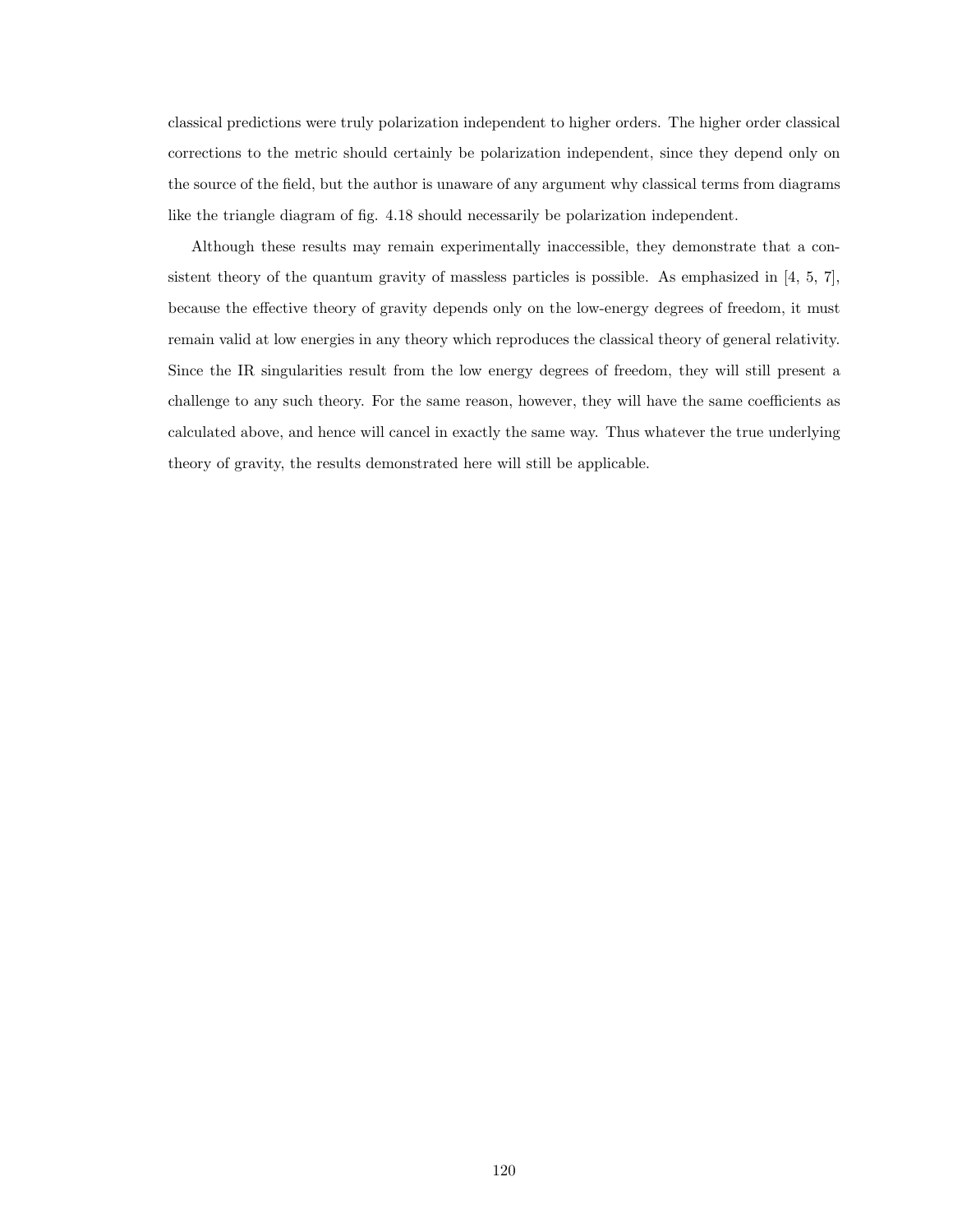## APPENDIX

## LIST OF CANCELLATION FORMULAE

Below is a list of all scalar product cancellation formulae used in the reduction of integrals:

$$
\int \frac{k \cdot q}{(k^2 - \lambda^2) ((p_1 - k)^2 - M^2) ((k - q)^2 - \lambda^2) ((p_2 + k)^2 - m^2)}
$$
\n
$$
= \frac{1}{2} \int \frac{1}{((p_1 - k)^2 - M^2) ((k - q)^2 - \lambda^2) ((p_2 + k)^2 - m^2)}
$$
\n
$$
+ \frac{q^2}{2} \int \frac{1}{(k^2 - \lambda^2) ((p_1 - k)^2 - M^2) ((k - q)^2 - \lambda^2) ((p_2 + k)^2 - m^2)}
$$
\n
$$
- \frac{1}{2} \int \frac{1}{(k^2 - \lambda^2) ((p_1 - k)^2 - M^2) ((p_2 + k)^2 - m^2)}
$$
\n(A.1)

$$
\int \frac{k \cdot p_1}{(k^2 - \lambda^2) \left( (p_1 - k)^2 - M^2 \right) \left( (k - q)^2 - \lambda^2 \right) \left( (p_2 + k)^2 - m^2 \right)}
$$
\n
$$
= \frac{1}{2} \int \frac{1}{\left( (p_1 - k)^2 - M^2 \right) \left( (k - q)^2 - \lambda^2 \right) \left( (p_2 + k)^2 - m^2 \right)}
$$
\n
$$
- \frac{1}{2} \int \frac{1}{(k^2 - \lambda^2) \left( (k - q)^2 - \lambda^2 \right) \left( (p_2 + k)^2 - m^2 \right)} \tag{A.2}
$$

$$
\int \frac{k \cdot p_2}{(k^2 - \lambda^2) \left( (p_1 - k)^2 - M^2 \right) \left( (k - q)^2 - \lambda^2 \right) \left( (p_2 + k)^2 - m^2 \right)}
$$
\n
$$
= -\frac{1}{2} \int \frac{1}{\left( (p_1 - k)^2 - M^2 \right) \left( (k - q)^2 - \lambda^2 \right) \left( (p_2 + k)^2 - m^2 \right)}
$$
\n
$$
+ \frac{1}{2} \int \frac{1}{(k^2 - \lambda^2) \left( (p_1 - k)^2 - M^2 \right) \left( (k - q)^2 - \lambda^2 \right)} \tag{A.3}
$$

$$
\int \frac{k^2}{(k^2 - \lambda^2) ((p_1 - k)^2 - M^2) ((k - q)^2 - \lambda^2) ((p_2 + k)^2 - m^2)}
$$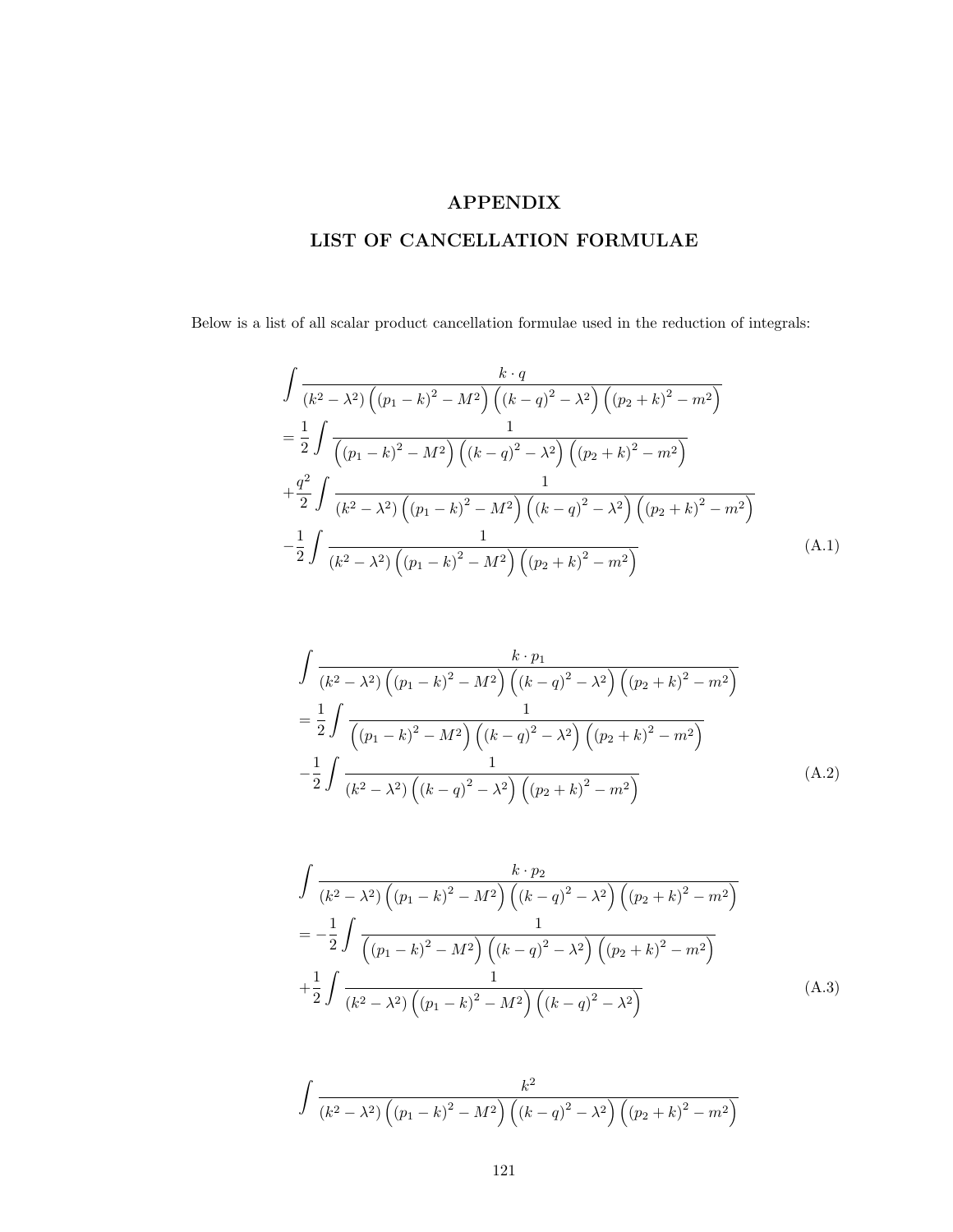$$
= \int \frac{1}{\left( (p_1 - k)^2 - M^2 \right) \left( (k - q)^2 - \lambda^2 \right) \left( (p_2 + k)^2 - m^2 \right)} \tag{A.4}
$$

$$
\int \frac{k \cdot q}{(k^2 - \lambda^2) \left( (k - q)^2 - \lambda^2 \right) \left( (p_1 - k)^2 - M^2 \right)} \frac{d^D k}{(2\pi)^D}
$$
\n
$$
= \frac{1}{2} \int \frac{1}{\left( (k - q)^2 - \lambda^2 \right) \left( (p_1 - k)^2 - M^2 \right)} \frac{d^D k}{(2\pi)^D}
$$
\n
$$
+ \frac{q^2}{2} \int \frac{1}{(k^2 - \lambda^2) \left( (k - q)^2 - \lambda^2 \right) \left( (p_1 - k)^2 - M^2 \right)} \frac{d^D k}{(2\pi)^D}
$$
\n
$$
- \frac{1}{2} \int \frac{1}{(k^2 - \lambda^2) \left( (p_1 - k)^2 - M^2 \right)} \frac{d^D k}{(2\pi)^D} \tag{A.5}
$$

$$
\int \frac{k \cdot p_1}{(k^2 - \lambda^2) \left( (k - q)^2 - \lambda^2 \right) \left( (p_1 - k)^2 - M^2 \right)} \frac{d^D k}{(2\pi)^D}
$$
\n
$$
= \frac{1}{2} \int \frac{1}{(k^2 - \lambda^2) \left( (k - q)^2 - \lambda^2 \right) \left( (p_1 - k)^2 - M^2 \right)} \frac{d^D k}{(2\pi)^D}
$$
\n
$$
- \frac{1}{2} \int \frac{1}{(k^2 - \lambda^2) \left( (k - q)^2 - \lambda^2 \right)} \frac{d^D k}{(2\pi)^D}
$$
\n(A.6)

$$
\int \frac{k^2}{(k^2 - \lambda^2) ((k - q)^2 - \lambda^2) ((p_1 - k)^2 - M^2)} \frac{d^D k}{(2\pi)^D}
$$

$$
= \int \frac{1}{((k - q)^2 - \lambda^2) ((p_1 - k)^2 - M^2)} \frac{d^D k}{(2\pi)^D}
$$
(A.7)

$$
\int \frac{p_1 \cdot k}{(k^2 - \lambda^2) \left( (p_1 - k)^2 - M^2 \right) \left( (p_2 + k)^2 - m^2 \right)} \frac{d^D k}{(2\pi)^D}
$$
\n
$$
= \frac{1}{2} \int \frac{1}{\left( (p_1 - k)^2 - M^2 \right) \left( (p_2 + k)^2 - m^2 \right)} \frac{d^D k}{(2\pi)^D}
$$
\n
$$
- \frac{1}{2} \int \frac{1}{(k^2 - \lambda^2) \left( (p_2 + k)^2 - m^2 \right)} \frac{d^D k}{(2\pi)^D}
$$
\n(A.8)

$$
\int \frac{k^2}{(k^2 - \lambda^2) \left( (p_1 - k)^2 - M^2 \right) \left( (p_2 + k)^2 - m^2 \right)} \frac{d^D k}{(2\pi)^D}
$$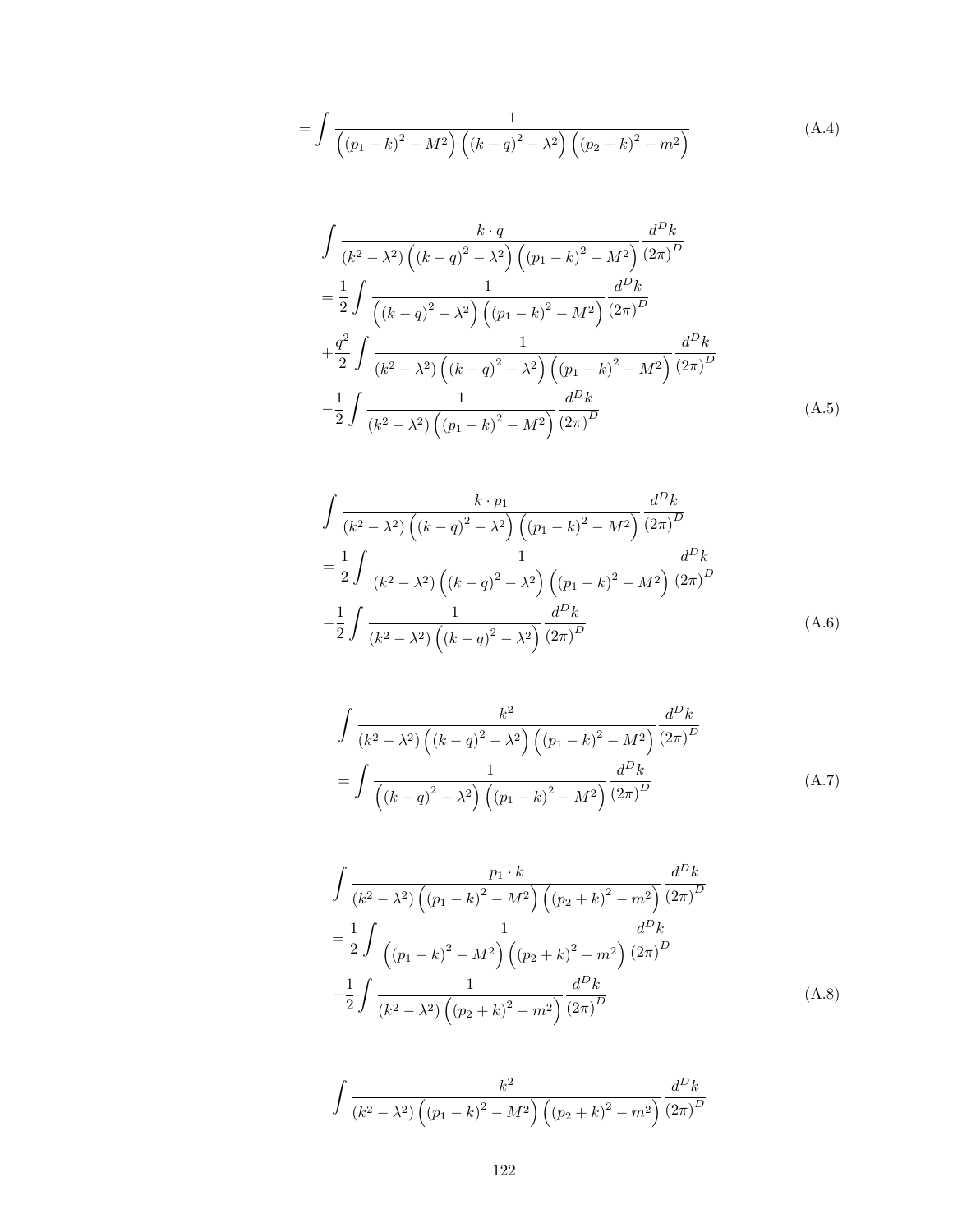$$
= \int \frac{1}{\left( (p_1 - k)^2 - M^2 \right) \left( (p_2 + k)^2 - m^2 \right)} \frac{d^D k}{(2\pi)^D}
$$
(A.9)

$$
\int \frac{k \cdot q}{(k^2 - \lambda^2) \left( (k - q)^2 - \lambda^2 \right)} \frac{d^D k}{(2\pi)^D} = \frac{1}{2} \int \frac{1}{(k - q)^2 - \lambda^2} \frac{d^D k}{(2\pi)^D} - \frac{1}{2} \int \frac{1}{k^2 - \lambda^2} \frac{d^D k}{(2\pi)^D} + \frac{q^2}{2} \int \frac{1}{(k^2 - \lambda^2) \left( (k - q)^2 - \lambda^2 \right)} \frac{d^D k}{(2\pi)^D}
$$
(A.10)

$$
\int \frac{k^2}{(k^2 - \lambda^2) \left( (k - q)^2 - \lambda^2 \right)} \frac{d^D k}{(2\pi)^D} = \int \frac{1}{(k - q)^2 - \lambda^2} \frac{d^D k}{(2\pi)^D}
$$
(A.11)

$$
\int \frac{1}{\left( (p_1 - k)^2 - M^2 \right) \left( (p_2 + k)^2 - m^2 \right)} \frac{d^D k}{(2\pi)^D} =
$$
\n
$$
\frac{(p_1 + p_2)^2 - M^2 + m^2}{2} \int \frac{1}{\left( (p_1 + p_2 - k)^2 - M^2 \right) \left( k^2 - m^2 \right)} \frac{d^D k}{(2\pi)^D}
$$
\n
$$
\frac{1}{2} \int \frac{1}{\left( p_1 + p_2 - k \right)^2 - M^2} \frac{d^D k}{(2\pi)^D} - \frac{1}{2} \int \frac{1}{k^2 - m^2} \frac{d^D k}{(2\pi)^D} \tag{A.12}
$$

$$
\int \frac{k^2}{\left( (p_1 + p_2 - k)^2 - M^2 \right) (k^2 - m^2)} \frac{d^D k}{(2\pi)^D} = m^2 \int \frac{1}{\left( (p_1 + p_2 - k)^2 - M^2 \right) (k^2 - m^2)} \frac{d^D k}{(2\pi)^D} + \int \frac{1}{\left( p_1 + p_2 - k \right)^2 - M^2} \frac{d^D k}{(2\pi)^D}
$$
\n(A.13)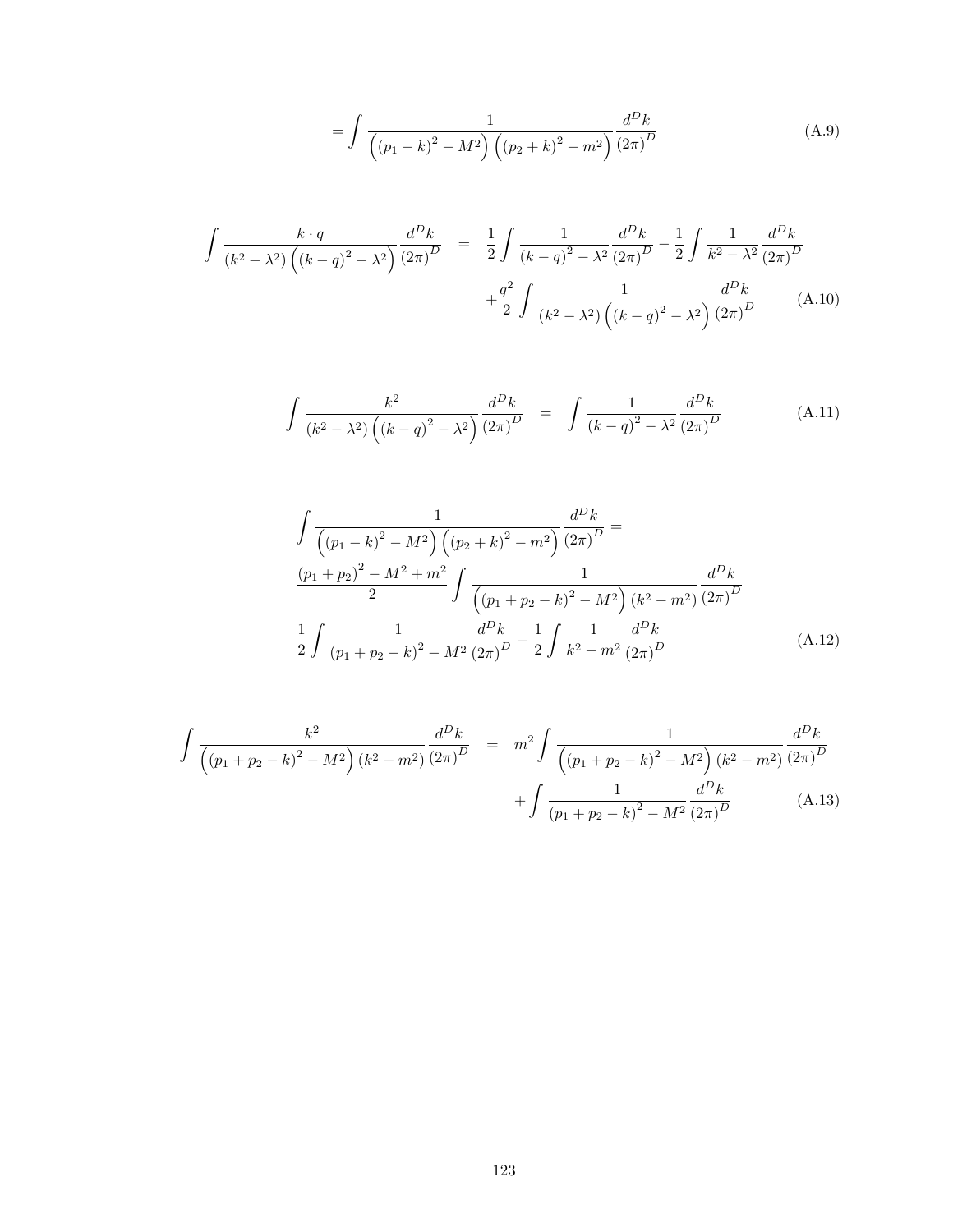## BIBLIOGRAPHY

- [1] S. Weinberg, Quantum Theory of Fields, volume 1. Cambridge University Press, Cambridge, 1996.
- [2] N.N. Bogoliubov and D.V. Shirkov, Introduction to the Quantum Theory of Fields. Interscience Publishers, New York, 1959.
- [3] John F. Donoghue, Eugene Golowich, and Barry R. Holstein. Dynamics of the Standard Model, Cambridge University Press, Cambridge, 1994.
- [4] J.F. Donoghue Phys. Rev. Lett. 72 2996 (1994).
- [5] J.F. Donoghue Phys. Rev. D **50** 3874 (1994).
- [6] N.E.J. Bjerrum-Bohr, J.F. Donoghue, and B.R. Holstein, Phys. Rev. D68, 084005 (2003).
- [7] N.E.J. Bjerrum-Bohr, J.F. Donoghue, and B.R. Holstein, Phys. Rev. D67, 084033 (2003).
- [8] P.C. Aichelburg and R.U. Sexl, General Relativity and Gravitation 2 4 303 (1971).
- [9] P.C. Aichelburg and R.U. Sexl, Lettre al Nuovo Cimento 4 26 1316 (1970).
- [10] Basilis, C. Xanthopoulos, J. Math. Phys. **19** (7) 1607 (1978).
- [11] C. Barrabes. C. and P.A. Hogan, Singular Null Hypersurfaces in General Relativity, World Scientific Publishing, Singapore, 2003.
- [12] Barry Holstein, Phys. Rev. D **74** 084030 (2006).
- [13] G. 't Hooft and M. Veltman, Ann. Inst. H. Poincare A20 69 (1974). M. Veltman, in Methods in Field Theory Proc. of the Les Houches Summer School, 1975, ed. by R. Balian and J.Zinn-Justin, North Holland, Amsterdam, 1976.
- [14] G. Passarino and M. Veltman, Nucl. Phys. B **160** 151 (1979).
- [15] Available on the internet at HTTP://www.feyncalc.org/
- [16] George Sterman, An Introduction to Quantum Field Theory, Cambridge University Press, Cambridge, 1993.
- [17] Stefan Pokorski, Guage Field Theories, 2nd. ed., Cambridge University Press, Cambridge, 2000.
- [18] J. Kinoshita, Math. Phys. 3 650 (1962). Lee, T.D. and Naunberg, M., Phys. Rev. 133 B1549 (1964).
- [19] Steven Weinberg, Phys. Rev. **140** B516 (1965).
- [20] G.G. Kirilin, Phys. Rev. D75 108501 (2007). N.E.J. Bjerrum-Bohr, John F. Donoghue and Barry Holstein, Phys Rev. D75 108502 (2007).
- [21] J.F. Donoghue and B.R. Holstein, Phys Rev. Lett. 93 201602 (2004).